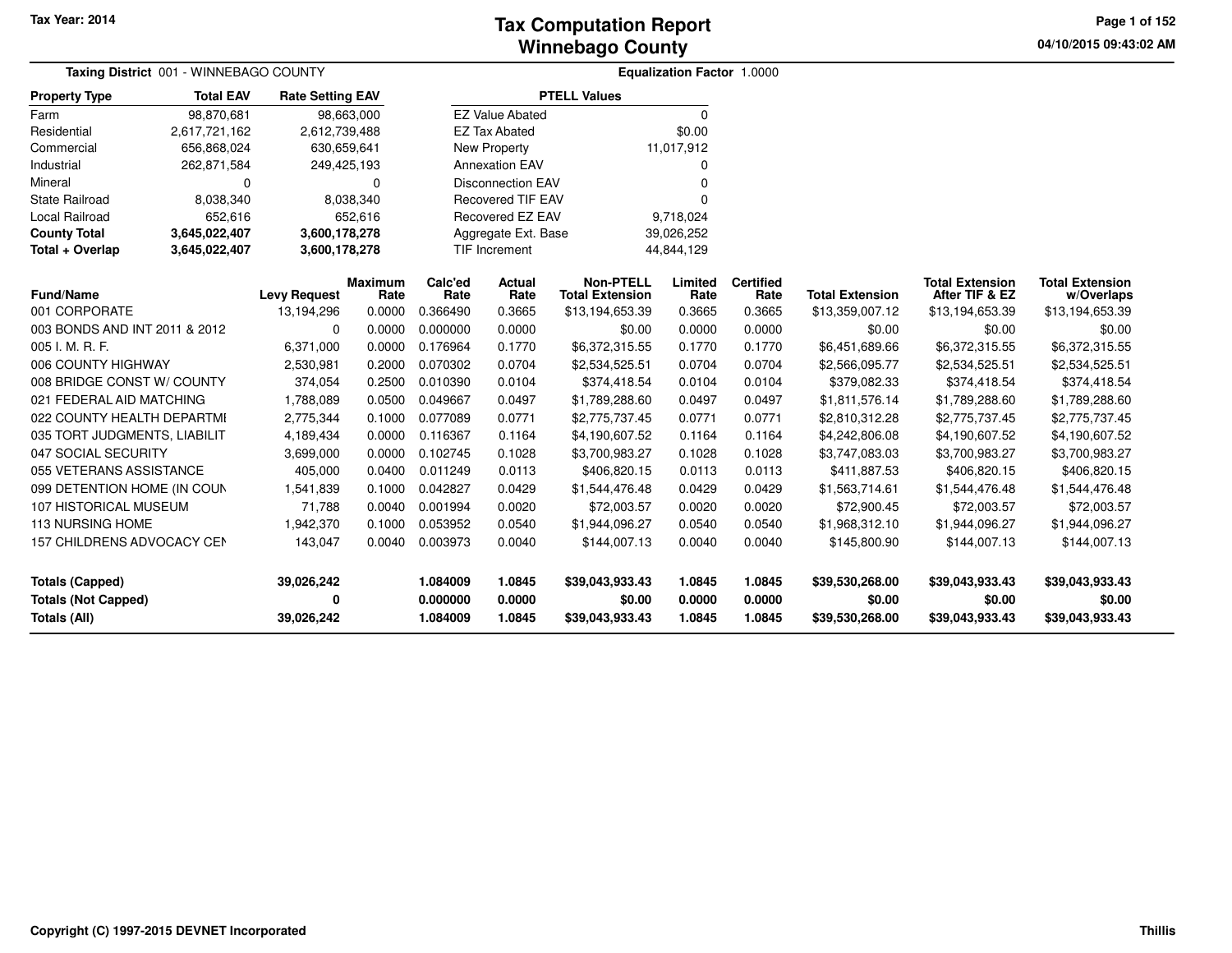# **Winnebago CountyTax Computation Report**

**04/10/2015 09:43:02 AM Page 2 of 152**

|                              | Taxing District 002 - FOREST PRESERVE |                         |                |                  |                          |                        | Equalization Factor 1.0000 |                  |                        |                        |                        |
|------------------------------|---------------------------------------|-------------------------|----------------|------------------|--------------------------|------------------------|----------------------------|------------------|------------------------|------------------------|------------------------|
| <b>Property Type</b>         | <b>Total EAV</b>                      | <b>Rate Setting EAV</b> |                |                  |                          | <b>PTELL Values</b>    |                            |                  |                        |                        |                        |
| Farm                         | 98,870,681                            |                         | 98,663,000     |                  | <b>EZ Value Abated</b>   |                        | $\Omega$                   |                  |                        |                        |                        |
| Residential                  | 2,617,721,162                         | 2,612,739,488           |                |                  | <b>EZ Tax Abated</b>     |                        | \$0.00                     |                  |                        |                        |                        |
| Commercial                   | 656,868,024                           | 630,659,641             |                |                  | New Property             |                        | 11,017,912                 |                  |                        |                        |                        |
| Industrial                   | 262,871,584                           | 249,425,193             |                |                  | <b>Annexation EAV</b>    |                        | O                          |                  |                        |                        |                        |
| Mineral                      | 0                                     |                         | 0              |                  | <b>Disconnection EAV</b> |                        | ŋ                          |                  |                        |                        |                        |
| <b>State Railroad</b>        | 8,038,340                             |                         | 8,038,340      |                  | <b>Recovered TIF EAV</b> |                        |                            |                  |                        |                        |                        |
| Local Railroad               | 652,616                               |                         | 652,616        | Recovered EZ EAV |                          |                        |                            |                  |                        |                        |                        |
| <b>County Total</b>          | 3,645,022,407                         | 3,600,178,278           |                |                  | Aggregate Ext. Base      |                        | 4,060,775                  |                  |                        |                        |                        |
| Total + Overlap              | 3,645,022,407                         | 3,600,178,278           |                |                  | <b>TIF Increment</b>     |                        | 44,844,129                 |                  |                        |                        |                        |
|                              |                                       |                         | <b>Maximum</b> | Calc'ed          | <b>Actual</b>            | <b>Non-PTELL</b>       | Limited                    | <b>Certified</b> |                        | <b>Total Extension</b> | <b>Total Extension</b> |
| <b>Fund/Name</b>             |                                       | <b>Levy Request</b>     | Rate           | Rate             | Rate                     | <b>Total Extension</b> | Rate                       | Rate             | <b>Total Extension</b> | After TIF & EZ         | w/Overlaps             |
| 001 CORPORATE                |                                       | 2,152,000               | 0.0600         | 0.059775         | 0.0598                   | \$2,152,906.61         | 0.0598                     | 0.0598           | \$2,179,723.40         | \$2,152,906.61         | \$2,152,906.61         |
| 003 BONDS AND INTEREST       |                                       | 346,200                 | 0.0000         | 0.009616         | 0.0097                   | \$349,217.29           | 0.0097                     | 0.0097           | \$353,567.17           | \$349,217.29           | \$349,217.29           |
| 005 I. M. R. F.              |                                       | 262,000                 | 0.0000         | 0.007277         | 0.0073                   | \$262,813.01           | 0.0073                     | 0.0073           | \$266,086.64           | \$262,813.01           | \$262,813.01           |
| 035 TORT JUDGMENTS, LIABILIT |                                       | 323,000                 | 0.0000         | 0.008972         | 0.0090                   | \$324,016.05           | 0.0090                     | 0.0090           | \$328,052.02           | \$324,016.05           | \$324,016.05           |
| 047 SOCIAL SECURITY          |                                       | 152,000                 | 0.0000         | 0.004222         | 0.0043                   | \$154,807.67           | 0.0043                     | 0.0043           | \$156,735.96           | \$154,807.67           | \$154,807.67           |
| <b>121 BOTANICAL GARDENS</b> |                                       | 173,000                 | 0.0048         | 0.004805         | 0.0048                   | \$172,808.56           | 0.0048                     | 0.0048           | \$174,961.08           | \$172,808.56           | \$172,808.56           |
| 137 DEV OF FORESTS & CONST   |                                       | 897,000                 | 0.0250         | 0.024915         | 0.0250                   | \$900,044.57           | 0.0250                     | 0.0250           | \$911,255.60           | \$900,044.57           | \$900,044.57           |
| <b>Totals (Capped)</b>       |                                       | 3,959,000               |                | 0.109966         | 0.1102                   | \$3,967,396.47         | 0.1102                     | 0.1102           | \$4,016,814.70         | \$3,967,396.47         | \$3,967,396.47         |
| <b>Totals (Not Capped)</b>   |                                       | 346,200                 |                | 0.009616         | 0.0097                   | \$349,217.29           | 0.0097                     | 0.0097           | \$353,567.17           | \$349,217.29           | \$349,217.29           |
| Totals (All)                 |                                       | 4,305,200               |                | 0.119582         | 0.1199                   | \$4,316,613.76         | 0.1199                     | 0.1199           | \$4,370,381.87         | \$4,316,613.76         | \$4,316,613.76         |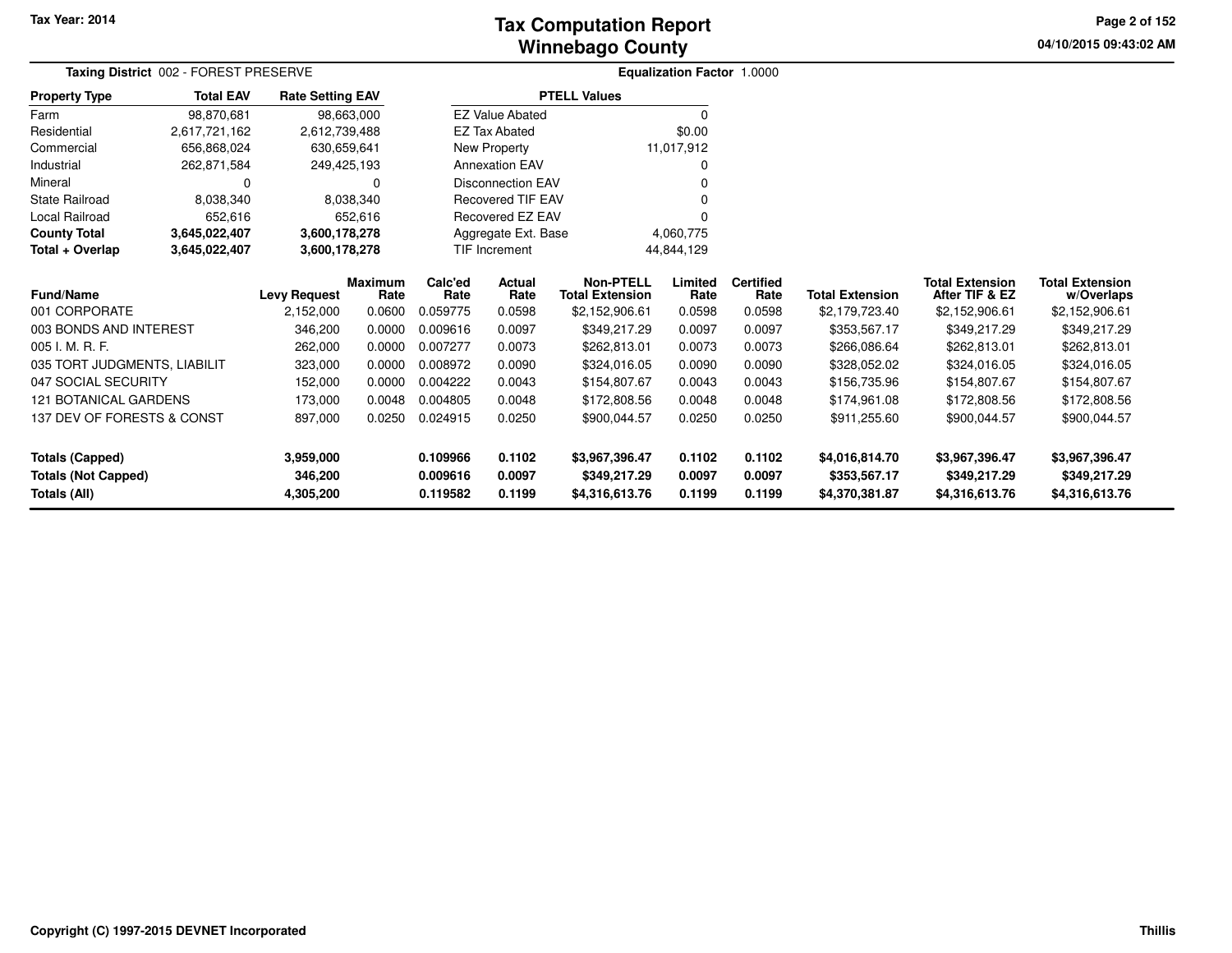# **Winnebago CountyTax Computation Report**

**04/10/2015 09:43:02 AM Page 3 of 152**

| Taxing District 003 - BURRITT TOWNSHIP                               |                  |                               |                                  |                                  |                            |                                                           | <b>Equalization Factor 1.0000</b> |                                    |                                       |                                                         |                                                     |  |
|----------------------------------------------------------------------|------------------|-------------------------------|----------------------------------|----------------------------------|----------------------------|-----------------------------------------------------------|-----------------------------------|------------------------------------|---------------------------------------|---------------------------------------------------------|-----------------------------------------------------|--|
| <b>Property Type</b>                                                 | <b>Total EAV</b> | <b>Rate Setting EAV</b>       |                                  |                                  |                            | <b>PTELL Values</b>                                       |                                   |                                    |                                       |                                                         |                                                     |  |
| Farm                                                                 | 10,525,319       |                               | 10,525,319                       |                                  | <b>EZ Value Abated</b>     |                                                           | 0                                 |                                    |                                       |                                                         |                                                     |  |
| Residential                                                          | 10,824,704       |                               | 10,824,704                       |                                  | <b>EZ Tax Abated</b>       |                                                           | \$0.00                            |                                    |                                       |                                                         |                                                     |  |
| Commercial                                                           | 1,081,250        |                               | 1,081,250                        | New Property                     |                            |                                                           | 79,610                            |                                    |                                       |                                                         |                                                     |  |
| Industrial                                                           | 0                |                               |                                  |                                  | <b>Annexation EAV</b>      |                                                           | 0                                 |                                    |                                       |                                                         |                                                     |  |
| Mineral                                                              |                  |                               |                                  |                                  | Disconnection EAV          |                                                           | $\Omega$                          |                                    |                                       |                                                         |                                                     |  |
| <b>State Railroad</b>                                                | 0                |                               |                                  |                                  | <b>Recovered TIF EAV</b>   |                                                           | $\Omega$                          |                                    |                                       |                                                         |                                                     |  |
| Local Railroad                                                       | 0                |                               |                                  |                                  | Recovered EZ EAV           |                                                           | $\Omega$                          |                                    |                                       |                                                         |                                                     |  |
| <b>County Total</b>                                                  | 22,431,273       |                               | 22,431,273                       |                                  | Aggregate Ext. Base        |                                                           | 41,818                            |                                    |                                       |                                                         |                                                     |  |
| Total + Overlap                                                      | 22,431,273       |                               | 22,431,273                       |                                  | TIF Increment              |                                                           | $\Omega$                          |                                    |                                       |                                                         |                                                     |  |
| <b>Fund/Name</b><br>001 CORPORATE                                    |                  | <b>Levy Request</b><br>43,905 | <b>Maximum</b><br>Rate<br>0.3700 | Calc'ed<br>Rate<br>0.195731      | Actual<br>Rate<br>0.1958   | <b>Non-PTELL</b><br><b>Total Extension</b><br>\$43,920.43 | Limited<br>Rate<br>0.1899         | <b>Certified</b><br>Rate<br>0.1899 | <b>Total Extension</b><br>\$42,596.99 | <b>Total Extension</b><br>After TIF & EZ<br>\$42,596.99 | <b>Total Extension</b><br>w/Overlaps<br>\$42,596.99 |  |
| <b>Totals (Capped)</b><br><b>Totals (Not Capped)</b><br>Totals (All) |                  | 43,905<br>0<br>43,905         |                                  | 0.195731<br>0.000000<br>0.195731 | 0.1958<br>0.0000<br>0.1958 | \$43,920.43<br>\$0.00<br>\$43,920.43                      | 0.1899<br>0.0000<br>0.1899        | 0.1899<br>0.0000<br>0.1899         | \$42,596.99<br>\$0.00<br>\$42,596.99  | \$42,596.99<br>\$0.00<br>\$42,596.99                    | \$42,596.99<br>\$0.00<br>\$42,596.99                |  |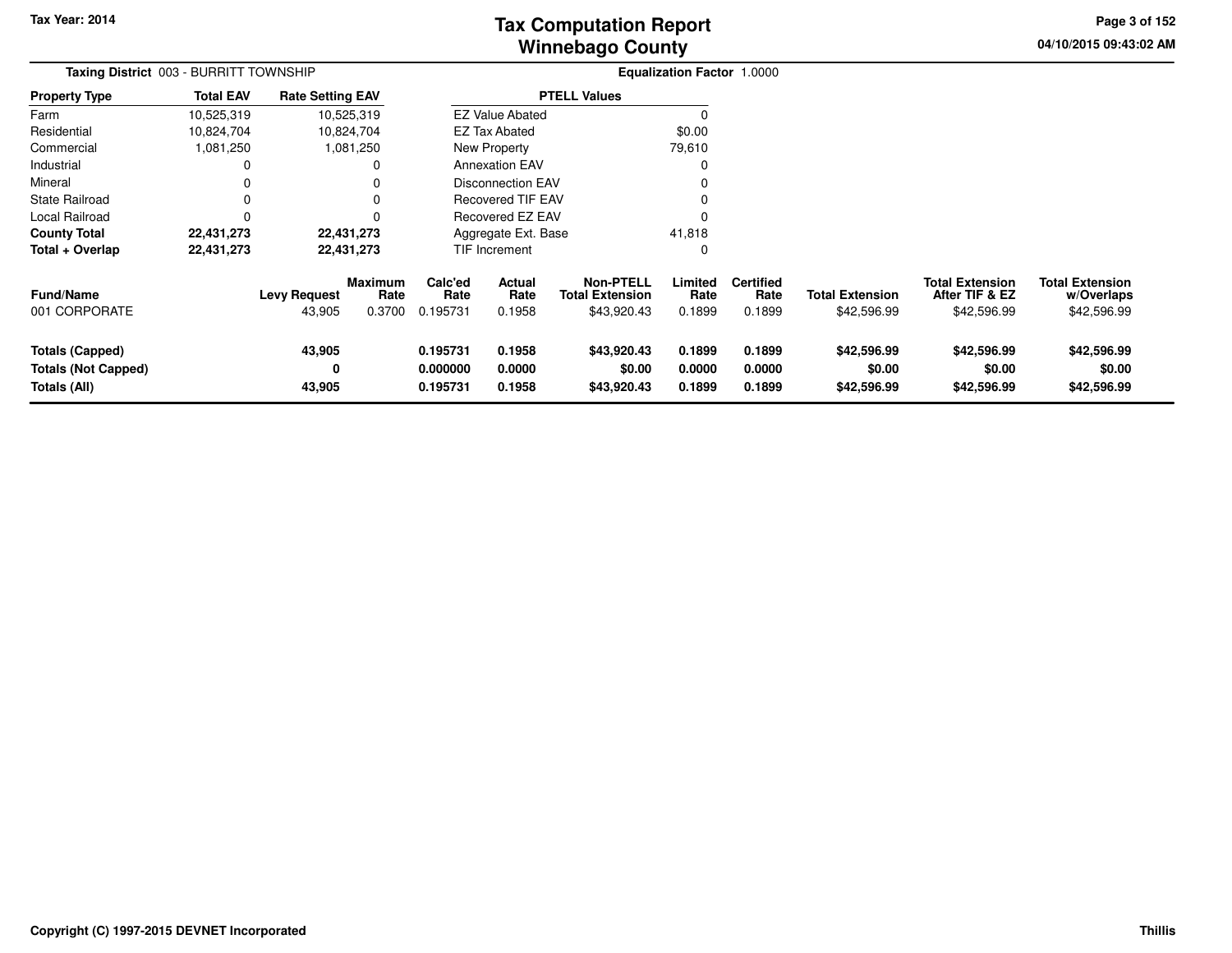# **Winnebago CountyTax Computation Report**

**04/10/2015 09:43:02 AM Page 4 of 152**

| Taxing District 004 - CHERRY VALLEY TOWNSHIP                         |                  |                                |                                  |                                  |                                 |                                                            | <b>Equalization Factor 1.0000</b> |                                    |                                        |                                                          |                                                      |  |
|----------------------------------------------------------------------|------------------|--------------------------------|----------------------------------|----------------------------------|---------------------------------|------------------------------------------------------------|-----------------------------------|------------------------------------|----------------------------------------|----------------------------------------------------------|------------------------------------------------------|--|
| <b>Property Type</b>                                                 | <b>Total EAV</b> | <b>Rate Setting EAV</b>        |                                  |                                  |                                 | <b>PTELL Values</b>                                        |                                   |                                    |                                        |                                                          |                                                      |  |
| Farm                                                                 | 4,063,921        |                                | 4,048,985                        |                                  | <b>EZ Value Abated</b>          |                                                            |                                   |                                    |                                        |                                                          |                                                      |  |
| Residential                                                          | 175,457,376      |                                | 175,457,376                      |                                  | <b>EZ Tax Abated</b>            |                                                            | \$0.00                            |                                    |                                        |                                                          |                                                      |  |
| Commercial                                                           | 35,611,220       |                                | 35,611,220                       |                                  | New Property                    |                                                            | 420,206                           |                                    |                                        |                                                          |                                                      |  |
| Industrial                                                           | 40,632,249       |                                | 40,632,249                       |                                  | <b>Annexation EAV</b>           |                                                            |                                   |                                    |                                        |                                                          |                                                      |  |
| Mineral                                                              | 0                |                                | 0                                |                                  | <b>Disconnection EAV</b>        |                                                            |                                   |                                    |                                        |                                                          |                                                      |  |
| <b>State Railroad</b>                                                | 1,294,515        |                                | 1,294,515                        |                                  | <b>Recovered TIF EAV</b>        |                                                            |                                   |                                    |                                        |                                                          |                                                      |  |
| Local Railroad                                                       | 0                |                                |                                  |                                  | Recovered EZ EAV                |                                                            |                                   |                                    |                                        |                                                          |                                                      |  |
| <b>County Total</b>                                                  | 257,059,281      | 257,044,345                    |                                  |                                  | Aggregate Ext. Base             |                                                            | 355,463                           |                                    |                                        |                                                          |                                                      |  |
| Total + Overlap                                                      | 257,059,281      |                                | 257,044,345                      |                                  | <b>TIF Increment</b>            |                                                            | 14,936                            |                                    |                                        |                                                          |                                                      |  |
| <b>Fund/Name</b><br>001 CORPORATE                                    |                  | <b>Levy Request</b><br>327,000 | <b>Maximum</b><br>Rate<br>0.2500 | Calc'ed<br>Rate<br>0.127215      | <b>Actual</b><br>Rate<br>0.1273 | <b>Non-PTELL</b><br><b>Total Extension</b><br>\$327,217.45 | Limited<br>Rate<br>0.1273         | <b>Certified</b><br>Rate<br>0.1273 | <b>Total Extension</b><br>\$327,236.46 | <b>Total Extension</b><br>After TIF & EZ<br>\$327,217.45 | <b>Total Extension</b><br>w/Overlaps<br>\$327,217.45 |  |
| 054 GENERAL ASSISTANCE                                               |                  | 28,000                         | 0.0000                           | 0.010893                         | 0.0109                          | \$28,017.83                                                | 0.0109                            | 0.0109                             | \$28,019.46                            | \$28,017.83                                              | \$28,017.83                                          |  |
| <b>Totals (Capped)</b><br><b>Totals (Not Capped)</b><br>Totals (All) |                  | 355,000<br>0<br>355,000        |                                  | 0.138108<br>0.000000<br>0.138108 | 0.1382<br>0.0000<br>0.1382      | \$355,235.28<br>\$0.00<br>\$355,235.28                     | 0.1382<br>0.0000<br>0.1382        | 0.1382<br>0.0000<br>0.1382         | \$355,255.92<br>\$0.00<br>\$355,255.92 | \$355,235.28<br>\$0.00<br>\$355,235.28                   | \$355,235.28<br>\$0.00<br>\$355,235.28               |  |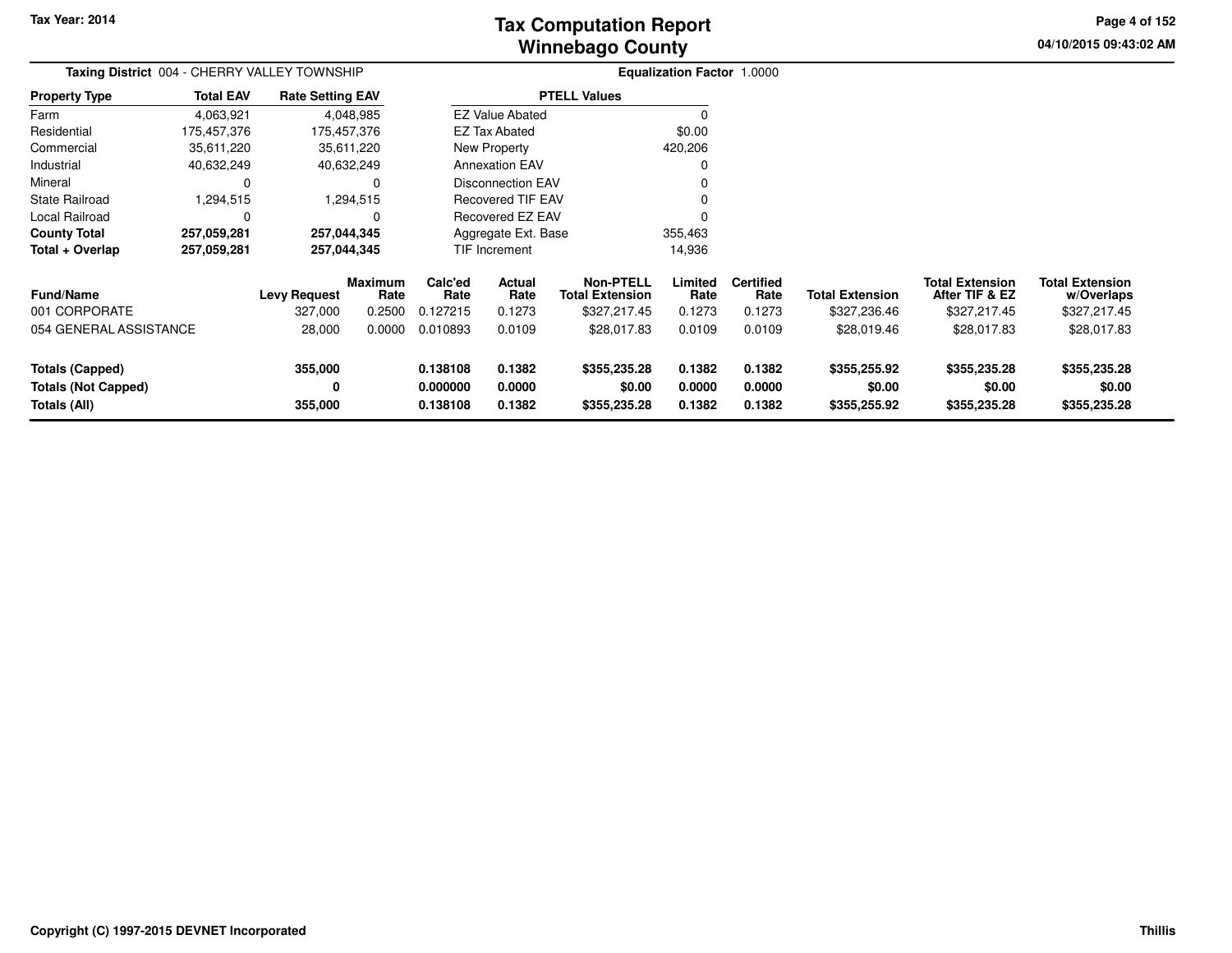# **Winnebago CountyTax Computation Report**

**04/10/2015 09:43:02 AM Page 5 of 152**

| Taxing District 005 - DURAND TOWNSHIP                                |                                 |                               |                                  |                                  |                            |                                                           | <b>Equalization Factor 1.0000</b> |                                    |                                       |                                                         |                                                     |  |
|----------------------------------------------------------------------|---------------------------------|-------------------------------|----------------------------------|----------------------------------|----------------------------|-----------------------------------------------------------|-----------------------------------|------------------------------------|---------------------------------------|---------------------------------------------------------|-----------------------------------------------------|--|
| <b>Property Type</b>                                                 | <b>Total EAV</b>                | <b>Rate Setting EAV</b>       |                                  |                                  |                            | <b>PTELL Values</b>                                       |                                   |                                    |                                       |                                                         |                                                     |  |
| Farm                                                                 | 7,788,897                       |                               | 7,788,897                        |                                  | <b>EZ Value Abated</b>     |                                                           | $\Omega$                          |                                    |                                       |                                                         |                                                     |  |
| Residential                                                          | 24,586,549                      | 24,534,761                    |                                  |                                  | <b>EZ Tax Abated</b>       |                                                           | \$0.00                            |                                    |                                       |                                                         |                                                     |  |
| Commercial                                                           | 3,882,239                       |                               | 3,722,413                        |                                  | New Property               |                                                           | 61,970                            |                                    |                                       |                                                         |                                                     |  |
| Industrial                                                           | 283,374                         |                               | 245,672                          |                                  | <b>Annexation EAV</b>      |                                                           |                                   |                                    |                                       |                                                         |                                                     |  |
| Mineral                                                              |                                 |                               |                                  |                                  | <b>Disconnection EAV</b>   |                                                           |                                   |                                    |                                       |                                                         |                                                     |  |
| State Railroad                                                       |                                 |                               | 0                                |                                  | Recovered TIF EAV          |                                                           |                                   |                                    |                                       |                                                         |                                                     |  |
| Local Railroad                                                       | 0                               |                               | $\Omega$                         |                                  | Recovered EZ EAV           |                                                           |                                   |                                    |                                       |                                                         |                                                     |  |
| <b>County Total</b>                                                  | 36,541,059                      |                               | 36,291,743                       |                                  | Aggregate Ext. Base        |                                                           | 62,728                            |                                    |                                       |                                                         |                                                     |  |
| Total + Overlap                                                      | 36,541,059                      |                               | 36,291,743                       |                                  | TIF Increment              |                                                           | 249,316                           |                                    |                                       |                                                         |                                                     |  |
| <b>Fund/Name</b><br>001 CORPORATE                                    |                                 | <b>Levy Request</b><br>61,030 | <b>Maximum</b><br>Rate<br>0.2500 | Calc'ed<br>Rate<br>0.168165      | Actual<br>Rate<br>0.1682   | <b>Non-PTELL</b><br><b>Total Extension</b><br>\$61,042.71 | Limited<br>Rate<br>0.1649         | <b>Certified</b><br>Rate<br>0.1649 | <b>Total Extension</b><br>\$60,256.21 | <b>Total Extension</b><br>After TIF & EZ<br>\$59,845.08 | <b>Total Extension</b><br>w/Overlaps<br>\$59,845.08 |  |
|                                                                      | 054 GENERAL ASSISTANCE<br>4,000 |                               | 0.0000                           | 0.011022                         | 0.0111                     | \$4,028.38                                                | 0.0109                            | 0.0109                             | \$3,982.98                            | \$3,955.80                                              | \$3,955.80                                          |  |
| <b>Totals (Capped)</b><br><b>Totals (Not Capped)</b><br>Totals (All) |                                 | 65,030<br>0<br>65,030         |                                  | 0.179187<br>0.000000<br>0.179187 | 0.1793<br>0.0000<br>0.1793 | \$65,071.09<br>\$0.00<br>\$65,071.09                      | 0.1758<br>0.0000<br>0.1758        | 0.1758<br>0.0000<br>0.1758         | \$64,239.19<br>\$0.00<br>\$64,239.19  | \$63,800.88<br>\$0.00<br>\$63,800.88                    | \$63,800.88<br>\$0.00<br>\$63,800.88                |  |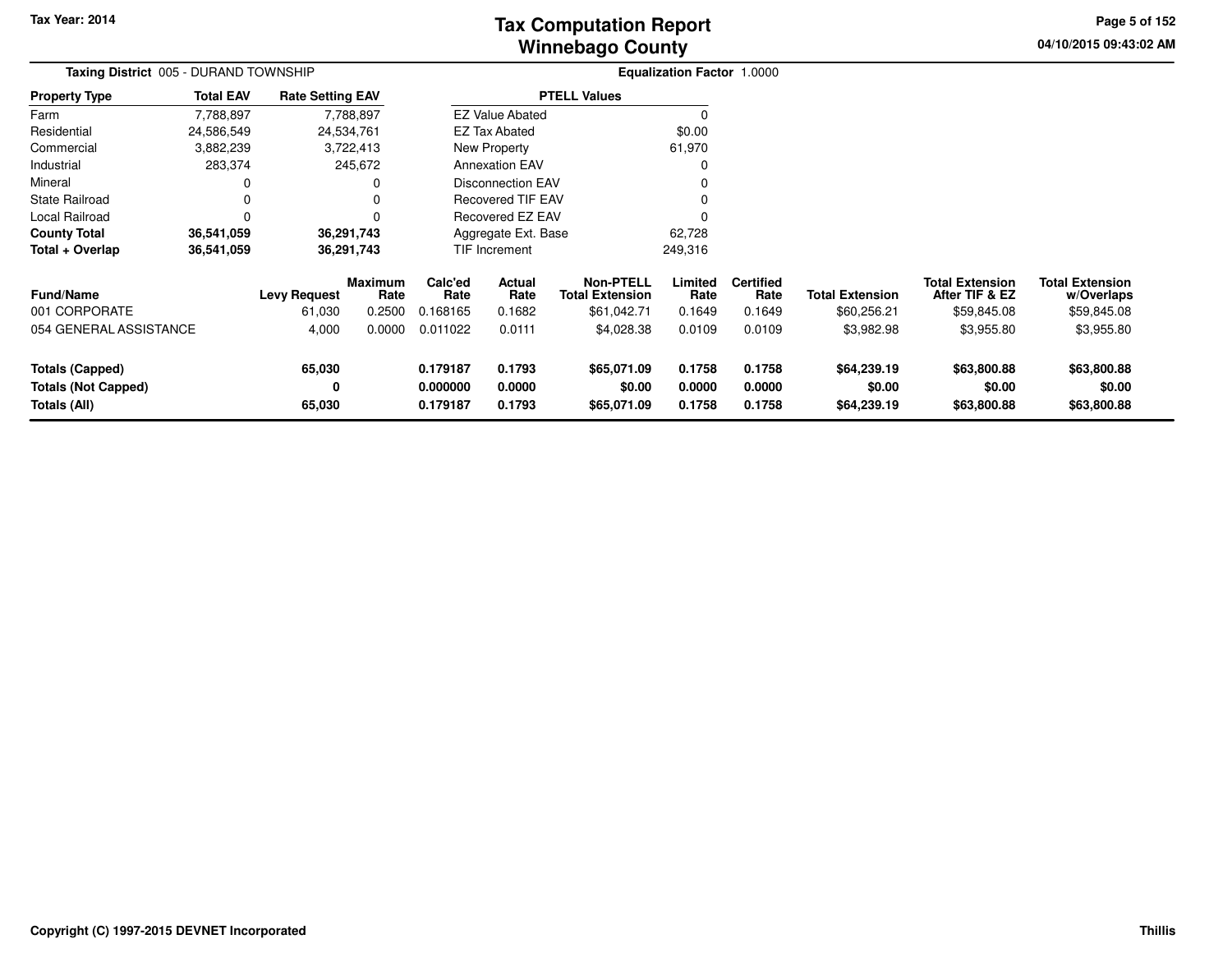# **Winnebago CountyTax Computation Report**

**04/10/2015 09:43:02 AM Page 6 of 152**

|                            | Taxing District 006 - HARLEM TOWNSHIP |                         |                 |                       |                          |                                            | Equalization Factor 1.0000 |                          |                        |                                          |                                      |  |
|----------------------------|---------------------------------------|-------------------------|-----------------|-----------------------|--------------------------|--------------------------------------------|----------------------------|--------------------------|------------------------|------------------------------------------|--------------------------------------|--|
| <b>Property Type</b>       | <b>Total EAV</b>                      | <b>Rate Setting EAV</b> |                 |                       |                          | <b>PTELL Values</b>                        |                            |                          |                        |                                          |                                      |  |
| Farm                       | 2,643,982                             |                         | 2,597,143       |                       | <b>EZ Value Abated</b>   |                                            | 0                          |                          |                        |                                          |                                      |  |
| Residential                | 426,233,561                           | 426,079,021             |                 |                       | EZ Tax Abated            |                                            | \$0.00                     |                          |                        |                                          |                                      |  |
| Commercial                 | 71,304,216                            |                         | 63,233,357      |                       | New Property             |                                            | 1,922,991                  |                          |                        |                                          |                                      |  |
| Industrial                 | 43,698,792                            |                         | 39,510,144      | <b>Annexation EAV</b> |                          |                                            | $\Omega$                   |                          |                        |                                          |                                      |  |
| Mineral                    |                                       |                         | 0               |                       | <b>Disconnection EAV</b> |                                            | $\Omega$                   |                          |                        |                                          |                                      |  |
| <b>State Railroad</b>      | 0<br>0                                |                         |                 |                       | <b>Recovered TIF EAV</b> |                                            | $\Omega$                   |                          |                        |                                          |                                      |  |
| Local Railroad             | 0<br>0                                |                         |                 |                       | <b>Recovered EZ EAV</b>  |                                            | $\Omega$                   |                          |                        |                                          |                                      |  |
| <b>County Total</b>        | 543,880,551                           |                         | 531,419,665     |                       | Aggregate Ext. Base      |                                            | 593,650                    |                          |                        |                                          |                                      |  |
| Total + Overlap            | 543,880,551                           |                         | 531,419,665     |                       | TIF Increment            |                                            | 12,460,886                 |                          |                        |                                          |                                      |  |
| <b>Fund/Name</b>           | <b>Levy Request</b>                   |                         | Maximum<br>Rate | Calc'ed<br>Rate       | Actual<br>Rate           | <b>Non-PTELL</b><br><b>Total Extension</b> | Limited<br>Rate            | <b>Certified</b><br>Rate | <b>Total Extension</b> | <b>Total Extension</b><br>After TIF & EZ | <b>Total Extension</b><br>w/Overlaps |  |
| 001 CORPORATE              |                                       | 460,000                 | 0.2500          | 0.086561              | 0.0866                   | \$460,209.43                               | 0.0858                     | 0.0858                   | \$466,649.51           | \$455,958.07                             | \$455,958.07                         |  |
| 042 PARK/PARK MAINTENANCE  |                                       | 74,100                  | 0.0200          | 0.013944              | 0.0140                   | \$74,398.75                                | 0.0140                     | 0.0140                   | \$76,143.28            | \$74,398.75                              | \$74,398.75                          |  |
| 054 GENERAL ASSISTANCE     |                                       | 74,100                  | 0.0000          | 0.013944              | 0.0140                   | \$74,398.75                                | 0.0140                     | 0.0140                   | \$76,143.28            | \$74,398.75                              | \$74,398.75                          |  |
| <b>Totals (Capped)</b>     |                                       | 608,200                 |                 | 0.114449              | 0.1146                   | \$609,006.93                               | 0.1138                     | 0.1138                   | \$618,936.07           | \$604,755.57                             | \$604,755.57                         |  |
| <b>Totals (Not Capped)</b> |                                       | 0                       |                 | 0.000000              | 0.0000                   | \$0.00                                     | 0.0000                     | 0.0000                   | \$0.00                 | \$0.00                                   | \$0.00                               |  |
| Totals (All)               |                                       | 608,200                 |                 | 0.114449              | 0.1146                   | \$609,006.93                               | 0.1138                     | 0.1138                   | \$618,936.07           | \$604,755.57                             | \$604,755.57                         |  |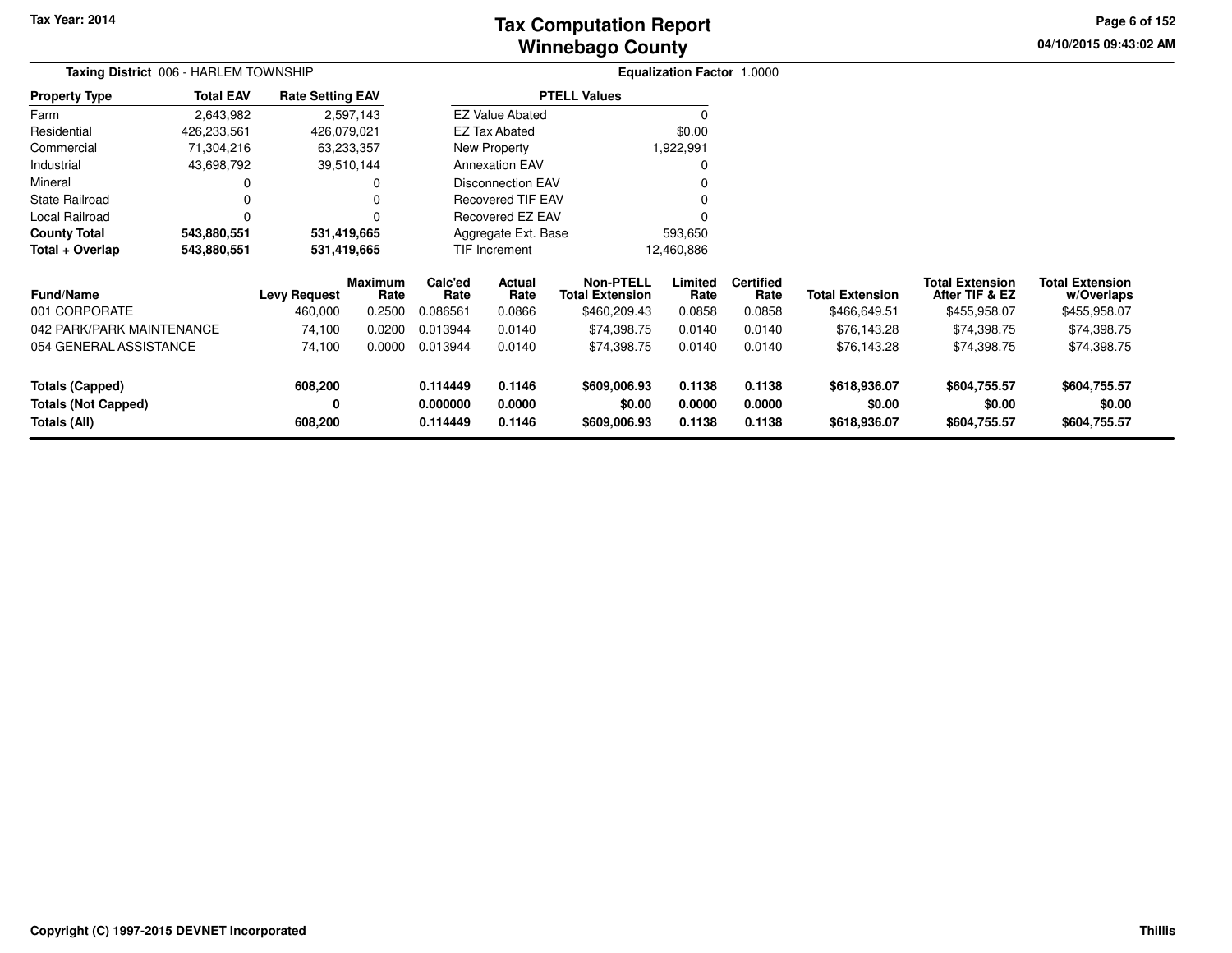**04/10/2015 09:43:02 AM Page 7 of 152**

|                                                                             | Taxing District 007 - HARRISON TOWNSHIP |                               |                                  |                                  |                            |                                                           | <b>Equalization Factor 1.0000</b> |                                    |                                       |                                                         |                                                     |
|-----------------------------------------------------------------------------|-----------------------------------------|-------------------------------|----------------------------------|----------------------------------|----------------------------|-----------------------------------------------------------|-----------------------------------|------------------------------------|---------------------------------------|---------------------------------------------------------|-----------------------------------------------------|
| <b>Property Type</b>                                                        | <b>Total EAV</b>                        | <b>Rate Setting EAV</b>       |                                  |                                  |                            | <b>PTELL Values</b>                                       |                                   |                                    |                                       |                                                         |                                                     |
| Farm                                                                        | 4,833,513                               |                               | 4,833,513                        |                                  | <b>EZ Value Abated</b>     |                                                           | <sup>0</sup>                      |                                    |                                       |                                                         |                                                     |
| Residential                                                                 | 7,502,276                               |                               | 7,502,276                        |                                  | EZ Tax Abated              |                                                           | \$0.00                            |                                    |                                       |                                                         |                                                     |
| Commercial                                                                  | 340,126                                 |                               | 340,126                          |                                  | New Property               |                                                           | 34,152                            |                                    |                                       |                                                         |                                                     |
| Industrial                                                                  | 0                                       |                               | 0                                |                                  | <b>Annexation EAV</b>      |                                                           | 0                                 |                                    |                                       |                                                         |                                                     |
| Mineral                                                                     |                                         |                               |                                  |                                  | Disconnection EAV          |                                                           |                                   |                                    |                                       |                                                         |                                                     |
| State Railroad                                                              | 0                                       |                               | 0                                |                                  | <b>Recovered TIF EAV</b>   |                                                           |                                   |                                    |                                       |                                                         |                                                     |
| Local Railroad                                                              | 0                                       |                               |                                  |                                  | Recovered EZ EAV           |                                                           |                                   |                                    |                                       |                                                         |                                                     |
| <b>County Total</b>                                                         | 12,675,915                              |                               | 12,675,915                       |                                  | Aggregate Ext. Base        |                                                           | 16,600                            |                                    |                                       |                                                         |                                                     |
| Total + Overlap                                                             | 12,675,915                              |                               | 12,675,915                       |                                  | TIF Increment              |                                                           | 0                                 |                                    |                                       |                                                         |                                                     |
| Fund/Name<br>001 CORPORATE                                                  |                                         | <b>Levy Request</b><br>17,413 | <b>Maximum</b><br>Rate<br>0.4500 | Calc'ed<br>Rate<br>0.137371      | Actual<br>Rate<br>0.1374   | <b>Non-PTELL</b><br><b>Total Extension</b><br>\$17,416.71 | Limited<br>Rate<br>0.1333         | <b>Certified</b><br>Rate<br>0.1333 | <b>Total Extension</b><br>\$16,896.99 | <b>Total Extension</b><br>After TIF & EZ<br>\$16,896.99 | <b>Total Extension</b><br>w/Overlaps<br>\$16,896.99 |
| <b>Totals (Capped)</b><br><b>Totals (Not Capped)</b><br><b>Totals (All)</b> |                                         | 17,413<br>0<br>17,413         |                                  | 0.137371<br>0.000000<br>0.137371 | 0.1374<br>0.0000<br>0.1374 | \$17,416.71<br>\$0.00<br>\$17,416.71                      | 0.1333<br>0.0000<br>0.1333        | 0.1333<br>0.0000<br>0.1333         | \$16,896.99<br>\$0.00<br>\$16,896.99  | \$16,896.99<br>\$0.00<br>\$16,896.99                    | \$16,896.99<br>\$0.00<br>\$16,896.99                |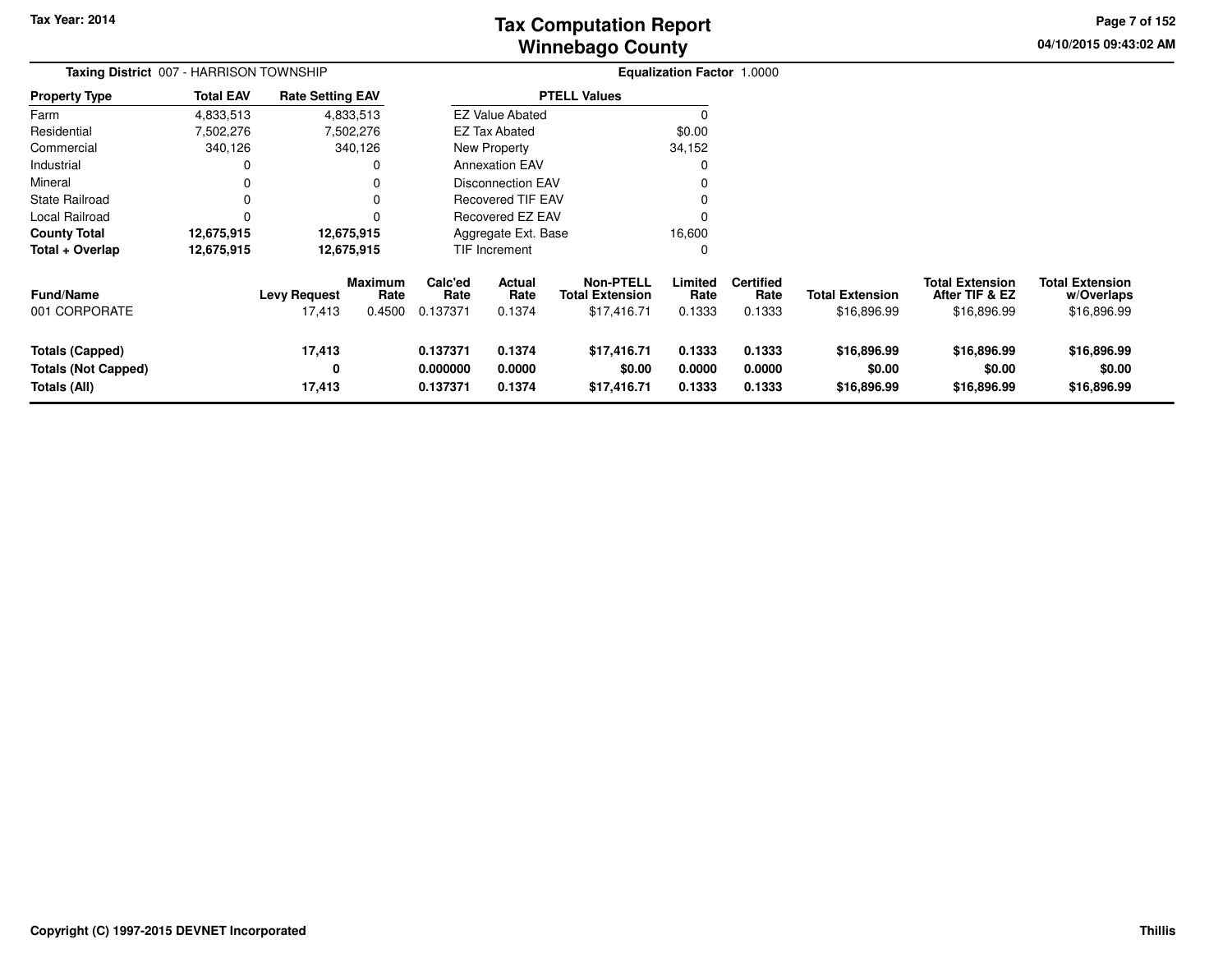**04/10/2015 09:43:02 AM Page 8 of 152**

|                              | <b>Taxing District</b> 008 - LAONA TOWNSHIP |                         |                        |                 |                          |                                            | <b>Equalization Factor 1.0000</b> |                          |                        |                                          |                                      |
|------------------------------|---------------------------------------------|-------------------------|------------------------|-----------------|--------------------------|--------------------------------------------|-----------------------------------|--------------------------|------------------------|------------------------------------------|--------------------------------------|
| <b>Property Type</b>         | <b>Total EAV</b>                            | <b>Rate Setting EAV</b> |                        |                 |                          | <b>PTELL Values</b>                        |                                   |                          |                        |                                          |                                      |
| Farm                         | 5,840,780                                   |                         | 5,840,780              |                 | <b>EZ Value Abated</b>   |                                            | 0                                 |                          |                        |                                          |                                      |
| Residential                  | 26,130,661                                  | 26,130,661              |                        |                 | <b>EZ Tax Abated</b>     |                                            | \$0.00                            |                          |                        |                                          |                                      |
| Commercial                   | 374,159                                     |                         | 374,159                |                 | New Property             |                                            | 47,963                            |                          |                        |                                          |                                      |
| Industrial                   | 9,199                                       |                         | 9,199                  |                 | <b>Annexation EAV</b>    |                                            |                                   |                          |                        |                                          |                                      |
| Mineral                      |                                             |                         |                        |                 | <b>Disconnection EAV</b> |                                            |                                   |                          |                        |                                          |                                      |
| State Railroad               | 0                                           |                         |                        |                 | <b>Recovered TIF EAV</b> |                                            |                                   |                          |                        |                                          |                                      |
| Local Railroad               | 0<br>0                                      |                         |                        |                 | Recovered EZ EAV         |                                            |                                   |                          |                        |                                          |                                      |
| <b>County Total</b>          | 32,354,799                                  | 32,354,799              |                        |                 | Aggregate Ext. Base      |                                            | 38,094                            |                          |                        |                                          |                                      |
| Total + Overlap              | 32,354,799                                  | 32,354,799              |                        |                 | <b>TIF Increment</b>     |                                            | 0                                 |                          |                        |                                          |                                      |
| <b>Fund/Name</b>             |                                             | <b>Levy Request</b>     | <b>Maximum</b><br>Rate | Calc'ed<br>Rate | Actual<br>Rate           | <b>Non-PTELL</b><br><b>Total Extension</b> | Limited<br>Rate                   | <b>Certified</b><br>Rate | <b>Total Extension</b> | <b>Total Extension</b><br>After TIF & EZ | <b>Total Extension</b><br>w/Overlaps |
| 001 CORPORATE                |                                             | 39,995                  | 0.2500                 | 0.123614        | 0.1237                   | \$40,022.89                                | 0.1197                            | 0.1197                   | \$38,728.69            | \$38,728.69                              | \$38,728.69                          |
| 027 AUDIT                    |                                             | 0                       | 0.0050                 | 0.000000        | 0.0000                   | \$0.00                                     | 0.0000                            | 0.0000                   | \$0.00                 | \$0.00                                   | \$0.00                               |
| 035 TORT JUDGMENTS, LIABILIT |                                             | $\Omega$                | 0.0000                 | 0.000000        | 0.0000                   | \$0.00                                     | 0.0000                            | 0.0000                   | \$0.00                 | \$0.00                                   | \$0.00                               |
| 047 SOCIAL SECURITY          |                                             | 0                       | 0.0000                 | 0.000000        | 0.0000                   | \$0.00                                     | 0.0000                            | 0.0000                   | \$0.00                 | \$0.00                                   | \$0.00                               |
| <b>Totals (Capped)</b>       |                                             | 39,995                  |                        | 0.123614        | 0.1237                   | \$40,022.89                                | 0.1197                            | 0.1197                   | \$38,728.69            | \$38,728.69                              | \$38,728.69                          |
| <b>Totals (Not Capped)</b>   |                                             | 0                       |                        | 0.000000        | 0.0000                   | \$0.00                                     | 0.0000                            | 0.0000                   | \$0.00                 | \$0.00                                   | \$0.00                               |
| Totals (All)                 |                                             | 39,995                  |                        | 0.123614        | 0.1237                   | \$40,022.89                                | 0.1197                            | 0.1197                   | \$38,728.69            | \$38,728.69                              | \$38,728.69                          |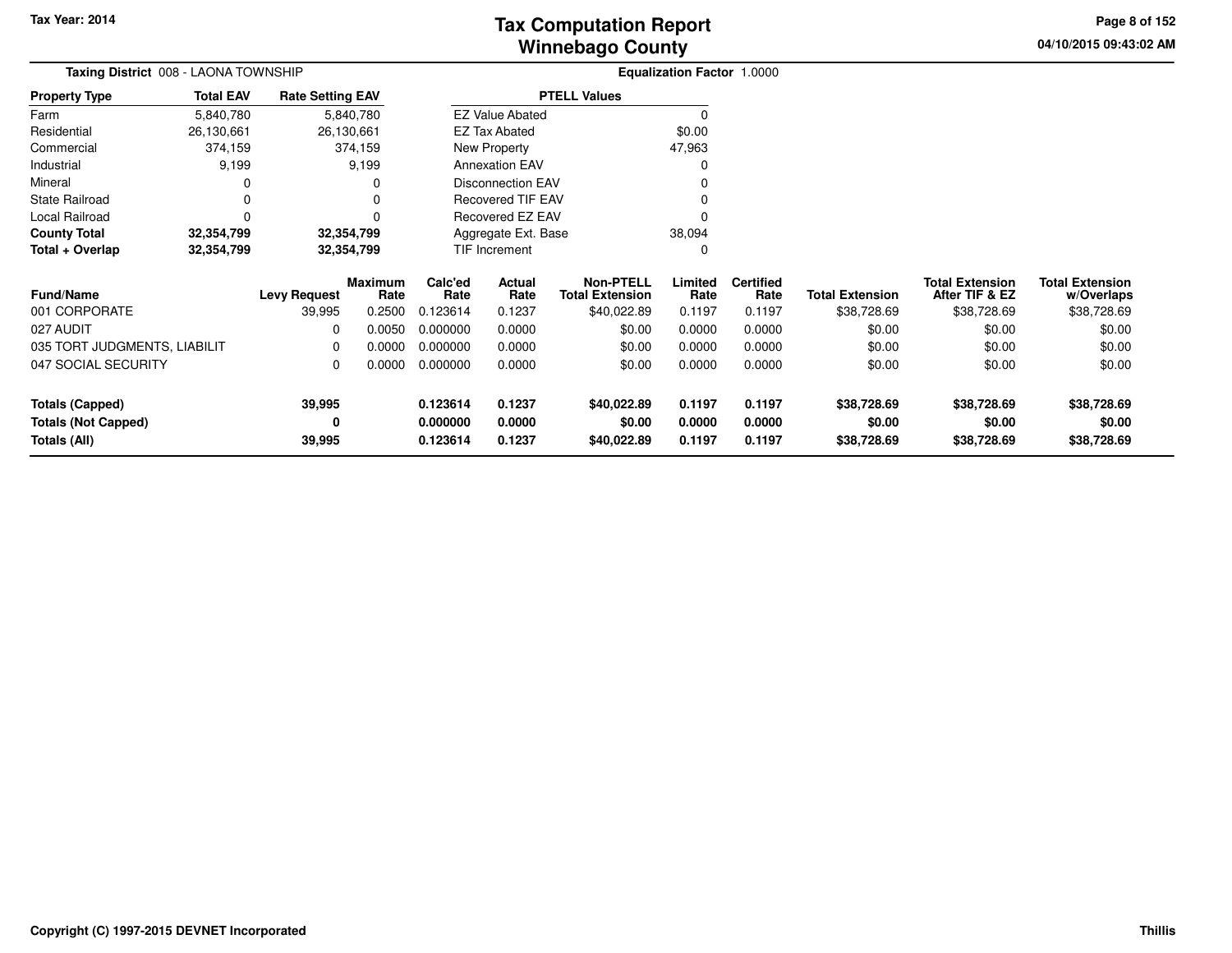**04/10/2015 09:43:02 AM Page 9 of 152**

|                            | Taxing District 009 - OWEN TOWNSHIP |                         |                 |                 |                          |                                            | Equalization Factor 1.0000 |                          |                        |                                          |                                      |
|----------------------------|-------------------------------------|-------------------------|-----------------|-----------------|--------------------------|--------------------------------------------|----------------------------|--------------------------|------------------------|------------------------------------------|--------------------------------------|
| <b>Property Type</b>       | <b>Total EAV</b>                    | <b>Rate Setting EAV</b> |                 |                 |                          | <b>PTELL Values</b>                        |                            |                          |                        |                                          |                                      |
| Farm                       | 7,166,441                           |                         | 7,166,441       |                 | <b>EZ Value Abated</b>   |                                            |                            |                          |                        |                                          |                                      |
| Residential                | 56,818,221                          |                         | 56,818,221      |                 | <b>EZ Tax Abated</b>     |                                            | \$0.00                     |                          |                        |                                          |                                      |
| Commercial                 | 1,579,301                           |                         | 1,579,301       |                 | New Property             |                                            | 160,833                    |                          |                        |                                          |                                      |
| Industrial                 | 10,935,247                          |                         | 10,935,247      |                 | <b>Annexation EAV</b>    |                                            |                            |                          |                        |                                          |                                      |
| Mineral                    | 0                                   |                         | 0               |                 | <b>Disconnection EAV</b> |                                            |                            |                          |                        |                                          |                                      |
| <b>State Railroad</b>      | 375,062                             | 375,062                 |                 |                 | Recovered TIF EAV        |                                            |                            |                          |                        |                                          |                                      |
| Local Railroad             | $\Omega$                            |                         | 0               |                 | <b>Recovered EZ EAV</b>  |                                            |                            |                          |                        |                                          |                                      |
| <b>County Total</b>        | 76,874,272                          |                         | 76,874,272      |                 | Aggregate Ext. Base      |                                            | 112,098                    |                          |                        |                                          |                                      |
| Total + Overlap            | 76,874,272                          |                         | 76,874,272      |                 | TIF Increment            |                                            | 0                          |                          |                        |                                          |                                      |
| <b>Fund/Name</b>           | <b>Levy Request</b>                 |                         | Maximum<br>Rate | Calc'ed<br>Rate | Actual<br>Rate           | <b>Non-PTELL</b><br><b>Total Extension</b> | Limited<br>Rate            | <b>Certified</b><br>Rate | <b>Total Extension</b> | <b>Total Extension</b><br>After TIF & EZ | <b>Total Extension</b><br>w/Overlaps |
| 001 CORPORATE              |                                     | 109,000                 | 0.2500          | 0.141790        | 0.1418                   | \$109,007.72                               | 0.1417                     | 0.1417                   | \$108,930.84           | \$108,930.84                             | \$108,930.84                         |
| 047 SOCIAL SECURITY        |                                     | 3,000                   | 0.0000          | 0.003903        | 0.0040                   | \$3,074.97                                 | 0.0040                     | 0.0040                   | \$3,074.97             | \$3,074.97                               | \$3,074.97                           |
| 054 GENERAL ASSISTANCE     |                                     | 2,000                   | 0.0000          | 0.002602        | 0.0027                   | \$2,075.61                                 | 0.0027                     | 0.0027                   | \$2,075.61             | \$2,075.61                               | \$2,075.61                           |
| <b>Totals (Capped)</b>     |                                     | 114,000                 |                 | 0.148295        | 0.1485                   | \$114,158.30                               | 0.1484                     | 0.1484                   | \$114,081.42           | \$114,081.42                             | \$114,081.42                         |
| <b>Totals (Not Capped)</b> |                                     | 0                       |                 | 0.000000        | 0.0000                   | \$0.00                                     | 0.0000                     | 0.0000                   | \$0.00                 | \$0.00                                   | \$0.00                               |
| Totals (All)               |                                     | 114,000                 |                 | 0.148295        | 0.1485                   | \$114,158.30                               | 0.1484                     | 0.1484                   | \$114,081.42           | \$114,081.42                             | \$114,081.42                         |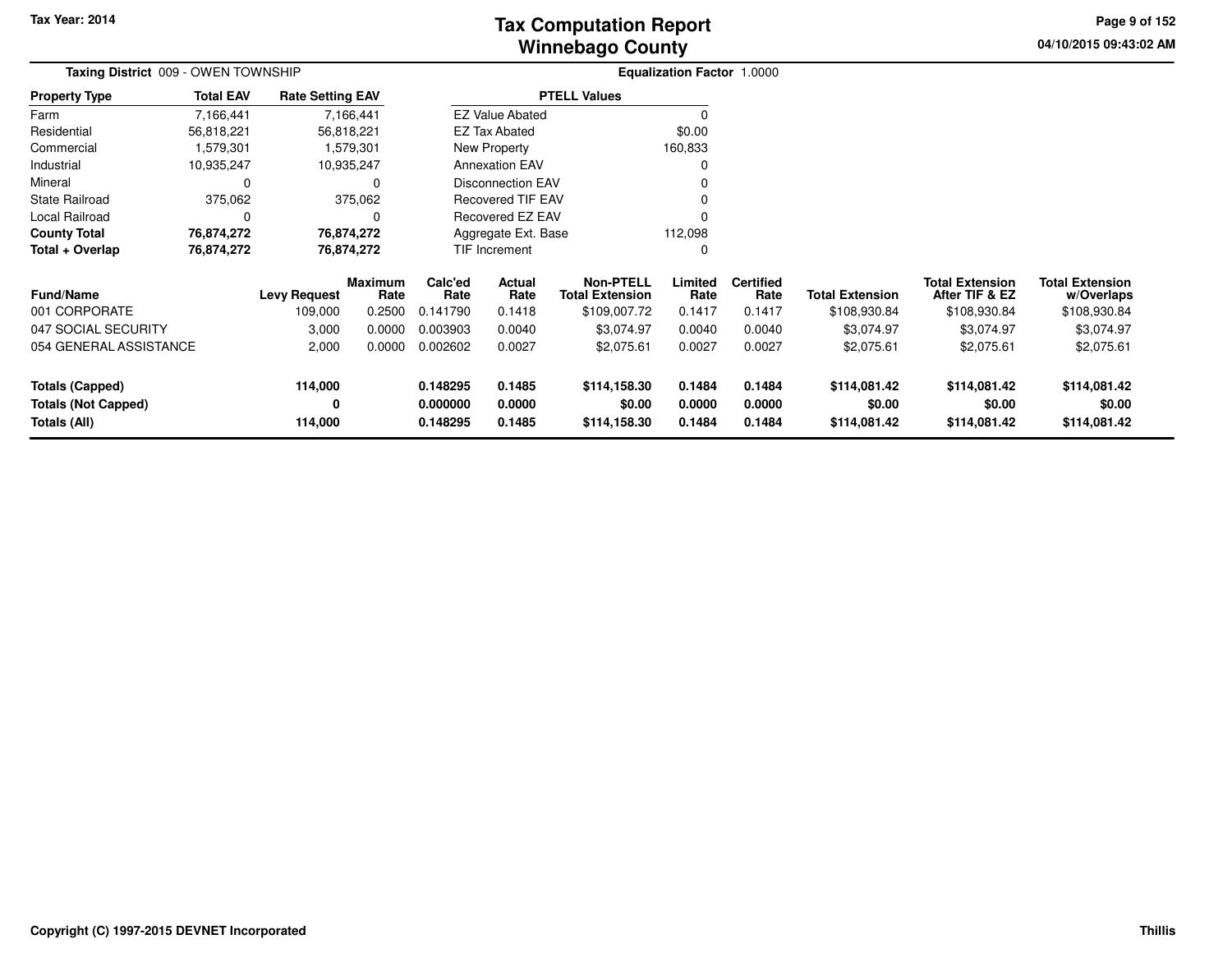**04/10/2015 09:43:02 AM Page 10 of 152**

|                              | <b>Taxing District</b> 010 - PECATONICA TOWNSHIP |                         |                 |                 |                          |                                            | <b>Equalization Factor 1.0000</b> |                          |                        |                                          |                                      |
|------------------------------|--------------------------------------------------|-------------------------|-----------------|-----------------|--------------------------|--------------------------------------------|-----------------------------------|--------------------------|------------------------|------------------------------------------|--------------------------------------|
| <b>Property Type</b>         | <b>Total EAV</b>                                 | <b>Rate Setting EAV</b> |                 |                 |                          | <b>PTELL Values</b>                        |                                   |                          |                        |                                          |                                      |
| Farm                         | 7,801,714                                        |                         | 7,801,714       |                 | <b>EZ Value Abated</b>   |                                            | 0                                 |                          |                        |                                          |                                      |
| Residential                  | 51,295,762                                       |                         | 51,295,762      |                 | <b>EZ Tax Abated</b>     |                                            | \$0.00                            |                          |                        |                                          |                                      |
| Commercial                   | 3,486,409                                        |                         | 3,486,409       |                 | New Property             |                                            | 97,718                            |                          |                        |                                          |                                      |
| Industrial                   | 2,004,804                                        |                         | 2,004,804       |                 | <b>Annexation EAV</b>    |                                            | 0                                 |                          |                        |                                          |                                      |
| Mineral                      |                                                  |                         |                 |                 | <b>Disconnection EAV</b> |                                            |                                   |                          |                        |                                          |                                      |
| <b>State Railroad</b>        |                                                  |                         |                 |                 | <b>Recovered TIF EAV</b> |                                            |                                   |                          |                        |                                          |                                      |
| Local Railroad               | $\Omega$                                         |                         |                 |                 | Recovered EZ EAV         |                                            |                                   |                          |                        |                                          |                                      |
| <b>County Total</b>          | 64,588,689                                       | 64,588,689              |                 |                 | Aggregate Ext. Base      |                                            | 115,242                           |                          |                        |                                          |                                      |
| Total + Overlap              | 64,588,689                                       | 64,588,689              |                 |                 | TIF Increment            |                                            | 0                                 |                          |                        |                                          |                                      |
| <b>Fund/Name</b>             |                                                  | <b>Levy Request</b>     | Maximum<br>Rate | Calc'ed<br>Rate | Actual<br>Rate           | <b>Non-PTELL</b><br><b>Total Extension</b> | Limited<br>Rate                   | <b>Certified</b><br>Rate | <b>Total Extension</b> | <b>Total Extension</b><br>After TIF & EZ | <b>Total Extension</b><br>w/Overlaps |
| 001 CORPORATE                |                                                  | 94,000                  | 0.2500          | 0.145536        | 0.1456                   | \$94,041.13                                | 0.1456                            | 0.1456                   | \$94,041.13            | \$94,041.13                              | \$94,041.13                          |
| 005 I. M. R. F.              |                                                  | 0                       | 0.0000          | 0.000000        | 0.0000                   | \$0.00                                     | 0.0000                            | 0.0000                   | \$0.00                 | \$0.00                                   | \$0.00                               |
| 027 AUDIT                    |                                                  | 5,000                   | 0.0050          | 0.007741        | 0.0050                   | \$3,229.43                                 | 0.0050                            | 0.0050                   | \$3,229.43             | \$3,229.43                               | \$3,229.43                           |
| 035 TORT JUDGMENTS, LIABILIT |                                                  | 12,000                  | 0.0000          | 0.018579        | 0.0186                   | \$12,013.50                                | 0.0183                            | 0.0183                   | \$11,819.73            | \$11,819.73                              | \$11,819.73                          |
| 054 GENERAL ASSISTANCE       |                                                  | 10,000                  | 0.0000          | 0.015483        | 0.0155                   | \$10,011.25                                | 0.0125                            | 0.0125                   | \$8,073.59             | \$8,073.59                               | \$8,073.59                           |
| <b>Totals (Capped)</b>       |                                                  | 121,000                 |                 | 0.187339        | 0.1847                   | \$119,295.31                               | 0.1814                            | 0.1814                   | \$117,163.88           | \$117,163.88                             | \$117,163.88                         |
| <b>Totals (Not Capped)</b>   |                                                  | 0                       |                 | 0.000000        | 0.0000                   | \$0.00                                     | 0.0000                            | 0.0000                   | \$0.00                 | \$0.00                                   | \$0.00                               |
| <b>Totals (All)</b>          |                                                  | 121,000                 |                 | 0.187339        | 0.1847                   | \$119,295.31                               | 0.1814                            | 0.1814                   | \$117,163.88           | \$117,163.88                             | \$117,163.88                         |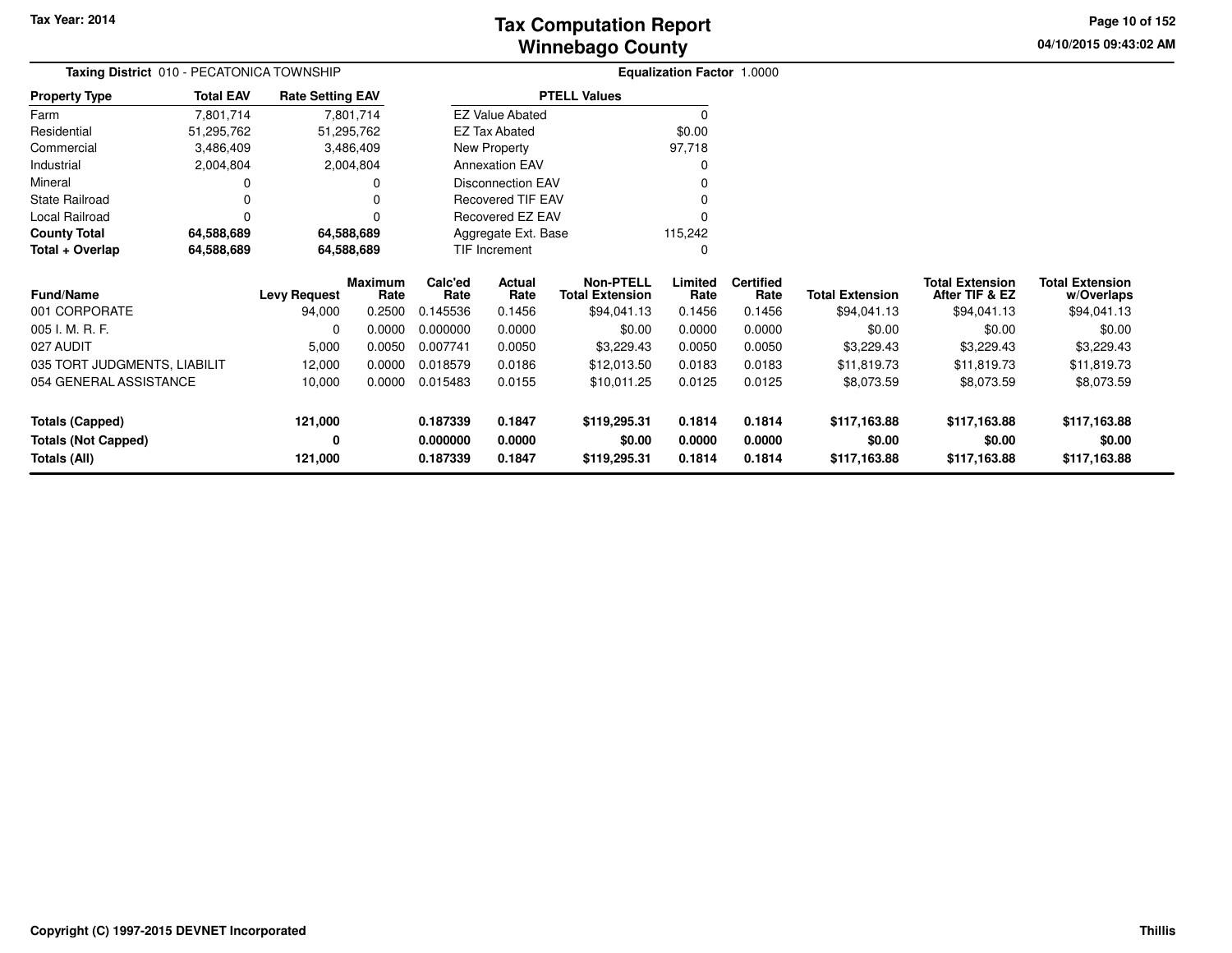# **Winnebago CountyTax Computation Report**

**04/10/2015 09:43:02 AM Page 11 of 152**

|                                                                      | Taxing District 011 - ROCKFORD TOWNSHIP |                                  |                                  |                                  |                            |                                                       | Equalization Factor 1.0000 |                                    |                                            |                                                            |                                                        |  |
|----------------------------------------------------------------------|-----------------------------------------|----------------------------------|----------------------------------|----------------------------------|----------------------------|-------------------------------------------------------|----------------------------|------------------------------------|--------------------------------------------|------------------------------------------------------------|--------------------------------------------------------|--|
| <b>Property Type</b>                                                 | <b>Total EAV</b>                        | <b>Rate Setting EAV</b>          |                                  |                                  |                            | <b>PTELL Values</b>                                   |                            |                                    |                                            |                                                            |                                                        |  |
| Farm                                                                 | 9,485,857                               |                                  | 9,339,951                        |                                  | <b>EZ Value Abated</b>     |                                                       | 145,864                    |                                    |                                            |                                                            |                                                        |  |
| Residential                                                          | 1,227,004,209                           | ,222,234,154                     |                                  |                                  | <b>EZ Tax Abated</b>       |                                                       | \$203.33                   |                                    |                                            |                                                            |                                                        |  |
| Commercial                                                           | 449,216,653                             | 432,340,676                      |                                  |                                  | New Property               |                                                       | 4,388,004                  |                                    |                                            |                                                            |                                                        |  |
| Industrial                                                           | 130,094,573                             | 122,851,508                      |                                  |                                  | <b>Annexation EAV</b>      |                                                       | 0                          |                                    |                                            |                                                            |                                                        |  |
| Mineral                                                              | 0                                       |                                  |                                  |                                  | Disconnection EAV          |                                                       | 0                          |                                    |                                            |                                                            |                                                        |  |
| <b>State Railroad</b>                                                | 3,710,348<br>3,710,348                  |                                  |                                  | Recovered TIF EAV                |                            | 0                                                     |                            |                                    |                                            |                                                            |                                                        |  |
| Local Railroad                                                       | 112,776                                 |                                  | 112,776                          |                                  | Recovered EZ EAV           |                                                       | 9,727,120                  |                                    |                                            |                                                            |                                                        |  |
| <b>County Total</b>                                                  | 1,819,624,416                           | 1,790,589,413                    |                                  |                                  | Aggregate Ext. Base        |                                                       | 2,598,321                  |                                    |                                            |                                                            |                                                        |  |
| Total + Overlap                                                      | 1,819,624,416                           | 1,790,589,413                    |                                  |                                  | TIF Increment              |                                                       | 28,889,139                 |                                    |                                            |                                                            |                                                        |  |
| <b>Fund/Name</b><br>001 CORPORATE                                    |                                         | <b>Levy Request</b><br>1,745,878 | <b>Maximum</b><br>Rate<br>0.2500 | Calc'ed<br>Rate<br>0.097503      | Actual<br>Rate<br>0.0976   | Non-PTELL<br><b>Total Extension</b><br>\$1,747,615.27 | Limited<br>Rate<br>0.0976  | <b>Certified</b><br>Rate<br>0.0976 | <b>Total Extension</b><br>\$1,775,953.43   | <b>Total Extension</b><br>After TIF & EZ<br>\$1,747,615.27 | <b>Total Extension</b><br>w/Overlaps<br>\$1,747,615.27 |  |
| 054 GENERAL ASSISTANCE                                               |                                         | 748,233                          | 0.0000                           | 0.041787                         | 0.0418                     | \$748,466.37                                          | 0.0418                     | 0.0418                             | \$760,603.01                               | \$748,466.37                                               | \$748,466.37                                           |  |
| <b>Totals (Capped)</b><br><b>Totals (Not Capped)</b><br>Totals (All) |                                         | 2,494,111<br>0<br>2,494,111      |                                  | 0.139290<br>0.000000<br>0.139290 | 0.1394<br>0.0000<br>0.1394 | \$2,496,081.64<br>\$0.00<br>\$2,496,081.64            | 0.1394<br>0.0000<br>0.1394 | 0.1394<br>0.0000<br>0.1394         | \$2,536,556.44<br>\$0.00<br>\$2,536,556.44 | \$2,496,081.64<br>\$0.00<br>\$2,496,081.64                 | \$2,496,081.64<br>\$0.00<br>\$2,496,081.64             |  |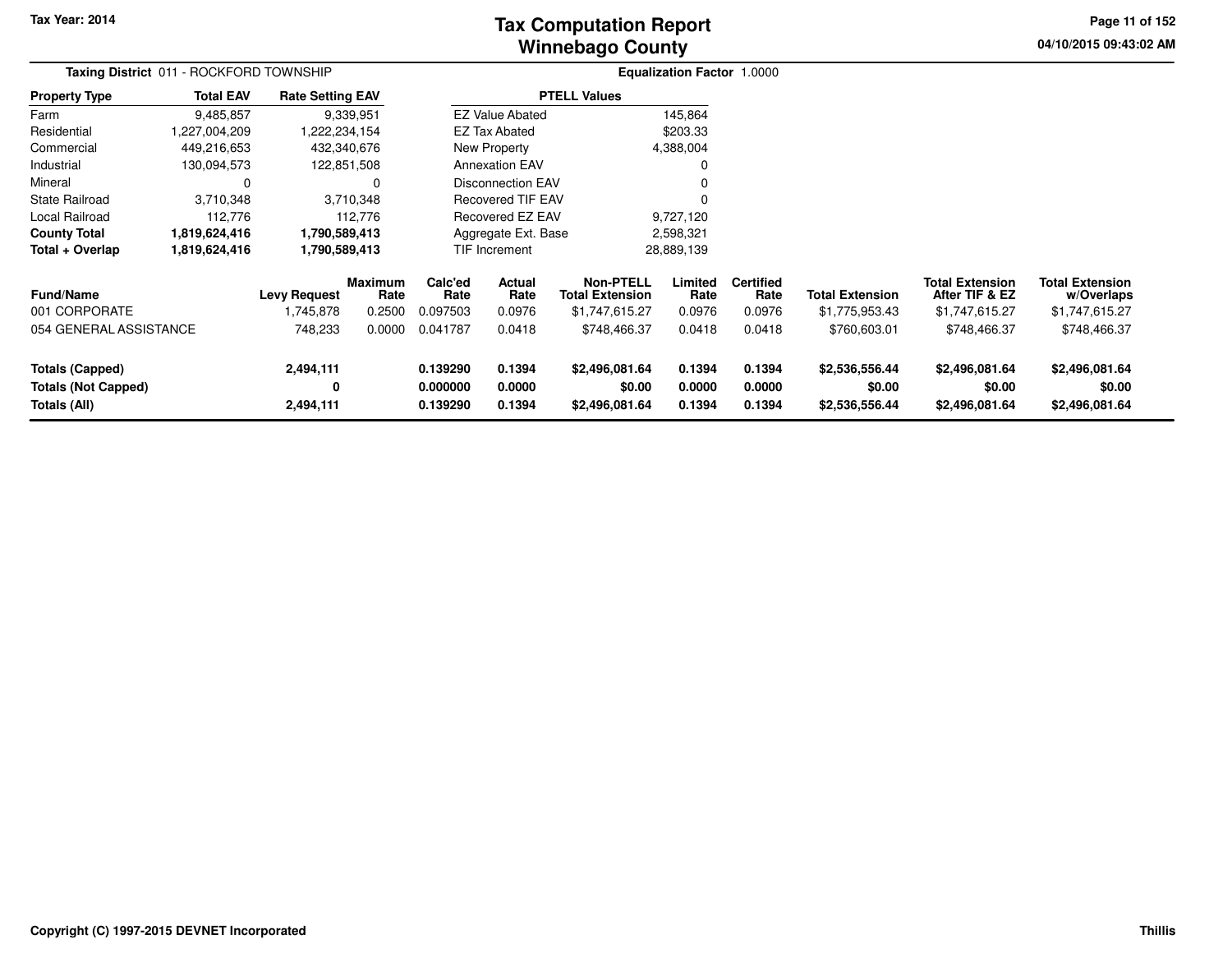**04/10/2015 09:43:02 AM Page 12 of 152**

|                              | ROCKTON TOWNSHIP<br>Taxing District 012 - |                         |           |                     |                          |                        | Equalization Factor 1.0000 |        |                        |                        |              |  |
|------------------------------|-------------------------------------------|-------------------------|-----------|---------------------|--------------------------|------------------------|----------------------------|--------|------------------------|------------------------|--------------|--|
| <b>Property Type</b>         | <b>Total EAV</b>                          | <b>Rate Setting EAV</b> |           |                     |                          | <b>PTELL Values</b>    |                            |        |                        |                        |              |  |
| Farm                         | 7,427,833                                 |                         | 7,427,833 |                     | <b>EZ Value Abated</b>   |                        |                            |        |                        |                        |              |  |
| Residential                  | 188,455,842                               | 188,450,551             |           |                     | <b>EZ Tax Abated</b>     |                        | \$0.00                     |        |                        |                        |              |  |
| Commercial                   | 21,363,741                                | 20,262,020              |           |                     | New Property             |                        | 1,191,463                  |        |                        |                        |              |  |
| Industrial                   | 16,783,349                                | 14,665,417              |           |                     | <b>Annexation EAV</b>    |                        |                            |        |                        |                        |              |  |
| Mineral                      | 0                                         |                         | 0         |                     | <b>Disconnection EAV</b> |                        |                            |        |                        |                        |              |  |
| State Railroad               | 850,987                                   |                         | 850,987   |                     | <b>Recovered TIF EAV</b> |                        |                            |        |                        |                        |              |  |
| Local Railroad               | 0                                         |                         | $\Omega$  |                     | Recovered EZ EAV         |                        |                            |        |                        |                        |              |  |
| <b>County Total</b>          | 234,881,752                               | 231,656,808             |           | Aggregate Ext. Base |                          |                        | 459,889                    |        |                        |                        |              |  |
| Total + Overlap              | 234,881,752                               | 231,656,808             |           |                     | <b>TIF Increment</b>     |                        | 3,224,944                  |        |                        |                        |              |  |
|                              |                                           | <b>Maximum</b>          | Calc'ed   | Actual              | <b>Non-PTELL</b>         | Limited                | <b>Certified</b>           |        | <b>Total Extension</b> | <b>Total Extension</b> |              |  |
| <b>Fund/Name</b>             |                                           | <b>Levy Request</b>     | Rate      | Rate                | Rate                     | <b>Total Extension</b> | Rate                       | Rate   | <b>Total Extension</b> | After TIF & EZ         | w/Overlaps   |  |
| 001 CORPORATE                |                                           | 294,632                 | 0.2500    | 0.127185            | 0.1272                   | \$294,667.46           | 0.1181                     | 0.1181 | \$277,395.35           | \$273,586.69           | \$273,586.69 |  |
| 005 I. M. R. F.              |                                           | 35,000                  | 0.0000    | 0.015109            | 0.0152                   | \$35,211.83            | 0.0152                     | 0.0152 | \$35,702.03            | \$35,211.83            | \$35,211.83  |  |
| 017 CEMETERY                 |                                           | 55,000                  | 0.2000    | 0.023742            | 0.0238                   | \$55,134.32            | 0.0238                     | 0.0238 | \$55,901.86            | \$55,134.32            | \$55,134.32  |  |
| 035 TORT JUDGMENTS, LIABILIT |                                           | 5,000                   | 0.0000    | 0.002158            | 0.0022                   | \$5,096.45             | 0.0022                     | 0.0022 | \$5,167.40             | \$5,096.45             | \$5,096.45   |  |
| 042 PARK/PARK MAINTENANCE    |                                           | 10,000                  | 0.0200    | 0.004317            | 0.0044                   | \$10,192.90            | 0.0044                     | 0.0044 | \$10,334.80            | \$10,192.90            | \$10,192.90  |  |
| 047 SOCIAL SECURITY          |                                           | 30,000                  | 0.0000    | 0.012950            | 0.0130                   | \$30,115.39            | 0.0130                     | 0.0130 | \$30,534.63            | \$30,115.39            | \$30,115.39  |  |
| 054 GENERAL ASSISTANCE       |                                           | 60,000                  | 0.0000    | 0.025900            | 0.0259                   | \$59,999.11            | 0.0259                     | 0.0259 | \$60,834.37            | \$59,999.11            | \$59,999.11  |  |
| <b>Totals (Capped)</b>       |                                           | 489,632                 |           | 0.211361            | 0.2117                   | \$490,417.46           | 0.2026                     | 0.2026 | \$475,870.44           | \$469,336.69           | \$469,336.69 |  |
| <b>Totals (Not Capped)</b>   |                                           | 0                       |           | 0.000000            | 0.0000                   | \$0.00                 | 0.0000                     | 0.0000 | \$0.00                 | \$0.00                 | \$0.00       |  |
| Totals (All)                 |                                           | 489,632                 |           | 0.211361            | 0.2117                   | \$490,417.46           | 0.2026                     | 0.2026 | \$475,870.44           | \$469,336.69           | \$469,336.69 |  |

—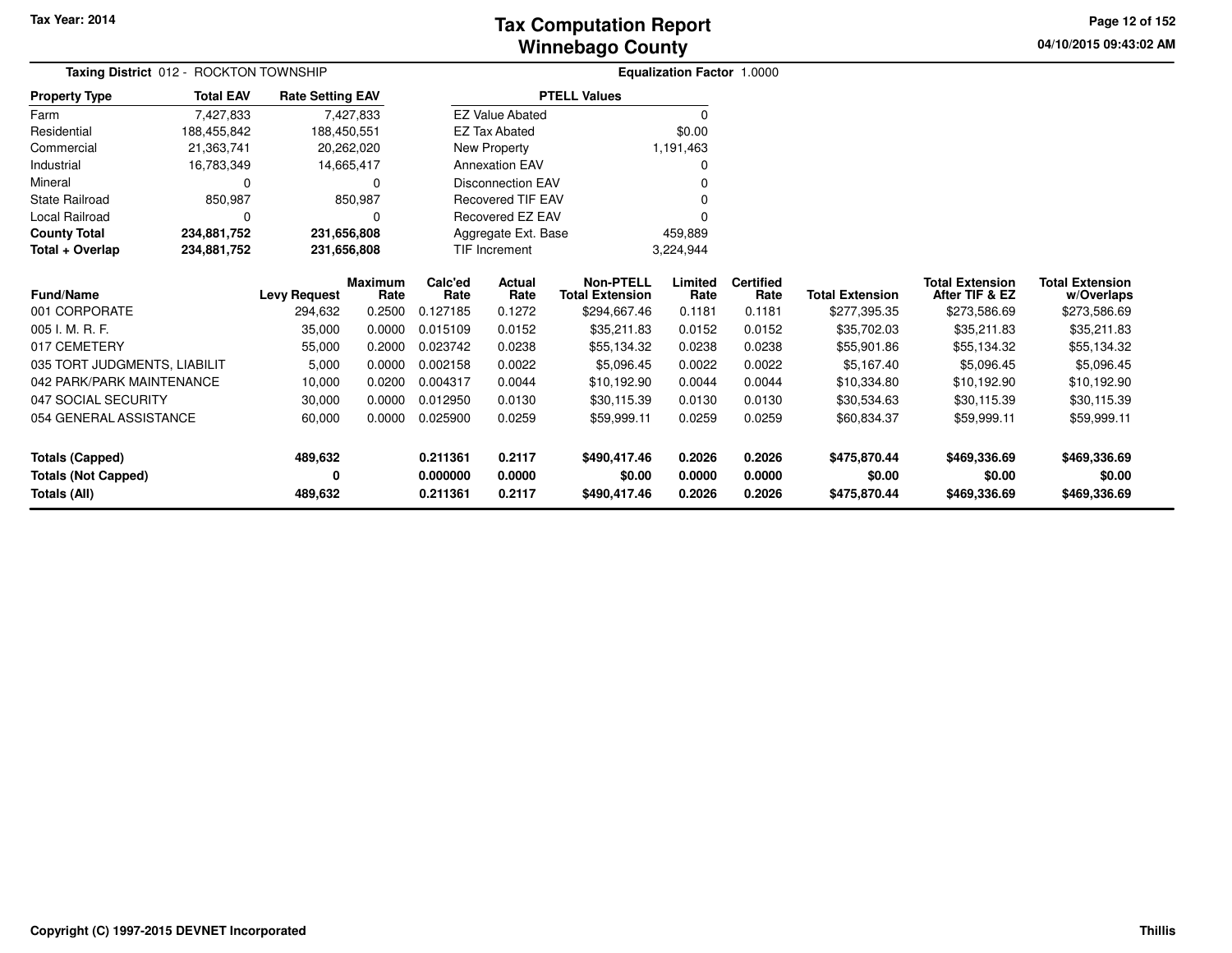# **Winnebago CountyTax Computation Report**

**04/10/2015 09:43:02 AM Page 13 of 152**

| Taxing District 013 - ROSCOE TOWNSHIP                                |                  |                                          |                                            |                                         |                                    |                                                                           | <b>Equalization Factor 1.0000</b>   |                                              |                                                       |                                                                         |                                                                     |  |
|----------------------------------------------------------------------|------------------|------------------------------------------|--------------------------------------------|-----------------------------------------|------------------------------------|---------------------------------------------------------------------------|-------------------------------------|----------------------------------------------|-------------------------------------------------------|-------------------------------------------------------------------------|---------------------------------------------------------------------|--|
| <b>Property Type</b>                                                 | <b>Total EAV</b> | <b>Rate Setting EAV</b>                  |                                            |                                         |                                    | <b>PTELL Values</b>                                                       |                                     |                                              |                                                       |                                                                         |                                                                     |  |
| Farm                                                                 | 4,822,703        |                                          | 4,822,703                                  |                                         | <b>EZ Value Abated</b>             |                                                                           | $\Omega$                            |                                              |                                                       |                                                                         |                                                                     |  |
| Residential                                                          | 328,860,973      | 328,860,973                              |                                            |                                         | <b>EZ Tax Abated</b>               |                                                                           | \$0.00                              |                                              |                                                       |                                                                         |                                                                     |  |
| Commercial                                                           | 58,054,296       |                                          | 58,054,296                                 |                                         | New Property                       |                                                                           | 1,978,443                           |                                              |                                                       |                                                                         |                                                                     |  |
| Industrial                                                           | 15,567,326       |                                          | 15,562,418                                 |                                         | <b>Annexation EAV</b>              |                                                                           | 0                                   |                                              |                                                       |                                                                         |                                                                     |  |
| Mineral                                                              | $\Omega$         |                                          | 0                                          |                                         | <b>Disconnection EAV</b>           |                                                                           | $\Omega$                            |                                              |                                                       |                                                                         |                                                                     |  |
| <b>State Railroad</b>                                                | 546,162          |                                          | 546,162                                    |                                         | <b>Recovered TIF EAV</b>           |                                                                           | 0                                   |                                              |                                                       |                                                                         |                                                                     |  |
| Local Railroad                                                       | 0                |                                          | 0                                          |                                         | <b>Recovered EZ EAV</b>            |                                                                           | 0                                   |                                              |                                                       |                                                                         |                                                                     |  |
| <b>County Total</b>                                                  | 407,851,460      | 407,846,552                              |                                            |                                         | Aggregate Ext. Base                |                                                                           | 599,932                             |                                              |                                                       |                                                                         |                                                                     |  |
| Total + Overlap                                                      | 407,851,460      | 407,846,552                              |                                            |                                         | <b>TIF Increment</b>               |                                                                           | 4,908                               |                                              |                                                       |                                                                         |                                                                     |  |
| <b>Fund/Name</b><br>001 CORPORATE<br>017 CEMETERY                    |                  | <b>Levy Request</b><br>573,500<br>35,000 | <b>Maximum</b><br>Rate<br>0.2500<br>0.2000 | Calc'ed<br>Rate<br>0.140617<br>0.008582 | Actual<br>Rate<br>0.1407<br>0.0086 | <b>Non-PTELL</b><br><b>Total Extension</b><br>\$573,840.10<br>\$35,074.80 | Limited<br>Rate<br>0.1378<br>0.0086 | <b>Certified</b><br>Rate<br>0.1378<br>0.0086 | <b>Total Extension</b><br>\$562,019.31<br>\$35,075.23 | <b>Total Extension</b><br>After TIF & EZ<br>\$562,012.55<br>\$35,074.80 | <b>Total Extension</b><br>w/Overlaps<br>\$562,012.55<br>\$35,074.80 |  |
| 054 GENERAL ASSISTANCE                                               |                  | 15,000                                   | 0.0000                                     | 0.003678                                | 0.0037                             | \$15,090.32                                                               | 0.0037                              | 0.0037                                       | \$15,090.50                                           | \$15,090.32                                                             | \$15,090.32                                                         |  |
| <b>Totals (Capped)</b><br><b>Totals (Not Capped)</b><br>Totals (All) |                  | 623,500<br>0<br>623,500                  |                                            | 0.152877<br>0.000000<br>0.152877        | 0.1530<br>0.0000<br>0.1530         | \$624,005.22<br>\$0.00<br>\$624,005.22                                    | 0.1501<br>0.0000<br>0.1501          | 0.1501<br>0.0000<br>0.1501                   | \$612,185.04<br>\$0.00<br>\$612,185.04                | \$612,177.67<br>\$0.00<br>\$612,177.67                                  | \$612,177.67<br>\$0.00<br>\$612,177.67                              |  |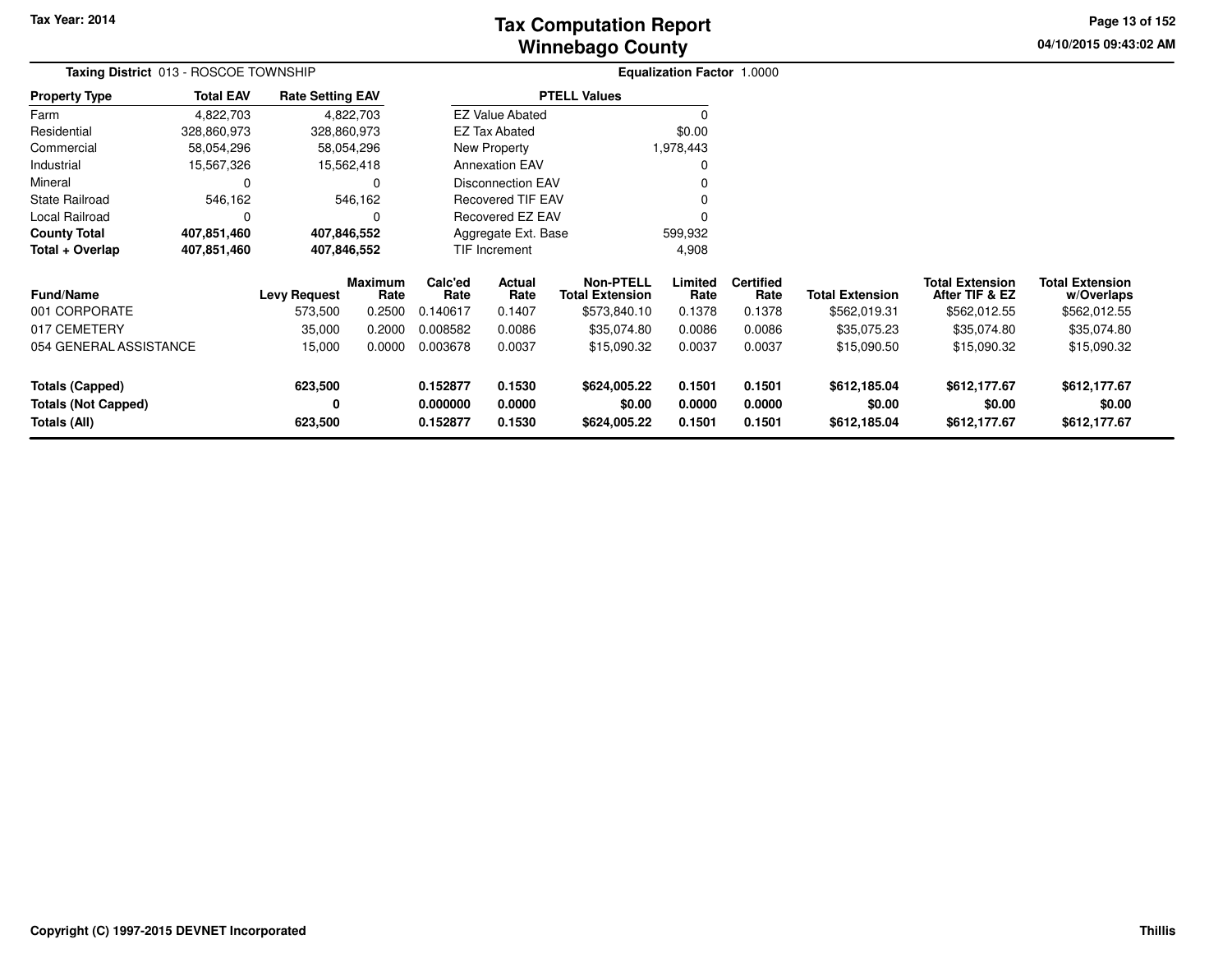**04/10/2015 09:43:02 AM Page 14 of 152**

| <b>Taxing District</b> 014 - SEWARD TOWNSHIP |                  |                         |                        |                 |                          |                                            | <b>Equalization Factor 1.0000</b> |                          |                        |                                          |                                      |
|----------------------------------------------|------------------|-------------------------|------------------------|-----------------|--------------------------|--------------------------------------------|-----------------------------------|--------------------------|------------------------|------------------------------------------|--------------------------------------|
| <b>Property Type</b>                         | <b>Total EAV</b> | <b>Rate Setting EAV</b> |                        |                 |                          | <b>PTELL Values</b>                        |                                   |                          |                        |                                          |                                      |
| Farm                                         | 11,464,897       |                         | 11,464,897             |                 | <b>EZ Value Abated</b>   |                                            | $\Omega$                          |                          |                        |                                          |                                      |
| Residential                                  | 7,342,553        |                         | 7,342,553              |                 | EZ Tax Abated            |                                            | \$0.00                            |                          |                        |                                          |                                      |
| Commercial                                   | 3,307,420        |                         | 3,307,420              |                 | New Property             |                                            | 158,791                           |                          |                        |                                          |                                      |
| Industrial                                   | 178,114          |                         | 178,114                |                 | <b>Annexation EAV</b>    |                                            |                                   |                          |                        |                                          |                                      |
| Mineral                                      | 0                |                         | $\Omega$               |                 | <b>Disconnection EAV</b> |                                            |                                   |                          |                        |                                          |                                      |
| <b>State Railroad</b>                        | 678,325          |                         | 678,325                |                 | <b>Recovered TIF EAV</b> |                                            |                                   |                          |                        |                                          |                                      |
| Local Railroad                               | 453              |                         | 453                    |                 | Recovered EZ EAV         |                                            |                                   |                          |                        |                                          |                                      |
| <b>County Total</b>                          | 22,971,762       |                         | 22,971,762             |                 | Aggregate Ext. Base      |                                            | 104,729                           |                          |                        |                                          |                                      |
| Total + Overlap                              | 22,971,762       |                         | 22,971,762             |                 | TIF Increment            |                                            | 0                                 |                          |                        |                                          |                                      |
| <b>Fund/Name</b>                             |                  | <b>Levy Request</b>     | <b>Maximum</b><br>Rate | Calc'ed<br>Rate | Actual<br>Rate           | <b>Non-PTELL</b><br><b>Total Extension</b> | Limited<br>Rate                   | <b>Certified</b><br>Rate | <b>Total Extension</b> | <b>Total Extension</b><br>After TIF & EZ | <b>Total Extension</b><br>w/Overlaps |
| 001 CORPORATE                                |                  | 81,600                  | 0.3700                 | 0.355219        | 0.3553                   | \$81,618.67                                | 0.3535                            | 0.3535                   | \$81,205.18            | \$81,205.18                              | \$81,205.18                          |
| 027 AUDIT                                    |                  | 1,530                   | 0.0050                 | 0.006660        | 0.0050                   | \$1,148.59                                 | 0.0050                            | 0.0050                   | \$1,148.59             | \$1,148.59                               | \$1,148.59                           |
| 035 TORT JUDGMENTS, LIABILIT                 |                  | 11,220                  | 0.0000                 | 0.048843        | 0.0489                   | \$11,233.19                                | 0.0487                            | 0.0487                   | \$11,187.25            | \$11,187.25                              | \$11,187.25                          |
| 047 SOCIAL SECURITY                          |                  | 5,610                   | 0.0000                 | 0.024421        | 0.0245                   | \$5,628.08                                 | 0.0244                            | 0.0244                   | \$5,605.11             | \$5,605.11                               | \$5,605.11                           |
| 054 GENERAL ASSISTANCE                       |                  | 7,905                   | 0.0000                 | 0.034412        | 0.0345                   | \$7,925.26                                 | 0.0344                            | 0.0344                   | \$7,902.29             | \$7,902.29                               | \$7,902.29                           |
| <b>Totals (Capped)</b>                       |                  | 107,865                 |                        | 0.469555        | 0.4682                   | \$107,553.79                               | 0.4660                            | 0.4660                   | \$107,048.42           | \$107,048.42                             | \$107,048.42                         |
| <b>Totals (Not Capped)</b>                   |                  | 0                       |                        | 0.000000        | 0.0000                   | \$0.00                                     | 0.0000                            | 0.0000                   | \$0.00                 | \$0.00                                   | \$0.00                               |
| <b>Totals (All)</b>                          |                  | 107,865                 |                        | 0.469555        | 0.4682                   | \$107,553.79                               | 0.4660                            | 0.4660                   | \$107,048.42           | \$107,048.42                             | \$107,048.42                         |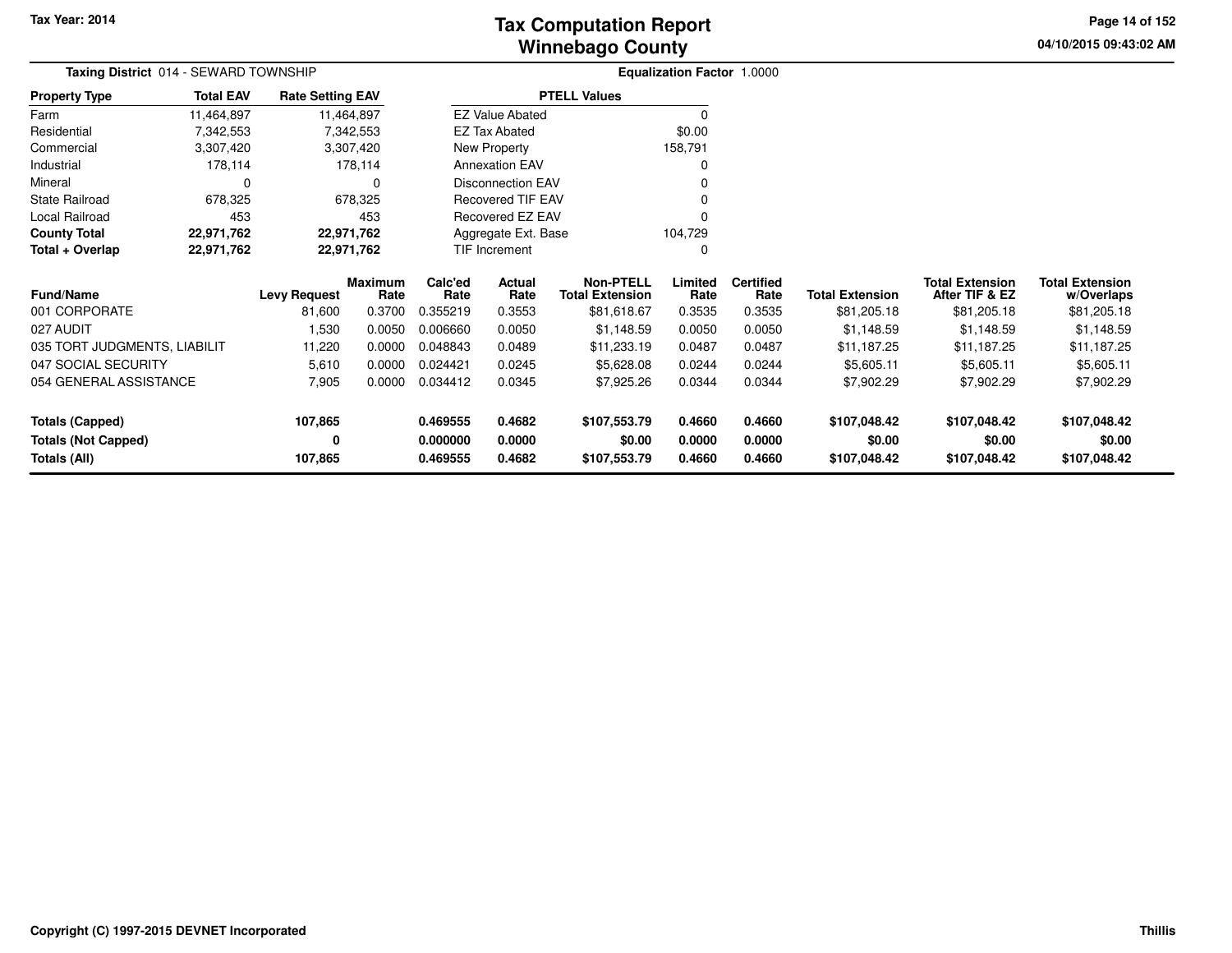# **Winnebago CountyTax Computation Report**

**04/10/2015 09:43:02 AM Page 15 of 152**

| Taxing District 015 - SHIRLAND TOWNSHIP                              |                  |                               |                                  |                                  |                            |                                                           | <b>Equalization Factor 1.0000</b> |                                    |                                       |                                                         |                                                     |  |
|----------------------------------------------------------------------|------------------|-------------------------------|----------------------------------|----------------------------------|----------------------------|-----------------------------------------------------------|-----------------------------------|------------------------------------|---------------------------------------|---------------------------------------------------------|-----------------------------------------------------|--|
| <b>Property Type</b>                                                 | <b>Total EAV</b> | <b>Rate Setting EAV</b>       |                                  |                                  |                            | <b>PTELL Values</b>                                       |                                   |                                    |                                       |                                                         |                                                     |  |
| Farm                                                                 | 5,432,190        |                               | 5,432,190                        |                                  | <b>EZ Value Abated</b>     |                                                           |                                   |                                    |                                       |                                                         |                                                     |  |
| Residential                                                          | 14,796,308       |                               | 14,796,308                       |                                  | EZ Tax Abated              |                                                           | \$0.00                            |                                    |                                       |                                                         |                                                     |  |
| Commercial                                                           | 801,190          |                               | 801,190                          |                                  | New Property               |                                                           | 268,838                           |                                    |                                       |                                                         |                                                     |  |
| Industrial                                                           | $\Omega$         |                               | $\Omega$                         |                                  | <b>Annexation EAV</b>      |                                                           |                                   |                                    |                                       |                                                         |                                                     |  |
| Mineral                                                              | $\Omega$         |                               | 0                                |                                  | <b>Disconnection EAV</b>   |                                                           |                                   |                                    |                                       |                                                         |                                                     |  |
| <b>State Railroad</b>                                                | 0                |                               | 0                                |                                  | Recovered TIF EAV          |                                                           |                                   |                                    |                                       |                                                         |                                                     |  |
| Local Railroad                                                       | $\Omega$         |                               | 0                                |                                  | <b>Recovered EZ EAV</b>    |                                                           |                                   |                                    |                                       |                                                         |                                                     |  |
| <b>County Total</b>                                                  | 21,029,688       |                               | 21,029,688                       |                                  | Aggregate Ext. Base        |                                                           | 45,541                            |                                    |                                       |                                                         |                                                     |  |
| Total + Overlap                                                      | 21,029,688       |                               | 21,029,688                       |                                  | <b>TIF Increment</b>       |                                                           | 0                                 |                                    |                                       |                                                         |                                                     |  |
| <b>Fund/Name</b><br>001 CORPORATE                                    |                  | <b>Levy Request</b><br>46,736 | <b>Maximum</b><br>Rate<br>0.3800 | Calc'ed<br>Rate<br>0.222238      | Actual<br>Rate<br>0.2223   | <b>Non-PTELL</b><br><b>Total Extension</b><br>\$46,749.00 | Limited<br>Rate<br>0.2223         | <b>Certified</b><br>Rate<br>0.2223 | <b>Total Extension</b><br>\$46,749.00 | <b>Total Extension</b><br>After TIF & EZ<br>\$46,749.00 | <b>Total Extension</b><br>w/Overlaps<br>\$46,749.00 |  |
| 034 GENERAL ASSISTANCE                                               |                  | 0                             | 0.0000                           | 0.000000                         | 0.0000                     | \$0.00                                                    | 0.0000                            | 0.0000                             | \$0.00                                | \$0.00                                                  | \$0.00                                              |  |
| <b>Totals (Capped)</b><br><b>Totals (Not Capped)</b><br>Totals (All) |                  | 46,736<br>0<br>46,736         |                                  | 0.222238<br>0.000000<br>0.222238 | 0.2223<br>0.0000<br>0.2223 | \$46,749.00<br>\$0.00<br>\$46,749.00                      | 0.2223<br>0.0000<br>0.2223        | 0.2223<br>0.0000<br>0.2223         | \$46,749.00<br>\$0.00<br>\$46,749.00  | \$46,749.00<br>\$0.00<br>\$46,749.00                    | \$46,749.00<br>\$0.00<br>\$46,749.00                |  |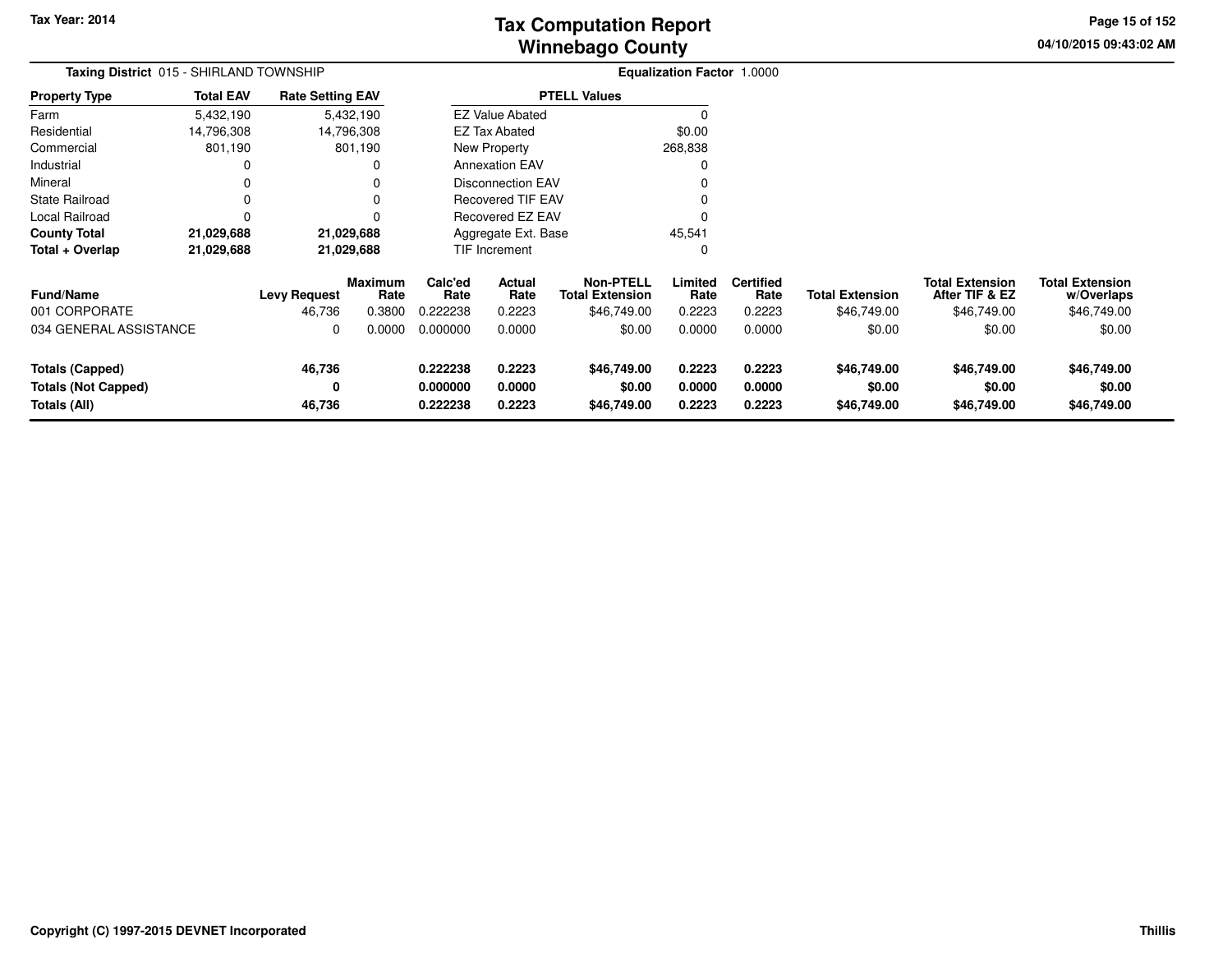**04/10/2015 09:43:02 AM Page 16 of 152**

| Taxing District 016 - WINNEBAGO TOWNSHIP                             |                  |                                |                                  |                                  |                                 |                                                            | Equalization Factor 1.0000 |                                    |                                        |                                                          |                                                      |
|----------------------------------------------------------------------|------------------|--------------------------------|----------------------------------|----------------------------------|---------------------------------|------------------------------------------------------------|----------------------------|------------------------------------|----------------------------------------|----------------------------------------------------------|------------------------------------------------------|
| <b>Property Type</b>                                                 | <b>Total EAV</b> | <b>Rate Setting EAV</b>        |                                  |                                  |                                 | <b>PTELL Values</b>                                        |                            |                                    |                                        |                                                          |                                                      |
| Farm                                                                 | 9,572,634        |                                | 9,572,634                        |                                  | <b>EZ Value Abated</b>          |                                                            |                            |                                    |                                        |                                                          |                                                      |
| Residential                                                          | 72,412,167       | 72,412,167                     |                                  |                                  | EZ Tax Abated                   |                                                            | \$0.00                     |                                    |                                        |                                                          |                                                      |
| Commercial                                                           | 6,465,804        |                                | 6,465,804                        |                                  | New Property                    |                                                            | 206,930                    |                                    |                                        |                                                          |                                                      |
| Industrial                                                           | 2,684,557        |                                | 2,684,557                        |                                  | <b>Annexation EAV</b>           |                                                            |                            |                                    |                                        |                                                          |                                                      |
| Mineral                                                              |                  |                                | 0                                |                                  | <b>Disconnection EAV</b>        |                                                            |                            |                                    |                                        |                                                          |                                                      |
| State Railroad                                                       | 582,941          |                                | 582,941                          |                                  | <b>Recovered TIF EAV</b>        |                                                            |                            |                                    |                                        |                                                          |                                                      |
| Local Railroad                                                       | 539,387          |                                | 539,387                          |                                  | Recovered EZ EAV                |                                                            |                            |                                    |                                        |                                                          |                                                      |
| <b>County Total</b>                                                  | 92,257,490       | 92,257,490                     |                                  |                                  | Aggregate Ext. Base             |                                                            | 147,417                    |                                    |                                        |                                                          |                                                      |
| Total + Overlap                                                      | 92,257,490       | 92,257,490                     |                                  |                                  | TIF Increment                   |                                                            |                            |                                    |                                        |                                                          |                                                      |
| Fund/Name<br>001 CORPORATE                                           |                  | <b>Levy Request</b><br>154,787 | <b>Maximum</b><br>Rate<br>0.2500 | Calc'ed<br>Rate<br>0.167777      | <b>Actual</b><br>Rate<br>0.1678 | <b>Non-PTELL</b><br><b>Total Extension</b><br>\$154,808.07 | Limited<br>Rate<br>0.1626  | <b>Certified</b><br>Rate<br>0.1626 | <b>Total Extension</b><br>\$150,010.68 | <b>Total Extension</b><br>After TIF & EZ<br>\$150,010.68 | <b>Total Extension</b><br>w/Overlaps<br>\$150,010.68 |
| <b>Totals (Capped)</b><br><b>Totals (Not Capped)</b><br>Totals (All) |                  | 154,787<br>0<br>154,787        |                                  | 0.167777<br>0.000000<br>0.167777 | 0.1678<br>0.0000<br>0.1678      | \$154,808.07<br>\$0.00<br>\$154,808.07                     | 0.1626<br>0.0000<br>0.1626 | 0.1626<br>0.0000<br>0.1626         | \$150,010.68<br>\$0.00<br>\$150,010.68 | \$150,010.68<br>\$0.00<br>\$150,010.68                   | \$150,010.68<br>\$0.00<br>\$150,010.68               |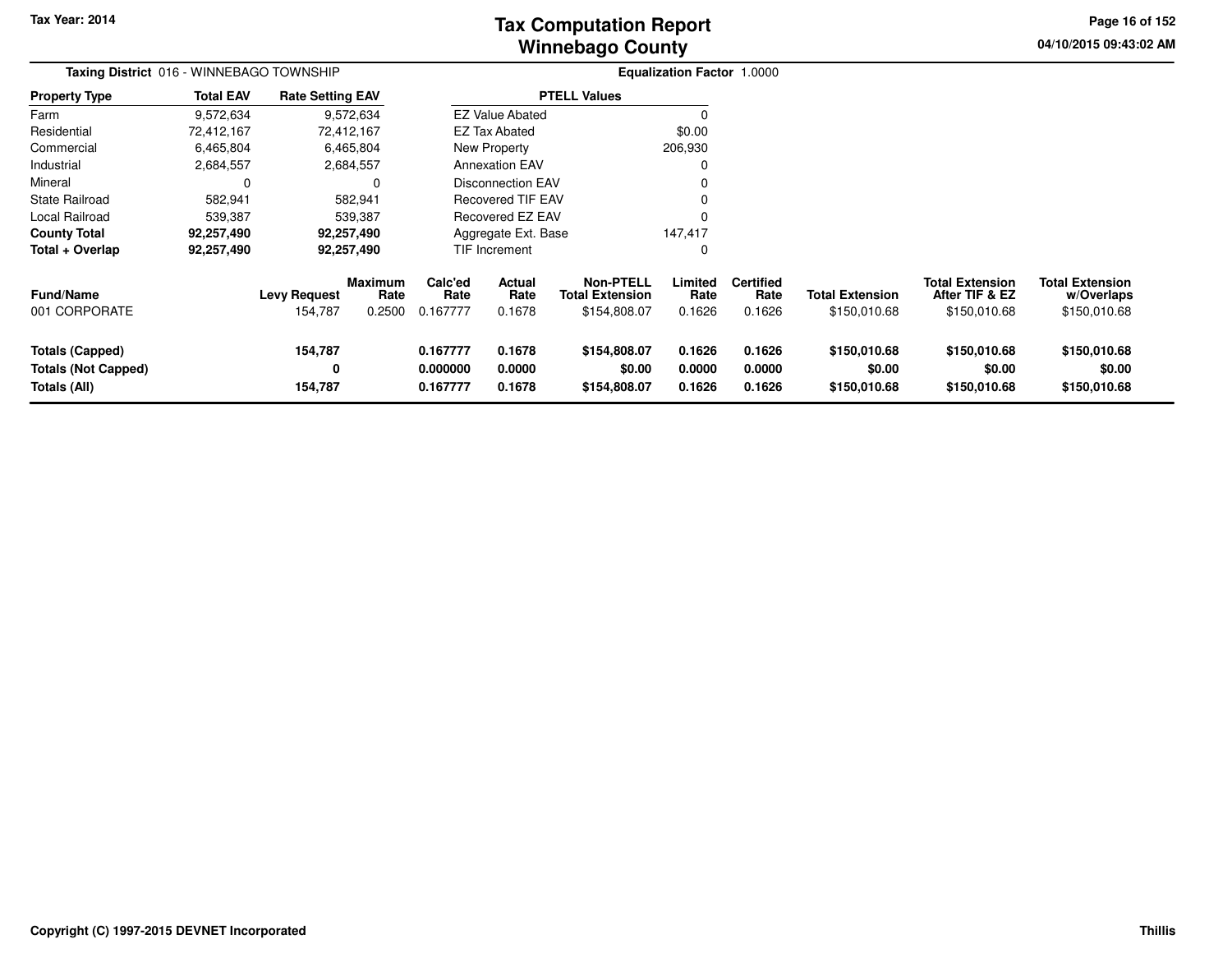### **Winnebago CountyTax Computation Report**

**04/10/2015 09:43:02 AMPage 17 of 152**

| Taxing District 017 - CHERRY VALLEY VILLAGE<br><b>Total EAV</b><br><b>Rate Setting EAV</b> |            |                     |                        |                 |                          | Equalization Factor 1.0000                 |                 |                          |                                 |                                          |                                      |
|--------------------------------------------------------------------------------------------|------------|---------------------|------------------------|-----------------|--------------------------|--------------------------------------------|-----------------|--------------------------|---------------------------------|------------------------------------------|--------------------------------------|
| <b>Property Type</b>                                                                       |            |                     |                        |                 |                          | <b>PTELL Values</b>                        |                 |                          | <b>Overlapping County</b>       |                                          | <b>Overlap EAV</b>                   |
| Farm                                                                                       | 471,145    |                     | 446,011                |                 | <b>EZ Value Abated</b>   |                                            | 0               | Boone County             |                                 |                                          | 9,780,609                            |
| Residential                                                                                | 30,684,665 |                     | 30,684,665             |                 | <b>EZ Tax Abated</b>     |                                            | \$0.00          | Total                    |                                 |                                          | 9,780,609                            |
| Commercial                                                                                 | 33,388,552 |                     | 33,388,552             |                 | New Property             |                                            | 41,476          |                          | * denotes use of estimated EAV  |                                          |                                      |
| Industrial                                                                                 | 2,552,076  |                     | 2,552,076              |                 | <b>Annexation EAV</b>    |                                            |                 |                          | <b>Road and Bridge Transfer</b> |                                          |                                      |
| Mineral                                                                                    | 0          |                     | 0                      |                 | <b>Disconnection EAV</b> |                                            |                 |                          |                                 |                                          |                                      |
| <b>State Railroad</b>                                                                      | 143,629    |                     | 143,629                |                 | <b>Recovered TIF EAV</b> |                                            |                 | <b>Road District</b>     |                                 | <b>Fund</b>                              | <b>Amount Extended</b>               |
| Local Railroad                                                                             | 0          |                     | 0                      |                 | Recovered EZ EAV         |                                            |                 |                          | 111 - CHERRY VALLEY TWSP RO/    | 207                                      | \$8,596.71                           |
| <b>County Total</b>                                                                        | 67,240,067 |                     | 67,214,933             |                 | Aggregate Ext. Base      |                                            |                 |                          | 118 - ROCKFORD TWSP ROAD        | 207                                      | \$31,136.16                          |
| Total + Overlap                                                                            | 77,020,676 |                     | 76,995,542             |                 | TIF Increment            |                                            | 25,134          | <b>Total</b>             |                                 |                                          | \$39,732.87                          |
| <b>Fund/Name</b>                                                                           |            | <b>Levy Request</b> | <b>Maximum</b><br>Rate | Calc'ed<br>Rate | <b>Actual</b><br>Rate    | <b>Non-PTELL</b><br><b>Total Extension</b> | Limited<br>Rate | <b>Certified</b><br>Rate | <b>Total Extension</b>          | <b>Total Extension</b><br>After TIF & EZ | <b>Total Extension</b><br>w/Overlaps |
| 001 CORPORATE                                                                              |            | 0                   | 0.2500                 | 0.000000        | 0.0000                   | \$0.00                                     | 0.0000          | 0.0000                   | \$0.00                          | \$0.00                                   | \$0.00                               |
| 003 BONDS & INTEREST                                                                       |            | 0                   | 0.0000                 | 0.000000        | 0.0000                   | \$0.00                                     | 0.0000          | 0.0000                   | \$0.00                          | \$0.00                                   | \$0.00                               |
| 207 ROAD & BRIDGE TRANSFER                                                                 |            | 0                   | 0.0000                 | 0.000000        | 0.0000                   | \$0.00                                     | 0.0000          | 0.0000                   | \$0.00                          | \$0.00                                   | \$0.00                               |
| <b>Totals (Capped)</b>                                                                     |            | 0                   |                        | 0.000000        | 0.0000                   | \$0.00                                     | 0.0000          | 0.0000                   | \$0.00                          | \$0.00                                   | \$0.00                               |
| <b>Totals (Not Capped)</b>                                                                 |            | 0                   |                        | 0.000000        | 0.0000                   | \$0.00                                     | 0.0000          | 0.0000                   | \$0.00                          | \$0.00                                   | \$0.00                               |
| Totals (All)                                                                               |            | 0                   |                        | 0.000000        | 0.0000                   | \$0.00                                     | 0.0000          | 0.0000                   | \$0.00                          | \$0.00                                   | \$0.00                               |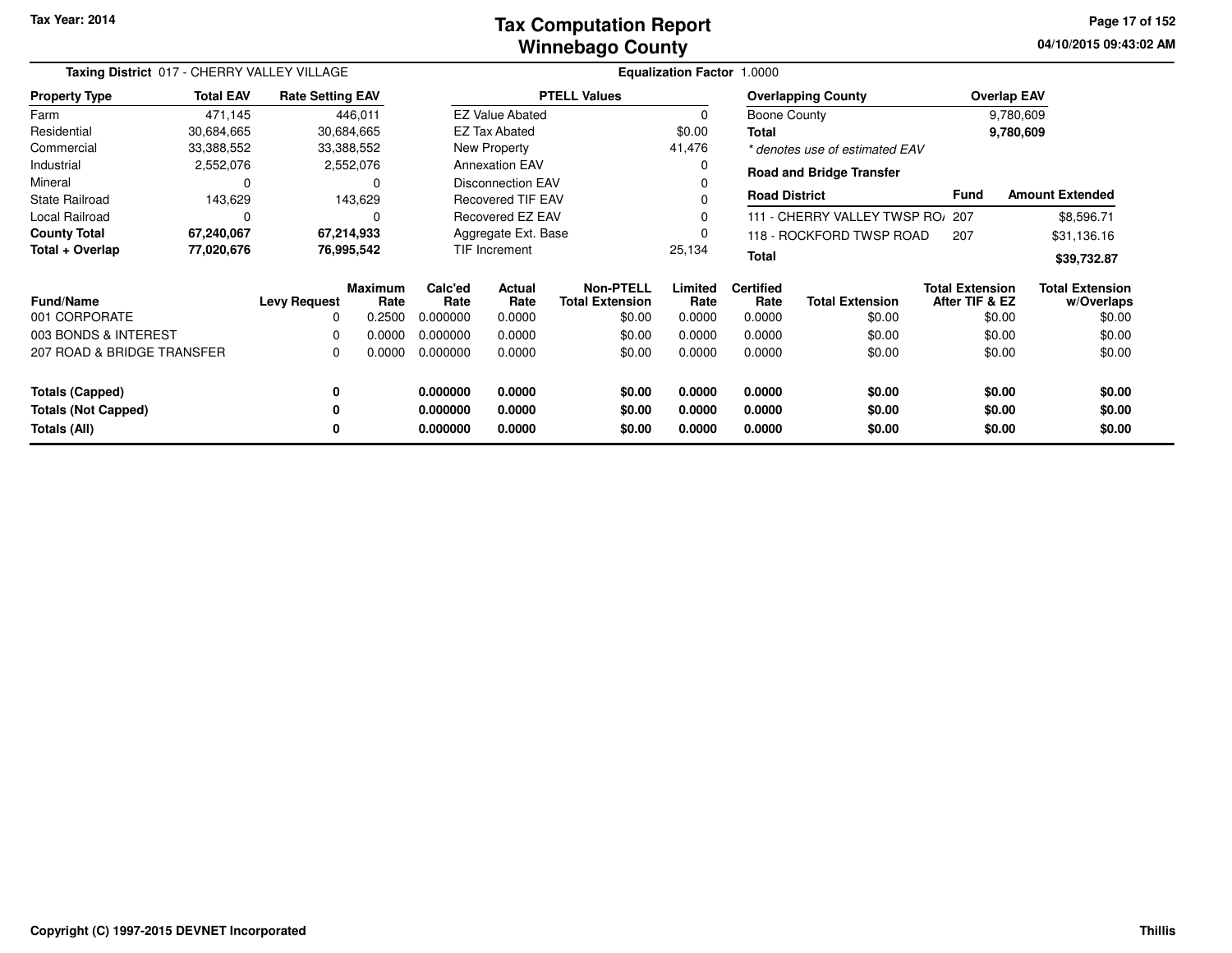### **Winnebago CountyTax Computation Report**

**04/10/2015 09:43:02 AM Page 18 of 152**

| Taxing District 018 - DURAND VILLAGE                 |                  |                         |                 |                      |                          |                                            | <b>Equalization Factor 1.0000</b> |                          |                                 |                                          |                                      |
|------------------------------------------------------|------------------|-------------------------|-----------------|----------------------|--------------------------|--------------------------------------------|-----------------------------------|--------------------------|---------------------------------|------------------------------------------|--------------------------------------|
| <b>Property Type</b>                                 | <b>Total EAV</b> | <b>Rate Setting EAV</b> |                 |                      |                          | <b>PTELL Values</b>                        |                                   |                          | <b>Road and Bridge Transfer</b> |                                          |                                      |
| Farm                                                 | 35,833           |                         | 35,833          |                      | <b>EZ Value Abated</b>   |                                            | 0                                 | <b>Road District</b>     |                                 | <b>Fund</b>                              | <b>Amount Extended</b>               |
| Residential                                          | 12,979,613       |                         | 12,927,825      |                      | <b>EZ Tax Abated</b>     |                                            | \$0.00                            |                          |                                 |                                          |                                      |
| Commercial                                           | 3,431,513        |                         | 3,271,687       |                      | New Property             |                                            | 0                                 |                          | 112 - DURAND TWSP ROAD          | 207                                      | \$6,207.67                           |
| Industrial                                           | 224,762          |                         | 187,060         |                      | <b>Annexation EAV</b>    |                                            | 41,285                            | <b>Total</b>             |                                 |                                          | \$6,207.67                           |
| Mineral                                              | 0                |                         |                 |                      | <b>Disconnection EAV</b> |                                            | 0                                 |                          |                                 |                                          |                                      |
| <b>State Railroad</b>                                | 0                |                         | 0               |                      | <b>Recovered TIF EAV</b> |                                            | $\Omega$                          |                          |                                 |                                          |                                      |
| Local Railroad                                       | 0                |                         | 0               |                      | Recovered EZ EAV         |                                            |                                   |                          |                                 |                                          |                                      |
| <b>County Total</b>                                  | 16,671,721       |                         | 16,422,405      |                      | Aggregate Ext. Base      |                                            | 51,574                            |                          |                                 |                                          |                                      |
| Total + Overlap                                      | 16,671,721       |                         | 16,422,405      |                      | <b>TIF Increment</b>     |                                            | 249,316                           |                          |                                 |                                          |                                      |
| <b>Fund/Name</b>                                     |                  | <b>Levy Request</b>     | Maximum<br>Rate | Calc'ed<br>Rate      | Actual<br>Rate           | <b>Non-PTELL</b><br><b>Total Extension</b> | Limited<br>Rate                   | <b>Certified</b><br>Rate | <b>Total Extension</b>          | <b>Total Extension</b><br>After TIF & EZ | <b>Total Extension</b><br>w/Overlaps |
| 001 CORPORATE                                        |                  | 43,500                  | 0.4375          | 0.264882             | 0.2649                   | \$43,502.95                                | 0.2642                            | 0.2642                   | \$44,046.69                     | \$43,387.99                              | \$43,387.99                          |
| 003 BONDS & INT 2014                                 |                  | 0                       | 0.0000          | 0.000000             | 0.0000                   | \$0.00                                     | 0.0000                            | 0.0000                   | \$0.00                          | \$0.00                                   | \$0.00                               |
| 014 POLICE PROTECTION                                |                  | 9,100                   | 0.6000          | 0.055412             | 0.0555                   | \$9,114.43                                 | 0.0554                            | 0.0554                   | \$9,236.13                      | \$9,098.01                               | \$9,098.01                           |
| 207 ROAD AND BRIDGE TRANSF                           |                  | 0                       | 0.0000          | 0.000000             | 0.0000                   | \$0.00                                     | 0.0000                            | 0.0000                   | \$0.00                          | \$0.00                                   | \$0.00                               |
| <b>Totals (Capped)</b><br><b>Totals (Not Capped)</b> |                  | 52,600<br>0             |                 | 0.320294<br>0.000000 | 0.3204<br>0.0000         | \$52,617.38<br>\$0.00                      | 0.3196<br>0.0000                  | 0.3196<br>0.0000         | \$53,282.82<br>\$0.00           | \$52,486.00<br>\$0.00                    | \$52,486.00<br>\$0.00                |
| Totals (All)                                         |                  | 52,600                  |                 | 0.320294             | 0.3204                   | \$52,617.38                                | 0.3196                            | 0.3196                   | \$53,282.82                     | \$52,486.00                              | \$52,486.00                          |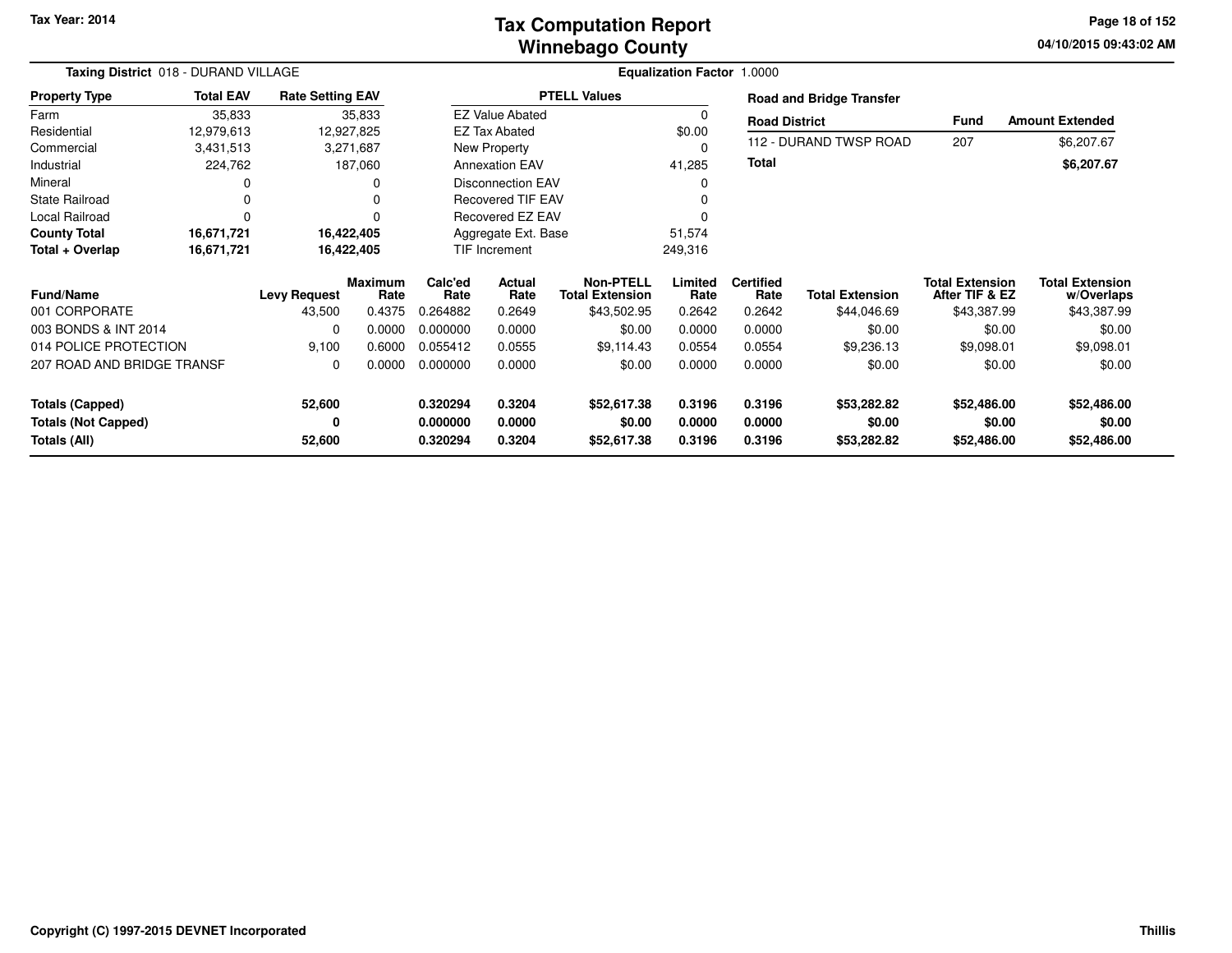#### **Winnebago CountyTax Computation Report**

**04/10/2015 09:43:02 AM Page 19 of 152**

| Taxing District 019 - LOVES PARK CITY |                  |                         |                        |                 |                          |                                            | <b>Equalization Factor 1.0000</b> |                          |                                 |                                          |                                      |
|---------------------------------------|------------------|-------------------------|------------------------|-----------------|--------------------------|--------------------------------------------|-----------------------------------|--------------------------|---------------------------------|------------------------------------------|--------------------------------------|
| <b>Property Type</b>                  | <b>Total EAV</b> | <b>Rate Setting EAV</b> |                        |                 |                          | <b>PTELL Values</b>                        |                                   |                          | <b>Overlapping County</b>       |                                          | <b>Overlap EAV</b>                   |
| Farm                                  | 484,573          |                         | 441,008                |                 | <b>EZ Value Abated</b>   |                                            | $\Omega$                          | Boone County             |                                 |                                          | 36,398,319                           |
| Residential                           | 204,715,977      | 204,673,203             |                        |                 | EZ Tax Abated            |                                            | \$0.00                            | Total                    |                                 |                                          | 36,398,319                           |
| Commercial                            | 70,924,941       |                         | 70,715,479             |                 | New Property             |                                            | 409,676                           |                          | * denotes use of estimated EAV  |                                          |                                      |
| Industrial                            | 35,102,471       |                         | 33,040,359             |                 | <b>Annexation EAV</b>    |                                            | 0                                 |                          | <b>Road and Bridge Transfer</b> |                                          |                                      |
| Mineral                               |                  |                         | 0                      |                 | <b>Disconnection EAV</b> |                                            |                                   |                          |                                 |                                          |                                      |
| <b>State Railroad</b>                 | 0                |                         |                        |                 | <b>Recovered TIF EAV</b> |                                            |                                   | <b>Road District</b>     |                                 | Fund                                     | <b>Amount Extended</b>               |
| <b>Local Railroad</b>                 | 0                |                         |                        |                 | Recovered EZ EAV         |                                            | 0                                 |                          | 113 - HARLEM TWSP ROAD          | 207                                      | \$36,585.01                          |
| <b>County Total</b>                   | 311,227,962      | 308,870,049             |                        |                 | Aggregate Ext. Base      |                                            |                                   |                          | 118 - ROCKFORD TWSP ROAD        | 207                                      | \$106,703.95                         |
| Total + Overlap                       | 347,626,281      | 345,268,368             |                        |                 | TIF Increment            |                                            | 2,357,913                         | <b>Total</b>             |                                 |                                          | \$143,288.96                         |
| <b>Fund/Name</b>                      |                  | <b>Levy Request</b>     | <b>Maximum</b><br>Rate | Calc'ed<br>Rate | Actual<br>Rate           | <b>Non-PTELL</b><br><b>Total Extension</b> | Limited<br>Rate                   | <b>Certified</b><br>Rate | <b>Total Extension</b>          | <b>Total Extension</b><br>After TIF & EZ | <b>Total Extension</b><br>w/Overlaps |
| 001 CORPORATE                         |                  | $\Omega$                | 0.2500                 | 0.000000        | 0.0000                   | \$0.00                                     | 0.0000                            | 0.0000                   | \$0.00                          | \$0.00                                   | \$0.00                               |
| 003 BONDS AND INTEREST                |                  | 0                       | 0.0000                 | 0.000000        | 0.0000                   | \$0.00                                     | 0.0000                            | 0.0000                   | \$0.00                          | \$0.00                                   | \$0.00                               |
| 207 ROAD AND BRIDGE TRANSF            |                  | 0                       | 0.0000                 | 0.000000        | 0.0000                   | \$0.00                                     | 0.0000                            | 0.0000                   | \$0.00                          | \$0.00                                   | \$0.00                               |
| <b>Totals (Capped)</b>                |                  | 0                       |                        | 0.000000        | 0.0000                   | \$0.00                                     | 0.0000                            | 0.0000                   | \$0.00                          |                                          | \$0.00<br>\$0.00                     |
| <b>Totals (Not Capped)</b>            |                  | 0                       |                        | 0.000000        | 0.0000                   | \$0.00                                     | 0.0000                            | 0.0000                   | \$0.00                          | \$0.00                                   | \$0.00                               |
| Totals (All)                          |                  | 0                       |                        | 0.000000        | 0.0000                   | \$0.00                                     | 0.0000                            | 0.0000                   | \$0.00                          | \$0.00                                   | \$0.00                               |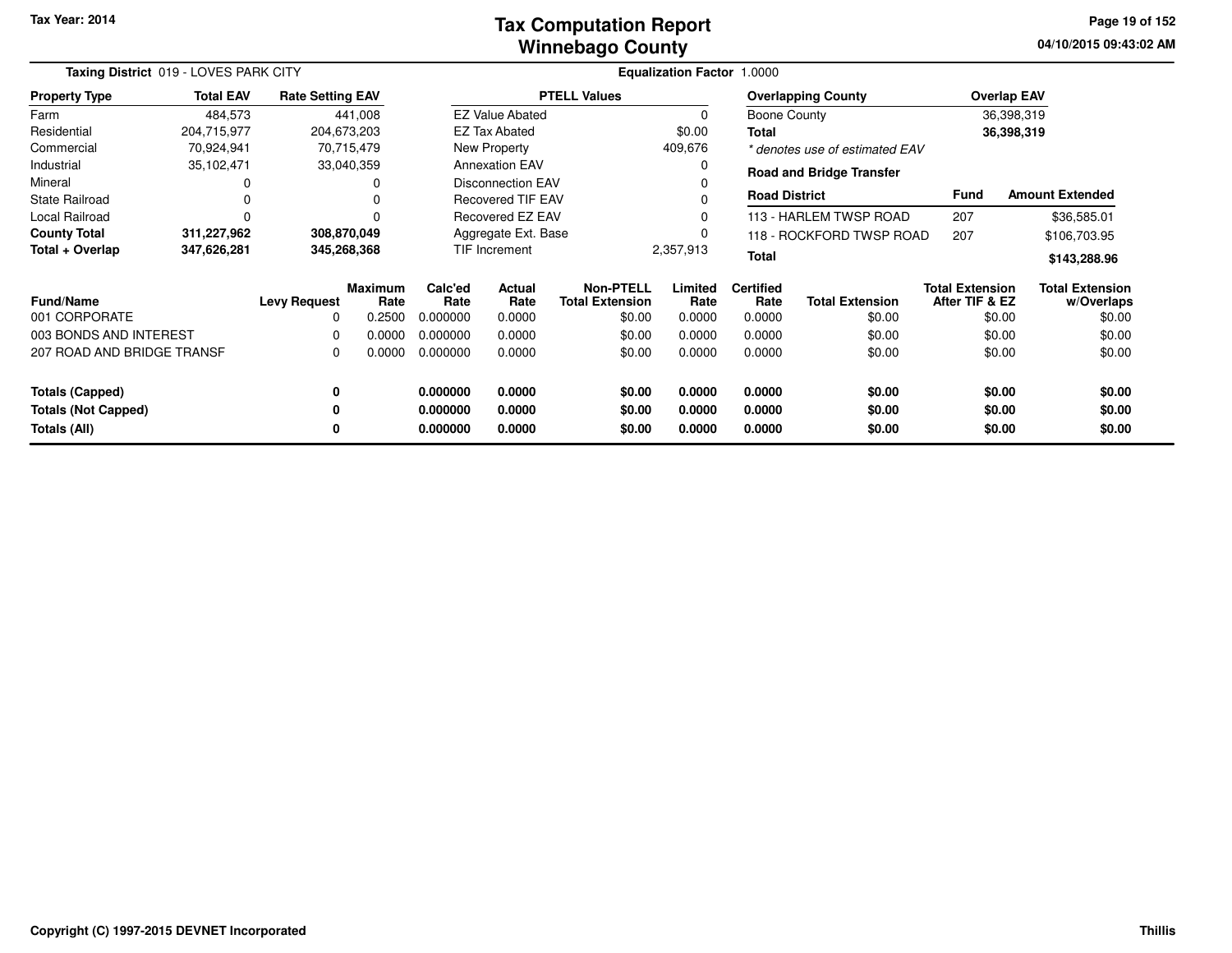### **Winnebago CountyTax Computation Report**

**04/10/2015 09:43:02 AM Page 20 of 152**

|                            | Taxing District 020 - MACHESNEY PARK VILLAGE<br><b>Rate Setting EAV</b> |                     |                        |                 |                          |                                     | Equalization Factor 1.0000 |                          |                                 |                                          |                                      |
|----------------------------|-------------------------------------------------------------------------|---------------------|------------------------|-----------------|--------------------------|-------------------------------------|----------------------------|--------------------------|---------------------------------|------------------------------------------|--------------------------------------|
| <b>Property Type</b>       | <b>Total EAV</b>                                                        |                     |                        |                 |                          | <b>PTELL Values</b>                 |                            |                          | <b>Road and Bridge Transfer</b> |                                          |                                      |
| Farm                       | 229,662                                                                 |                     | 225,856                |                 | <b>EZ Value Abated</b>   |                                     | 0                          | <b>Road District</b>     |                                 | Fund                                     | <b>Amount Extended</b>               |
| Residential                | 240,978,369                                                             | 240,823,829         |                        |                 | <b>EZ Tax Abated</b>     |                                     | \$0.00                     |                          |                                 |                                          |                                      |
| Commercial                 | 44,430,632                                                              | 36,359,773          |                        |                 | New Property             |                                     | 1,601,048                  |                          | 113 - HARLEM TWSP ROAD          | 207                                      | \$70,423.46                          |
| Industrial                 | 24,090,794                                                              | 21,573,753          |                        |                 | <b>Annexation EAV</b>    |                                     | 1,056,128                  |                          | 116 - OWEN TWSP ROAD            | 207                                      | \$4,825.91                           |
| Mineral                    |                                                                         |                     |                        |                 | Disconnection EAV        |                                     | 0                          | <b>Total</b>             |                                 |                                          | \$75,249.37                          |
| <b>State Railroad</b>      |                                                                         |                     |                        |                 | <b>Recovered TIF EAV</b> |                                     |                            |                          |                                 |                                          |                                      |
| <b>Local Railroad</b>      |                                                                         |                     | $\Omega$               |                 | Recovered EZ EAV         |                                     | $\Omega$                   |                          |                                 |                                          |                                      |
| <b>County Total</b>        | 309,729,457                                                             | 298,983,211         |                        |                 | Aggregate Ext. Base      |                                     |                            |                          |                                 |                                          |                                      |
| Total + Overlap            | 309,729,457                                                             | 298,983,211         |                        |                 | TIF Increment            |                                     | 10,746,246                 |                          |                                 |                                          |                                      |
| <b>Fund/Name</b>           |                                                                         | <b>Levy Request</b> | <b>Maximum</b><br>Rate | Calc'ed<br>Rate | <b>Actual</b><br>Rate    | Non-PTELL<br><b>Total Extension</b> | Limited<br>Rate            | <b>Certified</b><br>Rate | <b>Total Extension</b>          | <b>Total Extension</b><br>After TIF & EZ | <b>Total Extension</b><br>w/Overlaps |
| 001 CORPORATE              |                                                                         | 0                   | 0.2500                 | 0.000000        | 0.0000                   | \$0.00                              | 0.0000                     | 0.0000                   | \$0.00                          | \$0.00                                   | \$0.00                               |
| 207 ROAD AND BRIDGE TRANSF |                                                                         | 0                   | 0.0000                 | 0.000000        | 0.0000                   | \$0.00                              | 0.0000                     | 0.0000                   | \$0.00                          | \$0.00                                   | \$0.00                               |
| <b>Totals (Capped)</b>     |                                                                         | 0                   |                        | 0.000000        | 0.0000                   | \$0.00                              | 0.0000                     | 0.0000                   | \$0.00                          | \$0.00                                   | \$0.00                               |
| <b>Totals (Not Capped)</b> |                                                                         | 0                   |                        | 0.000000        | 0.0000                   | \$0.00                              | 0.0000                     | 0.0000                   | \$0.00                          | \$0.00                                   | \$0.00                               |
| Totals (All)               |                                                                         | 0                   |                        | 0.000000        | 0.0000                   | \$0.00                              | 0.0000                     | 0.0000                   | \$0.00                          | \$0.00                                   | \$0.00                               |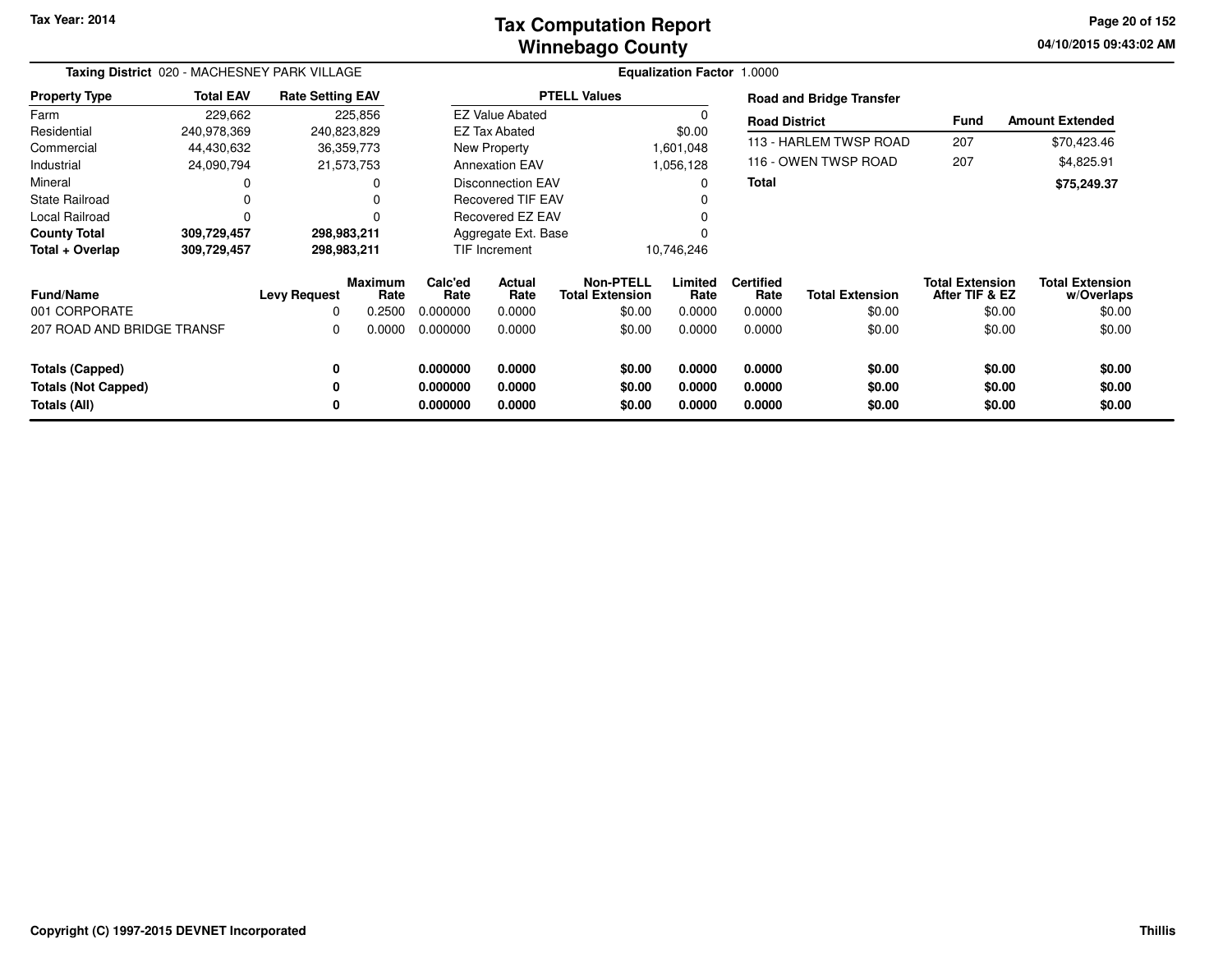### **Winnebago CountyTax Computation Report**

**04/10/2015 09:43:02 AM Page 21 of 152**

| Taxing District 021 - NEW MILFORD VILLAGE<br><b>Total EAV</b><br><b>Rate Setting EAV</b> |           |                          |                                  |                             |                          |                                               | <b>Equalization Factor 1.0000</b> |                                    |                                  |                                                    |                                                |
|------------------------------------------------------------------------------------------|-----------|--------------------------|----------------------------------|-----------------------------|--------------------------|-----------------------------------------------|-----------------------------------|------------------------------------|----------------------------------|----------------------------------------------------|------------------------------------------------|
| <b>Property Type</b>                                                                     |           |                          |                                  |                             |                          | <b>PTELL Values</b>                           |                                   |                                    | <b>Road and Bridge Transfer</b>  |                                                    |                                                |
| Farm                                                                                     | 207,064   |                          | 201,802                          |                             | <b>EZ Value Abated</b>   |                                               |                                   | <b>Road District</b>               |                                  | Fund                                               | <b>Amount Extended</b>                         |
| Residential                                                                              | 7,290,631 |                          | 7,278,520                        |                             | <b>EZ Tax Abated</b>     |                                               | \$0.00                            |                                    |                                  |                                                    |                                                |
| Commercial                                                                               | 713,626   |                          | 713,626                          |                             | New Property             |                                               | 22,407                            |                                    | 118 - ROCKFORD TWSP ROAD         | 207                                                | \$5,711.65                                     |
| Industrial                                                                               | 280,303   |                          | 280,303                          |                             | <b>Annexation EAV</b>    |                                               | 344,578                           | <b>Total</b>                       |                                  |                                                    | \$5,711.65                                     |
| Mineral                                                                                  |           |                          | ი                                |                             | <b>Disconnection EAV</b> |                                               |                                   |                                    |                                  |                                                    |                                                |
| State Railroad                                                                           |           |                          | 0                                |                             | <b>Recovered TIF EAV</b> |                                               |                                   |                                    |                                  |                                                    |                                                |
| Local Railroad                                                                           | 0         |                          | 0                                |                             | Recovered EZ EAV         |                                               |                                   |                                    |                                  |                                                    |                                                |
| <b>County Total</b>                                                                      | 8,491,624 |                          | 8,474,251                        |                             | Aggregate Ext. Base      |                                               |                                   |                                    |                                  |                                                    |                                                |
| Total + Overlap                                                                          | 8,491,624 |                          | 8,474,251                        |                             | TIF Increment            |                                               | 17,373                            |                                    |                                  |                                                    |                                                |
| <b>Fund/Name</b><br>001 CORPORATE                                                        |           | <b>Levy Request</b><br>0 | <b>Maximum</b><br>Rate<br>0.2500 | Calc'ed<br>Rate<br>0.000000 | Actual<br>Rate<br>0.0000 | Non-PTELL<br><b>Total Extension</b><br>\$0.00 | Limited<br>Rate<br>0.0000         | <b>Certified</b><br>Rate<br>0.0000 | <b>Total Extension</b><br>\$0.00 | <b>Total Extension</b><br>After TIF & EZ<br>\$0.00 | <b>Total Extension</b><br>w/Overlaps<br>\$0.00 |
|                                                                                          |           |                          |                                  |                             |                          |                                               |                                   |                                    |                                  |                                                    |                                                |
| 207 ROAD AND BRIDGE TRANSF                                                               |           | 0                        | 0.0000                           | 0.000000                    | 0.0000                   | \$0.00                                        | 0.0000                            | 0.0000                             | \$0.00                           | \$0.00                                             | \$0.00                                         |
| <b>Totals (Capped)</b>                                                                   |           | 0                        |                                  | 0.000000                    | 0.0000                   | \$0.00                                        | 0.0000                            | 0.0000                             | \$0.00                           | \$0.00                                             | \$0.00                                         |
| <b>Totals (Not Capped)</b>                                                               |           | 0                        |                                  | 0.000000                    | 0.0000                   | \$0.00                                        | 0.0000                            | 0.0000                             | \$0.00                           | \$0.00                                             | \$0.00                                         |
| Totals (All)                                                                             |           | 0                        |                                  | 0.000000                    | 0.0000                   | \$0.00                                        | 0.0000                            | 0.0000                             | \$0.00                           | \$0.00                                             | \$0.00                                         |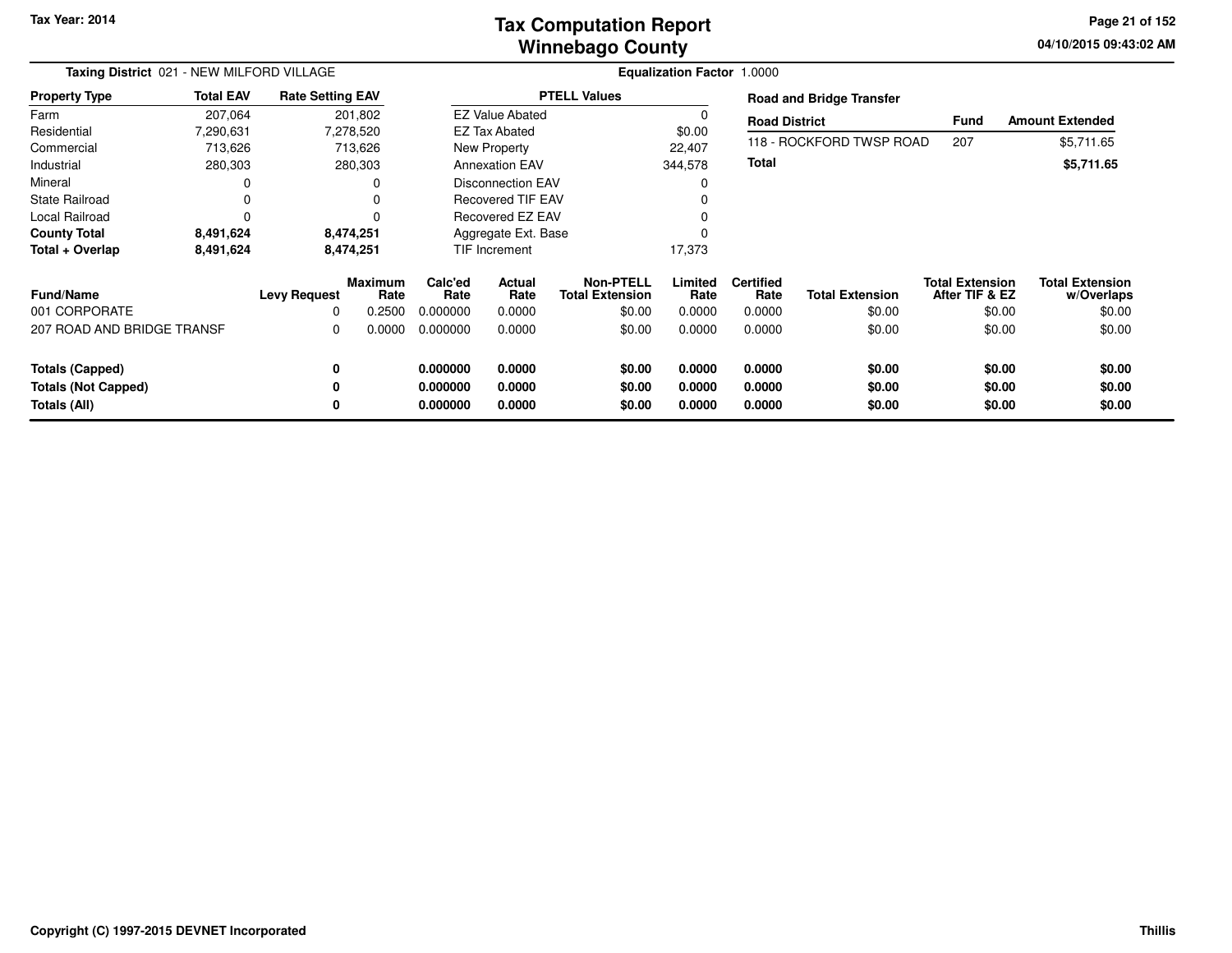### **Winnebago CountyTax Computation Report**

**04/10/2015 09:43:02 AM Page 22 of 152**

| Taxing District 022 - PECATONICA VILLAGE |                  |                         |                        |                 |                          |                                            | Equalization Factor 1.0000 |                          |                                 |                                          |                                      |
|------------------------------------------|------------------|-------------------------|------------------------|-----------------|--------------------------|--------------------------------------------|----------------------------|--------------------------|---------------------------------|------------------------------------------|--------------------------------------|
| <b>Property Type</b>                     | <b>Total EAV</b> | <b>Rate Setting EAV</b> |                        |                 |                          | <b>PTELL Values</b>                        |                            |                          | <b>Road and Bridge Transfer</b> |                                          |                                      |
| Farm                                     | 33,171           |                         | 33,171                 |                 | <b>EZ Value Abated</b>   |                                            | $\Omega$                   | <b>Road District</b>     |                                 | <b>Fund</b>                              | <b>Amount Extended</b>               |
| Residential                              | 21,791,638       |                         | 21,791,638             |                 | <b>EZ Tax Abated</b>     |                                            | \$0.00                     |                          |                                 |                                          |                                      |
| Commercial                               | 2,683,467        |                         | 2,683,467              |                 | <b>New Property</b>      |                                            | 31.789                     |                          | 117 - PECATONICA TWSP ROAD      | 207                                      | \$11,376.48                          |
| Industrial                               | 1,704,814        |                         | 1,704,814              |                 | <b>Annexation EAV</b>    |                                            | 0                          | <b>Total</b>             |                                 |                                          | \$11,376.48                          |
| Mineral                                  | 0                |                         | O                      |                 | <b>Disconnection EAV</b> |                                            | $\Omega$                   |                          |                                 |                                          |                                      |
| <b>State Railroad</b>                    | $\Omega$         |                         |                        |                 | <b>Recovered TIF EAV</b> |                                            | $\Omega$                   |                          |                                 |                                          |                                      |
| <b>Local Railroad</b>                    | $\Omega$         |                         |                        |                 | Recovered EZ EAV         |                                            | 0                          |                          |                                 |                                          |                                      |
| <b>County Total</b>                      | 26,213,090       |                         | 26,213,090             |                 | Aggregate Ext. Base      |                                            | 119,567                    |                          |                                 |                                          |                                      |
| Total + Overlap                          | 26,213,090       |                         | 26,213,090             |                 | <b>TIF Increment</b>     |                                            | 0                          |                          |                                 |                                          |                                      |
| <b>Fund/Name</b>                         |                  | <b>Levy Request</b>     | <b>Maximum</b><br>Rate | Calc'ed<br>Rate | Actual<br>Rate           | <b>Non-PTELL</b><br><b>Total Extension</b> | Limited<br>Rate            | <b>Certified</b><br>Rate | <b>Total Extension</b>          | <b>Total Extension</b><br>After TIF & EZ | <b>Total Extension</b><br>w/Overlaps |
| 001 CORPORATE                            |                  | 14,211                  | 0.4375                 | 0.054213        | 0.0543                   | \$14,233.71                                | 0.0543                     | 0.0543                   | \$14,233.71                     | \$14,233.71                              | \$14,233.71                          |
| 003 BONDS & INT 1995                     |                  | $\Omega$                | 0.0000                 | 0.000000        | 0.0000                   | \$0.00                                     | 0.0000                     | 0.0000                   | \$0.00                          | \$0.00                                   | \$0.00                               |
| 005 I. M. R. F.                          |                  | 32,000                  | 0.0000                 | 0.122076        | 0.1221                   | \$32,006.18                                | 0.1221                     | 0.1221                   | \$32,006.18                     | \$32,006.18                              | \$32,006.18                          |
| 014 POLICE PROTECTION                    |                  | 11,500                  | 0.6000                 | 0.043871        | 0.0439                   | \$11,507.55                                | 0.0439                     | 0.0439                   | \$11,507.55                     | \$11,507.55                              | \$11,507.55                          |
| 026 SEWAGE/TREATMENT & DIS               |                  | 13,500                  | 0.0750                 | 0.051501        | 0.0516                   | \$13,525.95                                | 0.0516                     | 0.0516                   | \$13,525.95                     | \$13,525.95                              | \$13,525.95                          |
| 040 STREET & BRIDGE                      |                  | 12,500                  | 0.1000                 | 0.047686        | 0.0043                   | \$1,127.16                                 | 0.0043                     | 0.0043                   | \$1,127.16                      | \$1,127.16                               | \$1,127.16                           |
| 047 SOCIAL SECURITY                      |                  | 32,200                  | 0.0000                 | 0.122839        | 0.1229                   | \$32,215.89                                | 0.1229                     | 0.1229                   | \$32,215.89                     | \$32,215.89                              | \$32,215.89                          |
| 060 UNEMPLOYMENT INSURANC                |                  | $\Omega$                | 0.0000                 | 0.000000        | 0.0000                   | \$0.00                                     | 0.0000                     | 0.0000                   | \$0.00                          | \$0.00                                   | \$0.00                               |
| 207 ROAD AND BRIDGE TRANSF               |                  | $\Omega$                | 0.0000                 | 0.000000        | 0.0000                   | \$0.00                                     | 0.0000                     | 0.0000                   | \$0.00                          | \$0.00                                   | \$0.00                               |
| <b>Totals (Capped)</b>                   |                  | 115,911                 |                        | 0.442186        | 0.3991                   | \$104,616.44                               | 0.3991                     | 0.3991                   | \$104,616.44                    | \$104,616.44                             | \$104,616.44                         |
| <b>Totals (Not Capped)</b>               |                  |                         |                        | 0.000000        | 0.0000                   | \$0.00                                     | 0.0000                     | 0.0000                   | \$0.00                          | \$0.00                                   | \$0.00                               |
| Totals (All)                             |                  | 0<br>115,911            |                        | 0.442186        | 0.3991                   | \$104,616.44                               | 0.3991                     | 0.3991                   | \$104,616.44                    | \$104,616.44                             | \$104,616.44                         |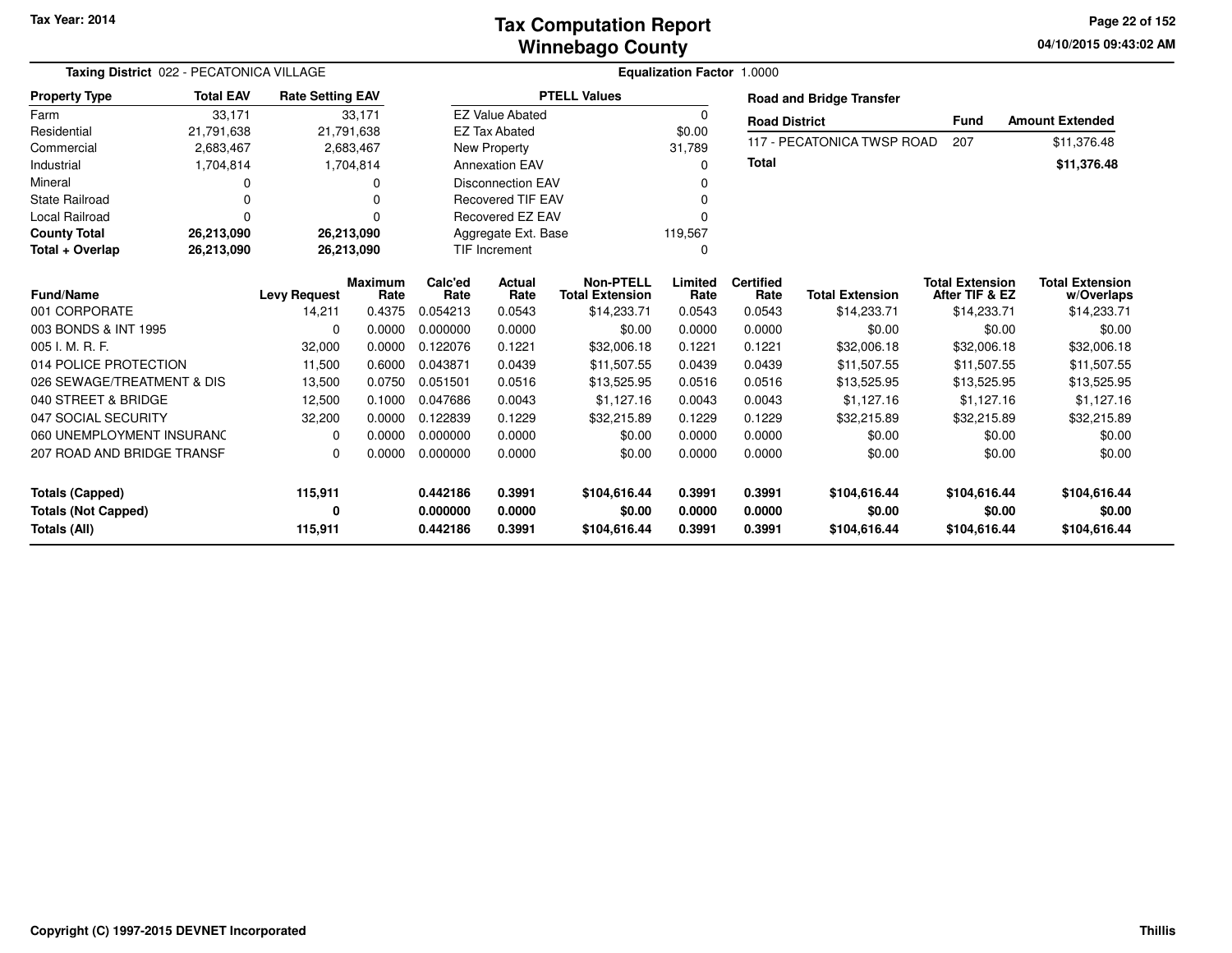|                      | Taxing District 023 - ROCKFORD CITY |                         |                          | <b>Equalization Factor 1.0000</b> |                 |
|----------------------|-------------------------------------|-------------------------|--------------------------|-----------------------------------|-----------------|
| <b>Property Type</b> | <b>Total EAV</b>                    | <b>Rate Setting EAV</b> | <b>PTELL Values</b>      |                                   | Overlapp        |
| Farm                 | 1,035,186                           | 913.851                 | <b>EZ Value Abated</b>   | 145.864                           | Ogle Cou        |
| Residential          | 943,958,349                         | 939,243,179             | EZ Tax Abated            | \$4,803.45                        | Total           |
| Commercial           | 382,186,270                         | 365,519,755             | New Property             | 3,831,003                         | * denotes       |
| Industrial           | 149,862,459                         | 143,009,899             | <b>Annexation EAV</b>    | 128,257                           | Road and        |
| Mineral              | 0                                   | 0                       | <b>Disconnection EAV</b> | 30,839                            |                 |
| State Railroad       | 3,105,256                           | 3,105,256               | <b>Recovered TIF EAV</b> |                                   | <b>Road Dis</b> |
| Local Railroad       | 112.776                             | 112.776                 | Recovered EZ EAV         | 9,727,120                         | 111 - CHE       |
| <b>County Total</b>  | 1,480,260,296                       | 1,451,904,716           | Aggregate Ext. Base      | 43,065,419                        | 116 - OW        |
| Total + Overlap      | 1,480,382,225                       | 1,452,026,645           | TIF Increment            | 28,209,716                        | $118 - RQ$      |

| <b>Overlapping County</b>       | <b>Overlap EAV</b> |
|---------------------------------|--------------------|
| Ogle County                     | 121.929            |
| Total                           | 121,929            |
| * denotes use of estimated EAV  |                    |
| <b>Road and Bridge Transfer</b> |                    |

| <b>Road District</b>             | Fund | <b>Amount Extended</b> |
|----------------------------------|------|------------------------|
| 111 - CHERRY VALLEY TWSP RO/ 207 |      | \$43,839.55            |
| 116 - OWEN TWSP ROAD             | 207  | \$8,862.70             |
| 118 - ROCKFORD TWSP ROAD         | 207  | \$894.983.24           |
| Total                            |      | \$947,685.49           |

| <b>Fund/Name</b>                           | <b>Levy Request</b>     | <b>Maximum</b><br>Rate | Calc'ed<br>Rate      | Actual<br>Rate   | <b>Non-PTELL</b><br><b>Total Extension</b> | Limited<br>Rate  | <b>Certified</b><br>Rate | <b>Total Extension</b>            | <b>Total Extension</b><br>After TIF & EZ | <b>Total Extension</b><br>w/Overlaps |
|--------------------------------------------|-------------------------|------------------------|----------------------|------------------|--------------------------------------------|------------------|--------------------------|-----------------------------------|------------------------------------------|--------------------------------------|
| 001 CORPORATE                              | 6,366,702               | 0.4375                 | 0.438470             | 0.4375           | \$6,352,083.13                             | 0.4375           | 0.4375                   | \$6,476,138.80                    | \$6,352,083.13                           | \$6,352,616.57                       |
| 003A BONDS & INT 2009 A-G                  | 0                       | 0.0000                 | 0.000000             | 0.0000           | \$0.00                                     | 0.0000           | 0.0000                   | \$0.00                            | \$0.00                                   | \$0.00                               |
| 003B BONDS & INT 2014 A, B, C              | 959,700                 | 0.0000                 | 0.066094             | 0.0661           | \$959,709.02                               | 0.0661           | 0.0661                   | \$978,452.06                      | \$959,709.02                             | \$959,789.61                         |
| 003D BONDS & INT 2004 A-H                  | $\Omega$                | 0.0000                 | 0.000000             | 0.0000           | \$0.00                                     | 0.0000           | 0.0000                   | \$0.00                            | \$0.00                                   | \$0.00                               |
| 003H BONDS & INT 2007 A-G                  | $\Omega$                | 0.0000                 | 0.000000             | 0.0000           | \$0.00                                     | 0.0000           | 0.0000                   | \$0.00                            | \$0.00                                   | \$0.00                               |
| 003J BONDS & INT 2005 A-D                  | 800,800                 | 0.0000                 | 0.055151             | 0.0552           | \$801,451.40                               | 0.0552           | 0.0552                   | \$817,103.68                      | \$801,451.40                             | \$801,518.71                         |
| 003K BONDS & INT 2006 A&B                  | 0                       | 0.0000                 | 0.000000             | 0.0000           | \$0.00                                     | 0.0000           | 0.0000                   | \$0.00                            | \$0.00                                   | \$0.00                               |
| 003L BONDS & INT 2008 A-C                  | 0                       | 0.0000                 | 0.000000             | 0.0000           | \$0.00                                     | 0.0000           | 0.0000                   | \$0.00                            | \$0.00                                   | \$0.00                               |
| 003M BONDS & INT 2010                      | $\Omega$                | 0.0000                 | 0.000000             | 0.0000           | \$0.00                                     | 0.0000           | 0.0000                   | \$0.00                            | \$0.00                                   | \$0.00                               |
| 003N BONDS & INT 2012 A, B, C              | 1,669,100               | 0.0000                 | 0.114950             | 0.1150           | \$1,669,690.42                             | 0.1150           | 0.1150                   | \$1,702,299.34                    | \$1,669,690.42                           | \$1,669,830.64                       |
| 005 I. M. R. F.                            | 3,258,354               | 0.0000                 | 0.224400             | 0.2244           | \$3,258,074.18                             | 0.2244           | 0.2244                   | \$3,321,704.10                    | \$3,258,074.18                           | \$3,258,347.79                       |
| 012 FIRE PROTECTION                        | 8,731,477               | 0.6000                 | 0.601330             | 0.6000           | \$8,711,428.30                             | 0.6000           | 0.6000                   | \$8,881,561.78                    | \$8,711,428.30                           | \$8,712,159.87                       |
| 013 FIREFIGHTERS PENSION                   | 5,050,296               | 0.0000                 | 0.347810             | 0.3479           | \$5,051,176.51                             | 0.3478           | 0.3478                   | \$5,148,345.31                    | \$5,049,724.60                           | \$5,050,148.67                       |
| 013A FIRE PENSION 93-689                   | 581,986                 | 0.0000                 | 0.040081             | 0.0401           | \$582,213.79                               | 0.0401           | 0.0401                   | \$593,584.38                      | \$582,213.79                             | \$582,262.68                         |
| 014 POLICE PROTECTION                      | 8,731,477               | 0.6000                 | 0.601330             | 0.6000           | \$8,711,428.30                             | 0.6000           | 0.6000                   | \$8,881,561.78                    | \$8,711,428.30                           | \$8,712,159.87                       |
| 015 POLICE PENSION                         | 4,666,855               | 0.0000                 | 0.321403             | 0.3215           | \$4,667,873.66                             | 0.3214           | 0.3214                   | \$4,757,556.59                    | \$4,666,421.76                           | \$4,666,813.64                       |
| 020 TB SANITARIUM                          | 161,404                 | 0.0750                 | 0.011116             | 0.0112           | \$162,613.33                               | 0.0111           | 0.0111                   | \$164,308.89                      | \$161,161.42                             | \$161,174.96                         |
| 025 GARBAGE DISPOSAL                       | 35,695                  | 0.2000                 | 0.002458             | 0.0025           | \$36,297.62                                | 0.0025           | 0.0025                   | \$37,006.51                       | \$36,297.62                              | \$36,300.67                          |
| 027 AUDIT                                  | 186,236                 | 0.0000                 | 0.012826             | 0.0129           | \$187,295.71                               | 0.0128           | 0.0128                   | \$189,473.32                      | \$185,843.80                             | \$185,859.41                         |
| 035 TORT JUDGMENTS, LIABILIT               | 4,559,296               | 0.0000                 | 0.313995             | 0.3140           | \$4,558,980.81                             | 0.2404           | 0.2404                   | \$3,558,545.75                    | \$3,490,378.94                           | \$3,490,672.05                       |
| 040 STREET & BRIDGE                        | 1,455,246               | 0.1000                 | 0.100222             | 0.1000           | \$1,451,904.72                             | 0.0347           | 0.0347                   | \$513,650.32                      | \$503,810.94                             | \$503,853.25                         |
| 048 SCHOOL CROSSING GUARD                  | 62,416                  | 0.0200                 | 0.004299             | 0.0043           | \$62,431.90                                | 0.0043           | 0.0043                   | \$63,651.19                       | \$62,431.90                              | \$62,437.15                          |
| 060 UNEMPLOYMENT INSURANC                  | 145,885                 | 0.0000                 | 0.010047             | 0.0101           | \$146,642.38                               | 0.0100           | 0.0100                   | \$148,026.03                      | \$145,190.47                             | \$145,202.66                         |
| 062 WORKERS COMPENSATION                   | 2,465,201               | 0.0000                 | 0.169777             | 0.1698           | \$2,465,334.21                             | 0.1698           | 0.1698                   | \$2,513,481.98                    | \$2,465,334.21                           | \$2,465,541.24                       |
| 207 ROAD AND BRIDGE TRANSF                 | 0                       | 0.0000                 | 0.000000             | 0.0000           | \$0.00                                     | 0.0000           | 0.0000                   | \$0.00                            | \$0.00                                   | \$0.00                               |
| <b>Totals (Capped)</b>                     | 45,876,540              |                        | 3.159483             | 3.1561           | \$45,823,564.76                            | 3.0167           | 3.0167                   | \$44,655,012.35                   | \$43,799,609.57                          | \$43,803,287.80                      |
| <b>Totals (Not Capped)</b><br>Totals (All) | 4,011,586<br>49,888,126 |                        | 0.276276<br>3.435759 | 0.2764<br>3.4325 | \$4,013,064.63<br>\$49,836,629.39          | 0.2764<br>3.2931 | 0.2764<br>3.2931         | \$4,091,439.46<br>\$48,746,451.81 | \$4,013,064.63<br>\$47,812,674.20        | \$4,013,401.64<br>\$47,816,689.44    |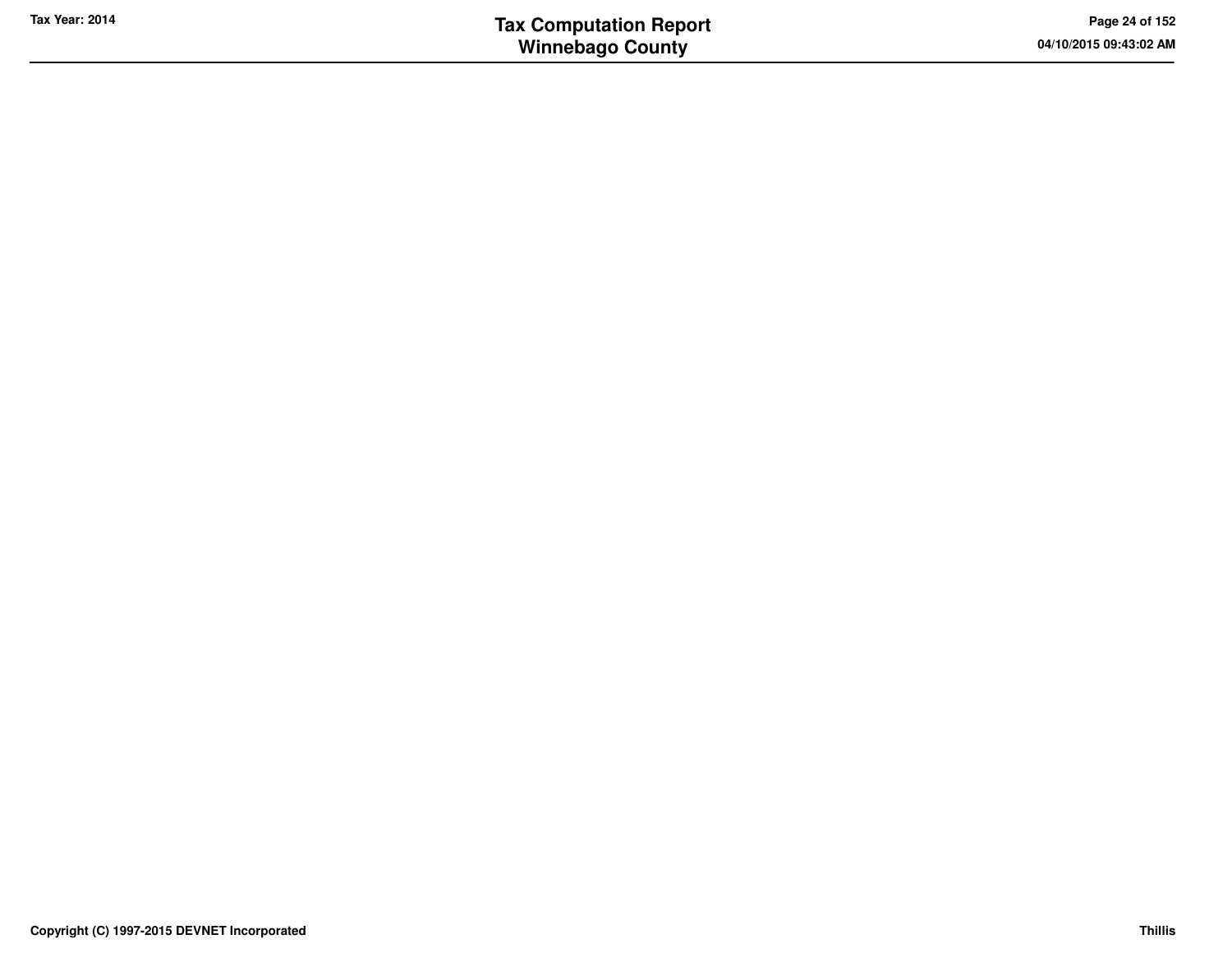**04/10/2015 09:43:02 AM Page 25 of 152**

| <b>Taxing District</b> 024 - ROCKTON VILLAGE |                  |                         |                        |                 |                          |                                            | <b>Equalization Factor 1.0000</b> |                          |                                 |                                          |                                      |
|----------------------------------------------|------------------|-------------------------|------------------------|-----------------|--------------------------|--------------------------------------------|-----------------------------------|--------------------------|---------------------------------|------------------------------------------|--------------------------------------|
| <b>Property Type</b>                         | <b>Total EAV</b> | <b>Rate Setting EAV</b> |                        |                 |                          | <b>PTELL Values</b>                        |                                   |                          | <b>Road and Bridge Transfer</b> |                                          |                                      |
| Farm                                         | 441,752          |                         | 441,752                |                 | <b>EZ Value Abated</b>   |                                            | 0                                 | <b>Road District</b>     |                                 | <b>Fund</b>                              | <b>Amount Extended</b>               |
| Residential                                  | 113,263,382      | 113,258,091             |                        |                 | <b>EZ Tax Abated</b>     |                                            | \$0.00                            |                          |                                 |                                          |                                      |
| Commercial                                   | 18,991,341       |                         | 17,889,620             |                 | New Property             |                                            | 1,851,872                         |                          | 119 - ROCKTON TWSP ROAD         | 207                                      | \$18,500.46                          |
| Industrial                                   | 7,051,943        |                         | 4,934,011              |                 | <b>Annexation EAV</b>    |                                            | 132,798                           |                          | 120 - ROSCOE TWSP ROAD          | 207                                      | \$3,886.71                           |
| Mineral                                      | $\Omega$         |                         | 0                      |                 | <b>Disconnection EAV</b> |                                            | $\Omega$                          | <b>Total</b>             |                                 |                                          | \$22,387.17                          |
| <b>State Railroad</b>                        | 107,070          |                         | 107,070                |                 | <b>Recovered TIF EAV</b> |                                            | n                                 |                          |                                 |                                          |                                      |
| Local Railroad                               | 0                |                         | 0                      |                 | Recovered EZ EAV         |                                            | $\Omega$                          |                          |                                 |                                          |                                      |
| <b>County Total</b>                          | 139,855,488      | 136,630,544             |                        |                 | Aggregate Ext. Base      |                                            | 959,665                           |                          |                                 |                                          |                                      |
| Total + Overlap                              | 139,855,488      | 136,630,544             |                        |                 | <b>TIF Increment</b>     |                                            | 3,224,944                         |                          |                                 |                                          |                                      |
| <b>Fund/Name</b>                             |                  | <b>Levy Request</b>     | <b>Maximum</b><br>Rate | Calc'ed<br>Rate | <b>Actual</b><br>Rate    | <b>Non-PTELL</b><br><b>Total Extension</b> | Limited<br>Rate                   | <b>Certified</b><br>Rate | <b>Total Extension</b>          | <b>Total Extension</b><br>After TIF & EZ | <b>Total Extension</b><br>w/Overlaps |
| 001 CORPORATE                                |                  | 316,697                 | 0.4375                 | 0.231791        | 0.2318                   | \$316,709.60                               | 0.2318                            | 0.2318                   | \$324,185.02                    | \$316,709.60                             | \$316,709.60                         |
| 003 BONDS & INT 2012 ABC                     |                  | $\Omega$                | 0.0000                 | 0.000000        | 0.0000                   | \$0.00                                     | 0.0000                            | 0.0000                   | \$0.00                          | \$0.00                                   | \$0.00                               |
| 005 I. M. R. F.                              |                  | 38,000                  | 0.0000                 | 0.027812        | 0.0279                   | \$38,119.92                                | 0.0279                            | 0.0279                   | \$39,019.68                     | \$38,119.92                              | \$38,119.92                          |
| 014 POLICE PROTECTION                        |                  | 121,500                 | 0.6000                 | 0.088926        | 0.0890                   | \$121,601.18                               | 0.0890                            | 0.0890                   | \$124,471.38                    | \$121,601.18                             | \$121,601.18                         |
| 015 POLICE PENSION                           |                  | 223,068                 | 0.0000                 | 0.163264        | 0.1633                   | \$223,117.68                               | 0.1633                            | 0.1633                   | \$228,384.01                    | \$223,117.68                             | \$223,117.68                         |
| 025 GARBAGE DISPOSAL                         |                  | 10,000                  | 0.2000                 | 0.007319        | 0.0074                   | \$10,110.66                                | 0.0074                            | 0.0074                   | \$10,349.31                     | \$10,110.66                              | \$10,110.66                          |
| 027 AUDIT                                    |                  | 11,000                  | 0.0000                 | 0.008051        | 0.0081                   | \$11,067.07                                | 0.0081                            | 0.0081                   | \$11,328.29                     | \$11,067.07                              | \$11,067.07                          |
| 035 TORT JUDGMENTS, LIABILIT                 |                  | 41,000                  | 0.0000                 | 0.030008        | 0.0301                   | \$41,125.79                                | 0.0301                            | 0.0301                   | \$42,096.50                     | \$41,125.79                              | \$41,125.79                          |
| 040 STREET & BRIDGE                          |                  | 75,500                  | 0.1000                 | 0.055259        | 0.0389                   | \$53,149.28                                | 0.0389                            | 0.0389                   | \$54,403.78                     | \$53,149.28                              | \$53,149.28                          |
| 047 SOCIAL SECURITY                          |                  | 118,900                 | 0.0000                 | 0.087023        | 0.0871                   | \$119,005.20                               | 0.0871                            | 0.0871                   | \$121,814.13                    | \$119,005.20                             | \$119,005.20                         |
| 048 SCHOOL CROSSING GUARD                    |                  | 3,000                   | 0.0200                 | 0.002196        | 0.0022                   | \$3,005.87                                 | 0.0022                            | 0.0022                   | \$3,076.82                      | \$3,005.87                               | \$3,005.87                           |
| 057 LEASE/PURCHASE/RENTAL                    |                  | $\Omega$                | 0.0000                 | 0.000000        | 0.0000                   | \$0.00                                     | 0.0000                            | 0.0000                   | \$0.00                          | \$0.00                                   | \$0.00                               |
| 060 UNEMPLOYMENT INSURANC                    |                  | 1,000                   | 0.0000                 | 0.000732        | 0.0008                   | \$1,093.04                                 | 0.0008                            | 0.0008                   | \$1,118.84                      | \$1,093.04                               | \$1,093.04                           |
| 207 ROAD AND BRIDGE TRANSF                   |                  | $\Omega$                | 0.0000                 | 0.000000        | 0.0000                   | \$0.00                                     | 0.0000                            | 0.0000                   | \$0.00                          | \$0.00                                   | \$0.00                               |
| <b>Totals (Capped)</b>                       |                  | 959,665                 |                        | 0.702381        | 0.6866                   | \$938,105.29                               | 0.6866                            | 0.6866                   | \$960,247.76                    | \$938,105.29                             | \$938,105.29                         |
| <b>Totals (Not Capped)</b>                   |                  | 0                       |                        | 0.000000        | 0.0000                   | \$0.00                                     | 0.0000                            | 0.0000                   | \$0.00                          | \$0.00                                   | \$0.00                               |
| Totals (All)                                 |                  | 959,665                 |                        | 0.702381        | 0.6866                   | \$938,105.29                               | 0.6866                            | 0.6866                   | \$960,247.76                    | \$938,105.29                             | \$938,105.29                         |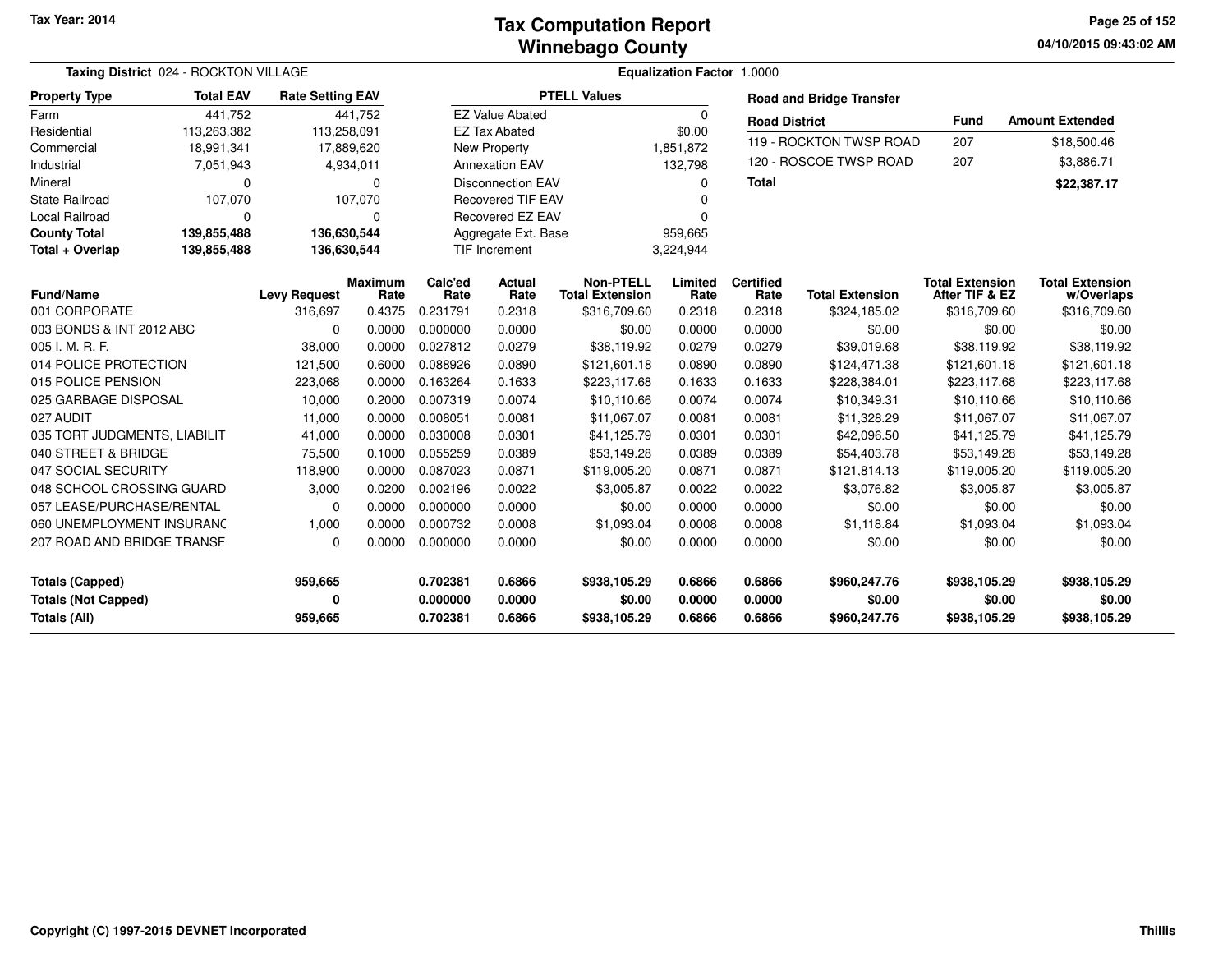**04/10/2015 09:43:02 AMPage 26 of 152**

|                       | Taxing District 025 - ROSCOE VILLAGE |                         |                        | <b>Equalization Factor 1.0000</b> |                                 |             |                        |  |  |  |
|-----------------------|--------------------------------------|-------------------------|------------------------|-----------------------------------|---------------------------------|-------------|------------------------|--|--|--|
| <b>Property Type</b>  | <b>Total EAV</b>                     | <b>Rate Setting EAV</b> | <b>PTELL Values</b>    |                                   | <b>Road and Bridge Transfer</b> |             |                        |  |  |  |
| Farm                  | 463,888                              | 463,888                 | <b>EZ Value Abated</b> |                                   | <b>Road District</b>            | <b>Fund</b> | <b>Amount Extended</b> |  |  |  |
| Residential           | 144.941.260                          | 144.941.260             | EZ Tax Abated          | \$0.00                            |                                 |             |                        |  |  |  |
| Commercial            | 36,296,721                           | 36,296,721              | New Property           | 292.691                           | 113 - HARLEM TWSP ROAD          | 207         | \$11,420.77            |  |  |  |
| Industrial            | 6,889,254                            | 6,884,346               | <b>Annexation EAV</b>  | 8,971                             | 116 - OWEN TWSP ROAD            | 207         | \$835.27               |  |  |  |
| Mineral               |                                      | $\Omega$                | Disconnection EAV      |                                   | 119 - ROCKTON TWSP ROAD         | 207         | \$3,457.96             |  |  |  |
| <b>State Railroad</b> |                                      | 0                       | Recovered TIF EAV      |                                   | 120 - ROSCOE TWSP ROAD          | 207         | \$12.058.14            |  |  |  |
| Local Railroad        |                                      | ŋ                       | Recovered EZ EAV       |                                   | <b>Total</b>                    |             | \$27,772.14            |  |  |  |
| <b>County Total</b>   | 188.591.123                          | 188.586.215             | Aggregate Ext. Base    | 1,268,022                         |                                 |             |                        |  |  |  |
| Total + Overlap       | 188,591,123                          | 188,586,215             | TIF Increment          | 4,908                             |                                 |             |                        |  |  |  |

| <b>Fund/Name</b>             | <b>Levy Request</b> | <b>Maximum</b><br>Rate | Calc'ed<br>Rate | <b>Actual</b><br>Rate | Non-PTELL<br><b>Total Extension</b> | Limited<br>Rate | <b>Certified</b><br>Rate | <b>Total Extension</b> | <b>Total Extension</b><br>After TIF & EZ | <b>Total Extension</b><br>w/Overlaps |
|------------------------------|---------------------|------------------------|-----------------|-----------------------|-------------------------------------|-----------------|--------------------------|------------------------|------------------------------------------|--------------------------------------|
| 001 CORPORATE                | 573.090             | 0.4375                 | 0.303888        | 0.3039                | \$573.113.51                        | 0.3039          | 0.3039                   | \$573.128.42           | \$573.113.51                             | \$573,113.51                         |
| 003 BONDS AND INTEREST       | $\Omega$            | 0.0000                 | 0.000000        | 0.0000                | \$0.00                              | 0.0000          | 0.0000                   | \$0.00                 | \$0.00                                   | \$0.00                               |
| 014 POLICE PROTECTION        | 400,000             | 0.6000                 | 0.212105        | 0.2122                | \$400,179.95                        | 0.2122          | 0.2122                   | \$400,190.36           | \$400,179.95                             | \$400,179.95                         |
| 015 POLICE PENSION           | 235,000             | 0.0000                 | 0.124611        | 0.1247                | \$235.167.01                        | 0.1247          | 0.1247                   | \$235,173.13           | \$235,167.01                             | \$235,167.01                         |
| 035 TORT JUDGMENTS, LIABILIT | 50,000              | 0.0000                 | 0.026513        | 0.0266                | \$50.163.93                         | 0.0266          | 0.0266                   | \$50.165.24            | \$50,163.93                              | \$50,163.93                          |
| 047 SOCIAL SECURITY          | 10.000              | 0.0000                 | 0.005303        | 0.0054                | \$10,183.66                         | 0.0054          | 0.0054                   | \$10,183.92            | \$10,183.66                              | \$10,183.66                          |
| 207 ROAD AND BRIDGE TRANSF   | 0                   | 0.0000                 | 0.000000        | 0.0000                | \$0.00                              | 0.0000          | 0.0000                   | \$0.00                 | \$0.00                                   | \$0.00                               |
| Totals (Capped)              | 1,268,090           |                        | 0.672420        | 0.6728                | \$1,268,808.06                      | 0.6728          | 0.6728                   | \$1,268,841.07         | \$1,268,808.06                           | \$1,268,808.06                       |
| <b>Totals (Not Capped)</b>   | 0                   |                        | 0.000000        | 0.0000                | \$0.00                              | 0.0000          | 0.0000                   | \$0.00                 | \$0.00                                   | \$0.00                               |
| Totals (All)                 | 1,268,090           |                        | 0.672420        | 0.6728                | \$1,268,808.06                      | 0.6728          | 0.6728                   | \$1,268,841.07         | \$1,268,808.06                           | \$1,268,808.06                       |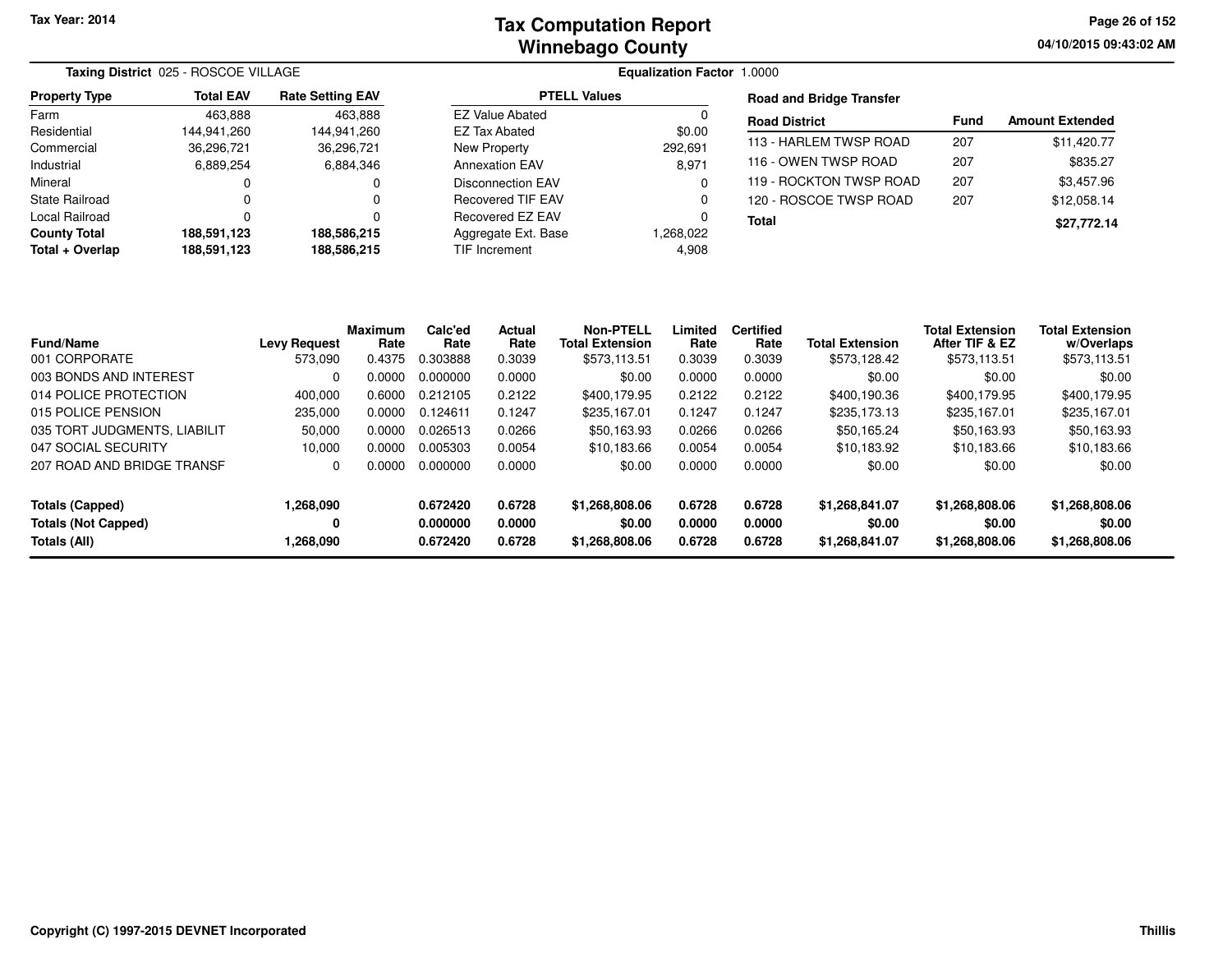**04/10/2015 09:43:02 AM Page 27 of 152**

| Taxing District 026 - SOUTH BELOIT CITY |                  |                         |                        | Equalization Factor 1.0000 |                          |                                            |                 |                          |                                 |                                          |                                      |  |
|-----------------------------------------|------------------|-------------------------|------------------------|----------------------------|--------------------------|--------------------------------------------|-----------------|--------------------------|---------------------------------|------------------------------------------|--------------------------------------|--|
| <b>Property Type</b>                    | <b>Total EAV</b> | <b>Rate Setting EAV</b> |                        |                            |                          | <b>PTELL Values</b>                        |                 |                          | <b>Road and Bridge Transfer</b> |                                          |                                      |  |
| Farm                                    | 180,408          |                         | 180,408                |                            | <b>EZ Value Abated</b>   |                                            | $\Omega$        | <b>Road District</b>     |                                 | <b>Fund</b>                              | <b>Amount Extended</b>               |  |
| Residential                             | 69,083,171       |                         | 69.083.171             |                            | <b>EZ Tax Abated</b>     |                                            | \$0.00          |                          |                                 |                                          |                                      |  |
| Commercial                              | 20,072,625       |                         | 20,072,625             |                            | New Property             |                                            | 278,169         |                          | 119 - ROCKTON TWSP ROAD         | 207                                      | \$10,476.49                          |  |
| Industrial                              | 12,758,051       |                         | 12,758,051             |                            | <b>Annexation EAV</b>    |                                            | 49,225          |                          | 120 - ROSCOE TWSP ROAD          | 207                                      | \$4,735.20                           |  |
| Mineral                                 | $\Omega$         |                         | $\Omega$               |                            | <b>Disconnection EAV</b> |                                            | $\Omega$        | <b>Total</b>             |                                 |                                          | \$15,211.69                          |  |
| <b>State Railroad</b>                   | 875,454          |                         | 875,454                |                            | <b>Recovered TIF EAV</b> |                                            | $\Omega$        |                          |                                 |                                          |                                      |  |
| <b>Local Railroad</b>                   | 0                |                         | $\Omega$               |                            | Recovered EZ EAV         |                                            | $\Omega$        |                          |                                 |                                          |                                      |  |
| <b>County Total</b>                     | 102,969,709      |                         | 102,969,709            |                            | Aggregate Ext. Base      |                                            | 1,202,428       |                          |                                 |                                          |                                      |  |
| Total + Overlap                         | 102,969,709      |                         | 102,969,709            |                            | <b>TIF Increment</b>     |                                            | 0               |                          |                                 |                                          |                                      |  |
| <b>Fund/Name</b>                        |                  | <b>Levy Request</b>     | <b>Maximum</b><br>Rate | Calc'ed<br>Rate            | <b>Actual</b><br>Rate    | <b>Non-PTELL</b><br><b>Total Extension</b> | Limited<br>Rate | <b>Certified</b><br>Rate | <b>Total Extension</b>          | <b>Total Extension</b><br>After TIF & EZ | <b>Total Extension</b><br>w/Overlaps |  |
| 001 CORPORATE                           |                  | 409,000                 | 0.4375                 | 0.397204                   | 0.3973                   | \$409,098.65                               | 0.3966          | 0.3966                   | \$408,377.87                    | \$408,377.87                             | \$408,377.87                         |  |
| 005 I. M. R. F.                         |                  | 0                       | 0.0000                 | 0.000000                   | 0.0000                   | \$0.00                                     | 0.0000          | 0.0000                   | \$0.00                          | \$0.00                                   | \$0.00                               |  |
| 012 FIRE PROTECTION                     |                  | 140,000                 | 0.6000                 | 0.135962                   | 0.1360                   | \$140,038.80                               | 0.1359          | 0.1359                   | \$139,935.83                    | \$139,935.83                             | \$139,935.83                         |  |
| 013 FIREFIGHTERS PENSION                |                  | 93,000                  | 0.0000                 | 0.090318                   | 0.0904                   | \$93,084.62                                | 0.0904          | 0.0904                   | \$93,084.62                     | \$93,084.62                              | \$93,084.62                          |  |
| 014 POLICE PROTECTION                   |                  | 145,000                 | 0.6000                 | 0.140818                   | 0.1409                   | \$145,084.32                               | 0.1408          | 0.1408                   | \$144,981.35                    | \$144,981.35                             | \$144,981.35                         |  |
| 015 POLICE PENSION                      |                  | 218,000                 | 0.0000                 | 0.211713                   | 0.2118                   | \$218,089.84                               | 0.2118          | 0.2118                   | \$218,089.84                    | \$218,089.84                             | \$218,089.84                         |  |
| 025 GARBAGE DISPOSAL                    |                  | $\Omega$                | 0.2000                 | 0.000000                   | 0.0000                   | \$0.00                                     | 0.0000          | 0.0000                   | \$0.00                          | \$0.00                                   | \$0.00                               |  |
| 027 AUDIT                               |                  | 0                       | 0.0000                 | 0.000000                   | 0.0000                   | \$0.00                                     | 0.0000          | 0.0000                   | \$0.00                          | \$0.00                                   | \$0.00                               |  |
| 035 TORT JUDGMENTS, LIABILIT            |                  | 170,000                 | 0.0000                 | 0.165097                   | 0.1651                   | \$170,002.99                               | 0.1650          | 0.1650                   | \$169,900.02                    | \$169,900.02                             | \$169,900.02                         |  |
| 040 STREET & BRIDGE                     |                  | 0                       | 0.1000                 | 0.000000                   | 0.0000                   | \$0.00                                     | 0.0000          | 0.0000                   | \$0.00                          | \$0.00                                   | \$0.00                               |  |
| 041 STREET LIGHTING                     |                  | 0                       | 0.0500                 | 0.000000                   | 0.0000                   | \$0.00                                     | 0.0000          | 0.0000                   | \$0.00                          | \$0.00                                   | \$0.00                               |  |
| 042 PARK/PARK MAINTENANCE               |                  | 0                       | 0.1000                 | 0.000000                   | 0.0000                   | \$0.00                                     | 0.0000          | 0.0000                   | \$0.00                          | \$0.00                                   | \$0.00                               |  |
| 047 SOCIAL SECURITY                     |                  | 50,000                  | 0.0000                 | 0.048558                   | 0.0486                   | \$50,043.28                                | 0.0486          | 0.0486                   | \$50,043.28                     | \$50,043.28                              | \$50,043.28                          |  |
| 060 UNEMPLOYMENT INSURANC               |                  | 0                       | 0.0000                 | 0.000000                   | 0.0000                   | \$0.00                                     | 0.0000          | 0.0000                   | \$0.00                          | \$0.00                                   | \$0.00                               |  |
| 207 ROAD AND BRIDGE TRANSF              |                  | $\Omega$                | 0.0000                 | 0.000000                   | 0.0000                   | \$0.00                                     | 0.0000          | 0.0000                   | \$0.00                          | \$0.00                                   | \$0.00                               |  |
| <b>Totals (Capped)</b>                  |                  | 1,225,000               |                        | 1.189670                   | 1.1901                   | \$1,225,442.50                             | 1.1891          | 1.1891                   | \$1,224,412.81                  | \$1,224,412.81                           | \$1,224,412.81                       |  |
| <b>Totals (Not Capped)</b>              |                  | 0                       |                        | 0.000000                   | 0.0000                   | \$0.00                                     | 0.0000          | 0.0000                   | \$0.00                          | \$0.00                                   | \$0.00                               |  |
| <b>Totals (All)</b>                     |                  | 1,225,000               |                        | 1.189670                   | 1.1901                   | \$1,225,442.50                             | 1.1891          | 1.1891                   | \$1,224,412.81                  | \$1,224,412.81                           | \$1,224,412.81                       |  |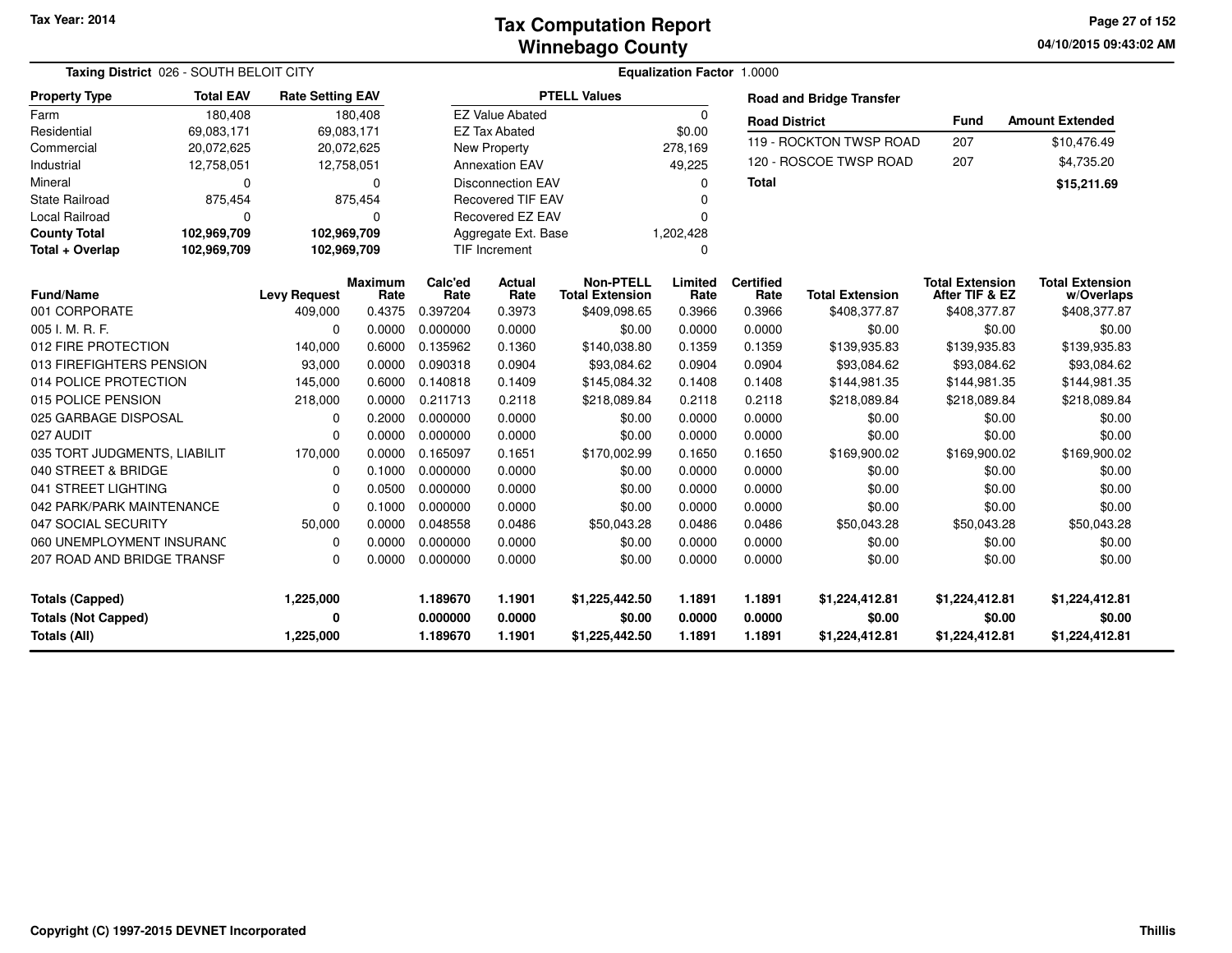|                       | Taxing District 027 - WINNEBAGO VILLAGE |                         |                        | <b>Equalization Factor 1.0000</b> |                                 |             |                        |
|-----------------------|-----------------------------------------|-------------------------|------------------------|-----------------------------------|---------------------------------|-------------|------------------------|
| <b>Property Type</b>  | <b>Total EAV</b>                        | <b>Rate Setting EAV</b> | <b>PTELL Values</b>    |                                   | <b>Road and Bridge Transfer</b> |             |                        |
| Farm                  | 139.289                                 | 139.289                 | <b>EZ Value Abated</b> |                                   | <b>Road District</b>            | <b>Fund</b> | <b>Amount Extended</b> |
| Residential           | 40.035.026                              | 40.035.026              | EZ Tax Abated          | \$0.00                            |                                 |             |                        |
| Commercial            | 4,829,626                               | 4,829,626               | New Property           | 93.478                            | 123 - WINNEBAGO TWSP ROAD       | 207         | \$10.871.54            |
| Industrial            | 674.787                                 | 674.787                 | <b>Annexation EAV</b>  | 81.340                            | <b>Total</b>                    |             | \$10,871.54            |
| Mineral               |                                         | 0                       | Disconnection EAV      |                                   |                                 |             |                        |
| <b>State Railroad</b> |                                         |                         | Recovered TIF EAV      |                                   |                                 |             |                        |
| Local Railroad        |                                         |                         | Recovered EZ EAV       |                                   |                                 |             |                        |
| <b>County Total</b>   | 45.678.728                              | 45.678.728              | Aggregate Ext. Base    | 407.606                           |                                 |             |                        |
| Total + Overlap       | 45,678,728                              | 45.678.728              | TIF Increment          |                                   |                                 |             |                        |

| <b>Fund/Name</b>                              | <b>Levy Request</b> | Maximum<br>Rate | Calc'ed<br>Rate      | Actual<br>Rate   | <b>Non-PTELL</b><br><b>Total Extension</b> | Limited<br>Rate  | <b>Certified</b><br>Rate | <b>Total Extension</b> | <b>Total Extension</b><br>After TIF & EZ | <b>Total Extension</b><br>w/Overlaps |
|-----------------------------------------------|---------------------|-----------------|----------------------|------------------|--------------------------------------------|------------------|--------------------------|------------------------|------------------------------------------|--------------------------------------|
| 001 CORPORATE                                 | 196.968             | 0.4375          | 0.431203             | 0.4313           | \$197,012.35                               | 0.4313           | 0.4313                   | \$197,012.35           | \$197,012.35                             | \$197,012.35                         |
| 003 BONDS AND INTEREST                        | 0                   | 0.0000          | 0.000000             | 0.0000           | \$0.00                                     | 0.0000           | 0.0000                   | \$0.00                 | \$0.00                                   | \$0.00                               |
| $005$ J. M. R. F.                             | 140                 | 0.0000          | 0.000307             | 0.0004           | \$182.71                                   | 0.0004           | 0.0004                   | \$182.71               | \$182.71                                 | \$182.71                             |
| 014 POLICE PROTECTION                         | 211.379             | 0.6000          | 0.462752             | 0.4628           | \$211,401.15                               | 0.4628           | 0.4628                   | \$211.401.15           | \$211.401.15                             | \$211,401.15                         |
| 027 AUDIT                                     | 140                 | 0.0000          | 0.000307             | 0.0004           | \$182.71                                   | 0.0004           | 0.0004                   | \$182.71               | \$182.71                                 | \$182.71                             |
| 035 TORT JUDGMENTS, LIABILIT                  | 140                 | 0.0000          | 0.000307             | 0.0004           | \$182.71                                   | 0.0004           | 0.0004                   | \$182.71               | \$182.71                                 | \$182.71                             |
| 073 CHLORINATION OF SEWAGE                    | 0                   | 0.0200          | 0.000000             | 0.0000           | \$0.00                                     | 0.0000           | 0.0000                   | \$0.00                 | \$0.00                                   | \$0.00                               |
| 207 ROAD AND BRIDGE TRANSF                    | 0                   | 0.0000          | 0.000000             | 0.0000           | \$0.00                                     | 0.0000           | 0.0000                   | \$0.00                 | \$0.00                                   | \$0.00                               |
| Totals (Capped)<br><b>Totals (Not Capped)</b> | 408,767<br>0        |                 | 0.894876<br>0.000000 | 0.8953<br>0.0000 | \$408,961,63<br>\$0.00                     | 0.8953<br>0.0000 | 0.8953<br>0.0000         | \$408.961.63<br>\$0.00 | \$408.961.63<br>\$0.00                   | \$408,961.63<br>\$0.00               |
| Totals (All)                                  | 408.767             |                 | 0.894876             | 0.8953           | \$408,961.63                               | 0.8953           | 0.8953                   | \$408,961.63           | \$408,961.63                             | \$408,961.63                         |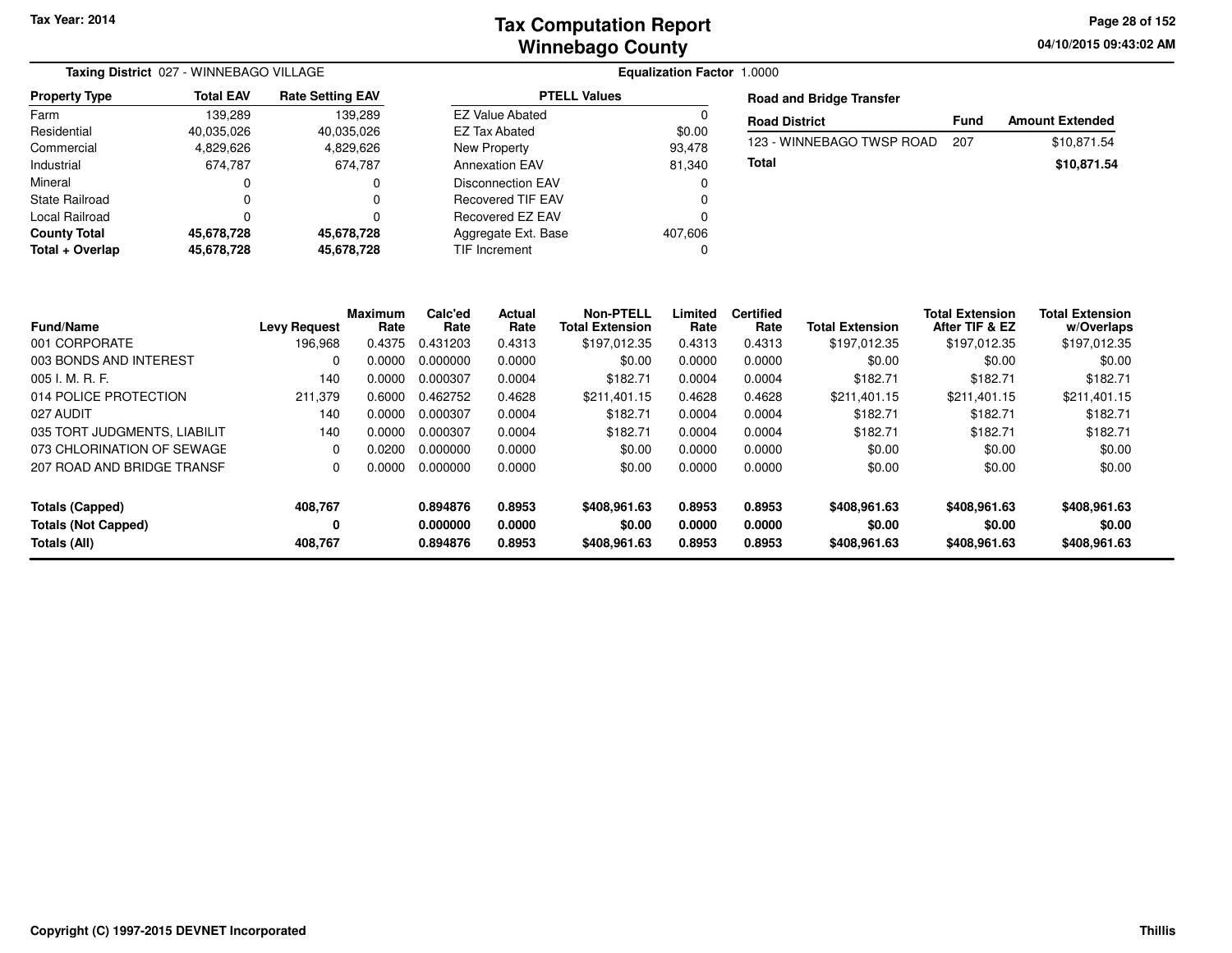**04/10/2015 09:43:02 AM Page 29 of 152**

| Taxing District 030 - BLACKHAWK FIRE          |                  |                                |                                  |                             | Equalization Factor 1.0000 |                                                            |                           |                                    |                                        |                                                          |                                                      |
|-----------------------------------------------|------------------|--------------------------------|----------------------------------|-----------------------------|----------------------------|------------------------------------------------------------|---------------------------|------------------------------------|----------------------------------------|----------------------------------------------------------|------------------------------------------------------|
| <b>Property Type</b>                          | <b>Total EAV</b> | <b>Rate Setting EAV</b>        |                                  |                             |                            | <b>PTELL Values</b>                                        |                           |                                    |                                        |                                                          |                                                      |
| Farm                                          | 3,313,846        |                                | 3,313,846                        |                             | <b>EZ Value Abated</b>     |                                                            | 0                         |                                    |                                        |                                                          |                                                      |
| Residential                                   | 34,228,095       | 34,228,095                     |                                  | EZ Tax Abated               |                            |                                                            | \$0.00                    |                                    |                                        |                                                          |                                                      |
| Commercial                                    | 1,976,717        |                                | 1,976,717                        |                             | New Property               |                                                            | 104,968                   |                                    |                                        |                                                          |                                                      |
| Industrial                                    | 1,053,837        |                                | 1,053,837                        |                             | <b>Annexation EAV</b>      |                                                            |                           |                                    |                                        |                                                          |                                                      |
| Mineral                                       |                  |                                | 0                                |                             | <b>Disconnection EAV</b>   |                                                            |                           |                                    |                                        |                                                          |                                                      |
| <b>State Railroad</b>                         | 229,339          |                                | 229,339                          |                             | Recovered TIF EAV          |                                                            |                           |                                    |                                        |                                                          |                                                      |
| Local Railroad                                | $\Omega$         |                                |                                  |                             | Recovered EZ EAV           |                                                            |                           |                                    |                                        |                                                          |                                                      |
| <b>County Total</b>                           | 40,801,834       | 40,801,834                     |                                  |                             | Aggregate Ext. Base        |                                                            | 193,266                   |                                    |                                        |                                                          |                                                      |
| Total + Overlap                               | 40,801,834       | 40,801,834                     |                                  |                             | TIF Increment              |                                                            | 0                         |                                    |                                        |                                                          |                                                      |
| <b>Fund/Name</b><br>001 CORPORATE             |                  | <b>Levy Request</b><br>225,000 | <b>Maximum</b><br>Rate<br>0.4000 | Calc'ed<br>Rate<br>0.551446 | Actual<br>Rate<br>0.4000   | <b>Non-PTELL</b><br><b>Total Extension</b><br>\$163,207.34 | Limited<br>Rate<br>0.4000 | <b>Certified</b><br>Rate<br>0.4000 | <b>Total Extension</b><br>\$163,207.34 | <b>Total Extension</b><br>After TIF & EZ<br>\$163,207.34 | <b>Total Extension</b><br>w/Overlaps<br>\$163,207.34 |
| 027 AUDIT                                     |                  | 5,000                          | 0.0050                           | 0.012254                    | 0.0050                     | \$2,040.09                                                 | 0.0050                    | 0.0050                             | \$2,040.09                             | \$2,040.09                                               | \$2,040.09                                           |
| 035 TORT JUDGMENTS, LIABILIT                  |                  | 15,000                         | 0.0000                           | 0.036763                    | 0.0368                     | \$15,015.07                                                | 0.0368                    | 0.0368                             | \$15,015.07                            | \$15,015.07                                              | \$15,015.07                                          |
| 062 WORKERS COMPENSATION                      |                  | 5,000                          | 0.0000                           | 0.012254                    | 0.0123                     | \$5,018.63                                                 | 0.0123                    | 0.0123                             | \$5,018.63                             | \$5,018.63                                               | \$5,018.63                                           |
| Totals (Capped)<br><b>Totals (Not Capped)</b> |                  | 250,000<br>0                   |                                  | 0.612717<br>0.000000        | 0.4541<br>0.0000           | \$185,281.13<br>\$0.00                                     | 0.4541<br>0.0000          | 0.4541<br>0.0000                   | \$185,281.13<br>\$0.00                 | \$185,281.13<br>\$0.00                                   | \$185,281.13<br>\$0.00                               |
| Totals (All)                                  |                  | 250,000                        |                                  | 0.612717                    | 0.4541                     | \$185,281.13                                               | 0.4541                    | 0.4541                             | \$185,281.13                           | \$185,281.13                                             | \$185,281.13                                         |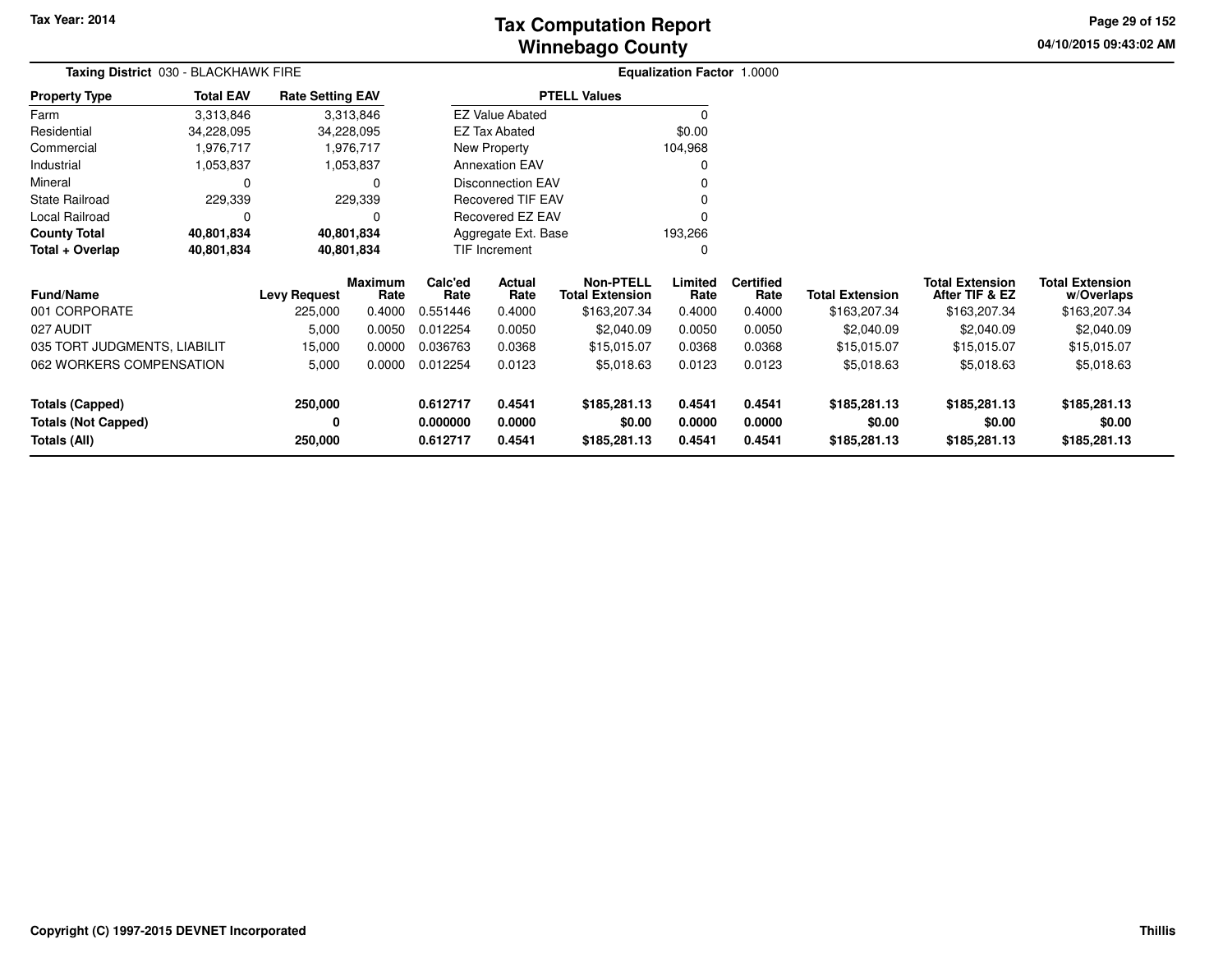### **Winnebago CountyTax Computation Report**

**04/10/2015 09:43:02 AM Page 30 of 152**

| Taxing District 031 - CHERRY VALLEY FIRE |                  | Equalization Factor 1.0000 |                        |                 |                          |                                            |                 |                          |                                |                                          |                                      |
|------------------------------------------|------------------|----------------------------|------------------------|-----------------|--------------------------|--------------------------------------------|-----------------|--------------------------|--------------------------------|------------------------------------------|--------------------------------------|
| <b>Property Type</b>                     | <b>Total EAV</b> | <b>Rate Setting EAV</b>    |                        |                 |                          | <b>PTELL Values</b>                        |                 |                          | <b>Overlapping County</b>      | <b>Overlap EAV</b>                       |                                      |
| Farm                                     | 4,681,745        |                            | 4,657,997              |                 | <b>EZ Value Abated</b>   |                                            | $\Omega$        | Boone County             |                                | 9,780,609                                |                                      |
| Residential                              | 239,197,740      | 239,197,740                |                        |                 | <b>EZ Tax Abated</b>     |                                            | \$0.00          | Total                    |                                | 9,780,609                                |                                      |
| Commercial                               | 48,797,484       |                            | 48,797,484             |                 | New Property             |                                            | 502,860         |                          | * denotes use of estimated EAV |                                          |                                      |
| Industrial                               | 4,124,385        |                            | 4,124,385              |                 | <b>Annexation EAV</b>    |                                            | 30,839          |                          |                                |                                          |                                      |
| Mineral                                  | 0                |                            | 0                      |                 | <b>Disconnection EAV</b> |                                            | 109,227         |                          |                                |                                          |                                      |
| <b>State Railroad</b>                    | 750,326          |                            | 750,326                |                 | <b>Recovered TIF EAV</b> |                                            |                 |                          |                                |                                          |                                      |
| Local Railroad                           | 0                |                            | 0                      |                 | Recovered EZ EAV         |                                            |                 |                          |                                |                                          |                                      |
| <b>County Total</b>                      | 297,551,680      | 297,527,932                |                        |                 | Aggregate Ext. Base      |                                            | 2,834,198       |                          |                                |                                          |                                      |
| Total + Overlap                          | 307,332,289      | 307,308,541                |                        |                 | TIF Increment            |                                            | 23,748          |                          |                                |                                          |                                      |
| Fund/Name                                |                  | <b>Levy Request</b>        | <b>Maximum</b><br>Rate | Calc'ed<br>Rate | Actual<br>Rate           | <b>Non-PTELL</b><br><b>Total Extension</b> | Limited<br>Rate | <b>Certified</b><br>Rate | <b>Total Extension</b>         | <b>Total Extension</b><br>After TIF & EZ | <b>Total Extension</b><br>w/Overlaps |
| 001 CORPORATE                            |                  | 242,482,                   | 0.4000                 | 0.404311        | 0.4000                   | \$1,190,111.73                             | 0.3900          | 0.3900                   | \$1,160,451.55                 | \$1,160,358.93                           | \$1,198,503.31                       |
| 013 FIREFIGHTER'S PENSION                |                  | 118,635                    | 0.0000                 | 0.038605        | 0.0387                   | \$115,143.31                               | 0.0378          | 0.0378                   | \$112,474.54                   | \$112,465.56                             | \$116,162.63                         |
| 013A FIRE PENSION 93-689                 |                  | 118,635                    | 0.0000                 | 0.038605        | 0.0387                   | \$115,143.31                               | 0.0387          | 0.0387                   | \$115,152.50                   | \$115,143.31                             | \$118,928.41                         |
| 027 AUDIT                                |                  | 13,300                     | 0.0050                 | 0.004328        | 0.0044                   | \$13,091.23                                | 0.0043          | 0.0043                   | \$12,794.72                    | \$12,793.70                              | \$13,214.27                          |
| 035 TORT JUDGMENTS, LIABILIT             |                  | 363,696                    | 0.0000                 | 0.118349        | 0.1184                   | \$352,273.07                               | 0.1155          | 0.1155                   | \$343,672.19                   | \$343,644.76                             | \$354,941.36                         |
| 064 AMBULANCE                            |                  | 242,482,                   | 0.4000                 | 0.404311        | 0.4000                   | \$1,190,111.73                             | 0.3902          | 0.3902                   | \$1,161,046.66                 | \$1,160,953.99                           | \$1,199,117.93                       |
| <b>Totals (Capped)</b>                   |                  | 2,980,595                  |                        | 0.969904        | 0.9615                   | \$2,860,731.07                             | 0.9378          | 0.9378                   | \$2,790,439.66                 | \$2,790,216.94                           | \$2,881,939.50                       |
| <b>Totals (Not Capped)</b>               |                  | 118,635                    |                        | 0.038605        | 0.0387                   | \$115,143.31                               | 0.0387          | 0.0387                   | \$115,152.50                   | \$115,143.31                             | \$118,928.41                         |
| Totals (All)                             |                  | 3,099,230                  |                        | 1.008509        | 1.0002                   | \$2,975,874.38                             | 0.9765          | 0.9765                   | \$2,905,592.16                 | \$2,905,360.25                           | \$3,000,867.91                       |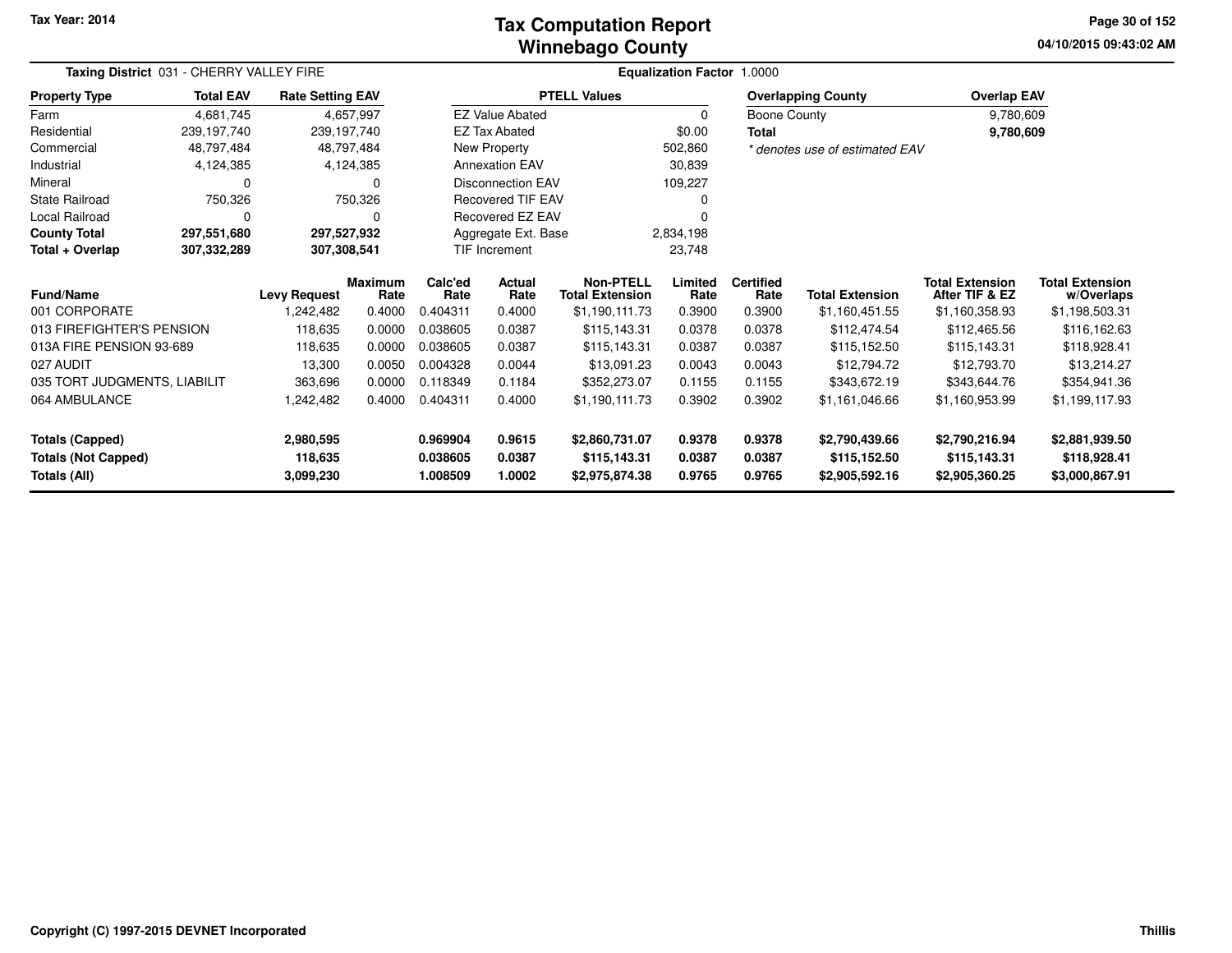# **Winnebago CountyTax Computation Report**

**04/10/2015 09:43:02 AM Page 31 of 152**

| Taxing District 033 - FIRE 1                                         |                  |                                |                                  |                                  |                            |                                                            |                            |                                    |                                        |                                                          |                                                      |  |
|----------------------------------------------------------------------|------------------|--------------------------------|----------------------------------|----------------------------------|----------------------------|------------------------------------------------------------|----------------------------|------------------------------------|----------------------------------------|----------------------------------------------------------|------------------------------------------------------|--|
| <b>Property Type</b>                                                 | <b>Total EAV</b> | <b>Rate Setting EAV</b>        |                                  |                                  |                            | <b>PTELL Values</b>                                        |                            |                                    |                                        |                                                          |                                                      |  |
| Farm                                                                 | 22,229,864       |                                | 22,229,864                       |                                  | <b>EZ Value Abated</b>     |                                                            |                            |                                    |                                        |                                                          |                                                      |  |
| Residential                                                          | 68,702,501       |                                | 68,650,713                       |                                  | <b>EZ Tax Abated</b>       |                                                            | \$0.00                     |                                    |                                        |                                                          |                                                      |  |
| Commercial                                                           | 4,976,904        |                                | 4,817,078                        |                                  | New Property               |                                                            | 348,181                    |                                    |                                        |                                                          |                                                      |  |
| Industrial                                                           | 292,573          |                                | 254,871                          |                                  | <b>Annexation EAV</b>      |                                                            |                            |                                    |                                        |                                                          |                                                      |  |
| Mineral                                                              | 0                |                                |                                  |                                  | <b>Disconnection EAV</b>   |                                                            |                            |                                    |                                        |                                                          |                                                      |  |
| <b>State Railroad</b>                                                |                  |                                |                                  |                                  | <b>Recovered TIF EAV</b>   |                                                            |                            |                                    |                                        |                                                          |                                                      |  |
| Local Railroad                                                       | $\Omega$         |                                |                                  |                                  | <b>Recovered EZ EAV</b>    |                                                            |                            |                                    |                                        |                                                          |                                                      |  |
| <b>County Total</b>                                                  | 96,201,842       |                                | 95,952,526                       |                                  | Aggregate Ext. Base        |                                                            | 764,247                    |                                    |                                        |                                                          |                                                      |  |
| Total + Overlap                                                      | 96,201,842       |                                | 95,952,526                       |                                  | <b>TIF Increment</b>       |                                                            | 249,316                    |                                    |                                        |                                                          |                                                      |  |
| <b>Fund/Name</b><br>001 CORPORATE                                    |                  | <b>Levy Request</b><br>425,323 | <b>Maximum</b><br>Rate<br>0.4000 | Calc'ed<br>Rate<br>0.443264      | Actual<br>Rate<br>0.4000   | <b>Non-PTELL</b><br><b>Total Extension</b><br>\$383,810.10 | Limited<br>Rate<br>0.4000  | <b>Certified</b><br>Rate<br>0.4000 | <b>Total Extension</b><br>\$384,807.37 | <b>Total Extension</b><br>After TIF & EZ<br>\$383,810.10 | <b>Total Extension</b><br>w/Overlaps<br>\$383,810.10 |  |
| 064 AMBULANCE                                                        |                  | 353,975                        | 0.4000                           | 0.368906                         | 0.3690                     | \$354,064.82                                               | 0.3690                     | 0.3690                             | \$354,984.80                           | \$354,064.82                                             | \$354,064.82                                         |  |
| <b>Totals (Capped)</b><br><b>Totals (Not Capped)</b><br>Totals (All) |                  | 779,298<br>0<br>779,298        |                                  | 0.812170<br>0.000000<br>0.812170 | 0.7690<br>0.0000<br>0.7690 | \$737,874.92<br>\$0.00<br>\$737,874.92                     | 0.7690<br>0.0000<br>0.7690 | 0.7690<br>0.0000<br>0.7690         | \$739,792.17<br>\$0.00<br>\$739,792.17 | \$737,874.92<br>\$0.00<br>\$737,874.92                   | \$737,874.92<br>\$0.00<br>\$737,874.92               |  |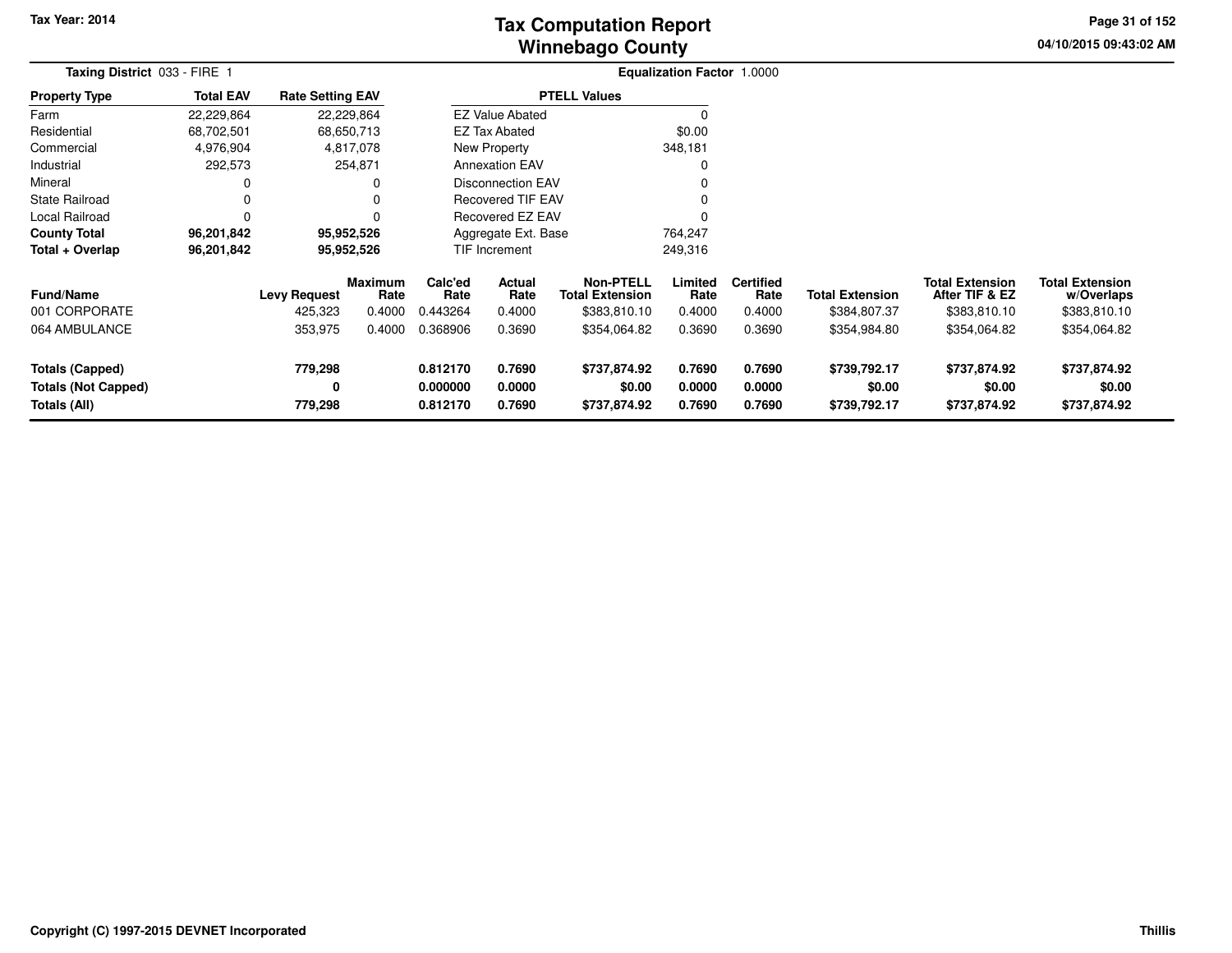### **Winnebago CountyTax Computation Report**

**04/10/2015 09:43:02 AM Page 32 of 152**

| Taxing District 034 - GERMAN VALLEY FIRE |                  |                         |                        |                 |                          | Equalization Factor 1.0000                 |                 |                          |                                |                                          |                                      |
|------------------------------------------|------------------|-------------------------|------------------------|-----------------|--------------------------|--------------------------------------------|-----------------|--------------------------|--------------------------------|------------------------------------------|--------------------------------------|
| <b>Property Type</b>                     | <b>Total EAV</b> | <b>Rate Setting EAV</b> |                        |                 |                          | <b>PTELL Values</b>                        |                 |                          | <b>Overlapping County</b>      | <b>Overlap EAV</b>                       |                                      |
| Farm                                     | 1,160,434        |                         | 1,160,434              |                 | <b>EZ Value Abated</b>   |                                            | 0               | Ogle County              |                                | 5,760,790                                |                                      |
| Residential                              | 149,986          |                         | 149,986                |                 | <b>EZ Tax Abated</b>     |                                            | \$0.00          |                          | <b>Stephenson County</b>       | *22,141,949                              |                                      |
| Commercial                               | 0                |                         |                        |                 | New Property             |                                            | 0               | <b>Total</b>             |                                | 27,902,739                               |                                      |
| Industrial                               | 0                |                         |                        |                 | <b>Annexation EAV</b>    |                                            | 0               |                          | * denotes use of estimated EAV |                                          |                                      |
| Mineral                                  | 0                |                         |                        |                 | <b>Disconnection EAV</b> |                                            |                 |                          |                                |                                          |                                      |
| <b>State Railroad</b>                    | 0                |                         | 0                      |                 | <b>Recovered TIF EAV</b> |                                            |                 |                          |                                |                                          |                                      |
| Local Railroad                           | $\Omega$         |                         |                        |                 | Recovered EZ EAV         |                                            |                 |                          |                                |                                          |                                      |
| <b>County Total</b>                      | 1,310,420        |                         | 1,310,420              |                 | Aggregate Ext. Base      |                                            |                 |                          |                                |                                          |                                      |
| Total + Overlap                          | 29,213,159       |                         | 29,213,159             |                 | <b>TIF Increment</b>     |                                            |                 |                          |                                |                                          |                                      |
| <b>Fund/Name</b>                         |                  | <b>Levy Request</b>     | <b>Maximum</b><br>Rate | Calc'ed<br>Rate | Actual<br>Rate           | <b>Non-PTELL</b><br><b>Total Extension</b> | Limited<br>Rate | <b>Certified</b><br>Rate | <b>Total Extension</b>         | <b>Total Extension</b><br>After TIF & EZ | <b>Total Extension</b><br>w/Overlaps |
| 001 CORPORATE                            |                  | 120,849                 | 0.4000                 | 0.413680        | 0.4000                   | \$5,241.68                                 | 0.4000          | 0.4000                   | \$5,241.68                     | \$5,241.68                               | \$116,852.64                         |
| 035 TORT JUDGMENTS, LIABILIT             |                  | 17,481                  | 0.0000                 | 0.059840        | 0.0599                   | \$784.94                                   | 0.0599          | 0.0599                   | \$784.94                       | \$784.94                                 | \$17,498.68                          |
| 062 WORKERS COMPENSATION                 |                  | 6,927                   | 0.0000                 | 0.023712        | 0.0238                   | \$311.88                                   | 0.0238          | 0.0238                   | \$311.88                       | \$311.88                                 | \$6,952.73                           |
| 064 AMBULANCE                            |                  | 85,482                  | 0.3000                 | 0.292615        | 0.2927                   | \$3,835.60                                 | 0.2927          | 0.2927                   | \$3,835.60                     | \$3,835.60                               | \$85,506.92                          |
| Totals (Capped)                          |                  | 0                       |                        | 0.000000        | 0.0000                   | \$0.00                                     | 0.0000          | 0.0000                   | \$0.00                         | \$0.00                                   | \$0.00                               |
| <b>Totals (Not Capped)</b>               |                  | 230,739                 |                        | 0.789847        | 0.7764                   | \$10,174.10                                | 0.7764          | 0.7764                   | \$10,174.10                    | \$10,174.10                              | \$226,810.97                         |
| Totals (All)                             |                  | 230,739                 |                        | 0.789847        | 0.7764                   | \$10,174.10                                | 0.7764          | 0.7764                   | \$10,174.10                    | \$10,174.10                              | \$226,810.97                         |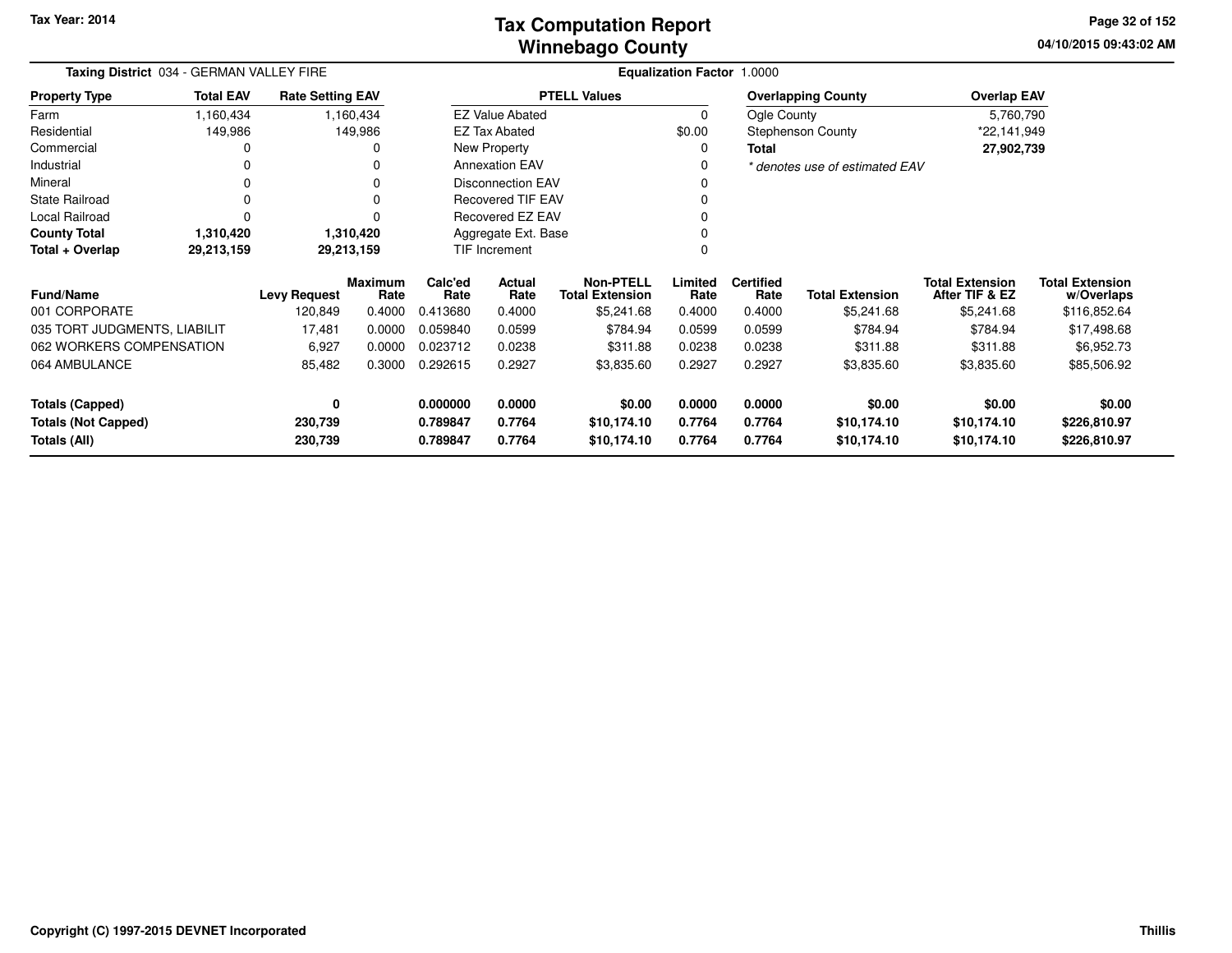# **Winnebago CountyTax Computation Report**

**04/10/2015 09:43:02 AM Page 33 of 152**

| Taxing District 035 - HARLEM-ROSCOE FIRE |                  | <b>Equalization Factor 1.0000</b> |                        |                       |                          |                                            |                 |                          |                        |                                          |                                      |
|------------------------------------------|------------------|-----------------------------------|------------------------|-----------------------|--------------------------|--------------------------------------------|-----------------|--------------------------|------------------------|------------------------------------------|--------------------------------------|
| <b>Property Type</b>                     | <b>Total EAV</b> | <b>Rate Setting EAV</b>           |                        |                       |                          | <b>PTELL Values</b>                        |                 |                          |                        |                                          |                                      |
| Farm                                     | 6,493,362        |                                   | 6,487,879              |                       | <b>EZ Value Abated</b>   |                                            | $\Omega$        |                          |                        |                                          |                                      |
| Residential                              | 489,135,920      |                                   | 489,096,670            |                       | <b>EZ Tax Abated</b>     | \$0.00                                     |                 |                          |                        |                                          |                                      |
| Commercial                               | 85,825,059       | 78,083,367                        |                        | New Property          |                          |                                            | 3,479,571       |                          |                        |                                          |                                      |
| Industrial                               | 39,798,638       | 37,276,689                        |                        | <b>Annexation EAV</b> |                          |                                            | $\Omega$        |                          |                        |                                          |                                      |
| Mineral                                  | 0                | 0                                 |                        |                       | Disconnection EAV        |                                            | 16,887          |                          |                        |                                          |                                      |
| <b>State Railroad</b>                    | 302,870          |                                   | 302,870                |                       | <b>Recovered TIF EAV</b> |                                            | 0               |                          |                        |                                          |                                      |
| Local Railroad                           | 0                |                                   | 0                      |                       | Recovered EZ EAV         |                                            | $\Omega$        |                          |                        |                                          |                                      |
| <b>County Total</b>                      | 621,555,849      |                                   | 611,247,475            |                       | Aggregate Ext. Base      |                                            | 4,658,905       |                          |                        |                                          |                                      |
| Total + Overlap                          | 621,555,849      |                                   | 611,247,475            |                       | TIF Increment            |                                            | 10,308,374      |                          |                        |                                          |                                      |
| Fund/Name                                |                  | <b>Levy Request</b>               | <b>Maximum</b><br>Rate | Calc'ed<br>Rate       | Actual<br>Rate           | <b>Non-PTELL</b><br><b>Total Extension</b> | Limited<br>Rate | <b>Certified</b><br>Rate | <b>Total Extension</b> | <b>Total Extension</b><br>After TIF & EZ | <b>Total Extension</b><br>w/Overlaps |
| 001 CORPORATE                            |                  | 2,672,336                         | 0.4000                 | 0.437194              | 0.4000                   | \$2,444,989.90                             | 0.4000          | 0.4000                   | \$2,486,223.40         | \$2,444,989.90                           | \$2,444,989.90                       |
| 035 TORT JUDGMENTS, LIABILIT             |                  | 65,003                            | 0.0000                 | 0.010635              | 0.0107                   | \$65,403.48                                | 0.0107          | 0.0107                   | \$66,506.48            | \$65,403.48                              | \$65,403.48                          |
| 064 AMBULANCE                            |                  | 2,222,050                         | 0.4000                 | 0.363527              | 0.3636                   | \$2,222,495.82                             | 0.3636          | 0.3636                   | \$2,259,977.07         | \$2,222,495.82                           | \$2,222,495.82                       |
| Totals (Capped)                          |                  | 4,959,389                         |                        | 0.811356              | 0.7743                   | \$4,732,889.20                             | 0.7743          | 0.7743                   | \$4,812,706.95         | \$4,732,889.20                           | \$4,732,889.20                       |
| <b>Totals (Not Capped)</b>               |                  | 0                                 |                        | 0.000000              | 0.0000                   | \$0.00                                     | 0.0000          | 0.0000                   | \$0.00                 | \$0.00                                   | \$0.00                               |
| Totals (All)                             |                  | 4,959,389                         |                        | 0.811356              | 0.7743                   | \$4,732,889.20                             | 0.7743          | 0.7743                   | \$4,812,706.95         | \$4,732,889.20                           | \$4,732,889.20                       |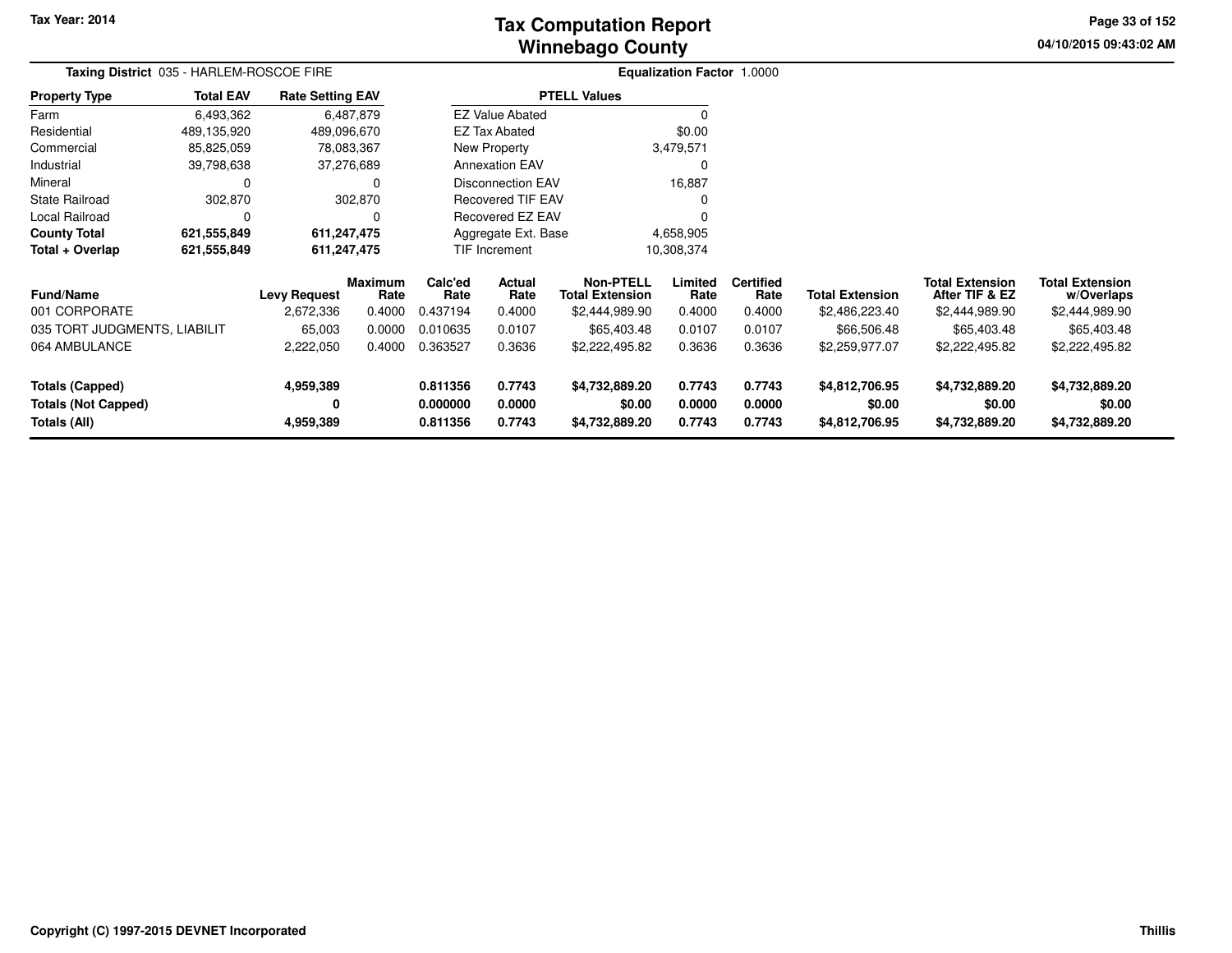### **Winnebago CountyTax Computation Report**

**04/10/2015 09:43:02 AM Page 34 of 152**

| Taxing District 036 - NEW MILFORD FIRE | <b>Equalization Factor 1.0000</b> |                         |                            |                                          |                        |                                            |                 |                          |                                |                                          |                                      |
|----------------------------------------|-----------------------------------|-------------------------|----------------------------|------------------------------------------|------------------------|--------------------------------------------|-----------------|--------------------------|--------------------------------|------------------------------------------|--------------------------------------|
| <b>Property Type</b>                   | <b>Total EAV</b>                  | <b>Rate Setting EAV</b> |                            | <b>PTELL Values</b>                      |                        |                                            |                 |                          | <b>Overlapping County</b>      | <b>Overlap EAV</b>                       |                                      |
| Farm                                   | 1,706,465                         | 1,692,915               |                            |                                          | <b>EZ Value Abated</b> |                                            | $\mathbf 0$     |                          | Ogle County                    | 5,959,715                                |                                      |
| Residential                            | 28,402,174                        | 28,390,063              |                            |                                          | <b>EZ Tax Abated</b>   |                                            | \$0.00          |                          |                                | 5,959,715                                |                                      |
| Commercial                             | 2,104,307                         | 2,104,307               |                            |                                          | New Property           |                                            | 42,969          |                          | * denotes use of estimated EAV |                                          |                                      |
| Industrial                             | 1,770,713<br>1,770,713            |                         | <b>Annexation EAV</b><br>0 |                                          |                        |                                            |                 |                          |                                |                                          |                                      |
| Mineral                                | 0<br>$\Omega$                     |                         |                            | Disconnection EAV<br>19,030              |                        |                                            |                 |                          |                                |                                          |                                      |
| State Railroad                         | 43,474                            |                         | 43,474                     | <b>Recovered TIF EAV</b><br><sup>0</sup> |                        |                                            |                 |                          |                                |                                          |                                      |
| Local Railroad                         | 0                                 | $\Omega$<br>34,001,472  |                            |                                          | Recovered EZ EAV       |                                            |                 |                          |                                |                                          |                                      |
| <b>County Total</b>                    | 34,027,133                        |                         |                            |                                          | Aggregate Ext. Base    |                                            | ∩               |                          |                                |                                          |                                      |
| Total + Overlap                        | 39,986,848                        |                         | 39,961,187                 | <b>TIF Increment</b>                     |                        |                                            | 25,661          |                          |                                |                                          |                                      |
| <b>Fund/Name</b>                       |                                   | <b>Levy Request</b>     | <b>Maximum</b><br>Rate     | Calc'ed<br>Rate                          | Actual<br>Rate         | <b>Non-PTELL</b><br><b>Total Extension</b> | Limited<br>Rate | <b>Certified</b><br>Rate | <b>Total Extension</b>         | <b>Total Extension</b><br>After TIF & EZ | <b>Total Extension</b><br>w/Overlaps |
| 001 CORPORATE                          |                                   | 134,015                 | 0.3000                     | 0.335363                                 | 0.3000                 | \$102,004.42                               | 0.3000          | 0.3000                   | \$102,081.40                   | \$102,004.42                             | \$119,883.56                         |
| 003 BONDS AND INTEREST                 |                                   | 0                       | 0.0000                     | 0.000000                                 | 0.0000                 | \$0.00                                     | 0.0000          | 0.0000                   | \$0.00                         | \$0.00                                   | \$0.00                               |
| 013 FIREFIGHTER'S PENSION              |                                   | 15,000                  | 0.0000                     | 0.037536                                 | 0.0376                 | \$12,784.55                                | 0.0376          | 0.0376                   | \$12,794.20                    | \$12,784.55                              | \$15,025.41                          |
| 027 AUDIT                              |                                   | 5,000                   | 0.0050                     | 0.012512                                 | 0.0050                 | \$1.700.07                                 | 0.0050          | 0.0050                   | \$1,701.36                     | \$1,700.07                               | \$1,998.06                           |
| 035 TORT JUDGMENTS, LIABILIT           |                                   | 35,000                  | 0.0000                     | 0.087585                                 | 0.0876                 | \$29,785.29                                | 0.0876          | 0.0876                   | \$29,807.77                    | \$29,785.29                              | \$35,006.00                          |
| 064 AMBULANCE                          |                                   | 170,000                 | 0.4000                     | 0.425413                                 | 0.4000                 | \$136,005.89                               | 0.4000          | 0.4000                   | \$136,108.53                   | \$136,005.89                             | \$159,844.75                         |
| <b>Totals (Capped)</b>                 |                                   | 0                       |                            | 0.000000                                 | 0.0000                 | \$0.00                                     | 0.0000          | 0.0000                   | \$0.00                         | \$0.00                                   | \$0.00                               |
| <b>Totals (Not Capped)</b>             |                                   | 359,015                 |                            | 0.898409                                 | 0.8302                 | \$282,280.22                               | 0.8302          | 0.8302                   | \$282,493.26                   | \$282,280.22                             | \$331,757.78                         |
| Totals (All)                           |                                   | 359,015                 |                            | 0.898409                                 | 0.8302                 | \$282,280.22                               | 0.8302          | 0.8302                   | \$282,493.26                   | \$282,280.22                             | \$331,757.78                         |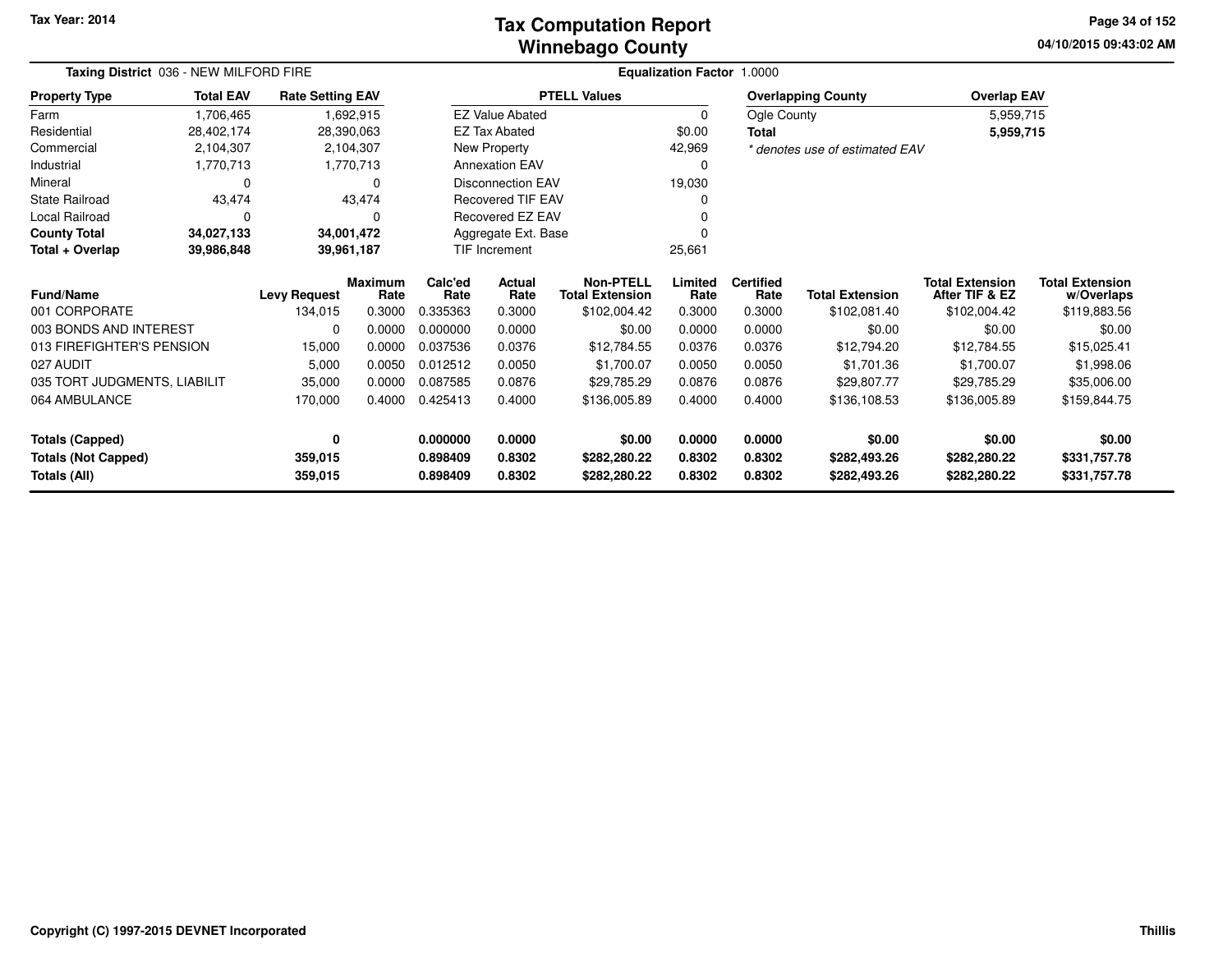**04/10/2015 09:43:02 AM Page 35 of 152**

| Taxing District 037 - NORTH PARK FIRE |                  |                         |                 |                         | <b>Equalization Factor 1.0000</b> |                                            |                 |                          |                        |                                          |                                      |  |
|---------------------------------------|------------------|-------------------------|-----------------|-------------------------|-----------------------------------|--------------------------------------------|-----------------|--------------------------|------------------------|------------------------------------------|--------------------------------------|--|
| <b>Property Type</b>                  | <b>Total EAV</b> | <b>Rate Setting EAV</b> |                 |                         |                                   | <b>PTELL Values</b>                        |                 |                          |                        |                                          |                                      |  |
| Farm                                  | 820,406          | 820,406                 |                 | <b>EZ Value Abated</b>  |                                   |                                            |                 |                          |                        |                                          |                                      |  |
| Residential                           | 147,477,302      | 147,362,012             |                 | <b>EZ Tax Abated</b>    |                                   |                                            | \$0.00          |                          |                        |                                          |                                      |  |
| Commercial                            | 9,348,428        | 9,019,261               |                 | New Property            |                                   |                                            | 127,385         |                          |                        |                                          |                                      |  |
| Industrial                            | 3,329,461        | 3,329,461               |                 | <b>Annexation EAV</b>   |                                   |                                            | 0               |                          |                        |                                          |                                      |  |
| Mineral                               | 0                | 0                       |                 |                         | <b>Disconnection EAV</b>          |                                            |                 |                          |                        |                                          |                                      |  |
| <b>State Railroad</b>                 | 353,168          | 353,168                 |                 |                         | <b>Recovered TIF EAV</b>          |                                            |                 |                          |                        |                                          |                                      |  |
| Local Railroad                        | 0                | $\Omega$                |                 | <b>Recovered EZ EAV</b> |                                   |                                            |                 |                          |                        |                                          |                                      |  |
| <b>County Total</b>                   | 161,328,765      | 160,884,308             |                 | Aggregate Ext. Base     |                                   |                                            | 798,179         |                          |                        |                                          |                                      |  |
| Total + Overlap                       | 161,328,765      |                         | 160,884,308     |                         | TIF Increment                     |                                            | 444,457         |                          |                        |                                          |                                      |  |
| <b>Fund/Name</b>                      |                  | <b>Levy Request</b>     | Maximum<br>Rate | Calc'ed<br>Rate         | Actual<br>Rate                    | <b>Non-PTELL</b><br><b>Total Extension</b> | Limited<br>Rate | <b>Certified</b><br>Rate | <b>Total Extension</b> | <b>Total Extension</b><br>After TIF & EZ | <b>Total Extension</b><br>w/Overlaps |  |
| 001 CORPORATE                         |                  | 1,000,000               | 0.4000          | 0.621565                | 0.4000                            | \$643,537.23                               | 0.4000          | 0.4000                   | \$645,315.06           | \$643,537.23                             | \$643,537.23                         |  |
| 027 AUDIT                             |                  | 8,000                   | 0.0050          | 0.004973                | 0.0050                            | \$8,044.22                                 | 0.0050          | 0.0050                   | \$8,066.44             | \$8,044.22                               | \$8,044.22                           |  |
| 035 TORT JUDGMENTS, LIABILIT          |                  | 65,000                  | 0.0000          | 0.040402                | 0.0405                            | \$65,158.14                                | 0.0405          | 0.0405                   | \$65,338.15            | \$65,158.14                              | \$65,158.14                          |  |
| <b>Totals (Capped)</b>                |                  | 1,073,000               |                 | 0.666940                | 0.4455                            | \$716,739.59                               | 0.4455          | 0.4455                   | \$718,719.65           | \$716,739.59                             | \$716,739.59                         |  |
| <b>Totals (Not Capped)</b>            |                  | 0                       |                 | 0.000000                | 0.0000                            | \$0.00                                     | 0.0000          | 0.0000                   | \$0.00                 | \$0.00                                   | \$0.00                               |  |
| Totals (All)                          |                  | 1,073,000               |                 | 0.666940                | 0.4455                            | \$716,739.59                               | 0.4455          | 0.4455                   | \$718,719.65           | \$716,739.59                             | \$716,739.59                         |  |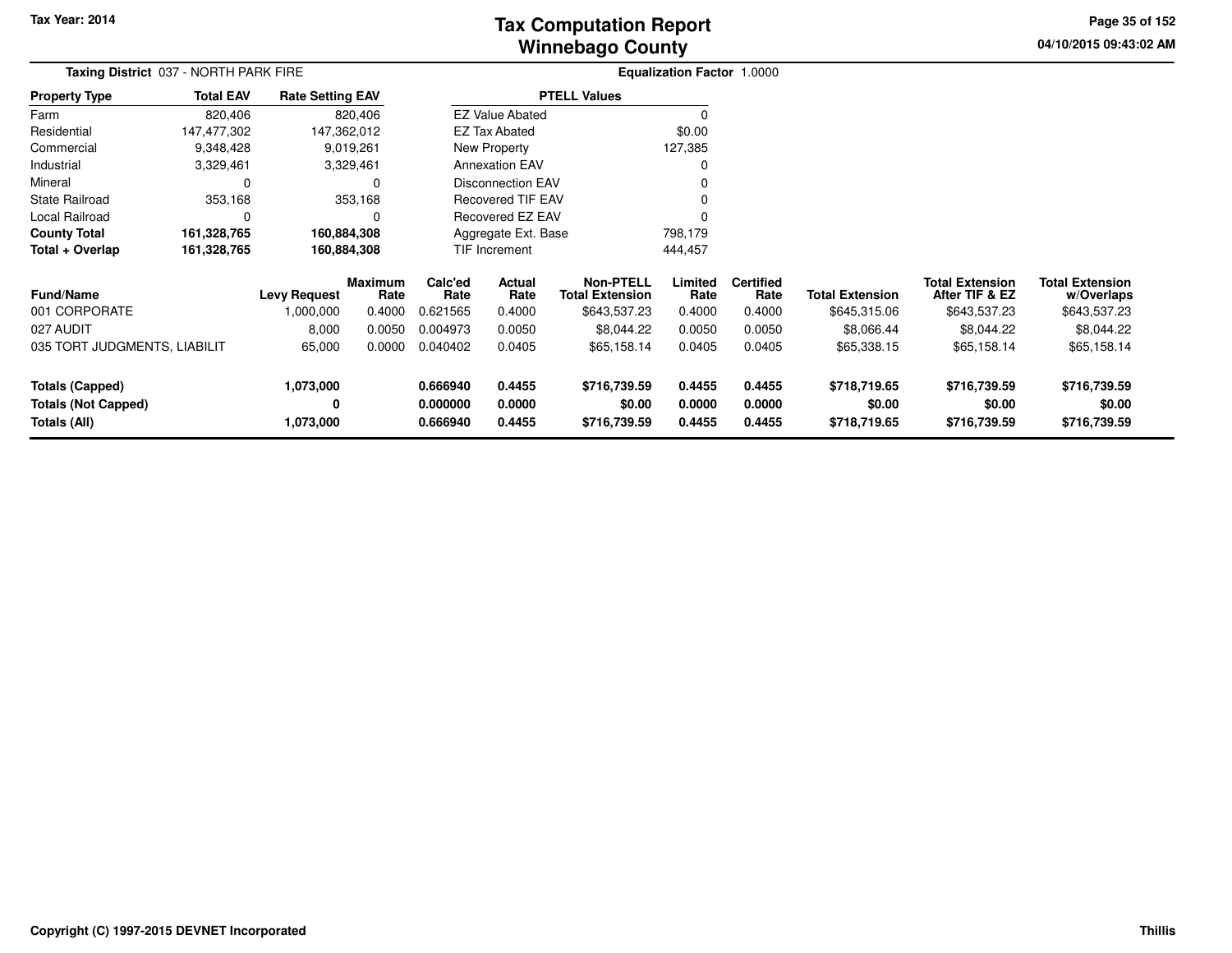**04/10/2015 09:43:02 AM Page 36 of 152**

| Taxing District 038 - NORTHWEST FIRE |                                             |                     |                 |                          |                          |                                            | <b>Equalization Factor 1.0000</b> |                          |                        |                                          |                                      |  |
|--------------------------------------|---------------------------------------------|---------------------|-----------------|--------------------------|--------------------------|--------------------------------------------|-----------------------------------|--------------------------|------------------------|------------------------------------------|--------------------------------------|--|
| <b>Property Type</b>                 | <b>Total EAV</b><br><b>Rate Setting EAV</b> |                     |                 |                          | <b>PTELL Values</b>      |                                            |                                   |                          |                        |                                          |                                      |  |
| Farm                                 | 3,775,463                                   |                     | 3,775,463       |                          | <b>EZ Value Abated</b>   |                                            |                                   |                          |                        |                                          |                                      |  |
| Residential                          | 49,115,874                                  |                     | 49,115,874      |                          | EZ Tax Abated            |                                            | \$0.00                            |                          |                        |                                          |                                      |  |
| Commercial                           | 978,299                                     |                     | 978,299         | <b>New Property</b>      |                          |                                            | 162,997                           |                          |                        |                                          |                                      |  |
| Industrial                           | 547,530                                     |                     | 547,530         |                          | <b>Annexation EAV</b>    |                                            |                                   |                          |                        |                                          |                                      |  |
| Mineral                              | 0<br>0                                      |                     |                 | <b>Disconnection EAV</b> |                          |                                            |                                   |                          |                        |                                          |                                      |  |
| <b>State Railroad</b>                | 291,433                                     |                     | 291,433         |                          | <b>Recovered TIF EAV</b> |                                            |                                   |                          |                        |                                          |                                      |  |
| Local Railroad                       | 0                                           |                     | $\Omega$        |                          | Recovered EZ EAV         |                                            |                                   |                          |                        |                                          |                                      |  |
| <b>County Total</b>                  | 54,708,599                                  |                     | 54,708,599      |                          | Aggregate Ext. Base      |                                            | 241,956                           |                          |                        |                                          |                                      |  |
| Total + Overlap                      | 54,708,599                                  |                     | 54,708,599      |                          | <b>TIF Increment</b>     |                                            | 0                                 |                          |                        |                                          |                                      |  |
| <b>Fund/Name</b>                     |                                             | <b>Levy Request</b> | Maximum<br>Rate | Calc'ed<br>Rate          | Actual<br>Rate           | <b>Non-PTELL</b><br><b>Total Extension</b> | Limited<br>Rate                   | <b>Certified</b><br>Rate | <b>Total Extension</b> | <b>Total Extension</b><br>After TIF & EZ | <b>Total Extension</b><br>w/Overlaps |  |
| 001 CORPORATE                        |                                             | 260,000             | 0.4000          | 0.475245                 | 0.4000                   | \$218,834.40                               | 0.3916                            | 0.3916                   | \$214,238.87           | \$214,238.87                             | \$214,238.87                         |  |
| 027 AUDIT                            |                                             | 4,000               | 0.0050          | 0.007312                 | 0.0050                   | \$2,735.43                                 | 0.0049                            | 0.0049                   | \$2,680.72             | \$2,680.72                               | \$2,680.72                           |  |
| 035 TORT JUDGMENTS, LIABILIT         |                                             | 30,000              | 0.0000          | 0.054836                 | 0.0549                   | \$30,035.02                                | 0.0538                            | 0.0538                   | \$29,433.23            | \$29,433.23                              | \$29,433.23                          |  |
| <b>Totals (Capped)</b>               |                                             | 294,000             |                 | 0.537393                 | 0.4599                   | \$251,604.85                               | 0.4503                            | 0.4503                   | \$246,352.82           | \$246,352.82                             | \$246,352.82                         |  |
| <b>Totals (Not Capped)</b>           |                                             | 0                   |                 | 0.000000                 | 0.0000                   | \$0.00                                     | 0.0000                            | 0.0000                   | \$0.00                 | \$0.00                                   | \$0.00                               |  |
| Totals (All)                         |                                             | 294,000             |                 | 0.537393                 | 0.4599                   | \$251,604.85                               | 0.4503                            | 0.4503                   | \$246,352.82           | \$246,352.82                             | \$246,352.82                         |  |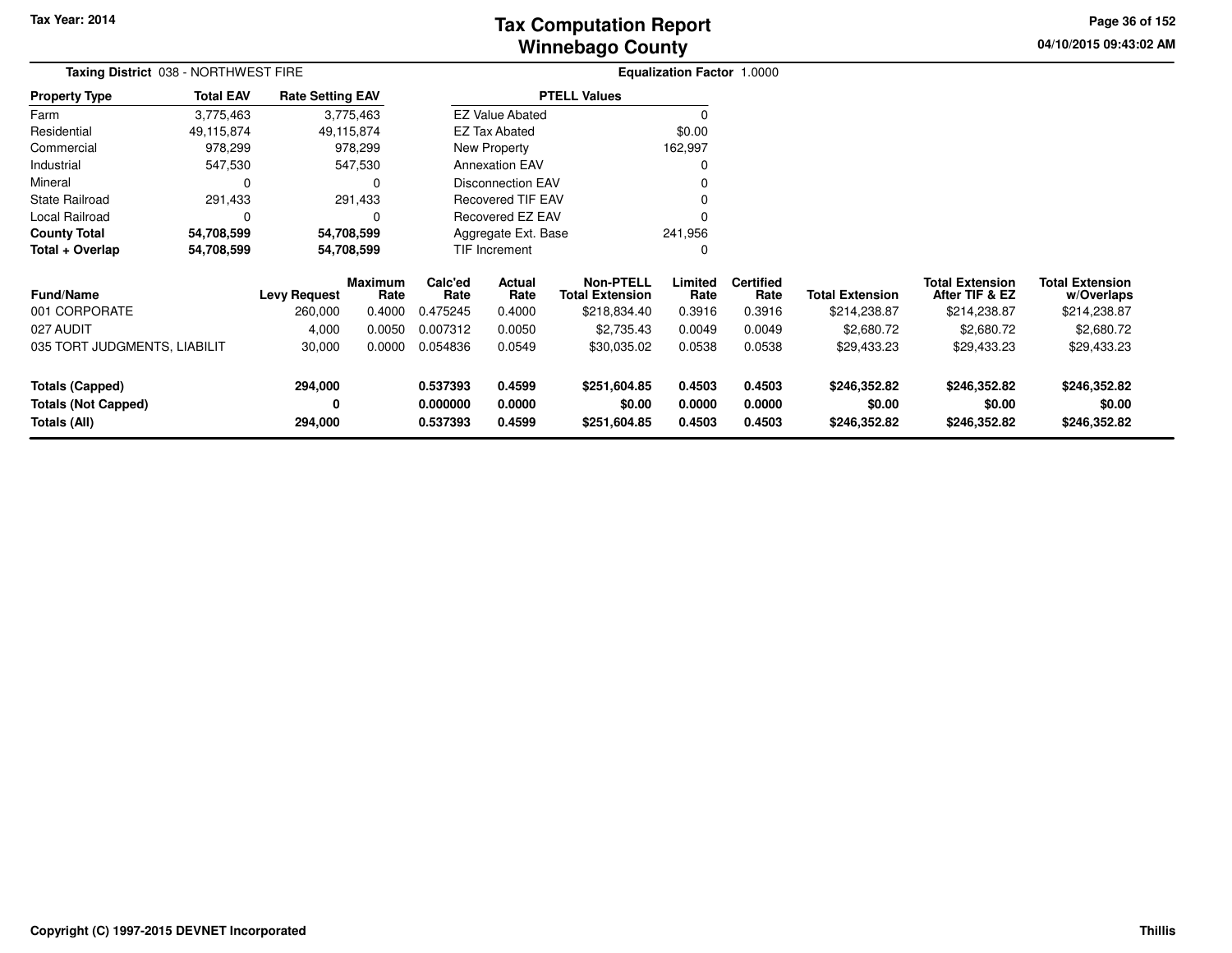### **Winnebago CountyTax Computation Report**

**04/10/2015 09:43:02 AM Page 37 of 152**

| Taxing District 039 - PECATONICA FIRE |                  |                         |                 |                 | Equalization Factor 1.0000 |                                            |                 |                          |                                |                                          |                                      |
|---------------------------------------|------------------|-------------------------|-----------------|-----------------|----------------------------|--------------------------------------------|-----------------|--------------------------|--------------------------------|------------------------------------------|--------------------------------------|
| <b>Property Type</b>                  | <b>Total EAV</b> | <b>Rate Setting EAV</b> |                 |                 |                            | <b>PTELL Values</b>                        |                 |                          | <b>Overlapping County</b>      | <b>Overlap EAV</b>                       |                                      |
| Farm                                  | 17,927,816       | 17,927,816              |                 |                 | <b>EZ Value Abated</b>     |                                            | 0               |                          | Stephenson County              | *10,630,084                              |                                      |
| Residential                           | 59,046,632       | 59,046,632              |                 |                 | <b>EZ Tax Abated</b>       |                                            | \$0.00          | <b>Total</b>             |                                | 10,630,084                               |                                      |
| Commercial                            | 6,765,913        |                         | 6,765,913       |                 | New Property               |                                            | 278,846         |                          | * denotes use of estimated EAV |                                          |                                      |
| Industrial                            | 2,182,918        |                         | 2,182,918       |                 | <b>Annexation EAV</b>      |                                            |                 |                          |                                |                                          |                                      |
| Mineral                               |                  |                         | 0               |                 | <b>Disconnection EAV</b>   |                                            |                 |                          |                                |                                          |                                      |
| <b>State Railroad</b>                 | 584,768          |                         | 584,768         |                 | <b>Recovered TIF EAV</b>   |                                            |                 |                          |                                |                                          |                                      |
| Local Railroad                        | 453              |                         | 453             |                 | Recovered EZ EAV           |                                            |                 |                          |                                |                                          |                                      |
| <b>County Total</b>                   | 86,508,500       | 86,508,500              |                 |                 | Aggregate Ext. Base        |                                            | 440,726         |                          |                                |                                          |                                      |
| Total + Overlap                       | 97,138,584       | 97,138,584              |                 |                 | <b>TIF Increment</b>       |                                            |                 |                          |                                |                                          |                                      |
| Fund/Name                             |                  | <b>Levy Request</b>     | Maximum<br>Rate | Calc'ed<br>Rate | Actual<br>Rate             | <b>Non-PTELL</b><br><b>Total Extension</b> | Limited<br>Rate | <b>Certified</b><br>Rate | <b>Total Extension</b>         | <b>Total Extension</b><br>After TIF & EZ | <b>Total Extension</b><br>w/Overlaps |
| 001 CORPORATE                         |                  | 245,900                 | 0.4000          | 0.253144        | 0.2532                     | \$219,039.52                               | 0.2532          | 0.2532                   | \$219,039.52                   | \$219,039.52                             | \$245,954.89                         |
| 027 AUDIT                             |                  | 5,100                   | 0.0050          | 0.005250        | 0.0050                     | \$4,325.43                                 | 0.0050          | 0.0050                   | \$4,325.43                     | \$4,325.43                               | \$4,856.93                           |
| 035 TORT JUDGMENTS, LIABILIT          |                  | 14,300                  | 0.0000          | 0.014721        | 0.0148                     | \$12,803.26                                | 0.0148          | 0.0148                   | \$12,803.26                    | \$12,803.26                              | \$14,376.51                          |
| 064 AMBULANCE                         |                  | 175,400                 | 0.4000          | 0.180567        | 0.1806                     | \$156,234.35                               | 0.1806          | 0.1806                   | \$156,234.35                   | \$156,234.35                             | \$175,432.28                         |
| <b>Totals (Capped)</b>                |                  | 440,700                 |                 | 0.453682        | 0.4536                     | \$392,402.56                               | 0.4536          | 0.4536                   | \$392,402.56                   | \$392,402.56                             | \$440,620.61                         |
| <b>Totals (Not Capped)</b>            |                  | 0                       |                 | 0.000000        | 0.0000                     | \$0.00                                     | 0.0000          | 0.0000                   | \$0.00                         | \$0.00                                   | \$0.00                               |
| Totals (All)                          |                  | 440,700                 |                 | 0.453682        | 0.4536                     | \$392,402.56                               | 0.4536          | 0.4536                   | \$392,402.56                   | \$392,402.56                             | \$440,620.61                         |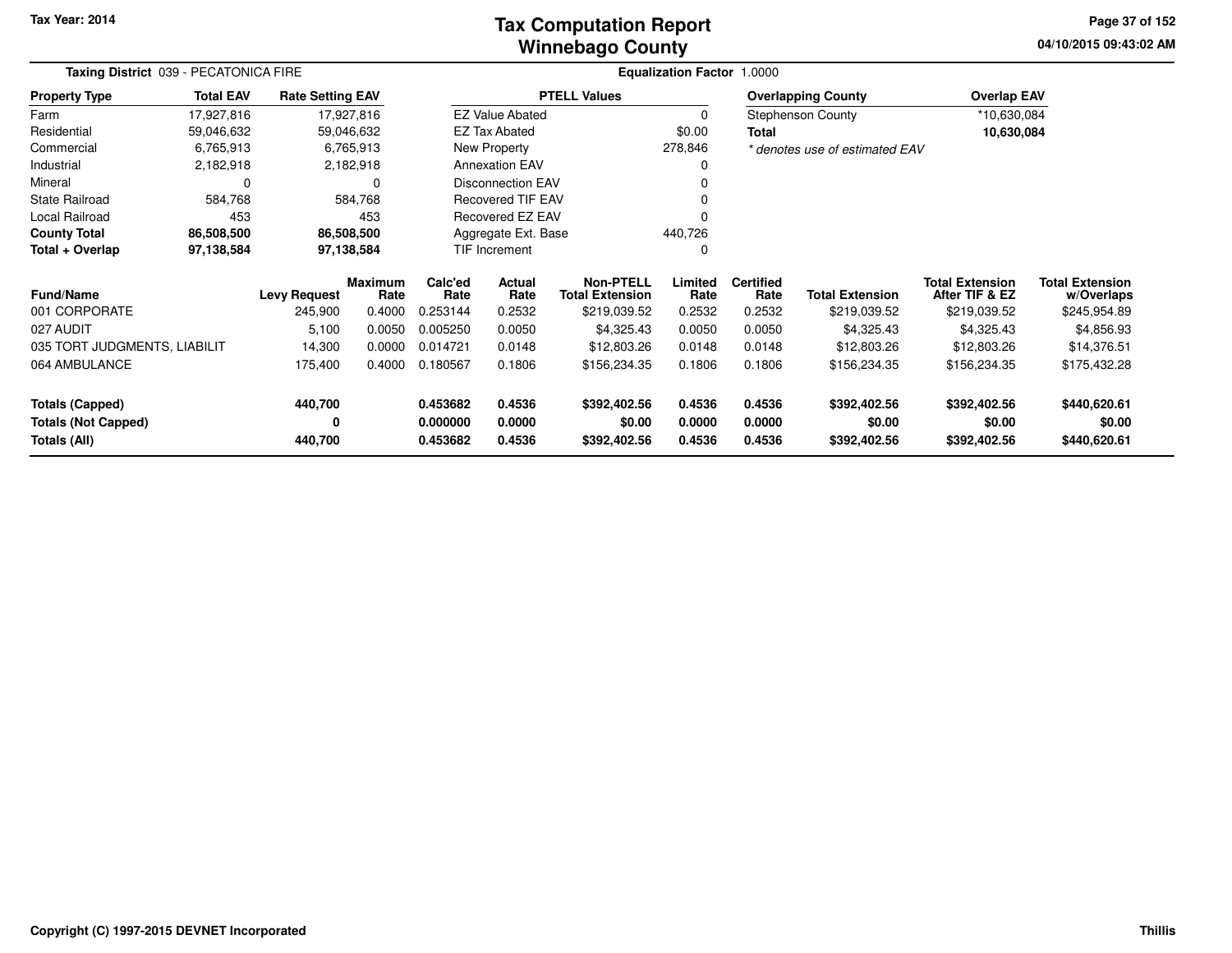**04/10/2015 09:43:02 AMPage 38 of 152**

| Taxing District 040 - ROCK RIVER FIRE                                |                  |                              |                                  | Equalization Factor 1.0000       |                                 |                                                          |                            |                                    |                                      |                                                        |                                                    |
|----------------------------------------------------------------------|------------------|------------------------------|----------------------------------|----------------------------------|---------------------------------|----------------------------------------------------------|----------------------------|------------------------------------|--------------------------------------|--------------------------------------------------------|----------------------------------------------------|
| Property Type                                                        | <b>Total EAV</b> | <b>Rate Setting EAV</b>      |                                  |                                  |                                 | <b>PTELL Values</b>                                      |                            |                                    |                                      |                                                        |                                                    |
| Farm                                                                 | 7,290            |                              | 7,290                            |                                  | <b>EZ Value Abated</b>          |                                                          | O                          |                                    |                                      |                                                        |                                                    |
| Residential                                                          | 2,088,799        |                              | 2,088,799                        |                                  | <b>EZ Tax Abated</b>            |                                                          | \$0.00                     |                                    |                                      |                                                        |                                                    |
| Commercial                                                           | 42,933           |                              | 42,933                           |                                  | New Property                    |                                                          |                            |                                    |                                      |                                                        |                                                    |
| Industrial                                                           | 570,821          |                              | 570,821                          |                                  | <b>Annexation EAV</b>           |                                                          |                            |                                    |                                      |                                                        |                                                    |
| Mineral                                                              | 0                |                              |                                  |                                  | Disconnection EAV               |                                                          |                            |                                    |                                      |                                                        |                                                    |
| State Railroad                                                       | 0                |                              |                                  | <b>Recovered TIF EAV</b>         |                                 |                                                          |                            |                                    |                                      |                                                        |                                                    |
| Local Railroad                                                       | 0                |                              |                                  |                                  | Recovered EZ EAV                |                                                          |                            |                                    |                                      |                                                        |                                                    |
| County Total                                                         | 2,709,843        |                              | 2,709,843                        |                                  | Aggregate Ext. Base             |                                                          |                            |                                    |                                      |                                                        |                                                    |
| Total + Overlap                                                      | 2,709,843        |                              | 2,709,843                        |                                  | TIF Increment                   |                                                          | 0                          |                                    |                                      |                                                        |                                                    |
| Fund/Name<br>001 CORPORATE                                           |                  | <b>Levy Request</b><br>2,500 | <b>Maximum</b><br>Rate<br>0.4000 | Calc'ed<br>Rate<br>0.092256      | <b>Actual</b><br>Rate<br>0.0923 | <b>Non-PTELL</b><br><b>Total Extension</b><br>\$2,501.19 | Limited<br>Rate<br>0.0869  | <b>Certified</b><br>Rate<br>0.0869 | <b>Total Extension</b><br>\$2,354.85 | <b>Total Extension</b><br>After TIF & EZ<br>\$2,354.85 | <b>Total Extension</b><br>w/Overlaps<br>\$2,354.85 |
| <b>Totals (Capped)</b><br><b>Totals (Not Capped)</b><br>Totals (All) |                  | 2,500<br>0<br>2,500          |                                  | 0.092256<br>0.000000<br>0.092256 | 0.0923<br>0.0000<br>0.0923      | \$2,501.19<br>\$0.00<br>\$2,501.19                       | 0.0869<br>0.0000<br>0.0869 | 0.0869<br>0.0000<br>0.0869         | \$2,354.85<br>\$0.00<br>\$2,354.85   | \$2,354.85<br>\$0.00<br>\$2,354.85                     | \$2,354.85<br>\$0.00<br>\$2,354.85                 |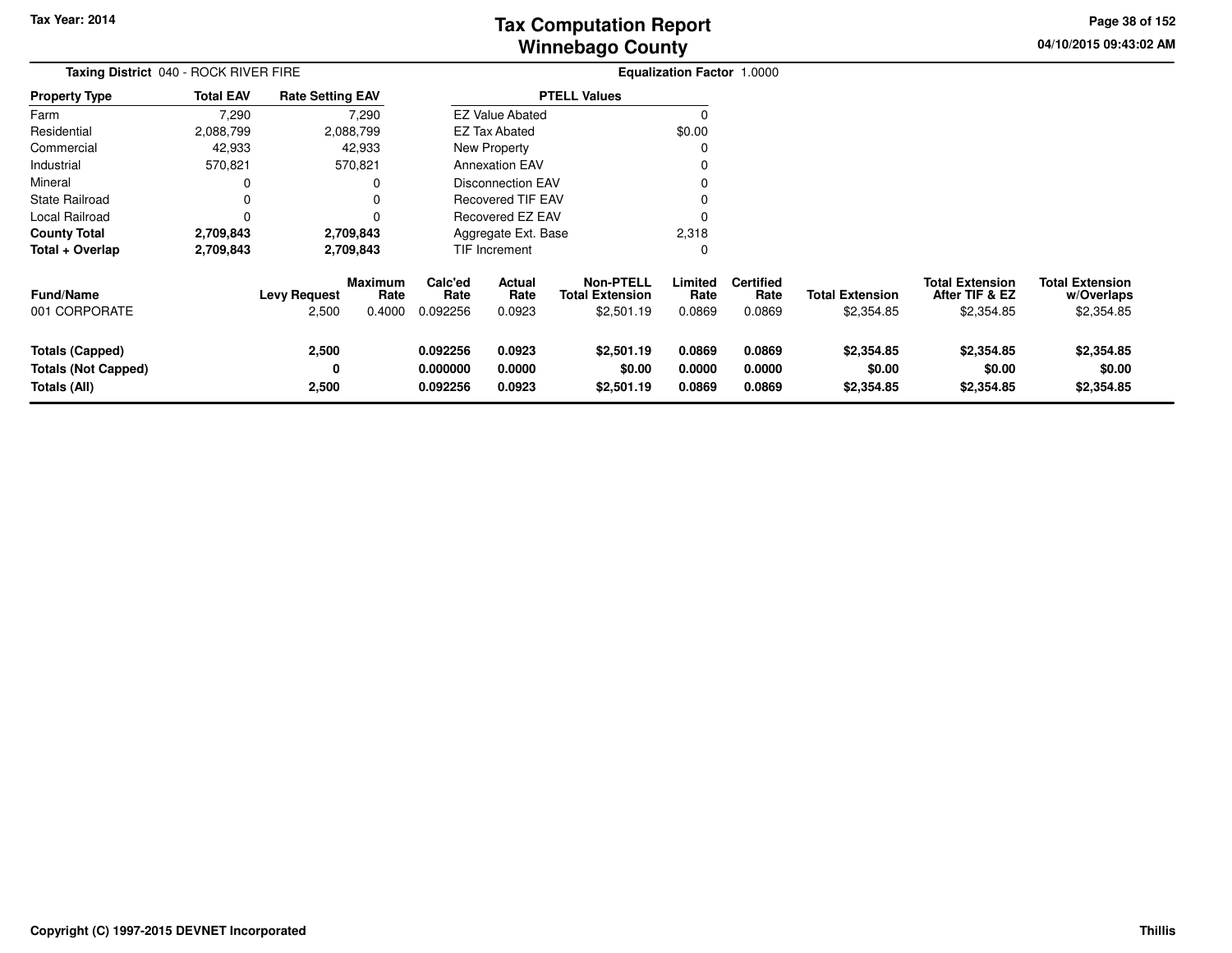# **Winnebago CountyTax Computation Report**

**04/10/2015 09:43:02 AM Page 39 of 152**

| Taxing District 041 - ROCKTON FIRE |                  |                         |                        |                 | Equalization Factor 1.0000 |                                            |                 |                          |                        |                                          |                                      |
|------------------------------------|------------------|-------------------------|------------------------|-----------------|----------------------------|--------------------------------------------|-----------------|--------------------------|------------------------|------------------------------------------|--------------------------------------|
| <b>Property Type</b>               | <b>Total EAV</b> | <b>Rate Setting EAV</b> |                        |                 |                            | <b>PTELL Values</b>                        |                 |                          |                        |                                          |                                      |
| Farm                               | 13,207,483       |                         | 13,207,483             |                 | <b>EZ Value Abated</b>     |                                            | $\Omega$        |                          |                        |                                          |                                      |
| Residential                        | 174,032,248      | 174,026,957             |                        |                 | <b>EZ Tax Abated</b>       |                                            | \$0.00          |                          |                        |                                          |                                      |
| Commercial                         | 12,532,582       |                         | 11,430,861             |                 | New Property               |                                            | 1,132,810       |                          |                        |                                          |                                      |
| Industrial                         | 7,271,215        |                         | 5,153,283              |                 | <b>Annexation EAV</b>      |                                            | 0               |                          |                        |                                          |                                      |
| Mineral                            | 0                |                         | 0                      |                 | <b>Disconnection EAV</b>   |                                            | $\Omega$        |                          |                        |                                          |                                      |
| <b>State Railroad</b>              | 434,616          |                         | 434,616                |                 | <b>Recovered TIF EAV</b>   |                                            | $\Omega$        |                          |                        |                                          |                                      |
| Local Railroad                     | 0                |                         | 0                      |                 | <b>Recovered EZ EAV</b>    |                                            | $\Omega$        |                          |                        |                                          |                                      |
| <b>County Total</b>                | 207,478,144      | 204,253,200             |                        |                 | Aggregate Ext. Base        |                                            | 1,570,827       |                          |                        |                                          |                                      |
| Total + Overlap                    | 207,478,144      | 204,253,200             |                        |                 | TIF Increment<br>3,224,944 |                                            |                 |                          |                        |                                          |                                      |
| <b>Fund/Name</b>                   |                  | <b>Levy Request</b>     | <b>Maximum</b><br>Rate | Calc'ed<br>Rate | <b>Actual</b><br>Rate      | <b>Non-PTELL</b><br><b>Total Extension</b> | Limited<br>Rate | <b>Certified</b><br>Rate | <b>Total Extension</b> | <b>Total Extension</b><br>After TIF & EZ | <b>Total Extension</b><br>w/Overlaps |
| 001 CORPORATE                      |                  | 790,000                 | 0.4000                 | 0.386775        | 0.3868                     | \$790,051.38                               | 0.3868          | 0.3868                   | \$802,525.46           | \$790,051.38                             | \$790,051.38                         |
| 027 AUDIT                          |                  | 4,867                   | 0.0050                 | 0.002383        | 0.0024                     | \$4,902.08                                 | 0.0024          | 0.0024                   | \$4,979.48             | \$4,902.08                               | \$4,902.08                           |
| 035 TORT JUDGMENTS, LIABILIT       |                  | 41,900                  | 0.0000                 | 0.020514        | 0.0206                     | \$42,076.16                                | 0.0206          | 0.0206                   | \$42,740.50            | \$42,076.16                              | \$42,076.16                          |
| 064 AMBULANCE                      |                  | 758,967                 | 0.4000                 | 0.371581        | 0.3716                     | \$759,004.89                               | 0.3716          | 0.3716                   | \$770,988.78           | \$759,004.89                             | \$759,004.89                         |
| <b>Totals (Capped)</b>             |                  | 1,595,734               |                        | 0.781253        | 0.7814                     | \$1,596,034.51                             | 0.7814          | 0.7814                   | \$1,621,234.22         | \$1,596,034.51                           | \$1,596,034.51                       |
| <b>Totals (Not Capped)</b>         |                  | 0                       |                        | 0.000000        | 0.0000                     | \$0.00                                     | 0.0000          | 0.0000                   | \$0.00                 | \$0.00                                   | \$0.00                               |
| <b>Totals (All)</b>                |                  | 1,595,734               |                        | 0.781253        | 0.7814                     | \$1,596,034.51                             | 0.7814          | 0.7814                   | \$1,621,234.22         | \$1,596,034.51                           | \$1,596,034.51                       |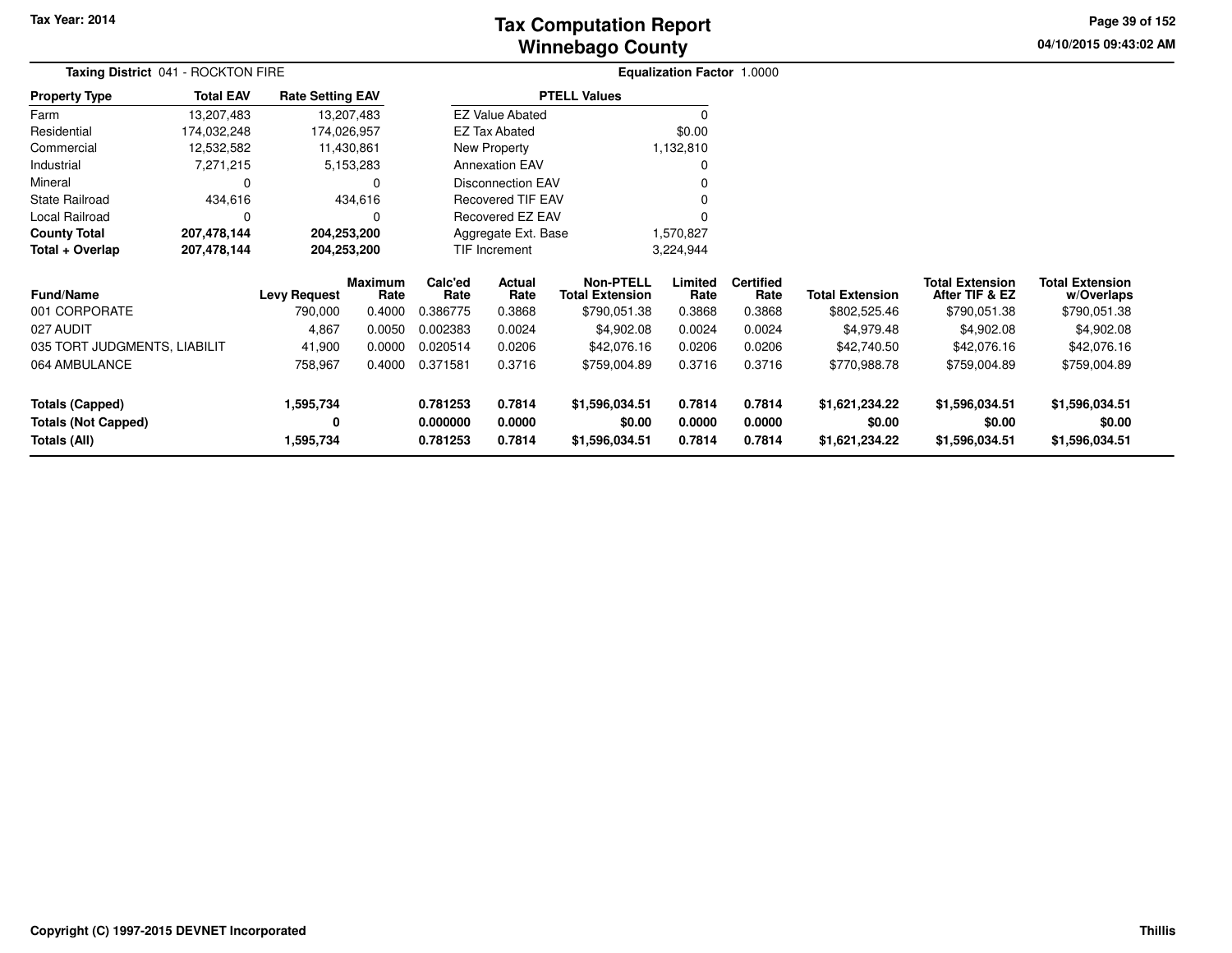### **Winnebago CountyTax Computation Report**

**04/10/2015 09:43:02 AMPage 40 of 152**

|                              | Taxing District 042 - STILLMAN FIRE<br><b>Total EAV</b><br><b>Rate Setting EAV</b> |                                                |                        |                 |                          |                                            | <b>Equalization Factor 1.0000</b> |                          |                                |                                          |                                      |
|------------------------------|------------------------------------------------------------------------------------|------------------------------------------------|------------------------|-----------------|--------------------------|--------------------------------------------|-----------------------------------|--------------------------|--------------------------------|------------------------------------------|--------------------------------------|
| <b>Property Type</b>         |                                                                                    |                                                |                        |                 |                          | <b>PTELL Values</b>                        |                                   |                          | <b>Overlapping County</b>      | <b>Overlap EAV</b>                       |                                      |
| Farm                         | 1,166,816                                                                          |                                                | 1,166,816              |                 | <b>EZ Value Abated</b>   |                                            | $\mathbf 0$                       | Ogle County              |                                | 77,550,251                               |                                      |
| Residential                  | 7,461,075                                                                          |                                                | 7,461,075              |                 | <b>EZ Tax Abated</b>     |                                            | \$0.00                            | <b>Total</b>             |                                | 77,550,251                               |                                      |
| Commercial                   | 112,706                                                                            |                                                | 112,706                |                 | New Property             |                                            | 1,542                             |                          | * denotes use of estimated EAV |                                          |                                      |
| Industrial                   |                                                                                    |                                                | 0                      |                 | <b>Annexation EAV</b>    |                                            | 0                                 |                          |                                |                                          |                                      |
| Mineral                      |                                                                                    |                                                | 0                      |                 | <b>Disconnection EAV</b> |                                            | 0                                 |                          |                                |                                          |                                      |
| <b>State Railroad</b>        | 0                                                                                  |                                                | 0                      |                 | <b>Recovered TIF EAV</b> |                                            | 0                                 |                          |                                |                                          |                                      |
| Local Railroad               | $\Omega$                                                                           |                                                | 0                      |                 | Recovered EZ EAV         |                                            | 0                                 |                          |                                |                                          |                                      |
| <b>County Total</b>          | 8,740,597                                                                          |                                                | 8,740,597              |                 | Aggregate Ext. Base      |                                            | 0                                 |                          |                                |                                          |                                      |
| Total + Overlap              | 86,290,848                                                                         | $\Omega$<br>86,290,848<br><b>TIF Increment</b> |                        |                 |                          |                                            |                                   |                          |                                |                                          |                                      |
| <b>Fund/Name</b>             |                                                                                    | <b>Levy Request</b>                            | <b>Maximum</b><br>Rate | Calc'ed<br>Rate | Actual<br>Rate           | <b>Non-PTELL</b><br><b>Total Extension</b> | Limited<br>Rate                   | <b>Certified</b><br>Rate | <b>Total Extension</b>         | <b>Total Extension</b><br>After TIF & EZ | <b>Total Extension</b><br>w/Overlaps |
| 001 CORPORATE                |                                                                                    | 282,050                                        | 0.3000                 | 0.326860        | 0.3000                   | \$26,221.79                                | 0.3000                            | 0.3000                   | \$26,221.79                    | \$26,221.79                              | \$258,872.54                         |
| 013 FIREFIGHTER'S PENSION    |                                                                                    | 29,670                                         | 0.0000                 | 0.034384        | 0.0344                   | \$3,006.77                                 | 0.0344                            | 0.0344                   | \$3,006.77                     | \$3,006.77                               | \$29,684.05                          |
| 027 AUDIT                    |                                                                                    | 100                                            | 0.0050                 | 0.000116        | 0.0002                   | \$17.48                                    | 0.0002                            | 0.0002                   | \$17.48                        | \$17.48                                  | \$172.58                             |
| 035 TORT JUDGMENTS, LIABILIT |                                                                                    | 10,800                                         | 0.0000                 | 0.012516        | 0.0126                   | \$1,101.32                                 | 0.0126                            | 0.0126                   | \$1,101.32                     | \$1,101.32                               | \$10,872.65                          |
| 062 WORKERS COMPENSATION     |                                                                                    | 34,000                                         | 0.0000                 | 0.039402        | 0.0395                   | \$3,452.54                                 | 0.0395                            | 0.0395                   | \$3,452.54                     | \$3,452.54                               | \$34,084.88                          |
| 064 AMBULANCE                |                                                                                    | 282,050                                        | 0.3000                 | 0.326860        | 0.3000                   | \$26,221.79                                | 0.3000                            | 0.3000                   | \$26,221.79                    | \$26,221.79                              | \$258,872.54                         |
| <b>Totals (Capped)</b>       |                                                                                    | 0                                              |                        | 0.000000        | 0.0000                   | \$0.00                                     | 0.0000                            | 0.0000                   | \$0.00                         | \$0.00                                   | \$0.00                               |
| <b>Totals (Not Capped)</b>   |                                                                                    | 638,670                                        |                        | 0.740138        | 0.6867                   | \$60,021.69                                | 0.6867                            | 0.6867                   | \$60,021.69                    | \$60,021.69                              | \$592,559.24                         |
| <b>Totals (All)</b>          |                                                                                    | 638,670                                        |                        | 0.740138        | 0.6867                   | \$60,021.69                                | 0.6867                            | 0.6867                   | \$60,021.69                    | \$60,021.69                              | \$592,559.24                         |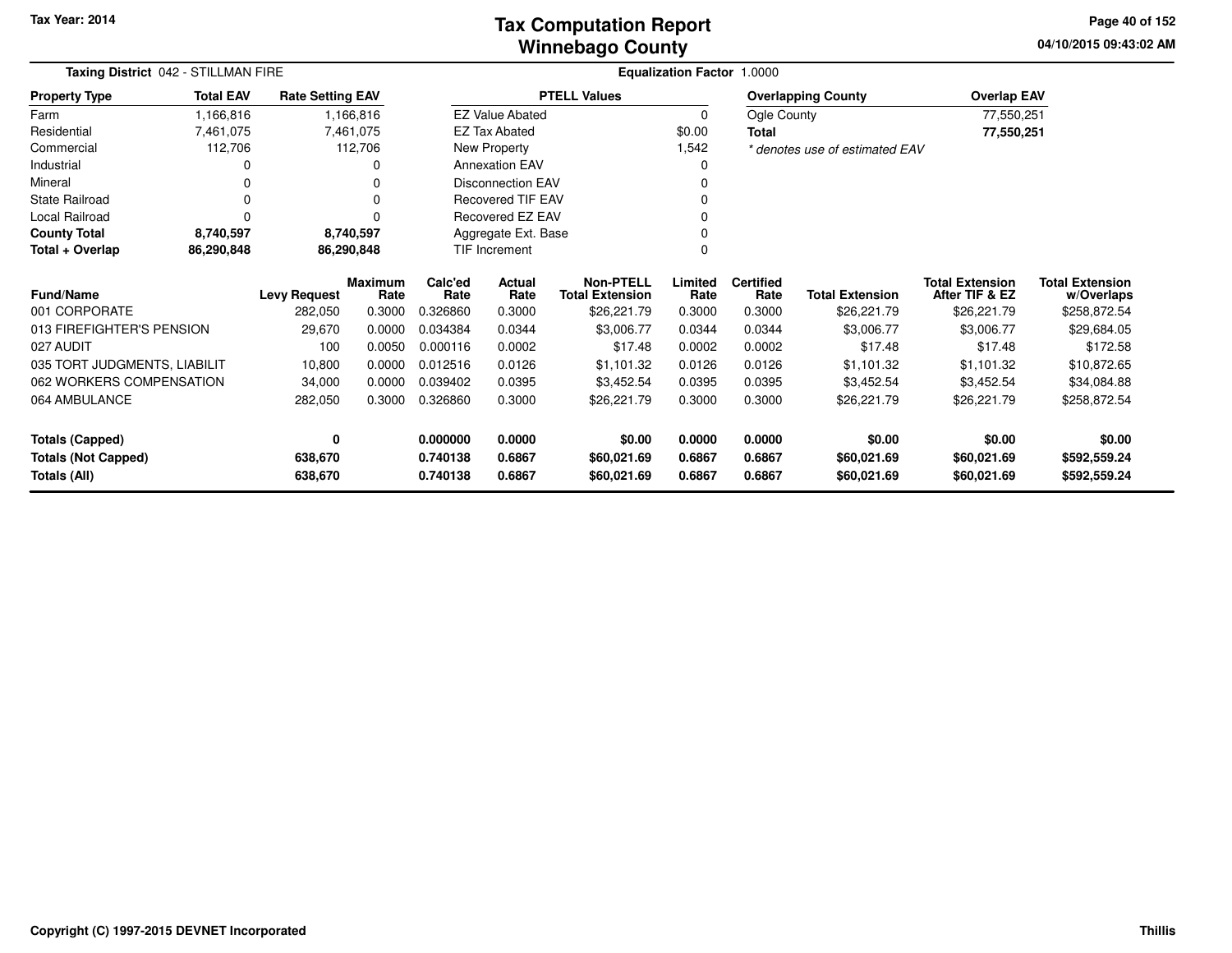**04/10/2015 09:43:02 AM Page 41 of 152**

| Taxing District 043 - WEST SUBURBAN FIRE |                  |                         |                        | <b>Equalization Factor 1.0000</b> |                         |                                            |                 |                          |                        |                                          |                                      |
|------------------------------------------|------------------|-------------------------|------------------------|-----------------------------------|-------------------------|--------------------------------------------|-----------------|--------------------------|------------------------|------------------------------------------|--------------------------------------|
| <b>Property Type</b>                     | <b>Total EAV</b> | <b>Rate Setting EAV</b> |                        |                                   |                         | <b>PTELL Values</b>                        |                 |                          |                        |                                          |                                      |
| Farm                                     | 392,689          |                         | 392,689                |                                   | <b>EZ Value Abated</b>  |                                            |                 |                          |                        |                                          |                                      |
| Residential                              | 17,954,355       |                         | 17,954,355             |                                   | <b>EZ Tax Abated</b>    |                                            | \$0.00          |                          |                        |                                          |                                      |
| Commercial                               | 2,647,886        |                         | 2,647,886              |                                   | New Property            |                                            | 52,732          |                          |                        |                                          |                                      |
| Industrial                               | 1,495,600        |                         | 1,495,600              |                                   | <b>Annexation EAV</b>   |                                            |                 |                          |                        |                                          |                                      |
| Mineral                                  | 0                |                         | 0                      |                                   | Disconnection EAV       |                                            |                 |                          |                        |                                          |                                      |
| State Railroad                           | 29,238           |                         | 29,238                 |                                   | Recovered TIF EAV       |                                            |                 |                          |                        |                                          |                                      |
| Local Railroad                           | 0                |                         |                        |                                   | <b>Recovered EZ EAV</b> |                                            |                 |                          |                        |                                          |                                      |
| <b>County Total</b>                      | 22,519,768       |                         | 22,519,768             | Aggregate Ext. Base               |                         |                                            | 138,017         |                          |                        |                                          |                                      |
| Total + Overlap                          | 22,519,768       | 22,519,768              |                        |                                   | <b>TIF Increment</b>    |                                            | 0               |                          |                        |                                          |                                      |
| <b>Fund/Name</b>                         |                  | <b>Levy Request</b>     | <b>Maximum</b><br>Rate | Calc'ed<br>Rate                   | Actual<br>Rate          | <b>Non-PTELL</b><br><b>Total Extension</b> | Limited<br>Rate | <b>Certified</b><br>Rate | <b>Total Extension</b> | <b>Total Extension</b><br>After TIF & EZ | <b>Total Extension</b><br>w/Overlaps |
| 001 CORPORATE                            |                  | 160,000                 | 0.4000                 | 0.710487                          | 0.4000                  | \$90,079.07                                | 0.4000          | 0.4000                   | \$90,079.07            | \$90,079.07                              | \$90,079.07                          |
| 027 AUDIT                                |                  | 3,500                   | 0.0050                 | 0.015542                          | 0.0050                  | \$1,125.99                                 | 0.0050          | 0.0050                   | \$1,125.99             | \$1,125.99                               | \$1,125.99                           |
| 035 TORT JUDGMENTS, LIABILIT             |                  | 35,000                  | 0.0000                 | 0.155419                          | 0.1555                  | \$35,018.24                                | 0.1555          | 0.1555                   | \$35,018.24            | \$35,018.24                              | \$35,018.24                          |
| Totals (Capped)                          |                  | 198,500                 |                        | 0.881448                          | 0.5605                  | \$126,223.30                               | 0.5605          | 0.5605                   | \$126,223.30           | \$126,223.30                             | \$126,223.30                         |
| <b>Totals (Not Capped)</b>               |                  | 0                       |                        | 0.000000                          | 0.0000                  | \$0.00                                     | 0.0000          | 0.0000                   | \$0.00                 | \$0.00                                   | \$0.00                               |
| Totals (All)                             |                  | 198,500                 |                        | 0.881448                          | 0.5605                  | \$126,223.30                               | 0.5605          | 0.5605                   | \$126,223.30           | \$126,223.30                             | \$126,223.30                         |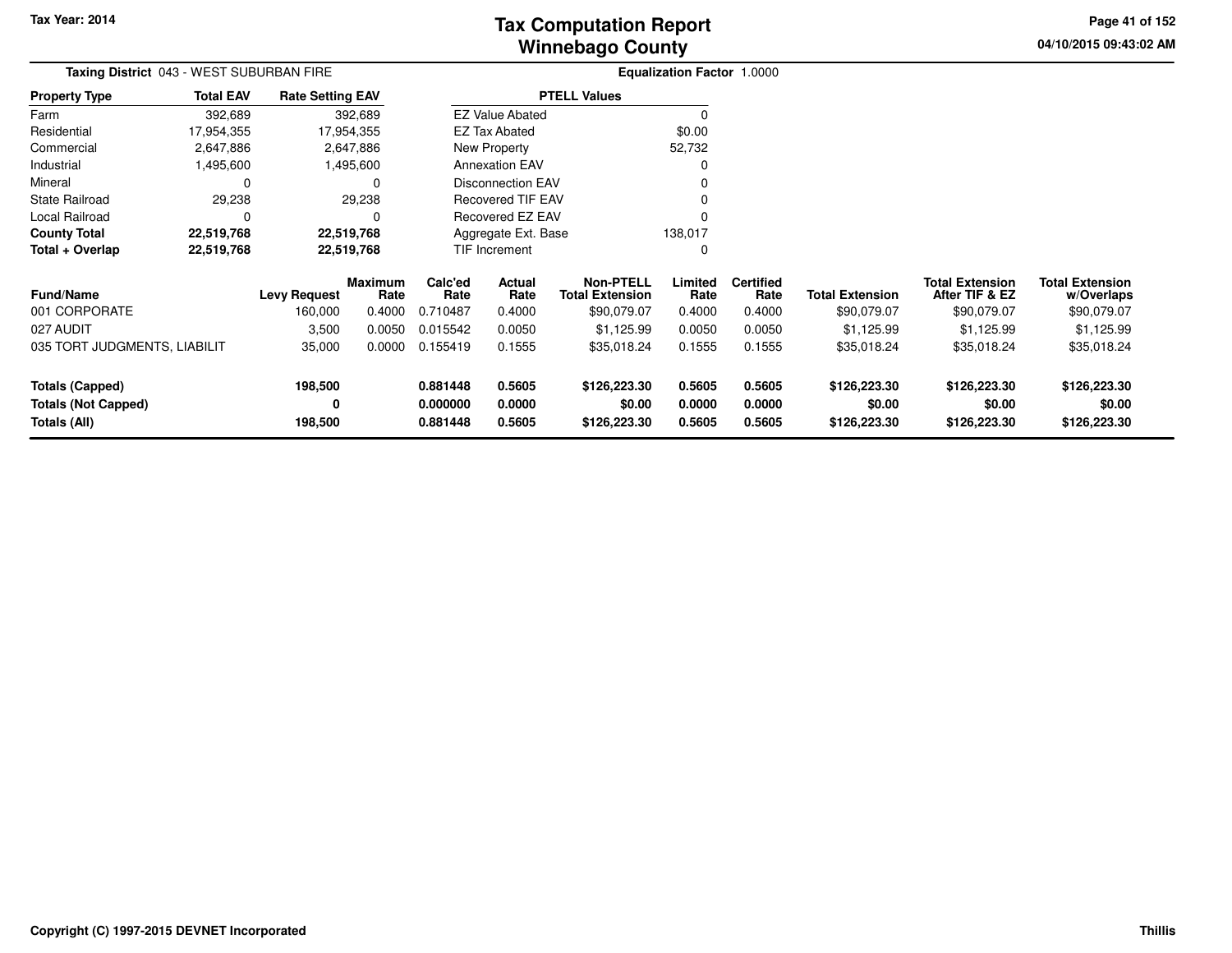# **Winnebago CountyTax Computation Report**

**04/10/2015 09:43:02 AM Page 42 of 152**

| Taxing District 044 - W B S FIRE |                                                                         |                     |                 |                 |                          |                                            | <b>Equalization Factor 1.0000</b> |                          |                        |                                          |                                      |
|----------------------------------|-------------------------------------------------------------------------|---------------------|-----------------|-----------------|--------------------------|--------------------------------------------|-----------------------------------|--------------------------|------------------------|------------------------------------------|--------------------------------------|
| <b>Property Type</b>             | <b>Total EAV</b><br><b>Rate Setting EAV</b><br>20,276,314<br>82,678,568 |                     |                 |                 |                          | <b>PTELL Values</b>                        |                                   |                          |                        |                                          |                                      |
| Farm                             |                                                                         |                     | 20,276,314      |                 | <b>EZ Value Abated</b>   |                                            | $\Omega$                          |                          |                        |                                          |                                      |
| Residential                      |                                                                         |                     | 82,678,568      |                 | EZ Tax Abated            |                                            | \$0.00                            |                          |                        |                                          |                                      |
| Commercial                       | 7,574,970                                                               |                     | 7,574,970       |                 | New Property             |                                            | 264,203                           |                          |                        |                                          |                                      |
| Industrial                       | 2,684,557                                                               |                     | 2,684,557       |                 | <b>Annexation EAV</b>    |                                            | 0                                 |                          |                        |                                          |                                      |
| Mineral                          | $\Omega$                                                                |                     | 0               |                 | <b>Disconnection EAV</b> |                                            |                                   |                          |                        |                                          |                                      |
| <b>State Railroad</b>            | 676,498                                                                 |                     | 676,498         |                 | <b>Recovered TIF EAV</b> |                                            |                                   |                          |                        |                                          |                                      |
| Local Railroad                   | 539,387                                                                 |                     | 539,387         |                 | Recovered EZ EAV         |                                            | O                                 |                          |                        |                                          |                                      |
| <b>County Total</b>              | 114,430,294                                                             | 114,430,294         |                 |                 | Aggregate Ext. Base      |                                            | 747,545                           |                          |                        |                                          |                                      |
| Total + Overlap                  | 114,430,294                                                             | 114,430,294         |                 |                 | TIF Increment            |                                            | 0                                 |                          |                        |                                          |                                      |
| <b>Fund/Name</b>                 |                                                                         | <b>Levy Request</b> | Maximum<br>Rate | Calc'ed<br>Rate | Actual<br>Rate           | <b>Non-PTELL</b><br><b>Total Extension</b> | Limited<br>Rate                   | <b>Certified</b><br>Rate | <b>Total Extension</b> | <b>Total Extension</b><br>After TIF & EZ | <b>Total Extension</b><br>w/Overlaps |
| 001 CORPORATE                    |                                                                         | 365,640             | 0.4000          | 0.319531        | 0.3196                   | \$365,719.22                               | 0.3107                            | 0.3107                   | \$355,534.92           | \$355,534.92                             | \$355,534.92                         |
| 013 FIREFIGHTERS PENSION         |                                                                         | 21,809              | 0.0000          | 0.019059        | 0.0191                   | \$21,856.19                                | 0.0186                            | 0.0186                   | \$21,284.03            | \$21,284.03                              | \$21,284.03                          |
| 027 AUDIT                        |                                                                         | 5,239               | 0.0500          | 0.004578        | 0.0046                   | \$5,263.79                                 | 0.0045                            | 0.0045                   | \$5,149.36             | \$5,149.36                               | \$5,149.36                           |
| 047 SOCIAL SECURITY              |                                                                         | 12,305              | 0.0000          | 0.010753        | 0.0108                   | \$12,358.47                                | 0.0106                            | 0.0106                   | \$12,129.61            | \$12,129.61                              | \$12,129.61                          |
| 064 AMBULANCE                    |                                                                         | 376,483             | 0.4000          | 0.329006        | 0.3291                   | \$376,590.10                               | 0.3203                            | 0.3203                   | \$366,520.23           | \$366,520.23                             | \$366,520.23                         |
| Totals (Capped)                  |                                                                         | 781,476             |                 | 0.682927        | 0.6832                   | \$781,787.77                               | 0.6647                            | 0.6647                   | \$760,618.15           | \$760,618.15                             | \$760,618.15                         |
| <b>Totals (Not Capped)</b>       |                                                                         | 0                   |                 | 0.000000        | 0.0000                   | \$0.00                                     | 0.0000                            | 0.0000                   | \$0.00                 | \$0.00                                   | \$0.00                               |
| Totals (All)                     |                                                                         | 781,476             |                 | 0.682927        | 0.6832                   | \$781,787.77                               | 0.6647                            | 0.6647                   | \$760,618.15           | \$760,618.15                             | \$760,618.15                         |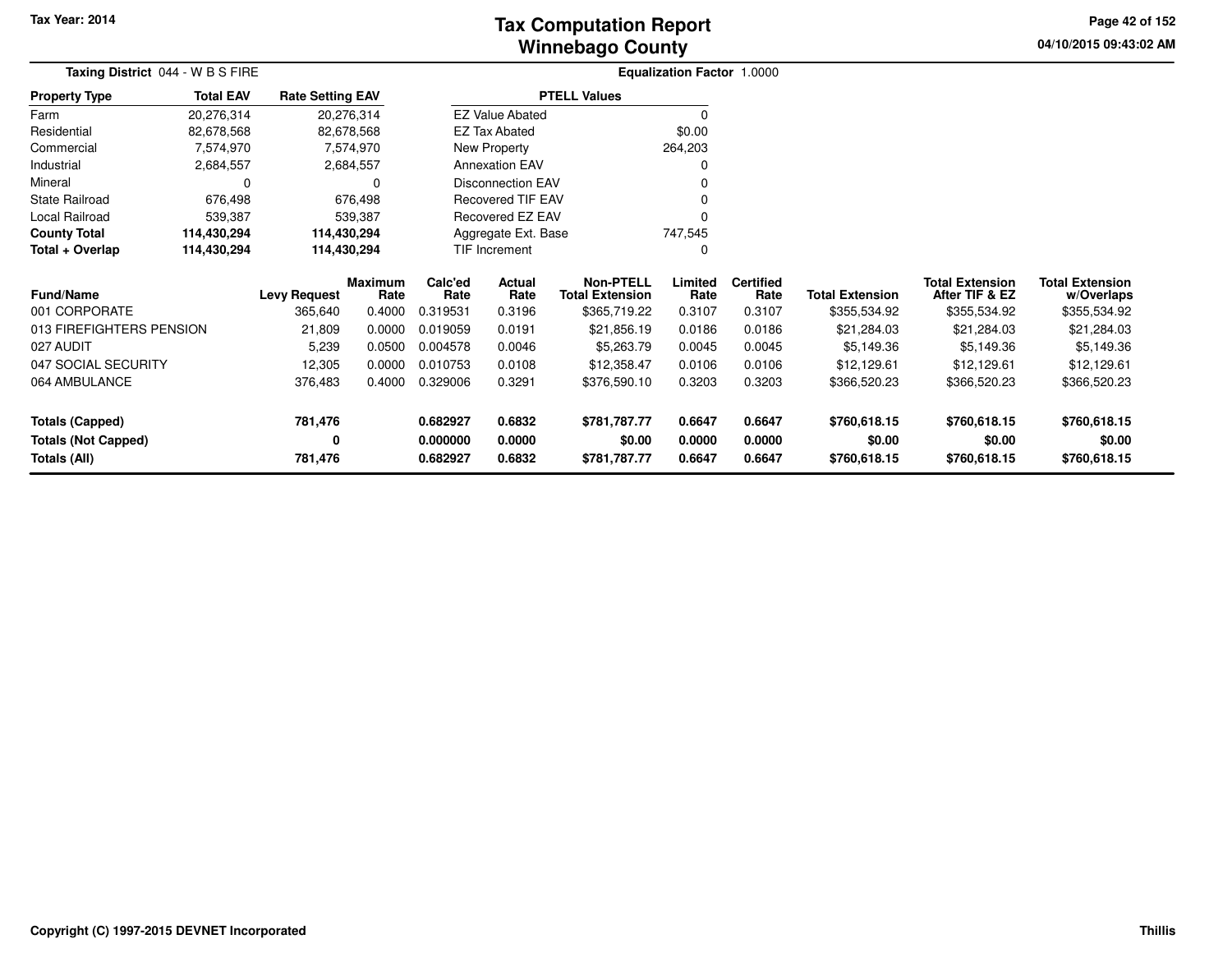#### **Winnebago CountyTax Computation Report**

**04/10/2015 09:43:02 AM Page 43 of 152**

| Taxing District 046 - ROCKFORD PARK DISTRICT      |                  |                         |                 | <b>Equalization Factor 1.0000</b> |                               |                                            |                  |                          |                                   |                                          |                                      |  |  |
|---------------------------------------------------|------------------|-------------------------|-----------------|-----------------------------------|-------------------------------|--------------------------------------------|------------------|--------------------------|-----------------------------------|------------------------------------------|--------------------------------------|--|--|
| <b>Property Type</b>                              | <b>Total EAV</b> | <b>Rate Setting EAV</b> |                 |                                   |                               | <b>PTELL Values</b>                        |                  |                          | <b>Overlapping County</b>         | <b>Overlap EAV</b>                       |                                      |  |  |
| Farm                                              | 7,287,220        |                         | 7,148,656       |                                   | <b>EZ Value Abated</b>        |                                            | 145,864          | <b>Boone County</b>      |                                   | 30,929,886                               |                                      |  |  |
| Residential                                       | 1,405,475,538    | 1,400,717,594           |                 |                                   | <b>EZ Tax Abated</b>          |                                            | \$1,646.22       | Ogle County              |                                   | 121,929                                  |                                      |  |  |
| Commercial                                        | 499,090,065      | 482,214,088             |                 |                                   | New Property                  |                                            | 4,829,577        | Total                    |                                   | 31,051,815                               |                                      |  |  |
| Industrial                                        | 193,241,442      | 184,326,770             |                 |                                   | <b>Annexation EAV</b>         |                                            | 302,182          |                          | * denotes use of estimated EAV    |                                          |                                      |  |  |
| Mineral                                           | 0                |                         | 0               |                                   | <b>Disconnection EAV</b>      |                                            |                  |                          |                                   |                                          |                                      |  |  |
| <b>State Railroad</b>                             | 3,905,323        |                         | 3,905,323       |                                   | <b>Recovered TIF EAV</b>      |                                            | U                |                          |                                   |                                          |                                      |  |  |
| Local Railroad                                    | 112,776          |                         | 112,776         |                                   | Recovered EZ EAV<br>9,727,120 |                                            |                  |                          |                                   |                                          |                                      |  |  |
| <b>County Total</b>                               | 2,109,112,364    | 2,078,425,207           |                 |                                   | Aggregate Ext. Base           |                                            | 17,459,587       |                          |                                   |                                          |                                      |  |  |
| Total + Overlap                                   | 2,140,164,179    | 2,109,477,022           |                 |                                   | TIF Increment                 |                                            | 30,541,293       |                          |                                   |                                          |                                      |  |  |
| <b>Fund/Name</b>                                  |                  | <b>Levy Request</b>     | Maximum<br>Rate | Calc'ed<br>Rate                   | <b>Actual</b><br>Rate         | <b>Non-PTELL</b><br><b>Total Extension</b> | Limited<br>Rate  | <b>Certified</b><br>Rate | <b>Total Extension</b>            | <b>Total Extension</b><br>After TIF & EZ | <b>Total Extension</b><br>w/Overlaps |  |  |
| 001 CORPORATE                                     |                  | 6,543,000               | 0.3500          | 0.310172                          | 0.3102                        | \$6,447,274.99                             | 0.3102           | 0.3102                   | \$6,542,466.55                    | \$6,447,274.99                           | \$6,543,597.72                       |  |  |
| 003 BONDS & INT 2015                              |                  | 0                       | 0.0000          | 0.000000                          | 0.0000                        | \$0.00                                     | 0.0000           | 0.0000                   | \$0.00                            | \$0.00                                   | \$0.00                               |  |  |
| 003A BONDS & INT 2004 - 2014                      |                  | 5,439,280               | 0.0000          | 0.257850                          | 0.2579                        | \$5,360,258.61                             | 0.2579           | 0.2579                   | \$5,439,400.79                    | \$5,360,258.61                           | \$5,440,341.24                       |  |  |
| 005 I. M. R. F.                                   |                  | 835,000                 | 0.0000          | 0.039583                          | 0.0396                        | \$823,056.38                               | 0.0396           | 0.0396                   | \$835,208.50                      | \$823,056.38                             | \$835,352.90                         |  |  |
| 014 POLICE PROTECTION                             |                  | 519,000                 | 0.0250          | 0.024603                          | 0.0247                        | \$513,371.03                               | 0.0247           | 0.0247                   | \$520,950.75                      | \$513,371.03                             | \$521,040.82                         |  |  |
| 027 AUDIT                                         |                  | 55,000                  | 0.0050          | 0.002607                          | 0.0027                        | \$56,117.48                                | 0.0027           | 0.0027                   | \$56,946.03                       | \$56,117.48                              | \$56,955.88                          |  |  |
| 035 TORT JUDGMENTS, LIABILIT                      |                  | 773,000                 | 0.0000          | 0.036644                          | 0.0367                        | \$762,782.05                               | 0.0367           | 0.0367                   | \$774,044.24                      | \$762,782.05                             | \$774,178.07                         |  |  |
| 047 SOCIAL SECURITY                               |                  | 834,000                 | 0.0000          | 0.039536                          | 0.0396                        | \$823,056.38                               | 0.0396           | 0.0396                   | \$835,208.50                      | \$823,056.38                             | \$835,352.90                         |  |  |
| 107 HISTORICAL MUSEUM                             |                  | 1,453,000               | 0.0700          | 0.068880                          | 0.0689                        | \$1,432,034.97                             | 0.0689           | 0.0689                   | \$1,453,178.42                    | \$1,432,034.97                           | \$1,453,429.67                       |  |  |
| <b>122 RECREATION</b>                             |                  | 6,514,221               | 0.3700          | 0.308807                          | 0.3089                        | \$6,420,255.46                             | 0.3089           | 0.3089                   | \$6,515,048.09                    | \$6,420,255.46                           | \$6,516,174.52                       |  |  |
| 126 REC PROGRAMS/HANDICAP                         |                  | 831,000                 | 0.0400          | 0.039394                          | 0.0394                        | \$818,899.53                               | 0.0394           | 0.0394                   | \$830,990.27                      | \$818,899.53                             | \$831,133.95                         |  |  |
| <b>Totals (Capped)</b>                            |                  | 17,526,221              |                 | 0.830832                          | 0.8313                        | \$17,277,948.74                            | 0.8313           | 0.8313                   | \$17,533,051.08                   | \$17,277,948.74                          | \$17,536,082.48                      |  |  |
| <b>Totals (Not Capped)</b><br><b>Totals (All)</b> |                  | 6,270,280<br>23,796,501 |                 | 0.297244<br>1.128076              | 0.2973<br>1.1286              | \$6,179,158.14<br>\$23,457,106.88          | 0.2973<br>1.1286 | 0.2973<br>1.1286         | \$6,270,391.06<br>\$23,803,442.14 | \$6,179,158.14<br>\$23,457,106.88        | \$6,271,475.19<br>\$23,807,557.67    |  |  |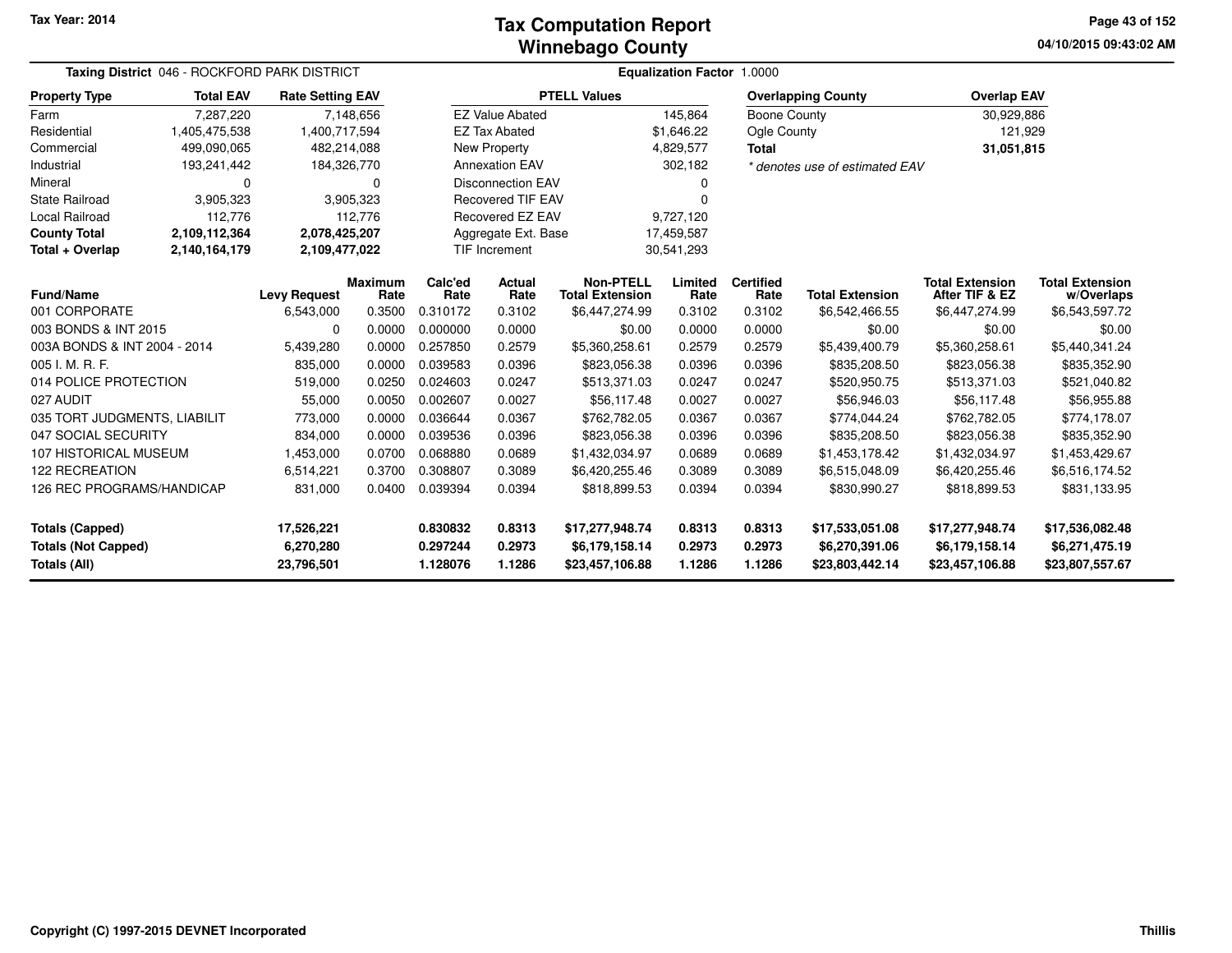# **Winnebago CountyTax Computation Report**

**04/10/2015 09:43:02 AM Page 44 of 152**

| Taxing District 047 - SUMNER PARK                             |                  |                               |                                  |                                  |                            | <b>Equalization Factor 1.0000</b>                         |                            |                                    |                                        |                                                         |                                                     |  |
|---------------------------------------------------------------|------------------|-------------------------------|----------------------------------|----------------------------------|----------------------------|-----------------------------------------------------------|----------------------------|------------------------------------|----------------------------------------|---------------------------------------------------------|-----------------------------------------------------|--|
| <b>Property Type</b>                                          | <b>Total EAV</b> | <b>Rate Setting EAV</b>       |                                  |                                  |                            | <b>PTELL Values</b>                                       |                            |                                    |                                        |                                                         |                                                     |  |
| Farm                                                          | 11,634,169       | 11,634,169                    |                                  |                                  | <b>EZ Value Abated</b>     |                                                           |                            |                                    |                                        |                                                         |                                                     |  |
| Residential                                                   | 53,856,748       | 53,856,748                    |                                  |                                  | EZ Tax Abated              |                                                           | \$0.00                     |                                    |                                        |                                                         |                                                     |  |
| Commercial                                                    | 4,141,711        |                               | 4,141,711                        |                                  | New Property               |                                                           | 204,743                    |                                    |                                        |                                                         |                                                     |  |
| Industrial                                                    | 2,004,804        |                               | 2,004,804                        |                                  | <b>Annexation EAV</b>      |                                                           | 0                          |                                    |                                        |                                                         |                                                     |  |
| Mineral                                                       | 0                |                               |                                  |                                  | <b>Disconnection EAV</b>   |                                                           | 0                          |                                    |                                        |                                                         |                                                     |  |
| <b>State Railroad</b>                                         | $\Omega$         |                               |                                  |                                  | <b>Recovered TIF EAV</b>   |                                                           | 0                          |                                    |                                        |                                                         |                                                     |  |
| Local Railroad                                                | $\Omega$         |                               |                                  |                                  | <b>Recovered EZ EAV</b>    |                                                           | $\Omega$                   |                                    |                                        |                                                         |                                                     |  |
| <b>County Total</b>                                           | 71,637,432       | 71,637,432                    |                                  |                                  | Aggregate Ext. Base        |                                                           | 105,796                    |                                    |                                        |                                                         |                                                     |  |
| Total + Overlap                                               | 71,637,432       | 71,637,432                    |                                  |                                  | <b>TIF Increment</b>       |                                                           | 0                          |                                    |                                        |                                                         |                                                     |  |
| <b>Fund/Name</b><br>001 CORPORATE                             |                  | <b>Levy Request</b><br>78,188 | <b>Maximum</b><br>Rate<br>0.3500 | Calc'ed<br>Rate<br>0.109144      | Actual<br>Rate<br>0.1092   | <b>Non-PTELL</b><br><b>Total Extension</b><br>\$78,228.08 | Limited<br>Rate<br>0.1092  | <b>Certified</b><br>Rate<br>0.1092 | <b>Total Extension</b><br>\$78,228.08  | <b>Total Extension</b><br>After TIF & EZ<br>\$78,228.08 | <b>Total Extension</b><br>w/Overlaps<br>\$78,228.08 |  |
| 122 RECREATION                                                |                  | 29,500                        | 0.3700                           | 0.041180                         | 0.0412                     | \$29,514.62                                               | 0.0412                     | 0.0412                             | \$29,514.62                            | \$29,514.62                                             | \$29,514.62                                         |  |
| Totals (Capped)<br><b>Totals (Not Capped)</b><br>Totals (All) |                  | 107,688<br>0<br>107,688       |                                  | 0.150324<br>0.000000<br>0.150324 | 0.1504<br>0.0000<br>0.1504 | \$107,742.70<br>\$0.00<br>\$107,742.70                    | 0.1504<br>0.0000<br>0.1504 | 0.1504<br>0.0000<br>0.1504         | \$107,742.70<br>\$0.00<br>\$107,742.70 | \$107,742.70<br>\$0.00<br>\$107,742.70                  | \$107,742.70<br>\$0.00<br>\$107,742.70              |  |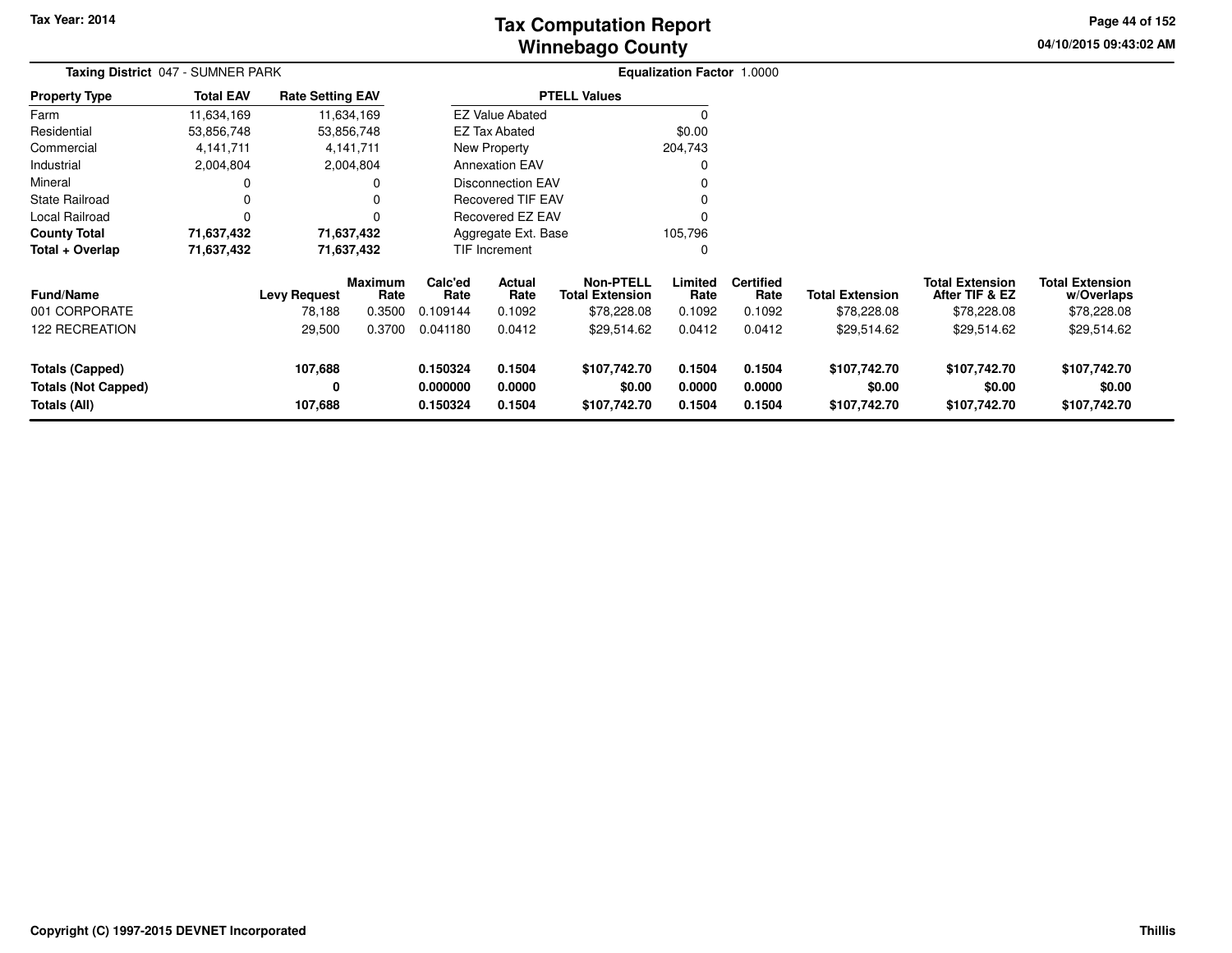**04/10/2015 09:43:02 AMPage 45 of 152**

| <b>Taxing District</b> 048 - WINNEBAGO PARK DISTRICT |                          |                         |                        |                 |                          |                                            | <b>Equalization Factor 1.0000</b> |                          |                        |                                          |                                      |
|------------------------------------------------------|--------------------------|-------------------------|------------------------|-----------------|--------------------------|--------------------------------------------|-----------------------------------|--------------------------|------------------------|------------------------------------------|--------------------------------------|
| <b>Property Type</b>                                 | <b>Total EAV</b>         | <b>Rate Setting EAV</b> |                        |                 |                          | <b>PTELL Values</b>                        |                                   |                          |                        |                                          |                                      |
| Farm                                                 | 9,572,634                |                         | 9,572,634              |                 | <b>EZ Value Abated</b>   |                                            | $\Omega$                          |                          |                        |                                          |                                      |
| Residential                                          | 72,412,167               | 72,412,167              |                        |                 | <b>EZ Tax Abated</b>     |                                            | \$0.00                            |                          |                        |                                          |                                      |
| Commercial                                           | 6,465,804                |                         | 6,465,804              |                 | New Property             |                                            | 206,930                           |                          |                        |                                          |                                      |
| Industrial                                           | 2,684,557                |                         | 2,684,557              |                 | <b>Annexation EAV</b>    |                                            |                                   |                          |                        |                                          |                                      |
| Mineral                                              | 0                        |                         | <sup>0</sup>           |                 | <b>Disconnection EAV</b> |                                            |                                   |                          |                        |                                          |                                      |
| State Railroad                                       | 582,941                  |                         | 582,941                |                 | Recovered TIF EAV        |                                            |                                   |                          |                        |                                          |                                      |
| Local Railroad                                       | 539,387<br>539,387       |                         |                        |                 | Recovered EZ EAV         |                                            |                                   |                          |                        |                                          |                                      |
| <b>County Total</b>                                  | 92,257,490<br>92,257,490 |                         |                        |                 | Aggregate Ext. Base      |                                            | 114,473                           |                          |                        |                                          |                                      |
| Total + Overlap                                      | 92,257,490               | 92,257,490              |                        |                 | TIF Increment            |                                            |                                   |                          |                        |                                          |                                      |
| <b>Fund/Name</b>                                     |                          | <b>Levy Request</b>     | <b>Maximum</b><br>Rate | Calc'ed<br>Rate | Actual<br>Rate           | <b>Non-PTELL</b><br><b>Total Extension</b> | Limited<br>Rate                   | <b>Certified</b><br>Rate | <b>Total Extension</b> | <b>Total Extension</b><br>After TIF & EZ | <b>Total Extension</b><br>w/Overlaps |
| 001 CORPORATE                                        |                          | 113,100                 | 0.3500                 | 0.122592        | 0.1226                   | \$113,107.68                               | 0.1202                            | 0.1202                   | \$110,893.50           | \$110,893.50                             | \$110,893.50                         |
| 027 AUDIT                                            |                          | 2,500                   | 0.0050                 | 0.002710        | 0.0028                   | \$2,583.21                                 | 0.0028                            | 0.0028                   | \$2,583.21             | \$2,583.21                               | \$2,583.21                           |
| 035 TORT JUDGMENTS, LIABILIT                         |                          | 3,500                   | 0.0000                 | 0.003794        | 0.0038                   | \$3,505.78                                 | 0.0022                            | 0.0022                   | \$2,029.66             | \$2,029.66                               | \$2,029.66                           |
| 047 SOCIAL SECURITY                                  |                          | 1,000                   | 0.0000                 | 0.001084        | 0.0011                   | \$1,014.83                                 | 0.0011                            | 0.0011                   | \$1,014.83             | \$1,014.83                               | \$1,014.83                           |
| <b>Totals (Capped)</b>                               |                          | 120,100                 |                        | 0.130180        | 0.1303                   | \$120,211.50                               | 0.1263                            | 0.1263                   | \$116,521.20           | \$116,521.20                             | \$116,521.20                         |
| <b>Totals (Not Capped)</b>                           |                          | 0                       |                        | 0.000000        | 0.0000                   | \$0.00                                     | 0.0000                            | 0.0000                   | \$0.00                 | \$0.00                                   | \$0.00                               |
| Totals (All)                                         |                          | 120,100                 |                        | 0.130180        | 0.1303                   | \$120,211.50                               | 0.1263                            | 0.1263                   | \$116,521.20           | \$116,521.20                             | \$116,521.20                         |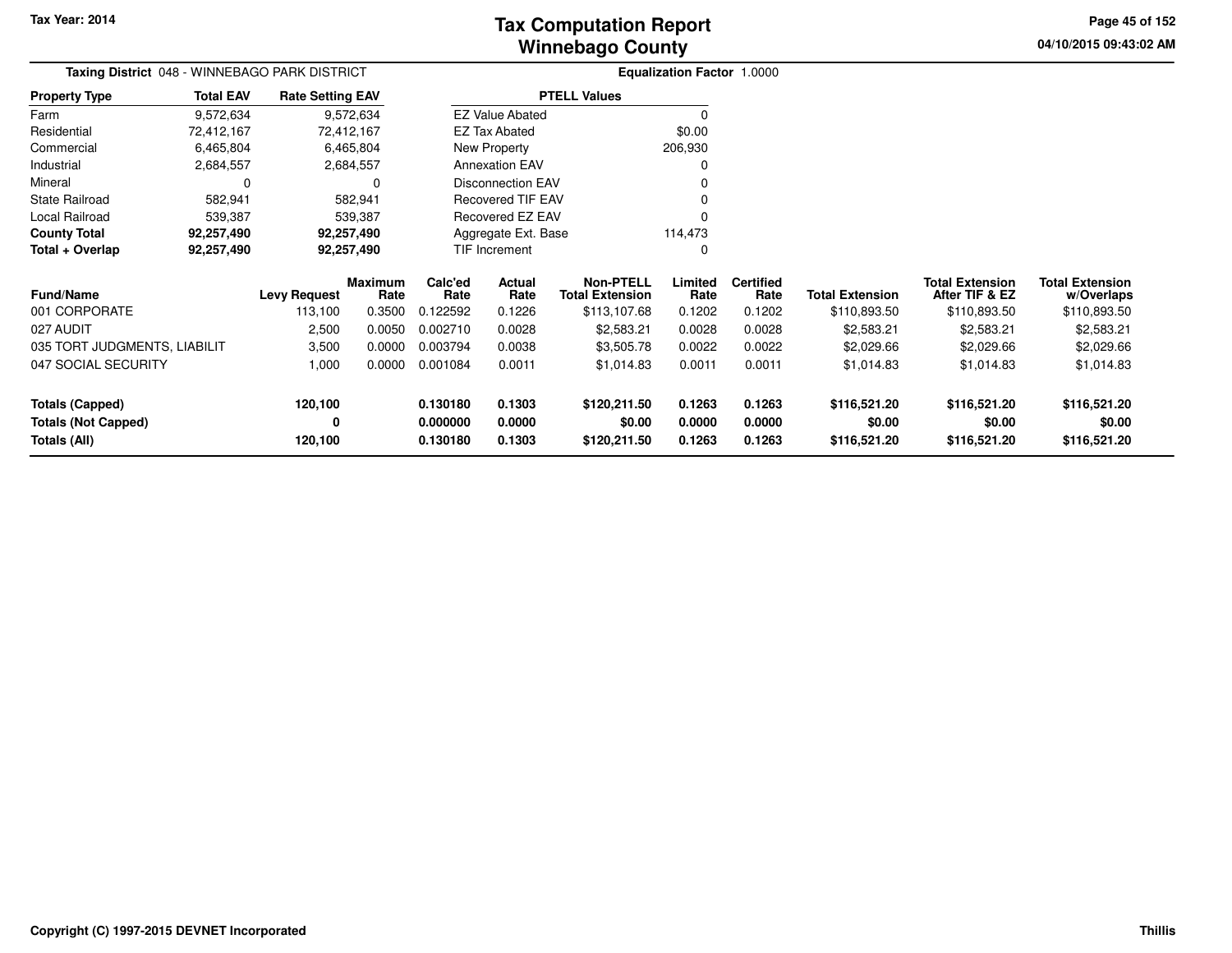**04/10/2015 09:43:02 AM Page 46 of 152**

| Taxing District 049 - SEWARD PARK DISTRICT                    |                  |                               |                                  | <b>Equalization Factor 1.0000</b> |                            |                                                           |                            |                                    |                                       |                                                         |                                                     |
|---------------------------------------------------------------|------------------|-------------------------------|----------------------------------|-----------------------------------|----------------------------|-----------------------------------------------------------|----------------------------|------------------------------------|---------------------------------------|---------------------------------------------------------|-----------------------------------------------------|
| <b>Property Type</b>                                          | <b>Total EAV</b> | <b>Rate Setting EAV</b>       |                                  |                                   |                            | <b>PTELL Values</b>                                       |                            |                                    |                                       |                                                         |                                                     |
| Farm                                                          | 7,632,442        |                               | 7,632,442                        |                                   | <b>EZ Value Abated</b>     |                                                           |                            |                                    |                                       |                                                         |                                                     |
| Residential                                                   | 4,781,567        |                               | 4,781,567                        |                                   | EZ Tax Abated              |                                                           | \$0.00                     |                                    |                                       |                                                         |                                                     |
| Commercial                                                    | 2,652,118        |                               | 2,652,118                        |                                   | New Property               |                                                           | 51,766                     |                                    |                                       |                                                         |                                                     |
| Industrial                                                    | 178,114          |                               | 178,114                          |                                   | <b>Annexation EAV</b>      |                                                           |                            |                                    |                                       |                                                         |                                                     |
| Mineral                                                       | 0                |                               | 0                                |                                   | <b>Disconnection EAV</b>   |                                                           |                            |                                    |                                       |                                                         |                                                     |
| State Railroad                                                | 678,325          |                               | 678,325                          |                                   | <b>Recovered TIF EAV</b>   |                                                           |                            |                                    |                                       |                                                         |                                                     |
| Local Railroad                                                | 453              |                               | 453                              |                                   | Recovered EZ EAV           |                                                           |                            |                                    |                                       |                                                         |                                                     |
| County Total                                                  | 15,923,019       |                               | 15,923,019                       |                                   | Aggregate Ext. Base        |                                                           | 25,021                     |                                    |                                       |                                                         |                                                     |
| Total + Overlap                                               | 15,923,019       |                               | 15,923,019                       |                                   | TIF Increment              |                                                           |                            |                                    |                                       |                                                         |                                                     |
| Fund/Name<br>001 CORPORATE                                    |                  | <b>Levy Request</b><br>25,000 | <b>Maximum</b><br>Rate<br>0.3500 | Calc'ed<br>Rate<br>0.157005       | Actual<br>Rate<br>0.1571   | <b>Non-PTELL</b><br><b>Total Extension</b><br>\$25,015.06 | Limited<br>Rate<br>0.1571  | <b>Certified</b><br>Rate<br>0.1571 | <b>Total Extension</b><br>\$25,015.06 | <b>Total Extension</b><br>After TIF & EZ<br>\$25,015.06 | <b>Total Extension</b><br>w/Overlaps<br>\$25,015.06 |
| Totals (Capped)<br><b>Totals (Not Capped)</b><br>Totals (All) |                  | 25,000<br>0<br>25,000         |                                  | 0.157005<br>0.000000<br>0.157005  | 0.1571<br>0.0000<br>0.1571 | \$25,015.06<br>\$0.00<br>\$25,015.06                      | 0.1571<br>0.0000<br>0.1571 | 0.1571<br>0.0000<br>0.1571         | \$25,015.06<br>\$0.00<br>\$25,015.06  | \$25,015.06<br>\$0.00<br>\$25,015.06                    | \$25,015.06<br>\$0.00<br>\$25,015.06                |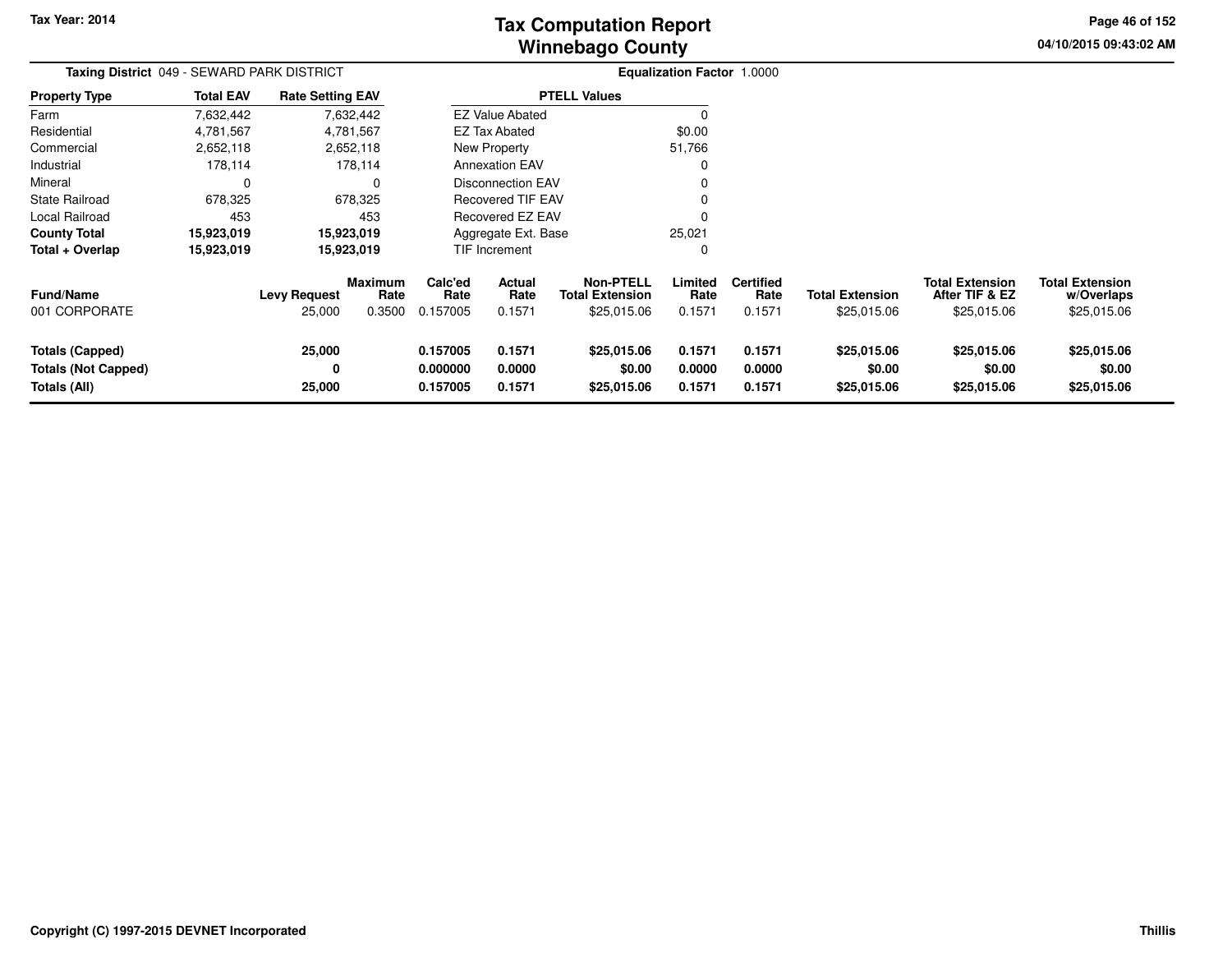# **Winnebago CountyTax Computation Report**

**04/10/2015 09:43:02 AM Page 47 of 152**

| Taxing District 050 - DURAND SANITARY                                |                  |                              |                                  | <b>Equalization Factor 1.0000</b> |                            |                                                          |                            |                                    |                                      |                                                        |                                                    |
|----------------------------------------------------------------------|------------------|------------------------------|----------------------------------|-----------------------------------|----------------------------|----------------------------------------------------------|----------------------------|------------------------------------|--------------------------------------|--------------------------------------------------------|----------------------------------------------------|
| <b>Property Type</b>                                                 | <b>Total EAV</b> | <b>Rate Setting EAV</b>      |                                  |                                   |                            | <b>PTELL Values</b>                                      |                            |                                    |                                      |                                                        |                                                    |
| Farm                                                                 | 59,225           |                              | 59,225                           |                                   | <b>EZ Value Abated</b>     |                                                          |                            |                                    |                                      |                                                        |                                                    |
| Residential                                                          | 11,608,343       |                              | 11,556,555                       |                                   | <b>EZ Tax Abated</b>       |                                                          | \$0.00                     |                                    |                                      |                                                        |                                                    |
| Commercial                                                           | 3,431,513        |                              | 3,271,687                        |                                   | New Property               |                                                          |                            |                                    |                                      |                                                        |                                                    |
| Industrial                                                           | 224,762          |                              | 187,060                          |                                   | <b>Annexation EAV</b>      |                                                          |                            |                                    |                                      |                                                        |                                                    |
| Mineral                                                              | 0                |                              | 0                                |                                   | <b>Disconnection EAV</b>   |                                                          |                            |                                    |                                      |                                                        |                                                    |
| State Railroad                                                       | $\Omega$         |                              | 0                                |                                   | <b>Recovered TIF EAV</b>   |                                                          |                            |                                    |                                      |                                                        |                                                    |
| Local Railroad                                                       | $\Omega$         |                              | 0                                |                                   | Recovered EZ EAV           |                                                          |                            |                                    |                                      |                                                        |                                                    |
| <b>County Total</b>                                                  | 15,323,843       |                              | 15,074,527                       |                                   | Aggregate Ext. Base        |                                                          | 6,468                      |                                    |                                      |                                                        |                                                    |
| Total + Overlap                                                      | 15,323,843       |                              | 15,074,527                       |                                   | TIF Increment              |                                                          | 249,316                    |                                    |                                      |                                                        |                                                    |
| <b>Fund/Name</b><br>001 CORPORATE                                    |                  | <b>Levy Request</b><br>6,453 | <b>Maximum</b><br>Rate<br>0.2500 | Calc'ed<br>Rate<br>0.042807       | Actual<br>Rate<br>0.0429   | <b>Non-PTELL</b><br><b>Total Extension</b><br>\$6,466.97 | Limited<br>Rate<br>0.0429  | <b>Certified</b><br>Rate<br>0.0429 | <b>Total Extension</b><br>\$6,573.93 | <b>Total Extension</b><br>After TIF & EZ<br>\$6,466.97 | <b>Total Extension</b><br>w/Overlaps<br>\$6,466.97 |
| <b>Totals (Capped)</b><br><b>Totals (Not Capped)</b><br>Totals (All) |                  | 6,453<br>0<br>6,453          |                                  | 0.042807<br>0.000000<br>0.042807  | 0.0429<br>0.0000<br>0.0429 | \$6,466.97<br>\$0.00<br>\$6,466.97                       | 0.0429<br>0.0000<br>0.0429 | 0.0429<br>0.0000<br>0.0429         | \$6,573.93<br>\$0.00<br>\$6,573.93   | \$6,466.97<br>\$0.00<br>\$6,466.97                     | \$6,466.97<br>\$0.00<br>\$6,466.97                 |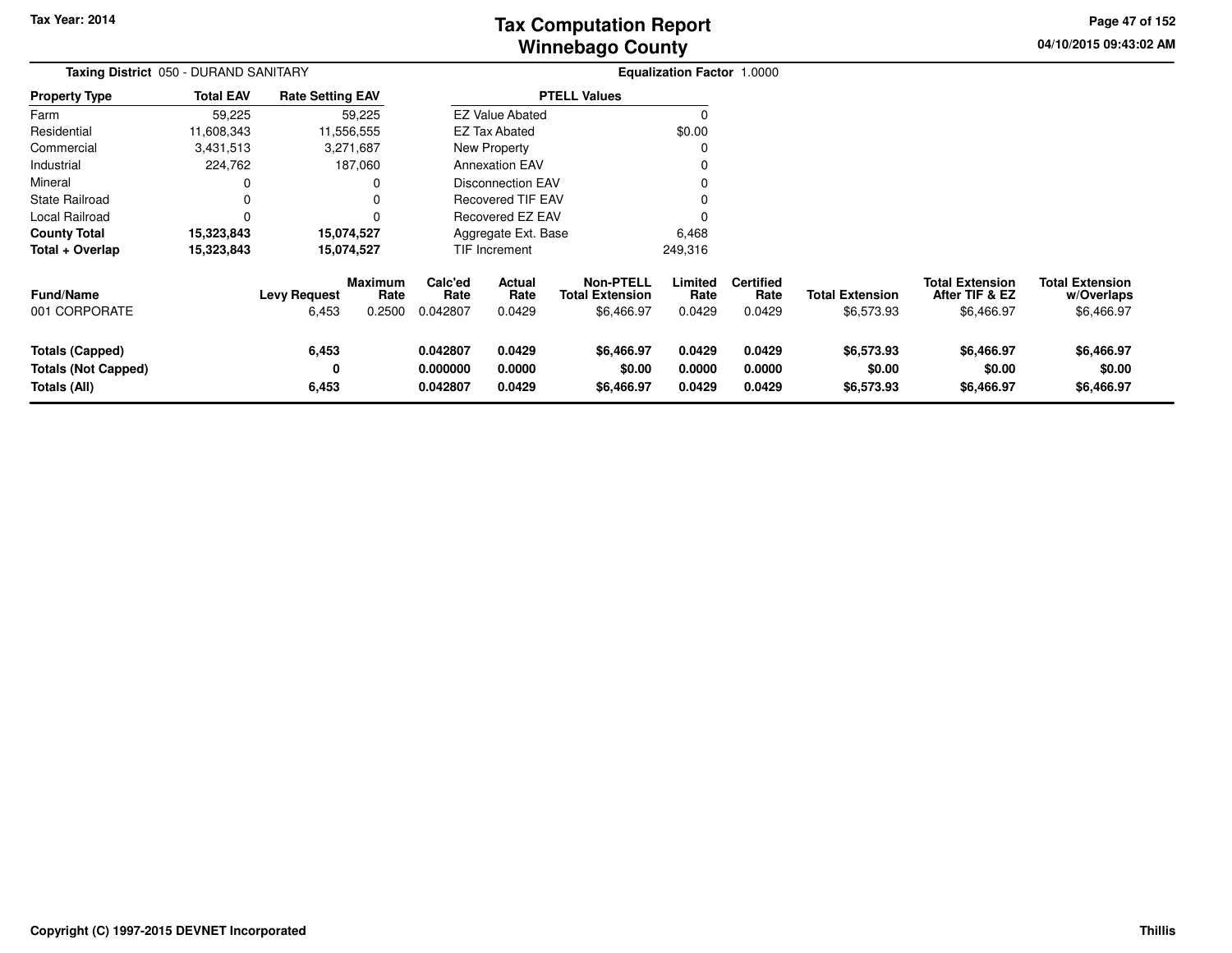# **Winnebago CountyTax Computation Report**

**04/10/2015 09:43:02 AM Page 48 of 152**

| Taxing District 051 - ROCK RIVER WATER REC |                  | Equalization Factor 1.0000 |                |          |                          |                        |            |                  |                        |                        |                        |
|--------------------------------------------|------------------|----------------------------|----------------|----------|--------------------------|------------------------|------------|------------------|------------------------|------------------------|------------------------|
| <b>Property Type</b>                       | <b>Total EAV</b> | <b>Rate Setting EAV</b>    |                |          |                          | <b>PTELL Values</b>    |            |                  |                        |                        |                        |
| Farm                                       | 2,763,678        |                            | 2,723,459      |          | <b>EZ Value Abated</b>   |                        | 145,864    |                  |                        |                        |                        |
| Residential                                | 1,650,067,878    | 1,645,180,987              |                |          | <b>EZ Tax Abated</b>     |                        | \$292.89   |                  |                        |                        |                        |
| Commercial                                 | 581,489,083      | 557,179,504                |                |          | New Property             |                        | 6,700,123  |                  |                        |                        |                        |
| Industrial                                 | 217,833,239      | 207,773,127                |                |          | <b>Annexation EAV</b>    |                        | 3,407,709  |                  |                        |                        |                        |
| Mineral                                    | O                |                            | $\Omega$       |          | <b>Disconnection EAV</b> |                        | 0          |                  |                        |                        |                        |
| <b>State Railroad</b>                      | 4,188,575        | 4,188,575                  |                |          | <b>Recovered TIF EAV</b> |                        | C          |                  |                        |                        |                        |
| Local Railroad                             | 112,776          |                            | 112,776        |          | Recovered EZ EAV         |                        | 9,727,120  |                  |                        |                        |                        |
| <b>County Total</b>                        | 2,456,455,229    | 2,417,158,428              |                |          | Aggregate Ext. Base      |                        | 4,742,685  |                  |                        |                        |                        |
| Total + Overlap                            | 2,456,455,229    | 2,417,158,428              |                |          | <b>TIF Increment</b>     |                        | 39,150,937 |                  |                        |                        |                        |
|                                            |                  |                            | <b>Maximum</b> | Calc'ed  | Actual                   | <b>Non-PTELL</b>       | Limited    | <b>Certified</b> |                        | <b>Total Extension</b> | <b>Total Extension</b> |
| <b>Fund/Name</b>                           |                  | <b>Levy Request</b>        | Rate           | Rate     | Rate                     | <b>Total Extension</b> | Rate       | Rate             | <b>Total Extension</b> | After TIF & EZ         | w/Overlaps             |
| 001 CORPORATE                              |                  | 3,113,300                  | 0.1660         | 0.128800 | 0.1288                   | \$3,113,300.06         | 0.1230     | 0.1230           | \$3,021,439.93         | \$2,973,104.87         | \$2,973,104.87         |
| 003 BONDS & INT 2007                       |                  |                            | 0.0000         | 0.000000 | 0.0000                   | \$0.00                 | 0.0000     | 0.0000           | \$0.00                 | \$0.00                 | \$0.00                 |
| 003A BONDS & INT 2008                      |                  | O                          | 0.0000         | 0.000000 | 0.0000                   | \$0.00                 | 0.0000     | 0.0000           | \$0.00                 | \$0.00                 | \$0.00                 |
| 003B BONDS & INT 2009                      |                  | 0                          | 0.0000         | 0.000000 | 0.0000                   | \$0.00                 | 0.0000     | 0.0000           | \$0.00                 | \$0.00                 | \$0.00                 |
| 003C BONDS & INT 2010                      |                  | 0                          | 0.0000         | 0.000000 | 0.0000                   | \$0.00                 | 0.0000     | 0.0000           | \$0.00                 | \$0.00                 | \$0.00                 |
| 003D BONDS & INT 2013                      |                  | 0                          | 0.0000         | 0.000000 | 0.0000                   | \$0.00                 | 0.0000     | 0.0000           | \$0.00                 | \$0.00                 | \$0.00                 |
| 003E BONDS & INT 2014                      |                  | O                          | 0.0000         | 0.000000 | 0.0000                   | \$0.00                 | 0.0000     | 0.0000           | \$0.00                 | \$0.00                 | \$0.00                 |
| 045 PUBLIC BENEFIT                         |                  | 1,100,000                  | 0.0500         | 0.045508 | 0.0456                   | \$1,102,224.24         | 0.0437     | 0.0437           | \$1,073,470.94         | \$1,056,298.23         | \$1,056,298.23         |
| 073 CHLORINATION OF SEWAGE                 |                  | 860,000                    | 0.0500         | 0.035579 | 0.0356                   | \$860,508.40           | 0.0341     | 0.0341           | \$837,651.23           | \$824,251.02           | \$824,251.02           |
| <b>Totals (Capped)</b>                     |                  | 5,073,300                  |                | 0.209887 | 0.2100                   | \$5,076,032.70         | 0.2008     | 0.2008           | \$4,932,562.10         | \$4,853,654.12         | \$4,853,654.12         |
|                                            |                  |                            |                |          |                          |                        |            |                  |                        |                        |                        |
| <b>Totals (Not Capped)</b>                 |                  | 0                          |                | 0.000000 | 0.0000                   | \$0.00                 | 0.0000     | 0.0000           | \$0.00                 | \$0.00                 | \$0.00                 |
| Totals (All)                               |                  | 5,073,300                  |                | 0.209887 | 0.2100                   | \$5,076,032.70         | 0.2008     | 0.2008           | \$4,932,562.10         | \$4,853,654.12         | \$4,853,654.12         |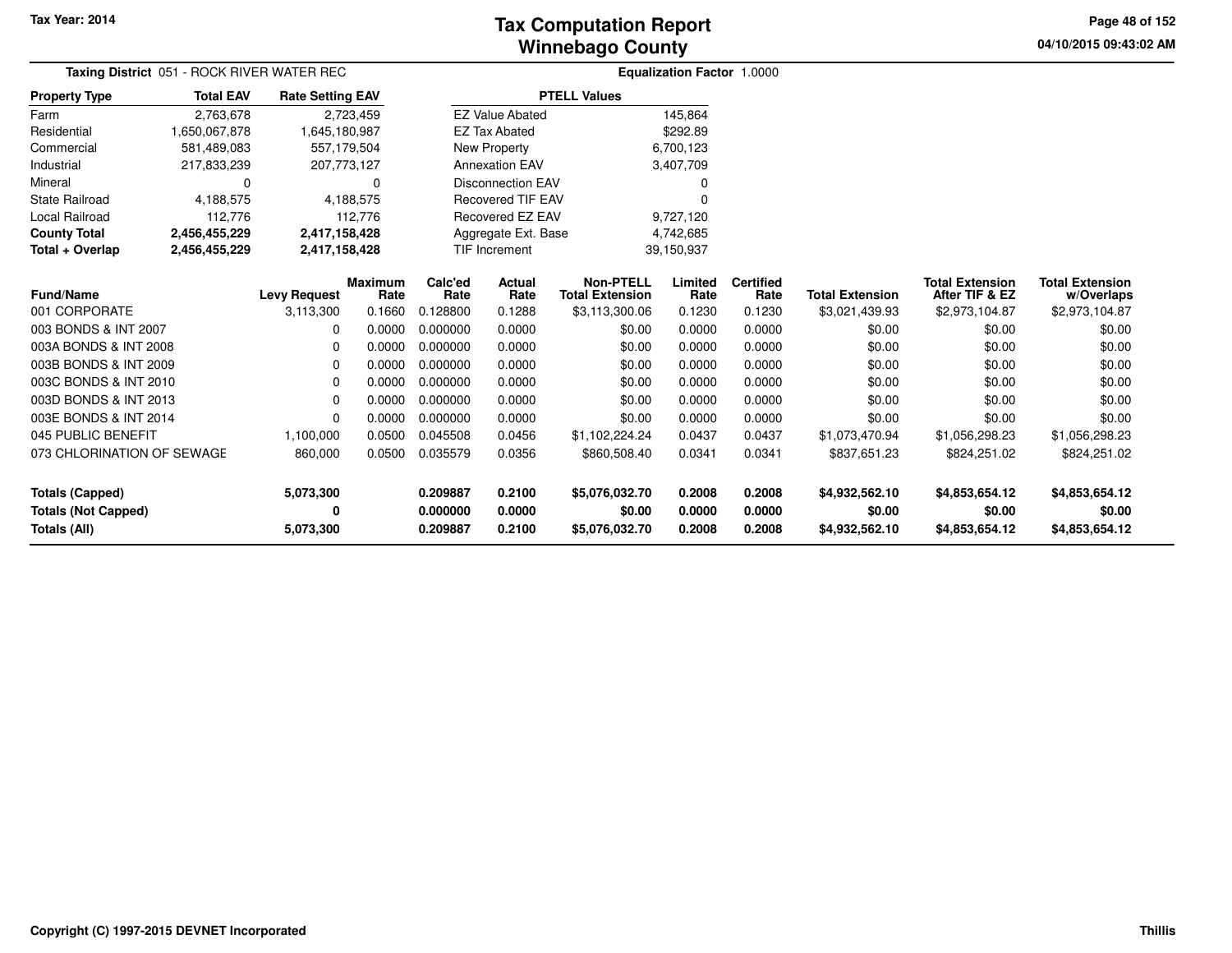**04/10/2015 09:43:02 AMPage 49 of 152**

| Taxing District 052 - PRESTON & CENTRAL TIF                          |                  |                     |                                  |                                  | Equalization Factor 1.0000 |                                                      |                            |                                    |                                  |                                                         |                                                     |
|----------------------------------------------------------------------|------------------|---------------------|----------------------------------|----------------------------------|----------------------------|------------------------------------------------------|----------------------------|------------------------------------|----------------------------------|---------------------------------------------------------|-----------------------------------------------------|
| <b>Property Type</b>                                                 | <b>Total EAV</b> | <b>TIF Base EAV</b> |                                  |                                  |                            | <b>PTELL Values</b>                                  |                            |                                    |                                  |                                                         |                                                     |
| Farm                                                                 | 0                |                     | 0                                |                                  | <b>EZ Value Abated</b>     |                                                      | C                          |                                    |                                  |                                                         |                                                     |
| Residential                                                          | 3,545            |                     | 3,545                            |                                  | EZ Tax Abated              |                                                      | \$0.00                     |                                    |                                  |                                                         |                                                     |
| Commercial                                                           | 52,995           |                     | 52,995                           |                                  | <b>New Property</b>        |                                                      | 0                          |                                    |                                  |                                                         |                                                     |
| Industrial                                                           | 909,392          |                     | 1,405,412                        |                                  | <b>Annexation EAV</b>      |                                                      |                            |                                    |                                  |                                                         |                                                     |
| Mineral                                                              | 0                |                     | 0                                |                                  | <b>Disconnection EAV</b>   |                                                      |                            |                                    |                                  |                                                         |                                                     |
| <b>State Railroad</b>                                                | 0                |                     |                                  |                                  | <b>Recovered TIF EAV</b>   |                                                      |                            |                                    |                                  |                                                         |                                                     |
| Local Railroad                                                       | 0                |                     | 0                                |                                  | Recovered EZ EAV           |                                                      |                            |                                    |                                  |                                                         |                                                     |
| <b>County Total</b>                                                  | 1,965,932        |                     | 1,461,952                        |                                  | Aggregate Ext. Base        |                                                      |                            |                                    |                                  |                                                         |                                                     |
| Total + Overlap                                                      | 1,965,932        |                     | 1,461,952                        |                                  | TIF Increment              |                                                      | 503,980                    |                                    |                                  |                                                         |                                                     |
| <b>Fund/Name</b><br>001 CORPORATE                                    |                  | <b>Levy Request</b> | <b>Maximum</b><br>Rate<br>0.0025 | Calc'ed<br>Rate<br>0.000000      | Actual<br>Rate<br>0.0000   | <b>Non-PTELL</b><br><b>Total Extension</b><br>\$0.00 | Limited<br>Rate<br>0.0000  | <b>Certified</b><br>Rate<br>0.0000 | <b>Total Extension</b><br>\$0.00 | <b>Total Extension</b><br>After TIF & EZ<br>\$75,506.28 | <b>Total Extension</b><br>w/Overlaps<br>\$75,506.28 |
| <b>Totals (Capped)</b><br><b>Totals (Not Capped)</b><br>Totals (All) |                  | 0<br>0              |                                  | 0.000000<br>0.000000<br>0.000000 | 0.0000<br>0.0000<br>0.0000 | \$0.00<br>\$0.00<br>\$0.00                           | 0.0000<br>0.0000<br>0.0000 | 0.0000<br>0.0000<br>0.0000         | \$0.00<br>\$0.00<br>\$0.00       | \$0.00<br>\$75,506.28<br>\$75,506.28                    | \$0.00<br>\$75,506.28<br>\$75,506.28                |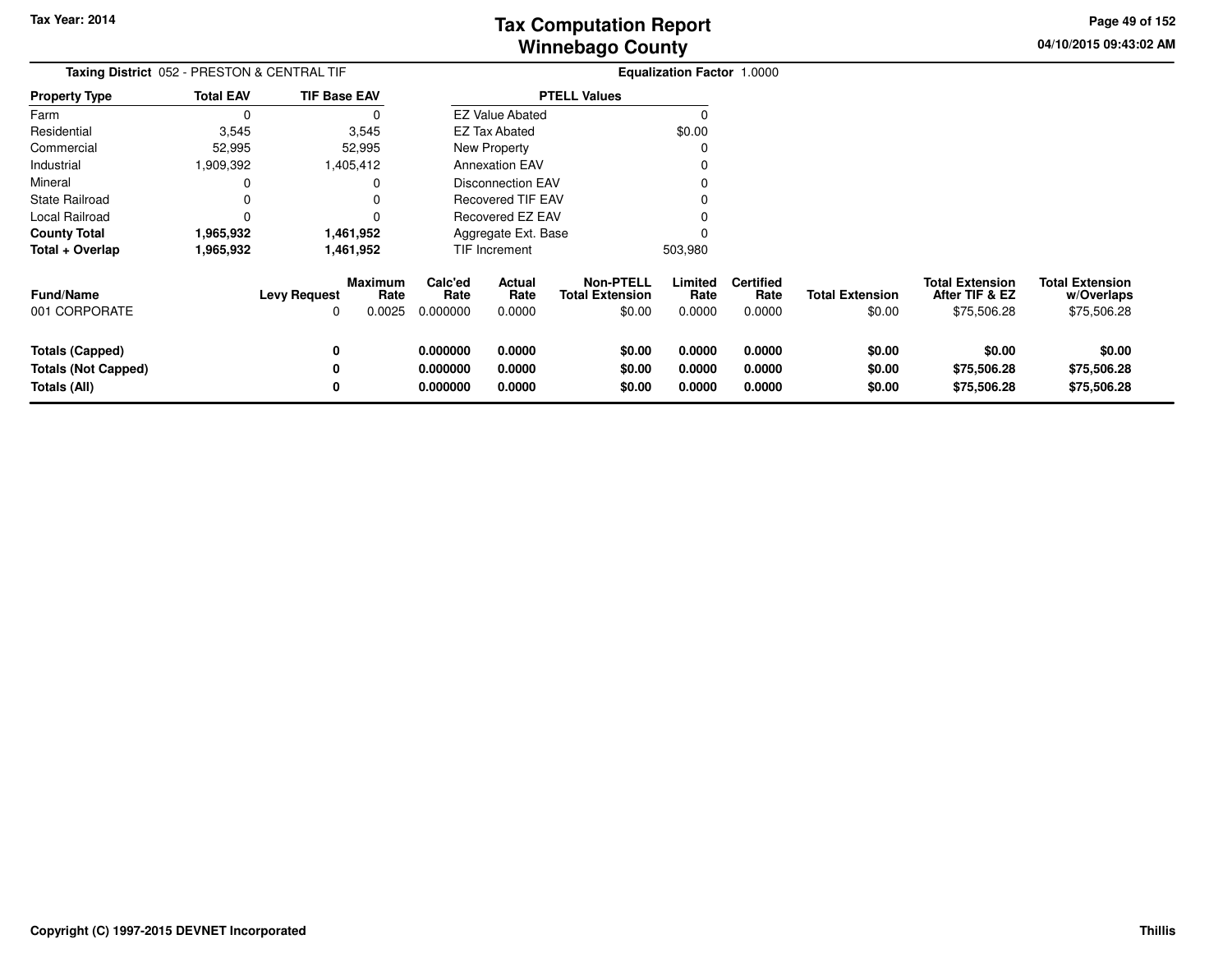**04/10/2015 09:43:02 AM Page 50 of 152**

| Taxing District 053 - SEWARD SANITARY<br><b>Rate Setting EAV</b>     |                  |                              |                                  |                                  |                            |                                                          | Equalization Factor 1.0000 |                                    |                                      |                                                        |                                                    |
|----------------------------------------------------------------------|------------------|------------------------------|----------------------------------|----------------------------------|----------------------------|----------------------------------------------------------|----------------------------|------------------------------------|--------------------------------------|--------------------------------------------------------|----------------------------------------------------|
| <b>Property Type</b>                                                 | <b>Total EAV</b> |                              |                                  |                                  |                            | <b>PTELL Values</b>                                      |                            |                                    |                                      |                                                        |                                                    |
| Farm                                                                 | 134,160          |                              | 134,160                          |                                  | <b>EZ Value Abated</b>     |                                                          |                            |                                    |                                      |                                                        |                                                    |
| Residential                                                          | 2,062,468        |                              | 2,062,468                        |                                  | <b>EZ Tax Abated</b>       |                                                          | \$0.00                     |                                    |                                      |                                                        |                                                    |
| Commercial                                                           | 1,783,875        |                              | 1,783,875                        |                                  | New Property               |                                                          | 7,752                      |                                    |                                      |                                                        |                                                    |
| Industrial                                                           | 178,114          |                              | 178,114                          |                                  | <b>Annexation EAV</b>      |                                                          |                            |                                    |                                      |                                                        |                                                    |
| Mineral                                                              | 0                |                              |                                  |                                  | <b>Disconnection EAV</b>   |                                                          |                            |                                    |                                      |                                                        |                                                    |
| <b>State Railroad</b>                                                | 60,304           |                              | 60,304                           |                                  | <b>Recovered TIF EAV</b>   |                                                          |                            |                                    |                                      |                                                        |                                                    |
| Local Railroad                                                       | 453              |                              | 453                              | Recovered EZ EAV                 |                            |                                                          |                            |                                    |                                      |                                                        |                                                    |
| <b>County Total</b>                                                  | 4,219,374        |                              | 4,219,374                        |                                  | Aggregate Ext. Base        |                                                          | 3,902                      |                                    |                                      |                                                        |                                                    |
| Total + Overlap                                                      | 4,219,374        |                              | 4,219,374                        |                                  | TIF Increment              |                                                          | 0                          |                                    |                                      |                                                        |                                                    |
| Fund/Name<br>001 CORPORATE                                           |                  | <b>Levy Request</b><br>3,900 | <b>Maximum</b><br>Rate<br>0.2500 | Calc'ed<br>Rate<br>0.092431      | Actual<br>Rate<br>0.0925   | <b>Non-PTELL</b><br><b>Total Extension</b><br>\$3,902.92 | Limited<br>Rate<br>0.0925  | <b>Certified</b><br>Rate<br>0.0925 | <b>Total Extension</b><br>\$3,902.92 | <b>Total Extension</b><br>After TIF & EZ<br>\$3,902.92 | <b>Total Extension</b><br>w/Overlaps<br>\$3,902.92 |
| <b>Totals (Capped)</b><br><b>Totals (Not Capped)</b><br>Totals (All) |                  | 3,900<br>0<br>3,900          |                                  | 0.092431<br>0.000000<br>0.092431 | 0.0925<br>0.0000<br>0.0925 | \$3,902.92<br>\$0.00<br>\$3,902.92                       | 0.0925<br>0.0000<br>0.0925 | 0.0925<br>0.0000<br>0.0925         | \$3,902.92<br>\$0.00<br>\$3,902.92   | \$3,902.92<br>\$0.00<br>\$3,902.92                     | \$3,902.92<br>\$0.00<br>\$3,902.92                 |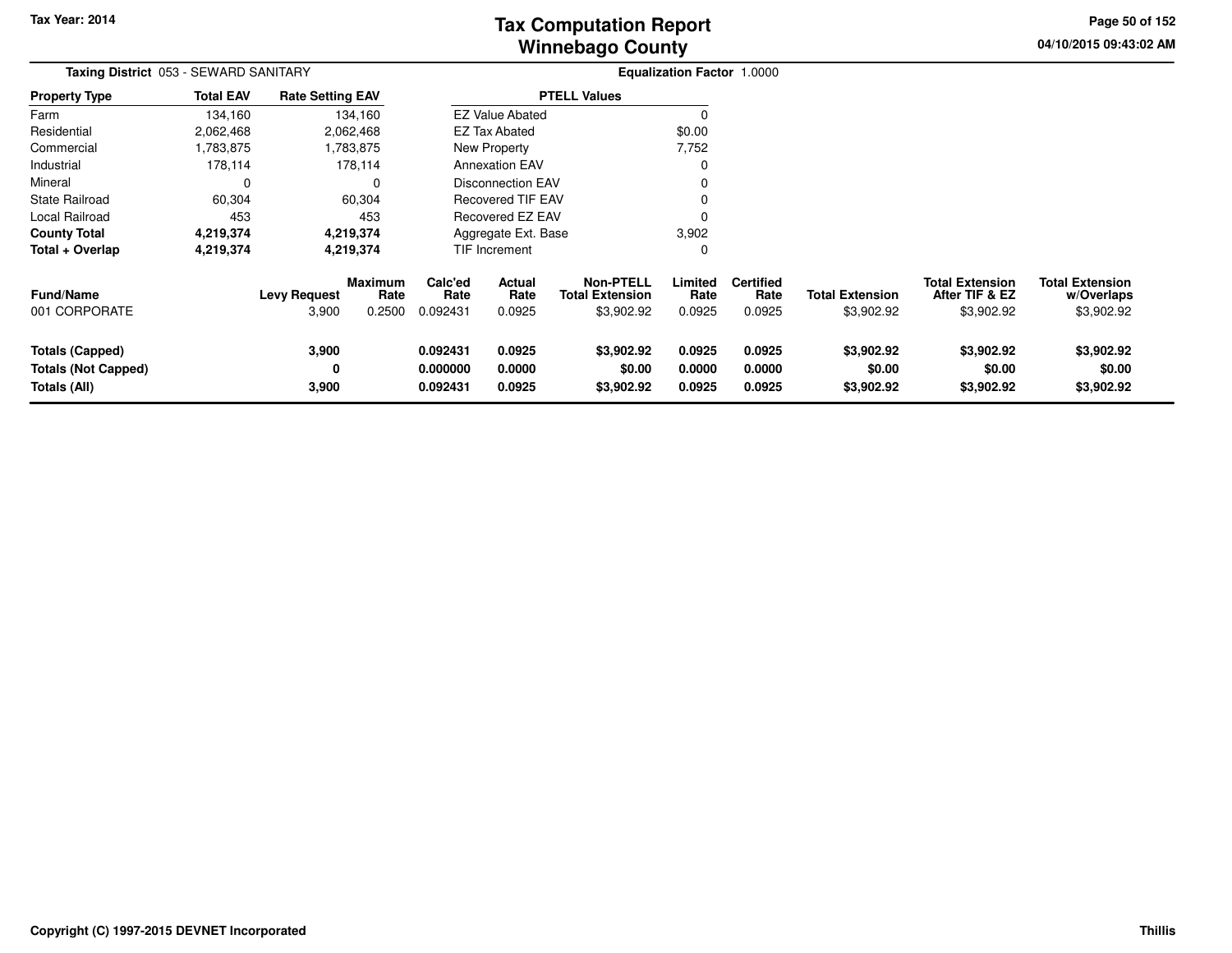### **Winnebago CountyTax Computation Report**

**04/10/2015 09:43:02 AMPage 51 of 152**

| Taxing District 054 - CHERRY VALLEY LIBRARY |                  |                         |                        | <b>Equalization Factor 1.0000</b> |                                |                                            |                 |                          |                                |                                          |                                      |
|---------------------------------------------|------------------|-------------------------|------------------------|-----------------------------------|--------------------------------|--------------------------------------------|-----------------|--------------------------|--------------------------------|------------------------------------------|--------------------------------------|
| <b>Property Type</b>                        | <b>Total EAV</b> | <b>Rate Setting EAV</b> |                        |                                   |                                | <b>PTELL Values</b>                        |                 |                          | <b>Overlapping County</b>      | <b>Overlap EAV</b>                       |                                      |
| Farm                                        | 5,216,843        |                         | 5,179,545              |                                   | <b>EZ Value Abated</b>         |                                            | 0               | <b>Boone County</b>      |                                | 10,133,297                               |                                      |
| Residential                                 | 188,364,092      | 188,351,981             |                        |                                   | <b>EZ Tax Abated</b>           |                                            | \$0.00          | <b>Total</b>             |                                | 10,133,297                               |                                      |
| Commercial                                  | 43,016,831       | 43,016,831              |                        |                                   | New Property                   |                                            | 459,703         |                          | * denotes use of estimated EAV |                                          |                                      |
| Industrial                                  | 3,481,674        |                         | 3,481,674              |                                   | <b>Annexation EAV</b>          |                                            | 30,839          |                          |                                |                                          |                                      |
| Mineral                                     | 0                |                         | $\Omega$               |                                   | Disconnection EAV              |                                            | 36,981          |                          |                                |                                          |                                      |
| <b>State Railroad</b>                       | 822,012          |                         | 822,012                |                                   | <b>Recovered TIF EAV</b>       |                                            |                 |                          |                                |                                          |                                      |
| <b>Local Railroad</b>                       | 0                |                         | 0                      |                                   | Recovered EZ EAV               |                                            |                 |                          |                                |                                          |                                      |
| <b>County Total</b>                         | 240,901,452      | 240,852,043             |                        |                                   | Aggregate Ext. Base<br>986,922 |                                            |                 |                          |                                |                                          |                                      |
| Total + Overlap                             | 251,034,749      | 250,985,340             |                        |                                   | <b>TIF Increment</b>           |                                            | 49,409          |                          |                                |                                          |                                      |
| Fund/Name                                   |                  | <b>Levy Request</b>     | <b>Maximum</b><br>Rate | Calc'ed<br>Rate                   | Actual<br>Rate                 | <b>Non-PTELL</b><br><b>Total Extension</b> | Limited<br>Rate | <b>Certified</b><br>Rate | <b>Total Extension</b>         | <b>Total Extension</b><br>After TIF & EZ | <b>Total Extension</b><br>w/Overlaps |
| 001 CORPORATE                               |                  | 810,850                 | 0.6000                 | 0.323067                          | 0.3231                         | \$778,192.95                               | 0.3231          | 0.3231                   | \$778,352.59                   | \$778,192.95                             | \$810,933.63                         |
| 004 BUILDINGS, EQUIPMENT & N                |                  | 46,630                  | 0.0200                 | 0.018579                          | 0.0186                         | \$44,798.48                                | 0.0200          | 0.0200                   | \$48,180.29                    | \$48,170.41                              | \$50,197.07                          |
| 005 I. M. R. F.                             |                  | 81,237                  | 0.0000                 | 0.032367                          | 0.0324                         | \$78,036.06                                | 0.0324          | 0.0324                   | \$78,052.07                    | \$78,036.06                              | \$81,319.25                          |
| 027 AUDIT                                   |                  | 7,562                   | 0.0050                 | 0.003013                          | 0.0031                         | \$7,466.41                                 | 0.0031          | 0.0031                   | \$7,467.95                     | \$7,466.41                               | \$7,780.55                           |
| 031 WORKING CASH                            |                  | 0                       | 0.0500                 | 0.000000                          | 0.0000                         | \$0.00                                     | 0.0000          | 0.0000                   | \$0.00                         | \$0.00                                   | \$0.00                               |
| 035 TORT JUDGMENTS, LIABILIT                |                  | 504                     | 0.0000                 | 0.000201                          | 0.0003                         | \$722.56                                   | 0.0003          | 0.0003                   | \$722.70                       | \$722.56                                 | \$752.96                             |
| 047 SOCIAL SECURITY                         |                  | 40,000                  | 0.0000                 | 0.015937                          | 0.0160                         | \$38,536.33                                | 0.0160          | 0.0160                   | \$38,544.23                    | \$38,536.33                              | \$40,157.65                          |
| 062 WORKERS COMPENSATION                    |                  | 504                     | 0.0000                 | 0.000201                          | 0.0003                         | \$722.56                                   | 0.0003          | 0.0003                   | \$722.70                       | \$722.56                                 | \$752.96                             |
| <b>Totals (Capped)</b>                      |                  | 987,287                 |                        | 0.393365                          | 0.3938                         | \$948,475.35                               | 0.3952          | 0.3952                   | \$952,042.53                   | \$951,847.28                             | \$991,894.07                         |
| <b>Totals (Not Capped)</b>                  |                  | 0                       |                        | 0.000000                          | 0.0000                         | \$0.00                                     | 0.0000          | 0.0000                   | \$0.00                         | \$0.00                                   | \$0.00                               |
| Totals (All)                                |                  | 987,287                 |                        | 0.393365                          | 0.3938                         | \$948,475.35                               | 0.3952          | 0.3952                   | \$952,042.53                   | \$951,847.28                             | \$991,894.07                         |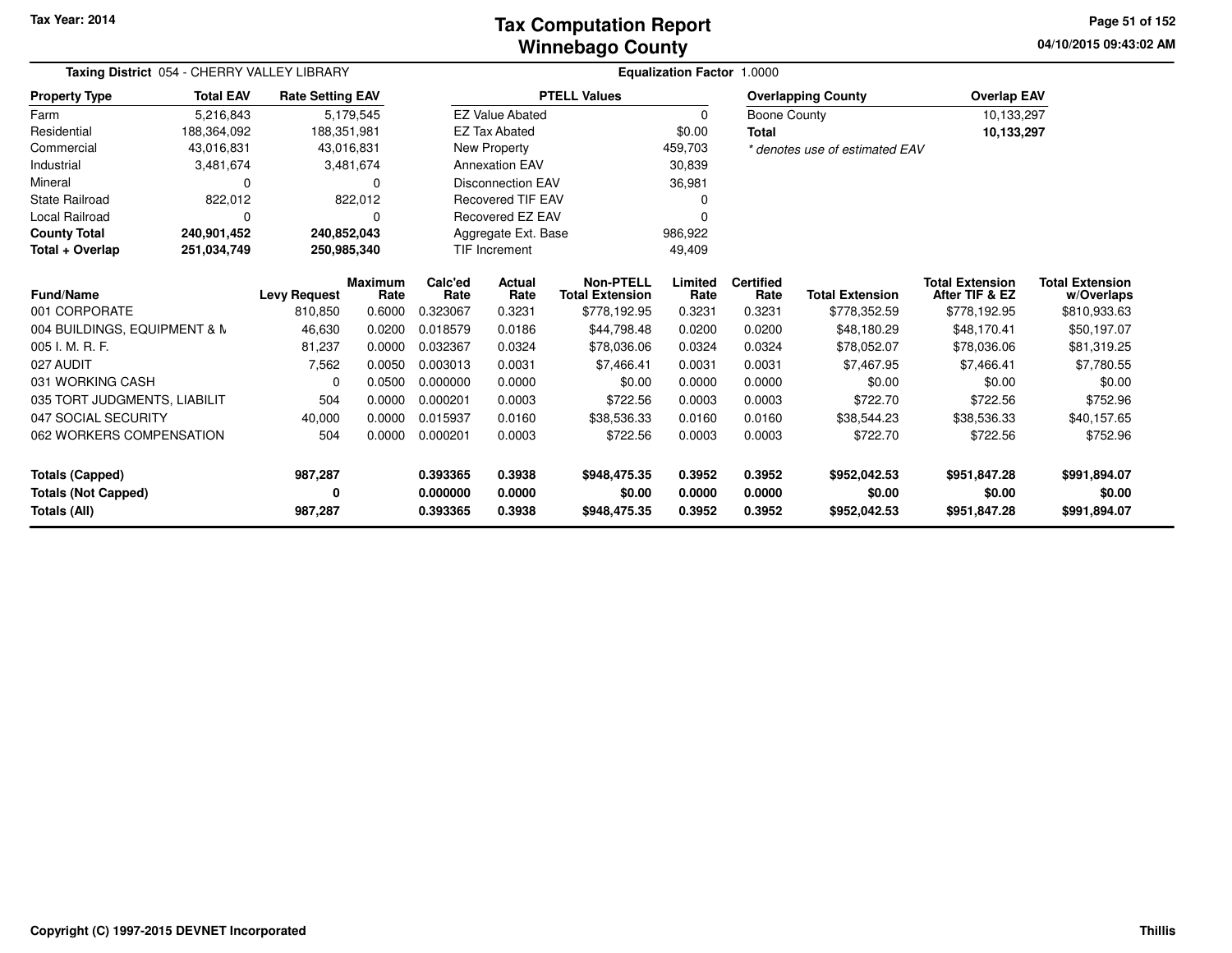### **Winnebago CountyTax Computation Report**

**04/10/2015 09:43:02 AM Page 52 of 152**

| Taxing District 055 - NORTH SUBURBAN LIBRARY |                  |                         |                        | <b>Equalization Factor 1.0000</b> |                                    |                                            |                 |                          |                                |                                          |                                      |
|----------------------------------------------|------------------|-------------------------|------------------------|-----------------------------------|------------------------------------|--------------------------------------------|-----------------|--------------------------|--------------------------------|------------------------------------------|--------------------------------------|
| <b>Property Type</b>                         | <b>Total EAV</b> | <b>Rate Setting EAV</b> |                        |                                   |                                    | <b>PTELL Values</b>                        |                 |                          | <b>Overlapping County</b>      | <b>Overlap EAV</b>                       |                                      |
| Farm                                         | 7,220,158        |                         | 7,171,110              |                                   | <b>EZ Value Abated</b>             |                                            | $\mathbf 0$     | Boone County             |                                | 38,879,147                               |                                      |
| Residential                                  | 834,318,538      | 834,121,224             |                        |                                   | <b>EZ Tax Abated</b>               |                                            | \$0.00          | <b>Total</b>             |                                | 38,879,147                               |                                      |
| Commercial                                   | 165,652,710      | 157,372,389             |                        |                                   | New Property                       |                                            | 4,082,016       |                          | * denotes use of estimated EAV |                                          |                                      |
| Industrial                                   | 78,259,313       |                         | 73,675,252             |                                   | <b>Annexation EAV</b>              |                                            | 0               |                          |                                |                                          |                                      |
| Mineral                                      | $\Omega$         |                         | O                      |                                   | <b>Disconnection EAV</b>           |                                            | 49,225          |                          |                                |                                          |                                      |
| <b>State Railroad</b>                        | 744,822          |                         | 744,822                |                                   | <b>Recovered TIF EAV</b>           |                                            |                 |                          |                                |                                          |                                      |
| Local Railroad                               | $\Omega$         |                         | 0                      |                                   | Recovered EZ EAV                   |                                            |                 |                          |                                |                                          |                                      |
| <b>County Total</b>                          | 1,086,195,541    | 1,073,084,797           |                        |                                   | Aggregate Ext. Base                |                                            | 2,769,997       |                          |                                |                                          |                                      |
| Total + Overlap                              | 1,125,074,688    | 1,111,963,944           |                        |                                   | <b>TIF Increment</b><br>13,110,744 |                                            |                 |                          |                                |                                          |                                      |
| <b>Fund/Name</b>                             |                  | <b>Levy Request</b>     | <b>Maximum</b><br>Rate | Calc'ed<br>Rate                   | Actual<br>Rate                     | <b>Non-PTELL</b><br><b>Total Extension</b> | Limited<br>Rate | <b>Certified</b><br>Rate | <b>Total Extension</b>         | <b>Total Extension</b><br>After TIF & EZ | <b>Total Extension</b><br>w/Overlaps |
| 001 CORPORATE                                |                  | 3,407,100               | 0.6000                 | 0.306404                          | 0.3065                             | \$3,289,004.90                             | 0.2607          | 0.2607                   | \$2,831,711.78                 | \$2,797,532.07                           | \$2,898,890.00                       |
| 003 BONDS & INT 2005                         |                  | 0                       | 0.0000                 | 0.000000                          | 0.0000                             | \$0.00                                     | 0.0000          | 0.0000                   | \$0.00                         | \$0.00                                   | \$0.00                               |
| 004 BUILDINGS, EQUIPMENT & N                 |                  | 232,550                 | 0.0200                 | 0.020913                          | 0.0200                             | \$214,616.96                               | 0.0200          | 0.0200                   | \$217,239.11                   | \$214,616.96                             | \$222,392.79                         |
| 005 I. M. R. F.                              |                  | 139,550                 | 0.0000                 | 0.012550                          | 0.0126                             | \$135,208.68                               | 0.0108          | 0.0108                   | \$117,309.12                   | \$115,893.16                             | \$120,092.11                         |
| 027 AUDIT                                    |                  | 8,150                   | 0.0050                 | 0.000733                          | 0.0008                             | \$8,584.68                                 | 0.0007          | 0.0007                   | \$7,603.37                     | \$7,511.59                               | \$7,783.75                           |
| 035 TORT JUDGMENTS, LIABILIT                 |                  | 24,420                  | 0.0000                 | 0.002196                          | 0.0022                             | \$23,607.87                                | 0.0019          | 0.0019                   | \$20,637.72                    | \$20,388.61                              | \$21,127.31                          |
| 047 SOCIAL SECURITY                          |                  | 95,350                  | 0.0000                 | 0.008575                          | 0.0086                             | \$92,285.29                                | 0.0074          | 0.0074                   | \$80,378.47                    | \$79,408.27                              | \$82,285.33                          |
| <b>209 RISK MANAGEMENT</b>                   |                  | 15,100                  | 0.0000                 | 0.001358                          | 0.0014                             | \$15,023.19                                | 0.0012          | 0.0012                   | \$13,034.35                    | \$12,877.02                              | \$13,343.57                          |
| <b>Totals (Capped)</b>                       |                  | 3,922,220               |                        | 0.352729                          | 0.3521                             | \$3,778,331.57                             | 0.3027          | 0.3027                   | \$3,287,913.92                 | \$3,248,227.68                           | \$3,365,914.86                       |
| <b>Totals (Not Capped)</b>                   |                  | 0                       |                        | 0.000000                          | 0.0000                             | \$0.00                                     | 0.0000          | 0.0000                   | \$0.00                         | \$0.00                                   | \$0.00                               |
| Totals (All)                                 |                  | 3,922,220               |                        | 0.352729                          | 0.3521                             | \$3,778,331.57                             | 0.3027          | 0.3027                   | \$3,287,913.92                 | \$3,248,227.68                           | \$3,365,914.86                       |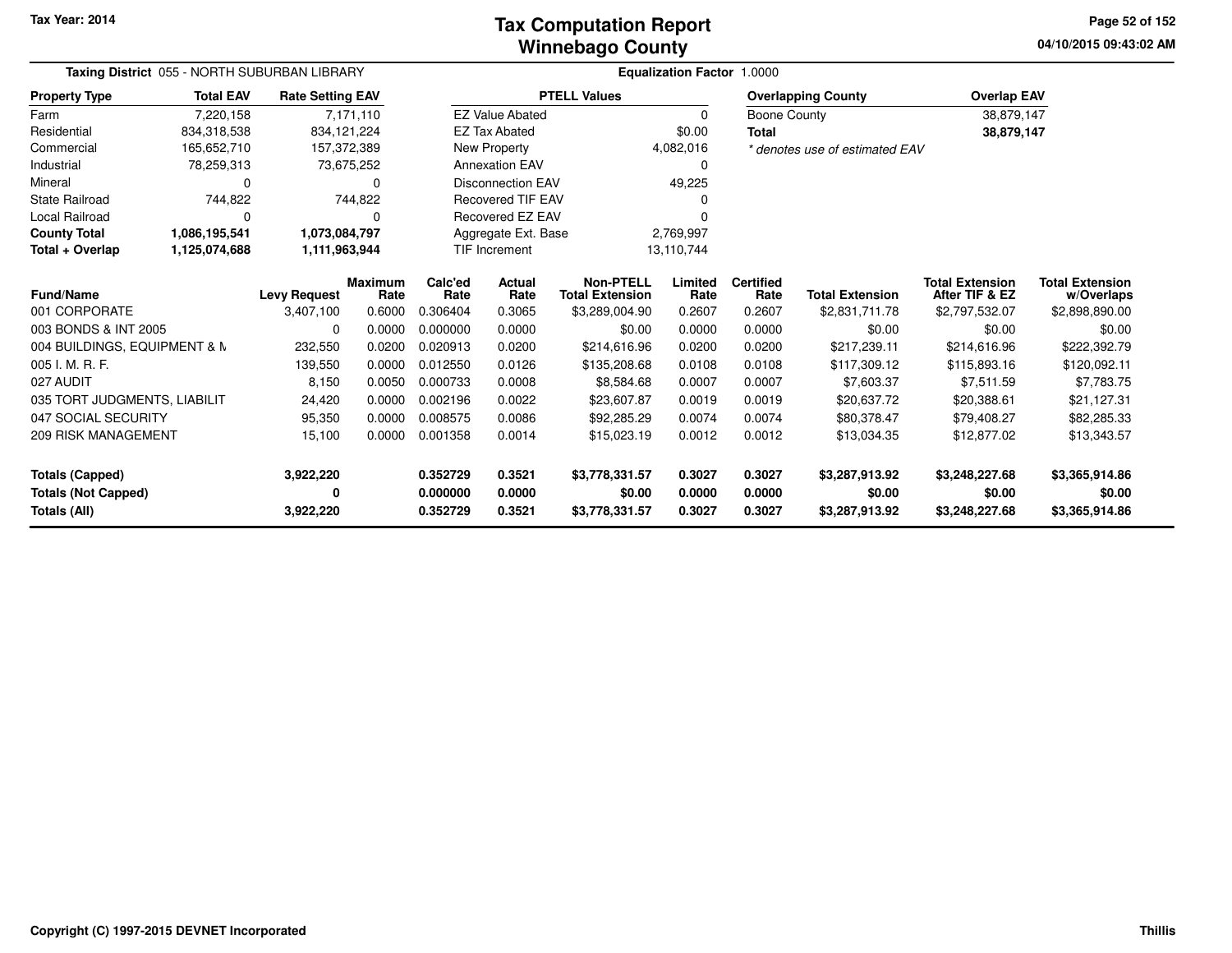### **Winnebago CountyTax Computation Report**

**04/10/2015 09:43:02 AM Page 53 of 152**

| Taxing District 056 - PECATONICA LIBRARY<br><b>Total EAV</b><br><b>Rate Setting EAV</b><br><b>Property Type</b> |            |                     |                        |                 |                                |                                            | Equalization Factor 1.0000 |                          |                                |                                          |                                      |
|-----------------------------------------------------------------------------------------------------------------|------------|---------------------|------------------------|-----------------|--------------------------------|--------------------------------------------|----------------------------|--------------------------|--------------------------------|------------------------------------------|--------------------------------------|
|                                                                                                                 |            |                     |                        |                 |                                | <b>PTELL Values</b>                        |                            |                          | <b>Overlapping County</b>      | <b>Overlap EAV</b>                       |                                      |
| Farm                                                                                                            | 16,143,720 |                     | 16,143,720             |                 | <b>EZ Value Abated</b>         |                                            | 0                          |                          | <b>Stephenson County</b>       | *11,558,439                              |                                      |
| Residential                                                                                                     | 59,054,101 | 59,054,101          |                        |                 | <b>EZ Tax Abated</b>           |                                            | \$0.00                     | <b>Total</b>             |                                | 11,558,439                               |                                      |
| Commercial                                                                                                      | 4,659,814  |                     | 4,659,814              |                 | New Property                   |                                            | 262,627                    |                          | * denotes use of estimated EAV |                                          |                                      |
| Industrial                                                                                                      | 2,004,804  |                     | 2,004,804              |                 | <b>Annexation EAV</b>          |                                            |                            |                          |                                |                                          |                                      |
| Mineral                                                                                                         |            |                     |                        |                 | <b>Disconnection EAV</b>       |                                            |                            |                          |                                |                                          |                                      |
| <b>State Railroad</b>                                                                                           |            |                     |                        |                 | <b>Recovered TIF EAV</b>       |                                            |                            |                          |                                |                                          |                                      |
| Local Railroad                                                                                                  | $\Omega$   |                     |                        |                 | Recovered EZ EAV               |                                            |                            |                          |                                |                                          |                                      |
| <b>County Total</b>                                                                                             | 81,862,439 |                     | 81,862,439             |                 | Aggregate Ext. Base<br>179,477 |                                            |                            |                          |                                |                                          |                                      |
| Total + Overlap                                                                                                 | 93,420,878 |                     | 93,420,878             |                 | <b>TIF Increment</b>           |                                            | 0                          |                          |                                |                                          |                                      |
| <b>Fund/Name</b>                                                                                                |            | <b>Levy Request</b> | <b>Maximum</b><br>Rate | Calc'ed<br>Rate | <b>Actual</b><br>Rate          | <b>Non-PTELL</b><br><b>Total Extension</b> | Limited<br>Rate            | <b>Certified</b><br>Rate | <b>Total Extension</b>         | <b>Total Extension</b><br>After TIF & EZ | <b>Total Extension</b><br>w/Overlaps |
| 001 CORPORATE                                                                                                   |            | 160,915             | 0.6000                 | 0.172247        | 0.1723                         | \$141,048.98                               | 0.1654                     | 0.1654                   | \$135,400.47                   | \$135,400.47                             | \$154,518.13                         |
| 004 BUILDINGS, EQUIPMENT & N                                                                                    |            | 11,375              | 0.0200                 | 0.012176        | 0.0122                         | \$9,987.22                                 | 0.0118                     | 0.0118                   | \$9,659.77                     | \$9,659.77                               | \$11,023.66                          |
| 027 AUDIT                                                                                                       |            | 4,036               | 0.0050                 | 0.004320        | 0.0044                         | \$3,601.95                                 | 0.0043                     | 0.0043                   | \$3,520.08                     | \$3,520.08                               | \$4,017.10                           |
| 035 TORT JUDGMENTS, LIABILIT                                                                                    |            | 4,943               | 0.0000                 | 0.005291        | 0.0053                         | \$4,338.71                                 | 0.0051                     | 0.0051                   | \$4,174.98                     | \$4,174.98                               | \$4,764.46                           |
| 047 SOCIAL SECURITY                                                                                             |            | 8,676               | 0.0000                 | 0.009287        | 0.0093                         | \$7,613.21                                 | 0.0090                     | 0.0090                   | \$7,367.62                     | \$7,367.62                               | \$8,407.88                           |
| <b>Totals (Capped)</b>                                                                                          |            | 189,945             |                        | 0.203321        | 0.2035                         | \$166,590.07                               | 0.1956                     | 0.1956                   | \$160,122.92                   | \$160,122.92                             | \$182,731.23                         |
| <b>Totals (Not Capped)</b>                                                                                      |            | 0                   |                        | 0.000000        | 0.0000                         | \$0.00                                     | 0.0000                     | 0.0000                   | \$0.00                         | \$0.00                                   |                                      |
| Totals (All)                                                                                                    |            | 189,945             |                        | 0.203321        | 0.2035                         | \$166,590.07                               | 0.1956                     | 0.1956                   | \$160,122.92                   | \$160,122.92                             | \$182,731.23                         |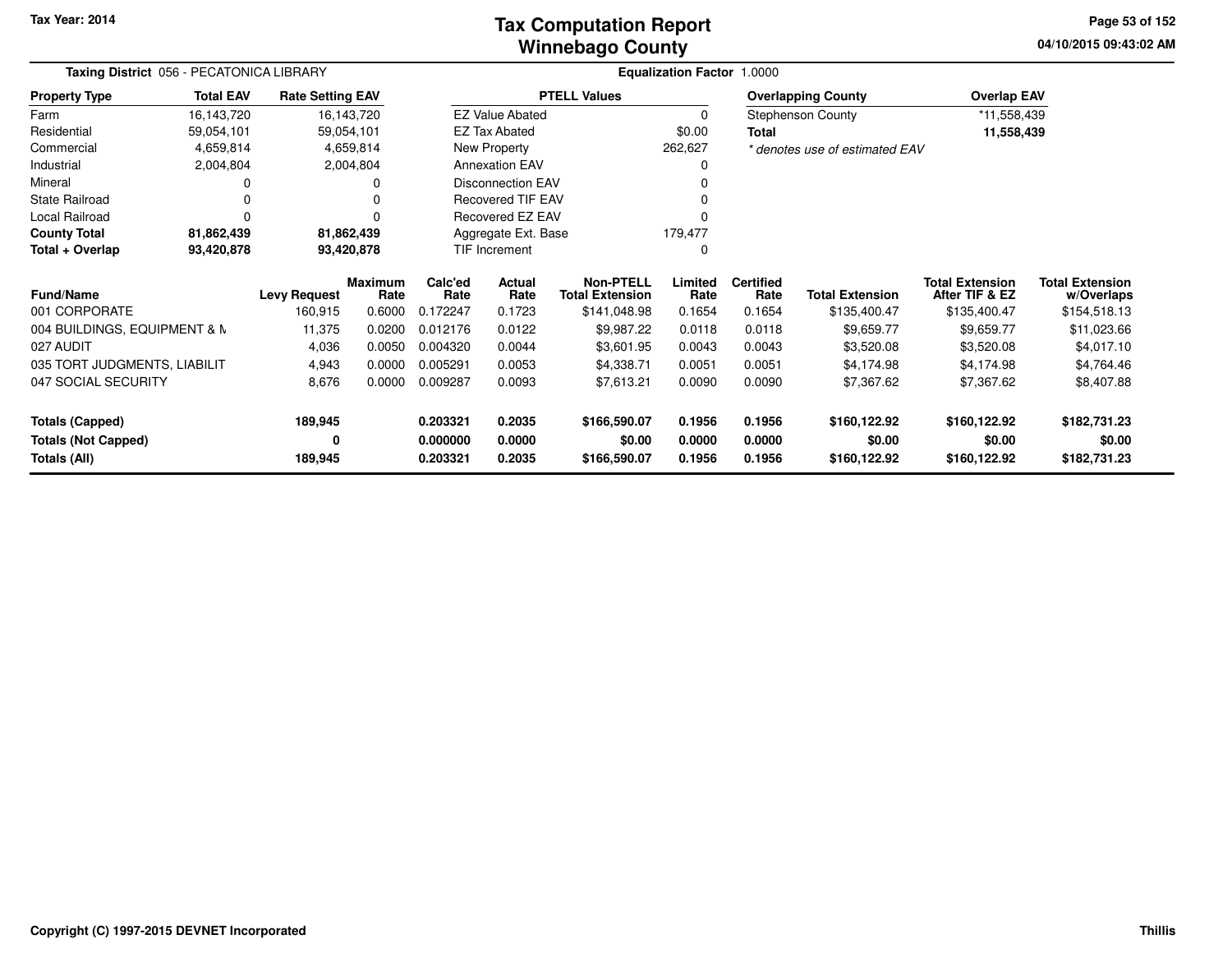**04/10/2015 09:43:02 AM Page 54 of 152**

|                              |                  | Taxing District 057 - TALCOTT FREE LIBRARY<br><b>Rate Setting EAV</b> |                        |                 | <b>Equalization Factor 1.0000</b> |                                            |                 |                          |                        |                                          |                                      |
|------------------------------|------------------|-----------------------------------------------------------------------|------------------------|-----------------|-----------------------------------|--------------------------------------------|-----------------|--------------------------|------------------------|------------------------------------------|--------------------------------------|
| <b>Property Type</b>         | <b>Total EAV</b> |                                                                       |                        |                 |                                   | <b>PTELL Values</b>                        |                 |                          |                        |                                          |                                      |
| Farm                         | 7,424,132        |                                                                       | 7,424,132              |                 | <b>EZ Value Abated</b>            |                                            | 0               |                          |                        |                                          |                                      |
| Residential                  | 152,737,921      | 152,732,630                                                           |                        |                 | <b>EZ Tax Abated</b>              |                                            | \$0.00          |                          |                        |                                          |                                      |
| Commercial                   | 11,958,061       |                                                                       | 10,856,340             |                 | New Property                      |                                            | 1,033,315       |                          |                        |                                          |                                      |
| Industrial                   | 7,271,215        |                                                                       | 5,153,283              |                 | <b>Annexation EAV</b>             |                                            | 0               |                          |                        |                                          |                                      |
| Mineral                      | $\Omega$         |                                                                       | O                      |                 | <b>Disconnection EAV</b>          |                                            |                 |                          |                        |                                          |                                      |
| <b>State Railroad</b>        | 305,371          |                                                                       | 305,371                |                 | <b>Recovered TIF EAV</b>          |                                            |                 |                          |                        |                                          |                                      |
| Local Railroad               | $\Omega$         |                                                                       | 0                      |                 | Recovered EZ EAV                  |                                            |                 |                          |                        |                                          |                                      |
| <b>County Total</b>          | 179,696,700      | 176,471,756                                                           |                        |                 | Aggregate Ext. Base               |                                            | 380,130         |                          |                        |                                          |                                      |
| Total + Overlap              | 179,696,700      | 176,471,756                                                           |                        |                 | <b>TIF Increment</b>              |                                            | 3,224,944       |                          |                        |                                          |                                      |
| <b>Fund/Name</b>             |                  | <b>Levy Request</b>                                                   | <b>Maximum</b><br>Rate | Calc'ed<br>Rate | <b>Actual</b><br>Rate             | <b>Non-PTELL</b><br><b>Total Extension</b> | Limited<br>Rate | <b>Certified</b><br>Rate | <b>Total Extension</b> | <b>Total Extension</b><br>After TIF & EZ | <b>Total Extension</b><br>w/Overlaps |
| 001 CORPORATE                |                  | 304,870                                                               | 0.6000                 | 0.172759        | 0.1728                            | \$304,943.19                               | 0.1728          | 0.1728                   | \$310,515.90           | \$304,943.19                             | \$304,943.19                         |
| 004 BUILDINGS, EQUIPMENT & N |                  | 38,000                                                                | 0.0200                 | 0.021533        | 0.0200                            | \$35,294.35                                | 0.0152          | 0.0152                   | \$27,313.90            | \$26,823.71                              | \$26,823.71                          |
| 005 I. M. R. F.              |                  | 23,500                                                                | 0.0000                 | 0.013317        | 0.0134                            | \$23,647.22                                | 0.0134          | 0.0134                   | \$24,079.36            | \$23,647.22                              | \$23,647.22                          |
| 027 AUDIT                    |                  | 6,200                                                                 | 0.0050                 | 0.003513        | 0.0036                            | \$6,352.98                                 | 0.0036          | 0.0036                   | \$6,469.08             | \$6,352.98                               | \$6,352.98                           |
| 035 TORT JUDGMENTS, LIABILIT |                  | 9,200                                                                 | 0.0000                 | 0.005213        | 0.0053                            | \$9,353.00                                 | 0.0053          | 0.0053                   | \$9,523.93             | \$9,353.00                               | \$9,353.00                           |
| 047 SOCIAL SECURITY          |                  | 16,980                                                                | 0.0000                 | 0.009622        | 0.0097                            | \$17,117.76                                | 0.0097          | 0.0097                   | \$17,430.58            | \$17,117.76                              | \$17,117.76                          |
| <b>Totals (Capped)</b>       |                  | 398,750                                                               |                        | 0.225957        | 0.2248                            | \$396,708.50                               | 0.2200          | 0.2200                   | \$395,332.75           | \$388,237.86                             | \$388,237.86                         |
| <b>Totals (Not Capped)</b>   |                  | 0                                                                     |                        | 0.000000        | 0.0000                            | \$0.00                                     | 0.0000          | 0.0000                   | \$0.00                 | \$0.00                                   | \$0.00                               |
| Totals (All)                 |                  | 398,750                                                               |                        | 0.225957        | 0.2248                            | \$396,708.50                               | 0.2200          | 0.2200                   | \$395,332.75           | \$388,237.86                             | \$388,237.86                         |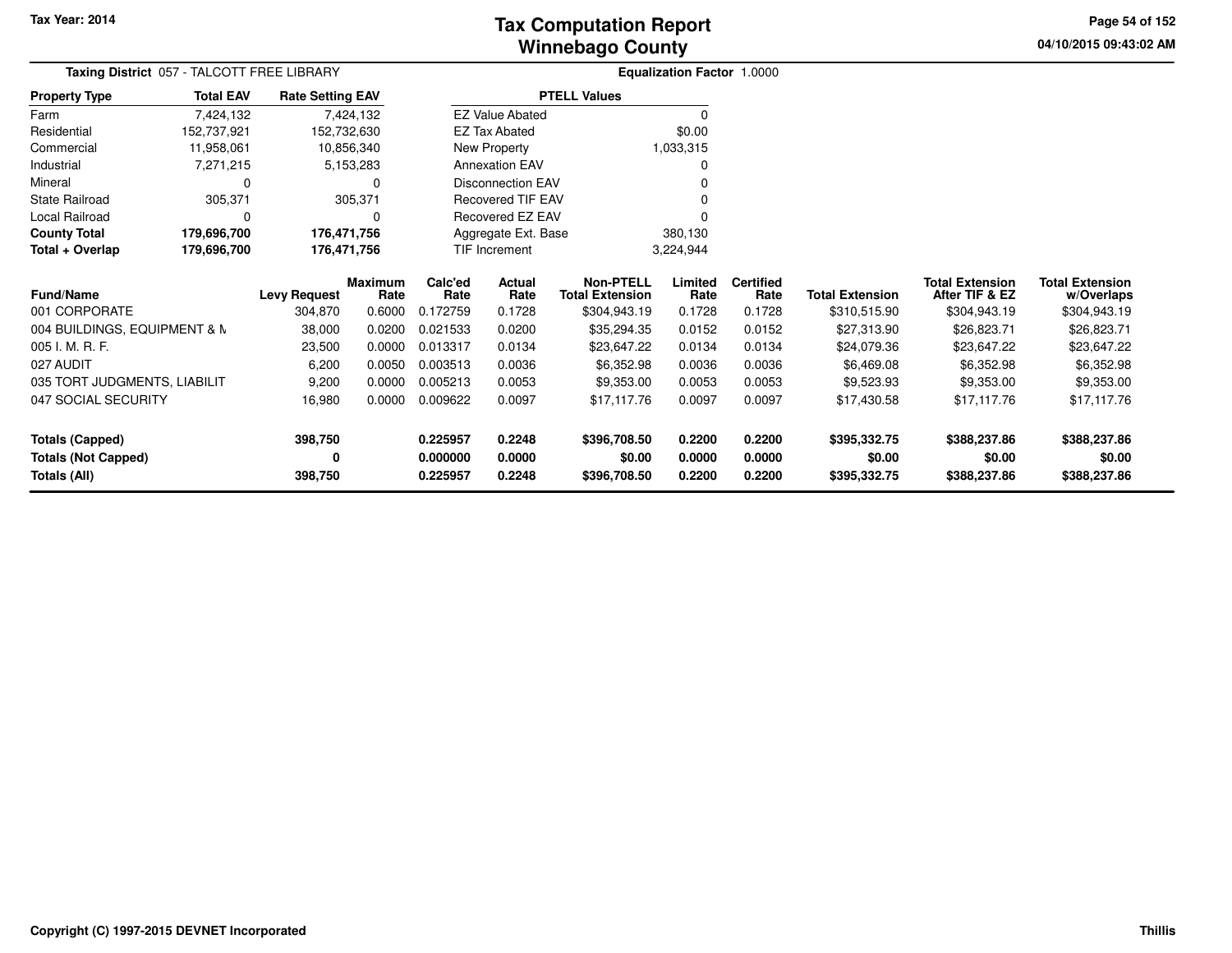# **Winnebago CountyTax Computation Report**

**04/10/2015 09:43:02 AM Page 55 of 152**

|                              |                  | Taxing District 058 - WINNEBAGO LIBRARY |                        |                 | <b>Equalization Factor 1.0000</b> |                                            |                 |                          |                        |                                          |                                      |
|------------------------------|------------------|-----------------------------------------|------------------------|-----------------|-----------------------------------|--------------------------------------------|-----------------|--------------------------|------------------------|------------------------------------------|--------------------------------------|
| <b>Property Type</b>         | <b>Total EAV</b> | <b>Rate Setting EAV</b>                 |                        |                 |                                   | <b>PTELL Values</b>                        |                 |                          |                        |                                          |                                      |
| Farm                         | 25,324,613       |                                         | 25,324,613             |                 | <b>EZ Value Abated</b>            |                                            | $\Omega$        |                          |                        |                                          |                                      |
| Residential                  | 99,996,018       |                                         | 99,996,018             |                 | <b>EZ Tax Abated</b>              |                                            | \$0.00          |                          |                        |                                          |                                      |
| Commercial                   | 9,829,822        |                                         | 9,829,822              |                 | New Property                      |                                            | 362,062         |                          |                        |                                          |                                      |
| Industrial                   | 2,964,273        |                                         | 2,964,273              |                 | <b>Annexation EAV</b>             |                                            | 0               |                          |                        |                                          |                                      |
| Mineral                      |                  |                                         | 0                      |                 | Disconnection EAV                 |                                            |                 |                          |                        |                                          |                                      |
| <b>State Railroad</b>        |                  |                                         |                        |                 | <b>Recovered TIF EAV</b>          |                                            |                 |                          |                        |                                          |                                      |
| Local Railroad               | 539,840          |                                         | 539,840                |                 | Recovered EZ EAV                  |                                            | $\Omega$        |                          |                        |                                          |                                      |
| <b>County Total</b>          | 138,654,566      | 138,654,566                             |                        |                 | Aggregate Ext. Base               |                                            | 285,962         |                          |                        |                                          |                                      |
| Total + Overlap              | 138,654,566      | 138,654,566                             |                        |                 | <b>TIF Increment</b>              |                                            | 0               |                          |                        |                                          |                                      |
| <b>Fund/Name</b>             |                  | <b>Levy Request</b>                     | <b>Maximum</b><br>Rate | Calc'ed<br>Rate | Actual<br>Rate                    | <b>Non-PTELL</b><br><b>Total Extension</b> | Limited<br>Rate | <b>Certified</b><br>Rate | <b>Total Extension</b> | <b>Total Extension</b><br>After TIF & EZ | <b>Total Extension</b><br>w/Overlaps |
| 001 CORPORATE                |                  | 242,234                                 | 0.6000                 | 0.174703        | 0.1748                            | \$242,368.18                               | 0.1690          | 0.1690                   | \$234,326.22           | \$234,326.22                             | \$234,326.22                         |
| 004 BUILDINGS, EQUIPMENT & N |                  | 27,843                                  | 0.0200                 | 0.020081        | 0.0200                            | \$27,730.91                                | 0.0200          | 0.0200                   | \$27,730.91            | \$27,730.91                              | \$27,730.91                          |
| 005 I. M. R. F.              |                  | 8,353                                   | 0.0000                 | 0.006024        | 0.0061                            | \$8,457.93                                 | 0.0060          | 0.0060                   | \$8,319.27             | \$8,319.27                               | \$8,319.27                           |
| 027 AUDIT                    |                  | 1,392                                   | 0.0050                 | 0.001004        | 0.0011                            | \$1,525.20                                 | 0.0011          | 0.0011                   | \$1,525.20             | \$1,525.20                               | \$1,525.20                           |
| 035 TORT JUDGMENTS, LIABILIT |                  | 9,745                                   | 0.0000                 | 0.007028        | 0.0071                            | \$9,844.47                                 | 0.0069          | 0.0069                   | \$9,567.17             | \$9,567.17                               | \$9,567.17                           |
| 047 SOCIAL SECURITY          |                  | 9,745                                   | 0.0000                 | 0.007028        | 0.0071                            | \$9,844.47                                 | 0.0069          | 0.0069                   | \$9,567.17             | \$9,567.17                               | \$9,567.17                           |
| <b>Totals (Capped)</b>       |                  | 299,312                                 |                        | 0.215868        | 0.2162                            | \$299,771.16                               | 0.2099          | 0.2099                   | \$291,035.94           | \$291,035.94                             | \$291,035.94                         |
| <b>Totals (Not Capped)</b>   |                  | 0                                       |                        | 0.000000        | 0.0000                            | \$0.00                                     | 0.0000          | 0.0000                   | \$0.00                 | \$0.00                                   | \$0.00                               |
| Totals (All)                 |                  | 299,312                                 |                        | 0.215868        | 0.2162                            | \$299,771.16                               | 0.2099          | 0.2099                   | \$291,035.94           | \$291,035.94                             | \$291,035.94                         |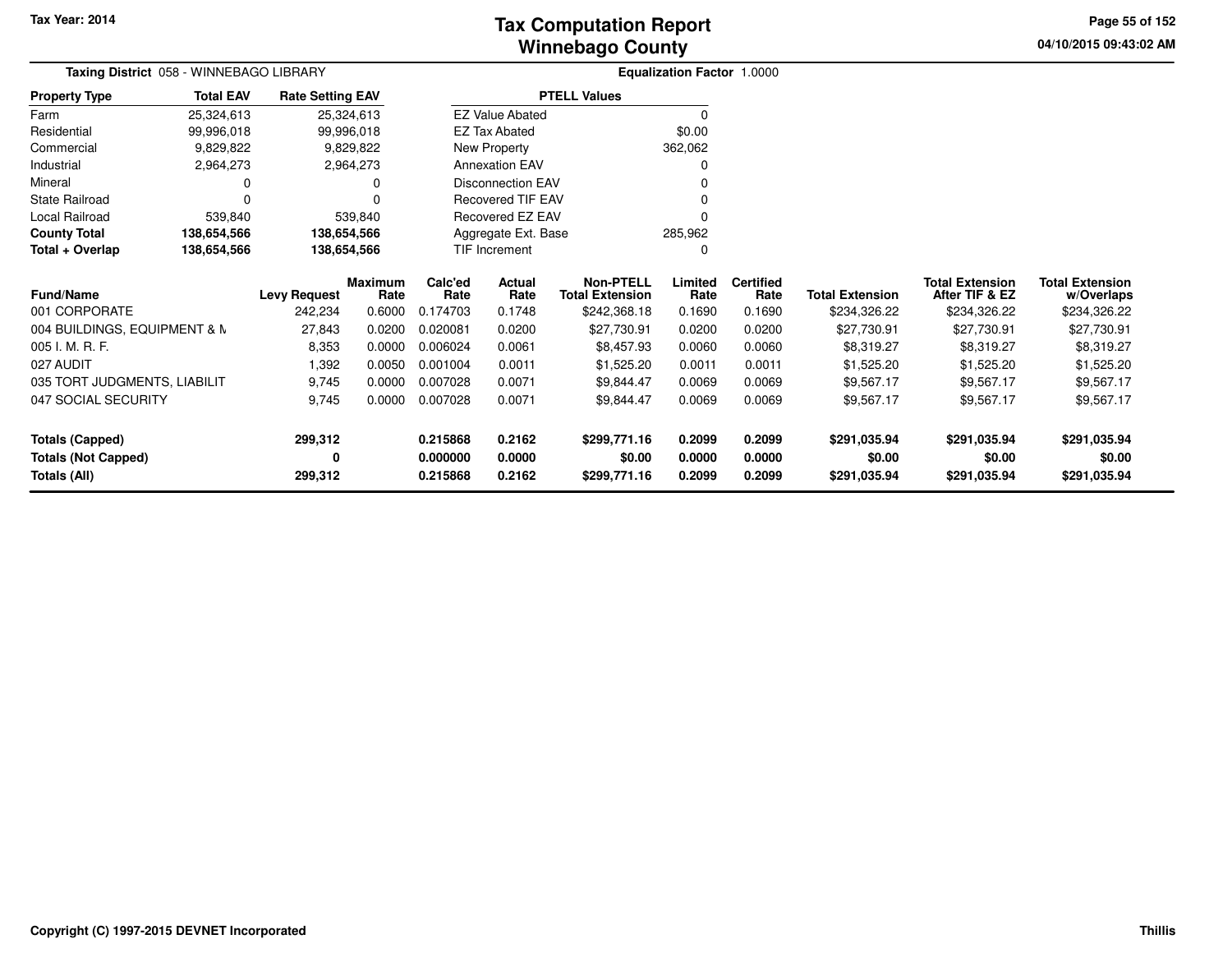### **Winnebago CountyTax Computation Report**

**04/10/2015 09:43:02 AMPage 56 of 152**

| Taxing District 059 - ROCKFORD CITY LIBRARY<br><b>Rate Setting EAV</b> |                  |                                  |                                  |                             |                          | Equalization Factor 1.0000                                   |                           |                                    |                                          |                                                            |                                                        |
|------------------------------------------------------------------------|------------------|----------------------------------|----------------------------------|-----------------------------|--------------------------|--------------------------------------------------------------|---------------------------|------------------------------------|------------------------------------------|------------------------------------------------------------|--------------------------------------------------------|
| <b>Property Type</b>                                                   | <b>Total EAV</b> |                                  |                                  |                             |                          | <b>PTELL Values</b>                                          |                           |                                    | <b>Overlapping County</b>                | <b>Overlap EAV</b>                                         |                                                        |
| Farm                                                                   | 1,035,186        |                                  | 913,851                          |                             | <b>EZ Value Abated</b>   |                                                              | 145,864                   | Ogle County                        |                                          | 121,929                                                    |                                                        |
| Residential                                                            | 943,958,349      | 939,243,179                      |                                  |                             | <b>EZ Tax Abated</b>     |                                                              | \$735.45                  | Total                              |                                          | 121,929                                                    |                                                        |
| Commercial                                                             | 382,186,270      | 365,519,755                      |                                  |                             | New Property             |                                                              | 3,831,003                 |                                    | * denotes use of estimated EAV           |                                                            |                                                        |
| Industrial                                                             | 149,862,459      | 143,009,899                      |                                  |                             | <b>Annexation EAV</b>    |                                                              | 128,257                   |                                    |                                          |                                                            |                                                        |
| Mineral                                                                | 0                |                                  |                                  |                             | Disconnection EAV        |                                                              | 30,839                    |                                    |                                          |                                                            |                                                        |
| <b>State Railroad</b>                                                  | 3,105,256        |                                  | 3,105,256                        |                             | Recovered TIF EAV        |                                                              |                           |                                    |                                          |                                                            |                                                        |
| Local Railroad                                                         | 112,776          |                                  | 112,776                          |                             | Recovered EZ EAV         |                                                              | 9,727,120                 |                                    |                                          |                                                            |                                                        |
| <b>County Total</b>                                                    | 1,480,260,296    | 1,451,904,716                    |                                  |                             | Aggregate Ext. Base      |                                                              | 7,557,978                 |                                    |                                          |                                                            |                                                        |
| Total + Overlap                                                        | 1,480,382,225    | 1,452,026,645                    |                                  |                             | TIF Increment            |                                                              | 28,209,716                |                                    |                                          |                                                            |                                                        |
| Fund/Name<br>001 CORPORATE                                             |                  | <b>Levy Request</b><br>7,030,000 | <b>Maximum</b><br>Rate<br>0.6000 | Calc'ed<br>Rate<br>0.484151 | Actual<br>Rate<br>0.4842 | <b>Non-PTELL</b><br><b>Total Extension</b><br>\$7,030,122.63 | Limited<br>Rate<br>0.4842 | <b>Certified</b><br>Rate<br>0.4842 | <b>Total Extension</b><br>\$7,167,420.35 | <b>Total Extension</b><br>After TIF & EZ<br>\$7,030,122.63 | <b>Total Extension</b><br>w/Overlaps<br>\$7,030,713.02 |
| 004 BUILDINGS, EQUIPMENT & N                                           |                  | 300,000                          | 0.0200                           | 0.020661                    | 0.0200                   | \$290,380.94                                                 | 0.0200                    | 0.0200                             | \$296,052.06                             | \$290,380.94                                               | \$290,405.33                                           |
| <b>Totals (Capped)</b><br><b>Totals (Not Capped)</b>                   |                  | 7,330,000<br>0                   |                                  | 0.504812<br>0.000000        | 0.5042<br>0.0000         | \$7,320,503.57<br>\$0.00                                     | 0.5042<br>0.0000          | 0.5042<br>0.0000                   | \$7,463,472.41<br>\$0.00                 | \$7,320,503.57<br>\$0.00                                   | \$7,321,118.35<br>\$0.00                               |
| Totals (All)                                                           |                  | 7,330,000                        |                                  | 0.504812                    | 0.5042                   | \$7,320,503.57                                               | 0.5042                    | 0.5042                             | \$7,463,472.41                           | \$7,320,503.57                                             | \$7,321,118.35                                         |

-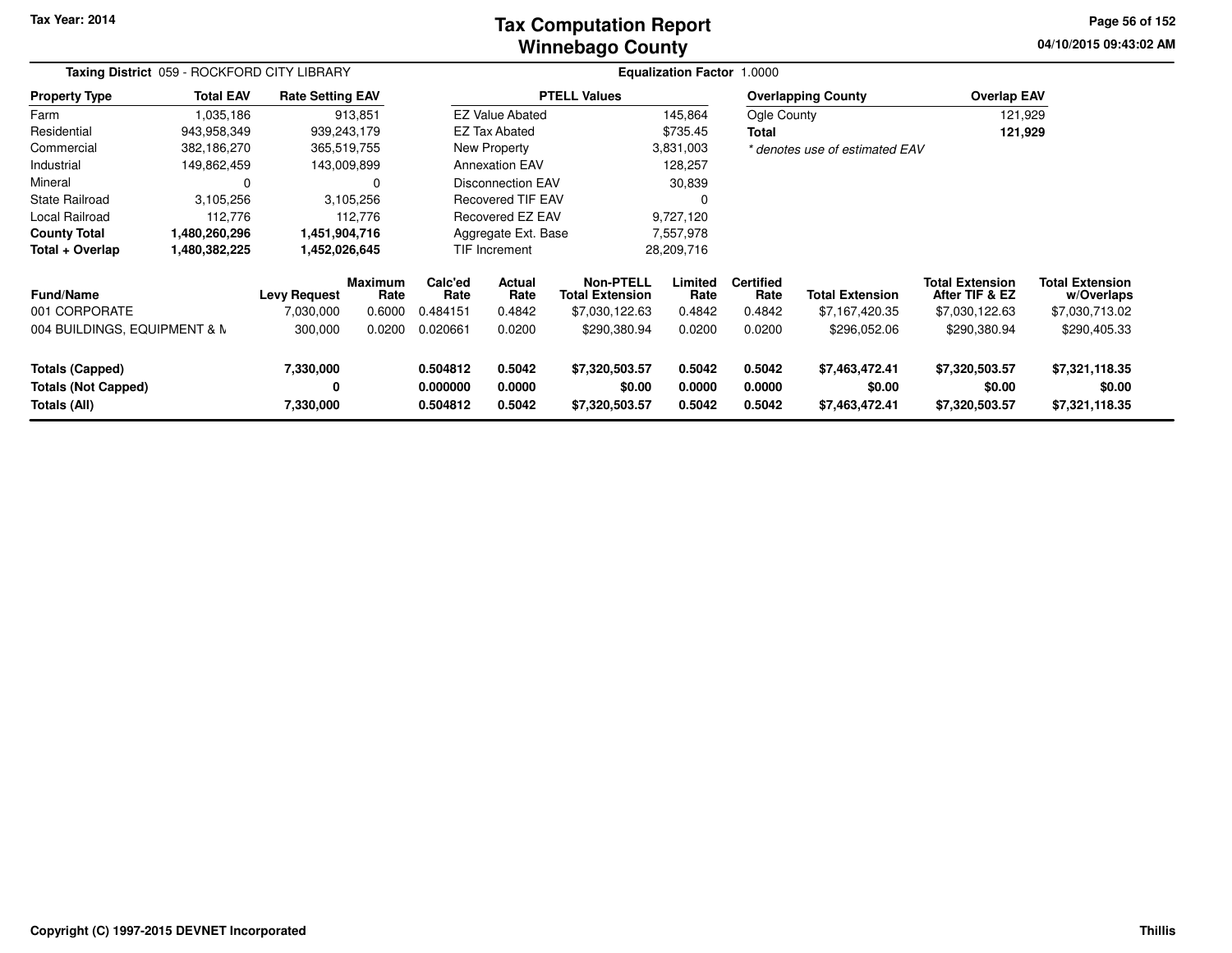# **Winnebago CountyTax Computation Report**

**04/10/2015 09:43:02 AM Page 57 of 152**

|                              | Taxing District 060 - GREATER RKFD AIRPORT |                         |                |          |                          |                        | Equalization Factor 1.0000 |                  |                        |                        |                        |
|------------------------------|--------------------------------------------|-------------------------|----------------|----------|--------------------------|------------------------|----------------------------|------------------|------------------------|------------------------|------------------------|
| <b>Property Type</b>         | <b>Total EAV</b>                           | <b>Rate Setting EAV</b> |                |          |                          | <b>PTELL Values</b>    |                            |                  |                        |                        |                        |
| Farm                         | 20,842,659                                 |                         | 20,634,978     |          | <b>EZ Value Abated</b>   |                        | 145,864                    |                  |                        |                        |                        |
| Residential                  | 1,881,283,029                              | 1,876,361,934           |                |          | <b>EZ Tax Abated</b>     |                        | \$155.05                   |                  |                        |                        |                        |
| Commercial                   | 556,682,120                                |                         | 531,740,785    |          | New Property             |                        | 6,885,554                  |                  |                        |                        |                        |
| Industrial                   | 225,301,336                                |                         | 213,869,623    |          | <b>Annexation EAV</b>    |                        |                            |                  |                        |                        |                        |
| Mineral                      |                                            |                         | 0              |          | <b>Disconnection EAV</b> |                        |                            |                  |                        |                        |                        |
| <b>State Railroad</b>        | 5,379,925                                  |                         | 5,379,925      |          | <b>Recovered TIF EAV</b> |                        |                            |                  |                        |                        |                        |
| Local Railroad               | 112,776                                    |                         | 112,776        |          | Recovered EZ EAV         |                        | 9,727,120                  |                  |                        |                        |                        |
| <b>County Total</b>          | 2,689,601,845                              | 2,648,100,021           |                |          | Aggregate Ext. Base      |                        | 3,139,310                  |                  |                        |                        |                        |
| Total + Overlap              | 2,689,601,845                              | 2,648,100,021           |                |          | TIF Increment            |                        | 41,355,960                 |                  |                        |                        |                        |
|                              |                                            |                         | <b>Maximum</b> | Calc'ed  | Actual                   | <b>Non-PTELL</b>       | Limited                    | <b>Certified</b> |                        | <b>Total Extension</b> | <b>Total Extension</b> |
| Fund/Name                    |                                            | <b>Levy Request</b>     | Rate           | Rate     | Rate                     | <b>Total Extension</b> | Rate                       | Rate             | <b>Total Extension</b> | After TIF & EZ         | w/Overlaps             |
| 001 CORPORATE                |                                            | 2,304,434               | 0.0750         | 0.087022 | 0.0750                   | \$1,986,075.02         | 0.0750                     | 0.0750           | \$2,017,201.38         | \$1,986,075.02         | \$1,986,075.02         |
| 003 BONDS & INT 2008         |                                            | 0                       | 0.0000         | 0.000000 | 0.0000                   | \$0.00                 | 0.0000                     | 0.0000           | \$0.00                 | \$0.00                 | \$0.00                 |
| 005 I. M. R. F.              |                                            | 290,718                 | 0.0000         | 0.010978 | 0.0110                   | \$291,291.00           | 0.0110                     | 0.0110           | \$295,856.20           | \$291,291.00           | \$291,291.00           |
| 027 AUDIT                    |                                            | 30,915                  | 0.0050         | 0.001167 | 0.0012                   | \$31,777.20            | 0.0012                     | 0.0012           | \$32,275.22            | \$31,777.20            | \$31,777.20            |
| 035 TORT JUDGMENTS, LIABILIT |                                            | 172,000                 | 0.0000         | 0.006495 | 0.0065                   | \$172,126.50           | 0.0065                     | 0.0065           | \$174,824.12           | \$172,126.50           | \$172,126.50           |
| 047 SOCIAL SECURITY          |                                            | 190,627                 | 0.0000         | 0.007199 | 0.0072                   | \$190,663.20           | 0.0072                     | 0.0072           | \$193,651.33           | \$190,663.20           | \$190,663.20           |
| 060 UNEMPLOYMENT INSURANC    |                                            | 25,754                  | 0.0000         | 0.000973 | 0.0010                   | \$26,481.00            | 0.0010                     | 0.0010           | \$26,896.02            | \$26,481.00            | \$26,481.00            |
| 062 WORKERS COMPENSATION     |                                            | 114,583                 | 0.0000         | 0.004327 | 0.0044                   | \$116,516.40           | 0.0044                     | 0.0044           | \$118,342.48           | \$116,516.40           | \$116,516.40           |
|                              |                                            |                         |                |          |                          |                        |                            |                  |                        |                        |                        |
| <b>Totals (Capped)</b>       |                                            | 3,129,031               |                | 0.118161 | 0.1063                   | \$2,814,930.32         | 0.1063                     | 0.1063           | \$2,859,046.75         | \$2,814,930.32         | \$2,814,930.32         |
| <b>Totals (Not Capped)</b>   |                                            | 0                       |                | 0.000000 | 0.0000                   | \$0.00                 | 0.0000                     | 0.0000           | \$0.00                 | \$0.00                 | \$0.00                 |
| <b>Totals (All)</b>          |                                            | 3,129,031               |                | 0.118161 | 0.1063                   | \$2,814,930.32         | 0.1063                     | 0.1063           | \$2,859,046.75         | \$2,814,930.32         | \$2,814,930.32         |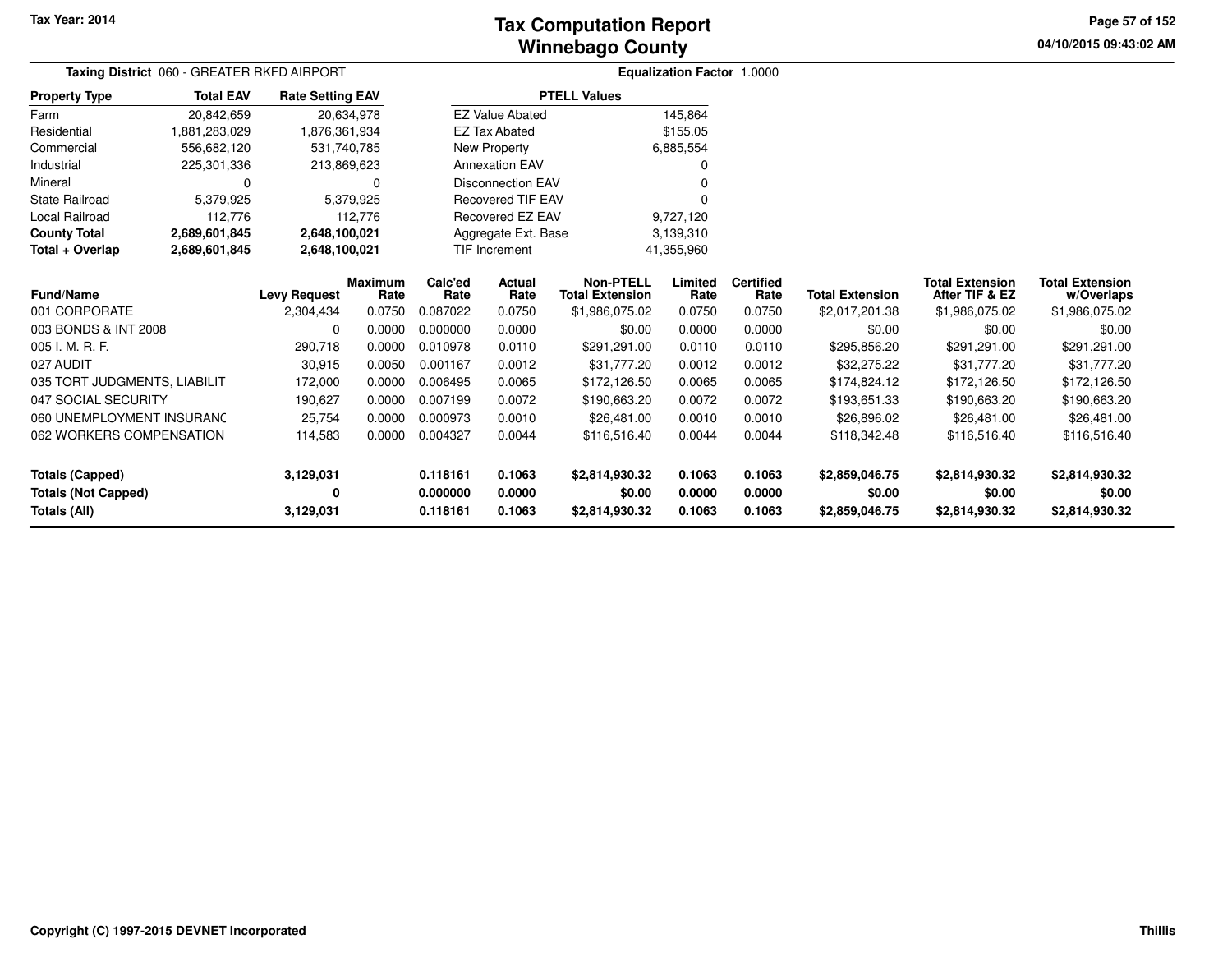**04/10/2015 09:43:02 AM Page 58 of 152**

|                                                                      |                  | Taxing District 061 - SOUTH BELOIT CITY LIBRARY |                           |                                  |                                 |                                                            |                            | Equalization Factor 1.0000         |                                        |                                                          |                                                      |  |
|----------------------------------------------------------------------|------------------|-------------------------------------------------|---------------------------|----------------------------------|---------------------------------|------------------------------------------------------------|----------------------------|------------------------------------|----------------------------------------|----------------------------------------------------------|------------------------------------------------------|--|
| <b>Property Type</b>                                                 | <b>Total EAV</b> | <b>Rate Setting EAV</b>                         |                           |                                  |                                 | <b>PTELL Values</b>                                        |                            |                                    |                                        |                                                          |                                                      |  |
| Farm                                                                 | 180,408          |                                                 | 180,408                   |                                  | <b>EZ Value Abated</b>          |                                                            |                            |                                    |                                        |                                                          |                                                      |  |
| Residential                                                          | 69,083,171       | 69,083,171                                      |                           |                                  | <b>EZ Tax Abated</b>            |                                                            | \$0.00                     |                                    |                                        |                                                          |                                                      |  |
| Commercial                                                           | 20,072,625       | 20,072,625                                      |                           |                                  | New Property                    |                                                            | 278,169                    |                                    |                                        |                                                          |                                                      |  |
| Industrial                                                           | 12,758,051       | 12,758,051                                      |                           |                                  | <b>Annexation EAV</b>           |                                                            | 49,225                     |                                    |                                        |                                                          |                                                      |  |
| Mineral                                                              | 0                |                                                 | 0                         |                                  | <b>Disconnection EAV</b>        |                                                            |                            |                                    |                                        |                                                          |                                                      |  |
| <b>State Railroad</b>                                                | 875,454          |                                                 | 875,454                   |                                  | <b>Recovered TIF EAV</b>        |                                                            |                            |                                    |                                        |                                                          |                                                      |  |
| Local Railroad                                                       | 0                |                                                 | 0                         |                                  | Recovered EZ EAV                |                                                            |                            |                                    |                                        |                                                          |                                                      |  |
| <b>County Total</b>                                                  | 102,969,709      | 102,969,709                                     |                           |                                  | Aggregate Ext. Base             |                                                            | 216,004                    |                                    |                                        |                                                          |                                                      |  |
| Total + Overlap                                                      | 102,969,709      | 102,969,709                                     |                           |                                  | TIF Increment                   |                                                            | 0                          |                                    |                                        |                                                          |                                                      |  |
| <b>Fund/Name</b><br>001 CORPORATE                                    |                  | <b>Levy Request</b><br>220,000                  | Maximum<br>Rate<br>0.6000 | Calc'ed<br>Rate<br>0.213655      | <b>Actual</b><br>Rate<br>0.2137 | <b>Non-PTELL</b><br><b>Total Extension</b><br>\$220,046.27 | Limited<br>Rate<br>0.2136  | <b>Certified</b><br>Rate<br>0.2136 | <b>Total Extension</b><br>\$219,943.30 | <b>Total Extension</b><br>After TIF & EZ<br>\$219,943.30 | <b>Total Extension</b><br>w/Overlaps<br>\$219,943.30 |  |
| <b>Totals (Capped)</b><br><b>Totals (Not Capped)</b><br>Totals (All) |                  | 220,000<br>0<br>220,000                         |                           | 0.213655<br>0.000000<br>0.213655 | 0.2137<br>0.0000<br>0.2137      | \$220,046.27<br>\$0.00<br>\$220,046.27                     | 0.2136<br>0.0000<br>0.2136 | 0.2136<br>0.0000<br>0.2136         | \$219,943.30<br>\$0.00<br>\$219,943.30 | \$219,943.30<br>\$0.00<br>\$219,943.30                   | \$219,943.30<br>\$0.00<br>\$219,943.30               |  |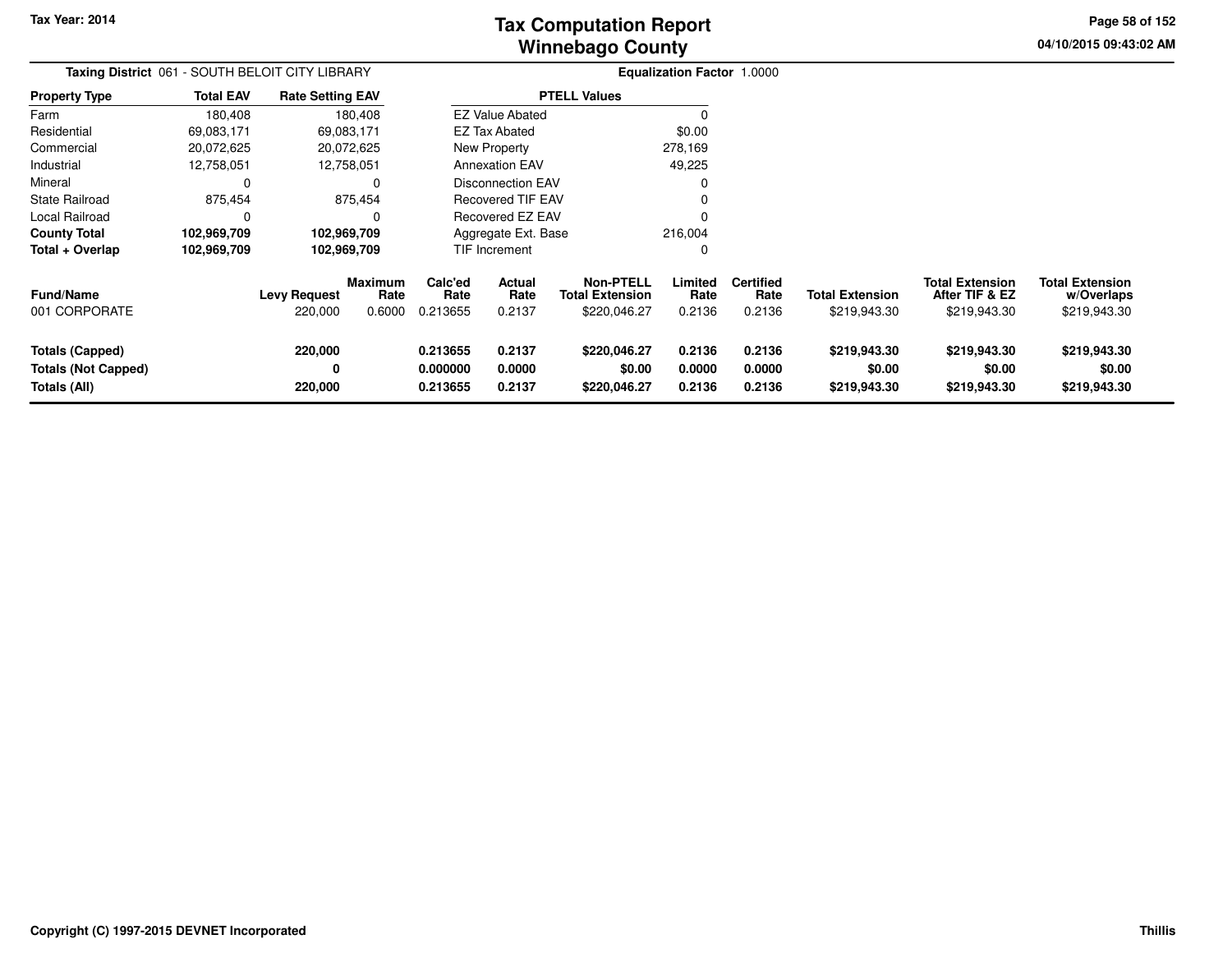# **Winnebago CountyTax Computation Report**

**04/10/2015 09:43:02 AM Page 59 of 152**

|                                                                      | Taxing District 062 - RKFD - WINN DRAINAGE |                              |                                  |                                  |                                 |                                                          | <b>Equalization Factor 1.0000</b> |                                    |                                      |                                                        |                                                    |
|----------------------------------------------------------------------|--------------------------------------------|------------------------------|----------------------------------|----------------------------------|---------------------------------|----------------------------------------------------------|-----------------------------------|------------------------------------|--------------------------------------|--------------------------------------------------------|----------------------------------------------------|
| <b>Property Type</b>                                                 | <b>Total EAV</b>                           | <b>Rate Setting EAV</b>      |                                  |                                  |                                 | <b>PTELL Values</b>                                      |                                   |                                    |                                      |                                                        |                                                    |
| Farm                                                                 | 255,771                                    |                              | 255,771                          |                                  | <b>EZ Value Abated</b>          |                                                          |                                   |                                    |                                      |                                                        |                                                    |
| Residential                                                          | 6,513,557                                  |                              | 6,513,557                        |                                  | <b>EZ Tax Abated</b>            |                                                          | \$0.00                            |                                    |                                      |                                                        |                                                    |
| Commercial                                                           | 2,161,589                                  |                              | 2,161,589                        |                                  | New Property                    |                                                          | 28,902                            |                                    |                                      |                                                        |                                                    |
| Industrial                                                           | 896,845                                    |                              | 896,845                          |                                  | <b>Annexation EAV</b>           |                                                          |                                   |                                    |                                      |                                                        |                                                    |
| Mineral                                                              | 0                                          |                              | 0                                |                                  | <b>Disconnection EAV</b>        |                                                          |                                   |                                    |                                      |                                                        |                                                    |
| State Railroad                                                       | 0                                          |                              |                                  |                                  | <b>Recovered TIF EAV</b>        |                                                          |                                   |                                    |                                      |                                                        |                                                    |
| Local Railroad                                                       | 0                                          |                              |                                  | Recovered EZ EAV                 |                                 |                                                          |                                   |                                    |                                      |                                                        |                                                    |
| <b>County Total</b>                                                  | 9,827,762                                  |                              | 9,827,762                        | Aggregate Ext. Base              |                                 |                                                          | 4,010                             |                                    |                                      |                                                        |                                                    |
| Total + Overlap                                                      | 9,827,762                                  |                              | 9,827,762                        |                                  | TIF Increment                   |                                                          | 0                                 |                                    |                                      |                                                        |                                                    |
| Fund/Name<br>001 CORPORATE                                           |                                            | <b>Levy Request</b><br>4,000 | <b>Maximum</b><br>Rate<br>0.1250 | Calc'ed<br>Rate<br>0.040701      | <b>Actual</b><br>Rate<br>0.0408 | <b>Non-PTELL</b><br><b>Total Extension</b><br>\$4,009.73 | Limited<br>Rate<br>0.0408         | <b>Certified</b><br>Rate<br>0.0408 | <b>Total Extension</b><br>\$4,009.73 | <b>Total Extension</b><br>After TIF & EZ<br>\$4,009.73 | <b>Total Extension</b><br>w/Overlaps<br>\$4,009.73 |
| <b>Totals (Capped)</b><br><b>Totals (Not Capped)</b><br>Totals (All) |                                            | 4,000<br>0<br>4,000          |                                  | 0.040701<br>0.000000<br>0.040701 | 0.0408<br>0.0000<br>0.0408      | \$4,009.73<br>\$0.00<br>\$4,009.73                       | 0.0408<br>0.0000<br>0.0408        | 0.0408<br>0.0000<br>0.0408         | \$4,009.73<br>\$0.00<br>\$4,009.73   | \$4,009.73<br>\$0.00<br>\$4,009.73                     | \$4,009.73<br>\$0.00<br>\$4,009.73                 |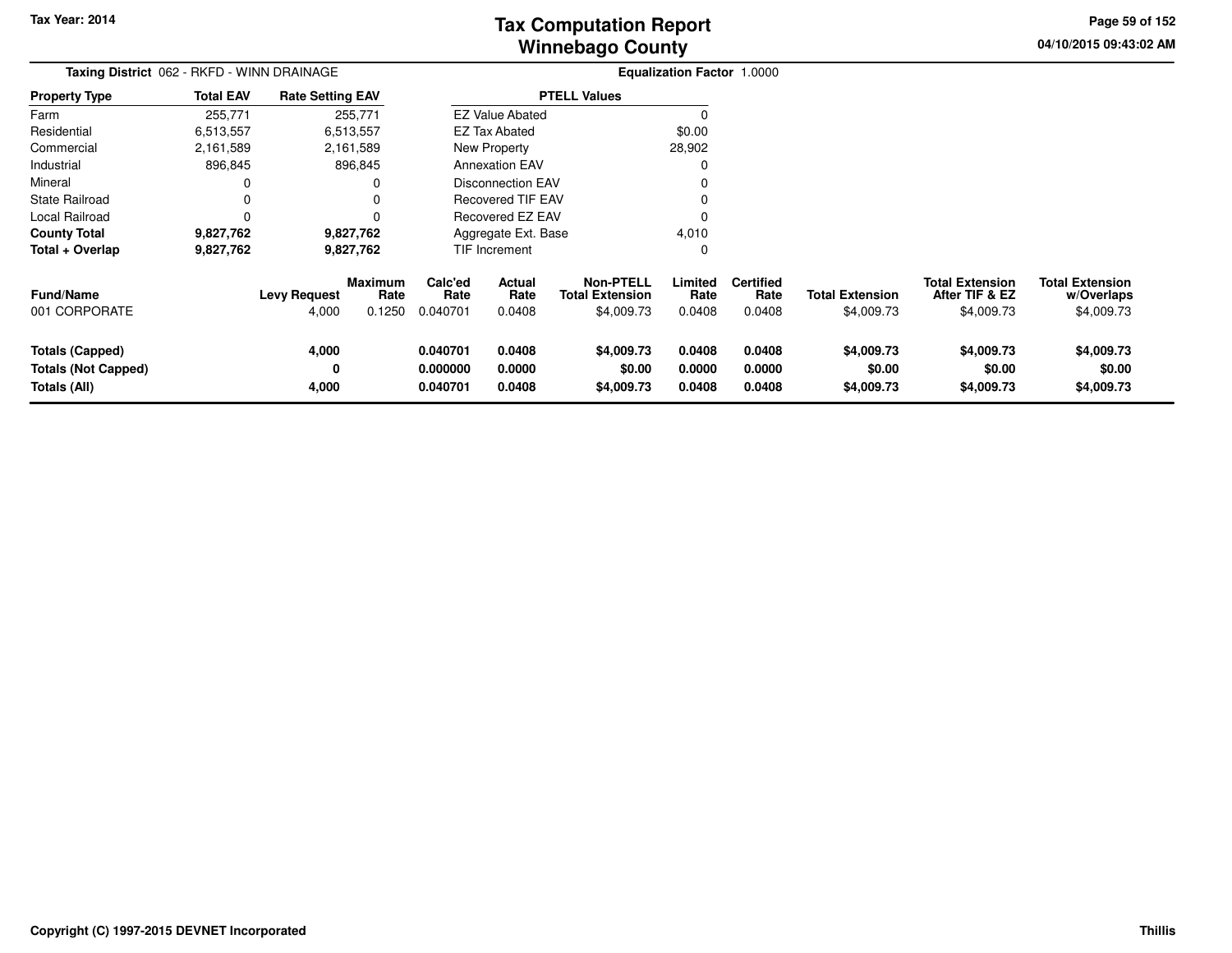**04/10/2015 09:43:02 AMPage 60 of 152**

| Taxing District 063 - WESTSIDE TIF #2                                |                  |                                                      |                                     | <b>Equalization Factor 1.0000</b> |                                                      |                            |                                    |                                  |                                                      |                                                  |
|----------------------------------------------------------------------|------------------|------------------------------------------------------|-------------------------------------|-----------------------------------|------------------------------------------------------|----------------------------|------------------------------------|----------------------------------|------------------------------------------------------|--------------------------------------------------|
| <b>Property Type</b>                                                 | <b>Total EAV</b> | <b>TIF Base EAV</b>                                  |                                     |                                   | <b>PTELL Values</b>                                  |                            |                                    |                                  |                                                      |                                                  |
| Farm                                                                 |                  |                                                      |                                     | <b>EZ Value Abated</b>            |                                                      |                            |                                    |                                  |                                                      |                                                  |
| Residential                                                          |                  |                                                      |                                     | <b>EZ Tax Abated</b>              |                                                      | \$0.00                     |                                    |                                  |                                                      |                                                  |
| Commercial                                                           | 213,411          | 209,228                                              |                                     | New Property                      |                                                      |                            |                                    |                                  |                                                      |                                                  |
| Industrial                                                           | 128,413          | 128,413                                              |                                     | <b>Annexation EAV</b>             |                                                      |                            |                                    |                                  |                                                      |                                                  |
| Mineral                                                              |                  |                                                      |                                     | <b>Disconnection EAV</b>          |                                                      |                            |                                    |                                  |                                                      |                                                  |
| <b>State Railroad</b>                                                |                  |                                                      |                                     | <b>Recovered TIF EAV</b>          |                                                      |                            |                                    |                                  |                                                      |                                                  |
| Local Railroad                                                       | 0                |                                                      |                                     | <b>Recovered EZ EAV</b>           |                                                      |                            |                                    |                                  |                                                      |                                                  |
| <b>County Total</b>                                                  | 341,824          | 337,641                                              |                                     | Aggregate Ext. Base               |                                                      |                            |                                    |                                  |                                                      |                                                  |
| Total + Overlap                                                      | 341,824          | 337,641                                              |                                     | TIF Increment                     |                                                      | 4,183                      |                                    |                                  |                                                      |                                                  |
| Fund/Name<br>001 CORPORATE                                           |                  | <b>Maximum</b><br><b>Levy Request</b><br>0.0000<br>0 | Calc'ed<br>Rate<br>Rate<br>0.000000 | Actual<br>Rate<br>0.0000          | <b>Non-PTELL</b><br><b>Total Extension</b><br>\$0.00 | Limited<br>Rate<br>0.0000  | <b>Certified</b><br>Rate<br>0.0000 | <b>Total Extension</b><br>\$0.00 | <b>Total Extension</b><br>After TIF & EZ<br>\$626.70 | <b>Total Extension</b><br>w/Overlaps<br>\$626.70 |
| <b>Totals (Capped)</b><br><b>Totals (Not Capped)</b><br>Totals (All) |                  | 0<br>0<br>0                                          | 0.000000<br>0.000000<br>0.000000    | 0.0000<br>0.0000<br>0.0000        | \$0.00<br>\$0.00<br>\$0.00                           | 0.0000<br>0.0000<br>0.0000 | 0.0000<br>0.0000<br>0.0000         | \$0.00<br>\$0.00<br>\$0.00       | \$0.00<br>\$626.70<br>\$626.70                       | \$0.00<br>\$626.70<br>\$626.70                   |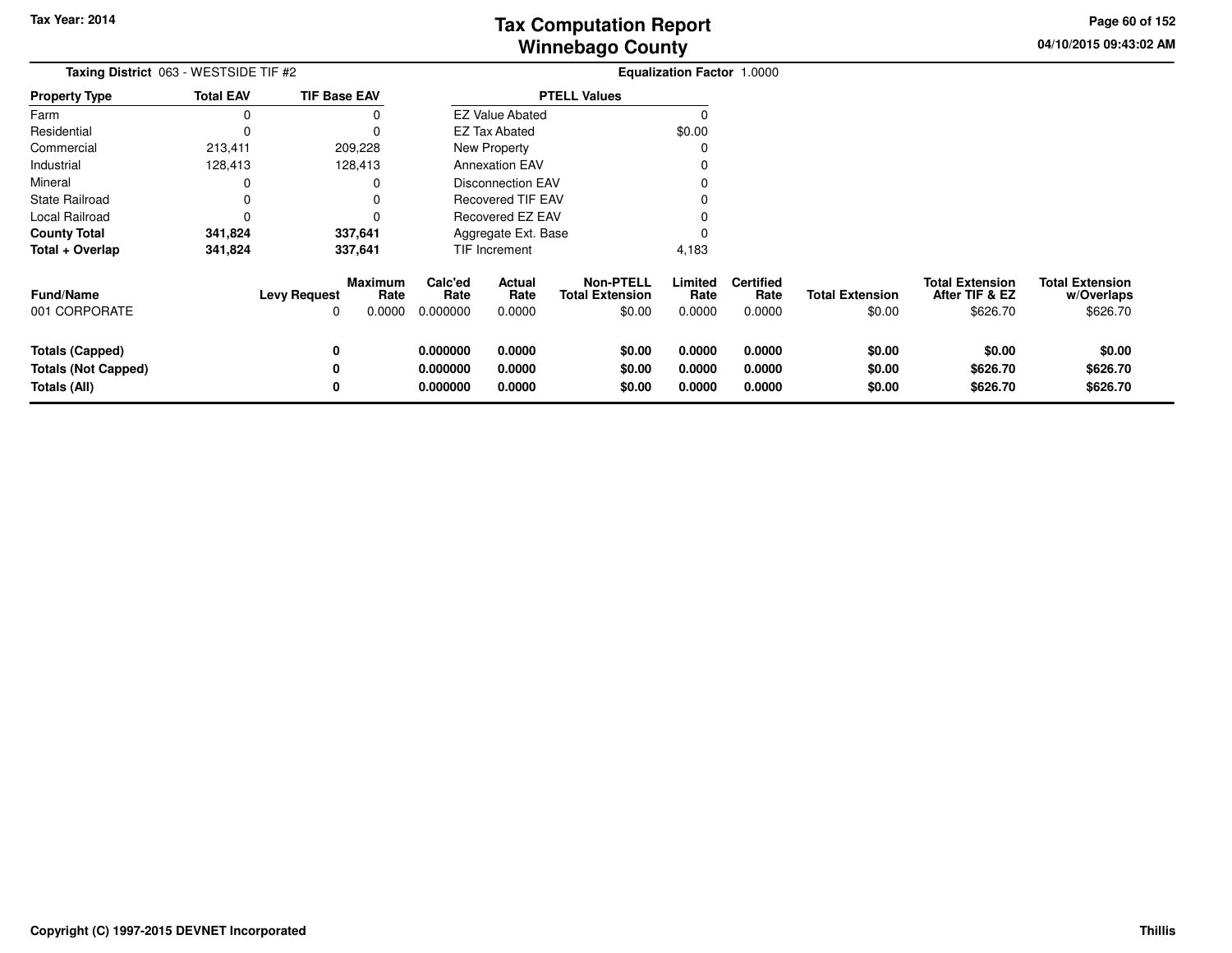**04/10/2015 09:43:02 AM Page 61 of 152**

|                                                               | Taxing District 064 - LINCOLN-ACRES STREET LIGHT |                                                              |                                  |                            | <b>Equalization Factor 1.0000</b>                    |                            |                                    |                                  |                                                    |                                                |
|---------------------------------------------------------------|--------------------------------------------------|--------------------------------------------------------------|----------------------------------|----------------------------|------------------------------------------------------|----------------------------|------------------------------------|----------------------------------|----------------------------------------------------|------------------------------------------------|
| <b>Property Type</b>                                          | <b>Total EAV</b>                                 | <b>Rate Setting EAV</b>                                      |                                  |                            | <b>PTELL Values</b>                                  |                            |                                    |                                  |                                                    |                                                |
| Farm                                                          | $\Omega$                                         |                                                              |                                  | <b>EZ Value Abated</b>     |                                                      |                            |                                    |                                  |                                                    |                                                |
| Residential                                                   | 612,403                                          | 612,403                                                      |                                  | <b>EZ Tax Abated</b>       |                                                      | \$0.00                     |                                    |                                  |                                                    |                                                |
| Commercial                                                    |                                                  |                                                              |                                  | New Property               |                                                      | 10,570                     |                                    |                                  |                                                    |                                                |
| Industrial                                                    |                                                  |                                                              |                                  | <b>Annexation EAV</b>      |                                                      |                            |                                    |                                  |                                                    |                                                |
| Mineral                                                       |                                                  |                                                              |                                  | <b>Disconnection EAV</b>   |                                                      |                            |                                    |                                  |                                                    |                                                |
| State Railroad                                                |                                                  |                                                              |                                  | Recovered TIF EAV          |                                                      |                            |                                    |                                  |                                                    |                                                |
| Local Railroad                                                |                                                  |                                                              |                                  | Recovered EZ EAV           |                                                      |                            |                                    |                                  |                                                    |                                                |
| <b>County Total</b>                                           | 612,403                                          | 612,403                                                      |                                  | Aggregate Ext. Base        |                                                      |                            |                                    |                                  |                                                    |                                                |
| Total + Overlap                                               | 612,403                                          | 612,403                                                      |                                  | TIF Increment              |                                                      |                            |                                    |                                  |                                                    |                                                |
| <b>Fund/Name</b><br>001 CORPORATE                             |                                                  | <b>Maximum</b><br>Rate<br><b>Levy Request</b><br>2.0000<br>0 | Calc'ed<br>Rate<br>0.000000      | Actual<br>Rate<br>0.0000   | <b>Non-PTELL</b><br><b>Total Extension</b><br>\$0.00 | Limited<br>Rate<br>0.0000  | <b>Certified</b><br>Rate<br>0.0000 | <b>Total Extension</b><br>\$0.00 | <b>Total Extension</b><br>After TIF & EZ<br>\$0.00 | <b>Total Extension</b><br>w/Overlaps<br>\$0.00 |
| Totals (Capped)<br><b>Totals (Not Capped)</b><br>Totals (All) |                                                  | 0<br>0<br>0                                                  | 0.000000<br>0.000000<br>0.000000 | 0.0000<br>0.0000<br>0.0000 | \$0.00<br>\$0.00<br>\$0.00                           | 0.0000<br>0.0000<br>0.0000 | 0.0000<br>0.0000<br>0.0000         | \$0.00<br>\$0.00<br>\$0.00       | \$0.00<br>\$0.00<br>\$0.00                         | \$0.00<br>\$0.00<br>\$0.00                     |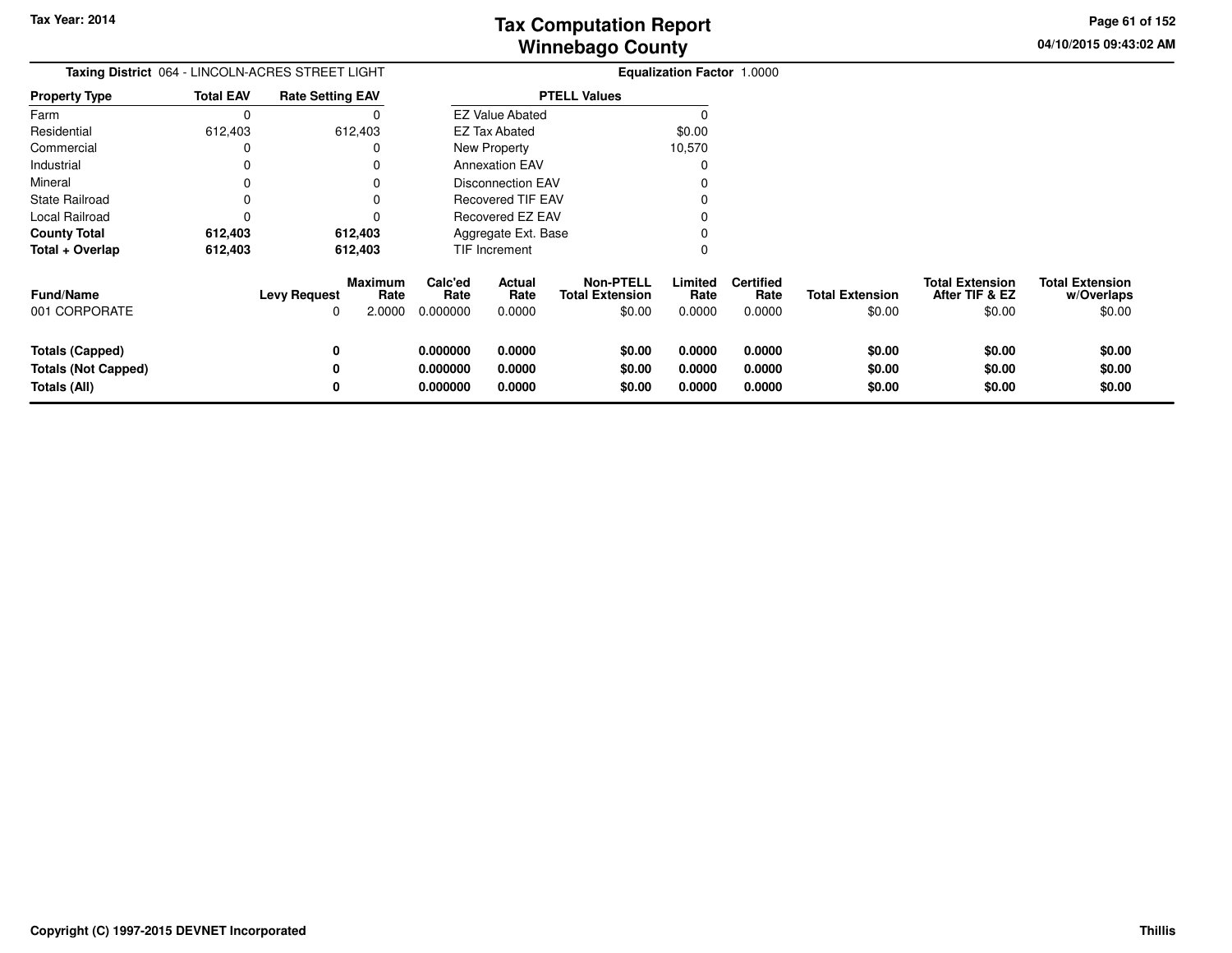**04/10/2015 09:43:02 AM Page 62 of 152**

| Taxing District 065 - WASHINGTON PARK STREET LIGHT                   |                  |                               |                                  | <b>Equalization Factor 1.0000</b> |                            |                                                           |                            |                                    |                                       |                                                         |                                                     |
|----------------------------------------------------------------------|------------------|-------------------------------|----------------------------------|-----------------------------------|----------------------------|-----------------------------------------------------------|----------------------------|------------------------------------|---------------------------------------|---------------------------------------------------------|-----------------------------------------------------|
| <b>Property Type</b>                                                 | <b>Total EAV</b> | <b>Rate Setting EAV</b>       |                                  |                                   |                            | <b>PTELL Values</b>                                       |                            |                                    |                                       |                                                         |                                                     |
| Farm                                                                 | $\Omega$         |                               | O                                |                                   | <b>EZ Value Abated</b>     |                                                           |                            |                                    |                                       |                                                         |                                                     |
| Residential                                                          | 1,422,650        |                               | 1,422,650                        |                                   | EZ Tax Abated              |                                                           | \$0.00                     |                                    |                                       |                                                         |                                                     |
| Commercial                                                           | 13,377           |                               | 13,377                           |                                   | New Property               |                                                           | 6,967                      |                                    |                                       |                                                         |                                                     |
| Industrial                                                           | 82,210           |                               | 82,210                           |                                   | <b>Annexation EAV</b>      |                                                           |                            |                                    |                                       |                                                         |                                                     |
| Mineral                                                              |                  |                               |                                  |                                   | <b>Disconnection EAV</b>   |                                                           |                            |                                    |                                       |                                                         |                                                     |
| <b>State Railroad</b>                                                | $\Omega$         |                               |                                  |                                   | <b>Recovered TIF EAV</b>   |                                                           |                            |                                    |                                       |                                                         |                                                     |
| Local Railroad                                                       |                  |                               |                                  |                                   | Recovered EZ EAV           |                                                           |                            |                                    |                                       |                                                         |                                                     |
| <b>County Total</b>                                                  | 1,518,237        |                               | 1,518,237                        |                                   | Aggregate Ext. Base        |                                                           | 12,342                     |                                    |                                       |                                                         |                                                     |
| Total + Overlap                                                      | 1,518,237        |                               | 1,518,237                        |                                   | TIF Increment              |                                                           | $\Omega$                   |                                    |                                       |                                                         |                                                     |
| <b>Fund/Name</b><br>001 CORPORATE                                    |                  | <b>Levy Request</b><br>12,341 | <b>Maximum</b><br>Rate<br>2.0000 | Calc'ed<br>Rate<br>0.812851       | Actual<br>Rate<br>0.8129   | <b>Non-PTELL</b><br><b>Total Extension</b><br>\$12,341.75 | Limited<br>Rate<br>0.8129  | <b>Certified</b><br>Rate<br>0.8129 | <b>Total Extension</b><br>\$12,341.75 | <b>Total Extension</b><br>After TIF & EZ<br>\$12,341.75 | <b>Total Extension</b><br>w/Overlaps<br>\$12,341.75 |
| <b>Totals (Capped)</b><br><b>Totals (Not Capped)</b><br>Totals (All) |                  | 12,341<br>0<br>12,341         |                                  | 0.812851<br>0.000000<br>0.812851  | 0.8129<br>0.0000<br>0.8129 | \$12,341.75<br>\$0.00<br>\$12,341.75                      | 0.8129<br>0.0000<br>0.8129 | 0.8129<br>0.0000<br>0.8129         | \$12,341.75<br>\$0.00<br>\$12,341.75  | \$12,341.75<br>\$0.00<br>\$12,341.75                    | \$12,341.75<br>\$0.00<br>\$12,341.75                |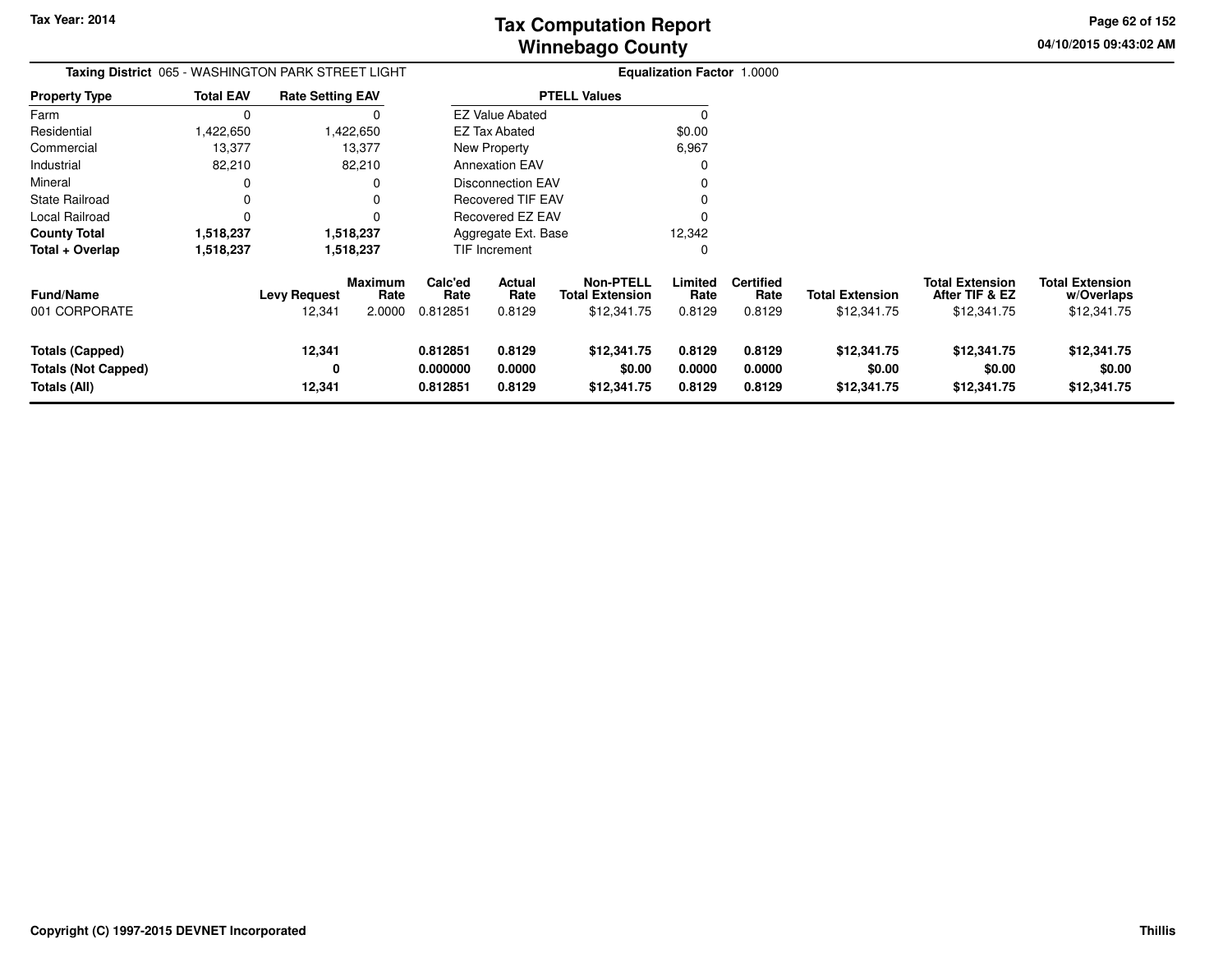**04/10/2015 09:43:02 AMPage 63 of 152**

| Taxing District 066 - EAST STATE & ALPINE TIF                 |                  |                          |                           | <b>Equalization Factor 1.0000</b> |                            |                                                      |                            |                                    |                                  |                                                          |                                                      |
|---------------------------------------------------------------|------------------|--------------------------|---------------------------|-----------------------------------|----------------------------|------------------------------------------------------|----------------------------|------------------------------------|----------------------------------|----------------------------------------------------------|------------------------------------------------------|
| <b>Property Type</b>                                          | <b>Total EAV</b> | <b>TIF Base EAV</b>      |                           |                                   |                            | <b>PTELL Values</b>                                  |                            |                                    |                                  |                                                          |                                                      |
| Farm                                                          | 0                |                          |                           |                                   | <b>EZ Value Abated</b>     |                                                      |                            |                                    |                                  |                                                          |                                                      |
| Residential                                                   | 0                |                          |                           |                                   | <b>EZ Tax Abated</b>       |                                                      | \$0.00                     |                                    |                                  |                                                          |                                                      |
| Commercial                                                    | 11,271,193       |                          | 10,493,870                |                                   | New Property               |                                                      |                            |                                    |                                  |                                                          |                                                      |
| Industrial                                                    | 0                |                          |                           |                                   | <b>Annexation EAV</b>      |                                                      |                            |                                    |                                  |                                                          |                                                      |
| Mineral                                                       |                  |                          |                           |                                   | <b>Disconnection EAV</b>   |                                                      |                            |                                    |                                  |                                                          |                                                      |
| State Railroad                                                |                  |                          |                           |                                   | <b>Recovered TIF EAV</b>   |                                                      |                            |                                    |                                  |                                                          |                                                      |
| Local Railroad                                                | 0                |                          |                           |                                   | Recovered EZ EAV           |                                                      |                            |                                    |                                  |                                                          |                                                      |
| County Total                                                  | 11,271,193       |                          | 10,493,870                |                                   | Aggregate Ext. Base        |                                                      |                            |                                    |                                  |                                                          |                                                      |
| Total + Overlap                                               | 11,271,193       |                          | 10,493,870                |                                   | <b>TIF Increment</b>       |                                                      | 777,323                    |                                    |                                  |                                                          |                                                      |
| <b>Fund/Name</b><br>001 CORPORATE                             |                  | <b>Levy Request</b><br>0 | Maximum<br>Rate<br>0.0000 | Calc'ed<br>Rate<br>0.000000       | Actual<br>Rate<br>0.0000   | <b>Non-PTELL</b><br><b>Total Extension</b><br>\$0.00 | Limited<br>Rate<br>0.0000  | <b>Certified</b><br>Rate<br>0.0000 | <b>Total Extension</b><br>\$0.00 | <b>Total Extension</b><br>After TIF & EZ<br>\$116,458.58 | <b>Total Extension</b><br>w/Overlaps<br>\$116,458.58 |
| Totals (Capped)<br><b>Totals (Not Capped)</b><br>Totals (All) |                  | 0<br>0<br>0              |                           | 0.000000<br>0.000000<br>0.000000  | 0.0000<br>0.0000<br>0.0000 | \$0.00<br>\$0.00<br>\$0.00                           | 0.0000<br>0.0000<br>0.0000 | 0.0000<br>0.0000<br>0.0000         | \$0.00<br>\$0.00<br>\$0.00       | \$0.00<br>\$116,458.58<br>\$116,458.58                   | \$0.00<br>\$116,458.58<br>\$116,458.58               |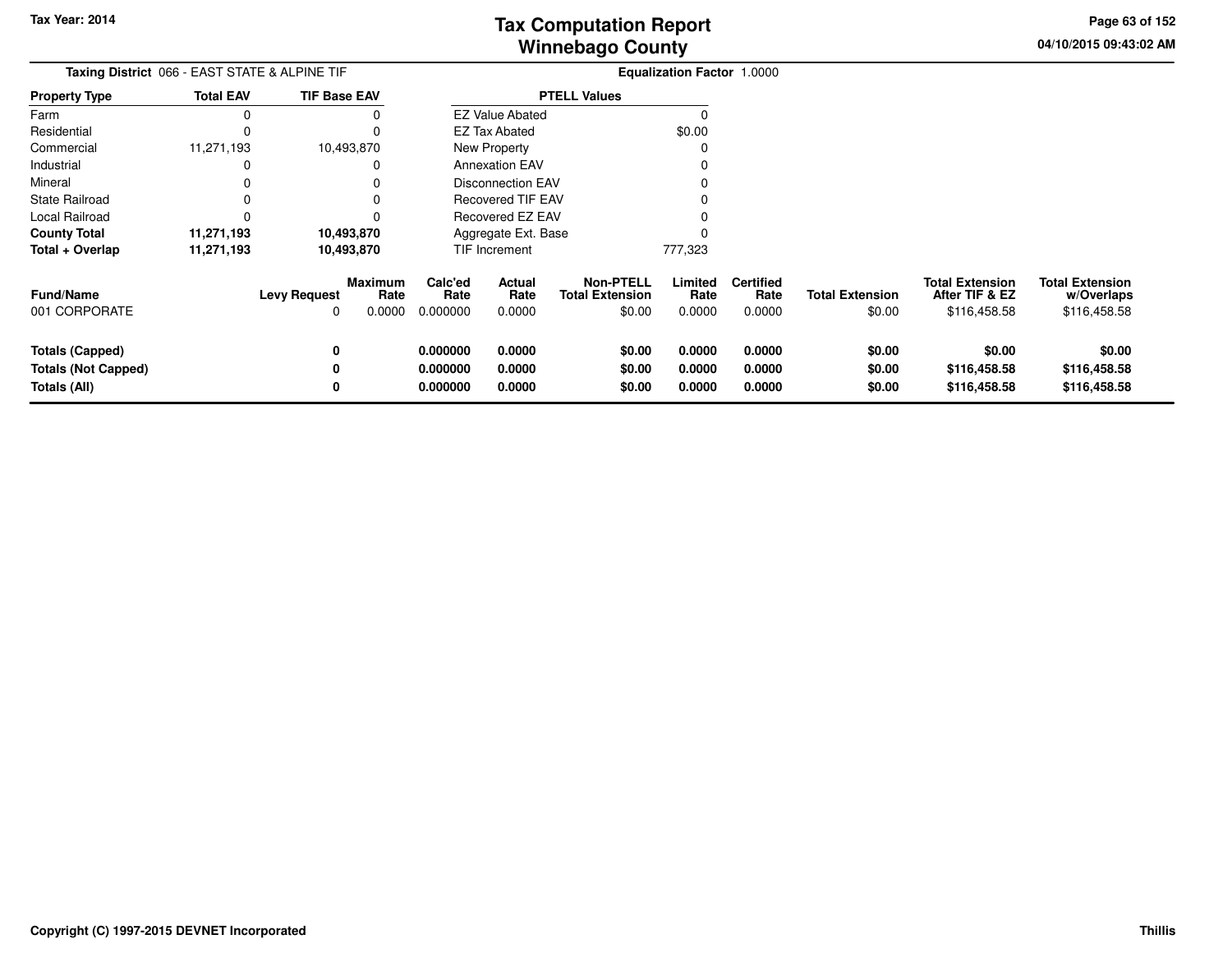**04/10/2015 09:43:02 AMPage 64 of 152**

| <b>Taxing District 067 - WEST STATE &amp; CENTRAL TIF</b>            |                  |                     |                                  |                                  | <b>Equalization Factor 1.0000</b> |                                                      |                            |                                    |                                  |                                                         |                                                     |
|----------------------------------------------------------------------|------------------|---------------------|----------------------------------|----------------------------------|-----------------------------------|------------------------------------------------------|----------------------------|------------------------------------|----------------------------------|---------------------------------------------------------|-----------------------------------------------------|
| <b>Property Type</b>                                                 | <b>Total EAV</b> | <b>TIF Base EAV</b> |                                  |                                  |                                   | <b>PTELL Values</b>                                  |                            |                                    |                                  |                                                         |                                                     |
| Farm                                                                 | $\Omega$         |                     | 0                                |                                  | <b>EZ Value Abated</b>            |                                                      | $\Omega$                   |                                    |                                  |                                                         |                                                     |
| Residential                                                          | 10,320,996       | 10,004,679          |                                  |                                  | EZ Tax Abated                     |                                                      | \$0.00                     |                                    |                                  |                                                         |                                                     |
| Commercial                                                           | 547,647          |                     | 491,255                          |                                  | New Property                      |                                                      | C                          |                                    |                                  |                                                         |                                                     |
| Industrial                                                           | 82,591           |                     | 82,591                           |                                  | <b>Annexation EAV</b>             |                                                      |                            |                                    |                                  |                                                         |                                                     |
| Mineral                                                              | 0                |                     | O                                |                                  | <b>Disconnection EAV</b>          |                                                      |                            |                                    |                                  |                                                         |                                                     |
| <b>State Railroad</b>                                                | 0                |                     | 0                                |                                  | Recovered TIF EAV                 |                                                      |                            |                                    |                                  |                                                         |                                                     |
| Local Railroad                                                       | 0                |                     | 0                                |                                  | Recovered EZ EAV                  |                                                      |                            |                                    |                                  |                                                         |                                                     |
| <b>County Total</b>                                                  | 10,951,234       | 10,578,525          |                                  |                                  | Aggregate Ext. Base               |                                                      | O                          |                                    |                                  |                                                         |                                                     |
| Total + Overlap                                                      | 10,951,234       | 10,578,525          |                                  |                                  | TIF Increment                     |                                                      | 372,709                    |                                    |                                  |                                                         |                                                     |
| <b>Fund/Name</b><br>001 CORPORATE                                    |                  | <b>Levy Request</b> | <b>Maximum</b><br>Rate<br>0.0000 | Calc'ed<br>Rate<br>0.000000      | Actual<br>Rate<br>0.0000          | <b>Non-PTELL</b><br><b>Total Extension</b><br>\$0.00 | Limited<br>Rate<br>0.0000  | <b>Certified</b><br>Rate<br>0.0000 | <b>Total Extension</b><br>\$0.00 | <b>Total Extension</b><br>After TIF & EZ<br>\$55,840.18 | <b>Total Extension</b><br>w/Overlaps<br>\$55,840.18 |
| <b>Totals (Capped)</b><br><b>Totals (Not Capped)</b><br>Totals (All) |                  | 0<br>0              |                                  | 0.000000<br>0.000000<br>0.000000 | 0.0000<br>0.0000<br>0.0000        | \$0.00<br>\$0.00<br>\$0.00                           | 0.0000<br>0.0000<br>0.0000 | 0.0000<br>0.0000<br>0.0000         | \$0.00<br>\$0.00<br>\$0.00       | \$0.00<br>\$55,840.18<br>\$55,840.18                    | \$0.00<br>\$55,840.18<br>\$55,840.18                |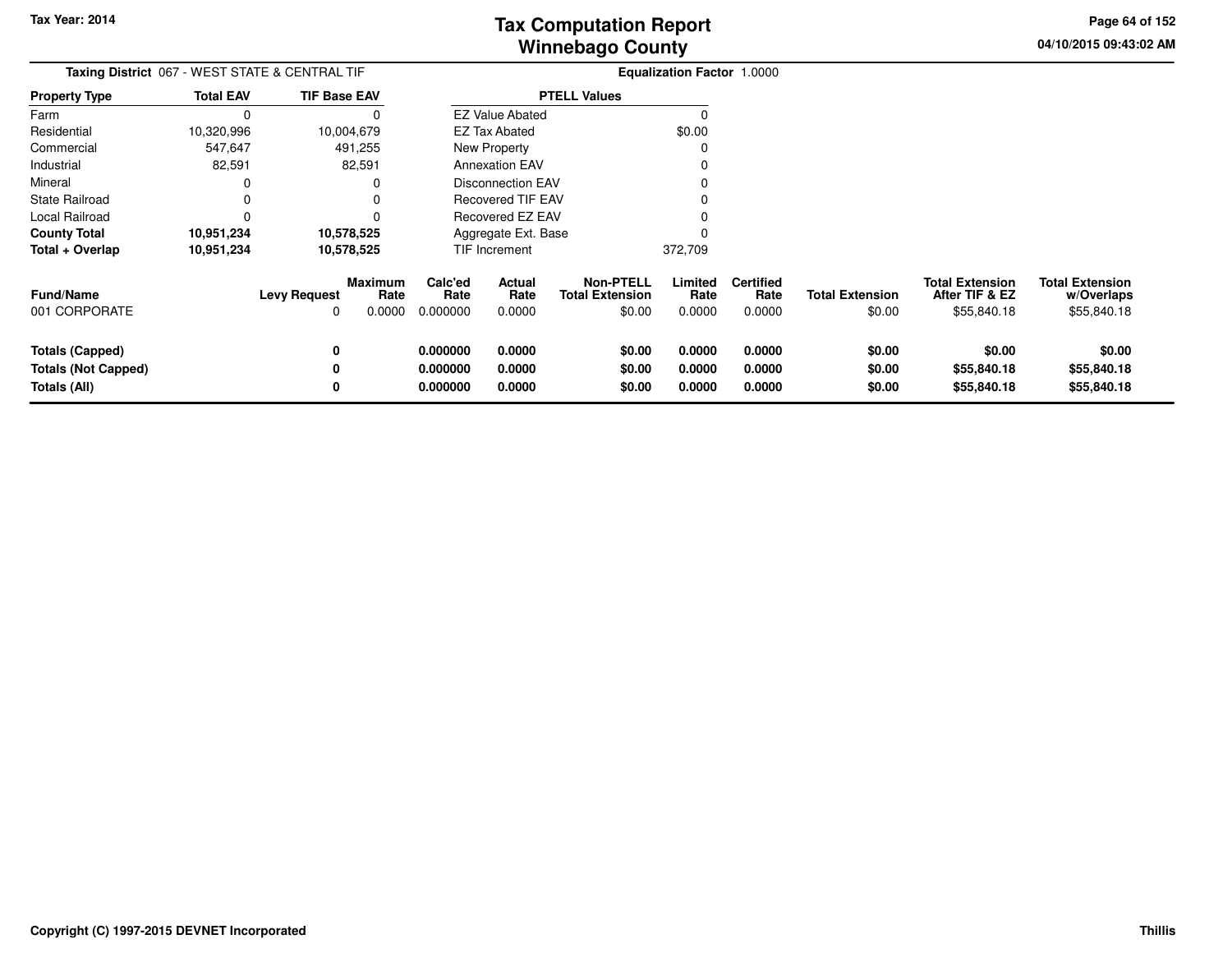**04/10/2015 09:43:02 AMPage 65 of 152**

| Taxing District 068 - WEST STATE & KILBURN TIF                       |                  |                                                              |                                  | <b>Equalization Factor 1.0000</b> |                                                      |                            |                                    |                                  |                                                        |                                                    |
|----------------------------------------------------------------------|------------------|--------------------------------------------------------------|----------------------------------|-----------------------------------|------------------------------------------------------|----------------------------|------------------------------------|----------------------------------|--------------------------------------------------------|----------------------------------------------------|
| <b>Property Type</b>                                                 | <b>Total EAV</b> | <b>TIF Base EAV</b>                                          |                                  |                                   | <b>PTELL Values</b>                                  |                            |                                    |                                  |                                                        |                                                    |
| Farm                                                                 | 0                |                                                              |                                  | <b>EZ Value Abated</b>            |                                                      |                            |                                    |                                  |                                                        |                                                    |
| Residential                                                          | 66,209           | 54,560                                                       |                                  | EZ Tax Abated                     |                                                      | \$0.00                     |                                    |                                  |                                                        |                                                    |
| Commercial                                                           | 19,865           | 13,655                                                       |                                  | New Property                      |                                                      |                            |                                    |                                  |                                                        |                                                    |
| Industrial                                                           | 818,904          | 773,624                                                      |                                  | <b>Annexation EAV</b>             |                                                      |                            |                                    |                                  |                                                        |                                                    |
| Mineral                                                              | $\Omega$         |                                                              |                                  | Disconnection EAV                 |                                                      |                            |                                    |                                  |                                                        |                                                    |
| <b>State Railroad</b>                                                | 0                |                                                              |                                  | <b>Recovered TIF EAV</b>          |                                                      |                            |                                    |                                  |                                                        |                                                    |
| Local Railroad                                                       | $\Omega$         |                                                              |                                  | <b>Recovered EZ EAV</b>           |                                                      |                            |                                    |                                  |                                                        |                                                    |
| <b>County Total</b>                                                  | 904,978          | 841,839                                                      |                                  | Aggregate Ext. Base               |                                                      |                            |                                    |                                  |                                                        |                                                    |
| Total + Overlap                                                      | 904,978          | 841,839                                                      |                                  | TIF Increment                     |                                                      | 63,139                     |                                    |                                  |                                                        |                                                    |
| <b>Fund/Name</b><br>001 CORPORATE                                    |                  | <b>Maximum</b><br><b>Levy Request</b><br>Rate<br>0.0000<br>0 | Calc'ed<br>Rate<br>0.000000      | Actual<br>Rate<br>0.0000          | <b>Non-PTELL</b><br><b>Total Extension</b><br>\$0.00 | Limited<br>Rate<br>0.0000  | <b>Certified</b><br>Rate<br>0.0000 | <b>Total Extension</b><br>\$0.00 | <b>Total Extension</b><br>After TIF & EZ<br>\$9,459.54 | <b>Total Extension</b><br>w/Overlaps<br>\$9,459.54 |
| <b>Totals (Capped)</b><br><b>Totals (Not Capped)</b><br>Totals (All) |                  | 0<br>0<br>0                                                  | 0.000000<br>0.000000<br>0.000000 | 0.0000<br>0.0000<br>0.0000        | \$0.00<br>\$0.00<br>\$0.00                           | 0.0000<br>0.0000<br>0.0000 | 0.0000<br>0.0000<br>0.0000         | \$0.00<br>\$0.00<br>\$0.00       | \$0.00<br>\$9,459.54<br>\$9,459.54                     | \$0.00<br>\$9,459.54<br>\$9,459.54                 |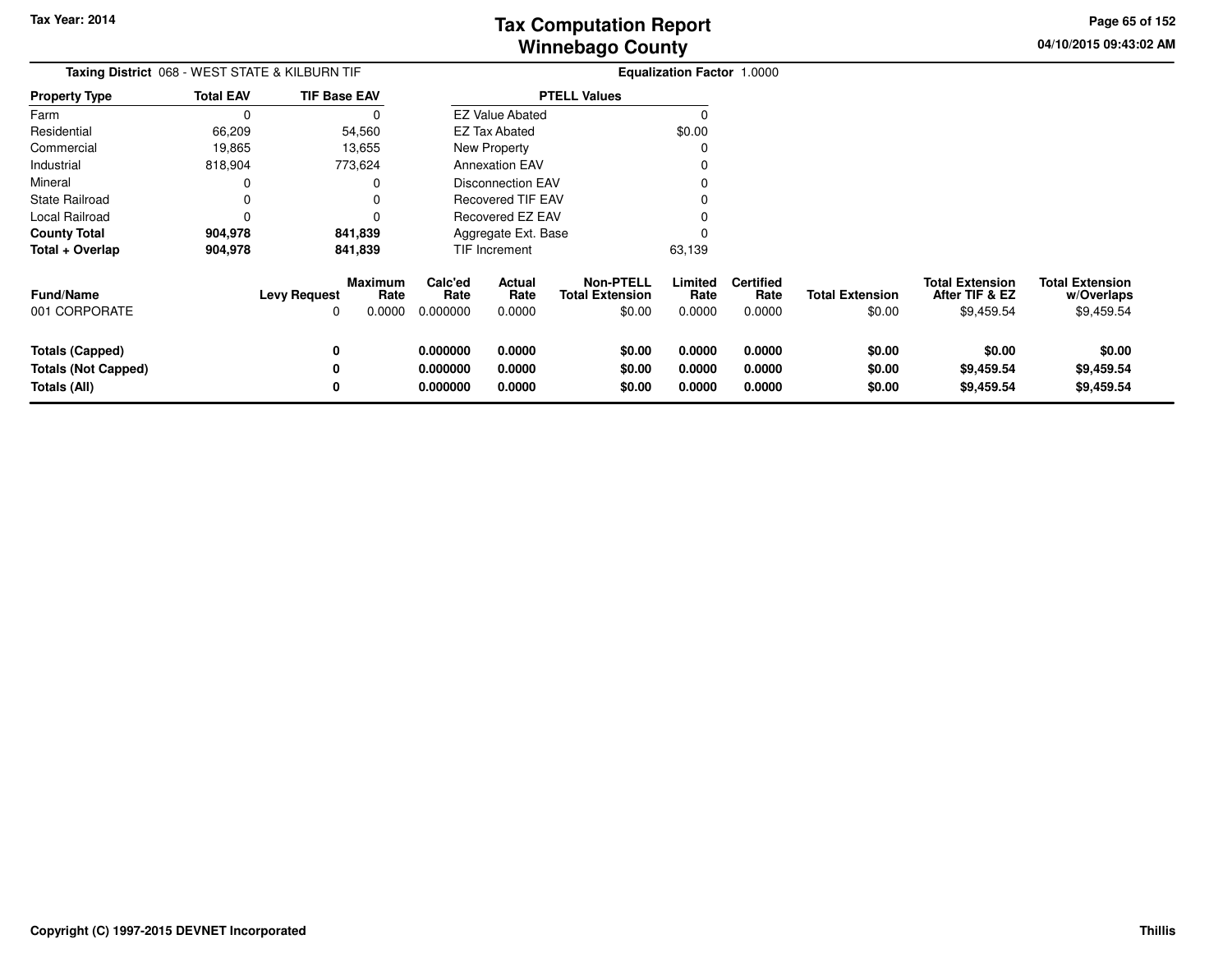**04/10/2015 09:43:02 AM Page 66 of 152**

| Taxing District 070 - HARLEM SCHOOL DIST 122      |                  |                         |                        | <b>Equalization Factor 1.0000</b> |                          |                                            |                  |                          |                                   |                                          |                                      |  |
|---------------------------------------------------|------------------|-------------------------|------------------------|-----------------------------------|--------------------------|--------------------------------------------|------------------|--------------------------|-----------------------------------|------------------------------------------|--------------------------------------|--|
| <b>Property Type</b>                              | <b>Total EAV</b> | <b>Rate Setting EAV</b> |                        |                                   |                          | <b>PTELL Values</b>                        |                  |                          |                                   |                                          |                                      |  |
| Farm                                              | 393,437          |                         | 392,591                |                                   | <b>EZ Value Abated</b>   |                                            | 0                |                          |                                   |                                          |                                      |  |
| Residential                                       | 415,092,566      | 414,895,252             |                        |                                   | <b>EZ Tax Abated</b>     |                                            | \$0.00           |                          |                                   |                                          |                                      |  |
| Commercial                                        | 106,288,910      | 98,008,589              |                        |                                   | <b>New Property</b>      |                                            | 1,499,802        |                          |                                   |                                          |                                      |  |
| Industrial                                        | 54,318,413       |                         | 53,321,994             |                                   | <b>Annexation EAV</b>    |                                            | 0                |                          |                                   |                                          |                                      |  |
| Mineral                                           | 0                |                         | 0                      |                                   | <b>Disconnection EAV</b> |                                            | U                |                          |                                   |                                          |                                      |  |
| <b>State Railroad</b>                             | 413,139          |                         | 413,139                |                                   | <b>Recovered TIF EAV</b> |                                            |                  |                          |                                   |                                          |                                      |  |
| Local Railroad                                    | 0                |                         | 0                      |                                   | Recovered EZ EAV         |                                            | U                |                          |                                   |                                          |                                      |  |
| <b>County Total</b>                               | 576,506,465      | 567,031,565             |                        |                                   | Aggregate Ext. Base      |                                            | 39,640,391       |                          |                                   |                                          |                                      |  |
| Total + Overlap                                   | 576,506,465      | 567,031,565             |                        |                                   | <b>TIF Increment</b>     |                                            | 9,474,900        |                          |                                   |                                          |                                      |  |
| <b>Fund/Name</b>                                  |                  | <b>Levy Request</b>     | <b>Maximum</b><br>Rate | Calc'ed<br>Rate                   | <b>Actual</b><br>Rate    | <b>Non-PTELL</b><br><b>Total Extension</b> | Limited<br>Rate  | <b>Certified</b><br>Rate | <b>Total Extension</b>            | <b>Total Extension</b><br>After TIF & EZ | <b>Total Extension</b><br>w/Overlaps |  |
| 002 EDUCATION                                     |                  | 23,000,000              | 4.0000                 | 4.056212                          | 4.0000                   | \$22,681,262.60                            | 3.9857           | 3.9857                   | \$22,977,818.18                   | \$22,600,177.09                          | \$22,600,177.09                      |  |
| 003 BONDS & INT 2015                              |                  | 175,927                 | 0.0000                 | 0.031026                          | 0.0311                   | \$176,346.82                               | 0.0311           | 0.0311                   | \$179,293.51                      | \$176,346.82                             | \$176,346.82                         |  |
| 003a BONDS & INT 2005                             |                  | 0                       | 0.0000                 | 0.000000                          | 0.0000                   | \$0.00                                     | 0.0000           | 0.0000                   | \$0.00                            | \$0.00                                   | \$0.00                               |  |
| 003B BONDS & INT 1998                             |                  | 4,445,000               | 0.0000                 | 0.783907                          | 0.7840                   | \$4,445,527.47                             | 0.7840           | 0.7840                   | \$4,519,810.69                    | \$4,445,527.47                           | \$4,445,527.47                       |  |
| 003C BONDS & INT 2010                             |                  | 2,211,350               | 0.0000                 | 0.389987                          | 0.3900                   | \$2,211,423.10                             | 0.3900           | 0.3900                   | \$2,248,375.21                    | \$2,211,423.10                           | \$2,211,423.10                       |  |
| 004 OPERATIONS & MAINTENAN                        |                  | 4,450,000               | 0.7500                 | 0.784789                          | 0.7500                   | \$4,252,736.74                             | 0.7407           | 0.7407                   | \$4,270,183.39                    | \$4,200,002.80                           | \$4,200,002.80                       |  |
| 005 I. M. R. F.                                   |                  | 1,100,000               | 0.0000                 | 0.193993                          | 0.1940                   | \$1,100,041.24                             | 0.1893           | 0.1893                   | \$1,091,326.74                    | \$1,073,390.75                           | \$1,073,390.75                       |  |
| 030 TRANSPORTATION SYSTEM                         |                  | 4,750,000               | 0.0000                 | 0.837696                          | 0.8377                   | \$4,750,023.42                             | 0.7112           | 0.7112                   | \$4,100,113.98                    | \$4,032,728.49                           | \$4,032,728.49                       |  |
| 031 WORKING CASH                                  |                  | 310,000                 | 0.0500                 | 0.054671                          | 0.0500                   | \$283,515.78                               | 0.0485           | 0.0485                   | \$279,605.64                      | \$275,010.31                             | \$275,010.31                         |  |
| 032 FIRE PREV/SFTY/ENERGY                         |                  | 5,000                   | 0.1000                 | 0.000882                          | 0.0009                   | \$5,103.28                                 | 0.0009           | 0.0009                   | \$5,188.56                        | \$5,103.28                               | \$5,103.28                           |  |
| 033 SPECIAL EDUCATION                             |                  | 4,750,000               | 0.8000                 | 0.837696                          | 0.8000                   | \$4,536,252.52                             | 0.7936           | 0.7936                   | \$4,575,155.31                    | \$4,499,962.50                           | \$4,499,962.50                       |  |
| 035 TORT JUDGMENTS, LIABILIT                      |                  | 1,750,000               | 0.0000                 | 0.308625                          | 0.3087                   | \$1,750,426.44                             | 0.2998           | 0.2998                   | \$1,728,366.38                    | \$1,699,960.63                           | \$1,699,960.63                       |  |
| 047 SOCIAL SECURITY                               |                  | 1,425,000               | 0.0000                 | 0.251309                          | 0.2514                   | \$1,425,517.35                             | 0.2453           | 0.2453                   | \$1,414,170.36                    | \$1,390,928.43                           | \$1,390,928.43                       |  |
| 057 LEASE/PURCHASE/RENTAL                         |                  | 625,000                 | 0.1000                 | 0.110223                          | 0.1000                   | \$567,031.57                               | 0.0996           | 0.0996                   | \$574,200.44                      | \$564,763.44                             | \$564,763.44                         |  |
| <b>Totals (Capped)</b>                            |                  | 42,165,000              |                        | 7.436096                          | 7.2927                   | \$41,351,910.94                            | 7.1146           | 7.1146                   | \$41,016,128.98                   | \$40,342,027.72                          | \$40,342,027.72                      |  |
| <b>Totals (Not Capped)</b><br><b>Totals (All)</b> |                  | 6,832,277<br>48,997,277 |                        | 1.204920<br>8.641016              | 1.2051<br>8.4978         | \$6,833,297.39<br>\$48,185,208.33          | 1.2051<br>8.3197 | 1.2051<br>8.3197         | \$6,947,479.41<br>\$47,963,608.39 | \$6,833,297.39<br>\$47,175,325.11        | \$6,833,297.39<br>\$47,175,325.11    |  |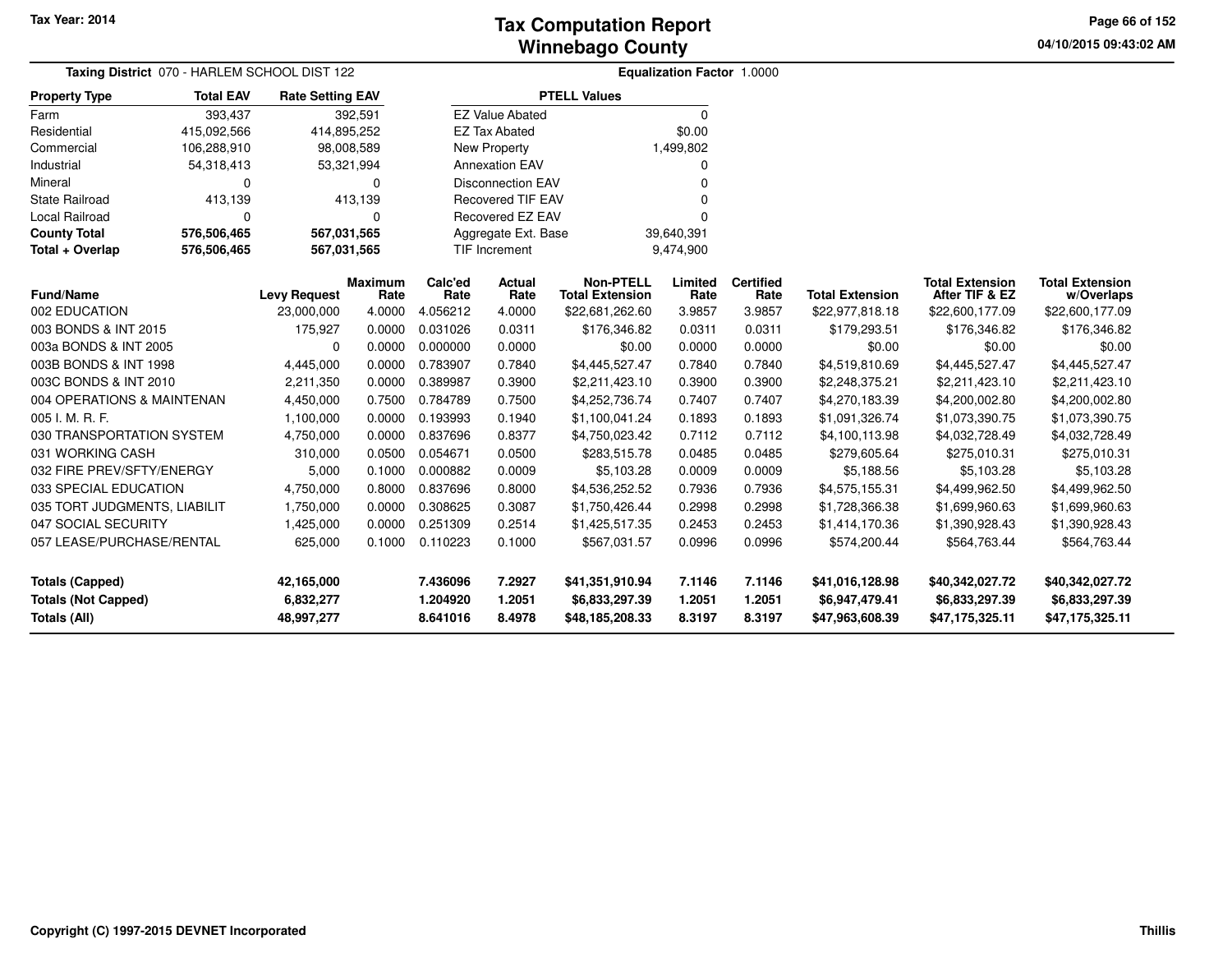### **Winnebago CountyTax Computation Report**

**04/10/2015 09:43:02 AM Page 67 of 152**

| Taxing District 071 - KINNIKINNICK SD #131 |                                         |                         |                | Equalization Factor 1.0000 |                               |                          |                |                     |                                          |                          |                          |  |  |
|--------------------------------------------|-----------------------------------------|-------------------------|----------------|----------------------------|-------------------------------|--------------------------|----------------|---------------------|------------------------------------------|--------------------------|--------------------------|--|--|
| <b>Property Type</b>                       | <b>Total EAV</b>                        | <b>Rate Setting EAV</b> |                |                            |                               | <b>PTELL Values</b>      |                |                     | <b>Overlapping County</b>                | <b>Overlap EAV</b>       |                          |  |  |
| Farm                                       | 2,508,851                               |                         | 2,508,851      |                            | <b>EZ Value Abated</b>        |                          | $\Omega$       | <b>Boone County</b> |                                          | 219,057                  |                          |  |  |
| Residential                                | 236,544,532                             | 236,544,532             |                |                            | <b>EZ Tax Abated</b>          |                          | \$0.00         | <b>Total</b>        |                                          | 219,057                  |                          |  |  |
| Commercial                                 | 44,043,278                              | 44,043,278              |                |                            | New Property                  |                          | 1,252,534      |                     | * denotes use of estimated EAV           |                          |                          |  |  |
| Industrial                                 | 6,147,070                               |                         | 6,142,162      |                            | <b>Annexation EAV</b>         |                          | 0              |                     |                                          |                          |                          |  |  |
| Mineral                                    | 0                                       |                         | $\Omega$       |                            | <b>Disconnection EAV</b>      |                          | 63,362         |                     |                                          |                          |                          |  |  |
| <b>State Railroad</b>                      | 77,994                                  |                         | 77,994         |                            | <b>Recovered TIF EAV</b>      |                          |                |                     |                                          |                          |                          |  |  |
| Local Railroad                             | $\Omega$                                |                         | $\Omega$       |                            | Recovered EZ EAV              |                          | O              |                     |                                          |                          |                          |  |  |
| <b>County Total</b>                        | 289,321,725                             | 289,316,817             |                |                            | Aggregate Ext. Base           |                          | 9,184,986      |                     |                                          |                          |                          |  |  |
| Total + Overlap                            | 289,540,782                             | 289,535,874             |                |                            | 4,908<br><b>TIF Increment</b> |                          |                |                     |                                          |                          |                          |  |  |
|                                            | <b>Fund/Name</b><br><b>Levy Request</b> |                         | <b>Maximum</b> | Calc'ed                    | <b>Actual</b>                 | <b>Non-PTELL</b>         | Limited        | <b>Certified</b>    |                                          | <b>Total Extension</b>   | <b>Total Extension</b>   |  |  |
| 002 EDUCATION                              |                                         | 8,212,972               | Rate<br>3.5000 | Rate<br>2.836599           | Rate<br>2.8366                | <b>Total Extension</b>   | Rate<br>2.8336 | Rate<br>2.8336      | <b>Total Extension</b><br>\$8,198,220.40 | After TIF & EZ           | w/Overlaps               |  |  |
| 003D BONDS & INT 2009                      |                                         | $\Omega$                | 0.0000         | 0.000000                   | 0.0000                        | \$8,206,760.83<br>\$0.00 | 0.0000         | 0.0000              | \$0.00                                   | \$8,198,081.33<br>\$0.00 | \$8,204,288.53<br>\$0.00 |  |  |
| 003E BONDS & INT 2010A                     |                                         | 152,900                 | 0.0000         | 0.052809                   | 0.0529                        | \$153,048.60             | 0.0529         | 0.0529              |                                          |                          |                          |  |  |
|                                            |                                         |                         |                |                            |                               |                          |                |                     | \$153,051.19                             | \$153,048.60             | \$153,164.48             |  |  |
| 003F BONDS & INT 2010B                     |                                         | 129,381                 | 0.0000         | 0.044686                   | 0.0447                        | \$129,324.62             | 0.0447         | 0.0447              | \$129,326.81                             | \$129,324.62             | \$129,422.54             |  |  |
| 004 OPERATIONS & MAINTENAN                 |                                         | 1,305,950               | 0.5500         | 0.451050                   | 0.4511                        | \$1,305,108.16           | 0.4300         | 0.4300              | \$1,244,083.42                           | \$1,244,062.31           | \$1,245,004.26           |  |  |
| 005 I. M. R. F.                            |                                         | 203,148                 | 0.0000         | 0.070163                   | 0.0702                        | \$203,100.41             | 0.0700         | 0.0700              | \$202,525.21                             | \$202,521.77             | \$202,675.11             |  |  |
| 030 TRANSPORTATION SYSTEM                  |                                         | 406,295                 | 0.0000         | 0.140326                   | 0.1404                        | \$406,200.81             | 0.1400         | 0.1400              | \$405,050.42                             | \$405,043.54             | \$405,350.22             |  |  |
| 031 WORKING CASH                           |                                         | 0                       | 0.0500         | 0.000000                   | 0.0000                        | \$0.00                   | 0.0000         | 0.0000              | \$0.00                                   | \$0.00                   | \$0.00                   |  |  |
| 033 SPECIAL EDUCATION                      |                                         | 58,042                  | 0.4000         | 0.020047                   | 0.0201                        | \$58,152.68              | 0.0200         | 0.0200              | \$57,864.35                              | \$57,863.36              | \$57,907.17              |  |  |
| 035 TORT JUDGMENTS, LIABILIT               |                                         | 0                       | 0.0000         | 0.000000                   | 0.0000                        | \$0.00                   | 0.0000         | 0.0000              | \$0.00                                   | \$0.00                   | \$0.00                   |  |  |
| 047 SOCIAL SECURITY                        |                                         | 261,190                 | 0.0000         | 0.090210                   | 0.0903                        | \$261,253.09             | 0.0900         | 0.0900              | \$260,389.55                             | \$260,385.14             | \$260,582.29             |  |  |
| 057 LEASE/PURCHASE/RENTAL                  |                                         | 0                       | 0.1000         | 0.000000                   | 0.0000                        | \$0.00                   | 0.0000         | 0.0000              | \$0.00                                   | \$0.00                   | \$0.00                   |  |  |
| <b>Totals (Capped)</b>                     |                                         | 10,447,597              |                | 3.608395                   | 3.6087                        | \$10,440,575.98          | 3.5836         | 3.5836              | \$10,368,133.35                          | \$10,367,957.45          | \$10,375,807.58          |  |  |
| <b>Totals (Not Capped)</b>                 |                                         | 282,281                 |                | 0.097495                   | 0.0976                        | \$282,373.22             | 0.0976         | 0.0976              | \$282,378.00                             | \$282,373.22             | \$282,587.02             |  |  |
| Totals (All)                               |                                         | 10,729,878              |                | 3.705890                   | 3.7063                        | \$10,722,949.20          | 3.6812         | 3.6812              | \$10,650,511.35                          | \$10,650,330.67          | \$10,658,394.60          |  |  |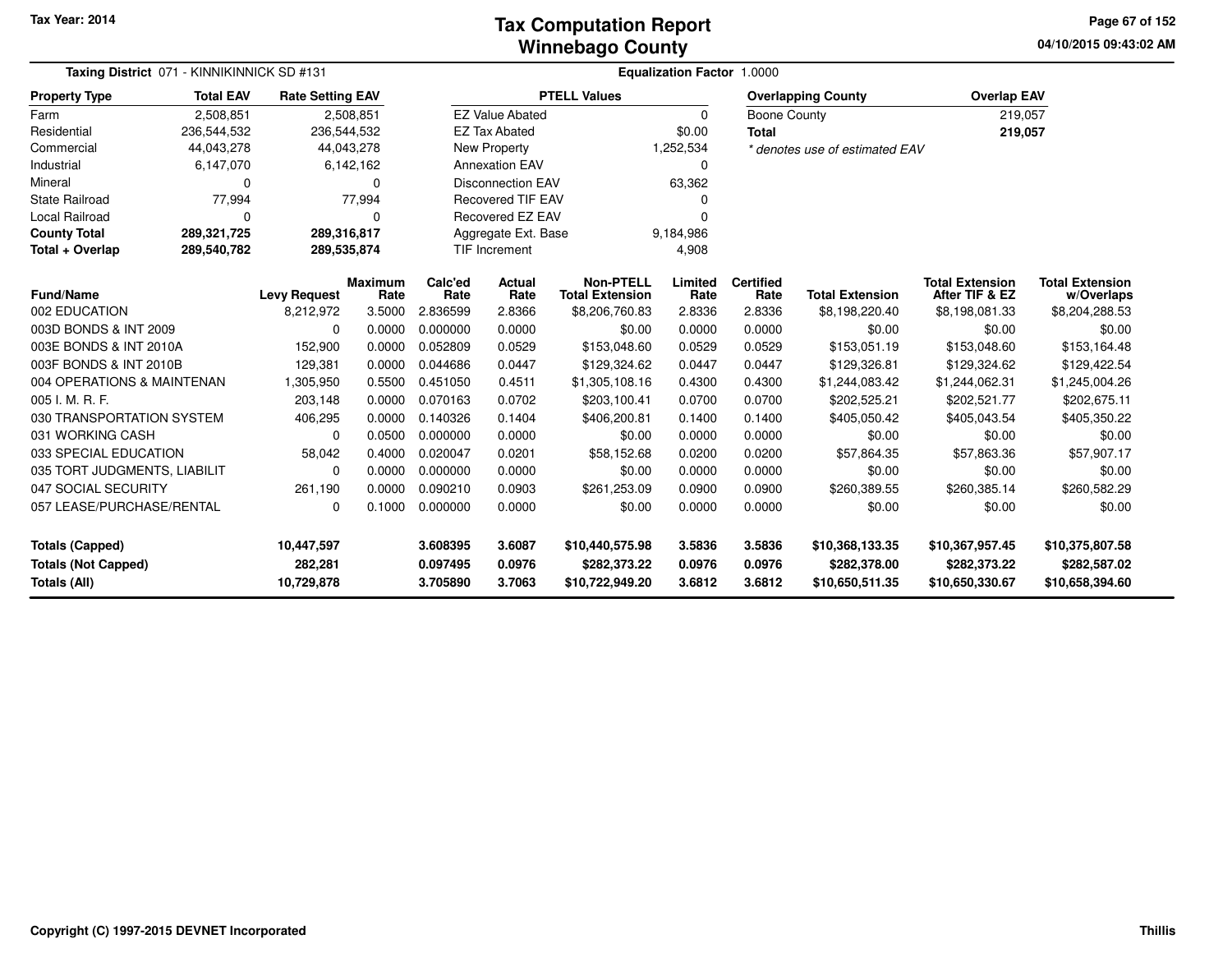**04/10/2015 09:43:02 AM Page 68 of 152**

| Taxing District 072 - PRAIRIE HILL SCH DIST 133 |                                       |                         |                | Equalization Factor 1.0000 |                          |                                            |                 |                          |                        |                                          |                                      |  |
|-------------------------------------------------|---------------------------------------|-------------------------|----------------|----------------------------|--------------------------|--------------------------------------------|-----------------|--------------------------|------------------------|------------------------------------------|--------------------------------------|--|
| <b>Property Type</b>                            | <b>Total EAV</b>                      | <b>Rate Setting EAV</b> |                |                            |                          | <b>PTELL Values</b>                        |                 |                          |                        |                                          |                                      |  |
| Farm                                            | 2,492,243                             |                         | 2,492,243      |                            | <b>EZ Value Abated</b>   |                                            | $\Omega$        |                          |                        |                                          |                                      |  |
| Residential                                     | 97,029,782                            | 97,029,782              |                |                            | <b>EZ Tax Abated</b>     |                                            | \$0.00          |                          |                        |                                          |                                      |  |
| Commercial                                      | 8,775,452                             |                         | 8,775,452      |                            | New Property             |                                            | 341,726         |                          |                        |                                          |                                      |  |
| Industrial                                      | 2,150,352                             |                         | 2,150,352      |                            | <b>Annexation EAV</b>    |                                            | 0               |                          |                        |                                          |                                      |  |
| Mineral                                         | 0                                     |                         | 0              |                            | <b>Disconnection EAV</b> |                                            | ŋ               |                          |                        |                                          |                                      |  |
| <b>State Railroad</b>                           | $\Omega$                              |                         | 0              |                            | <b>Recovered TIF EAV</b> |                                            |                 |                          |                        |                                          |                                      |  |
| Local Railroad                                  | $\Omega$                              |                         | $\Omega$       |                            | Recovered EZ EAV         |                                            | $\Omega$        |                          |                        |                                          |                                      |  |
| <b>County Total</b>                             | 110,447,829                           | 110,447,829             |                |                            | Aggregate Ext. Base      |                                            | 3,756,334       |                          |                        |                                          |                                      |  |
| Total + Overlap                                 | 110,447,829                           | 110,447,829             |                |                            | TIF Increment            |                                            | 0               |                          |                        |                                          |                                      |  |
| <b>Fund/Name</b>                                | <b>Maximum</b><br><b>Levy Request</b> |                         |                |                            | Actual<br>Rate           | <b>Non-PTELL</b><br><b>Total Extension</b> | Limited<br>Rate | <b>Certified</b><br>Rate | <b>Total Extension</b> | <b>Total Extension</b><br>After TIF & EZ | <b>Total Extension</b><br>w/Overlaps |  |
| 002 EDUCATION                                   |                                       | 3,100,000               | Rate<br>3.5000 | Rate<br>2.806755           | 2.8068                   | \$3,100,049.66                             | 2.7372          | 2.7372                   | \$3,023,177.98         | \$3,023,177.98                           | \$3,023,177.98                       |  |
| 003B BONDS & INT 2008                           |                                       | 480,875                 | 0.0000         | 0.435387                   | 0.4354                   | \$480,889.85                               | 0.4354          | 0.4354                   | \$480,889.85           | \$480,889.85                             | \$480,889.85                         |  |
| 003C BONDS & INT 2007                           |                                       | 740,688                 | 0.0000         | 0.670623                   | 0.6707                   | \$740,773.59                               | 0.6707          | 0.6707                   | \$740,773.59           | \$740,773.59                             | \$740,773.59                         |  |
| 004 OPERATIONS & MAINTENAN                      |                                       | 290,000                 | 0.5500         | 0.262567                   | 0.2626                   | \$290,036.00                               | 0.2562          | 0.2562                   | \$282,967.34           | \$282,967.34                             | \$282,967.34                         |  |
| 005 I. M. R. F.                                 |                                       | 100,000                 | 0.0000         | 0.090541                   | 0.0906                   | \$100,065.73                               | 0.0884          | 0.0884                   | \$97,635.88            | \$97,635.88                              | \$97,635.88                          |  |
| 030 TRANSPORTATION SYSTEM                       |                                       | 200,000                 | 0.0000         | 0.181081                   | 0.1811                   | \$200,021.02                               | 0.1767          | 0.1767                   | \$195,161.31           | \$195,161.31                             | \$195,161.31                         |  |
| 031 WORKING CASH                                |                                       | 28,475                  | 0.0500         | 0.025781                   | 0.0258                   | \$28,495.54                                | 0.0252          | 0.0252                   | \$27,832.85            | \$27,832.85                              | \$27,832.85                          |  |
| 032 FIRE PREV/SFTY/ENERGY                       |                                       | 56,950                  | 0.1000         | 0.051563                   | 0.0516                   | \$56,991.08                                | 0.0504          | 0.0504                   | \$55,665.71            | \$55,665.71                              | \$55,665.71                          |  |
| 033 SPECIAL EDUCATION                           |                                       | 45,560                  | 0.4000         | 0.041250                   | 0.0413                   | \$45,614.95                                | 0.0403          | 0.0403                   | \$44,510.48            | \$44,510.48                              | \$44,510.48                          |  |
| 035 TORT JUDGMENTS, LIABILIT                    |                                       | 0                       | 0.0000         | 0.000000                   | 0.0000                   | \$0.00                                     | 0.0000          | 0.0000                   | \$0.00                 | \$0.00                                   | \$0.00                               |  |
| 047 SOCIAL SECURITY                             |                                       | 100,000                 | 0.0000         | 0.090541                   | 0.0906                   | \$100,065.73                               | 0.0884          | 0.0884                   | \$97,635.88            | \$97,635.88                              | \$97,635.88                          |  |
| 057 LEASE/PURCHASE/RENTAL                       |                                       | 0                       | 0.1000         | 0.000000                   | 0.0000                   | \$0.00                                     | 0.0000          | 0.0000                   | \$0.00                 | \$0.00                                   | \$0.00                               |  |
| <b>Totals (Capped)</b>                          |                                       | 3,920,985               |                | 3.550079                   | 3.5504                   | \$3,921,339.71                             | 3.4628          | 3.4628                   | \$3,824,587.43         | \$3,824,587.43                           | \$3,824,587.43                       |  |
| <b>Totals (Not Capped)</b>                      |                                       | 1,221,563               |                | 1.106010                   | 1.1061                   | \$1,221,663.44                             | 1.1061          | 1.1061                   | \$1,221,663.44         | \$1,221,663.44                           | \$1,221,663.44                       |  |
| Totals (All)                                    |                                       | 5,142,548               |                | 4.656089                   | 4.6565                   | \$5,143,003.15                             | 4.5689          | 4.5689                   | \$5,046,250.87         | \$5,046,250.87                           | \$5,046,250.87                       |  |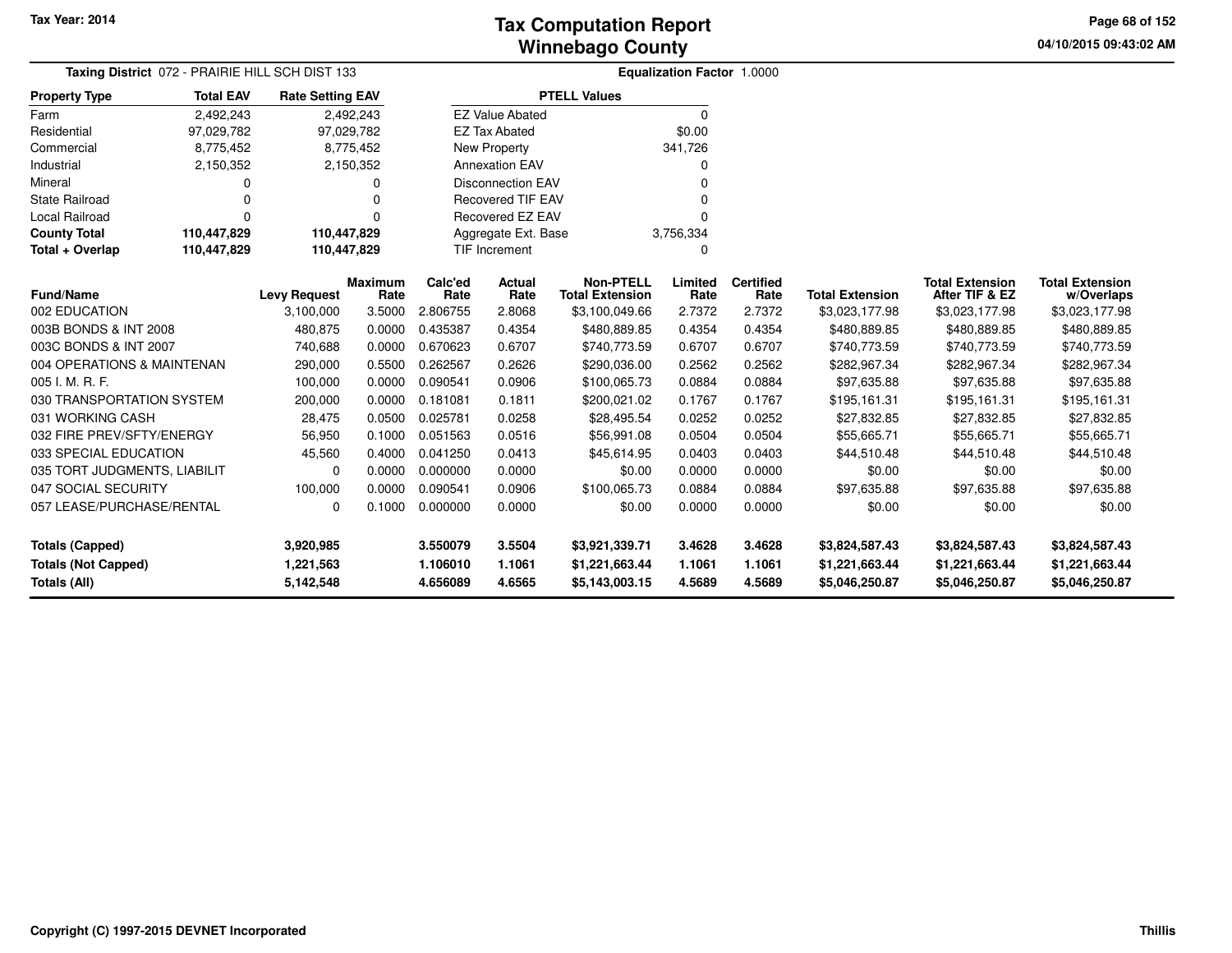**04/10/2015 09:43:02 AM Page 69 of 152**

| Taxing District 073 - SHIRLAND SCHOOL DIST 134 |                                       | <b>Equalization Factor 1.0000</b> |            |          |                          |                        |           |                  |                        |                        |                        |  |
|------------------------------------------------|---------------------------------------|-----------------------------------|------------|----------|--------------------------|------------------------|-----------|------------------|------------------------|------------------------|------------------------|--|
| <b>Property Type</b>                           | <b>Total EAV</b>                      | <b>Rate Setting EAV</b>           |            |          |                          | <b>PTELL Values</b>    |           |                  |                        |                        |                        |  |
| Farm                                           | 7,831,547                             |                                   | 7,831,547  |          | <b>EZ Value Abated</b>   |                        | $\Omega$  |                  |                        |                        |                        |  |
| Residential                                    | 19,115,338                            |                                   | 19,115,338 |          | <b>EZ Tax Abated</b>     |                        | \$0.00    |                  |                        |                        |                        |  |
| Commercial                                     | 975,852                               |                                   | 975,852    |          | <b>New Property</b>      |                        | 273,665   |                  |                        |                        |                        |  |
| Industrial                                     |                                       |                                   |            |          | <b>Annexation EAV</b>    |                        | 30,055    |                  |                        |                        |                        |  |
| Mineral                                        | 0                                     |                                   |            |          | <b>Disconnection EAV</b> |                        | 0         |                  |                        |                        |                        |  |
| <b>State Railroad</b>                          | 0                                     |                                   | O          |          | <b>Recovered TIF EAV</b> |                        | $\Omega$  |                  |                        |                        |                        |  |
| Local Railroad                                 | 0                                     |                                   | $\Omega$   |          | Recovered EZ EAV         |                        | $\Omega$  |                  |                        |                        |                        |  |
| <b>County Total</b>                            | 27,922,737                            | 27,922,737                        |            |          | Aggregate Ext. Base      |                        | 1,118,362 |                  |                        |                        |                        |  |
| Total + Overlap                                | 27,922,737                            | 27,922,737                        |            |          | TIF Increment            |                        | 0         |                  |                        |                        |                        |  |
|                                                | <b>Maximum</b><br><b>Levy Request</b> |                                   |            | Calc'ed  | Actual                   | <b>Non-PTELL</b>       | Limited   | <b>Certified</b> |                        | <b>Total Extension</b> | <b>Total Extension</b> |  |
| <b>Fund/Name</b>                               |                                       |                                   | Rate       | Rate     | Rate                     | <b>Total Extension</b> | Rate      | Rate             | <b>Total Extension</b> | After TIF & EZ         | w/Overlaps             |  |
| 002 EDUCATION                                  |                                       | 898,211                           | 3.5000     | 3.216773 | 3.2168                   | \$898,218.60           | 3.1794    | 3.1794           | \$887,775.50           | \$887,775.50           | \$887,775.50           |  |
| 003 BONDS & INTEREST 2012                      |                                       | 12,816                            | 0.0000     | 0.045898 | 0.0459                   | \$12,816.54            | 0.0459    | 0.0459           | \$12,816.54            | \$12,816.54            | \$12,816.54            |  |
| 004 OPERATIONS & MAINTENAN                     |                                       | 164,963                           | 0.5500     | 0.590784 | 0.5500                   | \$153,575.05           | 0.5438    | 0.5438           | \$151,843.84           | \$151,843.84           | \$151,843.84           |  |
| 005 I. M. R. F.                                |                                       | 21,250                            | 0.0000     | 0.076103 | 0.0762                   | \$21,277.13            | 0.0754    | 0.0754           | \$21,053.74            | \$21,053.74            | \$21,053.74            |  |
| 030 TRANSPORTATION SYSTEM                      |                                       | 17,335                            | 0.0000     | 0.062082 | 0.0621                   | \$17,340.02            | 0.0614    | 0.0614           | \$17,144.56            | \$17,144.56            | \$17,144.56            |  |
| 031 WORKING CASH                               |                                       | 2,796                             | 0.0500     | 0.010013 | 0.0101                   | \$2,820.20             | 0.0100    | 0.0100           | \$2,792.27             | \$2,792.27             | \$2,792.27             |  |
| 032 FIRE PREV/SFTY/ENERGY                      |                                       | 19,572                            | 0.1000     | 0.070093 | 0.0701                   | \$19,573.84            | 0.0694    | 0.0694           | \$19,378.38            | \$19,378.38            | \$19,378.38            |  |
| 033 SPECIAL EDUCATION                          |                                       | 5,872                             | 0.4000     | 0.021030 | 0.0211                   | \$5,891.70             | 0.0209    | 0.0209           | \$5,835.85             | \$5,835.85             | \$5,835.85             |  |
| 035 TORT JUDGMENTS, LIABILIT                   |                                       | 20,970                            | 0.0000     | 0.075100 | 0.0751                   | \$20,969.98            | 0.0743    | 0.0743           | \$20,746.59            | \$20,746.59            | \$20,746.59            |  |
| 047 SOCIAL SECURITY                            |                                       | 21,250                            | 0.0000     | 0.076103 | 0.0762                   | \$21.277.13            | 0.0754    | 0.0754           | \$21,053.74            | \$21,053.74            | \$21,053.74            |  |
| 057 LEASE/PURCHASE/RENTAL                      |                                       | 0                                 | 0.1000     | 0.000000 | 0.0000                   | \$0.00                 | 0.0000    | 0.0000           | \$0.00                 | \$0.00                 | \$0.00                 |  |
| <b>Totals (Capped)</b>                         |                                       | 1,172,219                         |            | 4.198081 | 4.1577                   | \$1,160,943.65         | 4.1100    | 4.1100           | \$1,147,624.47         | \$1,147,624.47         | \$1,147,624.47         |  |
| <b>Totals (Not Capped)</b>                     |                                       | 12,816                            |            | 0.045898 | 0.0459                   | \$12,816.54            | 0.0459    | 0.0459           | \$12,816.54            | \$12,816.54            | \$12,816.54            |  |
| <b>Totals (All)</b>                            |                                       | 1,185,035                         |            | 4.243979 | 4.2036                   | \$1,173,760.19         | 4.1559    | 4.1559           | \$1,160,441.01         | \$1,160,441.01         | \$1,160,441.01         |  |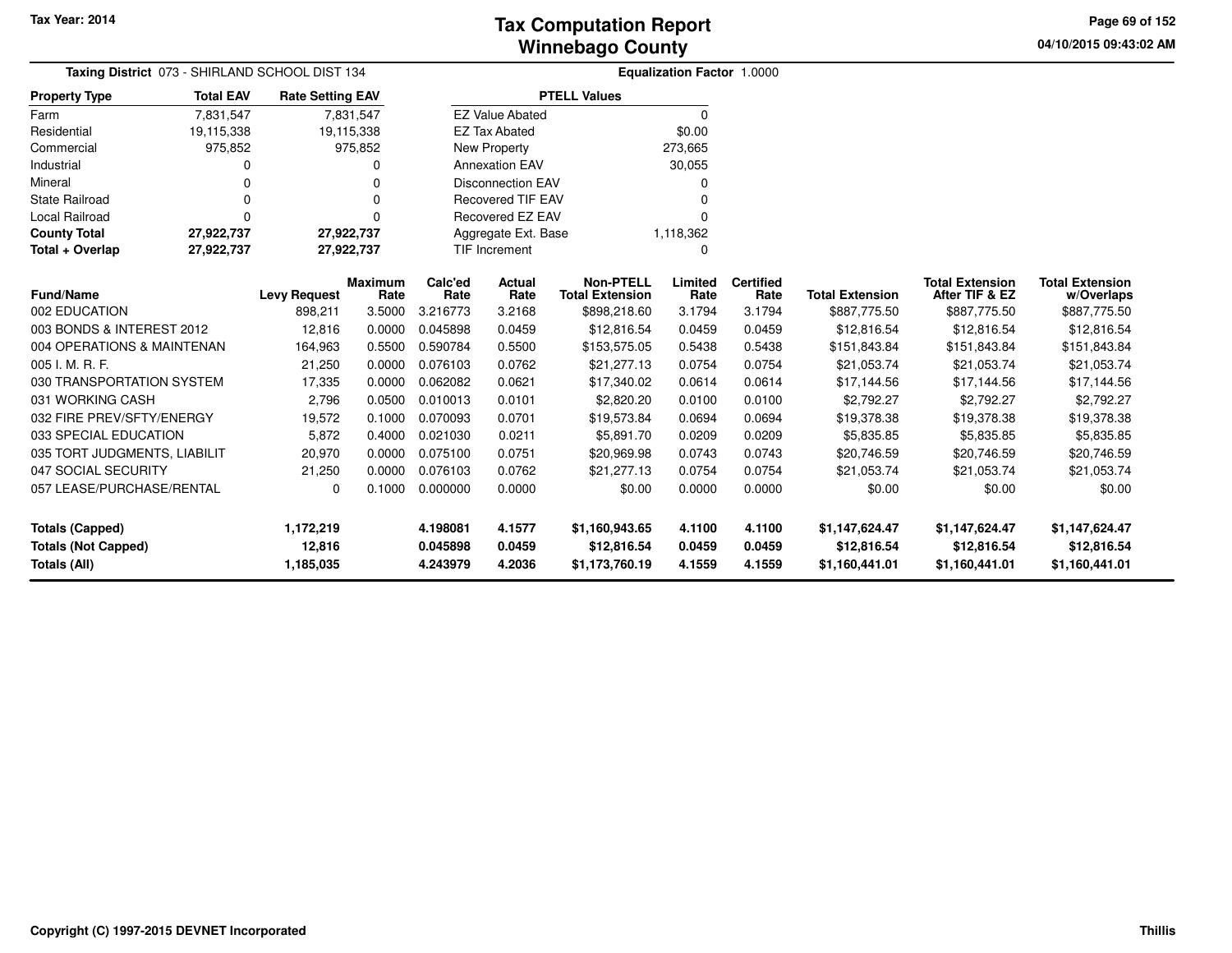**04/10/2015 09:43:02 AM Page 70 of 152**

| Taxing District 074 - ROCKTON SCHOOL DIST 140 |                                                    |                         |             | Equalization Factor 1.0000 |                          |                                            |                 |                          |                        |                                          |                                      |  |
|-----------------------------------------------|----------------------------------------------------|-------------------------|-------------|----------------------------|--------------------------|--------------------------------------------|-----------------|--------------------------|------------------------|------------------------------------------|--------------------------------------|--|
| <b>Property Type</b>                          | <b>Total EAV</b>                                   | <b>Rate Setting EAV</b> |             |                            |                          | <b>PTELL Values</b>                        |                 |                          |                        |                                          |                                      |  |
| Farm                                          | 10,867,524                                         |                         | 10,867,524  |                            | <b>EZ Value Abated</b>   |                                            | 0               |                          |                        |                                          |                                      |  |
| Residential                                   | 174,037,373                                        | 174,032,082             |             |                            | <b>EZ Tax Abated</b>     |                                            | \$0.00          |                          |                        |                                          |                                      |  |
| Commercial                                    | 11,419,185                                         |                         | 10,317,464  |                            | New Property             |                                            | 1,219,696       |                          |                        |                                          |                                      |  |
| Industrial                                    | 12,553,019                                         |                         | 10,435,087  |                            | <b>Annexation EAV</b>    |                                            |                 |                          |                        |                                          |                                      |  |
| Mineral                                       | 0                                                  |                         | $\Omega$    |                            | <b>Disconnection EAV</b> |                                            |                 |                          |                        |                                          |                                      |  |
| <b>State Railroad</b>                         | 404,205                                            |                         | 404,205     |                            | <b>Recovered TIF EAV</b> |                                            |                 |                          |                        |                                          |                                      |  |
| <b>Local Railroad</b>                         | 0                                                  |                         | $\Omega$    |                            | Recovered EZ EAV         |                                            |                 |                          |                        |                                          |                                      |  |
| <b>County Total</b>                           | 209,281,306                                        |                         | 206,056,362 |                            | Aggregate Ext. Base      |                                            | 7,501,197       |                          |                        |                                          |                                      |  |
| Total + Overlap                               | 209,281,306                                        |                         | 206,056,362 |                            | <b>TIF Increment</b>     |                                            | 3,224,944       |                          |                        |                                          |                                      |  |
| <b>Fund/Name</b>                              | <b>Maximum</b><br><b>Levy Request</b><br>5,800,000 |                         |             | Calc'ed<br>Rate            | Actual<br>Rate           | <b>Non-PTELL</b><br><b>Total Extension</b> | Limited<br>Rate | <b>Certified</b><br>Rate | <b>Total Extension</b> | <b>Total Extension</b><br>After TIF & EZ | <b>Total Extension</b><br>w/Overlaps |  |
| 002 EDUCATION                                 |                                                    |                         | 3.5000      | 2.814764                   | 2.8148                   | \$5,800,074.48                             | 2.8148          | 2.8148                   | \$5,890,850.20         | \$5,800,074.48                           | \$5,800,074.48                       |  |
| 003 BONDS & INT 2013                          |                                                    | 114,415                 | 0.0000      | 0.055526                   | 0.0556                   | \$114,567.34                               | 0.0556          | 0.0556                   | \$116,360.41           | \$114,567.34                             | \$114,567.34                         |  |
| 003C BONDS & INT 2005                         |                                                    | 224,920                 | 0.0000      | 0.109155                   | 0.1092                   | \$225,013.55                               | 0.1092          | 0.1092                   | \$228,535.19           | \$225,013.55                             | \$225,013.55                         |  |
| 003D BONDS & INT 2009                         |                                                    | 1,688                   | 0.0000      | 0.000819                   | 0.0009                   | \$1,854.51                                 | 0.0009          | 0.0009                   | \$1,883.53             | \$1,854.51                               | \$1,854.51                           |  |
| 004 OPERATIONS & MAINTENAN                    |                                                    | 1,050,000               | 0.5500      | 0.509569                   | 0.5096                   | \$1,050,063.22                             | 0.4387          | 0.4387                   | \$918,117.09           | \$903,969.26                             | \$903,969.26                         |  |
| 005 I. M. R. F.                               |                                                    | 200,000                 | 0.0000      | 0.097061                   | 0.0971                   | \$200,080.73                               | 0.0849          | 0.0849                   | \$177,679.83           | \$174,941.85                             | \$174,941.85                         |  |
| 030 TRANSPORTATION SYSTEM                     |                                                    | 515,000                 | 0.0000      | 0.249932                   | 0.2500                   | \$515,140.91                               | 0.2062          | 0.2062                   | \$431,538.05           | \$424,888.22                             | \$424,888.22                         |  |
| 031 WORKING CASH                              |                                                    | 30,000                  | 0.0500      | 0.014559                   | 0.0146                   | \$30,084.23                                | 0.0146          | 0.0146                   | \$30,555.07            | \$30,084.23                              | \$30,084.23                          |  |
| 032 FIRE PREV/SFTY/ENERGY                     |                                                    | 85,000                  | 0.1000      | 0.041251                   | 0.0413                   | \$85,101.28                                | 0.0413          | 0.0413                   | \$86,433.18            | \$85,101.28                              | \$85,101.28                          |  |
| 033 SPECIAL EDUCATION                         |                                                    | 50,000                  | 0.4000      | 0.024265                   | 0.0243                   | \$50,071.70                                | 0.0243          | 0.0243                   | \$50,855.36            | \$50,071.70                              | \$50,071.70                          |  |
| 035 TORT JUDGMENTS, LIABILIT                  |                                                    | 0                       | 0.0000      | 0.000000                   | 0.0000                   | \$0.00                                     | 0.0000          | 0.0000                   | \$0.00                 | \$0.00                                   | \$0.00                               |  |
| 047 SOCIAL SECURITY                           |                                                    | 220,000                 | 0.0000      | 0.106767                   | 0.1068                   | \$220,068.19                               | 0.0922          | 0.0922                   | \$192,957.36           | \$189,983.97                             | \$189,983.97                         |  |
| 057 LEASE/PURCHASE/RENTAL                     |                                                    | 0                       | 0.1000      | 0.000000                   | 0.0000                   | \$0.00                                     | 0.0000          | 0.0000                   | \$0.00                 | \$0.00                                   | \$0.00                               |  |
| <b>Totals (Capped)</b>                        |                                                    | 7,950,000               |             | 3.858168                   | 3.8585                   | \$7,950,684.74                             | 3.7170          | 3.7170                   | \$7,778,986.14         | \$7,659,114.99                           | \$7,659,114.99                       |  |
| <b>Totals (Not Capped)</b>                    |                                                    | 341,023                 |             | 0.165500                   | 0.1657                   | \$341,435.40                               | 0.1657          | 0.1657                   | \$346,779.13           | \$341,435.40                             | \$341,435.40                         |  |
| Totals (All)                                  |                                                    | 8,291,023               |             | 4.023668                   | 4.0242                   | \$8,292,120.14                             | 3.8827          | 3.8827                   | \$8,125,765.27         | \$8,000,550.39                           | \$8,000,550.39                       |  |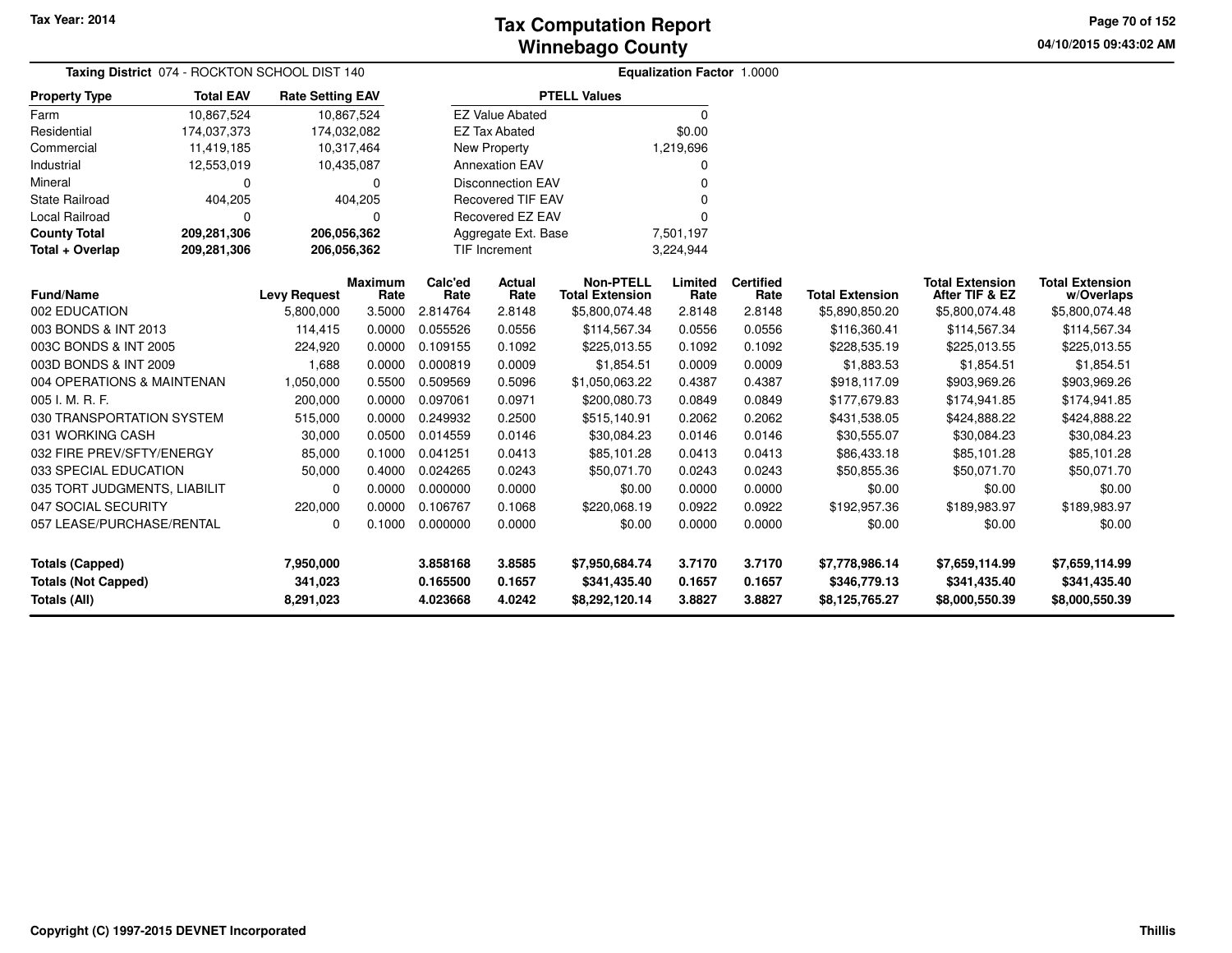**04/10/2015 09:43:02 AMPage 71 of 152**

|                                                                      | Taxing District 075 - NORTH BOONE SD #200 |                                      |                        |                                  |                            | Equalization Factor 1.0000                 |                            |                            |                                           |                                           |                                                     |  |  |  |  |
|----------------------------------------------------------------------|-------------------------------------------|--------------------------------------|------------------------|----------------------------------|----------------------------|--------------------------------------------|----------------------------|----------------------------|-------------------------------------------|-------------------------------------------|-----------------------------------------------------|--|--|--|--|
| <b>Property Type</b>                                                 | <b>Total EAV</b>                          | <b>Rate Setting EAV</b>              |                        |                                  |                            | <b>PTELL Values</b>                        |                            |                            | <b>Overlapping County</b>                 | <b>Overlap EAV</b>                        |                                                     |  |  |  |  |
| Farm                                                                 | 133,151                                   |                                      | 133,151                |                                  | <b>EZ Value Abated</b>     |                                            | $\mathbf 0$                | <b>Boone County</b>        |                                           | 132,276,288                               |                                                     |  |  |  |  |
| Residential                                                          | 319,589                                   |                                      | 319,589                |                                  | <b>EZ Tax Abated</b>       |                                            | \$0.00                     | <b>Total</b>               |                                           | 132,276,288                               |                                                     |  |  |  |  |
| Commercial                                                           | 295,479                                   |                                      | 295,479                |                                  | New Property               |                                            | 232,075                    |                            | * denotes use of estimated EAV            |                                           |                                                     |  |  |  |  |
| Industrial                                                           | 0                                         |                                      | 0                      |                                  | <b>Annexation EAV</b>      |                                            | 0                          |                            |                                           |                                           |                                                     |  |  |  |  |
| Mineral                                                              | O                                         |                                      |                        |                                  | <b>Disconnection EAV</b>   |                                            | 0                          |                            |                                           |                                           |                                                     |  |  |  |  |
| <b>State Railroad</b>                                                | O                                         |                                      |                        |                                  | <b>Recovered TIF EAV</b>   |                                            |                            |                            |                                           |                                           |                                                     |  |  |  |  |
| Local Railroad                                                       | $\Omega$                                  |                                      |                        |                                  | Recovered EZ EAV           |                                            | 0                          |                            |                                           |                                           |                                                     |  |  |  |  |
| <b>County Total</b>                                                  | 748,219                                   |                                      | 748,219                |                                  | Aggregate Ext. Base        |                                            | 8,572,401                  |                            |                                           |                                           |                                                     |  |  |  |  |
| Total + Overlap                                                      | 133,024,507                               | 133,024,507                          |                        |                                  | TIF Increment<br>0         |                                            |                            |                            |                                           |                                           |                                                     |  |  |  |  |
| <b>Fund/Name</b>                                                     | <b>Levy Request</b>                       |                                      | <b>Maximum</b><br>Rate | Calc'ed<br>Rate                  | Actual<br>Rate             | <b>Non-PTELL</b><br><b>Total Extension</b> | Limited<br>Rate            | <b>Certified</b><br>Rate   | <b>Total Extension</b>                    | <b>Total Extension</b><br>After TIF & EZ  | <b>Total Extension</b><br>w/Overlaps                |  |  |  |  |
| 002 EDUCATION                                                        |                                           | 5,231,802                            | 4.0000                 | 3.932961                         | 3.9330                     | \$29,427.45                                | 3.8193                     | 3.8193                     | \$28,576.73                               | \$28,576.73                               | \$5,080,605.00                                      |  |  |  |  |
| 003 BONDS & INT 2008 & 2008A                                         |                                           | $\Omega$                             | 0.0000                 | 0.000000                         | 0.0000                     | \$0.00                                     | 0.0000                     | 0.0000                     | \$0.00                                    | \$0.00                                    | \$0.00                                              |  |  |  |  |
| 003A BONDS & INT 2002                                                |                                           | $\Omega$                             | 0.0000                 | 0.000000                         | 0.0000                     | \$0.00                                     | 0.0000                     | 0.0000                     | \$0.00                                    | \$0.00                                    | \$0.00                                              |  |  |  |  |
| 003B BONDS & INT 2003                                                |                                           | 1,970,000                            | 0.0000                 | 1.480930                         | 1.4810                     | \$11,081.12                                | 1.4810                     | 1.4810                     | \$11,081.12                               | \$11,081.12                               | \$1,970,092.95                                      |  |  |  |  |
| 003C BONDS & INT 2006                                                |                                           | 230,000                              | 0.0000                 | 0.172901                         | 0.1730                     | \$1,294.42                                 | 0.1730                     | 0.1730                     | \$1,294.42                                | \$1,294.42                                | \$230,132.40                                        |  |  |  |  |
| 003D BONDS & INT 2007A                                               |                                           | $\Omega$                             | 0.0000                 | 0.000000                         | 0.0000                     | \$0.00                                     | 0.0000                     | 0.0000                     | \$0.00                                    | \$0.00                                    | \$0.00                                              |  |  |  |  |
| 004 OPERATIONS & MAINTENAN                                           |                                           | 980,963                              | 0.7500                 | 0.737430                         | 0.7375                     | \$5,518.12                                 | 0.7164                     | 0.7164                     | \$5,360.24                                | \$5,360.24                                | \$952,987.57                                        |  |  |  |  |
| 005 I. M. R. F.                                                      |                                           | 296,000                              | 0.0000                 | 0.222515                         | 0.2226                     | \$1,665.54                                 | 0.2163                     | 0.2163                     | \$1,618.40                                | \$1,618.40                                | \$287,732.01                                        |  |  |  |  |
| 030 TRANSPORTATION SYSTEM                                            |                                           | 1,050,000                            |                        | 0.0000 0.789328                  | 0.7894                     | \$5,906.44                                 | 0.7668                     | 0.7668                     | \$5,737.34                                | \$5,737.34                                | \$1,020,031.92                                      |  |  |  |  |
| 031 WORKING CASH                                                     |                                           | 65,397                               | 0.0500                 | 0.049162                         | 0.0492                     | \$368.12                                   | 0.0478                     | 0.0478                     | \$357.65                                  | \$357.65                                  | \$63,585.71                                         |  |  |  |  |
| 032 FIRE PREV/SFTY/ENERGY                                            |                                           | 1,000                                | 0.1000                 | 0.000752                         | 0.0008                     | \$5.99                                     | 0.0008                     | 0.0008                     | \$5.99                                    | \$5.99                                    | \$1,064.20                                          |  |  |  |  |
| 033 SPECIAL EDUCATION                                                |                                           | 1,046,360                            | 0.8000                 | 0.786592                         | 0.7866                     | \$5,885.49                                 | 0.7641                     | 0.7641                     | \$5,717.14                                | \$5,717.14                                | \$1,016,440.26                                      |  |  |  |  |
| 035 TORT JUDGMENTS, LIABILIT                                         |                                           | 50,000                               | 0.0000                 | 0.037587                         | 0.0376                     | \$281.33                                   | 0.0366                     | 0.0366                     | \$273.85                                  | \$273.85                                  | \$48,686.97                                         |  |  |  |  |
| 047 SOCIAL SECURITY                                                  |                                           | 270,000                              | 0.0000                 | 0.202970                         | 0.2030                     | \$1,518.88                                 | 0.1972                     | 0.1972                     | \$1,475.49                                | \$1,475.49                                | \$262,324.33                                        |  |  |  |  |
| 057 LEASE/PURCHASE/RENTAL                                            |                                           | 5,400                                | 0.1000                 | 0.004059                         | 0.0041                     | \$30.68                                    | 0.0040                     | 0.0040                     | \$29.93                                   | \$29.93                                   | \$5,320.98                                          |  |  |  |  |
| <b>Totals (Capped)</b><br><b>Totals (Not Capped)</b><br>Totals (All) |                                           | 8,996,922<br>2,200,000<br>11,196,922 |                        | 6.763356<br>1.653831<br>8.417187 | 6.7638<br>1.6540<br>8.4178 | \$50,608.04<br>\$12,375.54<br>\$62,983.58  | 6.5693<br>1.6540<br>8.2233 | 6.5693<br>1.6540<br>8.2233 | \$49,152.76<br>\$12,375.54<br>\$61,528.30 | \$49,152.76<br>\$12,375.54<br>\$61,528.30 | \$8,738,778.95<br>\$2,200,225.35<br>\$10,939,004.30 |  |  |  |  |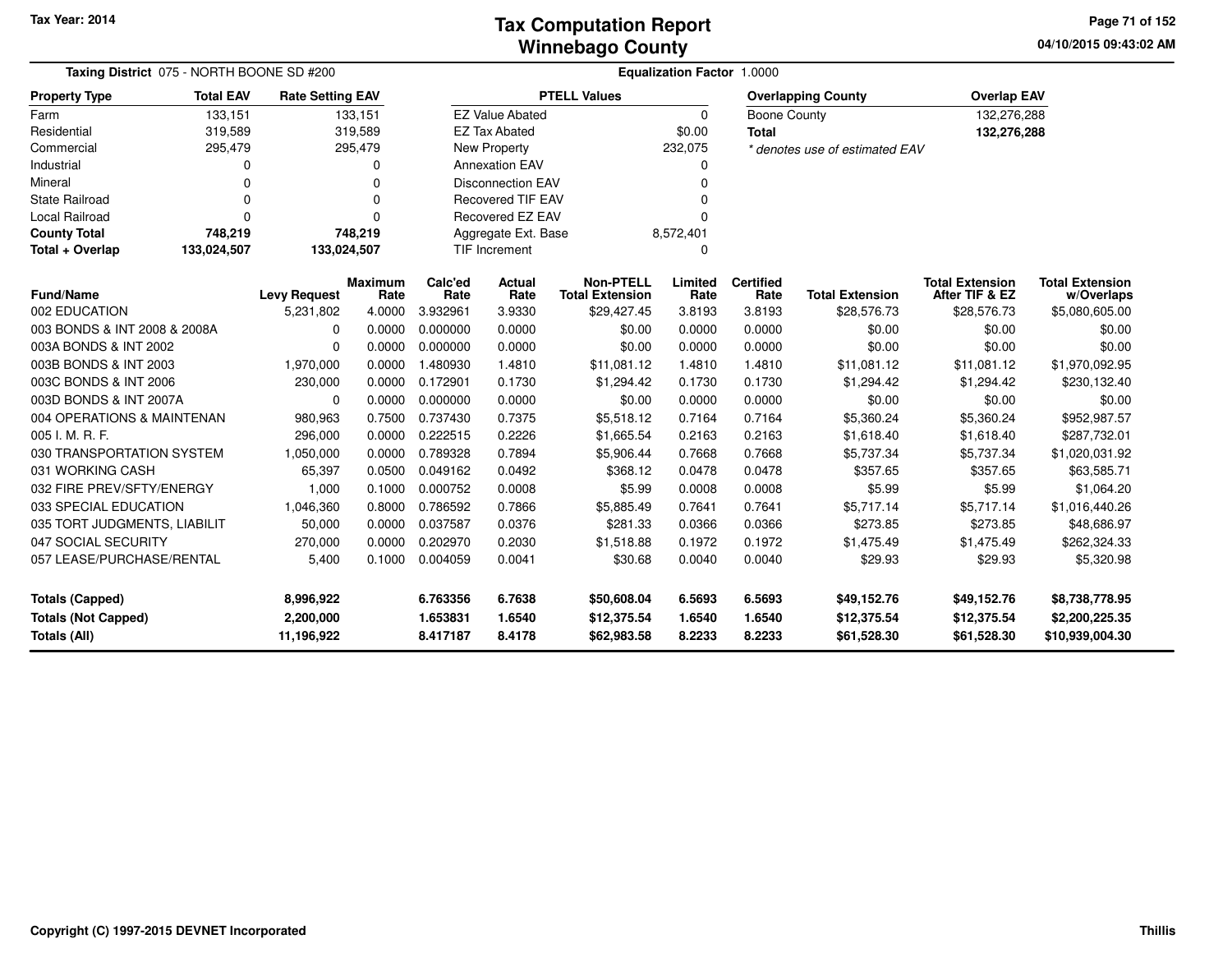**04/10/2015 09:43:02 AM Page 72 of 152**

| Taxing District 076 - ROCKFORD SCHOOL DIST 205 |                  |                           |                        | <b>Equalization Factor 1.0000</b> |                          |                                            |                  |                          |                                     |                                          |                                      |  |  |  |
|------------------------------------------------|------------------|---------------------------|------------------------|-----------------------------------|--------------------------|--------------------------------------------|------------------|--------------------------|-------------------------------------|------------------------------------------|--------------------------------------|--|--|--|
| <b>Property Type</b>                           | <b>Total EAV</b> | <b>Rate Setting EAV</b>   |                        |                                   |                          | <b>PTELL Values</b>                        |                  |                          | <b>Overlapping County</b>           | <b>Overlap EAV</b>                       |                                      |  |  |  |
| Farm                                           | 14,499,303       |                           | 14,381,676             |                                   | <b>EZ Value Abated</b>   |                                            | 145,864          | Boone County             |                                     | 2,480,828                                |                                      |  |  |  |
| Residential                                    | 1,405,941,896    | 1,401,214,615             |                        |                                   | <b>EZ Tax Abated</b>     |                                            | \$11,349.68      | <b>Total</b>             |                                     | 2,480,828                                |                                      |  |  |  |
| Commercial                                     | 450,849,966      | 434,183,451               |                        |                                   | New Property             |                                            | 5,251,354        |                          | * denotes use of estimated EAV      |                                          |                                      |  |  |  |
| Industrial                                     | 169,487,031      | 159,051,737               |                        |                                   | <b>Annexation EAV</b>    |                                            | 63,362           |                          |                                     |                                          |                                      |  |  |  |
| Mineral                                        | 0                |                           | 0                      |                                   | <b>Disconnection EAV</b> |                                            |                  |                          |                                     |                                          |                                      |  |  |  |
| <b>State Railroad</b>                          | 4,760,979        |                           | 4,760,979              |                                   | <b>Recovered TIF EAV</b> |                                            | 0                |                          |                                     |                                          |                                      |  |  |  |
| Local Railroad                                 | 112,776          |                           | 112,776                |                                   | Recovered EZ EAV         |                                            | 8,236,813        |                          |                                     |                                          |                                      |  |  |  |
| <b>County Total</b>                            | 2,045,651,951    | 2,013,705,234             |                        |                                   | Aggregate Ext. Base      |                                            | 155, 157, 294    |                          |                                     |                                          |                                      |  |  |  |
| Total + Overlap                                | 2,048,132,779    |                           | 2,016,186,062          |                                   | TIF Increment            |                                            | 31,800,853       |                          |                                     |                                          |                                      |  |  |  |
| <b>Fund/Name</b>                               |                  | <b>Levy Request</b>       | <b>Maximum</b><br>Rate | Calc'ed<br>Rate                   | Actual<br>Rate           | <b>Non-PTELL</b><br><b>Total Extension</b> | Limited<br>Rate  | <b>Certified</b><br>Rate | <b>Total Extension</b>              | <b>Total Extension</b><br>After TIF & EZ | <b>Total Extension</b><br>w/Overlaps |  |  |  |
| 002 EDUCATION                                  |                  | 83,596,511                | 4.0000                 | 4.146270                          | 4.0000                   | \$80,548,209.36                            | 4.0000           | 4.0000                   | \$81,826,078.04                     | \$80,548,209.36                          | \$80,647,442.48                      |  |  |  |
| 003 BONDS & INT 2000                           |                  | 5,650,000                 | 0.0000                 | 0.280232                          | 0.2803                   | \$5,644,415.77                             | 0.2803           | 0.2803                   | \$5,733,962.42                      | \$5,644,415.77                           | \$5,651,369.53                       |  |  |  |
| 003A BONDS & INT 2015 A & B                    |                  | 1,510,037                 | 0.0000                 | 0.074896                          | 0.0749                   | \$1,508,265.22                             | 0.0749           | 0.0749                   | \$1,532,193.31                      | \$1,508,265.22                           | \$1,510,123.36                       |  |  |  |
| 003B BONDS & INT 2001                          |                  | 1,985,000                 | 0.0000                 | 0.098453                          | 0.0985                   | \$1,983,499.66                             | 0.0985           | 0.0985                   | \$2,014,967.17                      | \$1,983,499.66                           | \$1,985,943.27                       |  |  |  |
| 003F BONDS & INT 2010                          |                  | 1,715,464                 | 0.0000                 | 0.085085                          | 0.0851                   | \$1,713,663.15                             | 0.0851           | 0.0851                   | \$1,740,849.81                      | \$1,713,663.15                           | \$1,715,774.34                       |  |  |  |
| 003G BONDS & INT 2013 A & B                    |                  | 2,656,600                 | 0.0000                 | 0.131764                          | 0.1318                   | \$2,654,063.50                             | 0.1318           | 0.1318                   | \$2,696,169.27                      | \$2,654,063.50                           | \$2,657,333.23                       |  |  |  |
| 004 OPERATIONS & MAINTENAN                     |                  | 15,674,345                | 0.7500                 | 0.777426                          | 0.7500                   | \$15,102,789.26                            | 0.7500           | 0.7500                   | \$15,342,389.63                     | \$15,102,789.26                          | \$15,121,395.47                      |  |  |  |
| 005 I. M. R. F.                                |                  | 2,925,878                 | 0.0000                 | 0.145119                          | 0.1452                   | \$2,923,900.00                             | 0.1452           | 0.1452                   | \$2,970,286.63                      | \$2,923,900.00                           | \$2,927,502.16                       |  |  |  |
| 030 TRANSPORTATION SYSTEM                      |                  | 15,588,660                | 0.0000                 | 0.773176                          | 0.7732                   | \$15,569,968.87                            | 0.7732           | 0.7732                   | \$15,816,980.89                     | \$15,569,968.87                          | \$15,589,150.63                      |  |  |  |
| 031 WORKING CASH                               |                  | 1,044,957                 | 0.0500                 | 0.051828                          | 0.0500                   | \$1,006,852.62                             | 0.0500           | 0.0500                   | \$1,022,825.98                      | \$1,006,852.62                           | \$1,008,093.03                       |  |  |  |
| 032 FIRE PREV/SFTY/ENERGY                      |                  | 2,089,913                 | 0.1000                 | 0.103657                          | 0.1000                   | \$2,013,705.23                             | 0.1000           | 0.1000                   | \$2,045,651.95                      | \$2,013,705.23                           | \$2,016,186.06                       |  |  |  |
| 033 SPECIAL EDUCATION                          |                  | 16,719,302                | 0.8000                 | 0.829254                          | 0.8000                   | \$16,109,641.87                            | 0.8000           | 0.8000                   | \$16,365,215.61                     | \$16,109,641.87                          | \$16,129,488.50                      |  |  |  |
| 035 TORT JUDGMENTS, LIABILIT                   |                  | 6,269,739                 | 0.0000                 | 0.310970                          | 0.3110                   | \$6,262,623.28                             | 0.3110           | 0.3110                   | \$6,361,977.57                      | \$6,262,623.28                           | \$6,270,338.65                       |  |  |  |
| 047 SOCIAL SECURITY                            |                  | 3,648,987                 | 0.0000                 | 0.180985                          | 0.1810                   | \$3,644,806.47                             | 0.1810           | 0.1810                   | \$3,702,630.03                      | \$3,644,806.47                           | \$3,649,296.77                       |  |  |  |
| <b>Totals (Capped)</b>                         |                  | 147,558,292               |                        | 7.318685                          | 7.1104                   | \$143,182,496.96                           | 7.1104           | 7.1104                   | \$145,454,036.33                    | \$143,182,496.96                         | \$143,358,893.75                     |  |  |  |
| <b>Totals (Not Capped)</b><br>Totals (All)     |                  | 13,517,101<br>161,075,393 |                        | 0.670430<br>7.989115              | 0.6706<br>7.7810         | \$13,503,907.30<br>\$156,686,404.26        | 0.6706<br>7.7810 | 0.6706<br>7.7810         | \$13,718,141.98<br>\$159,172,178.31 | \$13,503,907.30<br>\$156,686,404.26      | \$13,520,543.73<br>\$156,879,437.48  |  |  |  |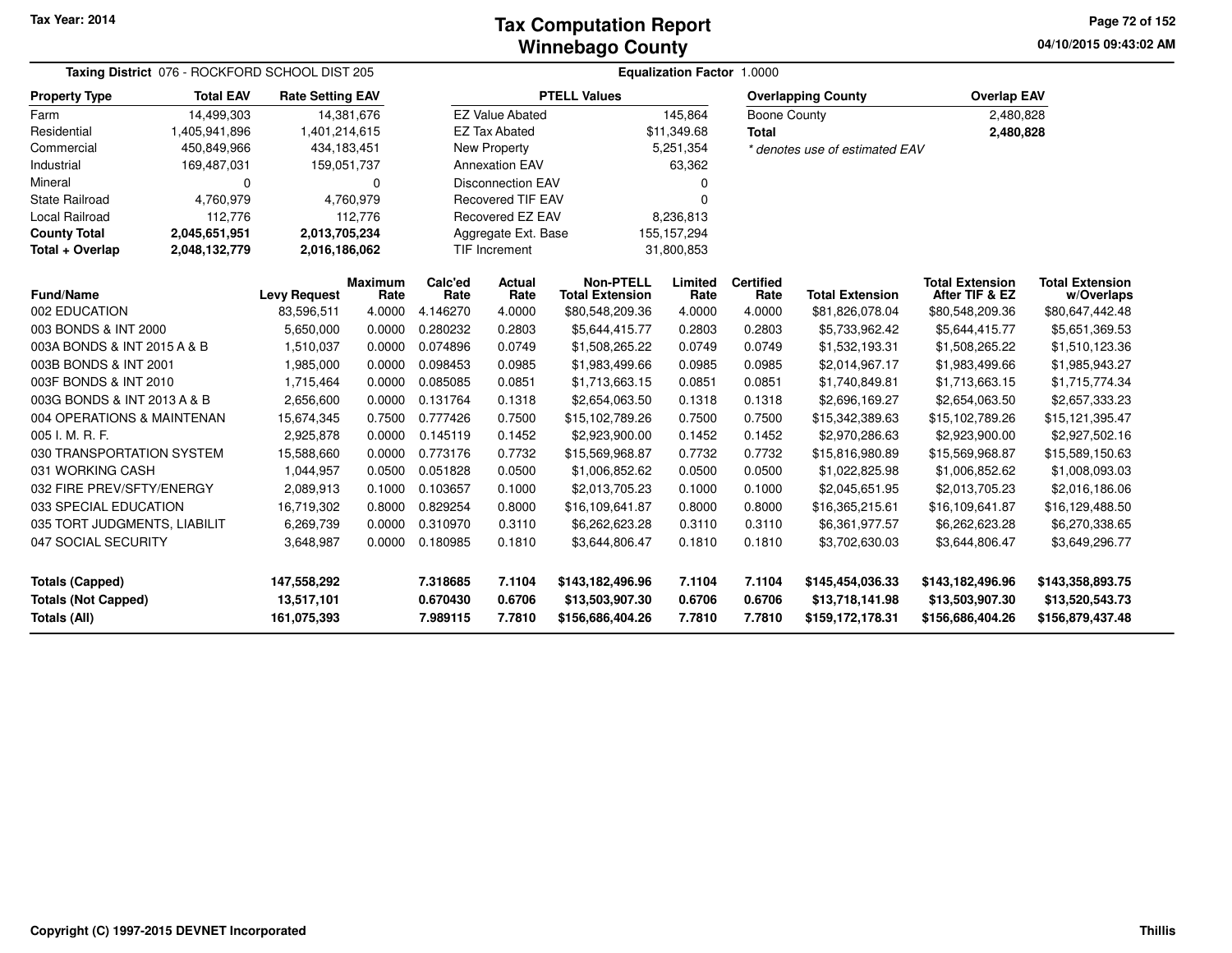#### **Winnebago CountyTax Computation Report**

**04/10/2015 09:43:02 AM Page 73 of 152**

| Taxing District 077 - HONONEGAH HIGH SD #207 | Equalization Factor 1.0000 |                         |                 |                 |                          |                                            |                 |                          |                                |                                          |                                      |
|----------------------------------------------|----------------------------|-------------------------|-----------------|-----------------|--------------------------|--------------------------------------------|-----------------|--------------------------|--------------------------------|------------------------------------------|--------------------------------------|
| <b>Property Type</b>                         | <b>Total EAV</b>           | <b>Rate Setting EAV</b> |                 |                 |                          | <b>PTELL Values</b>                        |                 |                          | <b>Overlapping County</b>      | <b>Overlap EAV</b>                       |                                      |
| Farm                                         | 23,700,165                 | 23,700,165              |                 |                 | <b>EZ Value Abated</b>   |                                            | $\Omega$        | <b>Boone County</b>      |                                | 219,057                                  |                                      |
| Residential                                  | 526,727,025                | 526,721,734             |                 |                 | <b>EZ Tax Abated</b>     |                                            | \$0.00          | <b>Total</b>             |                                | 219,057                                  |                                      |
| Commercial                                   | 65,213,767                 | 64,112,046              |                 |                 | <b>New Property</b>      |                                            | 3,087,621       |                          | * denotes use of estimated EAV |                                          |                                      |
| Industrial                                   | 20,850,441                 | 18,727,601              |                 |                 | <b>Annexation EAV</b>    |                                            | 30,055          |                          |                                |                                          |                                      |
| Mineral                                      | 0                          |                         | $\Omega$        |                 | <b>Disconnection EAV</b> |                                            | 63,362          |                          |                                |                                          |                                      |
| <b>State Railroad</b>                        | 482,199                    |                         | 482,199         |                 | <b>Recovered TIF EAV</b> |                                            | 0               |                          |                                |                                          |                                      |
| Local Railroad                               | 0                          |                         | $\Omega$        |                 | Recovered EZ EAV         |                                            | $\Omega$        |                          |                                |                                          |                                      |
| <b>County Total</b>                          | 636,973,597                | 633,743,745             |                 |                 | Aggregate Ext. Base      |                                            | 15,367,897      |                          |                                |                                          |                                      |
| Total + Overlap                              | 637,192,654                | 633,962,802             |                 |                 | <b>TIF Increment</b>     |                                            | 3,229,852       |                          |                                |                                          |                                      |
| <b>Fund/Name</b>                             |                            | <b>Levy Request</b>     | Maximum<br>Rate | Calc'ed<br>Rate | <b>Actual</b><br>Rate    | <b>Non-PTELL</b><br><b>Total Extension</b> | Limited<br>Rate | <b>Certified</b><br>Rate | <b>Total Extension</b>         | <b>Total Extension</b><br>After TIF & EZ | <b>Total Extension</b><br>w/Overlaps |
| 002 EDUCATION                                |                            | 11,200,000              | 3.5000          | 1.766665        | 1.7667                   | \$11,196,350.74                            | 1.7581          | 1.7581                   | \$11,198,632.81                | \$11,141,848.78                          | \$11,145,700.02                      |
| 003 BONDS & INT 2005B                        |                            | 0                       | 0.0000          | 0.000000        | 0.0000                   | \$0.00                                     | 0.0000          | 0.0000                   | \$0.00                         | \$0.00                                   | \$0.00                               |
| 003A BONDS & INT 2012                        |                            | 555,900                 | 0.0000          | 0.087687        | 0.0877                   | \$555,793.26                               | 0.0877          | 0.0877                   | \$558,625.84                   | \$555,793.26                             | \$555,985.38                         |
| 003B BONDS & INT 2004A                       |                            | 0                       | 0.0000          | 0.000000        | 0.0000                   | \$0.00                                     | 0.0000          | 0.0000                   | \$0.00                         | \$0.00                                   | \$0.00                               |
| 003C BONDS & INT 2014A                       |                            | 141,900                 | 0.0000          | 0.022383        | 0.0224                   | \$141,958.60                               | 0.0224          | 0.0224                   | \$142,682.09                   | \$141,958.60                             | \$142,007.67                         |
| 003D BONDS & INT 2014B                       |                            | 217,300                 | 0.0000          | 0.034277        | 0.0343                   | \$217,374.10                               | 0.0343          | 0.0343                   | \$218,481.94                   | \$217,374.10                             | \$217,449.24                         |
| 003G BONDS & INT 2007                        |                            | $\Omega$                | 0.0000          | 0.000000        | 0.0000                   | \$0.00                                     | 0.0000          | 0.0000                   | \$0.00                         | \$0.00                                   | \$0.00                               |
| 004 OPERATIONS & MAINTENAN                   |                            | 2,600,000               | 0.5500          | 0.410119        | 0.4102                   | \$2,599,616.84                             | 0.3670          | 0.3670                   | \$2,337,693.10                 | \$2,325,839.54                           | \$2,326,643.48                       |
| 005 I. M. R. F.                              |                            | 260,000                 | 0.0000          | 0.041012        | 0.0411                   | \$260,468.68                               | 0.0400          | 0.0400                   | \$254,789.44                   | \$253,497.50                             | \$253,585.12                         |
| 030 TRANSPORTATION SYSTEM                    |                            | 900,000                 | 0.0000          | 0.141964        | 0.1420                   | \$899,916.12                               | 0.1261          | 0.1261                   | \$803,223.71                   | \$799,150.86                             | \$799,427.09                         |
| 031 WORKING CASH                             |                            | 318,350                 | 0.0500          | 0.050216        | 0.0500                   | \$316,871.87                               | 0.0486          | 0.0486                   | \$309,569.17                   | \$307,999.46                             | \$308,105.92                         |
| 032 FIRE PREV/SFTY/ENERGY                    |                            | $\Omega$                | 0.1000          | 0.000000        | 0.0000                   | \$0.00                                     | 0.0000          | 0.0000                   | \$0.00                         | \$0.00                                   | \$0.00                               |
| 033 SPECIAL EDUCATION                        |                            | 524,000                 | 0.4000          | 0.082655        | 0.0827                   | \$524,106.08                               | 0.0804          | 0.0804                   | \$512,126.77                   | \$509,529.97                             | \$509,706.09                         |
| 035 TORT JUDGMENTS, LIABILIT                 |                            | 0                       | 0.0000          | 0.000000        | 0.0000                   | \$0.00                                     | 0.0000          | 0.0000                   | \$0.00                         | \$0.00                                   | \$0.00                               |
| 047 SOCIAL SECURITY                          |                            | 340,000                 | 0.0000          | 0.053631        | 0.0537                   | \$340,320.39                               | 0.0522          | 0.0522                   | \$332,500.22                   | \$330,814.23                             | \$330,928.58                         |
| 057 LEASE/PURCHASE/RENTAL                    |                            | 0                       | 0.1000          | 0.000000        | 0.0000                   | \$0.00                                     | 0.0000          | 0.0000                   | \$0.00                         | \$0.00                                   | \$0.00                               |
| <b>Totals (Capped)</b>                       |                            | 16,142,350              |                 | 2.546262        | 2.5464                   | \$16,137,650.72                            | 2.4724          | 2.4724                   | \$15,748,535.22                | \$15,668,680.34                          | \$15,674,096.30                      |
| <b>Totals (Not Capped)</b>                   |                            | 915,100                 |                 | 0.144347        | 0.1444                   | \$915,125.96                               | 0.1444          | 0.1444                   | \$919,789.87                   | \$915,125.96                             | \$915,442.29                         |
| Totals (All)                                 |                            | 17,057,450              |                 | 2.690609        | 2.6908                   | \$17,052,776.68                            | 2.6168          | 2.6168                   | \$16,668,325.09                | \$16,583,806.30                          | \$16,589,538.59                      |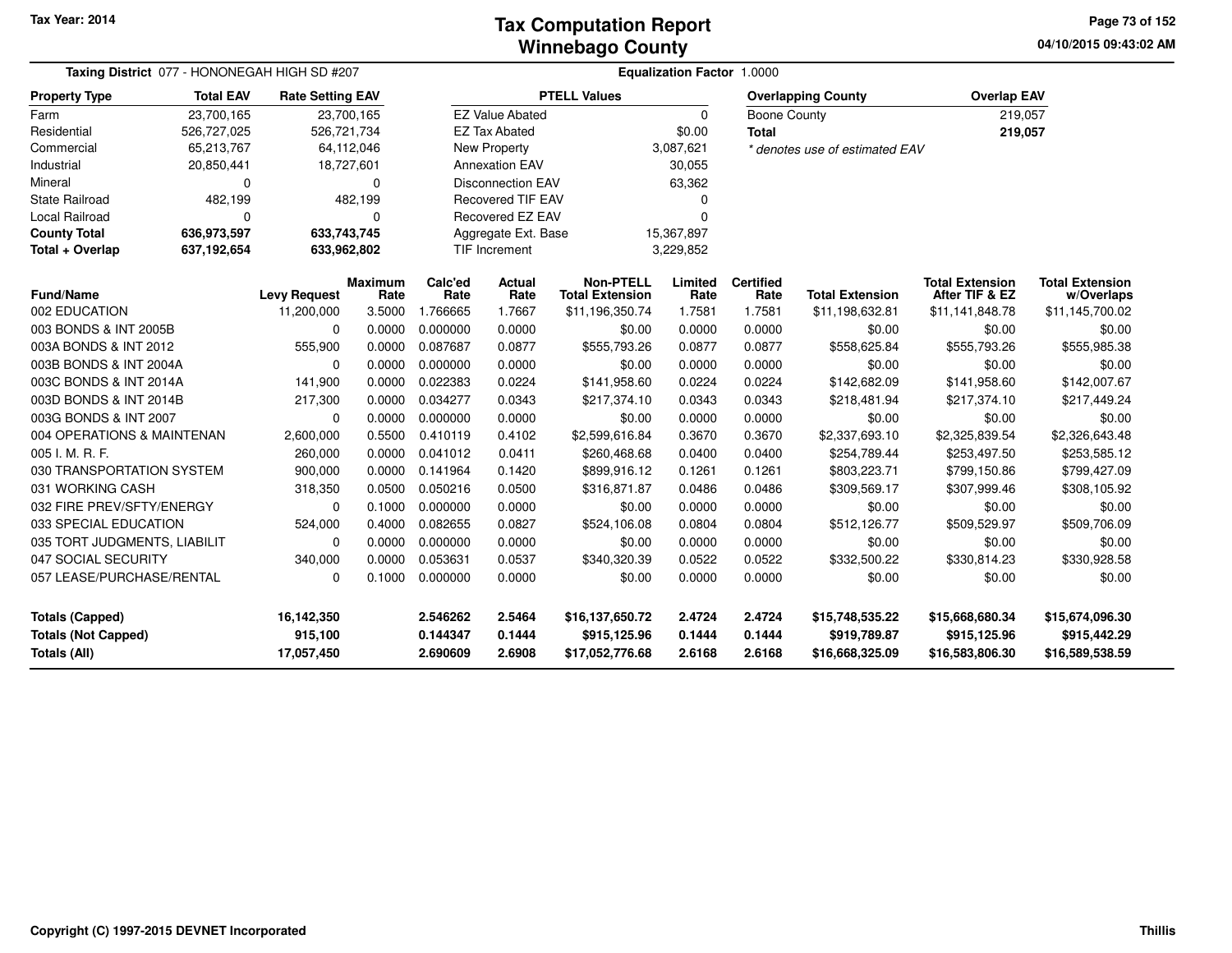**04/10/2015 09:43:02 AM Page 74 of 152**

| Taxing District 078 - MERIDIAN SCHOOL DIST 223 |                            |                         |                        | Equalization Factor 1.0000 |                          |                                            |                 |                          |                                |                                          |                                      |  |  |
|------------------------------------------------|----------------------------|-------------------------|------------------------|----------------------------|--------------------------|--------------------------------------------|-----------------|--------------------------|--------------------------------|------------------------------------------|--------------------------------------|--|--|
| <b>Property Type</b>                           | <b>Total EAV</b>           | <b>Rate Setting EAV</b> |                        |                            |                          | <b>PTELL Values</b>                        |                 |                          | <b>Overlapping County</b>      | <b>Overlap EAV</b>                       |                                      |  |  |
| Farm                                           | 1,738,879                  |                         | 1,649,671              |                            | <b>EZ Value Abated</b>   |                                            | $\mathbf 0$     | Ogle County              |                                | 146,704,553                              |                                      |  |  |
| Residential                                    | 9,064,001                  |                         | 9,064,001              |                            | <b>EZ Tax Abated</b>     |                                            | \$0.00          | Total                    |                                | 146,704,553                              |                                      |  |  |
| Commercial                                     | 251,094                    |                         | 251,094                |                            | New Property             |                                            | 2,145           |                          | * denotes use of estimated EAV |                                          |                                      |  |  |
| Industrial                                     | 0                          |                         | 0                      |                            | <b>Annexation EAV</b>    |                                            | 0               |                          |                                |                                          |                                      |  |  |
| Mineral                                        | 0                          |                         | 0                      |                            | <b>Disconnection EAV</b> |                                            | 0               |                          |                                |                                          |                                      |  |  |
| <b>State Railroad</b>                          | 11,758                     |                         | 11,758                 |                            | <b>Recovered TIF EAV</b> |                                            |                 |                          |                                |                                          |                                      |  |  |
| <b>Local Railroad</b>                          | 0                          |                         | 0                      |                            | Recovered EZ EAV         |                                            | $\Omega$        |                          |                                |                                          |                                      |  |  |
| <b>County Total</b>                            | 11,065,732                 | 10,976,524              |                        |                            | Aggregate Ext. Base      |                                            | O               |                          |                                |                                          |                                      |  |  |
| Total + Overlap                                | 157,770,285<br>157,681,077 |                         |                        | TIF Increment              |                          |                                            | 89,208          |                          |                                |                                          |                                      |  |  |
| <b>Fund/Name</b>                               |                            | <b>Levy Request</b>     | <b>Maximum</b><br>Rate | Calc'ed<br>Rate            | Actual<br>Rate           | <b>Non-PTELL</b><br><b>Total Extension</b> | Limited<br>Rate | <b>Certified</b><br>Rate | <b>Total Extension</b>         | <b>Total Extension</b><br>After TIF & EZ | <b>Total Extension</b><br>w/Overlaps |  |  |
| 002 EDUCATION                                  |                            | 5,717,376               | 3.4800                 | 3.625911                   | 3.4800                   | \$381,983.04                               | 3.4800          | 3.4800                   | \$385,087.47                   | \$381,983.04                             | \$5,487,301.48                       |  |  |
| 003 BONDS AND INTEREST                         |                            | 1,705,000               | 0.0000                 | 1.081297                   | 1.0813                   | \$118,689.15                               | 1.0813          | 1.0813                   | \$119,653.76                   | \$118,689.15                             | \$1,705,005.49                       |  |  |
| 004 OPERATIONS & MAINTENAN                     |                            | 821,462                 | 0.5000                 | 0.520964                   | 0.5000                   | \$54,882.62                                | 0.5000          | 0.5000                   | \$55,328.66                    | \$54,882.62                              | \$788,405.39                         |  |  |
| 005 I. M. R. F.                                |                            | 177,000                 | 0.0000                 | 0.112252                   | 0.1123                   | \$12,326.64                                | 0.1123          | 0.1123                   | \$12,426.82                    | \$12,326.64                              | \$177,075.85                         |  |  |
| 030 TRANSPORTATION SYSTEM                      |                            | 328,585                 | 0.2000                 | 0.208386                   | 0.2000                   | \$21,953.05                                | 0.2000          | 0.2000                   | \$22,131.46                    | \$21,953.05                              | \$315,362.15                         |  |  |
| 031 WORKING CASH                               |                            | 82,146                  | 0.0500                 | 0.052096                   | 0.0500                   | \$5,488.26                                 | 0.0500          | 0.0500                   | \$5,532.87                     | \$5,488.26                               | \$78,840.54                          |  |  |
| 032 FIRE PREV/SFTY/ENERGY                      |                            | 82,146                  | 0.0500                 | 0.052096                   | 0.0500                   | \$5,488.26                                 | 0.0500          | 0.0500                   | \$5,532.87                     | \$5,488.26                               | \$78,840.54                          |  |  |
| 033 SPECIAL EDUCATION                          |                            | 65,717                  | 0.0400                 | 0.041677                   | 0.0400                   | \$4,390.61                                 | 0.0400          | 0.0400                   | \$4,426.29                     | \$4,390.61                               | \$63,072.43                          |  |  |
| 035 TORT JUDGMENTS, LIABILIT                   |                            | 500,000                 | 0.0000                 | 0.317096                   | 0.3171                   | \$34,806.56                                | 0.3171          | 0.3171                   | \$35,089.44                    | \$34,806.56                              | \$500,006.70                         |  |  |
| 047 SOCIAL SECURITY                            |                            | 170,000                 | 0.0000                 | 0.107813                   | 0.1079                   | \$11,843.67                                | 0.1079          | 0.1079                   | \$11,939.92                    | \$11,843.67                              | \$170,137.88                         |  |  |
| 057 LEASE/PURCHASE/RENTAL                      |                            |                         | 0.0500                 | 0.052096                   |                          |                                            |                 |                          |                                |                                          |                                      |  |  |
|                                                |                            | 82,146                  |                        |                            | 0.0500                   | \$5,488.26                                 | 0.0500          | 0.0500                   | \$5,532.87                     | \$5,488.26                               | \$78,840.54                          |  |  |
| <b>Totals (Capped)</b>                         |                            | 0                       |                        | 0.000000                   | 0.0000                   | \$0.00                                     | 0.0000          | 0.0000                   | \$0.00                         | \$0.00                                   | \$0.00                               |  |  |
| <b>Totals (Not Capped)</b>                     |                            | 9,731,578               |                        | 6.171684                   | 5.9886                   | \$657,340.12                               | 5.9886          | 5.9886                   | \$662,682.43                   | \$657,340.12                             | \$9,442,888.99                       |  |  |
| <b>Totals (All)</b>                            |                            | 9,731,578               |                        | 6.171684                   | 5.9886                   | \$657,340.12                               | 5.9886          | 5.9886                   | \$662,682.43                   | \$657,340.12                             | \$9,442,888.99                       |  |  |

-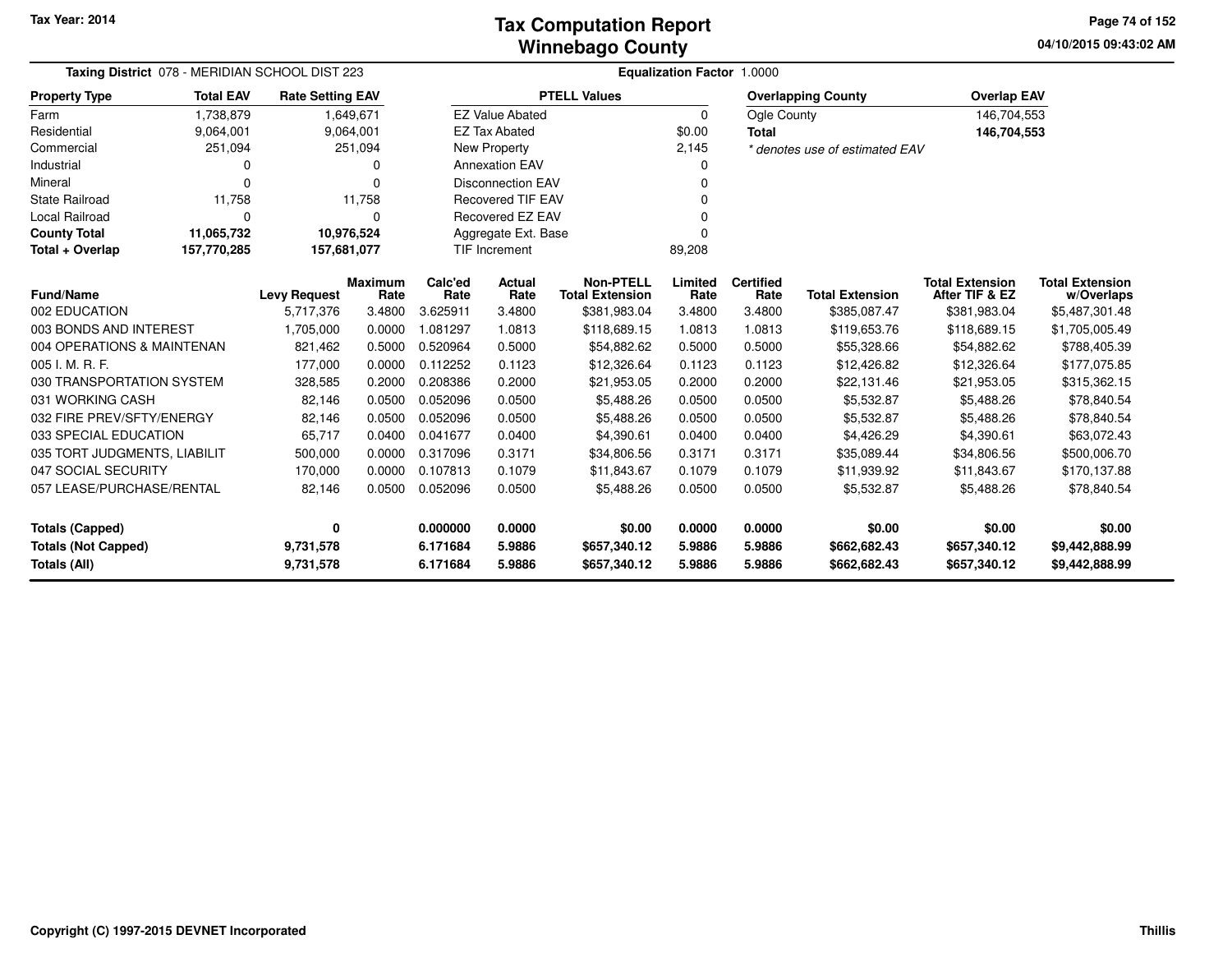**04/10/2015 09:43:02 AM Page 75 of 152**

| Taxing District 079 - SOUTH BELOIT SD #320 |                  |                         |                        |                 |                          |                                            | <b>Equalization Factor 1.0000</b> |                          |                        |                                          |                                      |  |
|--------------------------------------------|------------------|-------------------------|------------------------|-----------------|--------------------------|--------------------------------------------|-----------------------------------|--------------------------|------------------------|------------------------------------------|--------------------------------------|--|
| <b>Property Type</b>                       | <b>Total EAV</b> | <b>Rate Setting EAV</b> |                        |                 |                          | <b>PTELL Values</b>                        |                                   |                          |                        |                                          |                                      |  |
| Farm                                       | 229,239          |                         | 229,239                |                 | <b>EZ Value Abated</b>   |                                            | $\mathbf 0$                       |                          |                        |                                          |                                      |  |
| Residential                                | 43,172,699       | 43,172,699              |                        |                 | <b>EZ Tax Abated</b>     |                                            | \$0.00                            |                          |                        |                                          |                                      |  |
| Commercial                                 | 14,894,720       | 14,894,720              |                        |                 | <b>New Property</b>      |                                            | 192,728                           |                          |                        |                                          |                                      |  |
| Industrial                                 | 11,518,441       | 11,518,441              |                        |                 | <b>Annexation EAV</b>    |                                            | 0                                 |                          |                        |                                          |                                      |  |
| Mineral                                    | 0                |                         | $\Omega$               |                 | <b>Disconnection EAV</b> |                                            | <sup>0</sup>                      |                          |                        |                                          |                                      |  |
| <b>State Railroad</b>                      | 955,497          |                         | 955,497                |                 | <b>Recovered TIF EAV</b> |                                            |                                   |                          |                        |                                          |                                      |  |
| Local Railroad                             | $\Omega$         |                         | ∩                      |                 | Recovered EZ EAV         |                                            | $\Omega$                          |                          |                        |                                          |                                      |  |
| <b>County Total</b>                        | 70,770,596       | 70,770,596              |                        |                 | Aggregate Ext. Base      |                                            | 4,286,159                         |                          |                        |                                          |                                      |  |
| Total + Overlap                            | 70,770,596       | 70,770,596              |                        |                 | TIF Increment            |                                            | $\Omega$                          |                          |                        |                                          |                                      |  |
| <b>Fund/Name</b>                           |                  | <b>Levy Request</b>     | <b>Maximum</b><br>Rate | Calc'ed<br>Rate | Actual<br>Rate           | <b>Non-PTELL</b><br><b>Total Extension</b> | Limited<br>Rate                   | <b>Certified</b><br>Rate | <b>Total Extension</b> | <b>Total Extension</b><br>After TIF & EZ | <b>Total Extension</b><br>w/Overlaps |  |
| 002 EDUCATION                              |                  | 3,134,103               | 4.0000                 | 4.428538        | 4.0000                   | \$2,830,823.84                             | 4.0000                            | 4.0000                   | \$2,830,823.84         | \$2,830,823.84                           | \$2,830,823.84                       |  |
| 003C BONDS & INT 2011B                     |                  | 23,250                  | 0.0000                 | 0.032853        | 0.0329                   | \$23,283.53                                | 0.0329                            | 0.0329                   | \$23,283.53            | \$23,283.53                              | \$23,283.53                          |  |
| 003D BONDS & INT 2013 A & B                |                  | 1,003,814               | 0.0000                 | 1.418406        | 1.4185                   | \$1,003,880.90                             | 1.4185                            | 1.4185                   | \$1,003,880.90         | \$1,003,880.90                           | \$1,003,880.90                       |  |
| 004 OPERATIONS & MAINTENAN                 |                  | 457,871                 | 0.7500                 | 0.646979        | 0.6470                   | \$457,885.76                               | 0.6470                            | 0.6470                   | \$457,885.76           | \$457,885.76                             | \$457,885.76                         |  |
| 005 I. M. R. F.                            |                  | 5,000                   | 0.0000                 | 0.007065        | 0.0071                   | \$5,024.71                                 | 0.0071                            | 0.0071                   | \$5,024.71             | \$5,024.71                               | \$5,024.71                           |  |
| 030 TRANSPORTATION SYSTEM                  |                  | 186,104                 | 0.0000                 | 0.262968        | 0.2630                   | \$186,126.67                               | 0.2630                            | 0.2630                   | \$186,126.67           | \$186,126.67                             | \$186,126.67                         |  |
| 031 WORKING CASH                           |                  | 45,000                  | 0.0500                 | 0.063586        | 0.0500                   | \$35,385.30                                | 0.0500                            | 0.0500                   | \$35,385.30            | \$35,385.30                              | \$35,385.30                          |  |
| 032 FIRE PREV/SFTY/ENERGY                  |                  | 45,000                  | 0.1000                 | 0.063586        | 0.0636                   | \$45,010.10                                | 0.0636                            | 0.0636                   | \$45,010.10            | \$45,010.10                              | \$45,010.10                          |  |
| 033 SPECIAL EDUCATION                      |                  | 36,000                  | 0.8000                 | 0.050869        | 0.0509                   | \$36,022.23                                | 0.0509                            | 0.0509                   | \$36,022.23            | \$36,022.23                              | \$36,022.23                          |  |
| 035 TORT JUDGMENTS, LIABILIT               |                  | 224,984                 | 0.0000                 | 0.317906        | 0.3180                   | \$225,050.50                               | 0.3180                            | 0.3180                   | \$225,050.50           | \$225,050.50                             | \$225,050.50                         |  |
| 047 SOCIAL SECURITY                        |                  | 196,057                 | 0.0000                 | 0.277032        | 0.2771                   | \$196,105.32                               | 0.2771                            | 0.2771                   | \$196,105.32           | \$196,105.32                             | \$196,105.32                         |  |
| 057 LEASE/PURCHASE/RENTAL                  |                  | 48,000                  | 0.1000                 | 0.067825        | 0.0679                   | \$48,053.23                                | 0.0679                            | 0.0679                   | \$48,053.23            | \$48,053.23                              | \$48,053.23                          |  |
| <b>Totals (Capped)</b>                     |                  | 4,378,119               |                        | 6.186354        | 5.7446                   | \$4,065,487.66                             | 5.7446                            | 5.7446                   | \$4,065,487.66         | \$4,065,487.66                           | \$4,065,487.66                       |  |
| <b>Totals (Not Capped)</b>                 |                  | 1,027,064               |                        | 1.451259        | 1.4514                   | \$1,027,164.43                             | 1.4514                            | 1.4514                   | \$1,027,164.43         | \$1,027,164.43                           | \$1,027,164.43                       |  |
| Totals (All)                               |                  | 5,405,183               |                        | 7.637613        | 7.1960                   | \$5,092,652.09                             | 7.1960                            | 7.1960                   | \$5,092,652.09         | \$5,092,652.09                           | \$5,092,652.09                       |  |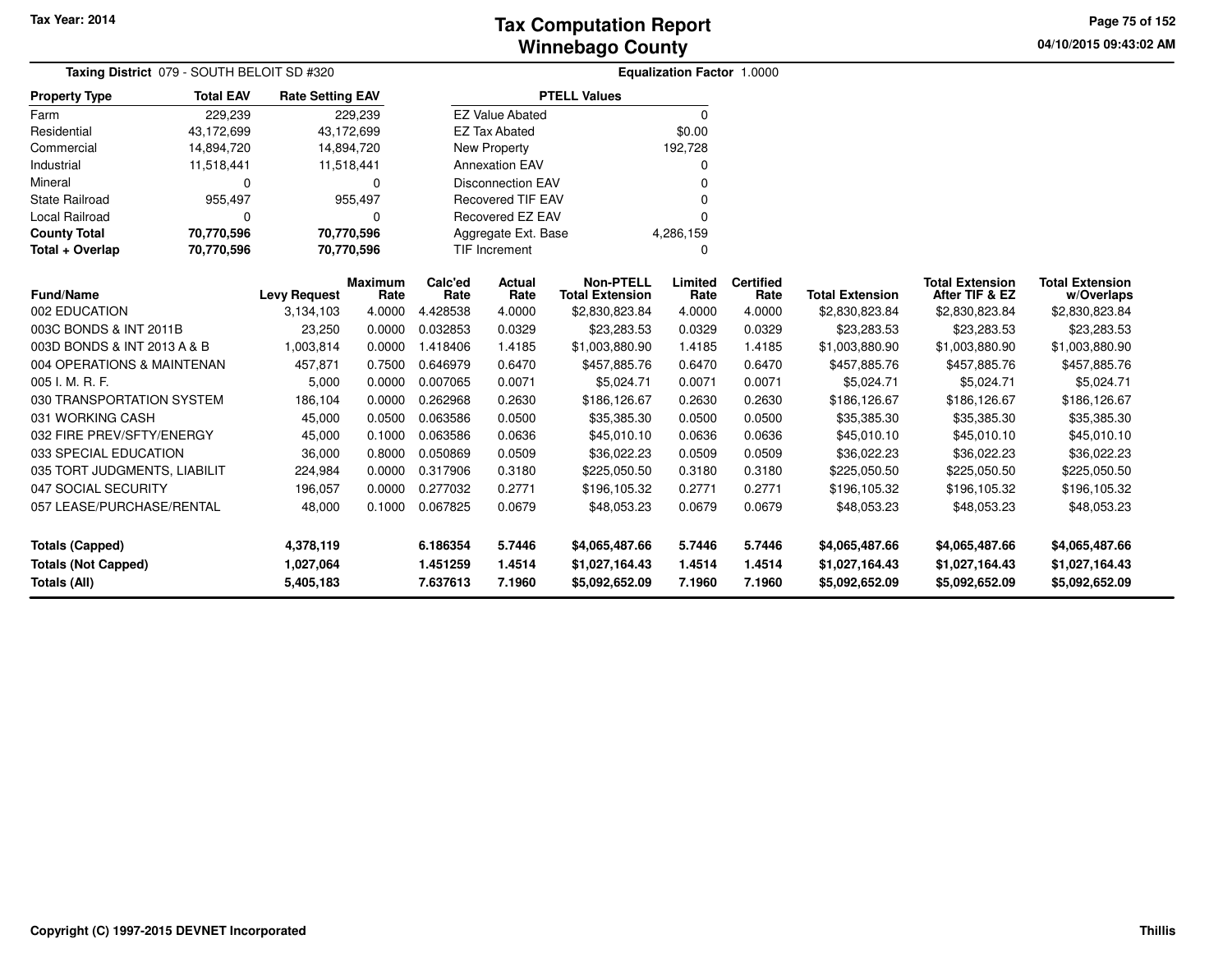#### **Winnebago CountyTax Computation Report**

**04/10/2015 09:43:02 AM Page 76 of 152**

| Taxing District 080 - PECATONICA UNIT SD #321 |                  |                         |                        | Equalization Factor 1.0000 |                          |                                            |                 |                          |                                |                                          |                                      |  |  |
|-----------------------------------------------|------------------|-------------------------|------------------------|----------------------------|--------------------------|--------------------------------------------|-----------------|--------------------------|--------------------------------|------------------------------------------|--------------------------------------|--|--|
| <b>Property Type</b>                          | <b>Total EAV</b> | <b>Rate Setting EAV</b> |                        |                            |                          | <b>PTELL Values</b>                        |                 |                          | <b>Overlapping County</b>      | <b>Overlap EAV</b>                       |                                      |  |  |
| Farm                                          | 13,662,956       | 13,662,956              |                        |                            | <b>EZ Value Abated</b>   |                                            | $\mathbf 0$     |                          | <b>Stephenson County</b>       | *8,699,584                               |                                      |  |  |
| Residential                                   | 58,131,629       | 58,131,629              |                        |                            | <b>EZ Tax Abated</b>     |                                            | \$0.00          | <b>Total</b>             |                                | 8,699,584                                |                                      |  |  |
| Commercial                                    | 4,607,899        |                         | 4,607,899              |                            | <b>New Property</b>      |                                            | 262,627         |                          | * denotes use of estimated EAV |                                          |                                      |  |  |
| Industrial                                    | 2,004,804        |                         | 2,004,804              |                            | <b>Annexation EAV</b>    |                                            | 0               |                          |                                |                                          |                                      |  |  |
| Mineral                                       | 0                |                         | ი                      |                            | <b>Disconnection EAV</b> |                                            | n               |                          |                                |                                          |                                      |  |  |
| <b>State Railroad</b>                         | $\Omega$         |                         | $\Omega$               |                            | <b>Recovered TIF EAV</b> |                                            |                 |                          |                                |                                          |                                      |  |  |
| Local Railroad                                | $\Omega$         |                         | 0                      |                            | <b>Recovered EZ EAV</b>  |                                            | $\Omega$        |                          |                                |                                          |                                      |  |  |
| <b>County Total</b>                           | 78,407,288       | 78,407,288              |                        |                            | Aggregate Ext. Base      |                                            | 5,597,532       |                          |                                |                                          |                                      |  |  |
| Total + Overlap                               | 87,106,872       |                         | 87,106,872             |                            | TIF Increment            |                                            | 0               |                          |                                |                                          |                                      |  |  |
| <b>Fund/Name</b>                              |                  | <b>Levy Request</b>     | <b>Maximum</b><br>Rate | Calc'ed<br>Rate            | Actual<br>Rate           | <b>Non-PTELL</b><br><b>Total Extension</b> | Limited<br>Rate | <b>Certified</b><br>Rate | <b>Total Extension</b>         | <b>Total Extension</b><br>After TIF & EZ | <b>Total Extension</b><br>w/Overlaps |  |  |
| 002 EDUCATION                                 |                  | 3,917,030               | 4.2000                 | 4.496809                   | 4.2000                   | \$3,293,106.10                             | 4.2000          | 4.2000                   | \$3,293,106.10                 | \$3,293,106.10                           | \$3,658,488.62                       |  |  |
| 003a BONDS & INT 2001                         |                  | 1,000,000               | 0.0000                 | 1.148015                   | 1.1481                   | \$900,194.07                               | 1.1481          | 1.1481                   | \$900,194.07                   | \$900,194.07                             | \$1,000,074.00                       |  |  |
| 004 OPERATIONS & MAINTENAN                    |                  | 699,470                 | 0.7500                 | 0.803002                   | 0.7500                   | \$588,054.66                               | 0.7500          | 0.7500                   | \$588,054.66                   | \$588,054.66                             | \$653,301.54                         |  |  |
| 005 I. M. R. F.                               |                  | 179,251                 | 0.0000                 | 0.205783                   | 0.2058                   | \$161.362.20                               | 0.2058          | 0.2058                   | \$161.362.20                   | \$161.362.20                             | \$179,265.94                         |  |  |
| 030 TRANSPORTATION SYSTEM                     |                  | 304,223                 | 0.0000                 | 0.349253                   | 0.3493                   | \$273,876.66                               | 0.3493          | 0.3493                   | \$273,876.66                   | \$273,876.66                             | \$304,264.30                         |  |  |
| 031 WORKING CASH                              |                  | 32,455                  | 0.0500                 | 0.037259                   | 0.0373                   | \$29,245.92                                | 0.0373          | 0.0373                   | \$29,245.92                    | \$29,245.92                              | \$32,490.86                          |  |  |
| 032 FIRE PREV/SFTY/ENERGY                     |                  | 74,890                  | 0.1000                 | 0.085975                   | 0.0860                   | \$67.430.27                                | 0.0860          | 0.0860                   | \$67,430.27                    | \$67.430.27                              | \$74.911.91                          |  |  |
| 033 SPECIAL EDUCATION                         |                  | 30,683                  | 0.8000                 | 0.035225                   | 0.0353                   | \$27,677.77                                | 0.0353          | 0.0353                   | \$27,677.77                    | \$27,677.77                              | \$30,748.73                          |  |  |
| 035 TORT JUDGMENTS, LIABILIT                  |                  | 10,259                  | 0.0000                 | 0.011778                   | 0.0118                   | \$9,252.06                                 | 0.0118          | 0.0118                   | \$9,252.06                     | \$9,252.06                               | \$10,278.61                          |  |  |
| 047 SOCIAL SECURITY                           |                  | 164,049                 | 0.0000                 | 0.188331                   | 0.1884                   | \$147,719.33                               | 0.1884          | 0.1884                   | \$147,719.33                   | \$147,719.33                             | \$164,109.35                         |  |  |
| 057 LEASE/PURCHASE/RENTAL                     |                  | 0                       | 0.1000                 | 0.000000                   | 0.0000                   | \$0.00                                     | 0.0000          | 0.0000                   | \$0.00                         | \$0.00                                   | \$0.00                               |  |  |
| <b>Totals (Capped)</b>                        |                  | 5,412,310               |                        | 6.213415                   | 5.8639                   | \$4,597,724.97                             | 5.8639          | 5.8639                   | \$4,597,724.97                 | \$4,597,724.97                           | \$5,107,859.86                       |  |  |
| <b>Totals (Not Capped)</b>                    |                  | 1,000,000               |                        | 1.148015                   | 1.1481                   | \$900,194.07                               | 1.1481          | 1.1481                   | \$900,194.07                   | \$900,194.07                             | \$1,000,074.00                       |  |  |
| <b>Totals (All)</b>                           |                  | 6,412,310               |                        | 7.361430                   | 7.0120                   | \$5,497,919.04                             | 7.0120          | 7.0120                   | \$5,497,919.04                 | \$5,497,919.04                           | \$6,107,933.86                       |  |  |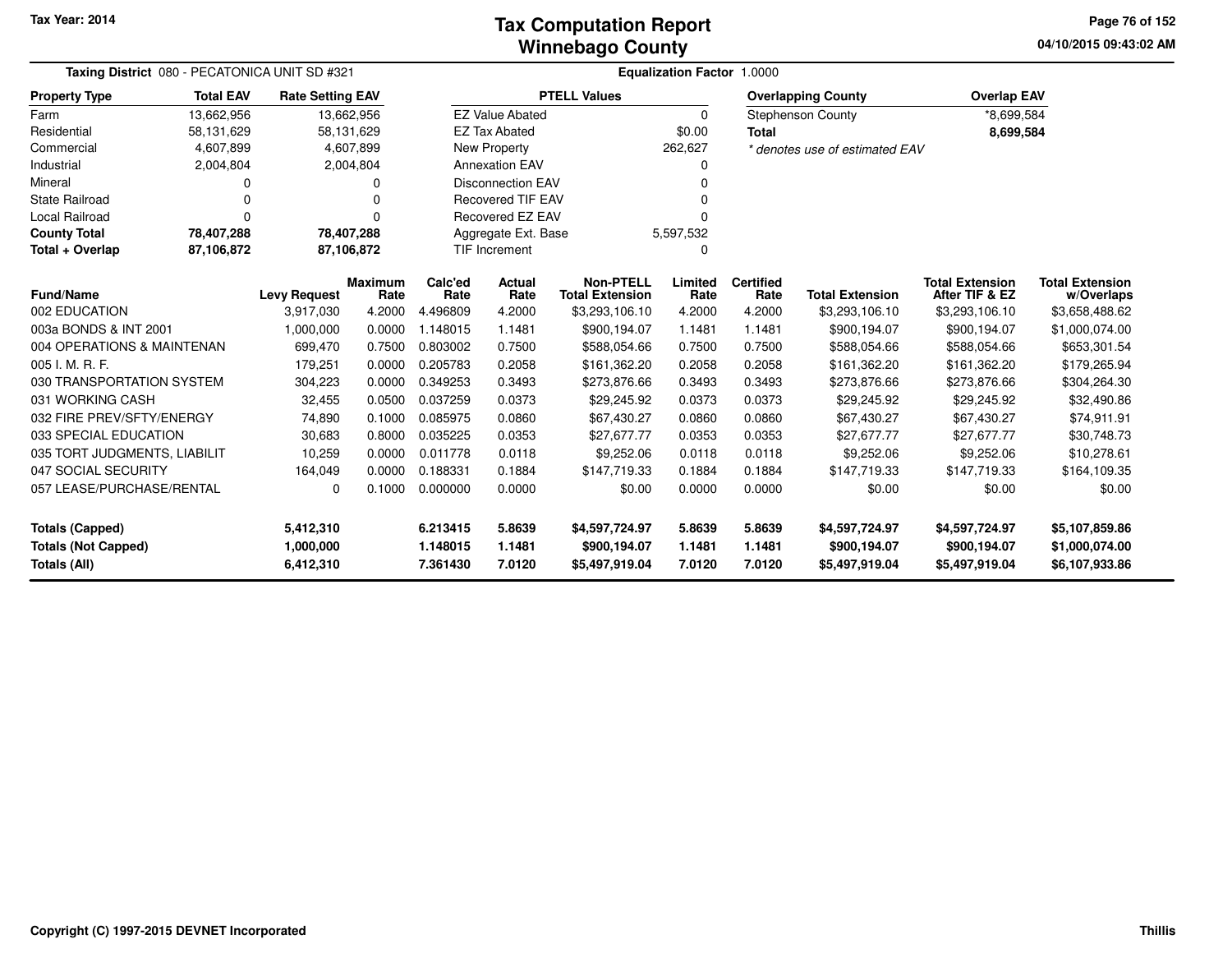**04/10/2015 09:43:02 AM Page 77 of 152**

| <b>Taxing District</b> 081 - DURAND UNIT SD #322 |                  |                         |                        | <b>Equalization Factor 1.0000</b> |                          |                                            |                 |                          |                                |                                          |                                      |
|--------------------------------------------------|------------------|-------------------------|------------------------|-----------------------------------|--------------------------|--------------------------------------------|-----------------|--------------------------|--------------------------------|------------------------------------------|--------------------------------------|
| <b>Property Type</b>                             | <b>Total EAV</b> | <b>Rate Setting EAV</b> |                        |                                   |                          | <b>PTELL Values</b>                        |                 |                          | <b>Overlapping County</b>      | <b>Overlap EAV</b>                       |                                      |
| Farm                                             | 16,439,554       | 16,439,554              |                        |                                   | <b>EZ Value Abated</b>   |                                            | $\Omega$        |                          | <b>Stephenson County</b>       | *1,287,620                               |                                      |
| Residential                                      | 53,717,956       | 53,666,168              |                        |                                   | <b>EZ Tax Abated</b>     |                                            | \$0.00          | <b>Total</b>             |                                | 1,287,620                                |                                      |
| Commercial                                       | 4,555,513        |                         | 4,395,687              |                                   | <b>New Property</b>      |                                            | 126,809         |                          | * denotes use of estimated EAV |                                          |                                      |
| Industrial                                       | 292,573          |                         | 254,871                |                                   | <b>Annexation EAV</b>    |                                            | $\Omega$        |                          |                                |                                          |                                      |
| Mineral                                          | 0                |                         | O                      |                                   | <b>Disconnection EAV</b> |                                            | 30,055          |                          |                                |                                          |                                      |
| <b>State Railroad</b>                            | 0                |                         |                        |                                   | <b>Recovered TIF EAV</b> |                                            |                 |                          |                                |                                          |                                      |
| Local Railroad                                   | 0                |                         | 0                      |                                   | <b>Recovered EZ EAV</b>  |                                            |                 |                          |                                |                                          |                                      |
| <b>County Total</b>                              | 75,005,596       | 74,756,280              |                        |                                   | Aggregate Ext. Base      |                                            | 5,545,116       |                          |                                |                                          |                                      |
| Total + Overlap                                  | 76,293,216       | 76,043,900              |                        |                                   | <b>TIF Increment</b>     |                                            | 249,316         |                          |                                |                                          |                                      |
| <b>Fund/Name</b>                                 |                  | <b>Levy Request</b>     | <b>Maximum</b><br>Rate | Calc'ed<br>Rate                   | <b>Actual</b><br>Rate    | <b>Non-PTELL</b><br><b>Total Extension</b> | Limited<br>Rate | <b>Certified</b><br>Rate | <b>Total Extension</b>         | <b>Total Extension</b><br>After TIF & EZ | <b>Total Extension</b><br>w/Overlaps |
| 002 EDUCATION                                    |                  | 3,107,710               | 4.0000                 | 4.086732                          | 4.0000                   | \$2,990,251.20                             | 4.0000          | 4.0000                   | \$3,000,223.84                 | \$2,990,251.20                           | \$3,041,756.00                       |
| 003A BONDS & INT 2010                            |                  | 483,863                 | 0.0000                 | 0.636294                          | 0.6363                   | \$475,674.21                               | 0.6363          | 0.6363                   | \$477,260.61                   | \$475,674.21                             | \$483,867.34                         |
| 003C BONDS & INT 2003 A                          |                  | 185,000                 | 0.0000                 | 0.243281                          | 0.2433                   | \$181,882.03                               | 0.2433          | 0.2433                   | \$182,488.62                   | \$181,882.03                             | \$185,014.81                         |
| 004 OPERATIONS & MAINTENAN                       |                  | 582,700                 | 0.7500                 | 0.766268                          | 0.7500                   | \$560,672.10                               | 0.7500          | 0.7500                   | \$562,541.97                   | \$560,672.10                             | \$570,329.25                         |
| 005 I. M. R. F.                                  |                  | 88,000                  | 0.0000                 | 0.115723                          | 0.1158                   | \$86,567.77                                | 0.1157          | 0.1157                   | \$86,781.47                    | \$86,493.02                              | \$87,982.79                          |
| 030 TRANSPORTATION SYSTEM                        |                  | 611,410                 | 0.0000                 | 0.804022                          | 0.8041                   | \$601,115.25                               | 0.7298          | 0.7298                   | \$547,390.84                   | \$545,571.33                             | \$554,968.38                         |
| 031 WORKING CASH                                 |                  | 38,850                  | 0.0500                 | 0.051089                          | 0.0500                   | \$37,378.14                                | 0.0500          | 0.0500                   | \$37,502.80                    | \$37,378.14                              | \$38,021.95                          |
| 032 FIRE PREV/SFTY/ENERGY                        |                  | 77,690                  | 0.1000                 | 0.102165                          | 0.1000                   | \$74,756.28                                | 0.1000          | 0.1000                   | \$75,005.60                    | \$74,756.28                              | \$76,043.90                          |
| 033 SPECIAL EDUCATION                            |                  | 621,540                 | 0.8000                 | 0.817344                          | 0.8000                   | \$598,050.24                               | 0.8000          | 0.8000                   | \$600,044.77                   | \$598,050.24                             | \$608,351.20                         |
| 035 TORT JUDGMENTS, LIABILIT                     |                  | 488,020                 | 0.0000                 | 0.641761                          | 0.6418                   | \$479,785.81                               | 0.4603          | 0.4603                   | \$345,250.76                   | \$344,103.16                             | \$350,030.07                         |
| 047 SOCIAL SECURITY                              |                  | 122,000                 | 0.0000                 | 0.160434                          | 0.1605                   | \$119,983.83                               | 0.1604          | 0.1604                   | \$120,308.98                   | \$119,909.07                             | \$121,974.42                         |
| 057 LEASE/PURCHASE/RENTAL                        |                  | 77,690                  | 0.1000                 | 0.102165                          | 0.1000                   | \$74,756.28                                | 0.1000          | 0.1000                   | \$75,005.60                    | \$74,756.28                              | \$76,043.90                          |
| <b>Totals (Capped)</b>                           |                  | 5,815,610               |                        | 7.647703                          | 7.5222                   | \$5,623,316.90                             | 7.2662          | 7.2662                   | \$5,450,056.63                 | \$5,431,940.82                           | \$5,525,501.86                       |
| <b>Totals (Not Capped)</b>                       |                  | 668,863                 |                        | 0.879575                          | 0.8796                   | \$657,556.24                               | 0.8796          | 0.8796                   | \$659,749.23                   | \$657,556.24                             | \$668,882.15                         |
| Totals (All)                                     |                  | 6,484,473               |                        | 8.527278                          | 8.4018                   | \$6,280,873.14                             | 8.1458          | 8.1458                   | \$6,109,805.86                 | \$6,089,497.06                           | \$6,194,384.01                       |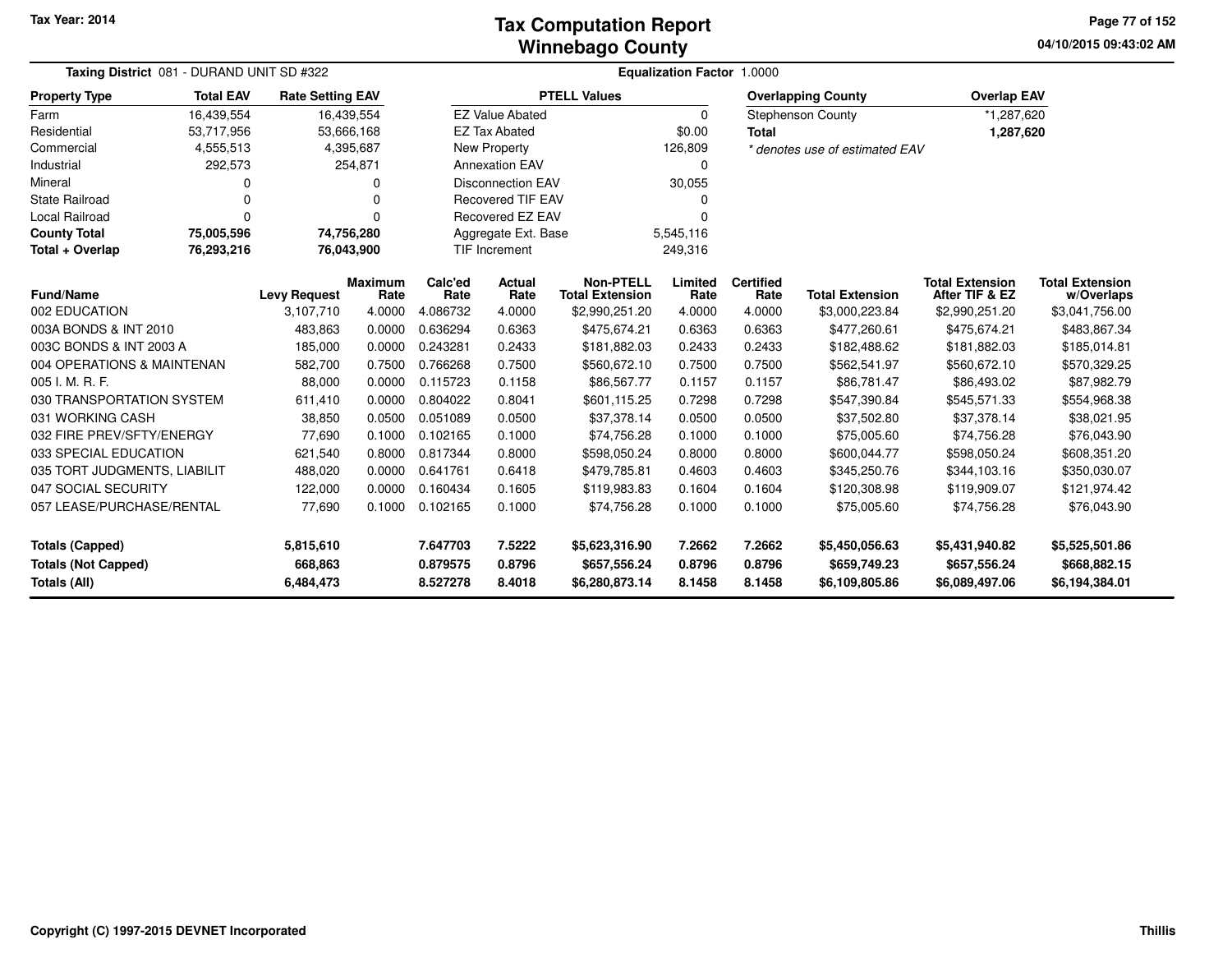#### **Winnebago CountyTax Computation Report**

**04/10/2015 09:43:02 AM Page 78 of 152**

|                                     | Taxing District 082 - WINNEBAGO UNIT SD #323 |                         |                        |                 | <b>Equalization Factor 1.0000</b> |                                            |                 |                          |                                |                                          |                                      |  |  |  |
|-------------------------------------|----------------------------------------------|-------------------------|------------------------|-----------------|-----------------------------------|--------------------------------------------|-----------------|--------------------------|--------------------------------|------------------------------------------|--------------------------------------|--|--|--|
| <b>Property Type</b>                | <b>Total EAV</b>                             | <b>Rate Setting EAV</b> |                        |                 |                                   | <b>PTELL Values</b>                        |                 |                          | <b>Overlapping County</b>      | <b>Overlap EAV</b>                       |                                      |  |  |  |
| Farm                                | 27,866,556                                   |                         | 27,866,556             |                 | <b>EZ Value Abated</b>            |                                            | $\Omega$        |                          | <b>Stephenson County</b>       | *1,502,732                               |                                      |  |  |  |
| Residential                         | 105,217,200                                  | 105,217,200             |                        |                 | <b>EZ Tax Abated</b>              |                                            | \$0.00          | <b>Total</b>             |                                | 1,502,732                                |                                      |  |  |  |
| Commercial                          | 9,910,676                                    |                         | 9,910,676              |                 | <b>New Property</b>               |                                            | 362,751         |                          | * denotes use of estimated EAV |                                          |                                      |  |  |  |
| Industrial                          | 4,399,881                                    |                         | 4,399,881              |                 | <b>Annexation EAV</b>             |                                            | 0               |                          |                                |                                          |                                      |  |  |  |
| Mineral                             | $\Omega$                                     |                         | $\Omega$               |                 | <b>Disconnection EAV</b>          |                                            | ŋ               |                          |                                |                                          |                                      |  |  |  |
| <b>State Railroad</b>               | 1,414,768                                    |                         | 1,414,768              |                 | <b>Recovered TIF EAV</b>          |                                            | 0               |                          |                                |                                          |                                      |  |  |  |
| Local Railroad                      | 539,840                                      |                         | 539,840                |                 | Recovered EZ EAV                  |                                            | 1,490,307       |                          |                                |                                          |                                      |  |  |  |
| <b>County Total</b>                 | 149,348,921                                  | 149,348,921             |                        |                 | Aggregate Ext. Base               |                                            | 9,351,128       |                          |                                |                                          |                                      |  |  |  |
| Total + Overlap                     | 150,851,653                                  | 150,851,653             |                        |                 | TIF Increment<br>0                |                                            |                 |                          |                                |                                          |                                      |  |  |  |
| <b>Fund/Name</b>                    |                                              | <b>Levy Request</b>     | <b>Maximum</b><br>Rate | Calc'ed<br>Rate | Actual<br>Rate                    | <b>Non-PTELL</b><br><b>Total Extension</b> | Limited<br>Rate | <b>Certified</b><br>Rate | <b>Total Extension</b>         | <b>Total Extension</b><br>After TIF & EZ | <b>Total Extension</b><br>w/Overlaps |  |  |  |
| 002 EDUCATION                       |                                              | 6,150,000               | 4.0000                 | 4.076853        | 4.0000                            | \$5,973,956.84                             | 4.0000          | 4.0000                   | \$5,973,956.84                 | \$5,973,956.84                           | \$6,034,066.12                       |  |  |  |
| 003 BONDS & INT 2005 REF            |                                              | 935,760                 | 0.0000                 | 0.620318        | 0.6204                            | \$926,560.71                               | 0.6204          | 0.6204                   | \$926,560.71                   | \$926,560.71                             | \$935,883.66                         |  |  |  |
| 003B BONDS & INT 2011               |                                              | 289,550                 | 0.0000                 | 0.191944        | 0.1920                            | \$286,749.93                               | 0.1920          | 0.1920                   | \$286,749.93                   | \$286,749.93                             | \$289,635.17                         |  |  |  |
| 004 OPERATIONS & MAINTENAN          |                                              | ,200,000                | 0.7500                 | 0.795484        | 0.7500                            | \$1,120,116.91                             | 0.7500          | 0.7500                   | \$1,120,116.91                 | \$1,120,116.91                           | \$1,131,387.40                       |  |  |  |
| 005 I. M. R. F.                     |                                              | 180,000                 | 0.0000                 | 0.119323        | 0.1194                            | \$178,322.61                               | 0.1193          | 0.1193                   | \$178,173.26                   | \$178,173.26                             | \$179,966.02                         |  |  |  |
| 030 TRANSPORTATION SYSTEM           |                                              | 1,430,000               | 0.0000                 | 0.947951        | 0.9480                            | \$1,415,827.77                             | 0.9480          | 0.9480                   | \$1,415,827.77                 | \$1,415,827.77                           | \$1,430,073.67                       |  |  |  |
| 031 WORKING CASH                    |                                              | 60,000                  | 0.0500                 | 0.039774        | 0.0398                            | \$59,440.87                                | 0.0264          | 0.0264                   | \$39,428.12                    | \$39,428.12                              | \$39,824.84                          |  |  |  |
| 032 FIRE PREV/SFTY/ENERGY           |                                              | 110,000                 | 0.1000                 | 0.072919        | 0.0730                            | \$109,024.71                               | 0.0663          | 0.0663                   | \$99,018.33                    | \$99,018.33                              | \$100,014.65                         |  |  |  |
| 033 SPECIAL EDUCATION               |                                              | 300,000                 | 0.8000                 | 0.198871        | 0.1989                            | \$297,055.00                               | 0.1989          | 0.1989                   | \$297,055.00                   | \$297,055.00                             | \$300,043.94                         |  |  |  |
| 035 TORT JUDGMENTS, LIABILIT        |                                              | 160,000                 | 0.0000                 | 0.106065        | 0.1061                            | \$158,459.21                               | 0.0558          | 0.0558                   | \$83,336.70                    | \$83,336.70                              | \$84,175.22                          |  |  |  |
| 047 SOCIAL SECURITY                 |                                              | 250,000                 | 0.0000                 | 0.165726        | 0.1658                            | \$247,620.51                               | 0.1657          | 0.1657                   | \$247,471.16                   | \$247,471.16                             | \$249,961.19                         |  |  |  |
| 057 LEASE/PURCHASE/RENTAL           |                                              | 60,000                  | 0.1000                 | 0.039774        | 0.0398                            | \$59,440.87                                | 0.0398          | 0.0398                   | \$59,440.87                    | \$59,440.87                              | \$60,038.96                          |  |  |  |
| <b>Totals (Capped)</b><br>9,900,000 |                                              | 6.562740                | 6.4408                 | \$9,619,265.30  | 6.3702                            | 6.3702                                     | \$9,513,824.96  | \$9,513,824.96           | \$9,609,552.01                 |                                          |                                      |  |  |  |
| <b>Totals (Not Capped)</b>          |                                              | 1,225,310               |                        | 0.812262        | 0.8124                            | \$1,213,310.64                             | 0.8124          | 0.8124                   | \$1,213,310.64                 | \$1,213,310.64                           | \$1,225,518.83                       |  |  |  |
| Totals (All)                        |                                              | 11,125,310              |                        | 7.375002        | 7.2532                            | \$10,832,575.94                            | 7.1826          | 7.1826                   | \$10,727,135.60                | \$10,727,135.60                          | \$10,835,070.84                      |  |  |  |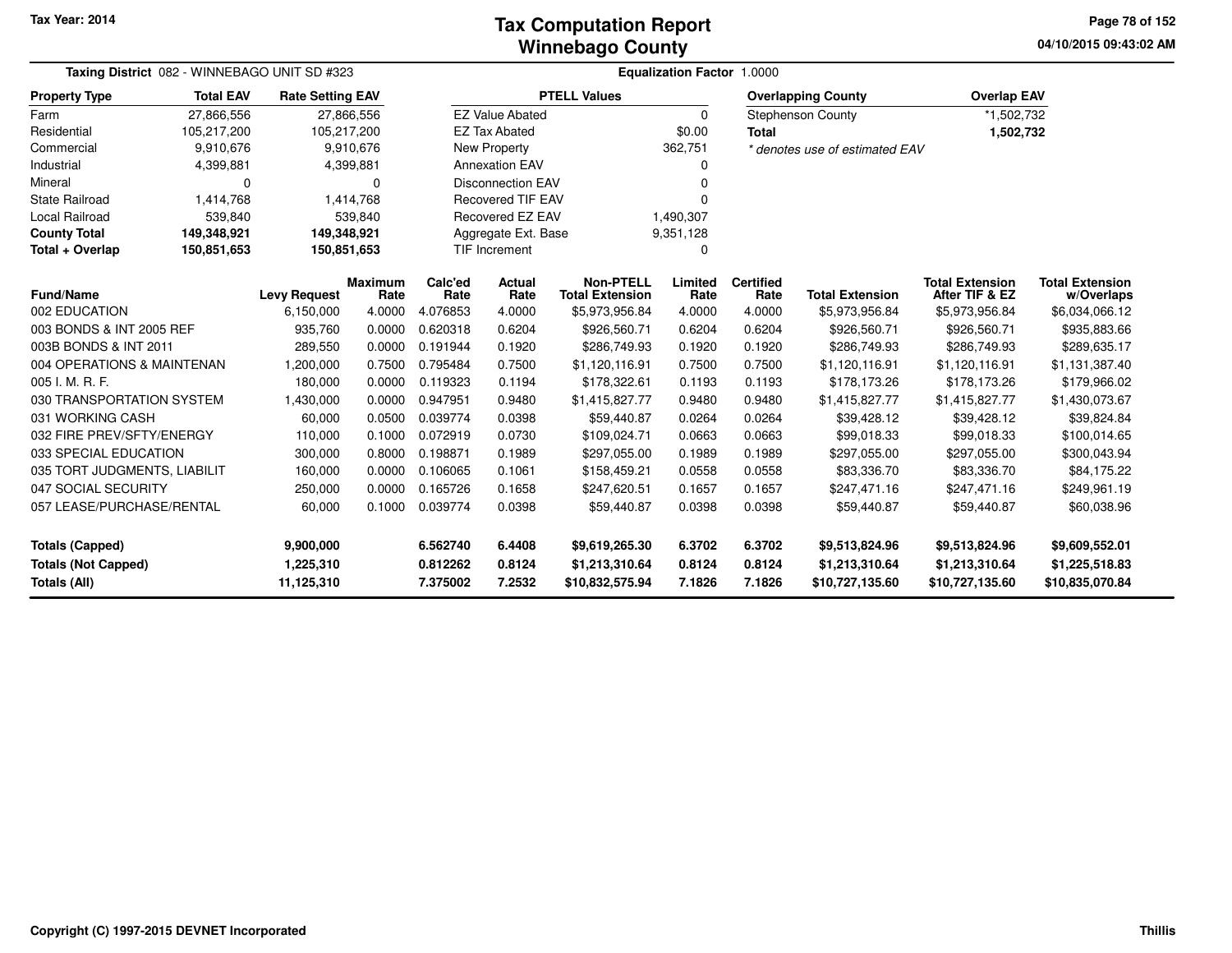| Taxing District 083 - HIAWATHA SCHOOL DIST 426                                  |                  |                                                          |            | Equalization Factor 1.0000 |                                  |                                            |                  |                          |                                |                                          |                                      |  |  |
|---------------------------------------------------------------------------------|------------------|----------------------------------------------------------|------------|----------------------------|----------------------------------|--------------------------------------------|------------------|--------------------------|--------------------------------|------------------------------------------|--------------------------------------|--|--|
| <b>Property Type</b>                                                            | <b>Total EAV</b> | <b>Rate Setting EAV</b>                                  |            |                            |                                  | <b>PTELL Values</b>                        |                  |                          | <b>Overlapping County</b>      | <b>Overlap EAV</b>                       |                                      |  |  |
| Farm                                                                            | 207,441          |                                                          | 207,441    |                            | <b>EZ Value Abated</b>           |                                            | $\Omega$         | <b>Boone County</b>      |                                | 5,337,034                                |                                      |  |  |
| Residential                                                                     | 336,601          |                                                          | 336,601    |                            | <b>EZ Tax Abated</b>             |                                            | \$0.00           | DeKalb County            |                                | 57,559,911                               |                                      |  |  |
| Commercial                                                                      | 0                |                                                          |            |                            | <b>New Property</b>              |                                            | 0                | Ogle County              |                                | 1,469,174                                |                                      |  |  |
| Industrial                                                                      | O                |                                                          |            |                            | <b>Annexation EAV</b>            |                                            | 0                | <b>Total</b>             |                                | 64,366,119                               |                                      |  |  |
| Mineral                                                                         | 0                |                                                          | 0          |                            | <b>Disconnection EAV</b>         |                                            | $\Omega$         |                          | * denotes use of estimated EAV |                                          |                                      |  |  |
| <b>State Railroad</b>                                                           | 0                |                                                          |            |                            | <b>Recovered TIF EAV</b>         |                                            |                  |                          |                                |                                          |                                      |  |  |
| <b>Local Railroad</b>                                                           | 0                |                                                          |            |                            | <b>Recovered EZ EAV</b>          |                                            |                  |                          |                                |                                          |                                      |  |  |
| <b>County Total</b>                                                             | 544,042          |                                                          | 544,042    |                            | Aggregate Ext. Base              |                                            | $\Omega$         |                          |                                |                                          |                                      |  |  |
| Total + Overlap                                                                 | 64,910,161       |                                                          | 64,910,161 |                            | $\Omega$<br><b>TIF Increment</b> |                                            |                  |                          |                                |                                          |                                      |  |  |
| <b>Fund/Name</b>                                                                |                  | <b>Maximum</b><br>Calc'ed<br><b>Levy Request</b><br>Rate |            |                            | <b>Actual</b><br>Rate            | <b>Non-PTELL</b><br><b>Total Extension</b> | Limited<br>Rate  | <b>Certified</b><br>Rate | <b>Total Extension</b>         | <b>Total Extension</b><br>After TIF & EZ | <b>Total Extension</b><br>w/Overlaps |  |  |
| 002 EDUCATION                                                                   |                  | 2,293,527                                                | 3.7300     | Rate<br>3.533387           | 3.5334                           | \$19,223.18                                | 3.5334           | 3.5334                   | \$19,223.18                    | \$19,223.18                              | \$2,293,535.63                       |  |  |
| 003 BONDS AND INTEREST                                                          |                  | 612,572                                                  | 0.0000     | 0.943723                   | 0.9438                           | \$5,134.67                                 | 0.9438           | 0.9438                   | \$5,134.67                     | \$5,134.67                               | \$612,622.10                         |  |  |
| 004 OPERATIONS & MAINTENAN                                                      |                  | 460,000                                                  | 0.7450     | 0.708672                   | 0.7087                           | \$3,855.63                                 | 0.7087           | 0.7087                   | \$3,855.63                     | \$3,855.63                               | \$460,018.31                         |  |  |
| 005 I. M. R. F.                                                                 |                  | 104,353                                                  | 0.0000     | 0.160765                   | 0.1608                           | \$874.82                                   | 0.1608           | 0.1608                   | \$874.82                       | \$874.82                                 | \$104,375.54                         |  |  |
| 030 TRANSPORTATION SYSTEM                                                       |                  | 129,631                                                  | 0.2000     | 0.199708                   | 0.1998                           | \$1,087.00                                 | 0.1998           | 0.1998                   | \$1,087.00                     | \$1,087.00                               | \$129,690.50                         |  |  |
| 031 WORKING CASH                                                                |                  | 32,407                                                   | 0.0500     | 0.049926                   | 0.0500                           | \$272.02                                   | 0.0500           | 0.0500                   | \$272.02                       | \$272.02                                 | \$32,455.08                          |  |  |
| 032 FIRE PREV/SFTY/ENERGY                                                       |                  | 32,407                                                   | 0.0500     | 0.049926                   | 0.0500                           | \$272.02                                   | 0.0500           | 0.0500                   | \$272.02                       | \$272.02                                 | \$32,455.08                          |  |  |
| 033 SPECIAL EDUCATION                                                           |                  | 25,926                                                   | 0.0400     | 0.039941                   | 0.0400                           | \$217.62                                   | 0.0400           | 0.0400                   | \$217.62                       | \$217.62                                 | \$25,964.06                          |  |  |
| 035 TORT JUDGMENTS, LIABILIT                                                    |                  | 50,000                                                   | 0.0000     | 0.077030                   | 0.0771                           | \$419.46                                   | 0.0771           | 0.0771                   | \$419.46                       | \$419.46                                 | \$50,045.73                          |  |  |
| 047 SOCIAL SECURITY                                                             |                  | 130,409                                                  | 0.0000     | 0.200907                   | 0.2010                           | \$1,093.52                                 | 0.2010           | 0.2010                   | \$1,093.52                     | \$1,093.52                               | \$130,469.42                         |  |  |
| 057 LEASE/PURCHASE/RENTAL                                                       |                  | 25,000                                                   | 0.0500     | 0.038515                   | 0.0386                           | \$210.00                                   | 0.0386           | 0.0386                   | \$210.00                       | \$210.00                                 | \$25,055.32                          |  |  |
| <b>Totals (Capped)</b><br>0<br>0.0000<br>0.0000<br>0.0000<br>0.000000<br>\$0.00 |                  |                                                          |            | \$0.00                     | \$0.00                           | \$0.00                                     |                  |                          |                                |                                          |                                      |  |  |
| <b>Totals (Not Capped)</b><br>Totals (All)                                      |                  | 3,896,232<br>3,896,232                                   |            | 6.002500<br>6.002500       | 6.0032<br>6.0032                 | \$32,659.94<br>\$32,659.94                 | 6.0032<br>6.0032 | 6.0032<br>6.0032         | \$32,659.94<br>\$32,659.94     | \$32,659.94<br>\$32,659.94               | \$3,896,686.77<br>\$3,896,686.77     |  |  |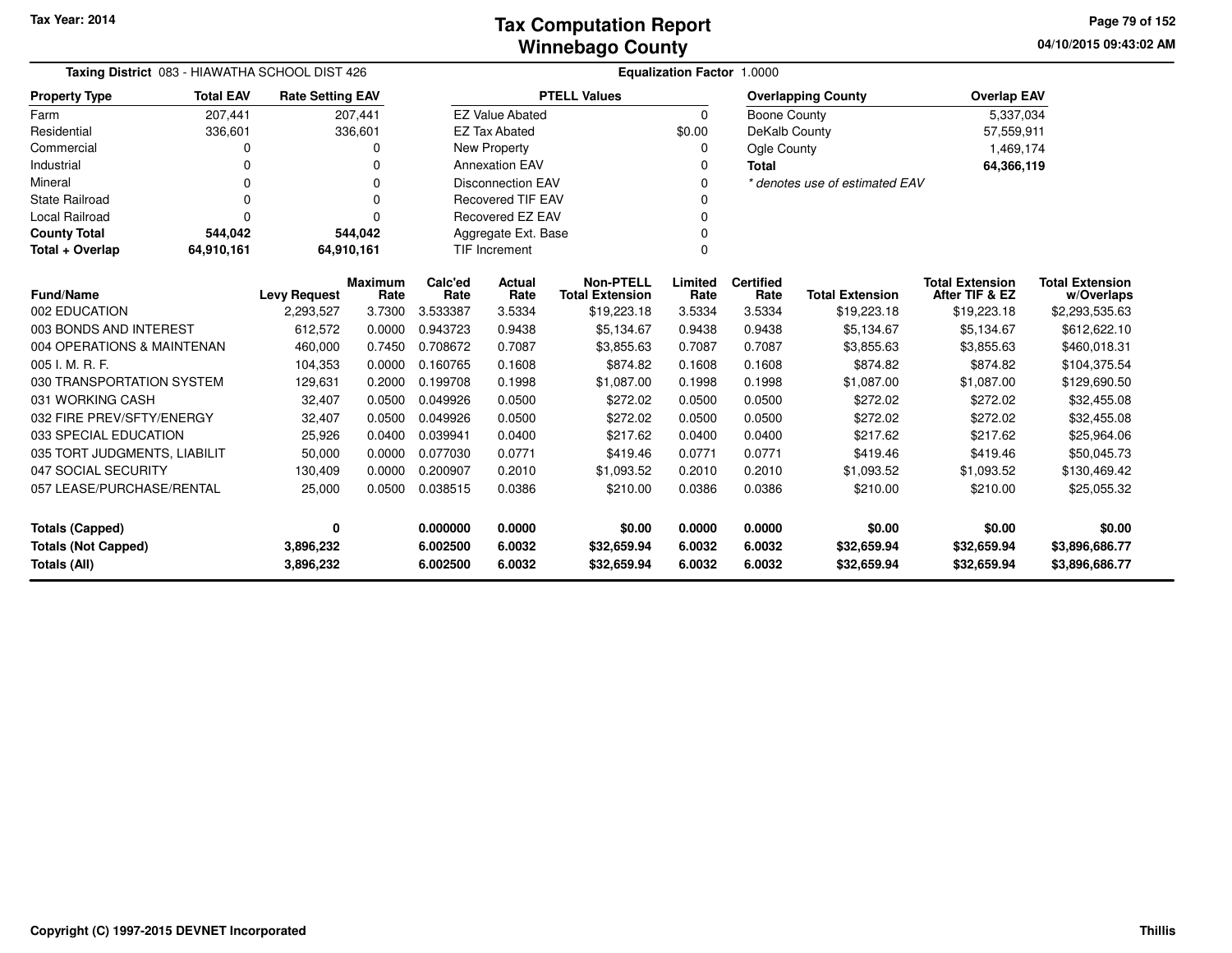**04/10/2015 09:43:02 AMPage 80 of 152**

|                                            | Taxing District 084 - COMMUNITY COLLEGE 511 |                          |                 |                      |                          |                                            | <b>Equalization Factor 1.0000</b> |                          |                                    |                                          |                                      |
|--------------------------------------------|---------------------------------------------|--------------------------|-----------------|----------------------|--------------------------|--------------------------------------------|-----------------------------------|--------------------------|------------------------------------|------------------------------------------|--------------------------------------|
| <b>Property Type</b>                       | <b>Total EAV</b>                            | <b>Rate Setting EAV</b>  |                 |                      |                          | <b>PTELL Values</b>                        |                                   |                          | <b>Overlapping County</b>          | <b>Overlap EAV</b>                       |                                      |
| Farm                                       | 98,663,240                                  |                          | 98,455,559      |                      | <b>EZ Value Abated</b>   |                                            | 145,864                           | Boone County             |                                    | 866,348,917                              |                                      |
| Residential                                | 2,617,384,561                               | 2,612,402,887            |                 |                      | <b>EZ Tax Abated</b>     |                                            | \$703.50                          | DeKalb County            |                                    | 231,105                                  |                                      |
| Commercial                                 | 656,868,024                                 | 630,659,641              |                 |                      | New Property             |                                            | 11,017,912                        |                          | <b>McHenry County</b>              | *177,520                                 |                                      |
| Industrial                                 | 262,871,584                                 | 249,279,329              |                 |                      | <b>Annexation EAV</b>    |                                            | $\Omega$                          | Ogle County              |                                    | 861,435,720                              |                                      |
| Mineral                                    | $\Omega$                                    |                          | $\Omega$        |                      | <b>Disconnection EAV</b> |                                            | $\Omega$                          |                          | Stephenson County                  | *11,577,412                              |                                      |
| <b>State Railroad</b>                      | 8,038,340                                   |                          | 8,038,340       |                      | <b>Recovered TIF EAV</b> |                                            | $\Omega$                          | <b>Total</b>             |                                    | 1,739,770,674                            |                                      |
| <b>Local Railroad</b>                      | 652,616                                     |                          | 652,616         |                      | Recovered EZ EAV         |                                            | 9,727,120                         |                          | * denotes use of estimated EAV     |                                          |                                      |
| <b>County Total</b>                        | 3,644,478,365                               | 3,599,488,372            |                 |                      | Aggregate Ext. Base      |                                            | O                                 |                          |                                    |                                          |                                      |
| Total + Overlap                            | 5,384,249,039                               | 5,339,259,046            |                 |                      | <b>TIF Increment</b>     |                                            | 44,844,129                        |                          |                                    |                                          |                                      |
| <b>Fund/Name</b>                           |                                             | <b>Levy Request</b>      | Maximum<br>Rate | Calc'ed<br>Rate      | Actual<br>Rate           | <b>Non-PTELL</b><br><b>Total Extension</b> | Limited<br>Rate                   | <b>Certified</b><br>Rate | <b>Total Extension</b>             | <b>Total Extension</b><br>After TIF & EZ | <b>Total Extension</b><br>w/Overlaps |
| 002 EDUCATION                              |                                             | 12,139,248               | 0.2300          | 0.227358             | 0.2274                   | \$8,185,236.56                             | 0.2274                            | 0.2274                   | \$8,287,543.80                     | \$8,185,236.56                           | \$12,141,475.07                      |
| 003a BONDS & INT 2000                      |                                             | 674,800                  | 0.0000          | 0.012639             | 0.0127                   | \$457,135.02                               | 0.0127                            | 0.0127                   | \$462,848.75                       | \$457,135.02                             | \$678,085.90                         |
| 003B BONDS & INT 2002A REF &               |                                             | 3,975,000                | 0.0000          | 0.074449             | 0.0745                   | \$2,681,618.84                             | 0.0745                            | 0.0745                   | \$2,715,136.38                     | \$2,681,618.84                           | \$3,977,747.99                       |
| 003C BONDS & INT 2014 REF A &              |                                             | 234,562                  | 0.0000          | 0.004393             | 0.0044                   | \$158,377.49                               | 0.0044                            | 0.0044                   | \$160,357.05                       | \$158,377.49                             | \$234,927.40                         |
| 003E BONDS & INT 2006 REF                  |                                             | 370,365                  | 0.0000          | 0.006937             | 0.0070                   | \$251,964.19                               | 0.0070                            | 0.0070                   | \$255,113.49                       | \$251,964.19                             | \$373,748.13                         |
| 003F BONDS & INT 2005 REF                  |                                             | 0                        | 0.0000          | 0.000000             | 0.0000                   | \$0.00                                     | 0.0000                            | 0.0000                   | \$0.00                             | \$0.00                                   | \$0.00                               |
| 003G BONDS & INT 2009                      |                                             | 748,676                  | 0.0000          | 0.014022             | 0.0141                   | \$507,527.86                               | 0.0141                            | 0.0141                   | \$513,871.45                       | \$507,527.86                             | \$752,835.53                         |
| 003H BONDS & INT 2008                      |                                             | $\Omega$                 | 0.0000          | 0.000000             | 0.0000                   | \$0.00                                     | 0.0000                            | 0.0000                   | \$0.00                             | \$0.00                                   | \$0.00                               |
| 003I BONDS & INT 2010A                     |                                             | 1,718,529                | 0.0000          | 0.032187             | 0.0322                   | \$1,159,035.26                             | 0.0322                            | 0.0322                   | \$1,173,522.03                     | \$1,159,035.26                           | \$1,719,241.41                       |
| 003J BONDS & INT 2010B                     |                                             | 0                        | 0.0000          | 0.000000             | 0.0000                   | \$0.00                                     | 0.0000                            | 0.0000                   | \$0.00                             | \$0.00                                   | \$0.00                               |
| 004 OPERATIONS & MAINTENAN                 |                                             | 2,111,174                | 0.0400          | 0.039541             | 0.0396                   | \$1,425,397.40                             | 0.0396                            | 0.0396                   | \$1,443,213.43                     | \$1,425,397.40                           | \$2,114,346.58                       |
| 027 AUDIT                                  |                                             | 60,000                   | 0.0050          | 0.001124             | 0.0012                   | \$43,193.86                                | 0.0012                            | 0.0012                   | \$43,733.74                        | \$43,193.86                              | \$64,071.11                          |
| 035 TORT JUDGMENTS, LIABILIT               |                                             | 3,125,003                | 0.0000          | 0.058529             | 0.0586                   | \$2,109,300.19                             | 0.0586                            | 0.0586                   | \$2,135,664.32                     | \$2,109,300.19                           | \$3,128,805.80                       |
| 047 SOCIAL SECURITY                        |                                             | 565,000                  | 0.0000          | 0.010582             | 0.0106                   | \$381,545.77                               | 0.0106                            | 0.0106                   | \$386,314.71                       | \$381,545.77                             | \$565,961.46                         |
| 141 HLTH/SFTY/HANDICAP ACCE                |                                             | 0                        | 0.0500          | 0.000000             | 0.0000                   | \$0.00                                     | 0.0000                            | 0.0000                   | \$0.00                             | \$0.00                                   | \$0.00                               |
| <b>Totals (Capped)</b><br>0                |                                             |                          | 0.000000        | 0.0000               | \$0.00                   | 0.0000                                     | 0.0000                            | \$0.00                   | \$0.00                             | \$0.00                                   |                                      |
| <b>Totals (Not Capped)</b><br>Totals (All) |                                             | 25,722,357<br>25,722,357 |                 | 0.481761<br>0.481761 | 0.4823<br>0.4823         | \$17,360,332.44<br>\$17,360,332.44         | 0.4823<br>0.4823                  | 0.4823<br>0.4823         | \$17,577,319.15<br>\$17,577,319.15 | \$17,360,332.44<br>\$17,360,332.44       | \$25,751,246.38<br>\$25,751,246.38   |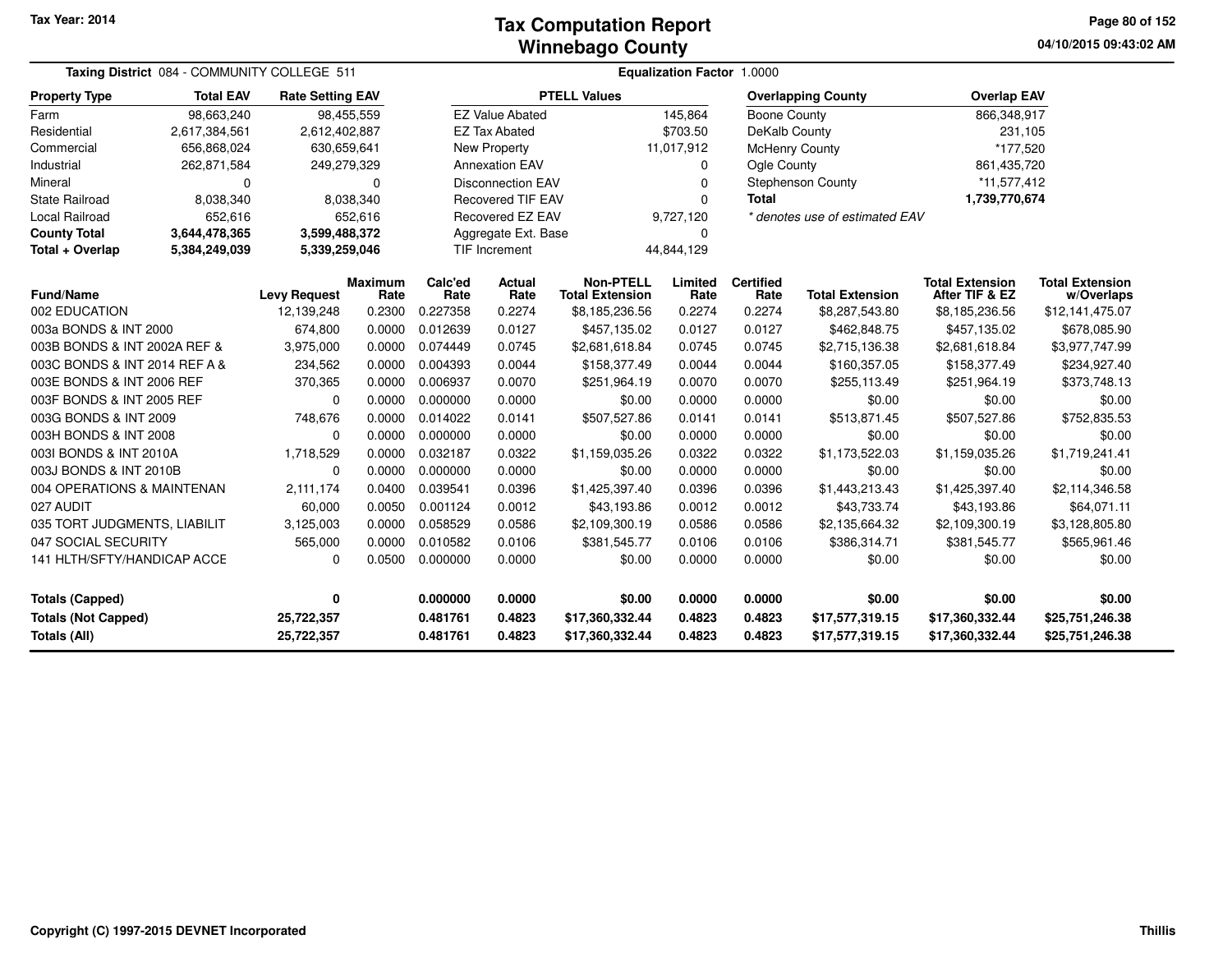**04/10/2015 09:43:02 AM Page 81 of 152**

and the

|                              | Taxing District 085 - COMMUNITY COLLEGE 523 |                         |                        |                      |                          | Equalization Factor 1.0000                 |                 |                          |                                |                                          |                                      |  |  |
|------------------------------|---------------------------------------------|-------------------------|------------------------|----------------------|--------------------------|--------------------------------------------|-----------------|--------------------------|--------------------------------|------------------------------------------|--------------------------------------|--|--|
| <b>Property Type</b>         | <b>Total EAV</b>                            | <b>Rate Setting EAV</b> |                        |                      |                          | <b>PTELL Values</b>                        |                 |                          | <b>Overlapping County</b>      | <b>Overlap EAV</b>                       |                                      |  |  |
| Farm                         | 207,441                                     |                         | 207,441                |                      | <b>EZ Value Abated</b>   |                                            | 0               | Boone County             |                                | 5,337,034                                |                                      |  |  |
| Residential                  | 336,601                                     |                         | 336,601                |                      | <b>EZ Tax Abated</b>     |                                            | \$0.00          | DeKalb County            |                                | 1,408,195,838                            |                                      |  |  |
| Commercial                   | 0                                           |                         | 0                      |                      | New Property             |                                            | 0               | Kane County              |                                | 6,993,979                                |                                      |  |  |
| Industrial                   | 0                                           |                         |                        |                      | <b>Annexation EAV</b>    |                                            | 0               | LaSalle County           |                                | *17,698                                  |                                      |  |  |
| Mineral                      | 0                                           |                         | 0                      |                      | <b>Disconnection EAV</b> |                                            | $\Omega$        | Lee County               |                                | *82,565,364                              |                                      |  |  |
| <b>State Railroad</b>        | 0                                           |                         | 0                      |                      | <b>Recovered TIF EAV</b> |                                            | 0               | Ogle County              |                                | 375,415,639                              |                                      |  |  |
| <b>Local Railroad</b>        | 0                                           |                         |                        |                      | Recovered EZ EAV         |                                            | 0               | <b>Total</b>             |                                | 1,878,525,552                            |                                      |  |  |
| <b>County Total</b>          | 544,042                                     |                         | 544,042                | Aggregate Ext. Base  |                          |                                            | 0               |                          | * denotes use of estimated EAV |                                          |                                      |  |  |
| Total + Overlap              | 1,879,069,594                               | 1,879,069,594           |                        | <b>TIF Increment</b> |                          |                                            | 0               |                          |                                |                                          |                                      |  |  |
| <b>Fund/Name</b>             |                                             | <b>Levy Request</b>     | <b>Maximum</b><br>Rate | Calc'ed<br>Rate      | Actual<br>Rate           | <b>Non-PTELL</b><br><b>Total Extension</b> | Limited<br>Rate | <b>Certified</b><br>Rate | <b>Total Extension</b>         | <b>Total Extension</b><br>After TIF & EZ | <b>Total Extension</b><br>w/Overlaps |  |  |
| 002 EDUCATION                |                                             | 5,269,640               | 0.2750                 | 0.280439             | 0.2750                   | \$1,496.12                                 | 0.2750          | 0.2750                   | \$1,496.12                     | \$1,496.12                               | \$5,167,441.38                       |  |  |
| 003 BONDS AND INTEREST       |                                             | 4,386,356               | 0.0000                 | 0.233432             | 0.2335                   | \$1,270.34                                 | 0.2335          | 0.2335                   | \$1,270.34                     | \$1,270.34                               | \$4,387,627.50                       |  |  |
| 004 OPERATIONS & MAINTENAN   |                                             | 1,437,174               | 0.0750                 | 0.076483             | 0.0750                   | \$408.03                                   | 0.0750          | 0.0750                   | \$408.03                       | \$408.03                                 | \$1,409,302.20                       |  |  |
| 027 AUDIT                    |                                             | 77,677                  | 0.0050                 | 0.004134             | 0.0042                   | \$22.85                                    | 0.0042          | 0.0042                   | \$22.85                        | \$22.85                                  | \$78,920.92                          |  |  |
| 035 TORT JUDGMENTS, LIABILIT |                                             | 1,285,862               | 0.0000                 | 0.068431             | 0.0685                   | \$372.67                                   | 0.0685          | 0.0685                   | \$372.67                       | \$372.67                                 | \$1,287,162.67                       |  |  |
| 047 SOCIAL SECURITY          |                                             | 246,000                 | 0.0000                 | 0.013092             | 0.0131                   | \$71.27                                    | 0.0131          | 0.0131                   | \$71.27                        | \$71.27                                  | \$246,158.12                         |  |  |
| 141 HLTH/SFTY/HANDICAP ACCE  |                                             | 800,000                 | 0.0500                 | 0.042574             | 0.0426                   | \$231.76                                   | 0.0426          | 0.0426                   | \$231.76                       | \$231.76                                 | \$800,483.65                         |  |  |
| <b>Totals (Capped)</b>       |                                             | 0                       |                        | 0.000000             | 0.0000                   | \$0.00                                     | 0.0000          | 0.0000                   | \$0.00                         | \$0.00                                   | \$0.00                               |  |  |
| <b>Totals (Not Capped)</b>   |                                             | 13,502,709              |                        | 0.718585             | 0.7119                   | \$3,873.04                                 | 0.7119          | 0.7119                   | \$3,873.04                     | \$3,873.04                               | \$13,377,096.44                      |  |  |
| <b>Totals (All)</b>          |                                             | 13,502,709              |                        | 0.718585             | 0.7119                   | \$3,873.04                                 | 0.7119          | 0.7119                   | \$3,873.04                     | \$3,873.04                               | \$13,377,096.44                      |  |  |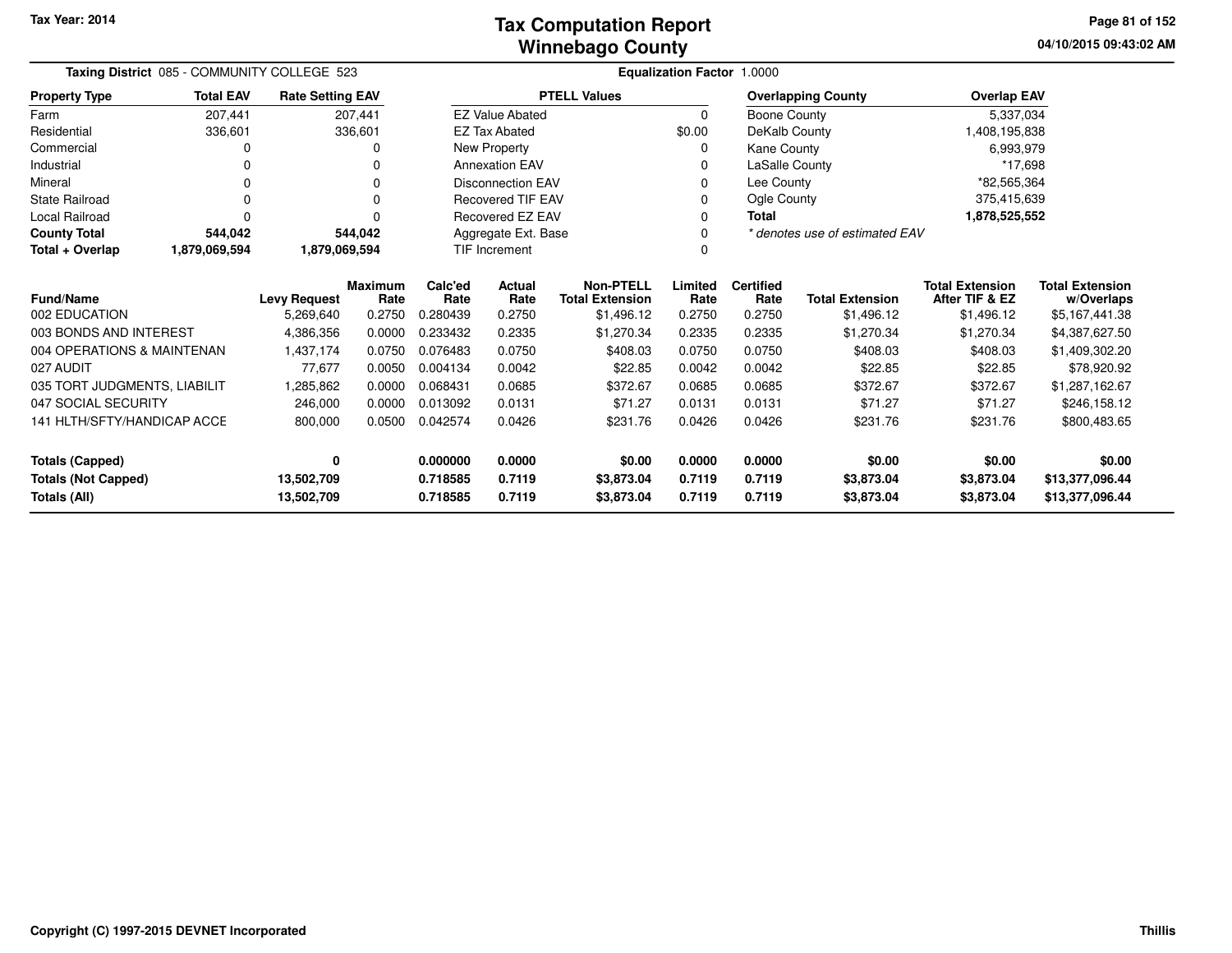**04/10/2015 09:43:02 AMPage 82 of 152**

> **w/Overlaps**\$1,338.98

| Taxing District 088 - NORTH MAIN & AUBURN TIF<br><b>TIF Base EAV</b> |                  |                          |                                  |                                  |                            |                                                      | Equalization Factor 1.0000 |                                    |                                  |                                                        |                                                    |
|----------------------------------------------------------------------|------------------|--------------------------|----------------------------------|----------------------------------|----------------------------|------------------------------------------------------|----------------------------|------------------------------------|----------------------------------|--------------------------------------------------------|----------------------------------------------------|
| Property Type                                                        | <b>Total EAV</b> |                          |                                  |                                  |                            | <b>PTELL Values</b>                                  |                            |                                    |                                  |                                                        |                                                    |
| Farm                                                                 | 0                |                          |                                  |                                  | <b>EZ Value Abated</b>     |                                                      |                            |                                    |                                  |                                                        |                                                    |
| Residential                                                          | 388,670          |                          | 385,170                          |                                  | <b>EZ Tax Abated</b>       |                                                      | \$0.00                     |                                    |                                  |                                                        |                                                    |
| Commercial                                                           | 857,447          |                          | 851,946                          |                                  | New Property               |                                                      |                            |                                    |                                  |                                                        |                                                    |
| Industrial                                                           | 40,395           |                          | 40,395                           |                                  | <b>Annexation EAV</b>      |                                                      |                            |                                    |                                  |                                                        |                                                    |
| Mineral                                                              |                  |                          |                                  |                                  | <b>Disconnection EAV</b>   |                                                      |                            |                                    |                                  |                                                        |                                                    |
| State Railroad                                                       |                  |                          |                                  |                                  | <b>Recovered TIF EAV</b>   |                                                      |                            |                                    |                                  |                                                        |                                                    |
| Local Railroad                                                       |                  |                          |                                  |                                  | Recovered EZ EAV           |                                                      |                            |                                    |                                  |                                                        |                                                    |
| County Total                                                         | 1,286,512        |                          | 1,277,511                        |                                  | Aggregate Ext. Base        |                                                      |                            |                                    |                                  |                                                        |                                                    |
| Total + Overlap                                                      | 1,286,512        |                          | 1,277,511                        |                                  | TIF Increment              |                                                      | 9,001                      |                                    |                                  |                                                        |                                                    |
| <b>Fund/Name</b><br>001 CORPORATE                                    |                  | <b>Levy Request</b><br>0 | <b>Maximum</b><br>Rate<br>0.0000 | Calc'ed<br>Rate<br>0.000000      | Actual<br>Rate<br>0.0000   | <b>Non-PTELL</b><br><b>Total Extension</b><br>\$0.00 | Limited<br>Rate<br>0.0000  | <b>Certified</b><br>Rate<br>0.0000 | <b>Total Extension</b><br>\$0.00 | <b>Total Extension</b><br>After TIF & EZ<br>\$1,338.98 | <b>Total Extension</b><br>w/Overlaps<br>\$1,338.98 |
| <b>Totals (Capped)</b><br><b>Totals (Not Capped)</b><br>Totals (All) |                  | 0<br>0<br>0              |                                  | 0.000000<br>0.000000<br>0.000000 | 0.0000<br>0.0000<br>0.0000 | \$0.00<br>\$0.00<br>\$0.00                           | 0.0000<br>0.0000<br>0.0000 | 0.0000<br>0.0000<br>0.0000         | \$0.00<br>\$0.00<br>\$0.00       | \$0.00<br>\$1,338.98<br>\$1,338.98                     | \$0.00<br>\$1,338.98<br>\$1,338.98                 |
|                                                                      |                  |                          |                                  |                                  |                            |                                                      |                            |                                    |                                  |                                                        |                                                    |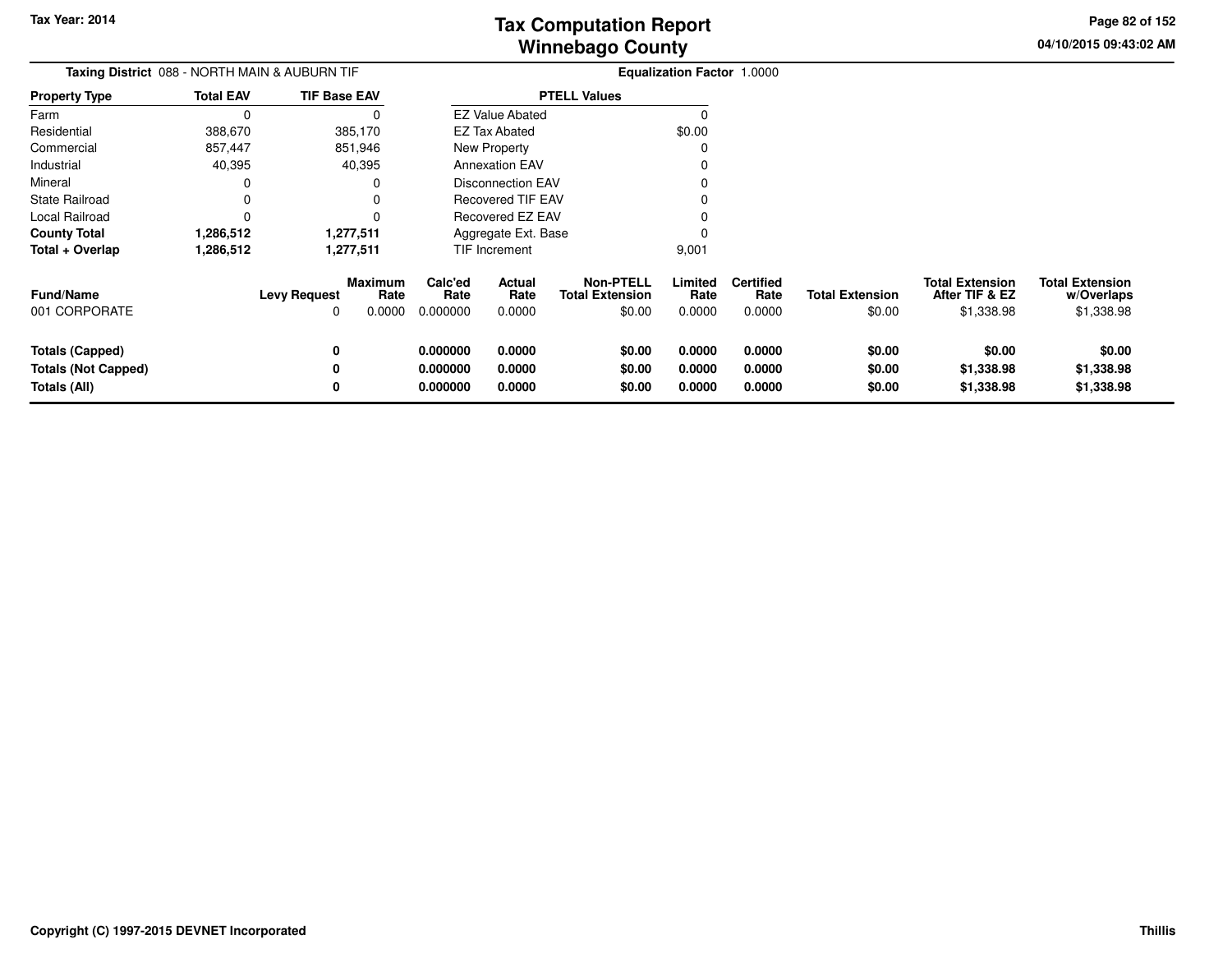**04/10/2015 09:43:02 AMPage 83 of 152**

> **w/Overlaps**\$32,326.02

| Taxing District 089 - JACKSON SCHOOL TIF |                  |                          |                                  |                             |                          |                                                      | <b>Equalization Factor 1.0000</b> |                                    |                                  |                                                         |                                                     |
|------------------------------------------|------------------|--------------------------|----------------------------------|-----------------------------|--------------------------|------------------------------------------------------|-----------------------------------|------------------------------------|----------------------------------|---------------------------------------------------------|-----------------------------------------------------|
| <b>Property Type</b>                     | <b>Total EAV</b> | <b>TIF Base EAV</b>      |                                  |                             |                          | <b>PTELL Values</b>                                  |                                   |                                    |                                  |                                                         |                                                     |
| Farm                                     | 0                |                          | 0                                |                             | <b>EZ Value Abated</b>   |                                                      |                                   |                                    |                                  |                                                         |                                                     |
| Residential                              | 5,011,016        |                          | 4,981,607                        |                             | <b>EZ Tax Abated</b>     |                                                      | \$0.00                            |                                    |                                  |                                                         |                                                     |
| Commercial                               | 2,086,237        |                          | 1,900,476                        |                             | <b>New Property</b>      |                                                      |                                   |                                    |                                  |                                                         |                                                     |
| Industrial                               | 7,273            |                          | 6,678                            |                             | <b>Annexation EAV</b>    |                                                      |                                   |                                    |                                  |                                                         |                                                     |
| Mineral                                  |                  |                          | 0                                |                             | <b>Disconnection EAV</b> |                                                      |                                   |                                    |                                  |                                                         |                                                     |
| State Railroad                           | $\Omega$         |                          | 0                                |                             | <b>Recovered TIF EAV</b> |                                                      |                                   |                                    |                                  |                                                         |                                                     |
| Local Railroad                           |                  |                          | 0                                |                             | Recovered EZ EAV         |                                                      |                                   |                                    |                                  |                                                         |                                                     |
| <b>County Total</b>                      | 7,104,526        |                          | 6,888,761                        |                             | Aggregate Ext. Base      |                                                      |                                   |                                    |                                  |                                                         |                                                     |
| Total + Overlap                          | 7,104,526        | 6,888,761                |                                  |                             | TIF Increment            |                                                      | 215,765                           |                                    |                                  |                                                         |                                                     |
| <b>Fund/Name</b><br>001 CORPORATE        |                  | <b>Levy Request</b><br>0 | <b>Maximum</b><br>Rate<br>0.0000 | Calc'ed<br>Rate<br>0.000000 | Actual<br>Rate<br>0.0000 | <b>Non-PTELL</b><br><b>Total Extension</b><br>\$0.00 | Limited<br>Rate<br>0.0000         | <b>Certified</b><br>Rate<br>0.0000 | <b>Total Extension</b><br>\$0.00 | <b>Total Extension</b><br>After TIF & EZ<br>\$32,326.02 | <b>Total Extension</b><br>w/Overlaps<br>\$32,326.02 |
|                                          |                  |                          |                                  |                             |                          |                                                      |                                   |                                    |                                  |                                                         |                                                     |
| <b>Totals (Capped)</b>                   |                  | 0                        |                                  | 0.000000                    | 0.0000                   | \$0.00                                               | 0.0000                            | 0.0000                             | \$0.00                           | \$0.00                                                  | \$0.00                                              |
| <b>Totals (Not Capped)</b>               |                  | 0                        |                                  | 0.000000                    | 0.0000                   | \$0.00                                               | 0.0000                            | 0.0000                             | \$0.00                           | \$32,326.02                                             | \$32,326.02                                         |
| Totals (All)                             |                  | 0                        |                                  | 0.000000                    | 0.0000                   | \$0.00                                               | 0.0000                            | 0.0000                             | \$0.00                           | \$32,326.02                                             | \$32,326.02                                         |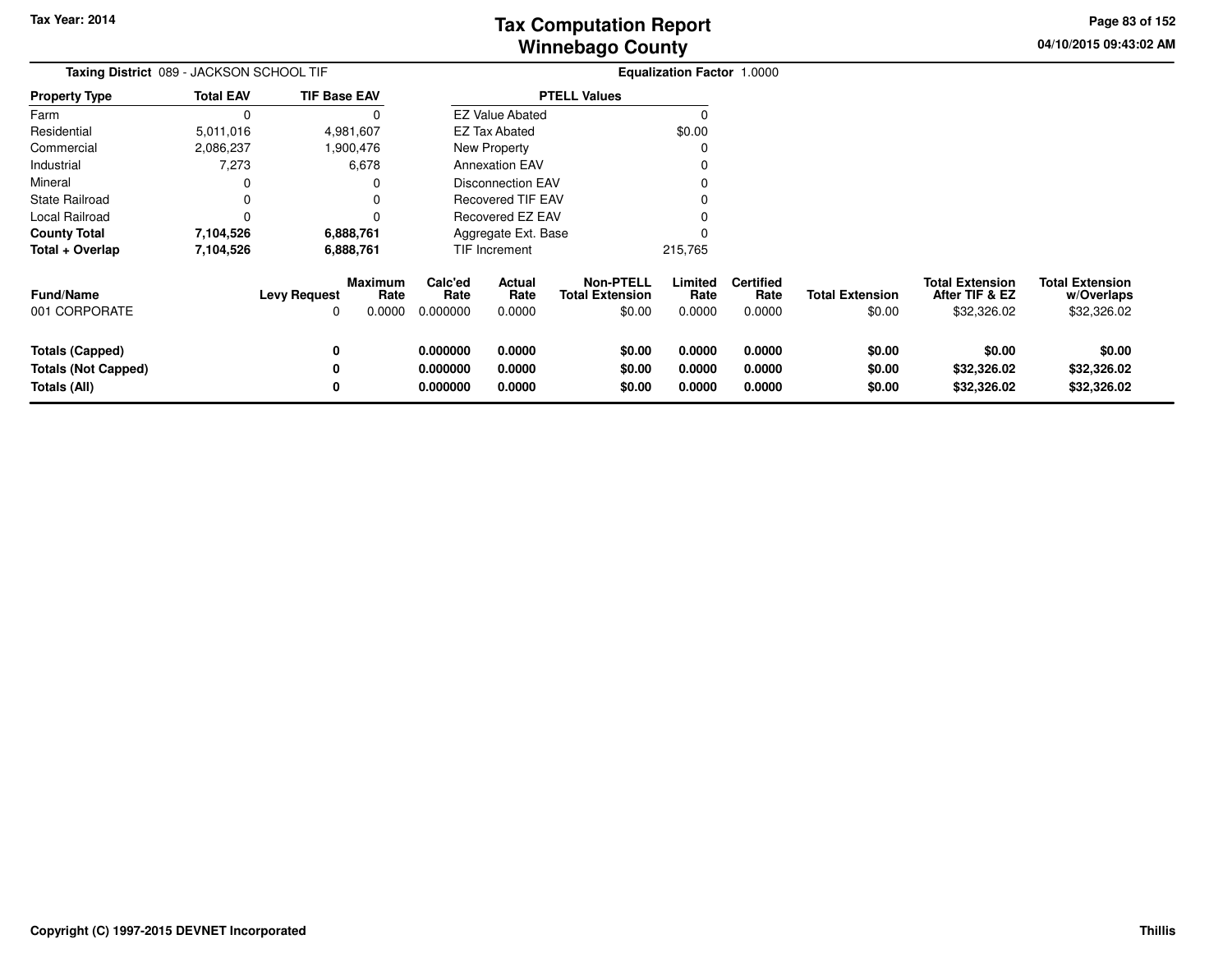**04/10/2015 09:43:02 AMPage 84 of 152**

| Taxing District 090 - EASTSIDE TIF                                   |                        |                     |                                  |                                  | Equalization Factor 1.0000 |                                                      |                            |                                    |                                  |                                                          |                                                      |
|----------------------------------------------------------------------|------------------------|---------------------|----------------------------------|----------------------------------|----------------------------|------------------------------------------------------|----------------------------|------------------------------------|----------------------------------|----------------------------------------------------------|------------------------------------------------------|
| <b>Property Type</b>                                                 | <b>Total EAV</b>       | <b>TIF Base EAV</b> |                                  |                                  |                            | <b>PTELL Values</b>                                  |                            |                                    |                                  |                                                          |                                                      |
| Farm                                                                 | 0                      |                     | O                                |                                  | <b>EZ Value Abated</b>     |                                                      | 0                          |                                    |                                  |                                                          |                                                      |
| Residential                                                          | 90,407                 |                     | 47,099                           |                                  | EZ Tax Abated              |                                                      | \$0.00                     |                                    |                                  |                                                          |                                                      |
| Commercial                                                           | 3,814,283              |                     | 1,738,070                        |                                  | New Property               |                                                      |                            |                                    |                                  |                                                          |                                                      |
| Industrial                                                           | 50,933                 |                     | 16,766                           |                                  | <b>Annexation EAV</b>      |                                                      |                            |                                    |                                  |                                                          |                                                      |
| Mineral                                                              |                        |                     | 0                                |                                  | <b>Disconnection EAV</b>   |                                                      |                            |                                    |                                  |                                                          |                                                      |
| <b>State Railroad</b>                                                |                        |                     |                                  |                                  | <b>Recovered TIF EAV</b>   |                                                      |                            |                                    |                                  |                                                          |                                                      |
| Local Railroad                                                       |                        |                     |                                  |                                  | <b>Recovered EZ EAV</b>    |                                                      |                            |                                    |                                  |                                                          |                                                      |
| <b>County Total</b>                                                  | 3,955,623<br>1,801,935 |                     |                                  |                                  | Aggregate Ext. Base        |                                                      |                            |                                    |                                  |                                                          |                                                      |
| Total + Overlap                                                      | 3,955,623              |                     | 1,801,935                        |                                  | TIF Increment              |                                                      | 2,153,688                  |                                    |                                  |                                                          |                                                      |
| <b>Fund/Name</b><br>001 CORPORATE                                    |                        | <b>Levy Request</b> | <b>Maximum</b><br>Rate<br>0.0025 | Calc'ed<br>Rate<br>0.000000      | Actual<br>Rate<br>0.0000   | <b>Non-PTELL</b><br><b>Total Extension</b><br>\$0.00 | Limited<br>Rate<br>0.0000  | <b>Certified</b><br>Rate<br>0.0000 | <b>Total Extension</b><br>\$0.00 | <b>Total Extension</b><br>After TIF & EZ<br>\$322,665.78 | <b>Total Extension</b><br>w/Overlaps<br>\$322,665.78 |
| <b>Totals (Capped)</b><br><b>Totals (Not Capped)</b><br>Totals (All) |                        |                     |                                  | 0.000000<br>0.000000<br>0.000000 | 0.0000<br>0.0000<br>0.0000 | \$0.00<br>\$0.00<br>\$0.00                           | 0.0000<br>0.0000<br>0.0000 | 0.0000<br>0.0000<br>0.0000         | \$0.00<br>\$0.00<br>\$0.00       | \$0.00<br>\$322,665.78<br>\$322,665.78                   | \$0.00<br>\$322,665.78<br>\$322,665.78               |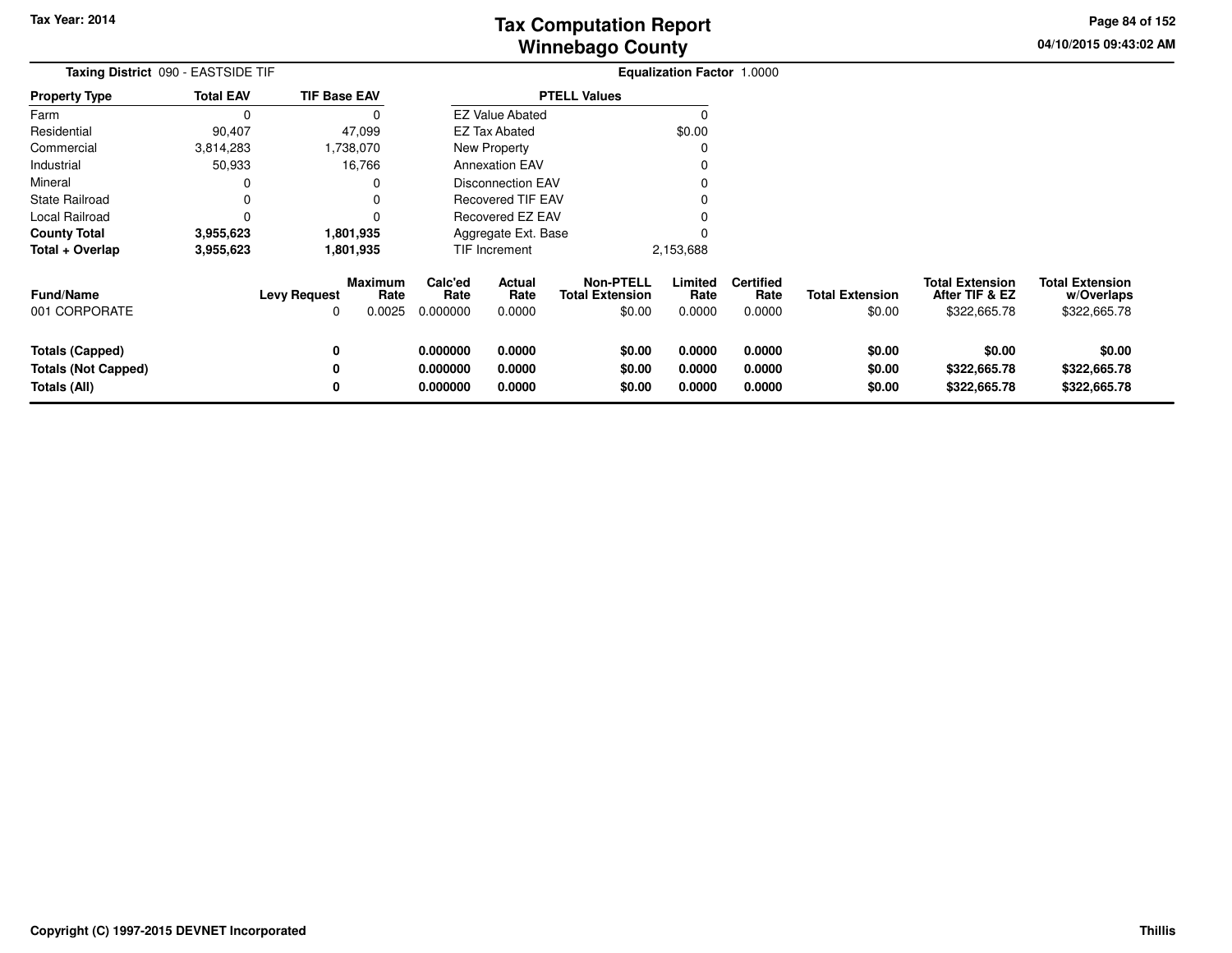**04/10/2015 09:43:02 AMPage 85 of 152**

| Taxing District 091 - WESTSIDE TIF                                   |                  |                          |                           |                                  |                            |                                                      | Equalization Factor 1.0000 |                                    |                                  |                                                          |                                                      |
|----------------------------------------------------------------------|------------------|--------------------------|---------------------------|----------------------------------|----------------------------|------------------------------------------------------|----------------------------|------------------------------------|----------------------------------|----------------------------------------------------------|------------------------------------------------------|
| <b>Property Type</b>                                                 | <b>Total EAV</b> | <b>TIF Base EAV</b>      |                           |                                  |                            | <b>PTELL Values</b>                                  |                            |                                    |                                  |                                                          |                                                      |
| Farm                                                                 | 0                |                          |                           |                                  | <b>EZ Value Abated</b>     |                                                      | C                          |                                    |                                  |                                                          |                                                      |
| Residential                                                          | 0                |                          | 0                         |                                  | EZ Tax Abated              |                                                      | \$0.00                     |                                    |                                  |                                                          |                                                      |
| Commercial                                                           | 6,520,360        |                          | 3,250,256                 |                                  | <b>New Property</b>        |                                                      | 0                          |                                    |                                  |                                                          |                                                      |
| Industrial                                                           | 181,093          |                          | 172,233                   |                                  | <b>Annexation EAV</b>      |                                                      |                            |                                    |                                  |                                                          |                                                      |
| Mineral                                                              | 0                |                          | 0                         |                                  | <b>Disconnection EAV</b>   |                                                      |                            |                                    |                                  |                                                          |                                                      |
| <b>State Railroad</b>                                                | 0                |                          |                           |                                  | <b>Recovered TIF EAV</b>   |                                                      |                            |                                    |                                  |                                                          |                                                      |
| Local Railroad                                                       | 0                |                          |                           |                                  | Recovered EZ EAV           |                                                      |                            |                                    |                                  |                                                          |                                                      |
| <b>County Total</b>                                                  | 6,701,453        |                          | 3,422,489                 |                                  | Aggregate Ext. Base        |                                                      |                            |                                    |                                  |                                                          |                                                      |
| Total + Overlap                                                      | 6,701,453        |                          | 3,422,489                 |                                  | TIF Increment              |                                                      | 3,278,964                  |                                    |                                  |                                                          |                                                      |
| <b>Fund/Name</b><br>001 CORPORATE                                    |                  | <b>Levy Request</b><br>O | Maximum<br>Rate<br>0.0025 | Calc'ed<br>Rate<br>0.000000      | Actual<br>Rate<br>0.0000   | <b>Non-PTELL</b><br><b>Total Extension</b><br>\$0.00 | Limited<br>Rate<br>0.0000  | <b>Certified</b><br>Rate<br>0.0000 | <b>Total Extension</b><br>\$0.00 | <b>Total Extension</b><br>After TIF & EZ<br>\$491,254.74 | <b>Total Extension</b><br>w/Overlaps<br>\$491,254.74 |
| <b>Totals (Capped)</b><br><b>Totals (Not Capped)</b><br>Totals (All) |                  | 0<br>0<br>0              |                           | 0.000000<br>0.000000<br>0.000000 | 0.0000<br>0.0000<br>0.0000 | \$0.00<br>\$0.00<br>\$0.00                           | 0.0000<br>0.0000<br>0.0000 | 0.0000<br>0.0000<br>0.0000         | \$0.00<br>\$0.00<br>\$0.00       | \$0.00<br>\$491,254.74<br>\$491,254.74                   | \$0.00<br>\$491,254.74<br>\$491,254.74               |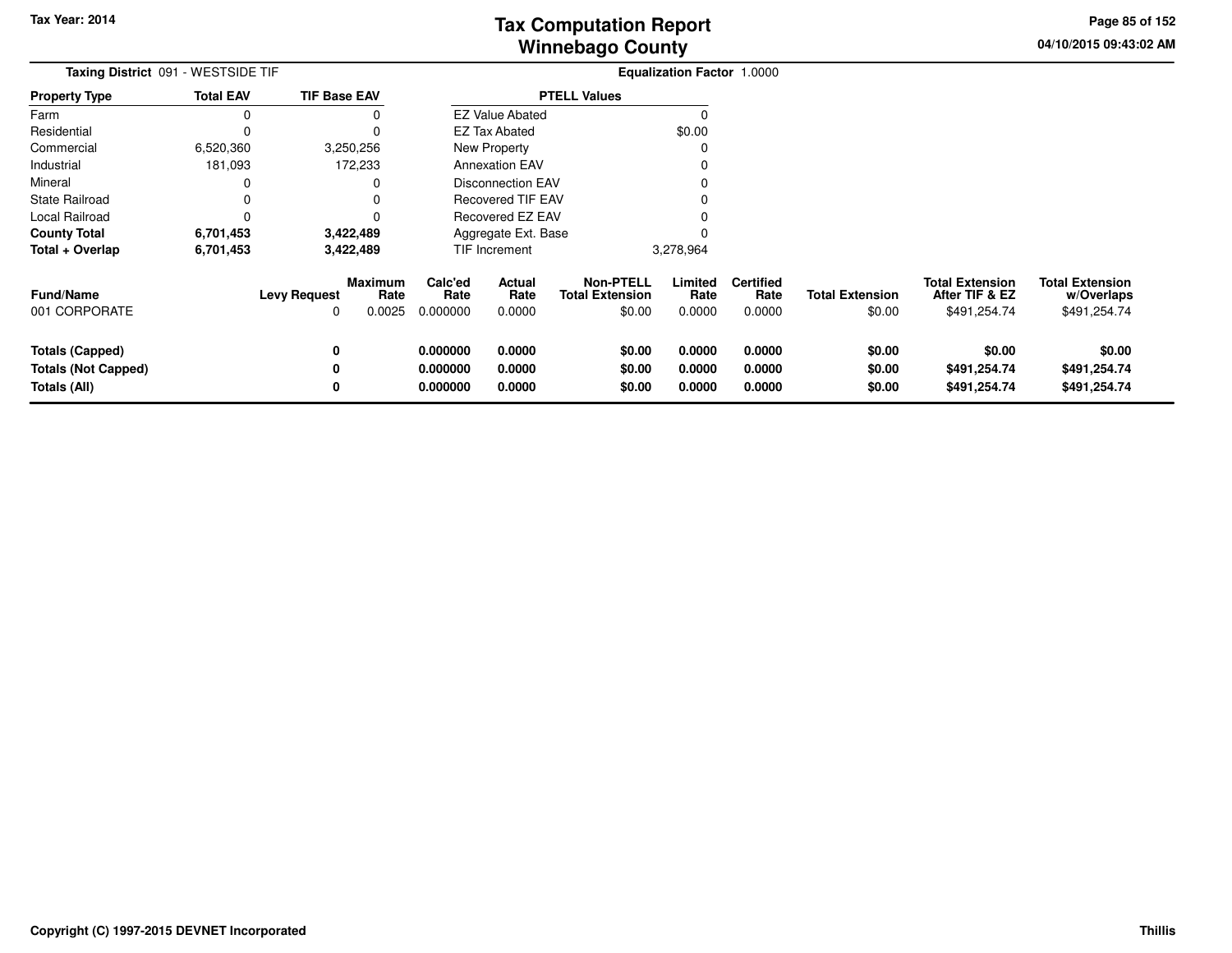**04/10/2015 09:43:02 AMPage 86 of 152**

> **w/Overlaps**\$776,629.92

| Taxing District 092 - SEVENTH ST TIF |                  |                     |                           |                             |                          |                                                      | <b>Equalization Factor 1.0000</b> |                                    |                                  |                                                          |                                                      |
|--------------------------------------|------------------|---------------------|---------------------------|-----------------------------|--------------------------|------------------------------------------------------|-----------------------------------|------------------------------------|----------------------------------|----------------------------------------------------------|------------------------------------------------------|
| <b>Property Type</b>                 | <b>Total EAV</b> | <b>TIF Base EAV</b> |                           |                             |                          | <b>PTELL Values</b>                                  |                                   |                                    |                                  |                                                          |                                                      |
| Farm                                 |                  |                     |                           |                             | <b>EZ Value Abated</b>   |                                                      |                                   |                                    |                                  |                                                          |                                                      |
| Residential                          | 2,848,847        |                     | 2,123,611                 |                             | <b>EZ Tax Abated</b>     |                                                      | \$0.00                            |                                    |                                  |                                                          |                                                      |
| Commercial                           | 7,380,910        |                     | 2,993,200                 |                             | New Property             |                                                      |                                   |                                    |                                  |                                                          |                                                      |
| Industrial                           | 238,313          |                     | 167,513                   |                             | <b>Annexation EAV</b>    |                                                      |                                   |                                    |                                  |                                                          |                                                      |
| Mineral                              |                  |                     |                           |                             | <b>Disconnection EAV</b> |                                                      |                                   |                                    |                                  |                                                          |                                                      |
| <b>State Railroad</b>                |                  |                     |                           |                             | Recovered TIF EAV        |                                                      |                                   |                                    |                                  |                                                          |                                                      |
| Local Railroad                       |                  |                     |                           |                             | Recovered EZ EAV         |                                                      |                                   |                                    |                                  |                                                          |                                                      |
| <b>County Total</b>                  | 10,468,070       |                     | 5,284,324                 |                             | Aggregate Ext. Base      |                                                      |                                   |                                    |                                  |                                                          |                                                      |
| Total + Overlap                      | 10,468,070       |                     | 5,284,324                 |                             | TIF Increment            |                                                      | 5,183,746                         |                                    |                                  |                                                          |                                                      |
| <b>Fund/Name</b><br>001 CORPORATE    |                  | <b>Levy Request</b> | Maximum<br>Rate<br>0.0025 | Calc'ed<br>Rate<br>0.000000 | Actual<br>Rate<br>0.0000 | <b>Non-PTELL</b><br><b>Total Extension</b><br>\$0.00 | Limited<br>Rate<br>0.0000         | <b>Certified</b><br>Rate<br>0.0000 | <b>Total Extension</b><br>\$0.00 | <b>Total Extension</b><br>After TIF & EZ<br>\$776,629.92 | <b>Total Extension</b><br>w/Overlaps<br>\$776,629.92 |
|                                      |                  |                     |                           |                             |                          |                                                      |                                   |                                    |                                  |                                                          |                                                      |
| Totals (Capped)                      |                  | 0                   |                           | 0.000000                    | 0.0000                   | \$0.00                                               | 0.0000                            | 0.0000                             | \$0.00                           | \$0.00                                                   | \$0.00                                               |
| <b>Totals (Not Capped)</b>           |                  |                     |                           | 0.000000                    | 0.0000                   | \$0.00                                               | 0.0000                            | 0.0000                             | \$0.00                           | \$776,629.92                                             | \$776,629.92                                         |
| Totals (All)                         |                  |                     |                           | 0.000000                    | 0.0000                   | \$0.00                                               | 0.0000                            | 0.0000                             | \$0.00                           | \$776,629.92                                             | \$776,629.92                                         |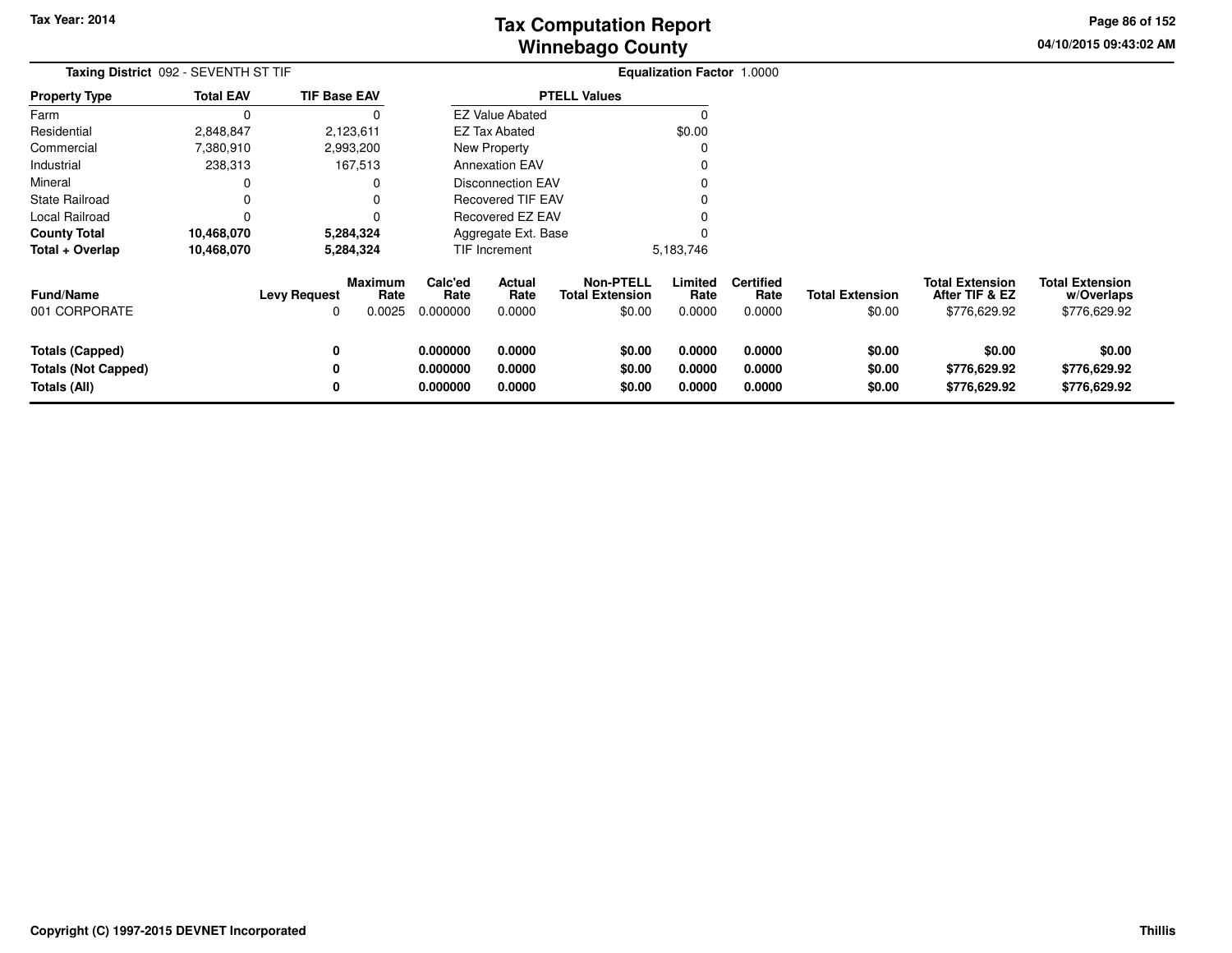**04/10/2015 09:43:02 AMPage 87 of 152**

| <b>Total EAV</b> | <b>TIF Base EAV</b> |                                           |                                              |                                                                 |                                                                                                                                                                                     |                          |                                             |                                          |                                                     |
|------------------|---------------------|-------------------------------------------|----------------------------------------------|-----------------------------------------------------------------|-------------------------------------------------------------------------------------------------------------------------------------------------------------------------------------|--------------------------|---------------------------------------------|------------------------------------------|-----------------------------------------------------|
| 0                |                     |                                           |                                              |                                                                 |                                                                                                                                                                                     |                          |                                             |                                          |                                                     |
| 258,229          | 120,200             |                                           |                                              |                                                                 | \$0.00                                                                                                                                                                              |                          |                                             |                                          |                                                     |
| 594,142          | 434,363             |                                           |                                              |                                                                 |                                                                                                                                                                                     |                          |                                             |                                          |                                                     |
| 269,555          | 265,738             |                                           |                                              |                                                                 |                                                                                                                                                                                     |                          |                                             |                                          |                                                     |
|                  |                     |                                           |                                              |                                                                 |                                                                                                                                                                                     |                          |                                             |                                          |                                                     |
|                  |                     |                                           |                                              |                                                                 |                                                                                                                                                                                     |                          |                                             |                                          |                                                     |
|                  |                     |                                           |                                              |                                                                 |                                                                                                                                                                                     |                          |                                             |                                          |                                                     |
| 1,121,926        | 820,301             |                                           |                                              |                                                                 |                                                                                                                                                                                     |                          |                                             |                                          |                                                     |
| 1,121,926        | 820,301             |                                           |                                              |                                                                 | 301,625                                                                                                                                                                             |                          |                                             |                                          |                                                     |
|                  | <b>Levy Request</b> | Calc'ed<br>Rate                           | Actual<br>Rate                               | <b>Non-PTELL</b><br><b>Total Extension</b>                      | Limited<br>Rate                                                                                                                                                                     | <b>Certified</b><br>Rate | <b>Total Extension</b>                      | <b>Total Extension</b><br>After TIF & EZ | <b>Total Extension</b><br>w/Overlaps<br>\$45,189.56 |
|                  |                     |                                           |                                              |                                                                 |                                                                                                                                                                                     |                          |                                             |                                          |                                                     |
|                  | 0                   | 0.000000                                  | 0.0000                                       | \$0.00                                                          | 0.0000                                                                                                                                                                              | 0.0000                   | \$0.00                                      | \$0.00                                   | \$0.00                                              |
|                  | 0                   | 0.000000                                  | 0.0000                                       | \$0.00                                                          | 0.0000                                                                                                                                                                              | 0.0000                   | \$0.00                                      | \$45,189.56                              | \$45,189.56                                         |
|                  | 0                   | 0.000000                                  | 0.0000                                       | \$0.00                                                          | 0.0000                                                                                                                                                                              | 0.0000                   | \$0.00                                      | \$45,189.56                              | \$45,189.56                                         |
|                  |                     | Taxing District 093 - NORTH MAIN TIF<br>0 | <b>Maximum</b><br>Rate<br>0.0025<br>0.000000 | <b>EZ Tax Abated</b><br>New Property<br>TIF Increment<br>0.0000 | <b>PTELL Values</b><br><b>EZ Value Abated</b><br><b>Annexation EAV</b><br><b>Disconnection EAV</b><br><b>Recovered TIF EAV</b><br>Recovered EZ EAV<br>Aggregate Ext. Base<br>\$0.00 | 0.0000                   | <b>Equalization Factor 1.0000</b><br>0.0000 | \$0.00                                   | \$45,189.56                                         |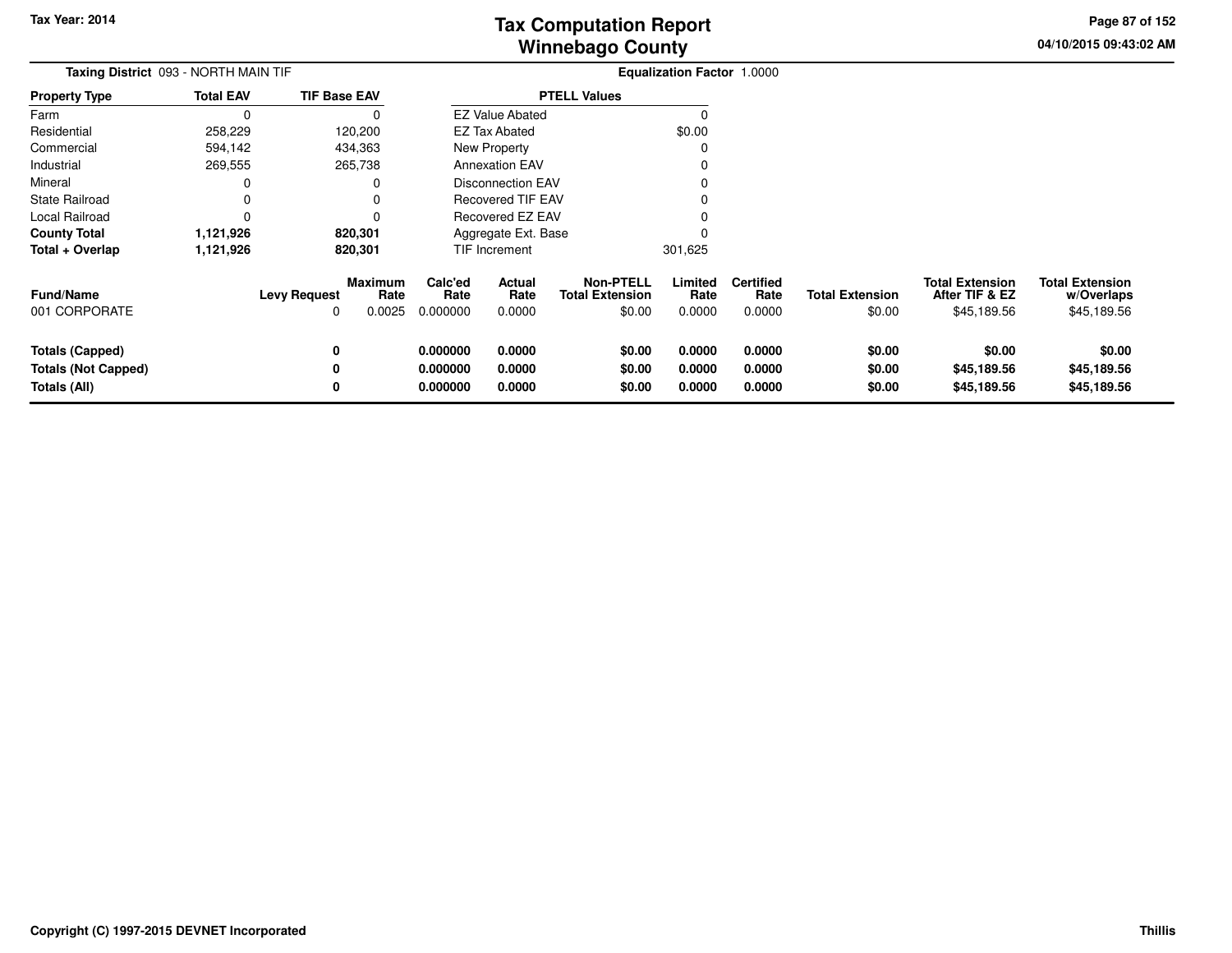**04/10/2015 09:43:02 AMPage 88 of 152**

| Taxing District 094 - GLOBAL TRADE TIF #1                            |                  |                          |                                  |                                  |                                 |                                                      | <b>Equalization Factor 1.0000</b> |                                    |                                  |                                                          |                                                      |
|----------------------------------------------------------------------|------------------|--------------------------|----------------------------------|----------------------------------|---------------------------------|------------------------------------------------------|-----------------------------------|------------------------------------|----------------------------------|----------------------------------------------------------|------------------------------------------------------|
| Property Type                                                        | <b>Total EAV</b> | <b>TIF Base EAV</b>      |                                  |                                  |                                 | <b>PTELL Values</b>                                  |                                   |                                    |                                  |                                                          |                                                      |
| Farm                                                                 | 22,764           |                          | 13,848                           |                                  | <b>EZ Value Abated</b>          |                                                      | $\Omega$                          |                                    |                                  |                                                          |                                                      |
| Residential                                                          | 0                |                          |                                  |                                  | <b>EZ Tax Abated</b>            |                                                      | \$0.00                            |                                    |                                  |                                                          |                                                      |
| Commercial                                                           | 1,272,220        |                          | 1,248,539                        |                                  | New Property                    |                                                      |                                   |                                    |                                  |                                                          |                                                      |
| Industrial                                                           | 25,647,009       |                          | 20,280,857                       |                                  | <b>Annexation EAV</b>           |                                                      |                                   |                                    |                                  |                                                          |                                                      |
| Mineral                                                              | 0                |                          |                                  |                                  | Disconnection EAV               |                                                      |                                   |                                    |                                  |                                                          |                                                      |
| State Railroad                                                       | 0                |                          |                                  |                                  | <b>Recovered TIF EAV</b>        |                                                      |                                   |                                    |                                  |                                                          |                                                      |
| Local Railroad                                                       | 0                |                          |                                  |                                  | Recovered EZ EAV                |                                                      |                                   |                                    |                                  |                                                          |                                                      |
| County Total                                                         | 26,941,993       |                          | 21,543,244                       |                                  | Aggregate Ext. Base             |                                                      |                                   |                                    |                                  |                                                          |                                                      |
| Total + Overlap                                                      | 26,941,993       | 21,543,244               |                                  | TIF Increment                    |                                 |                                                      | 5,398,749                         |                                    |                                  |                                                          |                                                      |
| Fund/Name<br>001 CORPORATE                                           |                  | <b>Levy Request</b><br>0 | <b>Maximum</b><br>Rate<br>0.0025 | Calc'ed<br>Rate<br>0.000000      | <b>Actual</b><br>Rate<br>0.0000 | <b>Non-PTELL</b><br><b>Total Extension</b><br>\$0.00 | Limited<br>Rate<br>0.0000         | <b>Certified</b><br>Rate<br>0.0000 | <b>Total Extension</b><br>\$0.00 | <b>Total Extension</b><br>After TIF & EZ<br>\$808,840.86 | <b>Total Extension</b><br>w/Overlaps<br>\$808,840.86 |
| <b>Totals (Capped)</b><br><b>Totals (Not Capped)</b><br>Totals (All) |                  | 0<br>0<br>0              |                                  | 0.000000<br>0.000000<br>0.000000 | 0.0000<br>0.0000<br>0.0000      | \$0.00<br>\$0.00<br>\$0.00                           | 0.0000<br>0.0000<br>0.0000        | 0.0000<br>0.0000<br>0.0000         | \$0.00<br>\$0.00<br>\$0.00       | \$0.00<br>\$808,840.86<br>\$808,840.86                   | \$0.00<br>\$808,840.86<br>\$808,840.86               |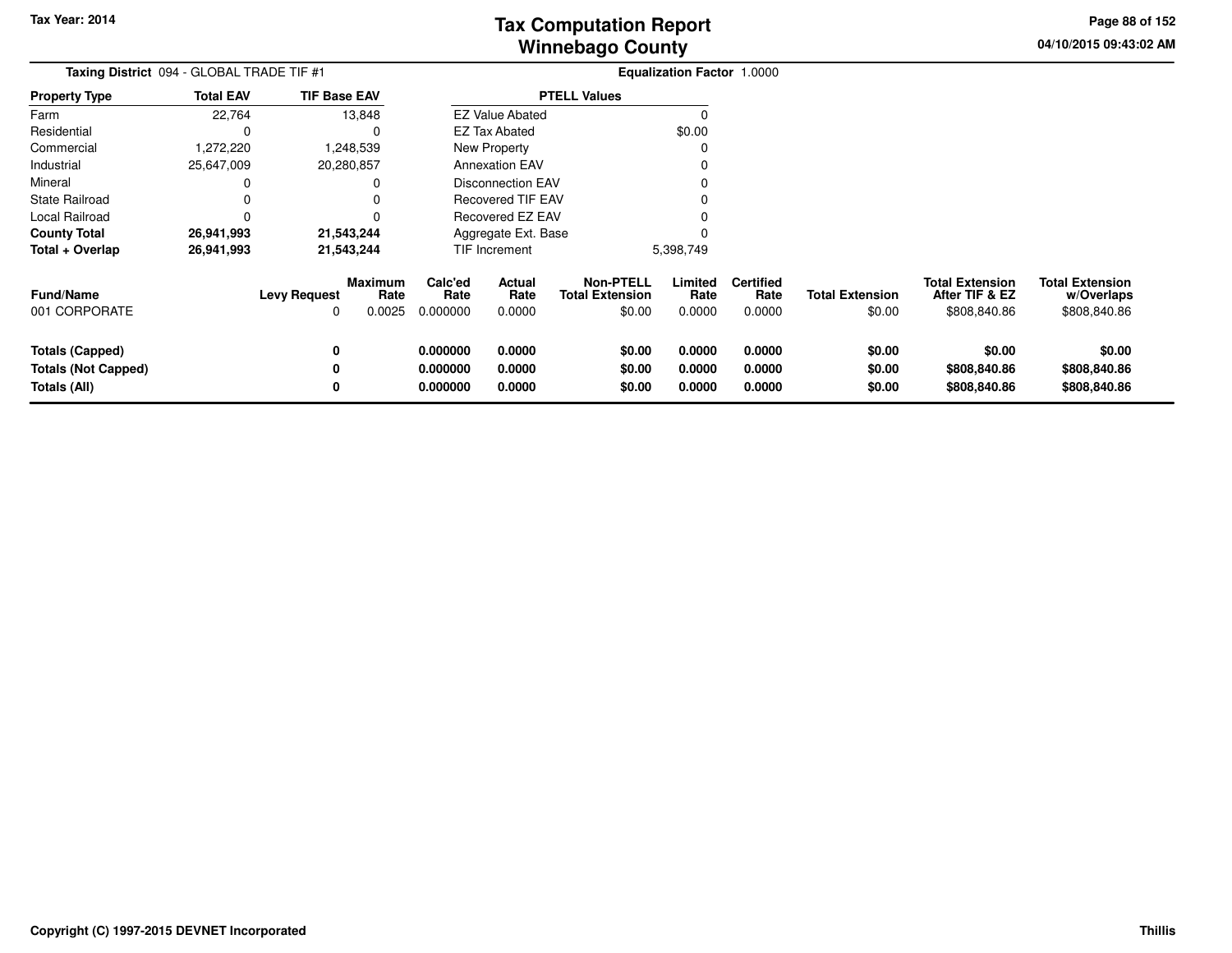**04/10/2015 09:43:02 AM Page 89 of 152**

| Taxing District 098 - MACHESNEY PARK TIF                             |                  |                                                         | Equalization Factor 1.0000       |                            |                                                      |                            |                                    |                                  |                                                          |                                                      |
|----------------------------------------------------------------------|------------------|---------------------------------------------------------|----------------------------------|----------------------------|------------------------------------------------------|----------------------------|------------------------------------|----------------------------------|----------------------------------------------------------|------------------------------------------------------|
| <b>Property Type</b>                                                 | <b>Total EAV</b> | <b>TIF Base EAV</b>                                     |                                  |                            | <b>PTELL Values</b>                                  |                            |                                    |                                  |                                                          |                                                      |
| Farm                                                                 | $\Omega$         | 0                                                       |                                  | <b>EZ Value Abated</b>     |                                                      | $\Omega$                   |                                    |                                  |                                                          |                                                      |
| Residential                                                          | 81,830           | 59,237                                                  |                                  | <b>EZ Tax Abated</b>       |                                                      | \$0.00                     |                                    |                                  |                                                          |                                                      |
| Commercial                                                           | 7,937,324        | 522,719                                                 |                                  | New Property               |                                                      | -C                         |                                    |                                  |                                                          |                                                      |
| Industrial                                                           | 0                | 0                                                       |                                  | <b>Annexation EAV</b>      |                                                      |                            |                                    |                                  |                                                          |                                                      |
| Mineral                                                              | 0                | 0                                                       |                                  | <b>Disconnection EAV</b>   |                                                      |                            |                                    |                                  |                                                          |                                                      |
| <b>State Railroad</b>                                                |                  |                                                         |                                  | <b>Recovered TIF EAV</b>   |                                                      |                            |                                    |                                  |                                                          |                                                      |
| Local Railroad                                                       | 0                | 0                                                       |                                  | Recovered EZ EAV           |                                                      |                            |                                    |                                  |                                                          |                                                      |
| <b>County Total</b>                                                  | 8,019,154        | 581,956                                                 |                                  | Aggregate Ext. Base        |                                                      |                            |                                    |                                  |                                                          |                                                      |
| Total + Overlap                                                      | 8,019,154        | 581,956                                                 |                                  | TIF Increment              |                                                      | 7,437,198                  |                                    |                                  |                                                          |                                                      |
| <b>Fund/Name</b><br>001 CORPORATE                                    |                  | <b>Maximum</b><br><b>Levy Request</b><br>Rate<br>0.0025 | Calc'ed<br>Rate<br>0.000000      | Actual<br>Rate<br>0.0000   | <b>Non-PTELL</b><br><b>Total Extension</b><br>\$0.00 | Limited<br>Rate<br>0.0000  | <b>Certified</b><br>Rate<br>0.0000 | <b>Total Extension</b><br>\$0.00 | <b>Total Extension</b><br>After TIF & EZ<br>\$858,153.00 | <b>Total Extension</b><br>w/Overlaps<br>\$858,153.00 |
| <b>Totals (Capped)</b><br><b>Totals (Not Capped)</b><br>Totals (All) |                  | 0<br>0                                                  | 0.000000<br>0.000000<br>0.000000 | 0.0000<br>0.0000<br>0.0000 | \$0.00<br>\$0.00<br>\$0.00                           | 0.0000<br>0.0000<br>0.0000 | 0.0000<br>0.0000<br>0.0000         | \$0.00<br>\$0.00<br>\$0.00       | \$0.00<br>\$858,153.00<br>\$858,153.00                   | \$0.00<br>\$858,153.00<br>\$858,153.00               |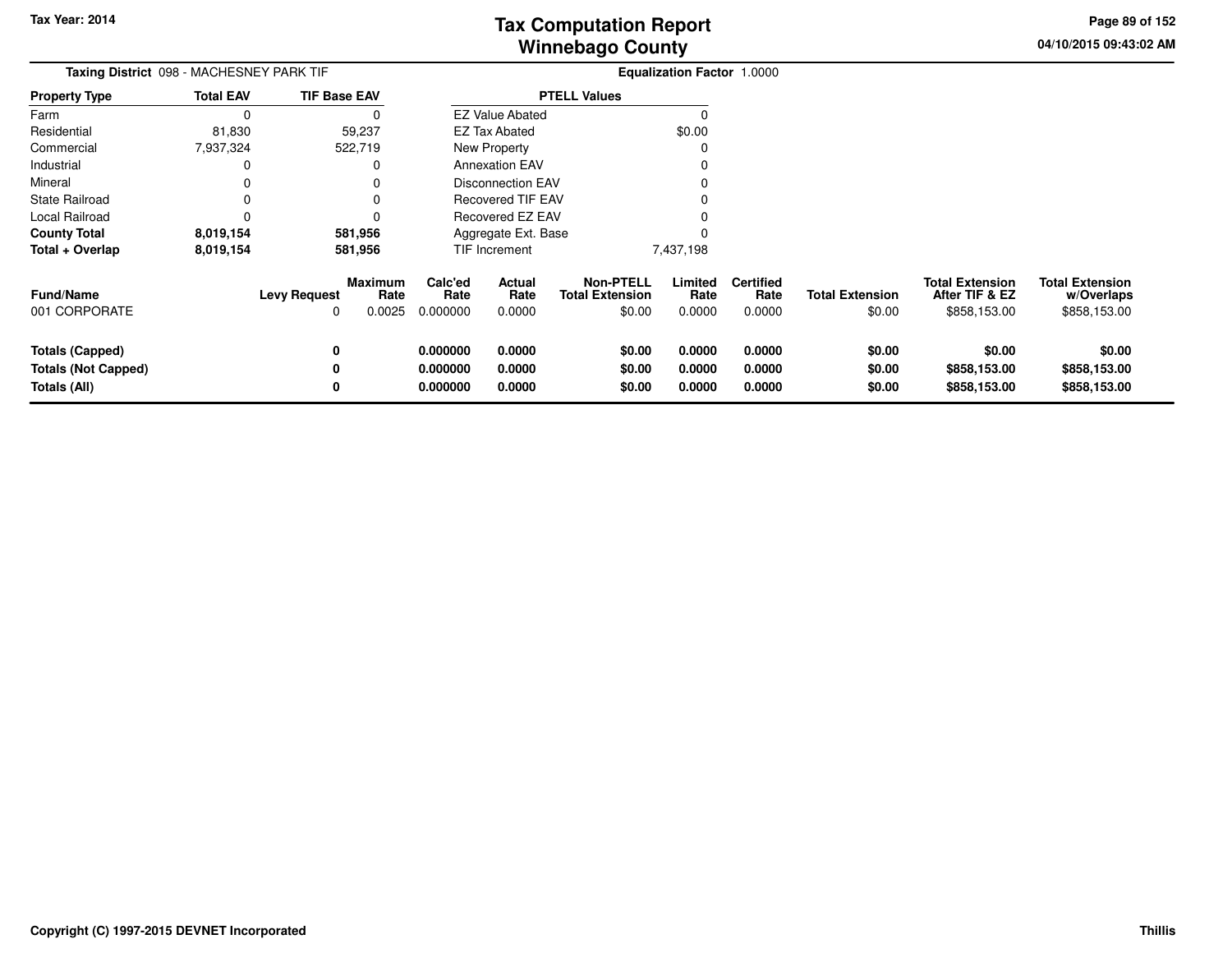# **Winnebago CountyTax Computation Report**

**04/10/2015 09:43:02 AM Page 90 of 152**

| Taxing District 101 - BU/HA MULTI TOWNSHIP                           |                  |                               |                                  | <b>Equalization Factor 1.0000</b> |                            |                                                           |                            |                                    |                                       |                                                         |                                                     |  |
|----------------------------------------------------------------------|------------------|-------------------------------|----------------------------------|-----------------------------------|----------------------------|-----------------------------------------------------------|----------------------------|------------------------------------|---------------------------------------|---------------------------------------------------------|-----------------------------------------------------|--|
| <b>Property Type</b>                                                 | <b>Total EAV</b> | <b>Rate Setting EAV</b>       |                                  |                                   |                            | <b>PTELL Values</b>                                       |                            |                                    |                                       |                                                         |                                                     |  |
| Farm                                                                 | 15,358,832       |                               | 15,358,832                       |                                   | <b>EZ Value Abated</b>     |                                                           |                            |                                    |                                       |                                                         |                                                     |  |
| Residential                                                          | 18,326,980       |                               | 18,326,980                       |                                   | <b>EZ Tax Abated</b>       |                                                           | \$0.00                     |                                    |                                       |                                                         |                                                     |  |
| Commercial                                                           | 1,421,376        |                               | 1,421,376                        |                                   | New Property               |                                                           | 113,762                    |                                    |                                       |                                                         |                                                     |  |
| Industrial                                                           | 0                |                               | 0                                |                                   | <b>Annexation EAV</b>      |                                                           | 0                          |                                    |                                       |                                                         |                                                     |  |
| Mineral                                                              |                  |                               | 0                                |                                   | <b>Disconnection EAV</b>   |                                                           | 30,055                     |                                    |                                       |                                                         |                                                     |  |
| <b>State Railroad</b>                                                | 0                |                               | 0                                |                                   | <b>Recovered TIF EAV</b>   |                                                           |                            |                                    |                                       |                                                         |                                                     |  |
| Local Railroad                                                       |                  |                               | 0                                |                                   | <b>Recovered EZ EAV</b>    |                                                           |                            |                                    |                                       |                                                         |                                                     |  |
| <b>County Total</b>                                                  | 35,107,188       |                               | 35,107,188                       | 18,066<br>Aggregate Ext. Base     |                            |                                                           |                            |                                    |                                       |                                                         |                                                     |  |
| Total + Overlap                                                      | 35,107,188       |                               | 35,107,188                       |                                   | TIF Increment<br>0         |                                                           |                            |                                    |                                       |                                                         |                                                     |  |
| <b>Fund/Name</b><br>147 ASSESSING PURPOSES (mu                       |                  | <b>Levy Request</b><br>18,968 | <b>Maximum</b><br>Rate<br>0.0000 | Calc'ed<br>Rate<br>0.054029       | Actual<br>Rate<br>0.0541   | <b>Non-PTELL</b><br><b>Total Extension</b><br>\$18,992.99 | Limited<br>Rate<br>0.0524  | <b>Certified</b><br>Rate<br>0.0524 | <b>Total Extension</b><br>\$18,396.17 | <b>Total Extension</b><br>After TIF & EZ<br>\$18,396.17 | <b>Total Extension</b><br>w/Overlaps<br>\$18,396.17 |  |
| <b>Totals (Capped)</b><br><b>Totals (Not Capped)</b><br>Totals (All) |                  | 18,968<br>0<br>18,968         |                                  | 0.054029<br>0.000000<br>0.054029  | 0.0541<br>0.0000<br>0.0541 | \$18,992.99<br>\$0.00<br>\$18,992.99                      | 0.0524<br>0.0000<br>0.0524 | 0.0524<br>0.0000<br>0.0524         | \$18,396.17<br>\$0.00<br>\$18,396.17  | \$18,396.17<br>\$0.00<br>\$18,396.17                    | \$18,396.17<br>\$0.00<br>\$18,396.17                |  |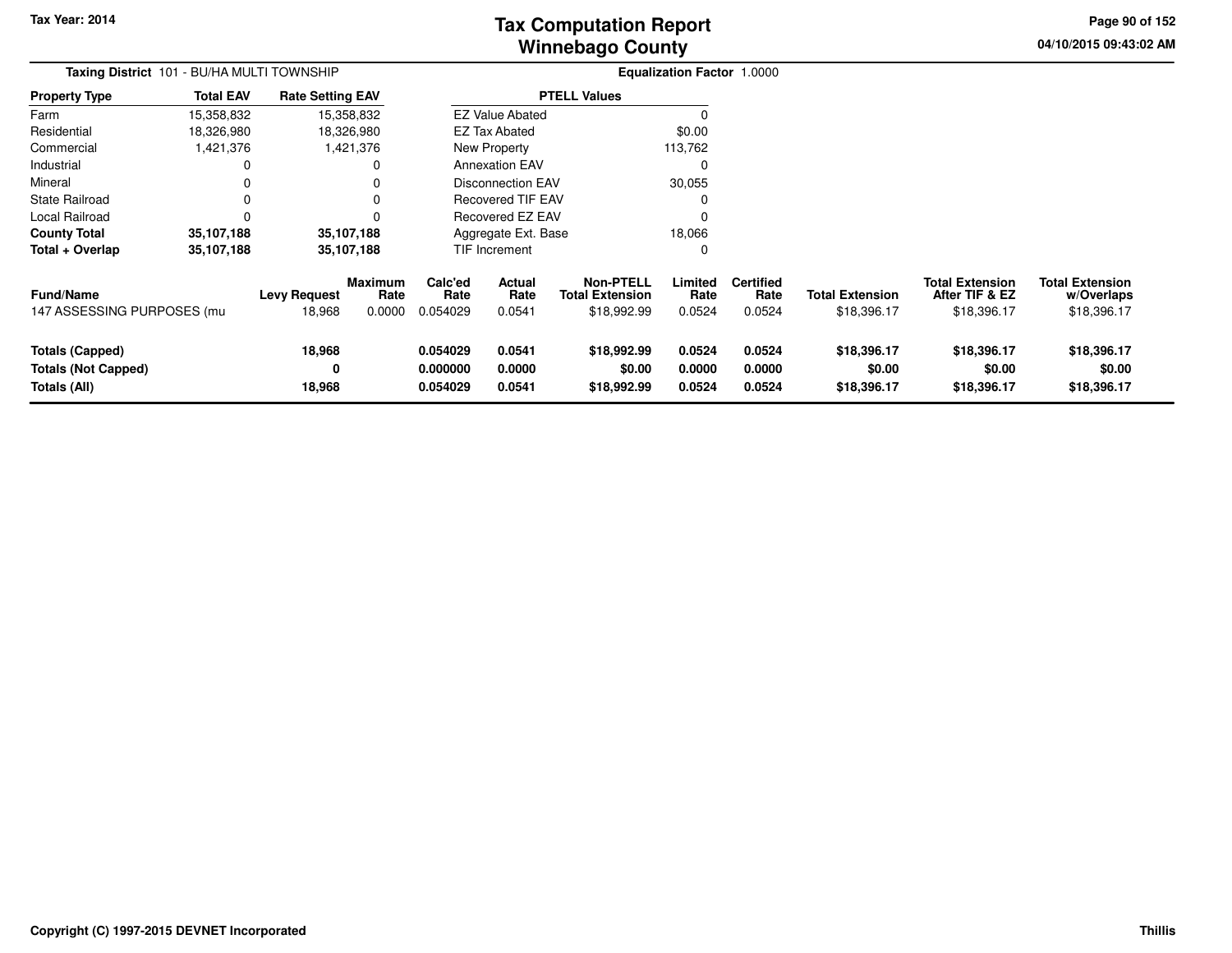# **Winnebago CountyTax Computation Report**

**04/10/2015 09:43:02 AM Page 91 of 152**

| Taxing District 102 - DU/LA MULTI TOWNSHIP                           |                  |                               | Equalization Factor 1.0000       |                                  |                            |                                                           |                            |                                    |                                       |                                                         |                                                     |
|----------------------------------------------------------------------|------------------|-------------------------------|----------------------------------|----------------------------------|----------------------------|-----------------------------------------------------------|----------------------------|------------------------------------|---------------------------------------|---------------------------------------------------------|-----------------------------------------------------|
| <b>Property Type</b>                                                 | <b>Total EAV</b> | <b>Rate Setting EAV</b>       |                                  |                                  |                            | <b>PTELL Values</b>                                       |                            |                                    |                                       |                                                         |                                                     |
| Farm                                                                 | 13,629,677       |                               | 13,629,677                       |                                  | <b>EZ Value Abated</b>     |                                                           |                            |                                    |                                       |                                                         |                                                     |
| Residential                                                          | 50,717,210       |                               | 50,665,422                       |                                  | <b>EZ Tax Abated</b>       |                                                           | \$0.00                     |                                    |                                       |                                                         |                                                     |
| Commercial                                                           | 4,256,398        |                               | 4,096,572                        |                                  | New Property               |                                                           | 109,933                    |                                    |                                       |                                                         |                                                     |
| Industrial                                                           | 292,573          |                               | 254,871                          |                                  | <b>Annexation EAV</b>      |                                                           |                            |                                    |                                       |                                                         |                                                     |
| Mineral                                                              |                  |                               |                                  |                                  | <b>Disconnection EAV</b>   |                                                           |                            |                                    |                                       |                                                         |                                                     |
| <b>State Railroad</b>                                                | 0                |                               |                                  |                                  | Recovered TIF EAV          |                                                           |                            |                                    |                                       |                                                         |                                                     |
| Local Railroad                                                       |                  |                               |                                  |                                  | Recovered EZ EAV           |                                                           |                            |                                    |                                       |                                                         |                                                     |
| <b>County Total</b>                                                  | 68,895,858       |                               | 68,646,542                       |                                  | Aggregate Ext. Base        |                                                           | 27,558                     |                                    |                                       |                                                         |                                                     |
| Total + Overlap                                                      | 68,895,858       |                               | 68,646,542                       |                                  | TIF Increment              |                                                           | 249,316                    |                                    |                                       |                                                         |                                                     |
| Fund/Name<br>147 ASSESSING PURPOSES (mu                              |                  | <b>Levy Request</b><br>27,500 | <b>Maximum</b><br>Rate<br>0.0000 | Calc'ed<br>Rate<br>0.040060      | Actual<br>Rate<br>0.0401   | <b>Non-PTELL</b><br><b>Total Extension</b><br>\$27,527.26 | Limited<br>Rate<br>0.0401  | <b>Certified</b><br>Rate<br>0.0401 | <b>Total Extension</b><br>\$27,627.24 | <b>Total Extension</b><br>After TIF & EZ<br>\$27,527.26 | <b>Total Extension</b><br>w/Overlaps<br>\$27,527.26 |
| <b>Totals (Capped)</b><br><b>Totals (Not Capped)</b><br>Totals (All) |                  | 27,500<br>0<br>27,500         |                                  | 0.040060<br>0.000000<br>0.040060 | 0.0401<br>0.0000<br>0.0401 | \$27,527.26<br>\$0.00<br>\$27,527.26                      | 0.0401<br>0.0000<br>0.0401 | 0.0401<br>0.0000<br>0.0401         | \$27,627.24<br>\$0.00<br>\$27,627.24  | \$27,527.26<br>\$0.00<br>\$27,527.26                    | \$27,527.26<br>\$0.00<br>\$27,527.26                |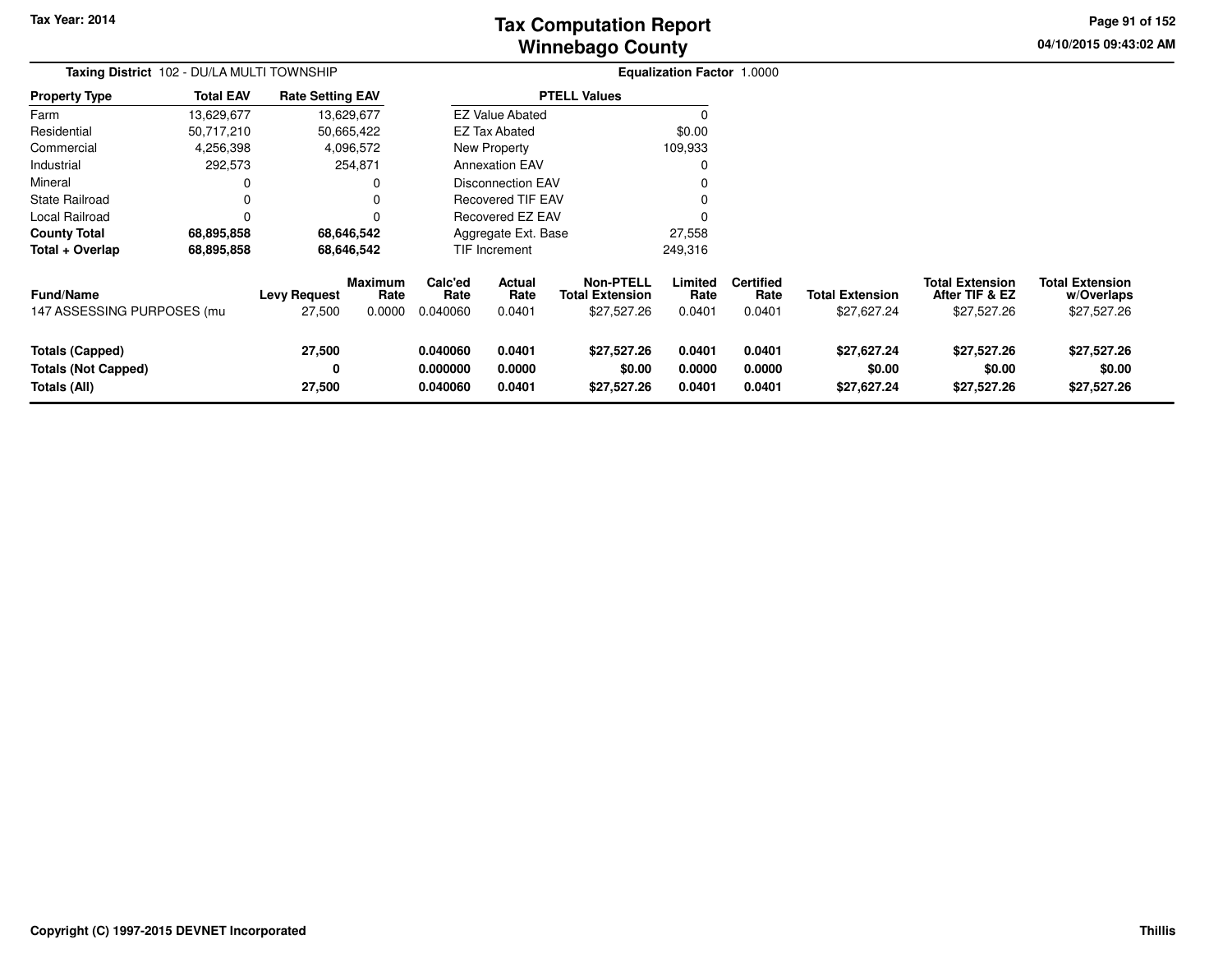**04/10/2015 09:43:02 AMPage 92 of 152**

> **w/Overlaps**\$105,909.04

| Taxing District 104 - SOUTH ROCKFORD TIF |                  |                     |                 |                 |                          |                                            | <b>Equalization Factor 1.0000</b> |                          |                        |                                          |                                      |  |
|------------------------------------------|------------------|---------------------|-----------------|-----------------|--------------------------|--------------------------------------------|-----------------------------------|--------------------------|------------------------|------------------------------------------|--------------------------------------|--|
| <b>Property Type</b>                     | <b>Total EAV</b> | <b>TIF Base EAV</b> |                 |                 |                          | <b>PTELL Values</b>                        |                                   |                          |                        |                                          |                                      |  |
| Farm                                     |                  |                     |                 |                 | <b>EZ Value Abated</b>   |                                            |                                   |                          |                        |                                          |                                      |  |
| Residential                              | 312,004          |                     | 185,162         |                 | <b>EZ Tax Abated</b>     |                                            | \$0.00                            |                          |                        |                                          |                                      |  |
| Commercial                               | 937,278          |                     | 374,378         |                 | New Property             |                                            |                                   |                          |                        |                                          |                                      |  |
| Industrial                               | 1,129,305        |                     | 1,112,141       |                 | <b>Annexation EAV</b>    |                                            |                                   |                          |                        |                                          |                                      |  |
| Mineral                                  |                  |                     |                 |                 | <b>Disconnection EAV</b> |                                            |                                   |                          |                        |                                          |                                      |  |
| <b>State Railroad</b>                    |                  |                     |                 |                 | Recovered TIF EAV        |                                            |                                   |                          |                        |                                          |                                      |  |
| Local Railroad                           |                  |                     |                 |                 | Recovered EZ EAV         |                                            |                                   |                          |                        |                                          |                                      |  |
| <b>County Total</b>                      | 2,378,587        |                     | 1,671,681       |                 | Aggregate Ext. Base      |                                            |                                   |                          |                        |                                          |                                      |  |
| Total + Overlap                          | 2,378,587        |                     | 1,671,681       |                 | TIF Increment            |                                            | 706,906                           |                          |                        |                                          |                                      |  |
| <b>Fund/Name</b>                         |                  | <b>Levy Request</b> | Maximum<br>Rate | Calc'ed<br>Rate | Actual<br>Rate           | <b>Non-PTELL</b><br><b>Total Extension</b> | Limited<br>Rate                   | <b>Certified</b><br>Rate | <b>Total Extension</b> | <b>Total Extension</b><br>After TIF & EZ | <b>Total Extension</b><br>w/Overlaps |  |
| 001 CORPORATE                            |                  | 0                   | 0.0000          | 0.000000        | 0.0000                   | \$0.00                                     | 0.0000                            | 0.0000                   | \$0.00                 | \$105,909.04                             | \$105,909.04                         |  |
| Totals (Capped)                          |                  | 0                   |                 | 0.000000        | 0.0000                   | \$0.00                                     | 0.0000                            | 0.0000                   | \$0.00                 | \$0.00                                   | \$0.00                               |  |
| <b>Totals (Not Capped)</b>               |                  |                     |                 | 0.000000        | 0.0000                   | \$0.00                                     | 0.0000                            | 0.0000                   | \$0.00                 | \$105,909.04                             | \$105,909.04                         |  |
| Totals (All)                             |                  |                     |                 | 0.000000        | 0.0000                   | \$0.00                                     | 0.0000                            | 0.0000                   | \$0.00                 | \$105,909.04                             | \$105,909.04                         |  |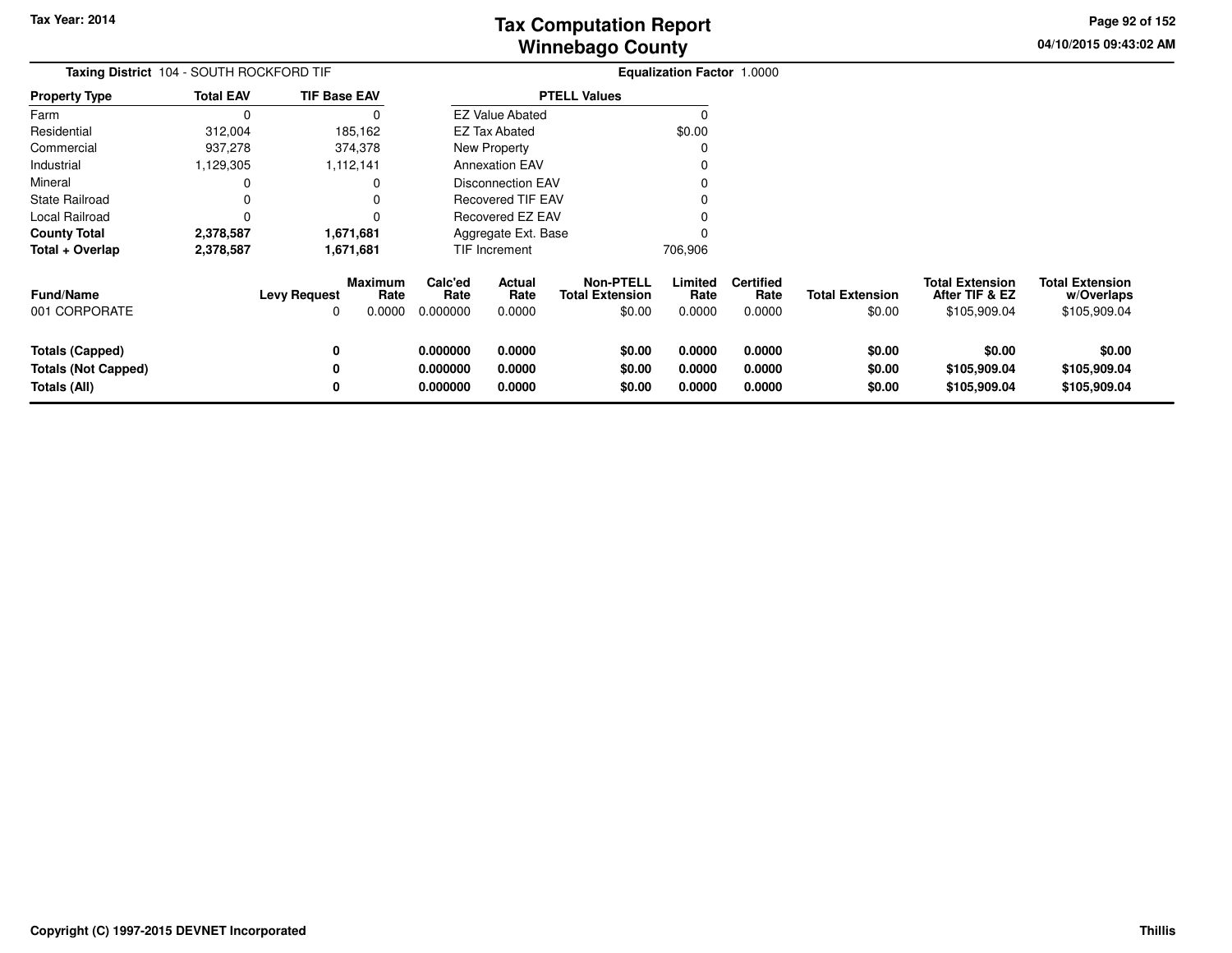**04/10/2015 09:43:02 AMPage 93 of 152**

| Taxing District 105 - LINCOLNWOOD TIF                         |                  |                          |                           |                                  |                            |                                                      | <b>Equalization Factor 1.0000</b> |                                    |                                  |                                                         |                                                     |
|---------------------------------------------------------------|------------------|--------------------------|---------------------------|----------------------------------|----------------------------|------------------------------------------------------|-----------------------------------|------------------------------------|----------------------------------|---------------------------------------------------------|-----------------------------------------------------|
| <b>Property Type</b>                                          | <b>Total EAV</b> | <b>TIF Base EAV</b>      |                           |                                  |                            | <b>PTELL Values</b>                                  |                                   |                                    |                                  |                                                         |                                                     |
| Farm                                                          | 0                |                          | O                         |                                  | <b>EZ Value Abated</b>     |                                                      | O                                 |                                    |                                  |                                                         |                                                     |
| Residential                                                   | 425,430          |                          | 3,861                     |                                  | <b>EZ Tax Abated</b>       |                                                      | \$0.00                            |                                    |                                  |                                                         |                                                     |
| Commercial                                                    | 0                |                          |                           |                                  | New Property               |                                                      |                                   |                                    |                                  |                                                         |                                                     |
| Industrial                                                    | 0                |                          |                           |                                  | <b>Annexation EAV</b>      |                                                      |                                   |                                    |                                  |                                                         |                                                     |
| Mineral                                                       | 0                |                          |                           |                                  | <b>Disconnection EAV</b>   |                                                      |                                   |                                    |                                  |                                                         |                                                     |
| State Railroad                                                | 0                |                          |                           |                                  | <b>Recovered TIF EAV</b>   |                                                      |                                   |                                    |                                  |                                                         |                                                     |
| Local Railroad                                                | 0                |                          |                           |                                  | Recovered EZ EAV           |                                                      |                                   |                                    |                                  |                                                         |                                                     |
| <b>County Total</b>                                           | 425,430          |                          | 3,861                     |                                  | Aggregate Ext. Base        |                                                      |                                   |                                    |                                  |                                                         |                                                     |
| Total + Overlap                                               | 425,430          |                          | 3,861                     |                                  | <b>TIF Increment</b>       |                                                      | 421,569                           |                                    |                                  |                                                         |                                                     |
| <b>Fund/Name</b><br>001 CORPORATE                             |                  | <b>Levy Request</b><br>0 | Maximum<br>Rate<br>0.0025 | Calc'ed<br>Rate<br>0.000000      | Actual<br>Rate<br>0.0000   | <b>Non-PTELL</b><br><b>Total Extension</b><br>\$0.00 | Limited<br>Rate<br>0.0000         | <b>Certified</b><br>Rate<br>0.0000 | <b>Total Extension</b><br>\$0.00 | <b>Total Extension</b><br>After TIF & EZ<br>\$63,159.64 | <b>Total Extension</b><br>w/Overlaps<br>\$63,159.64 |
| Totals (Capped)<br><b>Totals (Not Capped)</b><br>Totals (All) |                  | 0<br>0<br>0              |                           | 0.000000<br>0.000000<br>0.000000 | 0.0000<br>0.0000<br>0.0000 | \$0.00<br>\$0.00<br>\$0.00                           | 0.0000<br>0.0000<br>0.0000        | 0.0000<br>0.0000<br>0.0000         | \$0.00<br>\$0.00<br>\$0.00       | \$0.00<br>\$63,159.64<br>\$63,159.64                    | \$0.00<br>\$63,159.64<br>\$63,159.64                |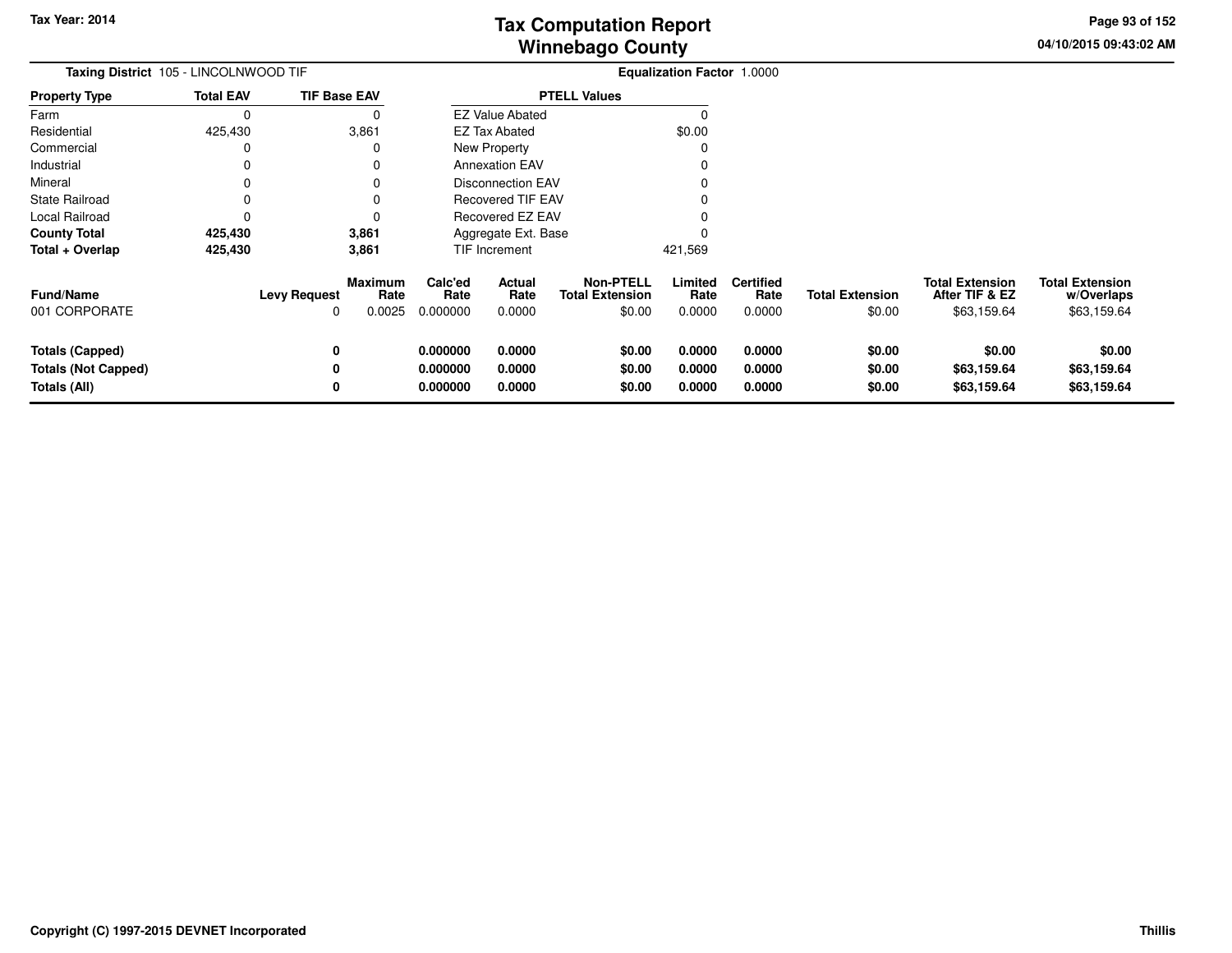**04/10/2015 09:43:02 AMPage 94 of 152**

|                                                                      | Taxing District 106 - DURAND VILLAGE TIF |                          |                                  |                                  | Equalization Factor 1.0000 |                                                      |                            |                                    |                                  |                                                         |                                                     |
|----------------------------------------------------------------------|------------------------------------------|--------------------------|----------------------------------|----------------------------------|----------------------------|------------------------------------------------------|----------------------------|------------------------------------|----------------------------------|---------------------------------------------------------|-----------------------------------------------------|
| <b>Property Type</b>                                                 | <b>Total EAV</b>                         | <b>TIF Base EAV</b>      |                                  |                                  |                            | <b>PTELL Values</b>                                  |                            |                                    |                                  |                                                         |                                                     |
| Farm                                                                 | $\Omega$                                 |                          | $\Omega$                         |                                  | <b>EZ Value Abated</b>     |                                                      | $\Omega$                   |                                    |                                  |                                                         |                                                     |
| Residential                                                          | 279,935                                  |                          | 228,147                          |                                  | EZ Tax Abated              |                                                      | \$0.00                     |                                    |                                  |                                                         |                                                     |
| Commercial                                                           | 1,144,511                                |                          | 984,685                          |                                  | <b>New Property</b>        |                                                      | 0                          |                                    |                                  |                                                         |                                                     |
| Industrial                                                           | 148,407                                  |                          | 110,705                          |                                  | <b>Annexation EAV</b>      |                                                      | 0                          |                                    |                                  |                                                         |                                                     |
| Mineral                                                              | 0                                        |                          | 0                                |                                  | <b>Disconnection EAV</b>   |                                                      |                            |                                    |                                  |                                                         |                                                     |
| <b>State Railroad</b>                                                | 0                                        |                          | 0                                |                                  | <b>Recovered TIF EAV</b>   |                                                      |                            |                                    |                                  |                                                         |                                                     |
| Local Railroad                                                       | $\Omega$                                 |                          | 0                                |                                  | Recovered EZ EAV           |                                                      |                            |                                    |                                  |                                                         |                                                     |
| <b>County Total</b>                                                  | 1,572,853                                |                          | 1,323,537                        |                                  | Aggregate Ext. Base        |                                                      |                            |                                    |                                  |                                                         |                                                     |
| Total + Overlap                                                      | 1,572,853                                |                          | 1,323,537                        |                                  | TIF Increment              |                                                      | 249,316                    |                                    |                                  |                                                         |                                                     |
| <b>Fund/Name</b><br>001 CORPORATE                                    |                                          | <b>Levy Request</b><br>0 | <b>Maximum</b><br>Rate<br>0.0000 | Calc'ed<br>Rate<br>0.000000      | Actual<br>Rate<br>0.0000   | <b>Non-PTELL</b><br><b>Total Extension</b><br>\$0.00 | Limited<br>Rate<br>0.0000  | <b>Certified</b><br>Rate<br>0.0000 | <b>Total Extension</b><br>\$0.00 | <b>Total Extension</b><br>After TIF & EZ<br>\$28,573.96 | <b>Total Extension</b><br>w/Overlaps<br>\$28,573.96 |
| <b>Totals (Capped)</b><br><b>Totals (Not Capped)</b><br>Totals (All) |                                          | 0<br>0<br>0              |                                  | 0.000000<br>0.000000<br>0.000000 | 0.0000<br>0.0000<br>0.0000 | \$0.00<br>\$0.00<br>\$0.00                           | 0.0000<br>0.0000<br>0.0000 | 0.0000<br>0.0000<br>0.0000         | \$0.00<br>\$0.00<br>\$0.00       | \$0.00<br>\$28,573.96<br>\$28,573.96                    | \$0.00<br>\$28,573.96<br>\$28,573.96                |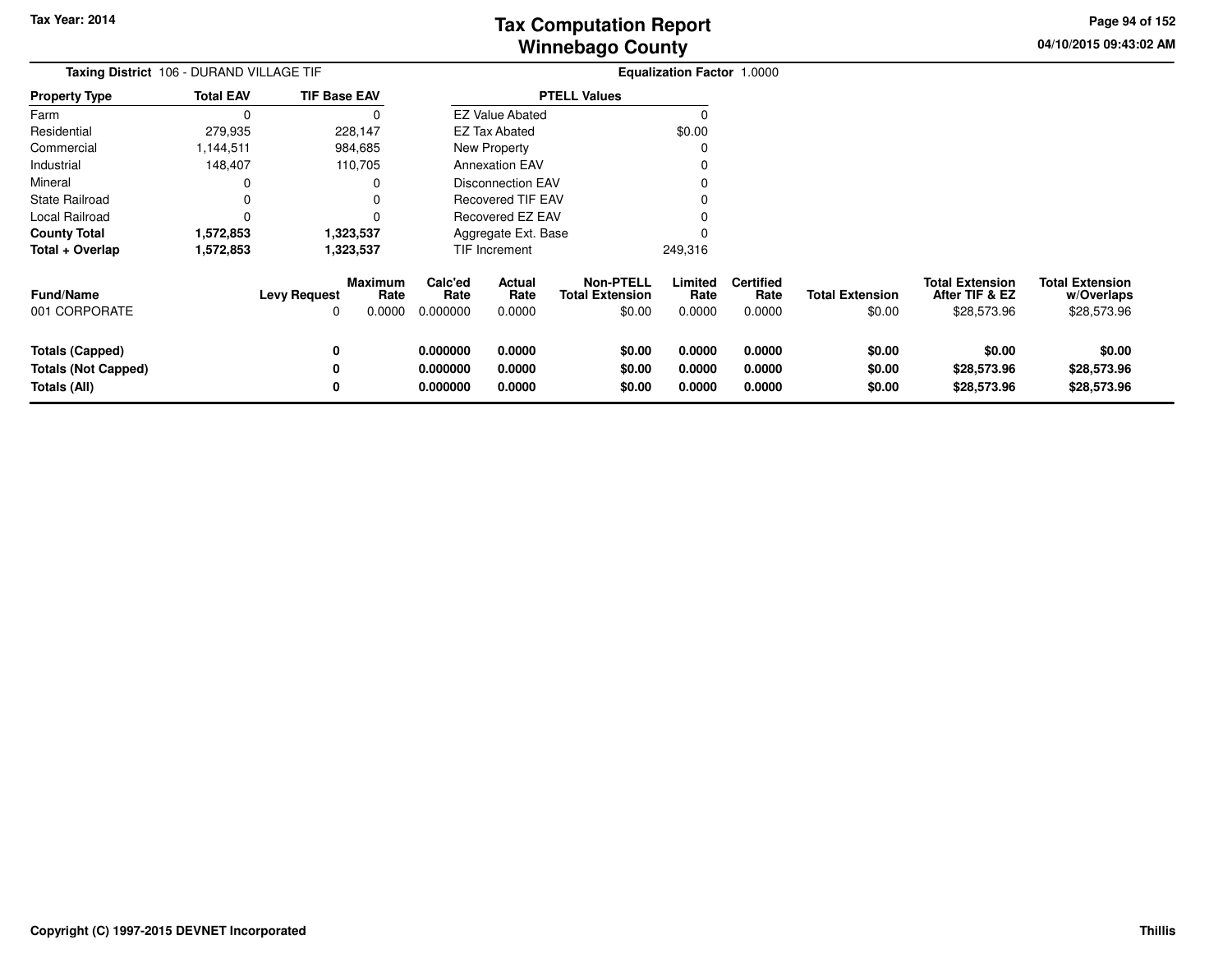**04/10/2015 09:43:02 AMPage 95 of 152**

|                                                                      |                  | Taxing District 107 - SPRINGFIELD CORNERS TIF           |                                  |                            |                                                      | Equalization Factor 1.0000 |                                    |                                  |                                                          |                                                      |
|----------------------------------------------------------------------|------------------|---------------------------------------------------------|----------------------------------|----------------------------|------------------------------------------------------|----------------------------|------------------------------------|----------------------------------|----------------------------------------------------------|------------------------------------------------------|
| <b>Property Type</b>                                                 | <b>Total EAV</b> | <b>TIF Base EAV</b>                                     |                                  |                            | <b>PTELL Values</b>                                  |                            |                                    |                                  |                                                          |                                                      |
| Farm                                                                 | 0                | 0                                                       |                                  | <b>EZ Value Abated</b>     |                                                      |                            |                                    |                                  |                                                          |                                                      |
| Residential                                                          | 752,623          | 17,941                                                  |                                  | EZ Tax Abated              |                                                      | \$0.00                     |                                    |                                  |                                                          |                                                      |
| Commercial                                                           | 869,698          | 160,550                                                 |                                  | New Property               |                                                      | 0                          |                                    |                                  |                                                          |                                                      |
| Industrial                                                           | 0                | 0                                                       |                                  | <b>Annexation EAV</b>      |                                                      |                            |                                    |                                  |                                                          |                                                      |
| Mineral                                                              | 0                |                                                         |                                  | <b>Disconnection EAV</b>   |                                                      |                            |                                    |                                  |                                                          |                                                      |
| <b>State Railroad</b>                                                |                  | 0                                                       |                                  | <b>Recovered TIF EAV</b>   |                                                      |                            |                                    |                                  |                                                          |                                                      |
| Local Railroad                                                       | 0                | 0                                                       |                                  | <b>Recovered EZ EAV</b>    |                                                      |                            |                                    |                                  |                                                          |                                                      |
| <b>County Total</b>                                                  | 1,622,321        | 178,491                                                 |                                  | Aggregate Ext. Base        |                                                      |                            |                                    |                                  |                                                          |                                                      |
| Total + Overlap                                                      | 1,622,321        | 178,491                                                 |                                  | TIF Increment              |                                                      | 1,443,830                  |                                    |                                  |                                                          |                                                      |
| <b>Fund/Name</b><br>001 CORPORATE                                    |                  | <b>Maximum</b><br><b>Levy Request</b><br>Rate<br>0.0000 | Calc'ed<br>Rate<br>0.000000      | Actual<br>Rate<br>0.0000   | <b>Non-PTELL</b><br><b>Total Extension</b><br>\$0.00 | Limited<br>Rate<br>0.0000  | <b>Certified</b><br>Rate<br>0.0000 | <b>Total Extension</b><br>\$0.00 | <b>Total Extension</b><br>After TIF & EZ<br>\$216,315.12 | <b>Total Extension</b><br>w/Overlaps<br>\$216,315.12 |
| <b>Totals (Capped)</b><br><b>Totals (Not Capped)</b><br>Totals (All) |                  | 0<br>0<br>0                                             | 0.000000<br>0.000000<br>0.000000 | 0.0000<br>0.0000<br>0.0000 | \$0.00<br>\$0.00<br>\$0.00                           | 0.0000<br>0.0000<br>0.0000 | 0.0000<br>0.0000<br>0.0000         | \$0.00<br>\$0.00<br>\$0.00       | \$0.00<br>\$216,315.12<br>\$216,315.12                   | \$0.00<br>\$216,315.12<br>\$216,315.12               |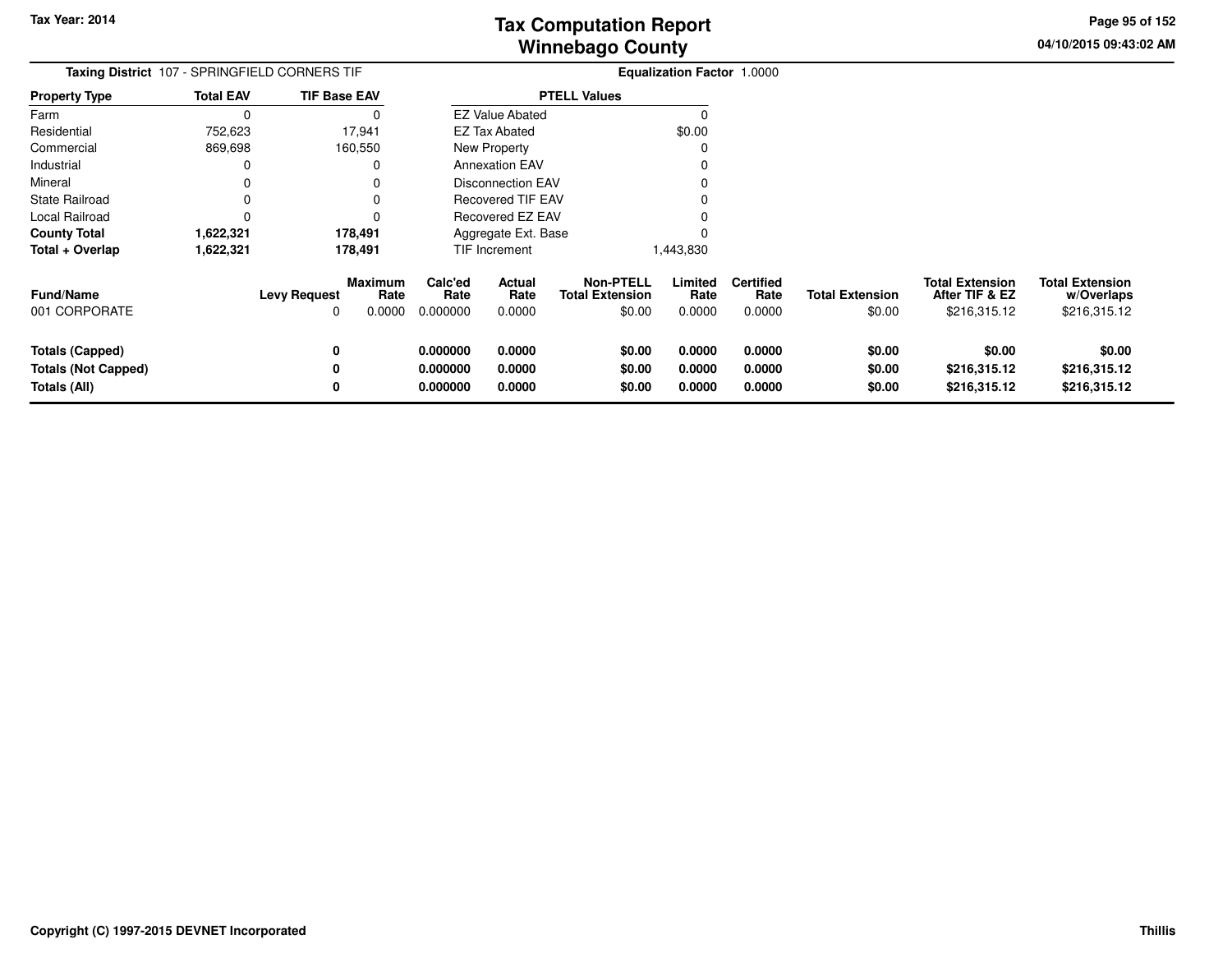**04/10/2015 09:43:02 AM Page 96 of 152**

| Taxing District 109 - COUNTRY OAKS SSA                               |                  |                                                         |                                  |                            |                                                          | <b>Equalization Factor 1.0000</b> |                                    |                                  |                                                        |                                                    |
|----------------------------------------------------------------------|------------------|---------------------------------------------------------|----------------------------------|----------------------------|----------------------------------------------------------|-----------------------------------|------------------------------------|----------------------------------|--------------------------------------------------------|----------------------------------------------------|
| <b>Property Type</b>                                                 | <b>Total EAV</b> | <b>Rate Setting EAV</b>                                 |                                  |                            | <b>PTELL Values</b>                                      |                                   |                                    |                                  |                                                        |                                                    |
| Farm                                                                 | 0                |                                                         |                                  | <b>EZ Value Abated</b>     |                                                          | 0                                 |                                    |                                  |                                                        |                                                    |
| Residential                                                          | 310,193          | 310,193                                                 |                                  | EZ Tax Abated              |                                                          | \$0.00                            |                                    |                                  |                                                        |                                                    |
| Commercial                                                           | 0                |                                                         |                                  | <b>New Property</b>        |                                                          |                                   |                                    |                                  |                                                        |                                                    |
| Industrial                                                           | 0                |                                                         |                                  | <b>Annexation EAV</b>      |                                                          |                                   |                                    |                                  |                                                        |                                                    |
| Mineral                                                              |                  |                                                         |                                  | <b>Disconnection EAV</b>   |                                                          |                                   |                                    |                                  |                                                        |                                                    |
| <b>State Railroad</b>                                                |                  |                                                         |                                  | <b>Recovered TIF EAV</b>   |                                                          |                                   |                                    |                                  |                                                        |                                                    |
| Local Railroad                                                       |                  |                                                         |                                  | Recovered EZ EAV           |                                                          |                                   |                                    |                                  |                                                        |                                                    |
| <b>County Total</b>                                                  | 310,193          | 310,193                                                 |                                  | Aggregate Ext. Base        |                                                          |                                   |                                    |                                  |                                                        |                                                    |
| Total + Overlap                                                      | 310,193          | 310,193                                                 |                                  | TIF Increment              |                                                          |                                   |                                    |                                  |                                                        |                                                    |
| <b>Fund/Name</b><br>023 SPECIAL SERVICE AREA                         |                  | <b>Maximum</b><br><b>Levy Request</b><br>Rate<br>0.0000 | Calc'ed<br>Rate<br>0.000000      | Actual<br>Rate<br>0.0000   | <b>Non-PTELL</b><br><b>Total Extension</b><br>\$6,612.75 | Limited<br>Rate<br>0.0000         | <b>Certified</b><br>Rate<br>0.0000 | <b>Total Extension</b><br>\$0.00 | <b>Total Extension</b><br>After TIF & EZ<br>\$6,612.75 | <b>Total Extension</b><br>w/Overlaps<br>\$6,612.75 |
| <b>Totals (Capped)</b><br><b>Totals (Not Capped)</b><br>Totals (All) |                  | 0<br>0                                                  | 0.000000<br>0.000000<br>0.000000 | 0.0000<br>0.0000<br>0.0000 | \$0.00<br>\$6,612.75<br>\$6,612.75                       | 0.0000<br>0.0000<br>0.0000        | 0.0000<br>0.0000<br>0.0000         | \$0.00<br>\$0.00<br>\$0.00       | \$0.00<br>\$6,612.75<br>\$6,612.75                     | \$0.00<br>\$6,612.75<br>\$6,612.75                 |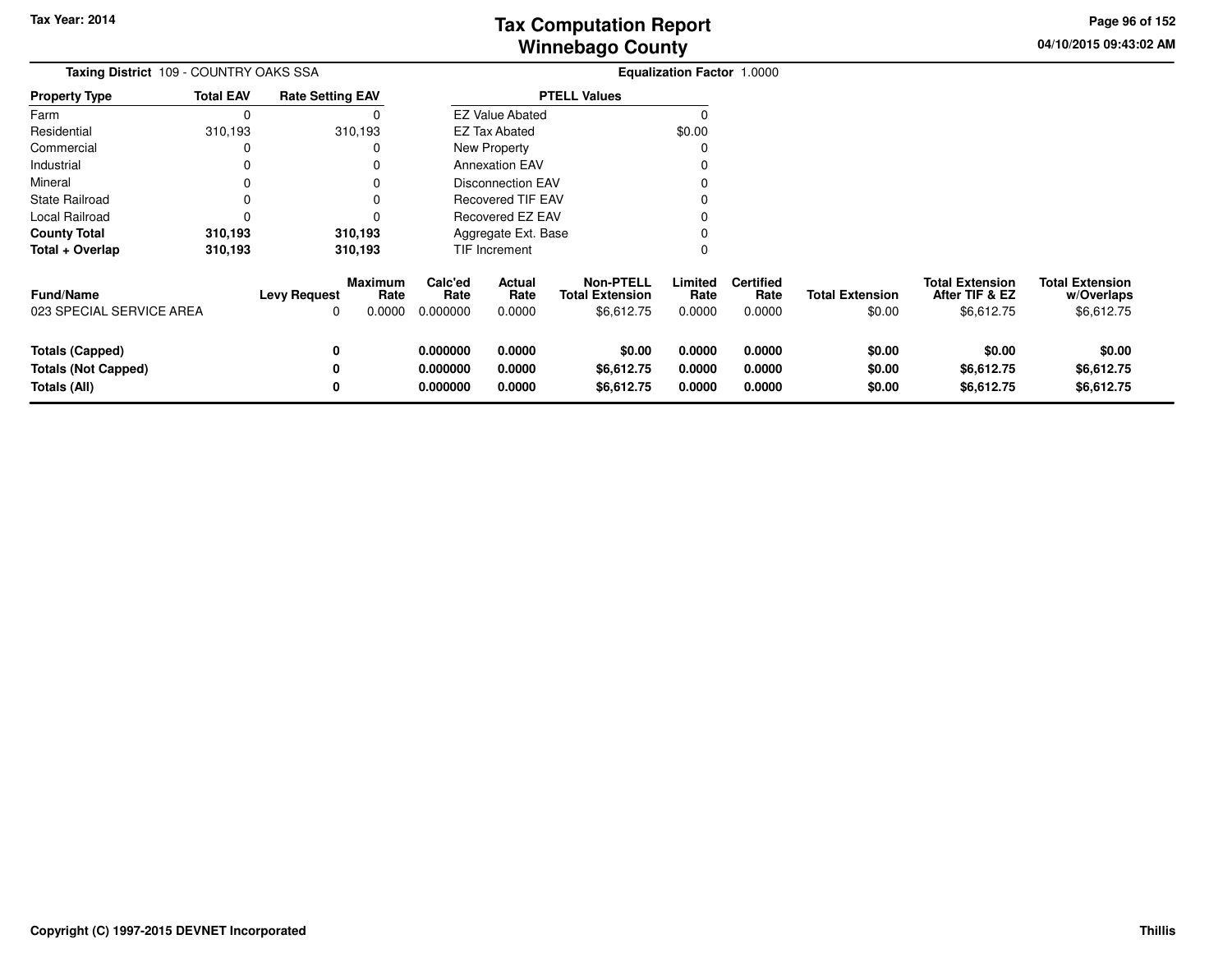**04/10/2015 09:43:02 AM Page 97 of 152**

| Taxing District 110 - BURRITT TWSP ROAD                             |                  |                         |                        | <b>Equalization Factor 1.0000</b> |                          |                                            |                  |                          |                        |                                          |                                      |
|---------------------------------------------------------------------|------------------|-------------------------|------------------------|-----------------------------------|--------------------------|--------------------------------------------|------------------|--------------------------|------------------------|------------------------------------------|--------------------------------------|
| <b>Property Type</b>                                                | <b>Total EAV</b> | <b>Rate Setting EAV</b> |                        |                                   |                          | <b>PTELL Values</b>                        |                  |                          |                        |                                          |                                      |
| Farm                                                                | 10,525,319       | 10,525,319              |                        |                                   | <b>EZ Value Abated</b>   |                                            |                  |                          |                        |                                          |                                      |
| Residential                                                         | 10,824,704       | 10,824,704              |                        |                                   | <b>EZ Tax Abated</b>     |                                            | \$0.00           |                          |                        |                                          |                                      |
| Commercial                                                          | 1,081,250        |                         | 1,081,250              |                                   | New Property             |                                            | 79,610           |                          |                        |                                          |                                      |
| Industrial                                                          |                  |                         | O                      |                                   | <b>Annexation EAV</b>    |                                            | 0                |                          |                        |                                          |                                      |
| Mineral                                                             |                  |                         |                        |                                   | <b>Disconnection EAV</b> |                                            |                  |                          |                        |                                          |                                      |
| <b>State Railroad</b>                                               |                  |                         |                        |                                   | <b>Recovered TIF EAV</b> |                                            |                  |                          |                        |                                          |                                      |
| Local Railroad                                                      | O                |                         |                        |                                   | Recovered EZ EAV         |                                            |                  |                          |                        |                                          |                                      |
| <b>County Total</b>                                                 | 22,431,273       | 22,431,273              |                        |                                   | Aggregate Ext. Base      |                                            | 47,740           |                          |                        |                                          |                                      |
| Total + Overlap                                                     | 22,431,273       | 22,431,273              |                        |                                   | TIF Increment            |                                            | 0                |                          |                        |                                          |                                      |
| <b>Fund/Name</b>                                                    |                  | <b>Levy Request</b>     | <b>Maximum</b><br>Rate | Calc'ed<br>Actual<br>Rate<br>Rate |                          | <b>Non-PTELL</b><br><b>Total Extension</b> | Limited<br>Rate  | <b>Certified</b><br>Rate | <b>Total Extension</b> | <b>Total Extension</b><br>After TIF & EZ | <b>Total Extension</b><br>w/Overlaps |
| 007 ROAD AND BRIDGE                                                 |                  | 19,125                  | 0.6600                 | 0.085260                          | 0.0853                   | \$19,133.88                                | 0.0826           | 0.0826                   | \$18,528.23            | \$18,528.23                              | \$18,528.23                          |
| 008 BRIDGE CONST W/ COUNTY                                          |                  | 4,823                   | 0.2500                 | 0.021501                          | 0.0216                   | \$4,845.15                                 | 0.0210           | 0.0210                   | \$4,710.57             | \$4,710.57                               | \$4,710.57                           |
| 009 PERMANENT ROAD                                                  |                  | 26,175                  | 0.2500                 | 0.116690<br>0.1167                |                          | \$26,177.30                                | 0.1132           | 0.1132                   | \$25,392.20            | \$25,392.20                              | \$25,392.20                          |
| 50,123<br><b>Totals (Capped)</b><br><b>Totals (Not Capped)</b><br>0 |                  |                         | 0.223451<br>0.000000   | 0.2236<br>0.0000                  | \$50,156.33<br>\$0.00    | 0.2168<br>0.0000                           | 0.2168<br>0.0000 | \$48,631.00<br>\$0.00    | \$48,631.00<br>\$0.00  | \$48,631.00<br>\$0.00                    |                                      |
| Totals (All)                                                        |                  | 50,123                  |                        | 0.223451                          | 0.2236                   | \$50,156.33                                | 0.2168           | 0.2168                   | \$48,631.00            | \$48,631.00                              | \$48,631.00                          |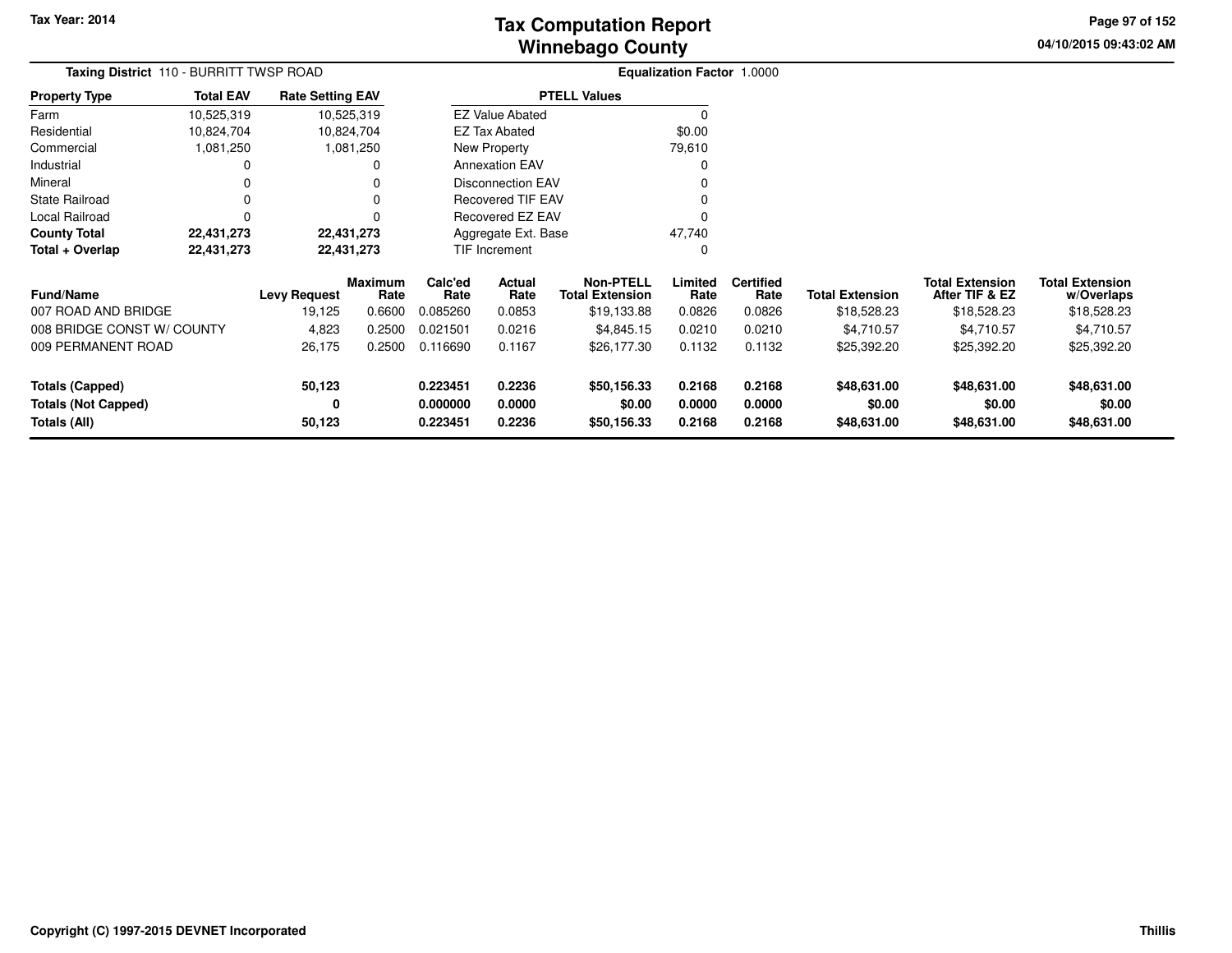#### **Winnebago CountyTax Computation Report**

**04/10/2015 09:43:02 AM Page 98 of 152**

|                                                                      | Taxing District 111 - CHERRY VALLEY TWSP ROAD |                         |                        |                                          |                            |                                            | <b>Equalization Factor 1.0000</b> |                            |                                        |                                          |                                        |
|----------------------------------------------------------------------|-----------------------------------------------|-------------------------|------------------------|------------------------------------------|----------------------------|--------------------------------------------|-----------------------------------|----------------------------|----------------------------------------|------------------------------------------|----------------------------------------|
| <b>Property Type</b>                                                 | <b>Total EAV</b>                              | <b>Rate Setting EAV</b> |                        |                                          |                            | <b>PTELL Values</b>                        |                                   |                            | <b>Road and Bridge Transfer</b>        |                                          |                                        |
| Farm                                                                 | 4,063,921                                     |                         | 4,048,985              |                                          | <b>EZ Value Abated</b>     |                                            |                                   | <b>Municipality</b>        |                                        | <b>Fund</b>                              | <b>Amount Extended</b>                 |
| Residential                                                          | 175,457,376                                   | 175,457,376             |                        |                                          | <b>EZ Tax Abated</b>       |                                            | \$0.00                            |                            |                                        |                                          |                                        |
| Commercial                                                           | 35,611,220                                    |                         | 35,611,220             |                                          | New Property               |                                            | 420,206                           |                            | 017 - CHERRY VALLEY VILLAGE            | 207                                      | \$8,596.71                             |
| Industrial                                                           | 40,632,249                                    |                         | 40,632,249             |                                          | <b>Annexation EAV</b>      |                                            |                                   |                            | 023 - ROCKFORD CITY                    | 207                                      | \$43,839.55                            |
| Mineral                                                              |                                               |                         | 0                      |                                          | <b>Disconnection EAV</b>   |                                            | 0                                 | <b>Total</b>               |                                        |                                          | \$52,436.26                            |
| <b>State Railroad</b>                                                | 1,294,515                                     |                         | 1,294,515              |                                          | <b>Recovered TIF EAV</b>   |                                            |                                   |                            |                                        |                                          |                                        |
| <b>Local Railroad</b>                                                | $\Omega$                                      |                         | 0                      |                                          | Recovered EZ EAV           |                                            |                                   |                            |                                        |                                          |                                        |
| <b>County Total</b>                                                  | 257,059,281                                   | 257,044,345             |                        |                                          | Aggregate Ext. Base        |                                            | 692,590                           |                            |                                        |                                          |                                        |
| Total + Overlap                                                      | 257,059,281                                   | 257,044,345             |                        |                                          | TIF Increment              |                                            | 14,936                            |                            |                                        |                                          |                                        |
| <b>Fund/Name</b>                                                     |                                               | <b>Levy Request</b>     | <b>Maximum</b><br>Rate | Calc'ed<br><b>Actual</b><br>Rate<br>Rate |                            | <b>Non-PTELL</b><br><b>Total Extension</b> | Limited<br>Rate                   | <b>Certified</b><br>Rate   | <b>Total Extension</b>                 | <b>Total Extension</b><br>After TIF & EZ | <b>Total Extension</b><br>w/Overlaps   |
| 007 ROAD AND BRIDGE                                                  |                                               | 210,000                 | 0.6600                 | 0.081698                                 | 0.0817                     | \$210,005.23                               | 0.0817                            | 0.0817                     | \$210,017.43                           | \$210,005.23                             | \$210,005.23                           |
| 008 BRIDGE CONST W/ COUNTY                                           |                                               | 2,000                   | 0.2500                 | 0.000778                                 | 0.0008                     | \$2,056.35                                 | 0.0008                            | 0.0008                     | \$2,056.47                             | \$2,056.35                               | \$2,056.35                             |
| 009 PERMANENT ROAD                                                   |                                               | 480,000                 | 0.2500                 | 0.186738                                 | 0.1868                     | \$480,158.84                               | 0.1868                            | 0.1868                     | \$480,186.74                           | \$480,158.84                             | \$480,158.84                           |
| <b>Totals (Capped)</b><br><b>Totals (Not Capped)</b><br>Totals (All) |                                               | 692,000<br>0<br>692,000 |                        | 0.269214<br>0.000000<br>0.269214         | 0.2693<br>0.0000<br>0.2693 | \$692,220.42<br>\$0.00<br>\$692,220.42     | 0.2693<br>0.0000<br>0.2693        | 0.2693<br>0.0000<br>0.2693 | \$692,260.64<br>\$0.00<br>\$692,260.64 | \$692,220.42<br>\$0.00<br>\$692,220.42   | \$692,220.42<br>\$0.00<br>\$692,220.42 |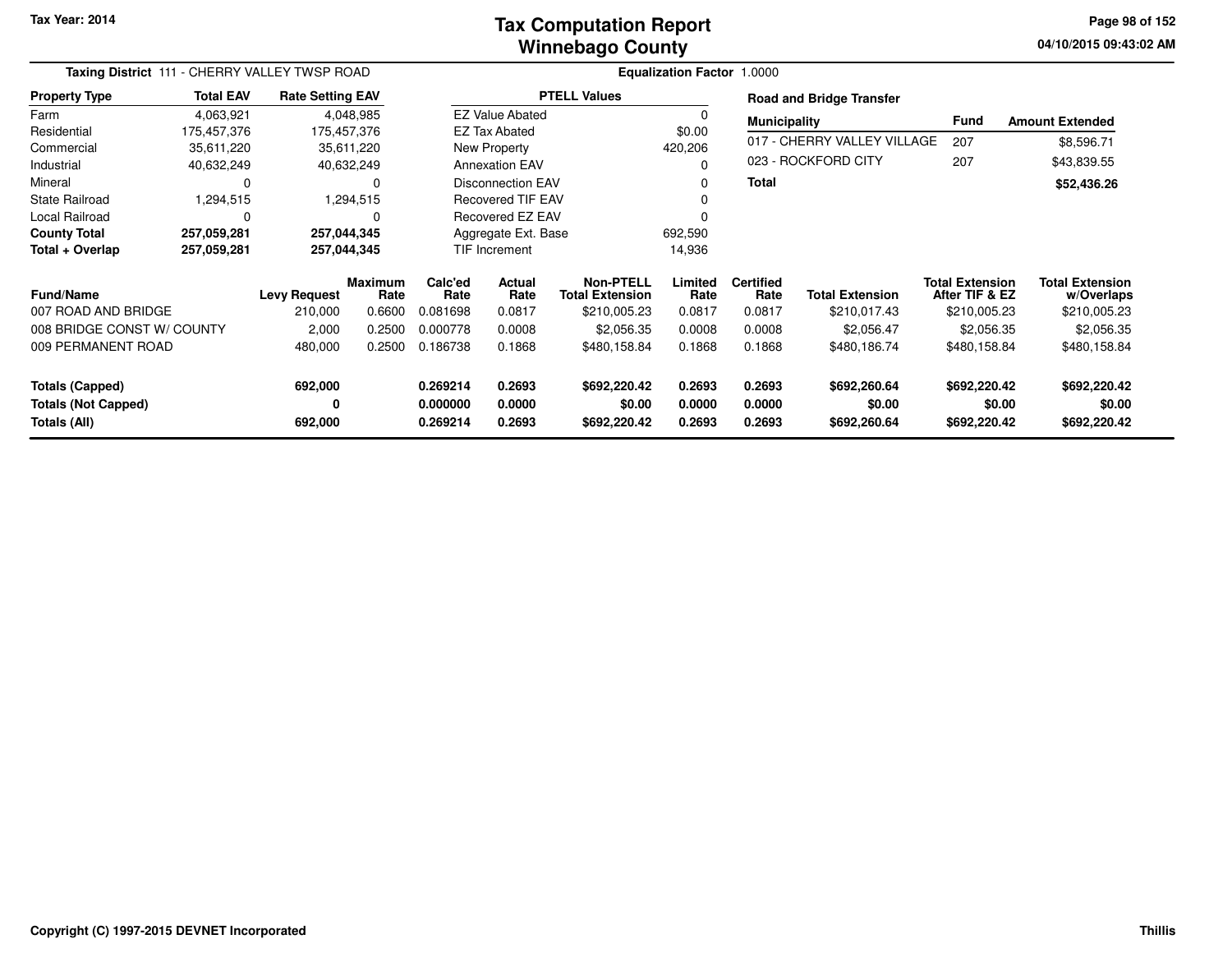#### **Winnebago CountyTax Computation Report**

**04/10/2015 09:43:02 AM Page 99 of 152**

| Taxing District 112 - DURAND TWSP ROAD     |                  |                         |                        | Equalization Factor 1.0000        |                          |                                            |                  |                          |                                 |                                          |                                      |
|--------------------------------------------|------------------|-------------------------|------------------------|-----------------------------------|--------------------------|--------------------------------------------|------------------|--------------------------|---------------------------------|------------------------------------------|--------------------------------------|
| <b>Property Type</b>                       | <b>Total EAV</b> | <b>Rate Setting EAV</b> |                        |                                   |                          | <b>PTELL Values</b>                        |                  |                          | <b>Road and Bridge Transfer</b> |                                          |                                      |
| Farm                                       | 7,788,897        |                         | 7,788,897              |                                   | <b>EZ Value Abated</b>   |                                            | $\Omega$         | <b>Municipality</b>      |                                 | Fund                                     | <b>Amount Extended</b>               |
| Residential                                | 24,586,549       |                         | 24,534,761             |                                   | <b>EZ Tax Abated</b>     |                                            | \$0.00           |                          |                                 |                                          |                                      |
| Commercial                                 | 3,882,239        |                         | 3,722,413              |                                   | New Property             |                                            | 61,970           |                          | 018 - DURAND VILLAGE            | 207                                      | \$6,207.67                           |
| Industrial                                 | 283,374          |                         | 245,672                |                                   | <b>Annexation EAV</b>    |                                            | $\Omega$         | <b>Total</b>             |                                 |                                          | \$6,207.67                           |
| Mineral                                    | 0                |                         |                        |                                   | <b>Disconnection EAV</b> |                                            | 0                |                          |                                 |                                          |                                      |
| <b>State Railroad</b>                      | 0                |                         |                        |                                   | <b>Recovered TIF EAV</b> |                                            | 0                |                          |                                 |                                          |                                      |
| Local Railroad                             | 0                |                         |                        |                                   | Recovered EZ EAV         |                                            |                  |                          |                                 |                                          |                                      |
| <b>County Total</b>                        | 36,541,059       |                         | 36,291,743             |                                   | Aggregate Ext. Base      |                                            | 100,255          |                          |                                 |                                          |                                      |
| Total + Overlap                            | 36,541,059       |                         | 36,291,743             |                                   | <b>TIF Increment</b>     |                                            | 249,316          |                          |                                 |                                          |                                      |
| <b>Fund/Name</b>                           |                  | <b>Levy Request</b>     | <b>Maximum</b><br>Rate | Calc'ed<br>Actual<br>Rate<br>Rate |                          | <b>Non-PTELL</b><br><b>Total Extension</b> | Limited<br>Rate  | <b>Certified</b><br>Rate | <b>Total Extension</b>          | <b>Total Extension</b><br>After TIF & EZ | <b>Total Extension</b><br>w/Overlaps |
| 007 ROAD AND BRIDGE                        |                  | 28,281                  | 0.6600                 | 0.077927                          | 0.0780                   | \$28,307.56                                | 0.0756           | 0.0756                   | \$27,625.04                     | \$27,436.56                              | \$27,436.56                          |
| 008 BRIDGE CONST W/ COUNTY                 |                  | 2,156                   | 0.2500                 | 0.005941                          | 0.0060                   | \$2,177.50                                 | 0.0059           | 0.0059                   | \$2,155.92                      | \$2,141.21                               | \$2,141.21                           |
| 009 PERMANENT ROAD                         |                  | 65,998                  | 0.2500                 | 0.181854                          | 0.1819                   | \$66,014.68                                | 0.1765           | 0.1765                   | \$64,494.97                     | \$64,054.93                              | \$64,054.93                          |
| 010 EQUIPMENT AND BUILDING                 |                  | 8,565<br>0.1000         |                        | 0.023600                          | 0.0236                   | \$8,564.85                                 | 0.0229           | 0.0229                   | \$8,367.90                      | \$8,310.81                               | \$8,310.81                           |
| <b>Totals (Capped)</b>                     |                  | 105,000                 |                        | 0.289322                          | 0.2895                   | \$105,064.59                               | 0.2809           | 0.2809                   | \$102,643.83                    | \$101,943.51                             | \$101,943.51                         |
| <b>Totals (Not Capped)</b><br>Totals (All) |                  | 0<br>105,000            |                        | 0.000000<br>0.289322              | 0.0000<br>0.2895         | \$0.00<br>\$105,064.59                     | 0.0000<br>0.2809 | 0.0000<br>0.2809         | \$0.00<br>\$102,643.83          | \$0.00<br>\$101,943.51                   | \$0.00<br>\$101,943.51               |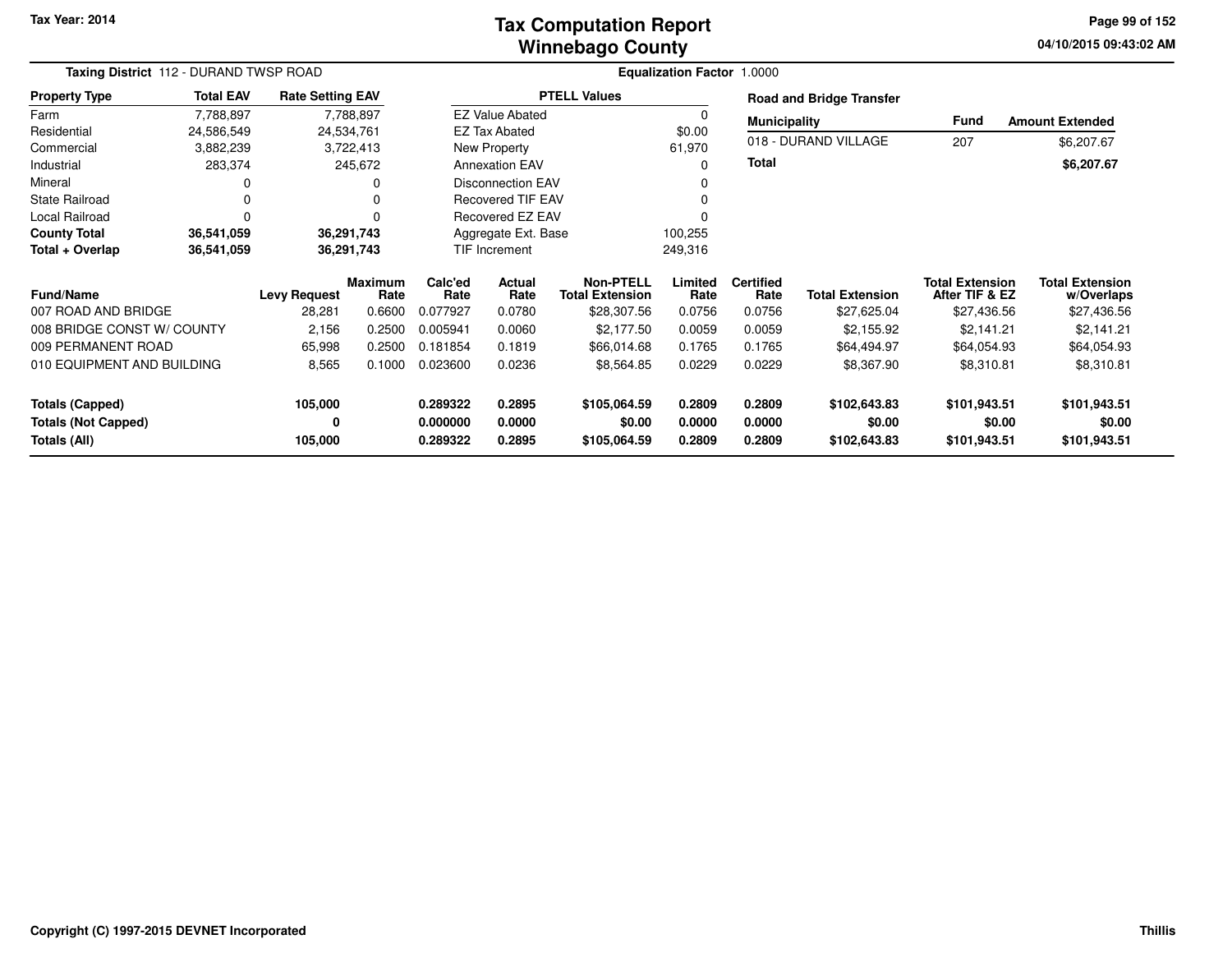#### **Winnebago CountyTax Computation Report**

**04/10/2015 09:43:02 AM Page 100 of 152**

|                                                               | Taxing District 113 - HARLEM TWSP ROAD |                                |                                  |                                                                |                          |                                                            | <b>Equalization Factor 1.0000</b> |                                    |                                        |                                                          |                                                      |
|---------------------------------------------------------------|----------------------------------------|--------------------------------|----------------------------------|----------------------------------------------------------------|--------------------------|------------------------------------------------------------|-----------------------------------|------------------------------------|----------------------------------------|----------------------------------------------------------|------------------------------------------------------|
| <b>Property Type</b>                                          | <b>Total EAV</b>                       | <b>Rate Setting EAV</b>        |                                  |                                                                |                          | <b>PTELL Values</b>                                        |                                   |                                    | <b>Road and Bridge Transfer</b>        |                                                          |                                                      |
| Farm                                                          | 2,643,982                              |                                | 2,597,143                        |                                                                | <b>EZ Value Abated</b>   |                                                            |                                   | <b>Municipality</b>                |                                        | <b>Fund</b>                                              | <b>Amount Extended</b>                               |
| Residential                                                   | 426,233,561                            | 426,079,021                    |                                  |                                                                | <b>EZ Tax Abated</b>     |                                                            | \$0.00                            |                                    |                                        |                                                          |                                                      |
| Commercial                                                    | 71,304,216                             | 63,233,357                     |                                  |                                                                | New Property             |                                                            | 1,922,991                         |                                    | 019 - LOVES PARK CITY                  | 207                                                      | \$36,585.01                                          |
| Industrial                                                    | 43,698,792                             |                                | 39,510,144                       |                                                                | <b>Annexation EAV</b>    |                                                            | O                                 |                                    | 020 - MACHESNEY PARK VILLAGE 207       |                                                          | \$70,423.46                                          |
| Mineral                                                       |                                        |                                |                                  |                                                                | <b>Disconnection EAV</b> |                                                            | O                                 |                                    | 025 - ROSCOE VILLAGE                   | 207                                                      | \$11,420.77                                          |
| <b>State Railroad</b>                                         | 0                                      |                                |                                  | <b>Recovered TIF EAV</b>                                       |                          |                                                            | 0                                 | Total                              |                                        |                                                          | \$118,429.24                                         |
| <b>Local Railroad</b>                                         | 0                                      |                                |                                  | <b>Recovered EZ EAV</b>                                        |                          |                                                            |                                   |                                    |                                        |                                                          |                                                      |
| <b>County Total</b>                                           | 543,880,551                            | 531,419,665                    |                                  |                                                                | Aggregate Ext. Base      |                                                            | 253,077                           |                                    |                                        |                                                          |                                                      |
| Total + Overlap                                               | 543,880,551                            | 531,419,665                    |                                  |                                                                | <b>TIF Increment</b>     |                                                            | 12,460,886                        |                                    |                                        |                                                          |                                                      |
| <b>Fund/Name</b><br>007 ROAD AND BRIDGE                       |                                        | <b>Levy Request</b><br>259,000 | <b>Maximum</b><br>Rate<br>0.6600 | Calc'ed<br>Rate<br>0.048737                                    | Actual<br>Rate<br>0.0488 | <b>Non-PTELL</b><br><b>Total Extension</b><br>\$259,332.80 | Limited<br>Rate<br>0.0486         | <b>Certified</b><br>Rate<br>0.0486 | Total Extension<br>\$264,325.95        | <b>Total Extension</b><br>After TIF & EZ<br>\$258,269.96 | <b>Total Extension</b><br>w/Overlaps<br>\$258,269.96 |
| Totals (Capped)<br><b>Totals (Not Capped)</b><br>Totals (All) |                                        | 259,000<br>0<br>259,000        |                                  | 0.048737<br>0.0488<br>0.000000<br>0.0000<br>0.048737<br>0.0488 |                          | \$259,332.80<br>\$0.00<br>\$259,332.80                     | 0.0486<br>0.0000<br>0.0486        | 0.0486<br>0.0000<br>0.0486         | \$264,325.95<br>\$0.00<br>\$264,325.95 | \$258,269.96<br>\$0.00<br>\$258,269.96                   | \$258,269.96<br>\$0.00<br>\$258,269.96               |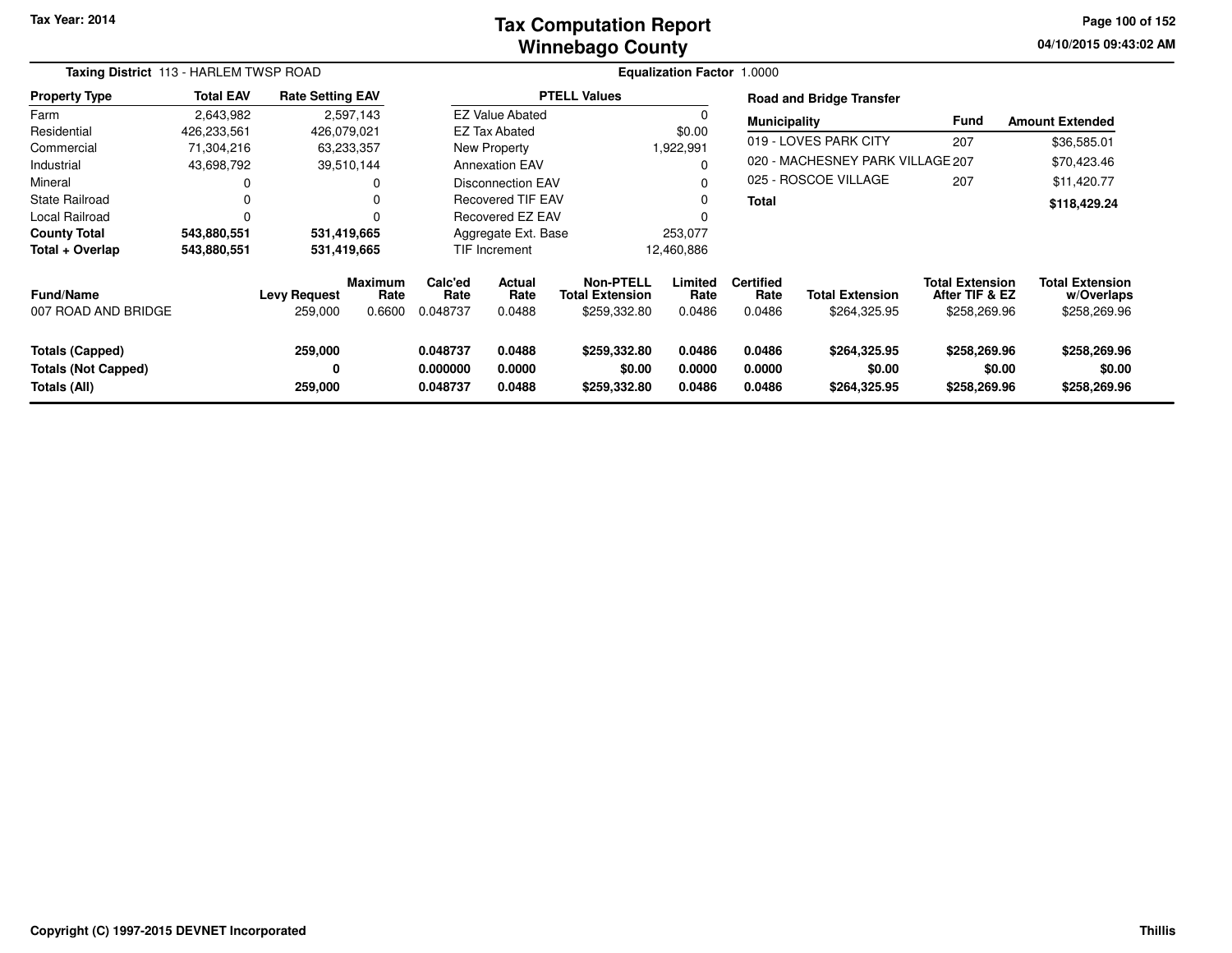# **Winnebago CountyTax Computation Report**

**04/10/2015 09:43:02 AM Page 101 of 152**

| Taxing District 114 - HARRISON TWSP ROAD                                                      |                  |                                  |                                  |                                      |                            |                                                           | <b>Equalization Factor 1.0000</b>    |                                      |                                       |                                                         |                                                     |  |
|-----------------------------------------------------------------------------------------------|------------------|----------------------------------|----------------------------------|--------------------------------------|----------------------------|-----------------------------------------------------------|--------------------------------------|--------------------------------------|---------------------------------------|---------------------------------------------------------|-----------------------------------------------------|--|
| <b>Property Type</b>                                                                          | <b>Total EAV</b> | <b>Rate Setting EAV</b>          |                                  |                                      |                            | <b>PTELL Values</b>                                       |                                      |                                      |                                       |                                                         |                                                     |  |
| Farm                                                                                          | 4,833,513        |                                  | 4,833,513                        |                                      | <b>EZ Value Abated</b>     |                                                           | $\Omega$                             |                                      |                                       |                                                         |                                                     |  |
| Residential                                                                                   | 7,502,276        |                                  | 7,502,276                        |                                      | <b>EZ Tax Abated</b>       |                                                           | \$0.00                               |                                      |                                       |                                                         |                                                     |  |
| Commercial                                                                                    | 340,126          |                                  | 340,126                          |                                      | New Property               |                                                           | 34,152                               |                                      |                                       |                                                         |                                                     |  |
| Industrial                                                                                    | 0                |                                  |                                  |                                      | <b>Annexation EAV</b>      |                                                           | 0                                    |                                      |                                       |                                                         |                                                     |  |
| Mineral                                                                                       | 0                |                                  |                                  |                                      | Disconnection EAV          |                                                           | 0                                    |                                      |                                       |                                                         |                                                     |  |
| State Railroad                                                                                | 0                |                                  |                                  |                                      | Recovered TIF EAV          |                                                           | 0                                    |                                      |                                       |                                                         |                                                     |  |
| Local Railroad                                                                                | $\Omega$         |                                  |                                  | Recovered EZ EAV                     |                            |                                                           | 0                                    |                                      |                                       |                                                         |                                                     |  |
| <b>County Total</b>                                                                           | 12,675,915       |                                  | 12,675,915                       |                                      | Aggregate Ext. Base        |                                                           | 27,644                               |                                      |                                       |                                                         |                                                     |  |
| Total + Overlap                                                                               | 12,675,915       |                                  | 12,675,915                       |                                      | <b>TIF Increment</b>       |                                                           | 0                                    |                                      |                                       |                                                         |                                                     |  |
| <b>Fund/Name</b><br>007 ROAD AND BRIDGE                                                       |                  | <b>Levy Request</b><br>28,998    | <b>Maximum</b><br>Rate<br>0.6600 | Calc'ed<br>Rate<br>0.228765          | Actual<br>Rate<br>0.2288   | <b>Non-PTELL</b><br><b>Total Extension</b><br>\$29,002.49 | Limited<br>Rate<br>0.2220            | <b>Certified</b><br>Rate<br>0.2220   | <b>Total Extension</b><br>\$28,140.53 | <b>Total Extension</b><br>After TIF & EZ<br>\$28,140.53 | <b>Total Extension</b><br>w/Overlaps<br>\$28,140.53 |  |
| 008 BRIDGE CONST W/ COUNTY                                                                    |                  | 0                                | 0.2500                           | 0.000000                             | 0.0000                     | \$0.00                                                    | 0.0000                               | 0.0000                               | \$0.00                                | \$0.00                                                  | \$0.00                                              |  |
| 28,998<br><b>Totals (Capped)</b><br><b>Totals (Not Capped)</b><br>0<br>28,998<br>Totals (All) |                  | 0.228765<br>0.000000<br>0.228765 | 0.2288<br>0.0000<br>0.2288       | \$29,002.49<br>\$0.00<br>\$29,002.49 | 0.2220<br>0.0000<br>0.2220 | 0.2220<br>0.0000<br>0.2220                                | \$28,140.53<br>\$0.00<br>\$28,140.53 | \$28,140.53<br>\$0.00<br>\$28,140.53 | \$28,140.53<br>\$0.00<br>\$28,140.53  |                                                         |                                                     |  |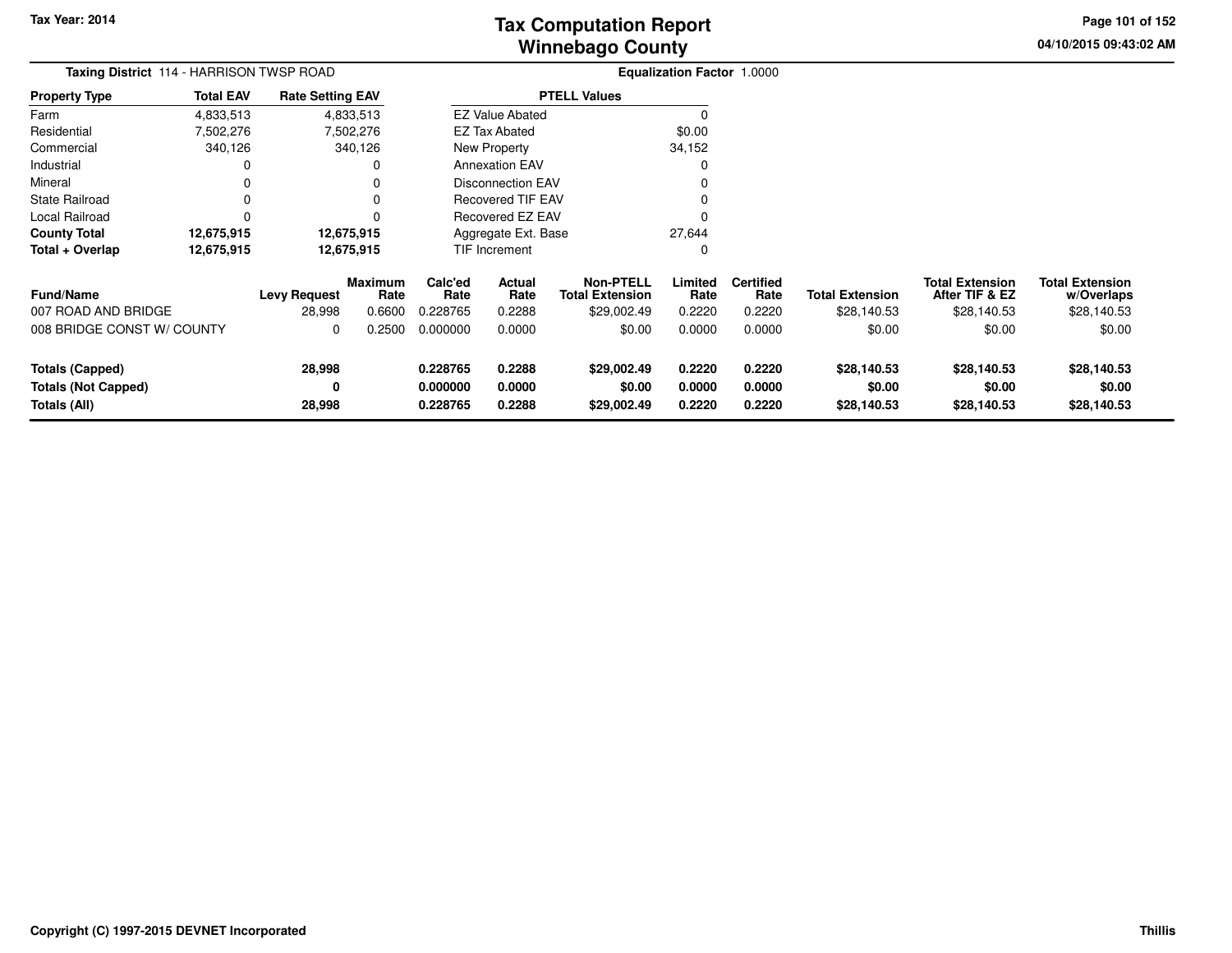**04/10/2015 09:43:02 AM Page 102 of 152**

|                              | Taxing District 115 - LAONA TWSP ROAD |                         |                        |                                   |                          |                                            | Equalization Factor 1.0000 |                          |                        |                                          |                                      |  |
|------------------------------|---------------------------------------|-------------------------|------------------------|-----------------------------------|--------------------------|--------------------------------------------|----------------------------|--------------------------|------------------------|------------------------------------------|--------------------------------------|--|
| <b>Property Type</b>         | <b>Total EAV</b>                      | <b>Rate Setting EAV</b> |                        |                                   |                          | <b>PTELL Values</b>                        |                            |                          |                        |                                          |                                      |  |
| Farm                         | 5,840,780                             |                         | 5,840,780              |                                   | <b>EZ Value Abated</b>   |                                            | 0                          |                          |                        |                                          |                                      |  |
| Residential                  | 26,130,661                            |                         | 26,130,661             |                                   | <b>EZ Tax Abated</b>     |                                            | \$0.00                     |                          |                        |                                          |                                      |  |
| Commercial                   | 374,159                               |                         | 374,159                |                                   | New Property             |                                            | 47,963                     |                          |                        |                                          |                                      |  |
| Industrial                   | 9,199                                 |                         | 9,199                  |                                   | <b>Annexation EAV</b>    |                                            | 0                          |                          |                        |                                          |                                      |  |
| Mineral                      | 0                                     |                         |                        |                                   | <b>Disconnection EAV</b> |                                            | 0                          |                          |                        |                                          |                                      |  |
| <b>State Railroad</b>        | 0                                     |                         |                        |                                   | <b>Recovered TIF EAV</b> |                                            | 0                          |                          |                        |                                          |                                      |  |
| Local Railroad               | 0                                     |                         | n                      |                                   | Recovered EZ EAV         |                                            | $\Omega$                   |                          |                        |                                          |                                      |  |
| <b>County Total</b>          | 32,354,799                            |                         | 32,354,799             | Aggregate Ext. Base               |                          |                                            | 66,168                     |                          |                        |                                          |                                      |  |
| Total + Overlap              | 32,354,799                            |                         | 32,354,799             |                                   | TIF Increment            |                                            | 0                          |                          |                        |                                          |                                      |  |
| <b>Fund/Name</b>             |                                       | <b>Levy Request</b>     | <b>Maximum</b><br>Rate | Calc'ed<br>Actual<br>Rate<br>Rate |                          | <b>Non-PTELL</b><br><b>Total Extension</b> | Limited<br>Rate            | <b>Certified</b><br>Rate | <b>Total Extension</b> | <b>Total Extension</b><br>After TIF & EZ | <b>Total Extension</b><br>w/Overlaps |  |
| 007 ROAD AND BRIDGE          |                                       | 66,600                  | 0.6600                 | 0.205843                          | 0.2059                   | \$66,618.53                                | 0.2059                     | 0.2059                   | \$66,618.53            | \$66,618.53                              | \$66,618.53                          |  |
| 027 AUDIT                    |                                       | 0                       | 0.0050                 | 0.000000                          | 0.0000                   | \$0.00                                     | 0.0000                     | 0.0000                   | \$0.00                 | \$0.00                                   | \$0.00                               |  |
| 035 TORT JUDGMENTS, LIABILIT |                                       | 0                       | 0.0000                 | 0.000000                          | 0.0000                   | \$0.00                                     | 0.0000                     | 0.0000                   | \$0.00                 | \$0.00                                   | \$0.00                               |  |
| 047 SOCIAL SECURITY          |                                       | 0                       | 0.0000                 | 0.000000<br>0.0000                |                          | \$0.00                                     | 0.0000                     | 0.0000                   | \$0.00                 | \$0.00                                   | \$0.00                               |  |
| <b>Totals (Capped)</b>       |                                       | 66,600                  |                        | 0.205843                          | 0.2059                   | \$66,618.53                                | 0.2059                     | 0.2059                   | \$66,618.53            | \$66,618.53                              | \$66,618.53                          |  |
| <b>Totals (Not Capped)</b>   |                                       | 0                       |                        | 0.000000                          | 0.0000                   | \$0.00                                     | 0.0000                     | 0.0000                   | \$0.00                 | \$0.00                                   | \$0.00                               |  |
| Totals (All)                 |                                       | 66,600                  |                        | 0.205843                          | 0.2059                   | \$66,618.53                                | 0.2059                     | 0.2059                   | \$66,618.53            | \$66,618.53                              | \$66,618.53                          |  |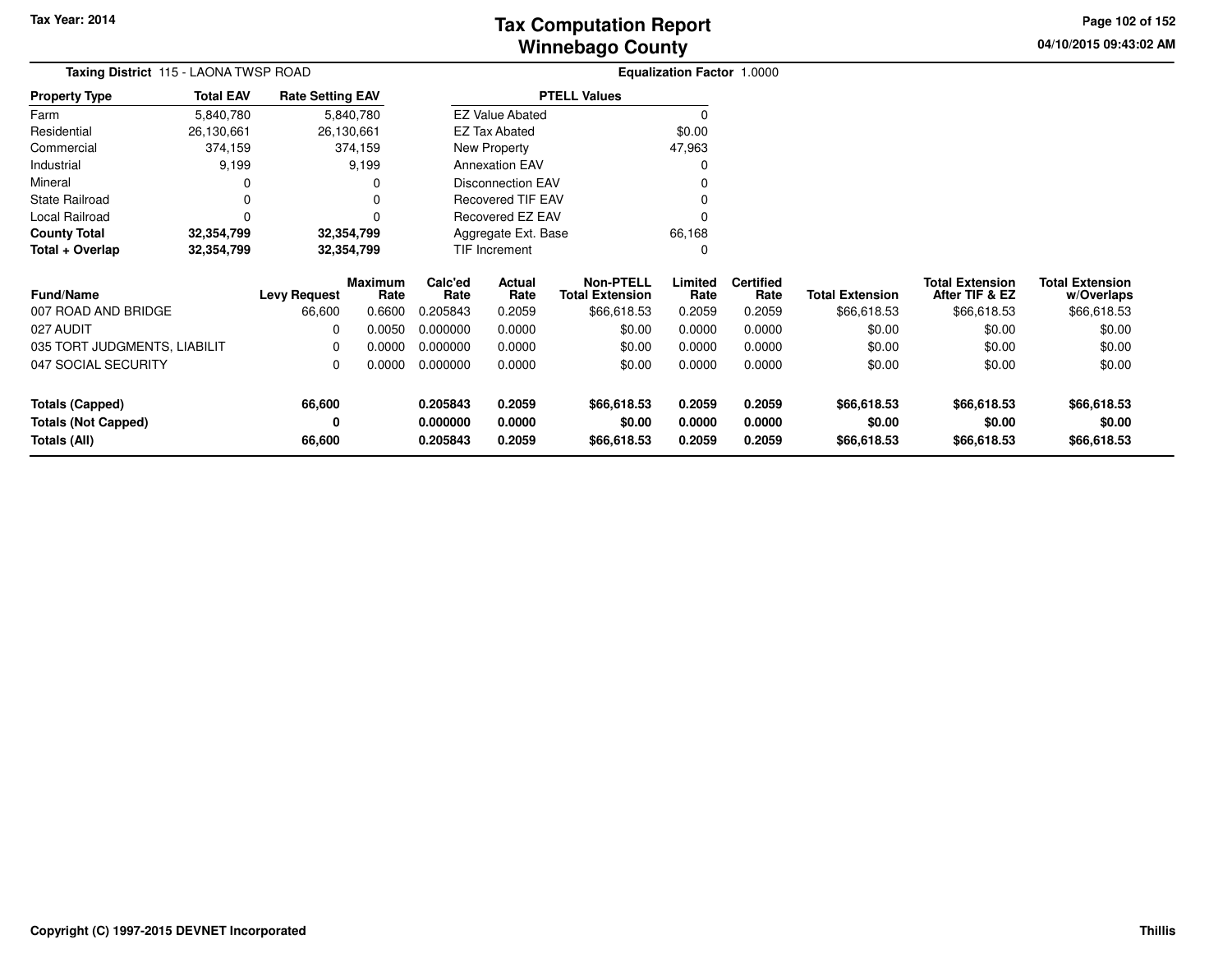#### **Winnebago CountyTax Computation Report**

**04/10/2015 09:43:02 AM Page 103 of 152**

| Taxing District 116 - OWEN TWSP ROAD       |                  |                         |                |                      |                          |                        | Equalization Factor 1.0000 |                     |                                  |                        |                        |
|--------------------------------------------|------------------|-------------------------|----------------|----------------------|--------------------------|------------------------|----------------------------|---------------------|----------------------------------|------------------------|------------------------|
| <b>Property Type</b>                       | <b>Total EAV</b> | <b>Rate Setting EAV</b> |                |                      |                          | <b>PTELL Values</b>    |                            |                     | <b>Road and Bridge Transfer</b>  |                        |                        |
| Farm                                       | 7,166,441        |                         | 7,166,441      |                      | <b>EZ Value Abated</b>   |                        | 0                          | <b>Municipality</b> |                                  | <b>Fund</b>            | <b>Amount Extended</b> |
| Residential                                | 56,818,221       |                         | 56,818,221     |                      | <b>EZ Tax Abated</b>     |                        | \$0.00                     |                     |                                  |                        |                        |
| Commercial                                 | 1,579,301        |                         | 1,579,301      |                      | New Property             |                        | 160,833                    |                     | 020 - MACHESNEY PARK VILLAGE 207 |                        | \$4,825.91             |
| Industrial                                 | 10,935,247       |                         | 10,935,247     |                      | <b>Annexation EAV</b>    |                        | 0                          |                     | 023 - ROCKFORD CITY              | 207                    | \$8,862.70             |
| Mineral                                    | 0                |                         | $\Omega$       |                      | <b>Disconnection EAV</b> |                        | U                          |                     | 025 - ROSCOE VILLAGE             | 207                    | \$835.27               |
| <b>State Railroad</b>                      | 375,062          |                         | 375,062        |                      | <b>Recovered TIF EAV</b> |                        | 0                          | <b>Total</b>        |                                  |                        | \$14,523.88            |
| Local Railroad                             | 0                |                         | 0              |                      | Recovered EZ EAV         |                        |                            |                     |                                  |                        |                        |
| <b>County Total</b>                        | 76,874,272       |                         | 76,874,272     |                      | Aggregate Ext. Base      |                        | 157,264                    |                     |                                  |                        |                        |
| Total + Overlap                            | 76,874,272       |                         | 76,874,272     | TIF Increment        |                          |                        | 0                          |                     |                                  |                        |                        |
|                                            |                  |                         | <b>Maximum</b> | Calc'ed<br>Actual    |                          | <b>Non-PTELL</b>       | Limited                    | <b>Certified</b>    |                                  | <b>Total Extension</b> | <b>Total Extension</b> |
| <b>Fund/Name</b>                           |                  | <b>Levy Request</b>     | Rate           | Rate                 | Rate                     | <b>Total Extension</b> | Rate                       | Rate                | <b>Total Extension</b>           | After TIF & EZ         | w/Overlaps             |
| 007 ROAD AND BRIDGE                        |                  | 81,000                  | 0.6600         | 0.105367             | 0.1054                   | \$81,025.48            | 0.1051                     | 0.1051              | \$80,794.86                      | \$80,794.86            | \$80,794.86            |
| 009 PERMANENT ROAD                         |                  | 67,000                  | 0.2500         | 0.087155             | 0.0872                   | \$67,034.37            | 0.0872                     | 0.0872              | \$67,034.37                      | \$67,034.37            | \$67,034.37            |
| 035 TORT JUDGMENTS, LIABILIT               |                  | 7,000                   | 0.0000         | 0.009106             | 0.0092                   | \$7,072.43             | 0.0092                     | 0.0092              | \$7,072.43                       | \$7,072.43             | \$7,072.43             |
| 047 SOCIAL SECURITY                        |                  | 5,000                   | 0.0000         | 0.006504             | 0.0066                   | \$5,073.70             | 0.0066                     | 0.0066              | \$5,073.70                       | \$5,073.70             | \$5,073.70             |
| <b>Totals (Capped)</b>                     |                  | 160,000                 |                | 0.208132             | 0.2084                   | \$160,205.98           | 0.2081                     | 0.2081              | \$159,975.36                     | \$159,975.36           | \$159,975.36           |
| <b>Totals (Not Capped)</b><br>Totals (All) |                  | 0<br>160,000            |                | 0.000000<br>0.208132 | 0.0000<br>0.2084         | \$0.00<br>\$160,205.98 | 0.0000<br>0.2081           | 0.0000<br>0.2081    | \$0.00<br>\$159,975.36           | \$0.00<br>\$159,975.36 | \$0.00<br>\$159,975.36 |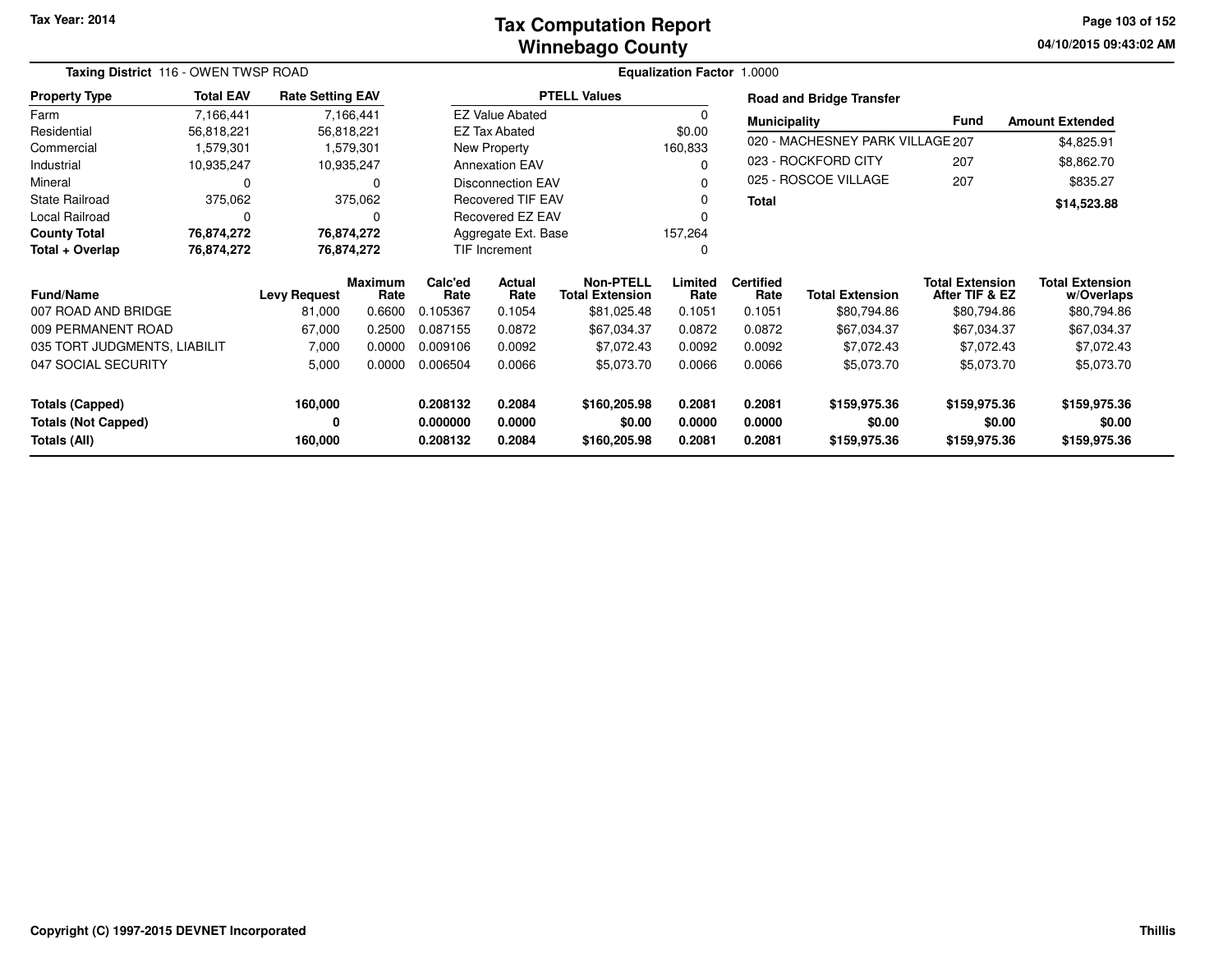#### **Winnebago CountyTax Computation Report**

**04/10/2015 09:43:02 AM Page 104 of 152**

| Taxing District 117 - PECATONICA TWSP ROAD |                  |                               |                | Equalization Factor 1.0000 |                          |                                       |                |                     |                                       |                               |                           |
|--------------------------------------------|------------------|-------------------------------|----------------|----------------------------|--------------------------|---------------------------------------|----------------|---------------------|---------------------------------------|-------------------------------|---------------------------|
| <b>Property Type</b>                       | <b>Total EAV</b> | <b>Rate Setting EAV</b>       |                |                            |                          | <b>PTELL Values</b>                   |                |                     | <b>Road and Bridge Transfer</b>       |                               |                           |
| Farm                                       | 7,801,714        |                               | 7,801,714      |                            | <b>EZ Value Abated</b>   |                                       | 0              | <b>Municipality</b> |                                       | <b>Fund</b>                   | <b>Amount Extended</b>    |
| Residential                                | 51,295,762       |                               | 51,295,762     |                            | EZ Tax Abated            |                                       | \$0.00         |                     |                                       |                               |                           |
| Commercial                                 | 3,486,409        |                               | 3,486,409      |                            | New Property             |                                       | 97,718         |                     | 022 - PECATONICA VILLAGE              | 207                           | \$11,376.48               |
| Industrial                                 | 2,004,804        |                               | 2,004,804      |                            | <b>Annexation EAV</b>    |                                       | $\Omega$       | <b>Total</b>        |                                       |                               | \$11,376.48               |
| Mineral                                    | 0                |                               | 0              |                            | <b>Disconnection EAV</b> |                                       |                |                     |                                       |                               |                           |
| <b>State Railroad</b>                      | 0                |                               | O              |                            | <b>Recovered TIF EAV</b> |                                       | 0              |                     |                                       |                               |                           |
| Local Railroad                             | 0                |                               | $\Omega$       |                            | <b>Recovered EZ EAV</b>  |                                       |                |                     |                                       |                               |                           |
| <b>County Total</b>                        | 64,588,689       |                               | 64,588,689     |                            | Aggregate Ext. Base      |                                       | 118,114        |                     |                                       |                               |                           |
| Total + Overlap                            | 64,588,689       |                               | 64,588,689     |                            | <b>TIF Increment</b>     |                                       | $\Omega$       |                     |                                       |                               |                           |
|                                            |                  |                               | <b>Maximum</b> | Calc'ed                    | Actual                   | <b>Non-PTELL</b>                      | Limited        | <b>Certified</b>    |                                       | <b>Total Extension</b>        | <b>Total Extension</b>    |
| <b>Fund/Name</b><br>007 ROAD AND BRIDGE    |                  | <b>Levy Request</b><br>56,000 | Rate<br>0.6600 | Rate<br>0.086703           | Rate<br>0.0868           | <b>Total Extension</b><br>\$56,062.98 | Rate<br>0.0868 | Rate<br>0.0868      | <b>Total Extension</b><br>\$56,062.98 | After TIF & EZ<br>\$56,062.98 | w/Overlaps<br>\$56,062.98 |
|                                            |                  |                               |                |                            |                          |                                       |                |                     |                                       |                               |                           |
| 009 PERMANENT ROAD                         |                  | 34,000                        | 0.2500         | 0.052641                   | 0.0527                   | \$34,038.24                           | 0.0478         | 0.0478              | \$30,873.39                           | \$30,873.39                   | \$30,873.39               |
| 010 EQUIPMENT AND BUILDING                 |                  | 28,000                        | 0.1000         | 0.043351                   | 0.0434                   | \$28,031.49                           | 0.0420         | 0.0420              | \$27,127.25                           | \$27,127.25                   | \$27,127.25               |
| 035 TORT JUDGMENTS, LIABILIT               |                  | 6,000                         | 0.0000         | 0.009290                   | 0.0093                   | \$6,006.75                            | 0.0093         | 0.0093              | \$6,006.75                            | \$6,006.75                    | \$6,006.75                |
| <b>Totals (Capped)</b>                     |                  | 124,000                       |                | 0.191985                   | 0.1922                   | \$124,139.46                          | 0.1859         | 0.1859              | \$120,070.37                          | \$120,070.37                  | \$120,070.37              |
| <b>Totals (Not Capped)</b>                 |                  | 0                             |                | 0.000000                   | 0.0000                   | \$0.00                                | 0.0000         | 0.0000              | \$0.00                                | \$0.00                        | \$0.00                    |
| Totals (All)                               |                  | 124,000                       |                | 0.191985                   | 0.1922                   | \$124,139.46                          | 0.1859         | 0.1859              | \$120,070.37                          | \$120,070.37                  | \$120,070.37              |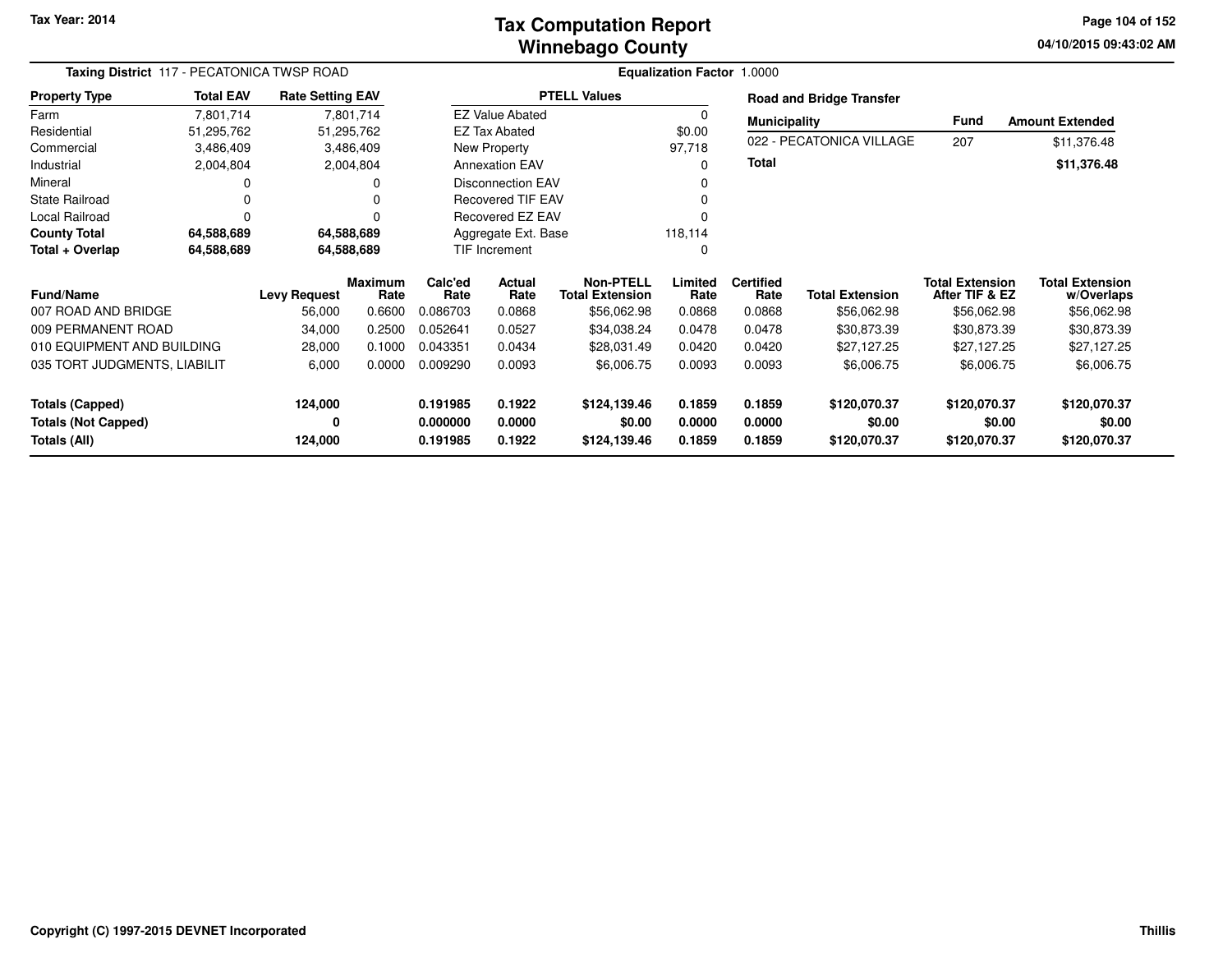#### **Winnebago CountyTax Computation Report**

**04/10/2015 09:43:02 AM Page 105 of 152**

|                                                      | Taxing District 118 - ROCKFORD TWSP ROAD |                                |                                  |                             |                          |                                                     | <b>Equalization Factor 1.0000</b> |                                    |                                        |                                                          |                                                      |
|------------------------------------------------------|------------------------------------------|--------------------------------|----------------------------------|-----------------------------|--------------------------|-----------------------------------------------------|-----------------------------------|------------------------------------|----------------------------------------|----------------------------------------------------------|------------------------------------------------------|
| <b>Property Type</b>                                 | <b>Total EAV</b>                         | <b>Rate Setting EAV</b>        |                                  |                             |                          | <b>PTELL Values</b>                                 |                                   |                                    | <b>Road and Bridge Transfer</b>        |                                                          |                                                      |
| Farm                                                 | 9,485,857                                |                                | 9,339,951                        |                             | <b>EZ Value Abated</b>   |                                                     | 145,864                           | <b>Municipality</b>                |                                        | <b>Fund</b>                                              | <b>Amount Extended</b>                               |
| Residential                                          | 1,227,004,209                            | ,222,234,154                   |                                  |                             | <b>EZ Tax Abated</b>     |                                                     | \$206.98                          |                                    |                                        |                                                          |                                                      |
| Commercial                                           | 449,216,653                              |                                | 432,340,676                      |                             | New Property             |                                                     | 4,388,004                         |                                    | 017 - CHERRY VALLEY VILLAGE            | 207                                                      | \$31,136.16                                          |
| Industrial                                           | 130,094,573                              |                                | 122,851,508                      |                             | <b>Annexation EAV</b>    |                                                     |                                   |                                    | 019 - LOVES PARK CITY                  | 207                                                      | \$106,703.95                                         |
| Mineral                                              | 0                                        |                                | 0                                |                             | Disconnection EAV        |                                                     | $\Omega$                          |                                    | 021 - NEW MILFORD VILLAGE              | 207                                                      | \$5,711.65                                           |
| State Railroad                                       | 3,710,348                                |                                | 3,710,348                        |                             | <b>Recovered TIF EAV</b> |                                                     | $\Omega$                          |                                    | 023 - ROCKFORD CITY                    | 207                                                      | \$894,983.24                                         |
| Local Railroad                                       | 112,776                                  |                                | 112,776                          |                             | Recovered EZ EAV         |                                                     | 9,727,120                         | <b>Total</b>                       |                                        |                                                          | \$1,038,535.00                                       |
| <b>County Total</b>                                  | 1,819,624,416                            | 1,790,589,413                  |                                  |                             | Aggregate Ext. Base      |                                                     | 2,489,182                         |                                    |                                        |                                                          |                                                      |
| Total + Overlap                                      | 1,819,624,416                            | 1,790,589,413                  |                                  |                             | <b>TIF Increment</b>     |                                                     | 28,889,139                        |                                    |                                        |                                                          |                                                      |
| <b>Fund/Name</b><br>005 I. M. R. F.                  |                                          | <b>Levy Request</b><br>127.139 | <b>Maximum</b><br>Rate<br>0.0000 | Calc'ed<br>Rate<br>0.007100 | Actual<br>Rate<br>0.0071 | Non-PTELL<br><b>Total Extension</b><br>\$127,131.85 | Limited<br>Rate<br>0.0071         | <b>Certified</b><br>Rate<br>0.0071 | <b>Total Extension</b><br>\$129,193.33 | <b>Total Extension</b><br>After TIF & EZ<br>\$127.131.85 | <b>Total Extension</b><br>w/Overlaps<br>\$127,131.85 |
| 007 ROAD AND BRIDGE                                  |                                          | 2,413,681                      | 0.6600                           | 0.134798                    | 0.1348                   | \$2,413,714.53                                      | 0.1348                            | 0.1348                             | \$2,452,853.71                         | \$2,413,714.53                                           | \$2,413,714.53                                       |
| <b>Totals (Capped)</b><br><b>Totals (Not Capped)</b> |                                          | 2,540,820<br>0                 |                                  | 0.141898<br>0.000000        | 0.1419<br>0.0000         | \$2,540,846.38<br>\$0.00                            | 0.1419<br>0.0000                  | 0.1419<br>0.0000                   | \$2,582,047.04<br>\$0.00               | \$2,540,846.38                                           | \$2,540,846.38<br>\$0.00<br>\$0.00                   |
| Totals (All)                                         |                                          | 2,540,820                      |                                  | 0.141898                    | 0.1419                   | \$2,540,846.38                                      | 0.1419                            | 0.1419                             | \$2,582,047.04                         | \$2,540,846.38                                           | \$2,540,846.38                                       |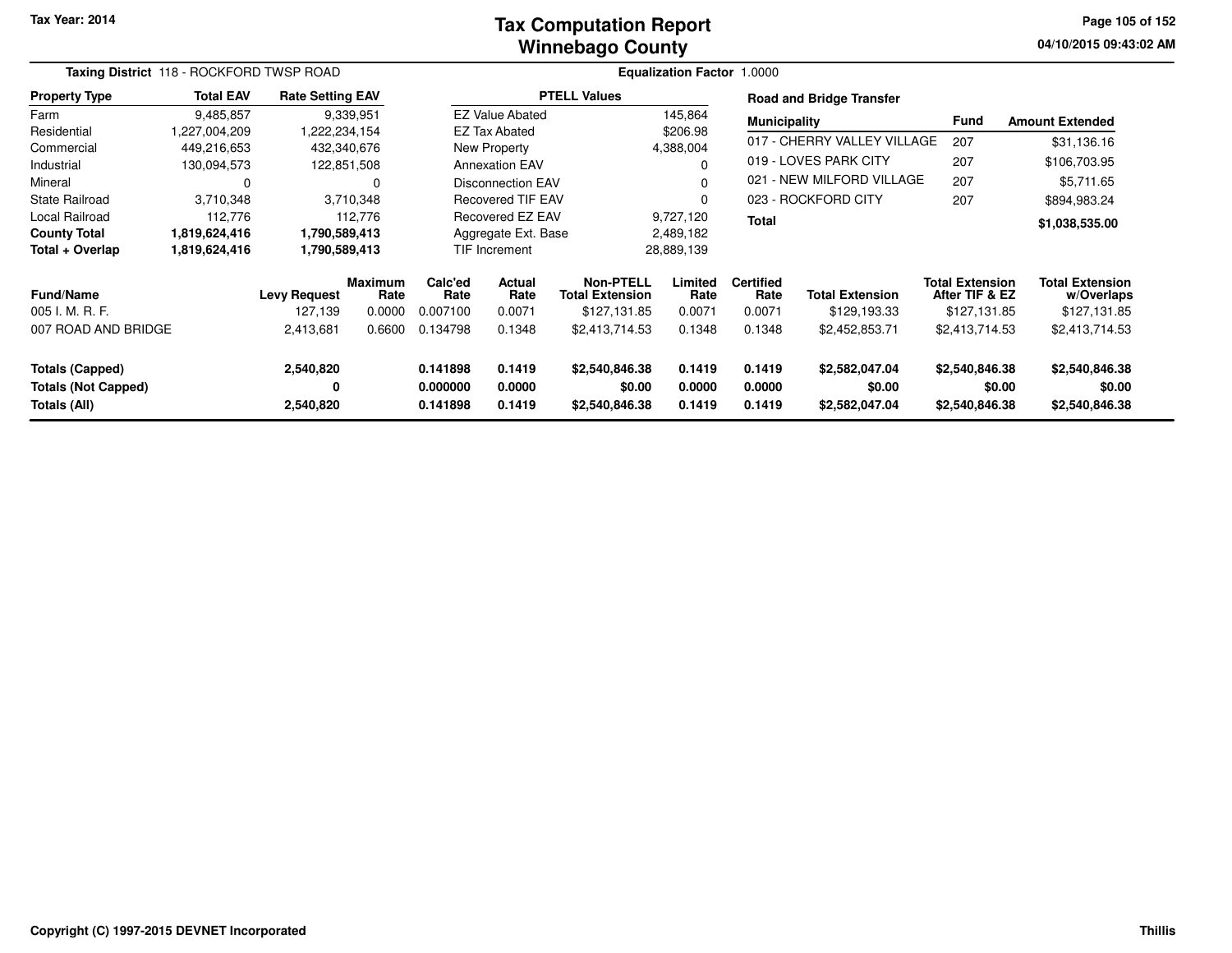#### **Winnebago CountyTax Computation Report**

**04/10/2015 09:43:02 AM Page 106 of 152**

|                                                                      | Taxing District 119 - ROCKTON TWSP ROAD |                                |                                  |                                  |                            |                                                     | <b>Equalization Factor 1.0000</b> |                                    |                                        |                                                         |                                                     |
|----------------------------------------------------------------------|-----------------------------------------|--------------------------------|----------------------------------|----------------------------------|----------------------------|-----------------------------------------------------|-----------------------------------|------------------------------------|----------------------------------------|---------------------------------------------------------|-----------------------------------------------------|
| <b>Property Type</b>                                                 | <b>Total EAV</b>                        | <b>Rate Setting EAV</b>        |                                  |                                  |                            | <b>PTELL Values</b>                                 |                                   |                                    | <b>Road and Bridge Transfer</b>        |                                                         |                                                     |
| Farm                                                                 | 7,427,833                               |                                | 7,427,833                        |                                  | <b>EZ Value Abated</b>     |                                                     |                                   | <b>Municipality</b>                |                                        | <b>Fund</b>                                             | <b>Amount Extended</b>                              |
| Residential                                                          | 188,455,842                             | 188,450,551                    |                                  |                                  | <b>EZ Tax Abated</b>       |                                                     | \$0.00                            |                                    |                                        |                                                         |                                                     |
| Commercial                                                           | 21,363,741                              |                                | 20,262,020                       |                                  | New Property               |                                                     | 1,191,463                         |                                    | 024 - ROCKTON VILLAGE                  | 207                                                     | \$18,500.46                                         |
| Industrial                                                           | 16,783,349                              |                                | 14,665,417                       |                                  | <b>Annexation EAV</b>      |                                                     |                                   |                                    | 025 - ROSCOE VILLAGE                   | 207                                                     | \$3,457.96                                          |
| Mineral                                                              | 0                                       |                                | 0                                |                                  | <b>Disconnection EAV</b>   |                                                     |                                   |                                    | 026 - SOUTH BELOIT CITY                | 207                                                     | \$10,476.49                                         |
| <b>State Railroad</b>                                                | 850,987                                 |                                | 850,987                          |                                  | <b>Recovered TIF EAV</b>   |                                                     | 0                                 | <b>Total</b>                       |                                        |                                                         | \$32,434.91                                         |
| Local Railroad                                                       |                                         |                                | 0                                | Recovered EZ EAV                 |                            |                                                     | O                                 |                                    |                                        |                                                         |                                                     |
| <b>County Total</b>                                                  | 234,881,752                             | 231,656,808                    |                                  |                                  | Aggregate Ext. Base        |                                                     | 364,069                           |                                    |                                        |                                                         |                                                     |
| Total + Overlap                                                      | 234,881,752                             | 231,656,808                    |                                  |                                  | TIF Increment              |                                                     | 3,224,944                         |                                    |                                        |                                                         |                                                     |
| <b>Fund/Name</b><br>007 ROAD AND BRIDGE                              |                                         | <b>Levy Request</b><br>100,000 | <b>Maximum</b><br>Rate<br>0.6600 | Calc'ed<br>Rate<br>0.043167      | Actual<br>Rate<br>0.0432   | Non-PTELL<br><b>Total Extension</b><br>\$100,075.74 | Limited<br>Rate<br>0.0379         | <b>Certified</b><br>Rate<br>0.0379 | <b>Total Extension</b><br>\$89,020.18  | <b>Total Extension</b><br>After TIF & EZ<br>\$87,797.93 | <b>Total Extension</b><br>w/Overlaps<br>\$87,797.93 |
| 009 PERMANENT ROAD                                                   |                                         | 287,615                        | 0.2500                           | 0.124156                         | 0.1242                     |                                                     | 0.1225                            | 0.1225                             | \$287,730.15                           | \$283,779.59                                            | \$283,779.59                                        |
| <b>Totals (Capped)</b><br><b>Totals (Not Capped)</b><br>Totals (All) |                                         | 387,615<br>0<br>387,615        |                                  | 0.167323<br>0.000000<br>0.167323 | 0.1674<br>0.0000<br>0.1674 | \$387,793.50<br>\$0.00<br>\$387,793.50              | 0.1604<br>0.0000<br>0.1604        | 0.1604<br>0.0000<br>0.1604         | \$376,750.33<br>\$0.00<br>\$376,750.33 | \$371,577.52<br>\$0.00<br>\$371,577.52                  | \$371,577.52<br>\$0.00<br>\$371,577.52              |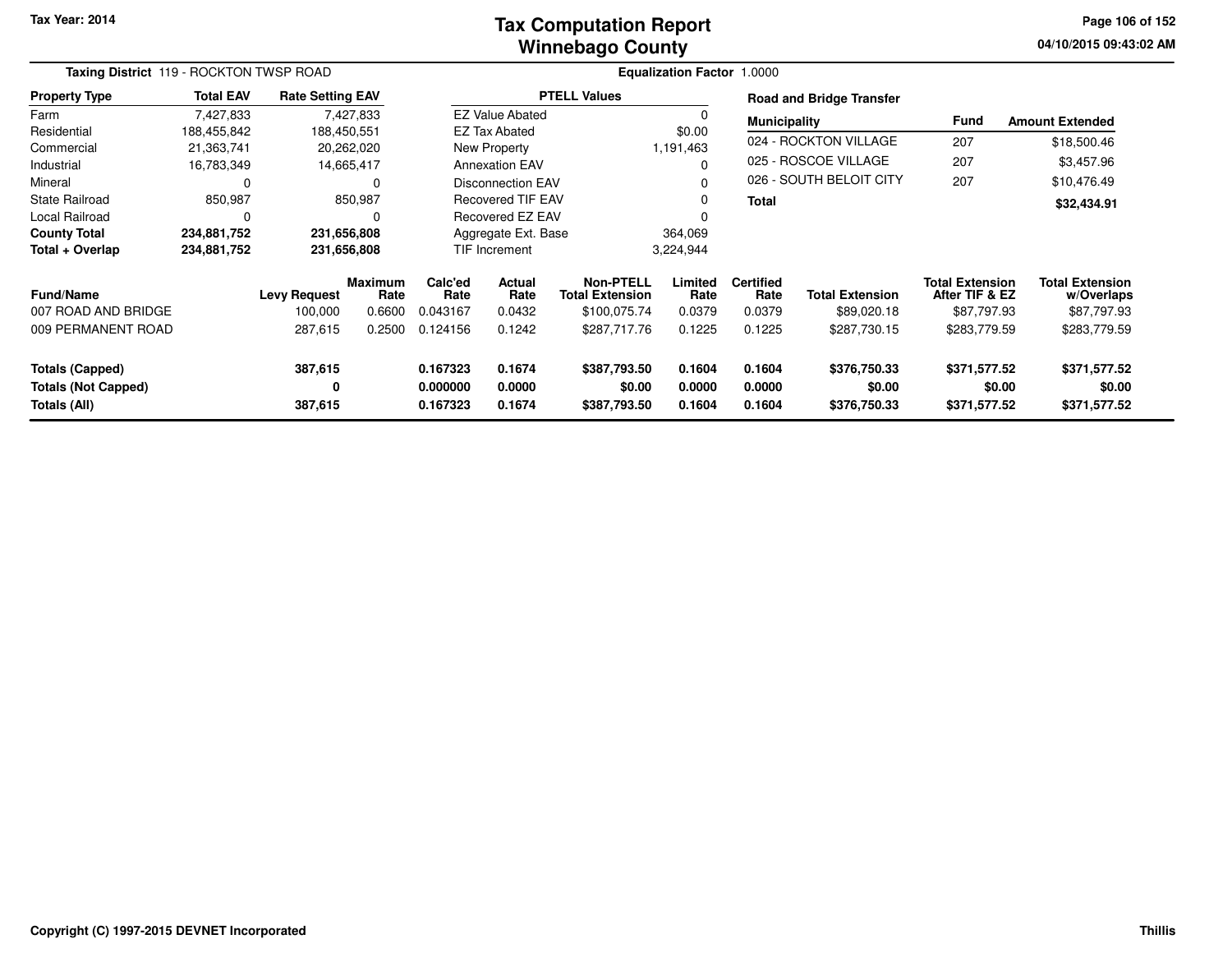#### **Winnebago CountyTax Computation Report**

**04/10/2015 09:43:02 AM Page 107 of 152**

|                            | Taxing District 120 - ROSCOE TWSP ROAD |                         |                        |                 |                                                 |                     | Equalization Factor 1.0000          |                          |                                 |                                          |                                      |
|----------------------------|----------------------------------------|-------------------------|------------------------|-----------------|-------------------------------------------------|---------------------|-------------------------------------|--------------------------|---------------------------------|------------------------------------------|--------------------------------------|
| <b>Property Type</b>       | <b>Total EAV</b>                       | <b>Rate Setting EAV</b> |                        |                 |                                                 | <b>PTELL Values</b> |                                     |                          | <b>Road and Bridge Transfer</b> |                                          |                                      |
| Farm                       | 4,822,703                              |                         | 4,822,703              |                 | <b>EZ Value Abated</b>                          |                     |                                     | <b>Municipality</b>      |                                 | Fund                                     | <b>Amount Extended</b>               |
| Residential                | 328,860,973                            |                         | 328,860,973            |                 | <b>EZ Tax Abated</b>                            |                     | \$0.00                              |                          |                                 |                                          |                                      |
| Commercial                 | 58,054,296                             |                         | 58,054,296             |                 | New Property                                    |                     | 1,978,443                           |                          | 024 - ROCKTON VILLAGE           | 207                                      | \$3,886.71                           |
| Industrial                 | 15,567,326                             |                         | 15,562,418             |                 | <b>Annexation EAV</b>                           |                     |                                     |                          | 025 - ROSCOE VILLAGE            | 207                                      | \$12,058.14                          |
| Mineral                    | 0                                      |                         | $\Omega$               |                 | <b>Disconnection EAV</b>                        |                     |                                     |                          | 026 - SOUTH BELOIT CITY         | 207                                      | \$4,735.20                           |
| <b>State Railroad</b>      | 546,162                                |                         | 546,162                |                 | <b>Recovered TIF EAV</b>                        |                     | 0                                   | <b>Total</b>             |                                 |                                          | \$20,680.05                          |
| <b>Local Railroad</b>      | 0                                      |                         | $\Omega$               |                 | <b>Recovered EZ EAV</b>                         |                     |                                     |                          |                                 |                                          |                                      |
| <b>County Total</b>        | 407,851,460                            |                         | 407,846,552            |                 | Aggregate Ext. Base                             |                     | 738,790                             |                          |                                 |                                          |                                      |
| Total + Overlap            | 407,851,460                            |                         | 407,846,552            |                 | <b>TIF Increment</b>                            |                     | 4,908                               |                          |                                 |                                          |                                      |
| <b>Fund/Name</b>           |                                        | <b>Levy Request</b>     | <b>Maximum</b><br>Rate | Calc'ed<br>Rate | <b>Actual</b><br>Rate<br><b>Total Extension</b> |                     | <b>Non-PTELL</b><br>Limited<br>Rate | <b>Certified</b><br>Rate | <b>Total Extension</b>          | <b>Total Extension</b><br>After TIF & EZ | <b>Total Extension</b><br>w/Overlaps |
| 007 ROAD AND BRIDGE        |                                        | 80,000                  | 0.6600                 | 0.019615        | 0.0197                                          | \$80,345.77         | 0.0197                              | 0.0197                   | \$80,346.74                     | \$80,345.77                              | \$80,345.77                          |
| 008 BRIDGE CONST W/ COUNTY |                                        | 0                       | 0.2500                 | 0.000000        | 0.0000                                          | \$0.00              | 0.0000                              | 0.0000                   | \$0.00                          | \$0.00                                   | \$0.00                               |
| 009 PERMANENT ROAD         |                                        | 684,000                 | 0.2500                 | 0.167710        | 0.1678                                          | \$684,366.51        | 0.1651                              | 0.1651                   | \$673,362.76                    | \$673,354.66                             | \$673,354.66                         |
| <b>Totals (Capped)</b>     |                                        | 764,000                 |                        | 0.187325        | 0.1875                                          | \$764,712.28        | 0.1848                              | 0.1848                   | \$753,709.50                    | \$753,700.43                             | \$753,700.43                         |
| <b>Totals (Not Capped)</b> |                                        | 0                       |                        | 0.000000        | 0.0000                                          | \$0.00              | 0.0000                              | 0.0000                   | \$0.00                          | \$0.00                                   | \$0.00                               |
| Totals (All)               |                                        | 764,000                 |                        | 0.187325        | 0.1875                                          | \$764,712.28        | 0.1848                              | 0.1848                   | \$753,709.50                    | \$753,700.43                             | \$753,700.43                         |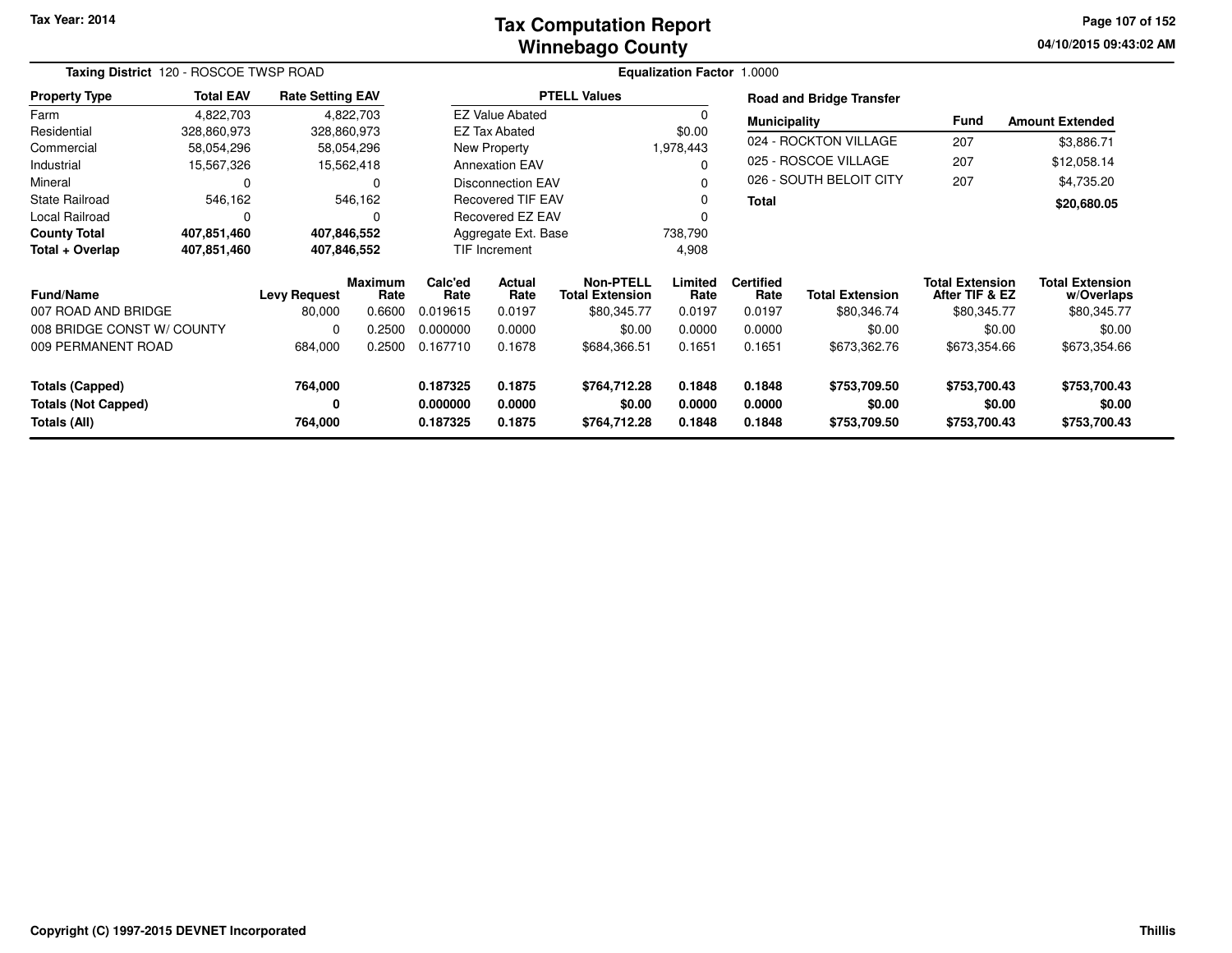**04/10/2015 09:43:02 AM Page 108 of 152**

|                            | Taxing District 121 - SEWARD TWSP ROAD |                         |                 |                 |                          |                                            | Equalization Factor 1.0000 |                          |                        |                                          |                                      |  |
|----------------------------|----------------------------------------|-------------------------|-----------------|-----------------|--------------------------|--------------------------------------------|----------------------------|--------------------------|------------------------|------------------------------------------|--------------------------------------|--|
| <b>Property Type</b>       | <b>Total EAV</b>                       | <b>Rate Setting EAV</b> |                 |                 |                          | <b>PTELL Values</b>                        |                            |                          |                        |                                          |                                      |  |
| Farm                       | 11,464,897                             |                         | 11,464,897      |                 | <b>EZ Value Abated</b>   |                                            | $\Omega$                   |                          |                        |                                          |                                      |  |
| Residential                | 7,342,553                              |                         | 7,342,553       |                 | <b>EZ Tax Abated</b>     |                                            | \$0.00                     |                          |                        |                                          |                                      |  |
| Commercial                 | 3,307,420                              |                         | 3,307,420       |                 | New Property             |                                            | 158,791                    |                          |                        |                                          |                                      |  |
| Industrial                 | 178,114                                |                         | 178,114         |                 | <b>Annexation EAV</b>    |                                            | O                          |                          |                        |                                          |                                      |  |
| Mineral                    | 0                                      |                         | 0               |                 | <b>Disconnection EAV</b> |                                            | 0                          |                          |                        |                                          |                                      |  |
| <b>State Railroad</b>      | 678,325                                |                         | 678,325         |                 | <b>Recovered TIF EAV</b> |                                            | 0                          |                          |                        |                                          |                                      |  |
| Local Railroad             | 453                                    |                         | 453             |                 | <b>Recovered EZ EAV</b>  |                                            | 0                          |                          |                        |                                          |                                      |  |
| <b>County Total</b>        | 22,971,762                             |                         | 22,971,762      |                 | Aggregate Ext. Base      |                                            | 102,829                    |                          |                        |                                          |                                      |  |
| Total + Overlap            | 22,971,762                             |                         | 22,971,762      |                 | <b>TIF Increment</b>     |                                            | 0                          |                          |                        |                                          |                                      |  |
| <b>Fund/Name</b>           | <b>Levy Request</b>                    |                         | Maximum<br>Rate | Calc'ed<br>Rate | Actual<br>Rate           | <b>Non-PTELL</b><br><b>Total Extension</b> | Limited<br>Rate            | <b>Certified</b><br>Rate | <b>Total Extension</b> | <b>Total Extension</b><br>After TIF & EZ | <b>Total Extension</b><br>w/Overlaps |  |
| 007 ROAD AND BRIDGE        |                                        | 44,340                  | 0.6600          | 0.193020        | 0.1931                   | \$44,358.47                                | 0.1929                     | 0.1929                   | \$44,312.53            | \$44,312.53                              | \$44,312.53                          |  |
| 008 BRIDGE CONST W/ COUNTY |                                        | 2,170                   | 0.2500          | 0.009446        | 0.0095                   | \$2,182.32                                 | 0.0095                     | 0.0095                   | \$2,182.32             | \$2,182.32                               | \$2,182.32                           |  |
| 009 PERMANENT ROAD         |                                        | 44,880                  | 0.2500          | 0.195370        | 0.1954                   | \$44,886.82                                | 0.1954                     | 0.1954                   | \$44,886.82            | \$44,886.82                              | \$44,886.82                          |  |
| 010 EQUIPMENT AND BUILDING |                                        | 10,560                  | 0.1000          | 0.045970        | 0.0460                   | \$10,567.01                                | 0.0460                     | 0.0460                   | \$10,567.01            | \$10,567.01                              | \$10,567.01                          |  |
| 047 SOCIAL SECURITY        |                                        | 3,160                   | 0.0000          | 0.013756        | 0.0138                   | \$3,170.10                                 | 0.0138                     | 0.0138                   | \$3,170.10             | \$3,170.10                               | \$3,170.10                           |  |
| <b>Totals (Capped)</b>     |                                        | 105,110                 |                 | 0.457562        | 0.4578                   | \$105,164.72                               | 0.4576                     | 0.4576                   | \$105,118.78           | \$105,118.78                             | \$105,118.78                         |  |
| <b>Totals (Not Capped)</b> |                                        | 0                       |                 | 0.000000        | 0.0000                   | \$0.00                                     | 0.0000                     | 0.0000                   | \$0.00                 | \$0.00                                   | \$0.00                               |  |
| Totals (All)               |                                        | 105,110                 |                 | 0.457562        | 0.4578                   | \$105,164.72                               | 0.4576                     | 0.4576                   | \$105,118.78           | \$105,118.78                             | \$105,118.78                         |  |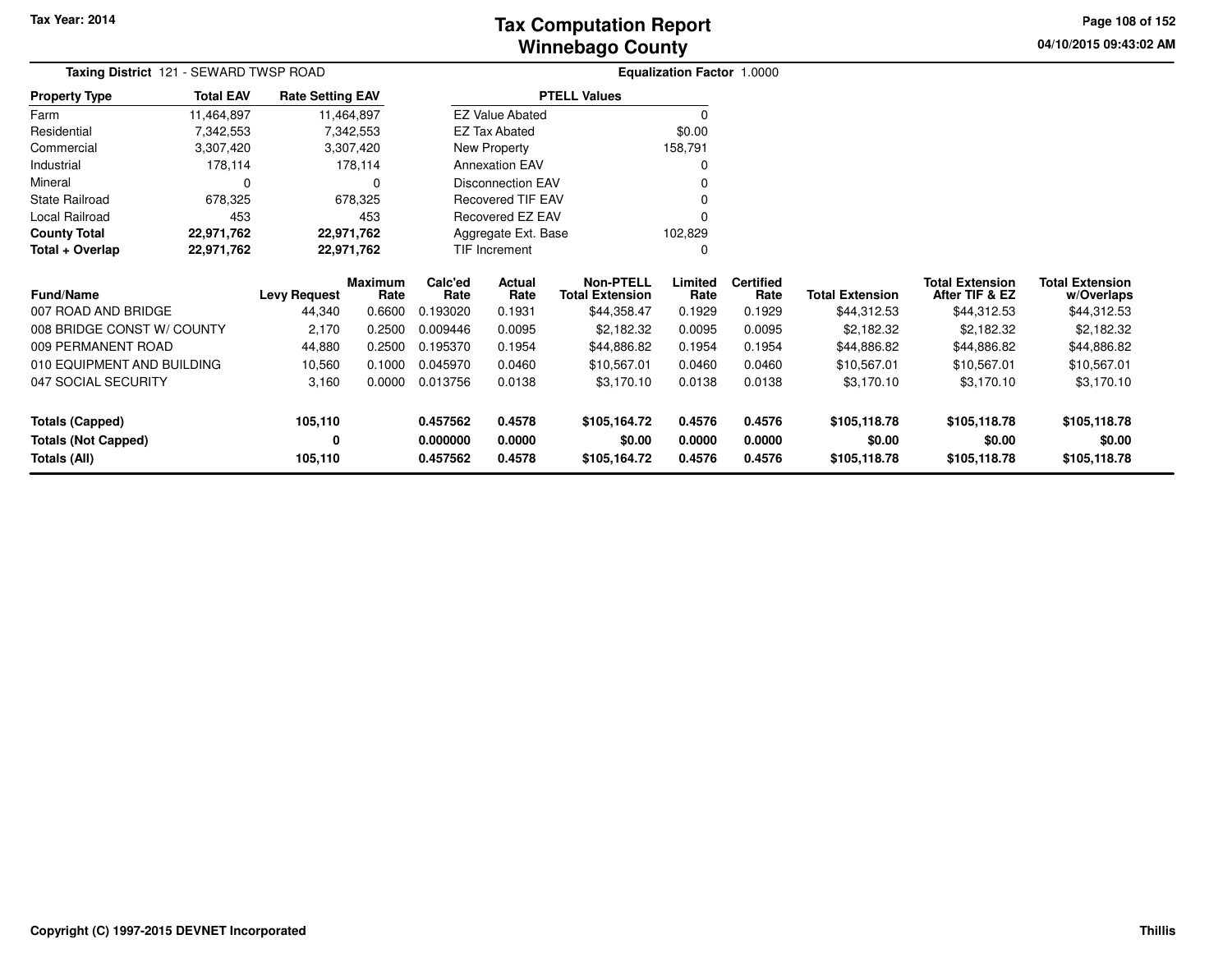**04/10/2015 09:43:02 AM Page 109 of 152**

| <b>Taxing District</b> 122 - SHIRLAND TWSP ROAD |                  |                             |                        |                               |                          |                                            | <b>Equalization Factor 1.0000</b> |                          |                        |                                          |                                      |
|-------------------------------------------------|------------------|-----------------------------|------------------------|-------------------------------|--------------------------|--------------------------------------------|-----------------------------------|--------------------------|------------------------|------------------------------------------|--------------------------------------|
| <b>Property Type</b>                            | <b>Total EAV</b> | <b>Rate Setting EAV</b>     |                        |                               |                          | <b>PTELL Values</b>                        |                                   |                          |                        |                                          |                                      |
| Farm                                            | 5,432,190        |                             | 5,432,190              |                               | <b>EZ Value Abated</b>   |                                            |                                   |                          |                        |                                          |                                      |
| Residential                                     | 14,796,308       |                             | 14,796,308             |                               | EZ Tax Abated            |                                            | \$0.00                            |                          |                        |                                          |                                      |
| Commercial                                      | 801,190          |                             | 801,190                |                               | New Property             |                                            | 268,838                           |                          |                        |                                          |                                      |
| Industrial                                      | 0                |                             | 0                      |                               | <b>Annexation EAV</b>    |                                            | 0                                 |                          |                        |                                          |                                      |
| Mineral                                         | 0                |                             |                        |                               | <b>Disconnection EAV</b> |                                            |                                   |                          |                        |                                          |                                      |
| <b>State Railroad</b>                           | 0                |                             | 0                      |                               | <b>Recovered TIF EAV</b> |                                            |                                   |                          |                        |                                          |                                      |
| Local Railroad                                  | 0                |                             | 0                      |                               | Recovered EZ EAV         |                                            |                                   |                          |                        |                                          |                                      |
| <b>County Total</b>                             | 21,029,688       |                             | 21,029,688             | Aggregate Ext. Base<br>24,909 |                          |                                            |                                   |                          |                        |                                          |                                      |
| Total + Overlap                                 | 21,029,688       | 21,029,688<br>TIF Increment |                        |                               |                          | 0                                          |                                   |                          |                        |                                          |                                      |
| <b>Fund/Name</b>                                |                  | <b>Levy Request</b>         | <b>Maximum</b><br>Rate | Calc'ed<br>Rate               | Actual<br>Rate           | <b>Non-PTELL</b><br><b>Total Extension</b> | Limited<br>Rate                   | <b>Certified</b><br>Rate | <b>Total Extension</b> | <b>Total Extension</b><br>After TIF & EZ | <b>Total Extension</b><br>w/Overlaps |
| 007 ROAD AND BRIDGE                             |                  | 25,557                      | 0.6600                 | 0.121528                      | 0.1216                   | \$25,572.10                                | 0.1216                            | 0.1216                   | \$25,572.10            | \$25,572.10                              | \$25,572.10                          |
| 008 BRIDGE CONST W/ COUNTY                      |                  | 0                           | 0.2500                 | 0.000000                      | 0.0000                   | \$0.00                                     | 0.0000                            | 0.0000                   | \$0.00                 | \$0.00                                   | \$0.00                               |
| 009 PERMANENT ROAD                              |                  | 0                           | 0.0000                 | 0.000000                      | 0.0000                   | \$0.00                                     | 0.0000                            | 0.0000                   | \$0.00                 | \$0.00                                   | \$0.00                               |
| <b>Totals (Capped)</b>                          |                  | 25,557                      |                        | 0.121528                      | 0.1216                   | \$25,572.10                                | 0.1216                            | 0.1216                   | \$25,572.10            | \$25,572.10                              | \$25,572.10                          |
| <b>Totals (Not Capped)</b>                      |                  | 0                           |                        | 0.000000<br>0.121528          | 0.0000<br>0.1216         | \$0.00<br>\$25,572.10                      | 0.0000<br>0.1216                  | 0.0000<br>0.1216         | \$0.00                 | \$0.00                                   | \$0.00                               |
| Totals (All)                                    |                  | 25,557                      |                        |                               |                          |                                            |                                   |                          | \$25,572.10            | \$25,572.10                              | \$25,572.10                          |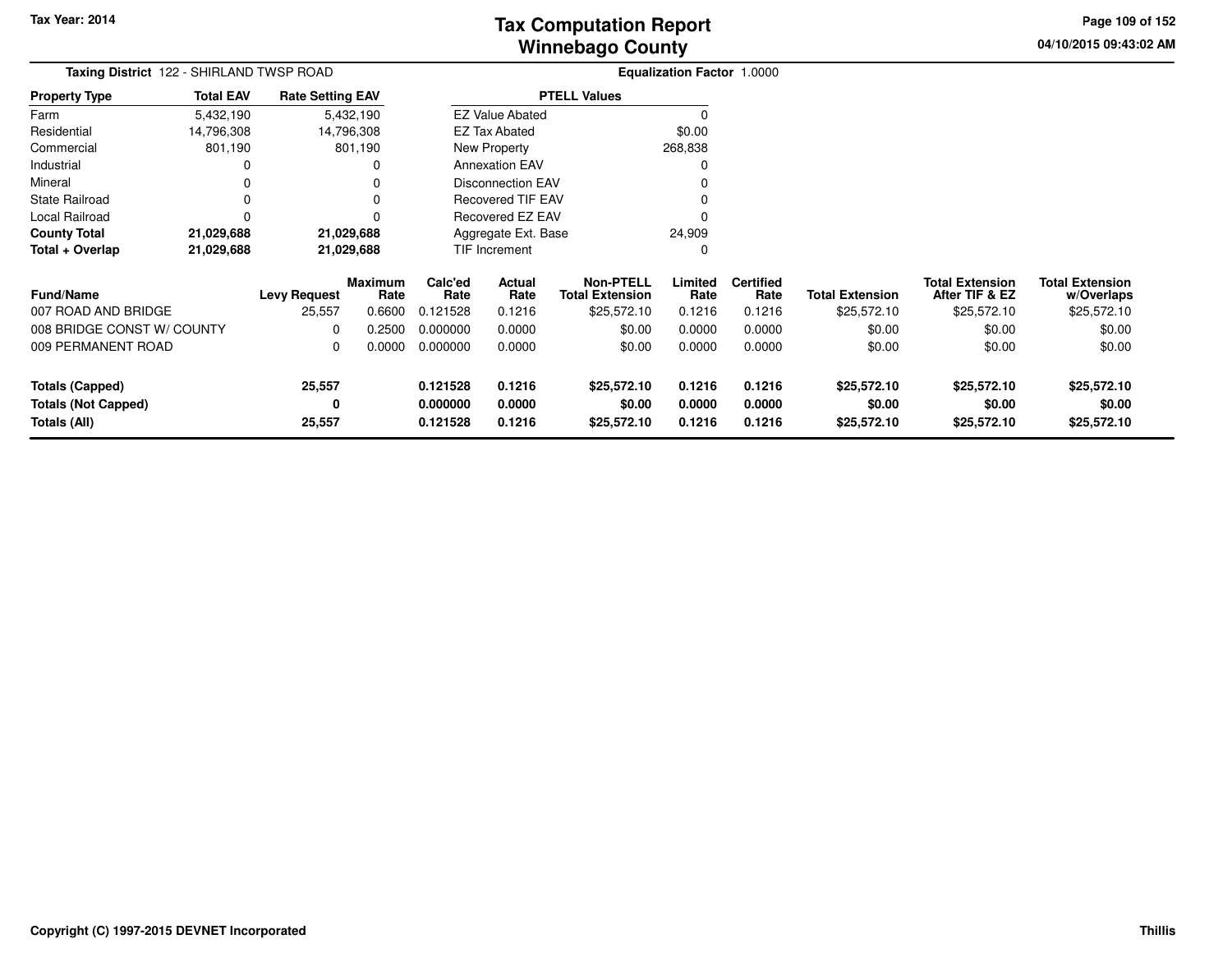**Tax Year: 2014**

## **Winnebago CountyTax Computation Report**

**04/10/2015 09:43:02 AM Page 110 of 152**

| Taxing District 123 - WINNEBAGO TWSP ROAD                            |                  |                               |                                  | <b>Equalization Factor 1.0000</b> |                            |                                                           |                            |                                    |                                        |                                                         |                                                     |
|----------------------------------------------------------------------|------------------|-------------------------------|----------------------------------|-----------------------------------|----------------------------|-----------------------------------------------------------|----------------------------|------------------------------------|----------------------------------------|---------------------------------------------------------|-----------------------------------------------------|
| <b>Property Type</b>                                                 | <b>Total EAV</b> | <b>Rate Setting EAV</b>       |                                  |                                   |                            | <b>PTELL Values</b>                                       |                            |                                    | <b>Road and Bridge Transfer</b>        |                                                         |                                                     |
| Farm                                                                 | 9,572,634        |                               | 9,572,634                        |                                   | <b>EZ Value Abated</b>     |                                                           |                            | <b>Municipality</b>                |                                        | <b>Fund</b>                                             | <b>Amount Extended</b>                              |
| Residential                                                          | 72,412,167       |                               | 72,412,167                       |                                   | <b>EZ Tax Abated</b>       |                                                           | \$0.00                     |                                    |                                        |                                                         |                                                     |
| Commercial                                                           | 6,465,804        |                               | 6,465,804                        |                                   | New Property               |                                                           | 206,930                    |                                    | 027 - WINNEBAGO VILLAGE                | 207                                                     | \$10,871.54                                         |
| Industrial                                                           | 2,684,557        |                               | 2,684,557                        |                                   | <b>Annexation EAV</b>      |                                                           |                            | <b>Total</b>                       |                                        |                                                         | \$10,871.54                                         |
| Mineral                                                              | 0                |                               | 0                                |                                   | <b>Disconnection EAV</b>   |                                                           |                            |                                    |                                        |                                                         |                                                     |
| <b>State Railroad</b>                                                | 582,941          |                               | 582,941                          |                                   | <b>Recovered TIF EAV</b>   |                                                           |                            |                                    |                                        |                                                         |                                                     |
| Local Railroad                                                       | 539,387          |                               | 539,387                          |                                   | Recovered EZ EAV           |                                                           |                            |                                    |                                        |                                                         |                                                     |
| <b>County Total</b>                                                  | 92,257,490       |                               | 92,257,490                       |                                   | Aggregate Ext. Base        |                                                           |                            |                                    |                                        |                                                         |                                                     |
| Total + Overlap                                                      | 92,257,490       |                               | 92,257,490                       |                                   | <b>TIF Increment</b>       |                                                           |                            |                                    |                                        |                                                         |                                                     |
| <b>Fund/Name</b><br>007 ROAD AND BRIDGE                              |                  | <b>Levy Request</b><br>45,304 | <b>Maximum</b><br>Rate<br>0.6600 | Calc'ed<br>Rate<br>0.049106       | Actual<br>Rate<br>0.0492   | <b>Non-PTELL</b><br><b>Total Extension</b><br>\$45,390.69 | Limited<br>Rate<br>0.0476  | <b>Certified</b><br>Rate<br>0.0476 | <b>Total Extension</b><br>\$43,914.57  | <b>Total Extension</b><br>After TIF & EZ<br>\$43,914.57 | <b>Total Extension</b><br>w/Overlaps<br>\$43,914.57 |
| 009 PERMANENT ROAD                                                   |                  | 135,913                       | 0.2500                           | 0.147319                          | 0.1474                     | \$135,987.54                                              | 0.1428                     | 0.1428                             | \$131,743.70                           | \$131,743.70                                            | \$131,743.70                                        |
| <b>Totals (Capped)</b><br><b>Totals (Not Capped)</b><br>Totals (All) |                  | 181,217<br>0<br>181,217       |                                  | 0.196425<br>0.000000<br>0.196425  | 0.1966<br>0.0000<br>0.1966 | \$181,378.23<br>\$0.00<br>\$181,378.23                    | 0.1904<br>0.0000<br>0.1904 | 0.1904<br>0.0000<br>0.1904         | \$175,658.27<br>\$0.00<br>\$175,658.27 | \$175,658.27<br>\$0.00<br>\$175,658.27                  | \$175,658.27<br>\$0.00<br>\$175,658.27              |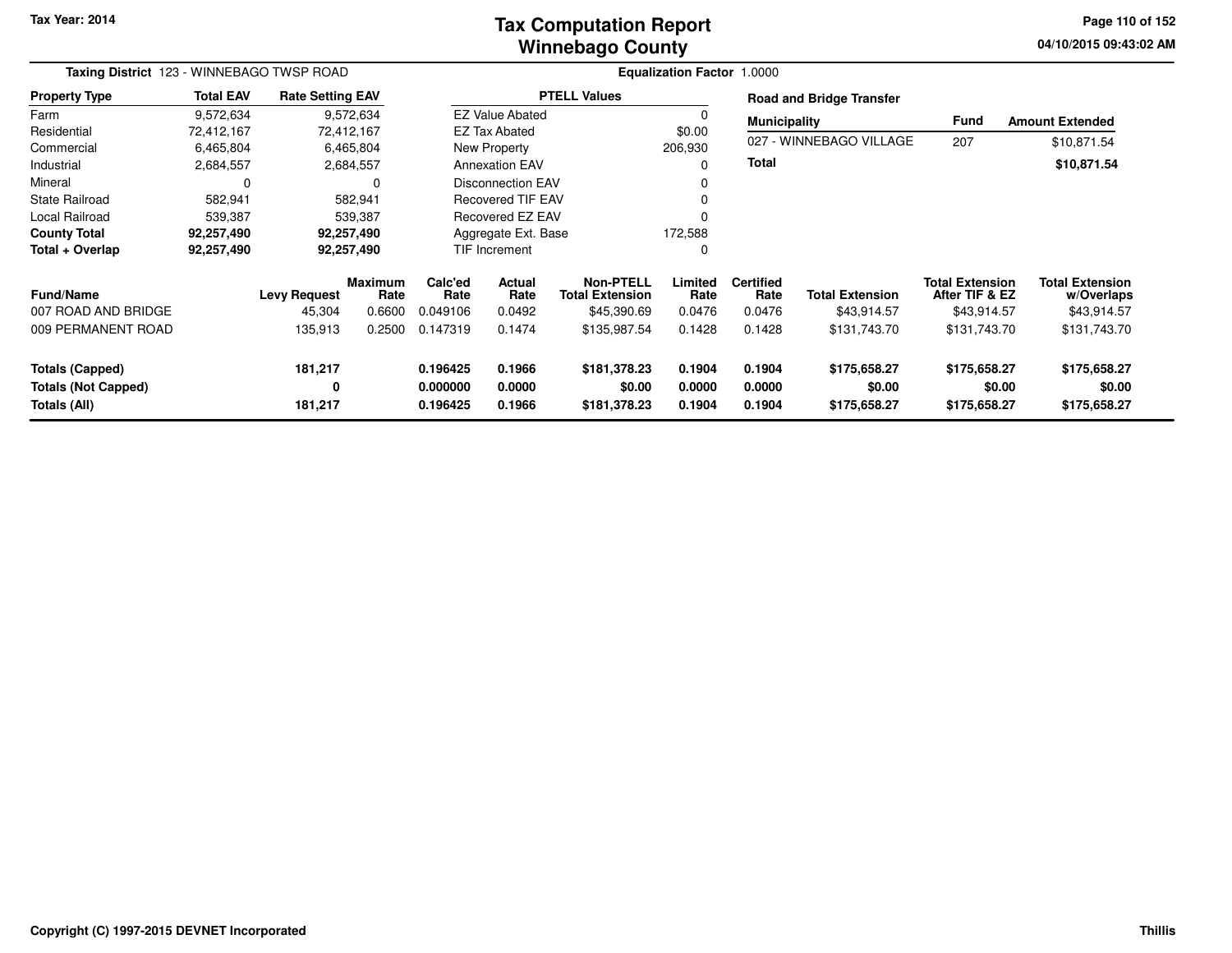**Tax Year: 2014**

# **Winnebago CountyTax Computation Report**

**04/10/2015 09:43:02 AM Page 111 of 152**

| Taxing District 124 - PE/SE MULTI TOWNSHIP<br><b>Rate Setting EAV</b> |                  |                               |                                  |                                  |                               |                                                    | Equalization Factor 1.0000 |                                    |                                       |                                                         |                                                     |
|-----------------------------------------------------------------------|------------------|-------------------------------|----------------------------------|----------------------------------|-------------------------------|----------------------------------------------------|----------------------------|------------------------------------|---------------------------------------|---------------------------------------------------------|-----------------------------------------------------|
| <b>Property Type</b>                                                  | <b>Total EAV</b> |                               |                                  |                                  |                               | <b>PTELL Values</b>                                |                            |                                    |                                       |                                                         |                                                     |
| Farm                                                                  | 19,266,611       |                               | 19,266,611                       |                                  | <b>EZ Value Abated</b>        |                                                    |                            |                                    |                                       |                                                         |                                                     |
| Residential                                                           | 58,638,315       |                               | 58,638,315                       |                                  | <b>EZ Tax Abated</b>          |                                                    | \$0.00                     |                                    |                                       |                                                         |                                                     |
| Commercial                                                            | 6,793,829        |                               | 6,793,829                        |                                  | New Property                  |                                                    | 256,509                    |                                    |                                       |                                                         |                                                     |
| Industrial                                                            | 2,182,918        |                               | 2,182,918                        |                                  | <b>Annexation EAV</b>         |                                                    |                            |                                    |                                       |                                                         |                                                     |
| Mineral                                                               |                  |                               | 0                                |                                  | <b>Disconnection EAV</b>      |                                                    |                            |                                    |                                       |                                                         |                                                     |
| <b>State Railroad</b>                                                 |                  |                               | 0                                |                                  | <b>Recovered TIF EAV</b>      |                                                    |                            |                                    |                                       |                                                         |                                                     |
| Local Railroad                                                        | 453              |                               | 453                              |                                  | Recovered EZ EAV              |                                                    |                            |                                    |                                       |                                                         |                                                     |
| <b>County Total</b>                                                   | 86,882,126       |                               | 86,882,126                       |                                  | 46,043<br>Aggregate Ext. Base |                                                    |                            |                                    |                                       |                                                         |                                                     |
| Total + Overlap                                                       | 86,882,126       |                               | 86,882,126                       |                                  | TIF Increment                 |                                                    |                            |                                    |                                       |                                                         |                                                     |
| <b>Fund/Name</b><br>147 ASSESSING PURPOSES (mu                        |                  | <b>Levy Request</b><br>47,500 | <b>Maximum</b><br>Rate<br>0.0000 | Calc'ed<br>Rate<br>0.054672      | Actual<br>Rate<br>0.0547      | Non-PTELL<br><b>Total Extension</b><br>\$47,524.52 | Limited<br>Rate<br>0.0540  | <b>Certified</b><br>Rate<br>0.0540 | <b>Total Extension</b><br>\$46,916.35 | <b>Total Extension</b><br>After TIF & EZ<br>\$46,916.35 | <b>Total Extension</b><br>w/Overlaps<br>\$46,916.35 |
| <b>Totals (Capped)</b><br><b>Totals (Not Capped)</b><br>Totals (All)  |                  | 47,500<br>0<br>47,500         |                                  | 0.054672<br>0.000000<br>0.054672 | 0.0547<br>0.0000<br>0.0547    | \$47,524.52<br>\$0.00<br>\$47,524.52               | 0.0540<br>0.0000<br>0.0540 | 0.0540<br>0.0000<br>0.0540         | \$46,916.35<br>\$0.00<br>\$46,916.35  | \$46,916.35<br>\$0.00<br>\$46,916.35                    | \$46,916.35<br>\$0.00<br>\$46,916.35                |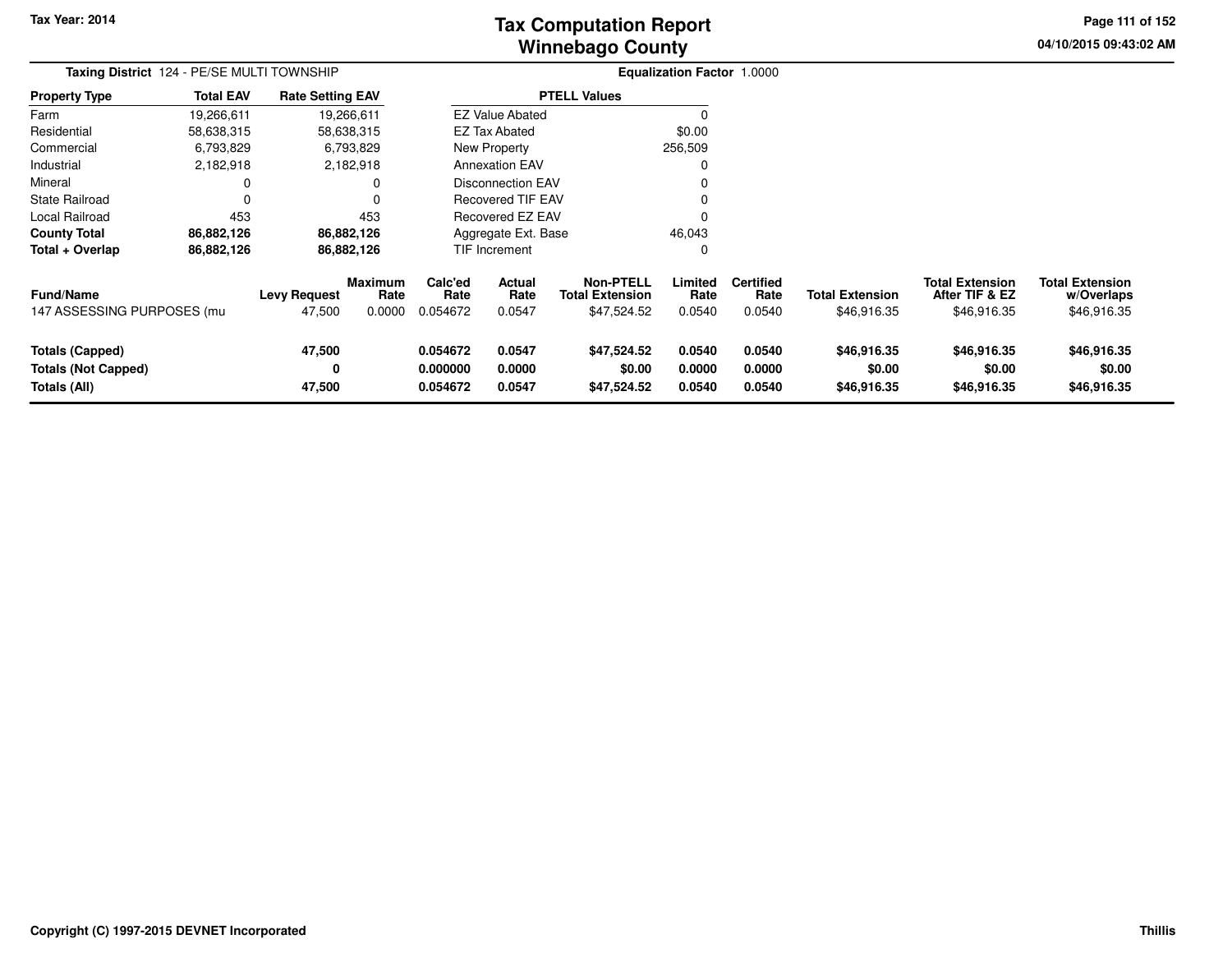**04/10/2015 09:43:02 AMPage 112 of 152**

|                  |                          |                                       | <b>Equalization Factor 1.0000</b>                                                |                            |                                                              |                                                                                                                                             |                                    |                                  |                                                          |                                                      |
|------------------|--------------------------|---------------------------------------|----------------------------------------------------------------------------------|----------------------------|--------------------------------------------------------------|---------------------------------------------------------------------------------------------------------------------------------------------|------------------------------------|----------------------------------|----------------------------------------------------------|------------------------------------------------------|
| <b>Total EAV</b> |                          |                                       |                                                                                  |                            |                                                              |                                                                                                                                             |                                    |                                  |                                                          |                                                      |
| 0                |                          | O                                     |                                                                                  |                            |                                                              | 0                                                                                                                                           |                                    |                                  |                                                          |                                                      |
| 19,089           |                          |                                       |                                                                                  |                            |                                                              | \$0.00                                                                                                                                      |                                    |                                  |                                                          |                                                      |
| 1,605,310        |                          |                                       |                                                                                  |                            |                                                              | O                                                                                                                                           |                                    |                                  |                                                          |                                                      |
| 0                |                          |                                       |                                                                                  |                            |                                                              |                                                                                                                                             |                                    |                                  |                                                          |                                                      |
|                  |                          |                                       |                                                                                  |                            |                                                              |                                                                                                                                             |                                    |                                  |                                                          |                                                      |
| 0                |                          |                                       |                                                                                  |                            |                                                              |                                                                                                                                             |                                    |                                  |                                                          |                                                      |
| 0                |                          |                                       |                                                                                  |                            |                                                              |                                                                                                                                             |                                    |                                  |                                                          |                                                      |
| 1,624,399        |                          |                                       | Aggregate Ext. Base                                                              |                            |                                                              |                                                                                                                                             |                                    |                                  |                                                          |                                                      |
| 1,624,399        |                          |                                       |                                                                                  |                            |                                                              |                                                                                                                                             |                                    |                                  |                                                          |                                                      |
|                  | <b>Levy Request</b><br>0 | Rate<br>0.0025                        | Calc'ed<br>Rate<br>0.000000                                                      | Actual<br>Rate<br>0.0000   | <b>Non-PTELL</b><br><b>Total Extension</b><br>\$0.00         | Limited<br>Rate<br>0.0000                                                                                                                   | <b>Certified</b><br>Rate<br>0.0000 | <b>Total Extension</b><br>\$0.00 | <b>Total Extension</b><br>After TIF & EZ<br>\$113,327.06 | <b>Total Extension</b><br>w/Overlaps<br>\$113,327.06 |
|                  | 0<br>0<br>0              |                                       | 0.000000<br>0.000000<br>0.000000                                                 | 0.0000<br>0.0000<br>0.0000 | \$0.00<br>\$0.00<br>\$0.00                                   | 0.0000<br>0.0000<br>0.0000                                                                                                                  | 0.0000<br>0.0000<br>0.0000         | \$0.00<br>\$0.00<br>\$0.00       | \$0.00<br>\$113,327.06<br>\$113,327.06                   | \$0.00<br>\$113,327.06<br>\$113,327.06               |
|                  |                          | Taxing District 125 - WAGON WHEEL TIF | <b>TIF Base EAV</b><br>13,798<br>503,589<br>517,387<br>517,387<br><b>Maximum</b> |                            | <b>EZ Tax Abated</b><br>New Property<br><b>TIF Increment</b> | <b>PTELL Values</b><br><b>EZ Value Abated</b><br><b>Annexation EAV</b><br>Disconnection EAV<br><b>Recovered TIF EAV</b><br>Recovered EZ EAV | 1,107,012                          |                                  |                                                          |                                                      |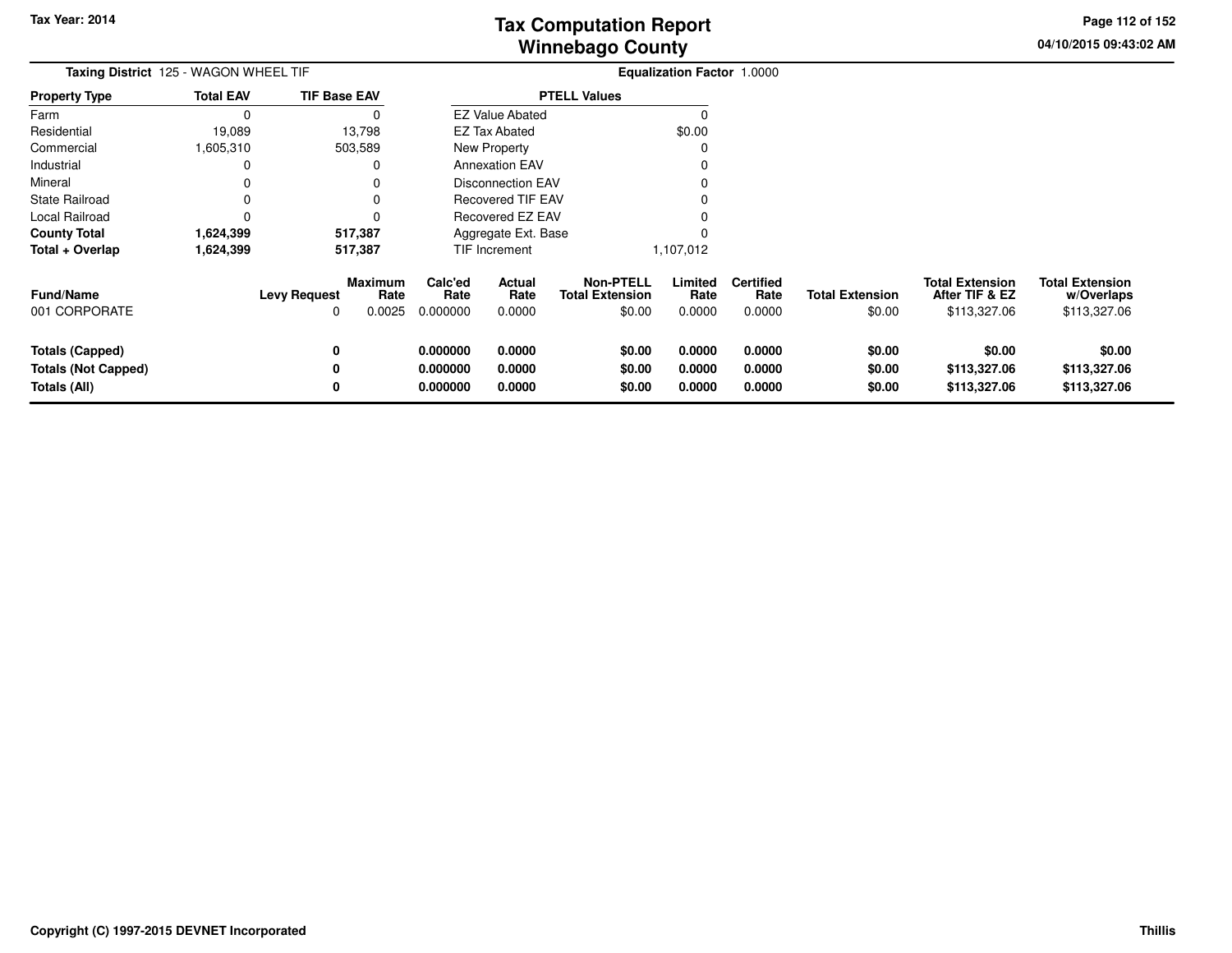**04/10/2015 09:43:02 AM Page 113 of 152**

| <b>Taxing District</b> 126 - RIVER OAKS TIF                          |                  |                     |                           |                                  |                            |                                                      | Equalization Factor 1.0000 |                                    |                                  |                                                         |                                                     |
|----------------------------------------------------------------------|------------------|---------------------|---------------------------|----------------------------------|----------------------------|------------------------------------------------------|----------------------------|------------------------------------|----------------------------------|---------------------------------------------------------|-----------------------------------------------------|
| <b>Property Type</b>                                                 | <b>Total EAV</b> | <b>TIF Base EAV</b> |                           |                                  |                            | <b>PTELL Values</b>                                  |                            |                                    |                                  |                                                         |                                                     |
| Farm                                                                 | $\Omega$         |                     | 0                         |                                  | <b>EZ Value Abated</b>     |                                                      | $\Omega$                   |                                    |                                  |                                                         |                                                     |
| Residential                                                          | 226,403          | 70,075              |                           |                                  | EZ Tax Abated              |                                                      | \$0.00                     |                                    |                                  |                                                         |                                                     |
| Commercial                                                           | 0                |                     | 0                         |                                  | New Property               |                                                      | C                          |                                    |                                  |                                                         |                                                     |
| Industrial                                                           | 0                |                     | 0                         |                                  | <b>Annexation EAV</b>      |                                                      |                            |                                    |                                  |                                                         |                                                     |
| Mineral                                                              | 0                |                     | 0                         |                                  | <b>Disconnection EAV</b>   |                                                      |                            |                                    |                                  |                                                         |                                                     |
| <b>State Railroad</b>                                                | 0                |                     |                           |                                  | <b>Recovered TIF EAV</b>   |                                                      |                            |                                    |                                  |                                                         |                                                     |
| Local Railroad                                                       | 0                |                     | 0                         |                                  | Recovered EZ EAV           |                                                      |                            |                                    |                                  |                                                         |                                                     |
| <b>County Total</b>                                                  | 226,403          | 70,075              |                           |                                  | Aggregate Ext. Base        |                                                      |                            |                                    |                                  |                                                         |                                                     |
| Total + Overlap                                                      | 226,403          | 70,075              |                           |                                  | TIF Increment              |                                                      | 156,328                    |                                    |                                  |                                                         |                                                     |
| <b>Fund/Name</b><br>001 CORPORATE                                    |                  | <b>Levy Request</b> | Maximum<br>Rate<br>0.0025 | Calc'ed<br>Rate<br>0.000000      | Actual<br>Rate<br>0.0000   | <b>Non-PTELL</b><br><b>Total Extension</b><br>\$0.00 | Limited<br>Rate<br>0.0000  | <b>Certified</b><br>Rate<br>0.0000 | <b>Total Extension</b><br>\$0.00 | <b>Total Extension</b><br>After TIF & EZ<br>\$23,421.18 | <b>Total Extension</b><br>w/Overlaps<br>\$23,421.18 |
| <b>Totals (Capped)</b><br><b>Totals (Not Capped)</b><br>Totals (All) |                  | 0                   |                           | 0.000000<br>0.000000<br>0.000000 | 0.0000<br>0.0000<br>0.0000 | \$0.00<br>\$0.00<br>\$0.00                           | 0.0000<br>0.0000<br>0.0000 | 0.0000<br>0.0000<br>0.0000         | \$0.00<br>\$0.00<br>\$0.00       | \$0.00<br>\$23,421.18<br>\$23,421.18                    | \$0.00<br>\$23,421.18<br>\$23,421.18                |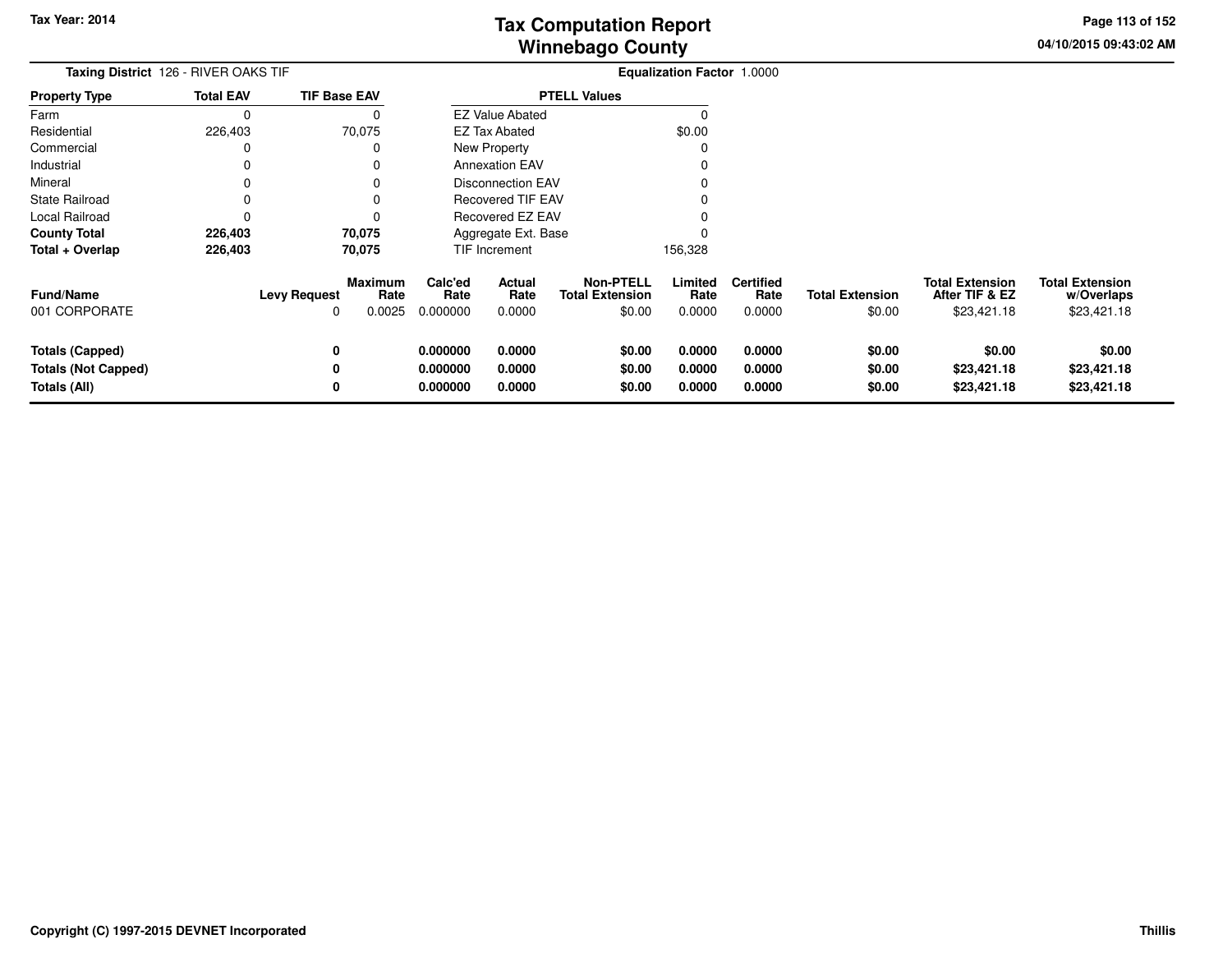**04/10/2015 09:43:02 AMPage 114 of 152**

| <b>Taxing District</b> 127 - GARRISON SCHOOL TIF                     |                  |                          |                                  |                                  |                            |                                                      | <b>Equalization Factor 1.0000</b> |                                    |                                  |                                                         |                                                     |
|----------------------------------------------------------------------|------------------|--------------------------|----------------------------------|----------------------------------|----------------------------|------------------------------------------------------|-----------------------------------|------------------------------------|----------------------------------|---------------------------------------------------------|-----------------------------------------------------|
| <b>Property Type</b>                                                 | <b>Total EAV</b> | <b>TIF Base EAV</b>      |                                  |                                  |                            | <b>PTELL Values</b>                                  |                                   |                                    |                                  |                                                         |                                                     |
| Farm                                                                 | 0                |                          |                                  |                                  | <b>EZ Value Abated</b>     |                                                      |                                   |                                    |                                  |                                                         |                                                     |
| Residential                                                          | <b>210,948</b>   |                          | 974,147                          |                                  | <b>EZ Tax Abated</b>       |                                                      | \$0.00                            |                                    |                                  |                                                         |                                                     |
| Commercial                                                           | 261,661          |                          | 52,731                           |                                  | New Property               |                                                      |                                   |                                    |                                  |                                                         |                                                     |
| Industrial                                                           |                  |                          |                                  |                                  | <b>Annexation EAV</b>      |                                                      |                                   |                                    |                                  |                                                         |                                                     |
| Mineral                                                              |                  |                          |                                  |                                  | <b>Disconnection EAV</b>   |                                                      |                                   |                                    |                                  |                                                         |                                                     |
| State Railroad                                                       |                  |                          |                                  |                                  | <b>Recovered TIF EAV</b>   |                                                      |                                   |                                    |                                  |                                                         |                                                     |
| Local Railroad                                                       | O                |                          |                                  |                                  | Recovered EZ EAV           |                                                      |                                   |                                    |                                  |                                                         |                                                     |
| <b>County Total</b>                                                  | 1,472,609        |                          | 1,026,878                        |                                  | Aggregate Ext. Base        |                                                      |                                   |                                    |                                  |                                                         |                                                     |
| Total + Overlap                                                      | 1,472,609        |                          | 1,026,878                        |                                  | TIF Increment              |                                                      | 445,731                           |                                    |                                  |                                                         |                                                     |
| <b>Fund/Name</b><br>001 CORPORATE                                    |                  | <b>Levy Request</b><br>0 | <b>Maximum</b><br>Rate<br>0.0025 | Calc'ed<br>Rate<br>0.000000      | Actual<br>Rate<br>0.0000   | <b>Non-PTELL</b><br><b>Total Extension</b><br>\$0.00 | Limited<br>Rate<br>0.0000         | <b>Certified</b><br>Rate<br>0.0000 | <b>Total Extension</b><br>\$0.00 | <b>Total Extension</b><br>After TIF & EZ<br>\$66,779.50 | <b>Total Extension</b><br>w/Overlaps<br>\$66,779.50 |
| <b>Totals (Capped)</b><br><b>Totals (Not Capped)</b><br>Totals (All) |                  | 0<br>0<br>0              |                                  | 0.000000<br>0.000000<br>0.000000 | 0.0000<br>0.0000<br>0.0000 | \$0.00<br>\$0.00<br>\$0.00                           | 0.0000<br>0.0000<br>0.0000        | 0.0000<br>0.0000<br>0.0000         | \$0.00<br>\$0.00<br>\$0.00       | \$0.00<br>\$66,779.50<br>\$66,779.50                    | \$0.00<br>\$66,779.50<br>\$66,779.50                |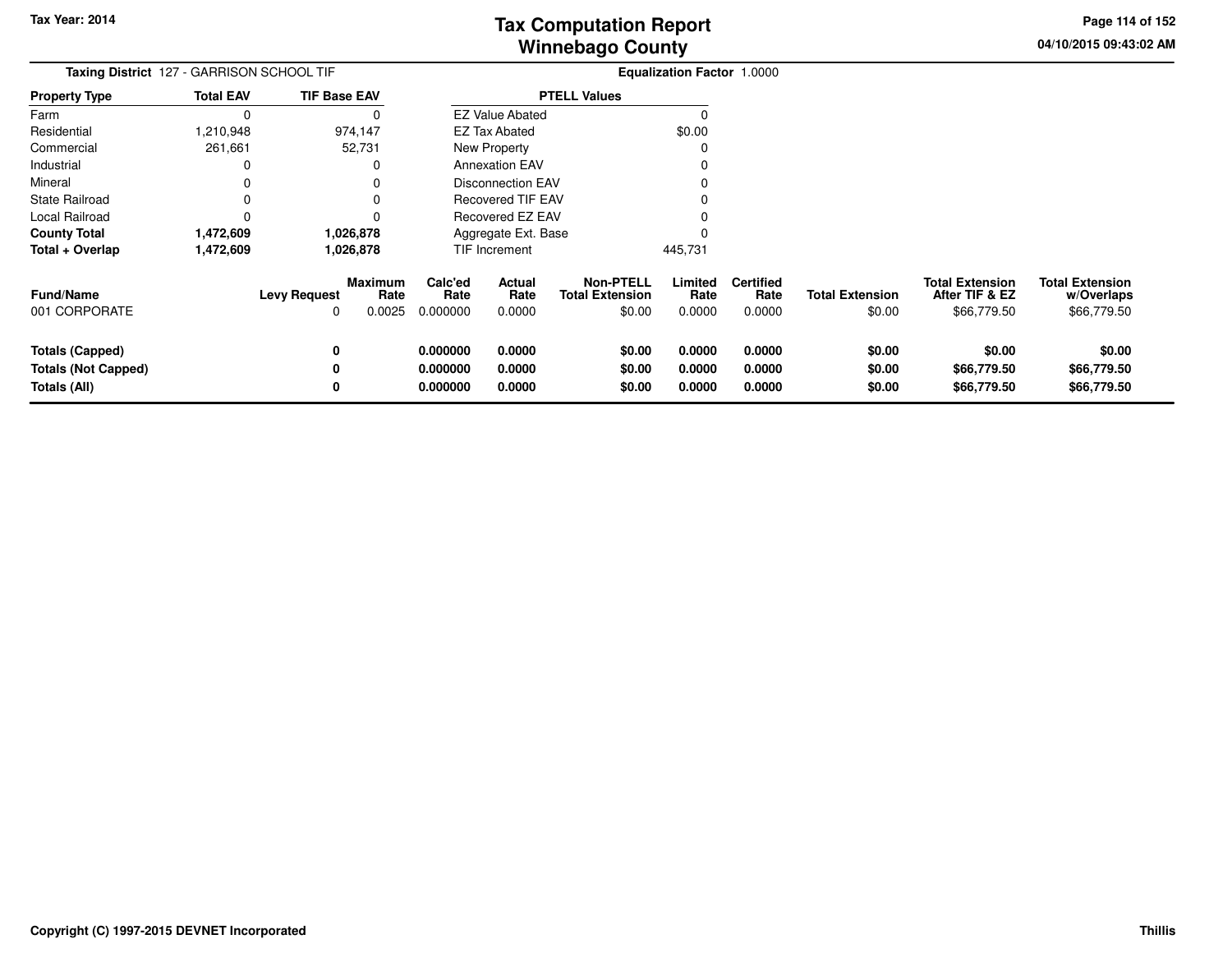**04/10/2015 09:43:02 AMPage 115 of 152**

| Taxing District 128 - KISHWAUKEE & HARRISON TIF |                  |                     |                           | <b>Equalization Factor 1.0000</b> |                          |                                                      |                           |                                    |                                  |                                                         |                                                     |
|-------------------------------------------------|------------------|---------------------|---------------------------|-----------------------------------|--------------------------|------------------------------------------------------|---------------------------|------------------------------------|----------------------------------|---------------------------------------------------------|-----------------------------------------------------|
| <b>Property Type</b>                            | <b>Total EAV</b> | <b>TIF Base EAV</b> |                           |                                   |                          | <b>PTELL Values</b>                                  |                           |                                    |                                  |                                                         |                                                     |
| Farm                                            |                  |                     |                           |                                   | <b>EZ Value Abated</b>   |                                                      | $\Omega$                  |                                    |                                  |                                                         |                                                     |
| Residential                                     |                  |                     |                           |                                   | <b>EZ Tax Abated</b>     |                                                      | \$0.00                    |                                    |                                  |                                                         |                                                     |
| Commercial                                      |                  |                     |                           |                                   | New Property             |                                                      |                           |                                    |                                  |                                                         |                                                     |
| Industrial                                      | 1,660,078        |                     | 1,397,392                 |                                   | <b>Annexation EAV</b>    |                                                      |                           |                                    |                                  |                                                         |                                                     |
| Mineral                                         |                  |                     |                           |                                   | <b>Disconnection EAV</b> |                                                      |                           |                                    |                                  |                                                         |                                                     |
| <b>State Railroad</b>                           |                  |                     |                           |                                   | Recovered TIF EAV        |                                                      |                           |                                    |                                  |                                                         |                                                     |
| Local Railroad                                  |                  |                     |                           |                                   | Recovered EZ EAV         |                                                      |                           |                                    |                                  |                                                         |                                                     |
| <b>County Total</b>                             | 1,660,078        |                     | 1,397,392                 | Aggregate Ext. Base               |                          |                                                      |                           |                                    |                                  |                                                         |                                                     |
| Total + Overlap                                 | 1,660,078        |                     | 1,397,392                 |                                   | TIF Increment            |                                                      | 262,686                   |                                    |                                  |                                                         |                                                     |
| <b>Fund/Name</b><br>001 CORPORATE               |                  | Levy Request        | Maximum<br>Rate<br>0.0025 | Calc'ed<br>Rate<br>0.000000       | Actual<br>Rate<br>0.0000 | <b>Non-PTELL</b><br><b>Total Extension</b><br>\$0.00 | Limited<br>Rate<br>0.0000 | <b>Certified</b><br>Rate<br>0.0000 | <b>Total Extension</b><br>\$0.00 | <b>Total Extension</b><br>After TIF & EZ<br>\$39,355.62 | <b>Total Extension</b><br>w/Overlaps<br>\$39,355.62 |
| <b>Totals (Capped)</b>                          |                  |                     |                           | 0.000000                          | 0.0000                   | \$0.00                                               | 0.0000                    | 0.0000                             | \$0.00                           | \$0.00                                                  | \$0.00                                              |
| <b>Totals (Not Capped)</b>                      |                  |                     |                           | 0.000000                          | 0.0000                   | \$0.00                                               | 0.0000                    | 0.0000                             | \$0.00                           | \$39,355.62                                             | \$39,355.62                                         |
| <b>Totals (All)</b>                             |                  |                     |                           | 0.000000                          | 0.0000                   | \$0.00                                               | 0.0000                    | 0.0000                             | \$0.00                           | \$39,355.62                                             | \$39,355.62                                         |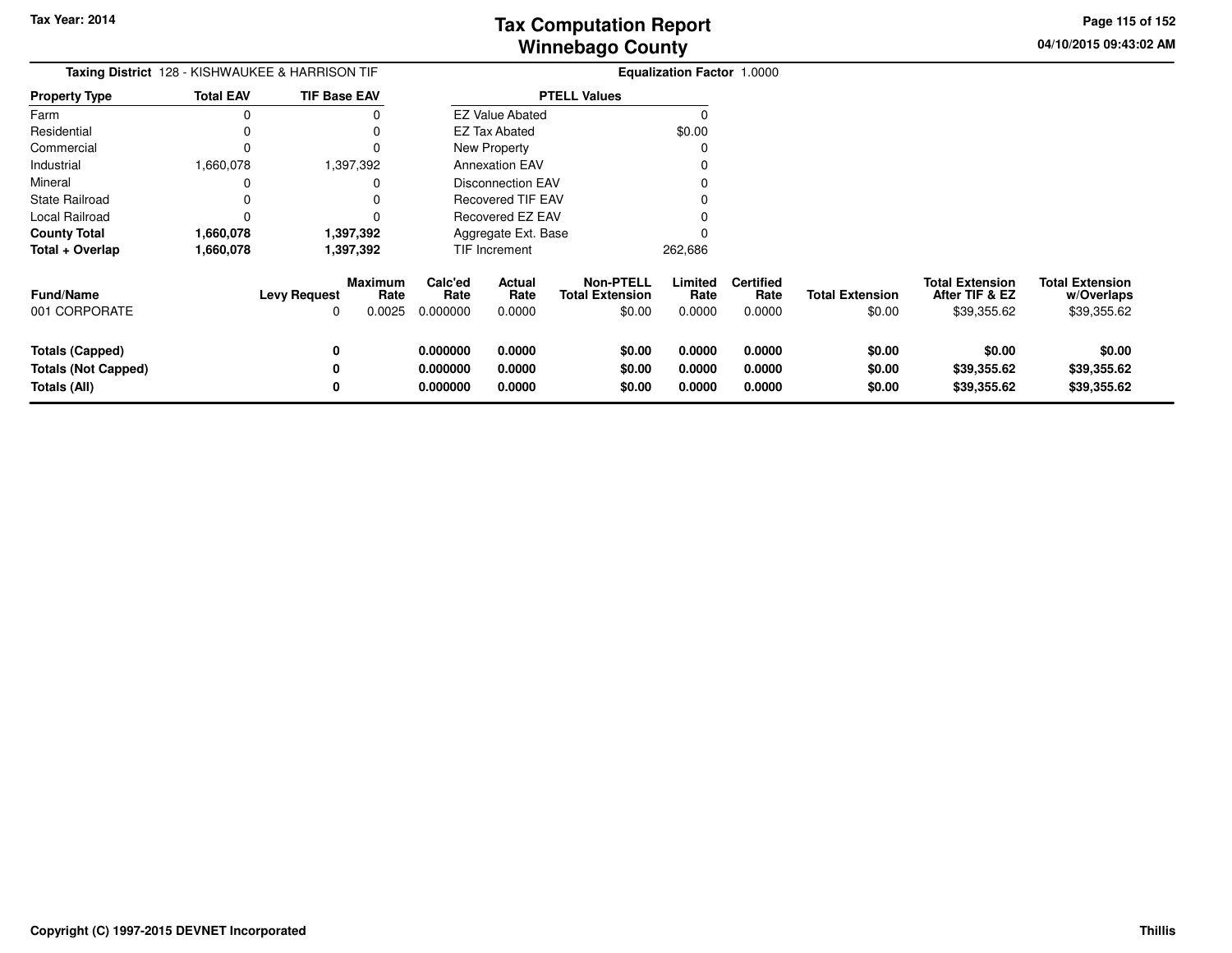**04/10/2015 09:43:02 AMPage 116 of 152**

| Taxing District 129 - LINCOLNWOOD TIF #2                             |                  |                          |                                  |                                  |                            |                                                      | Equalization Factor 1.0000 |                                    |                                  |                                                         |                                                     |
|----------------------------------------------------------------------|------------------|--------------------------|----------------------------------|----------------------------------|----------------------------|------------------------------------------------------|----------------------------|------------------------------------|----------------------------------|---------------------------------------------------------|-----------------------------------------------------|
| <b>Property Type</b>                                                 | <b>Total EAV</b> | <b>TIF Base EAV</b>      |                                  |                                  |                            | <b>PTELL Values</b>                                  |                            |                                    |                                  |                                                         |                                                     |
| Farm                                                                 | 0                |                          | 0                                |                                  | <b>EZ Value Abated</b>     |                                                      |                            |                                    |                                  |                                                         |                                                     |
| Residential                                                          | 292,102          |                          | 10,548                           |                                  | <b>EZ Tax Abated</b>       |                                                      | \$0.00                     |                                    |                                  |                                                         |                                                     |
| Commercial                                                           | 0                |                          | 0                                |                                  | <b>New Property</b>        |                                                      |                            |                                    |                                  |                                                         |                                                     |
| Industrial                                                           | 0                |                          | 0                                |                                  | <b>Annexation EAV</b>      |                                                      |                            |                                    |                                  |                                                         |                                                     |
| Mineral                                                              | 0                |                          | O                                |                                  | <b>Disconnection EAV</b>   |                                                      |                            |                                    |                                  |                                                         |                                                     |
| <b>State Railroad</b>                                                | 0                |                          | 0                                |                                  | <b>Recovered TIF EAV</b>   |                                                      |                            |                                    |                                  |                                                         |                                                     |
| Local Railroad                                                       | 0                |                          | 0                                |                                  | Recovered EZ EAV           |                                                      |                            |                                    |                                  |                                                         |                                                     |
| <b>County Total</b>                                                  | 292,102          |                          | 10,548                           | Aggregate Ext. Base              |                            |                                                      |                            |                                    |                                  |                                                         |                                                     |
| Total + Overlap                                                      | 292,102          |                          | 10,548                           |                                  | TIF Increment              |                                                      | 281,554                    |                                    |                                  |                                                         |                                                     |
| <b>Fund/Name</b><br>001 GENERAL FUND                                 |                  | <b>Levy Request</b><br>0 | <b>Maximum</b><br>Rate<br>0.0000 | Calc'ed<br>Rate<br>0.000000      | Actual<br>Rate<br>0.0000   | <b>Non-PTELL</b><br><b>Total Extension</b><br>\$0.00 | Limited<br>Rate<br>0.0000  | <b>Certified</b><br>Rate<br>0.0000 | <b>Total Extension</b><br>\$0.00 | <b>Total Extension</b><br>After TIF & EZ<br>\$42,182.52 | <b>Total Extension</b><br>w/Overlaps<br>\$42,182.52 |
| <b>Totals (Capped)</b><br><b>Totals (Not Capped)</b><br>Totals (All) |                  | 0<br>0<br>0              |                                  | 0.000000<br>0.000000<br>0.000000 | 0.0000<br>0.0000<br>0.0000 | \$0.00<br>\$0.00<br>\$0.00                           | 0.0000<br>0.0000<br>0.0000 | 0.0000<br>0.0000<br>0.0000         | \$0.00<br>\$0.00<br>\$0.00       | \$0.00<br>\$42,182.52<br>\$42,182.52                    | \$0.00<br>\$42,182.52<br>\$42,182.52                |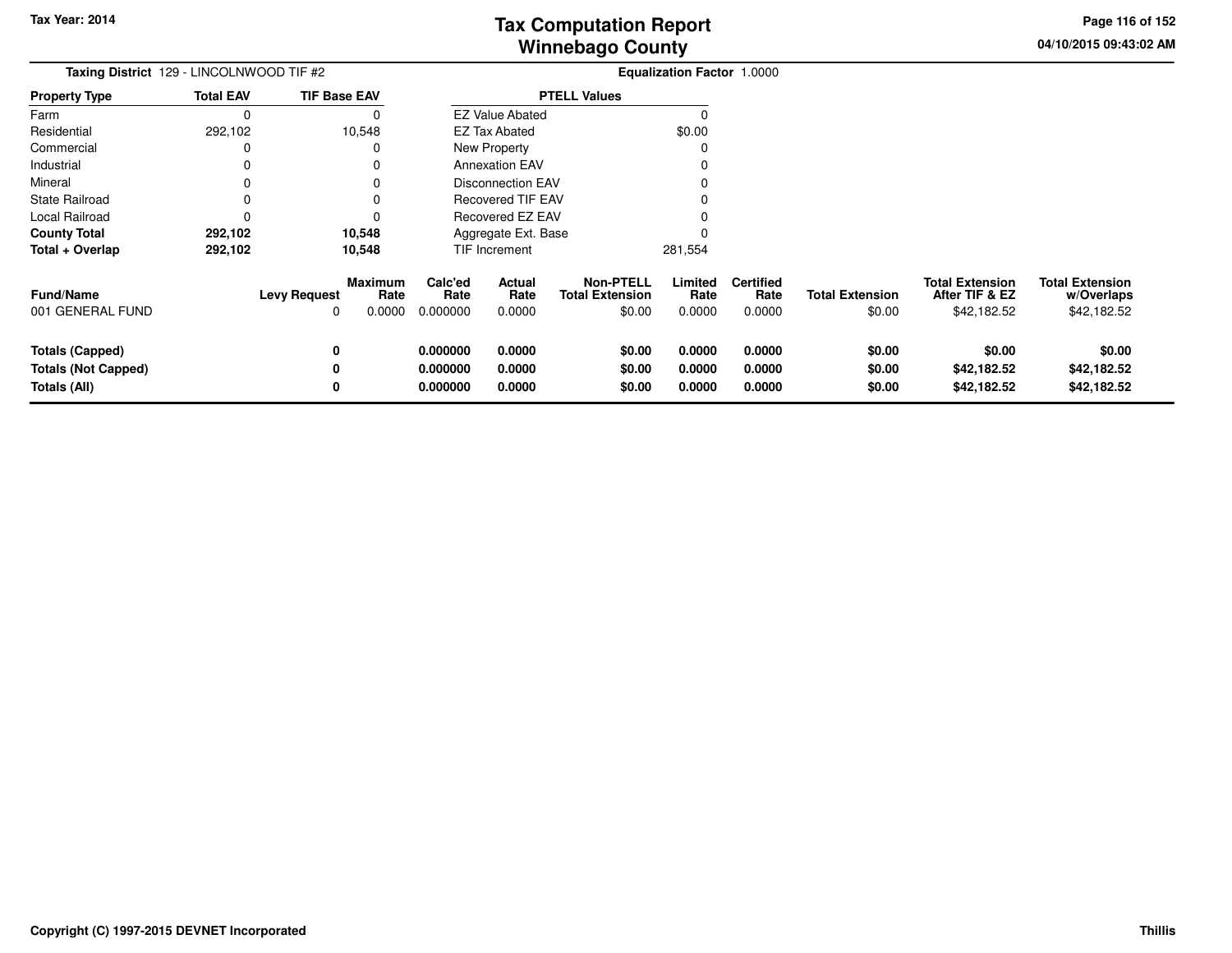**04/10/2015 09:43:02 AMPage 117 of 152**

> **w/Overlaps**\$152,050.52

| Taxing District 130 - HOPE VI TIF |                  |                                |                         |                          |                                            | Equalization Factor 1.0000 |                          |                        |                                          |                                      |
|-----------------------------------|------------------|--------------------------------|-------------------------|--------------------------|--------------------------------------------|----------------------------|--------------------------|------------------------|------------------------------------------|--------------------------------------|
| <b>Property Type</b>              | <b>Total EAV</b> | <b>TIF Base EAV</b>            |                         |                          | <b>PTELL Values</b>                        |                            |                          |                        |                                          |                                      |
| Farm                              |                  |                                |                         | <b>EZ Value Abated</b>   |                                            |                            |                          |                        |                                          |                                      |
| Residential                       | 1,755,643        | 741,554                        |                         | <b>EZ Tax Abated</b>     |                                            | \$0.00                     |                          |                        |                                          |                                      |
| Commercial                        | 4,760            | 3,967                          |                         | New Property             |                                            |                            |                          |                        |                                          |                                      |
| Industrial                        |                  |                                |                         | <b>Annexation EAV</b>    |                                            |                            |                          |                        |                                          |                                      |
| Mineral                           |                  |                                |                         | <b>Disconnection EAV</b> |                                            |                            |                          |                        |                                          |                                      |
| <b>State Railroad</b>             |                  |                                |                         | <b>Recovered TIF EAV</b> |                                            |                            |                          |                        |                                          |                                      |
| Local Railroad                    |                  |                                |                         | Recovered EZ EAV         |                                            |                            |                          |                        |                                          |                                      |
| <b>County Total</b>               | 1,760,403        | 745,521                        |                         | Aggregate Ext. Base      |                                            |                            |                          |                        |                                          |                                      |
| Total + Overlap                   | 1,760,403        | 745,521                        |                         | TIF Increment            |                                            | 1,014,882                  |                          |                        |                                          |                                      |
| <b>Fund/Name</b>                  |                  | Maximum<br><b>Levy Request</b> | Calc'ed<br>Rate<br>Rate | Actual<br>Rate           | <b>Non-PTELL</b><br><b>Total Extension</b> | Limited<br>Rate            | <b>Certified</b><br>Rate | <b>Total Extension</b> | <b>Total Extension</b><br>After TIF & EZ | <b>Total Extension</b><br>w/Overlaps |
| 001 GENERAL FUND                  |                  | 0.0000<br>0                    | 0.000000                | 0.0000                   | \$0.00                                     | 0.0000                     | 0.0000                   | \$0.00                 | \$152,050.52                             | \$152,050.52                         |
| Totals (Capped)                   |                  | 0                              | 0.000000                | 0.0000                   | \$0.00                                     | 0.0000                     | 0.0000                   | \$0.00                 | \$0.00                                   | \$0.00                               |
| <b>Totals (Not Capped)</b>        |                  |                                | 0.000000                | 0.0000                   | \$0.00                                     | 0.0000                     | 0.0000                   | \$0.00                 | \$152,050.52                             | \$152,050.52                         |
| Totals (All)                      |                  |                                | 0.000000                | 0.0000                   | \$0.00                                     | 0.0000                     | 0.0000                   | \$0.00                 | \$152,050.52                             | \$152,050.52                         |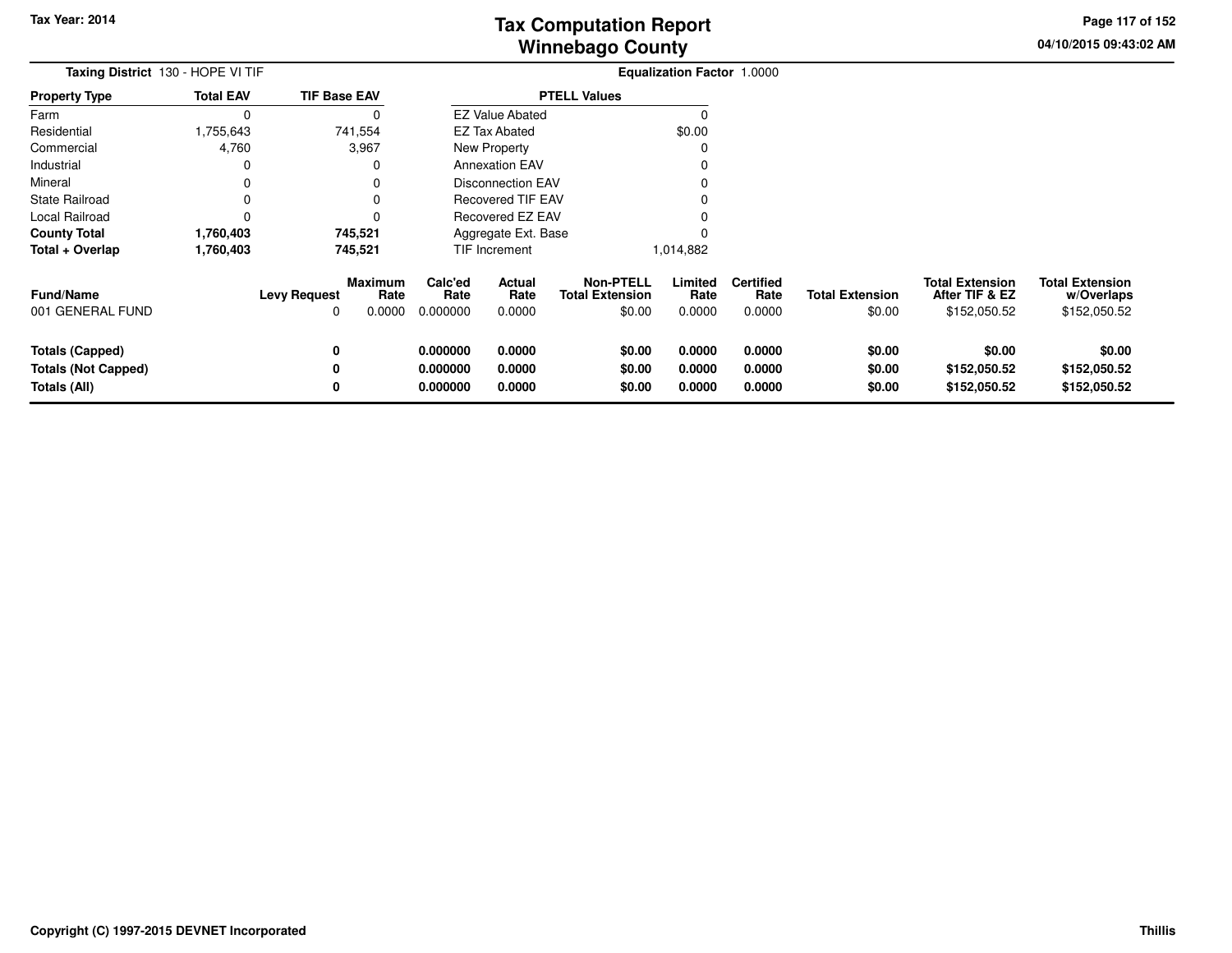**04/10/2015 09:43:02 AMPage 118 of 152**

 $$0.00$ 

| <b>Taxing District 131 - QUARRY TIF</b>                              |                     |                                  | <b>Equalization Factor 1.0000</b> |                            |                                                      |                            |                                    |                                  |                                                    |                                                |
|----------------------------------------------------------------------|---------------------|----------------------------------|-----------------------------------|----------------------------|------------------------------------------------------|----------------------------|------------------------------------|----------------------------------|----------------------------------------------------|------------------------------------------------|
| <b>Property Type</b>                                                 | <b>Total EAV</b>    | <b>TIF Base EAV</b>              |                                   |                            | <b>PTELL Values</b>                                  |                            |                                    |                                  |                                                    |                                                |
| Farm                                                                 | 0                   |                                  |                                   | <b>EZ Value Abated</b>     |                                                      |                            |                                    |                                  |                                                    |                                                |
| Residential                                                          |                     |                                  |                                   | <b>EZ Tax Abated</b>       |                                                      | \$0.00                     |                                    |                                  |                                                    |                                                |
| Commercial                                                           |                     |                                  |                                   | New Property               |                                                      |                            |                                    |                                  |                                                    |                                                |
| Industrial                                                           |                     |                                  |                                   | <b>Annexation EAV</b>      |                                                      |                            |                                    |                                  |                                                    |                                                |
| Mineral                                                              | O                   |                                  |                                   | <b>Disconnection EAV</b>   |                                                      |                            |                                    |                                  |                                                    |                                                |
| <b>State Railroad</b>                                                |                     |                                  |                                   | <b>Recovered TIF EAV</b>   |                                                      |                            |                                    |                                  |                                                    |                                                |
| Local Railroad                                                       |                     |                                  |                                   | Recovered EZ EAV           |                                                      |                            |                                    |                                  |                                                    |                                                |
| <b>County Total</b>                                                  |                     |                                  |                                   | Aggregate Ext. Base        |                                                      |                            |                                    |                                  |                                                    |                                                |
| Total + Overlap                                                      | 0                   | 0                                |                                   | TIF Increment              |                                                      | 0                          |                                    |                                  |                                                    |                                                |
| <b>Fund/Name</b><br>001 CORPORATE                                    | <b>Levy Request</b> | <b>Maximum</b><br>Rate<br>0.0000 | Calc'ed<br>Rate<br>0.000000       | Actual<br>Rate<br>0.0000   | <b>Non-PTELL</b><br><b>Total Extension</b><br>\$0.00 | Limited<br>Rate<br>0.0000  | <b>Certified</b><br>Rate<br>0.0000 | <b>Total Extension</b><br>\$0.00 | <b>Total Extension</b><br>After TIF & EZ<br>\$0.00 | <b>Total Extension</b><br>w/Overlaps<br>\$0.00 |
| <b>Totals (Capped)</b><br><b>Totals (Not Capped)</b><br>Totals (All) |                     | 0                                | 0.000000<br>0.000000<br>0.000000  | 0.0000<br>0.0000<br>0.0000 | \$0.00<br>\$0.00<br>\$0.00                           | 0.0000<br>0.0000<br>0.0000 | 0.0000<br>0.0000<br>0.0000         | \$0.00<br>\$0.00<br>\$0.00       | \$0.00<br>\$0.00<br>\$0.00                         | \$0.00<br>\$0.00<br>\$0.00                     |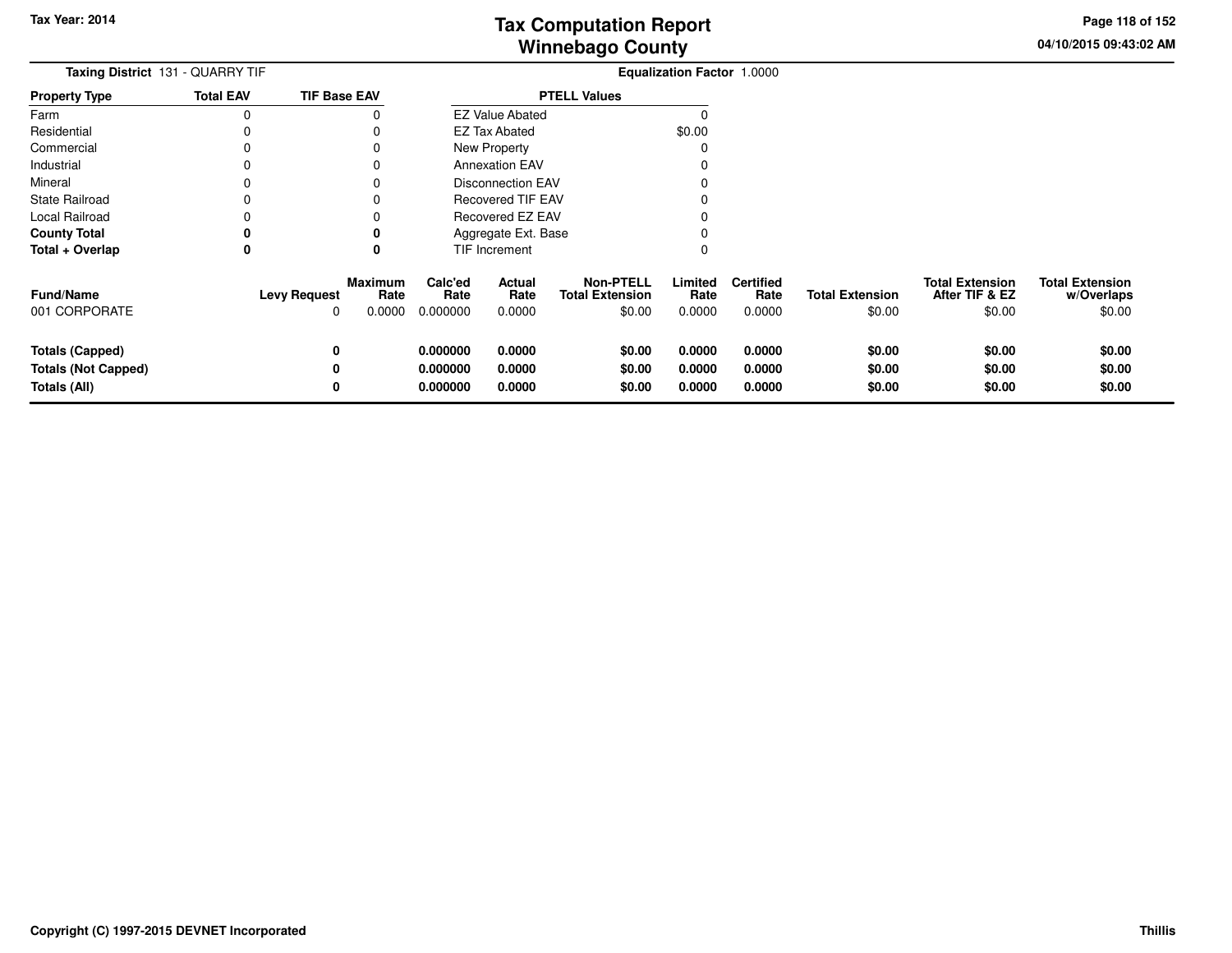**04/10/2015 09:43:02 AMPage 119 of 152**

| <b>Taxing District</b> 132 - NORTH 2ND TIF LOVES PARK |                  |                          | <b>Equalization Factor 1.0000</b> |                             |                                                      |                                                      |                           |                                    |                                  |                                                         |                                                     |
|-------------------------------------------------------|------------------|--------------------------|-----------------------------------|-----------------------------|------------------------------------------------------|------------------------------------------------------|---------------------------|------------------------------------|----------------------------------|---------------------------------------------------------|-----------------------------------------------------|
| <b>Property Type</b>                                  | <b>Total EAV</b> | <b>TIF Base EAV</b>      |                                   |                             |                                                      | <b>PTELL Values</b>                                  |                           |                                    |                                  |                                                         |                                                     |
| Farm                                                  | 0                |                          |                                   |                             | <b>EZ Value Abated</b>                               |                                                      |                           |                                    |                                  |                                                         |                                                     |
| Residential                                           | 407,241          |                          | 364,467                           |                             | <b>EZ Tax Abated</b>                                 |                                                      | \$0.00                    |                                    |                                  |                                                         |                                                     |
| Commercial                                            | 8,321,984        |                          | 8,120,260                         |                             | New Property                                         |                                                      |                           |                                    |                                  |                                                         |                                                     |
| Industrial                                            | 2,110,777        |                          | 1,736,386                         |                             | <b>Annexation EAV</b>                                |                                                      |                           |                                    |                                  |                                                         |                                                     |
| Mineral                                               |                  |                          |                                   |                             | <b>Disconnection EAV</b><br><b>Recovered TIF EAV</b> |                                                      |                           |                                    |                                  |                                                         |                                                     |
| <b>State Railroad</b>                                 | 0                |                          |                                   |                             |                                                      |                                                      |                           |                                    |                                  |                                                         |                                                     |
| Local Railroad                                        | $\Omega$         |                          |                                   | Recovered EZ EAV            |                                                      |                                                      |                           |                                    |                                  |                                                         |                                                     |
| <b>County Total</b>                                   | 10,840,002       |                          | 10,221,113                        | Aggregate Ext. Base         |                                                      |                                                      |                           |                                    |                                  |                                                         |                                                     |
| Total + Overlap                                       | 10,840,002       |                          | 10,221,113                        |                             | TIF Increment                                        |                                                      | 618,889                   |                                    |                                  |                                                         |                                                     |
| Fund/Name<br>001 CORPORATE                            |                  | <b>Levy Request</b><br>0 | <b>Maximum</b><br>Rate<br>0.0025  | Calc'ed<br>Rate<br>0.000000 | Actual<br>Rate<br>0.0000                             | <b>Non-PTELL</b><br><b>Total Extension</b><br>\$0.00 | Limited<br>Rate<br>0.0000 | <b>Certified</b><br>Rate<br>0.0000 | <b>Total Extension</b><br>\$0.00 | <b>Total Extension</b><br>After TIF & EZ<br>\$74,428.32 | <b>Total Extension</b><br>w/Overlaps<br>\$74,428.32 |
| <b>Totals (Capped)</b><br><b>Totals (Not Capped)</b>  |                  | 0<br>0                   |                                   | 0.000000<br>0.000000        | 0.0000<br>0.0000                                     | \$0.00<br>\$0.00                                     | 0.0000<br>0.0000          | 0.0000<br>0.0000                   | \$0.00<br>\$0.00                 | \$0.00<br>\$74,428.32                                   | \$0.00<br>\$74,428.32                               |
| Totals (All)                                          |                  | 0                        |                                   | 0.000000                    | 0.0000                                               | \$0.00                                               | 0.0000                    | 0.0000                             | \$0.00                           | \$74,428.32                                             | \$74,428.32                                         |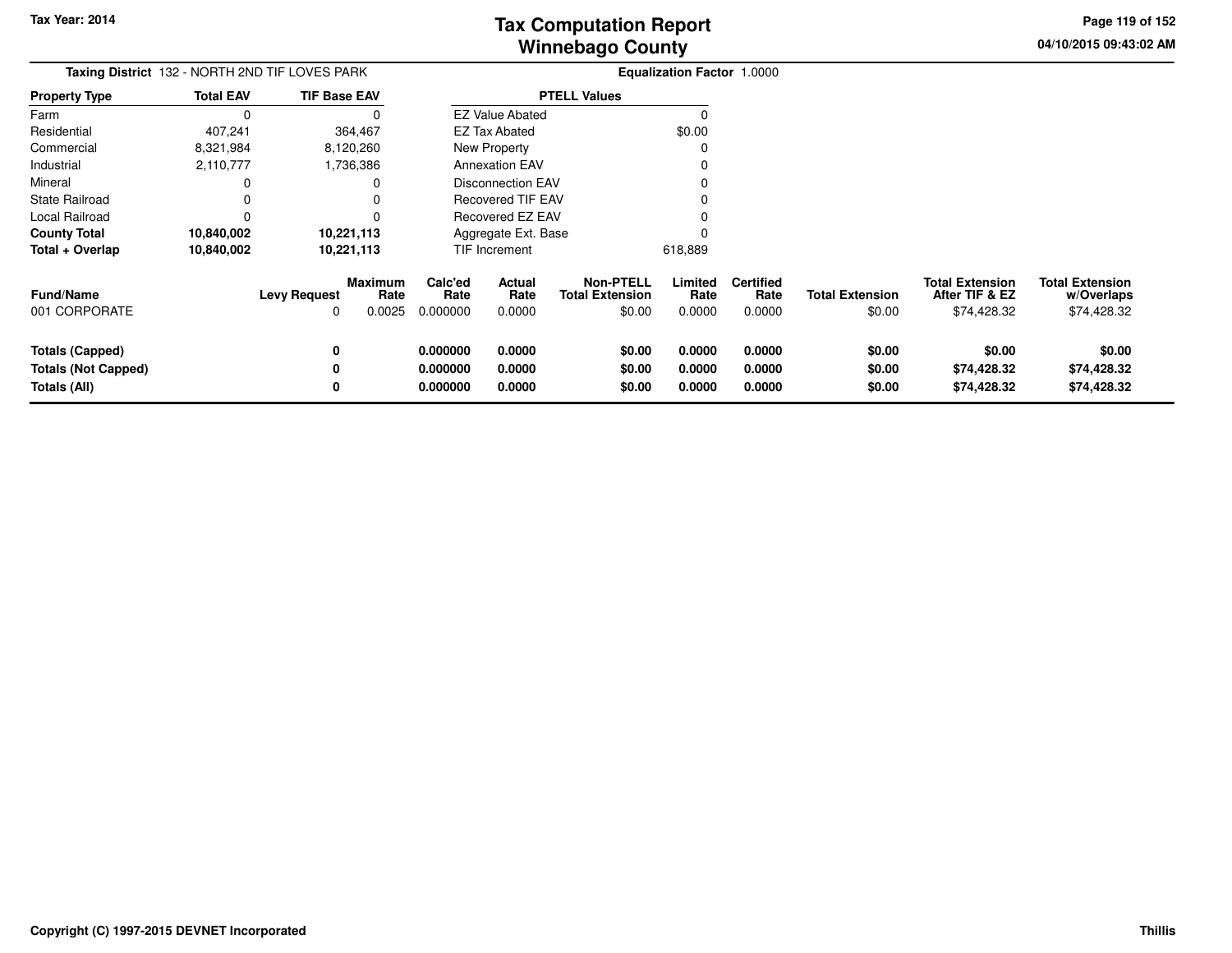**04/10/2015 09:43:02 AM Page 120 of 152**

| Taxing District 133 - GLOBAL TRADE TIF #2                     |                  |                          |                                  | <b>Equalization Factor 1.0000</b> |                                 |                                                      |                            |                                    |                                  |                                                          |                                                      |
|---------------------------------------------------------------|------------------|--------------------------|----------------------------------|-----------------------------------|---------------------------------|------------------------------------------------------|----------------------------|------------------------------------|----------------------------------|----------------------------------------------------------|------------------------------------------------------|
| <b>Property Type</b>                                          | <b>Total EAV</b> | <b>TIF Base EAV</b>      |                                  |                                   |                                 | <b>PTELL Values</b>                                  |                            |                                    |                                  |                                                          |                                                      |
| Farm                                                          | 53,478           |                          | 30,267                           |                                   | <b>EZ Value Abated</b>          |                                                      | 0                          |                                    |                                  |                                                          |                                                      |
| Residential                                                   | 77,054           |                          | 61,937                           |                                   | <b>EZ Tax Abated</b>            |                                                      | \$0.00                     |                                    |                                  |                                                          |                                                      |
| Commercial                                                    | 1,693,321        |                          | 315,314                          |                                   | New Property                    |                                                      |                            |                                    |                                  |                                                          |                                                      |
| Industrial                                                    | 6,439,621        |                          | 6,213,132                        |                                   | <b>Annexation EAV</b>           |                                                      |                            |                                    |                                  |                                                          |                                                      |
| Mineral                                                       | 0                |                          |                                  |                                   | Disconnection EAV               |                                                      |                            |                                    |                                  |                                                          |                                                      |
| State Railroad                                                | 0                |                          |                                  |                                   | <b>Recovered TIF EAV</b>        |                                                      |                            |                                    |                                  |                                                          |                                                      |
| Local Railroad                                                | 0                |                          |                                  |                                   | Recovered EZ EAV                |                                                      |                            |                                    |                                  |                                                          |                                                      |
| County Total                                                  | 8,263,474        |                          | 6,620,650                        | Aggregate Ext. Base               |                                 |                                                      |                            |                                    |                                  |                                                          |                                                      |
| Total + Overlap                                               | 8,263,474        |                          | 6,620,650                        |                                   | <b>TIF Increment</b>            |                                                      | 1,642,824                  |                                    |                                  |                                                          |                                                      |
| Fund/Name<br>001 CORPORATE                                    |                  | <b>Levy Request</b><br>0 | <b>Maximum</b><br>Rate<br>0.0000 | Calc'ed<br>Rate<br>0.000000       | <b>Actual</b><br>Rate<br>0.0000 | <b>Non-PTELL</b><br><b>Total Extension</b><br>\$0.00 | Limited<br>Rate<br>0.0000  | <b>Certified</b><br>Rate<br>0.0000 | <b>Total Extension</b><br>\$0.00 | <b>Total Extension</b><br>After TIF & EZ<br>\$246,127.98 | <b>Total Extension</b><br>w/Overlaps<br>\$246,127.98 |
| Totals (Capped)<br><b>Totals (Not Capped)</b><br>Totals (All) |                  | 0<br>0<br>0              |                                  | 0.000000<br>0.000000<br>0.000000  | 0.0000<br>0.0000<br>0.0000      | \$0.00<br>\$0.00<br>\$0.00                           | 0.0000<br>0.0000<br>0.0000 | 0.0000<br>0.0000<br>0.0000         | \$0.00<br>\$0.00<br>\$0.00       | \$0.00<br>\$246,127.98<br>\$246,127.98                   | \$0.00<br>\$246,127.98<br>\$246,127.98               |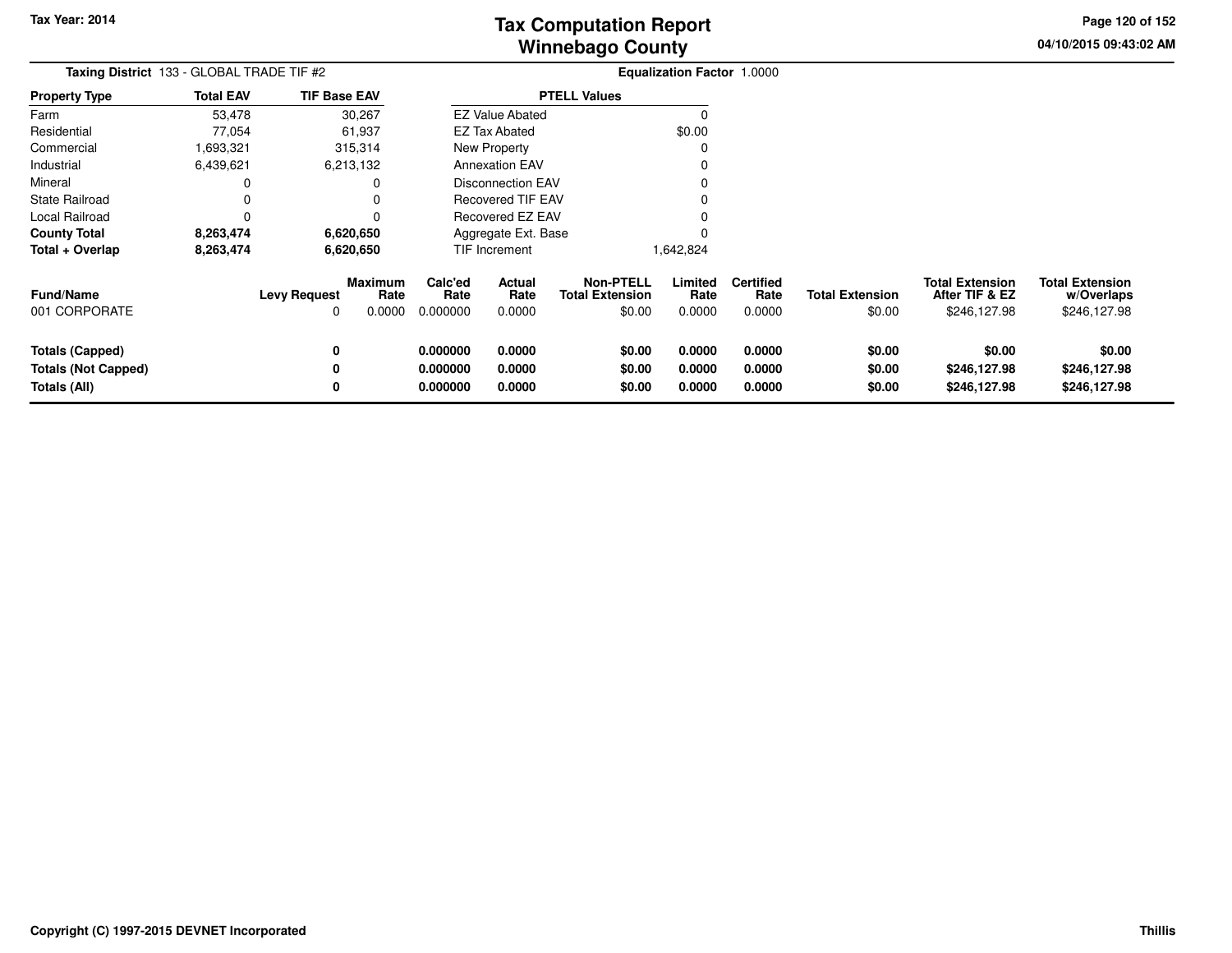**04/10/2015 09:43:02 AMPage 121 of 152**

| Taxing District 134 - ASSISTED LIVING/ RIVER HOUSING TIF             |                  |                          |                                  | <b>Equalization Factor 1.0000</b> |                            |                                                      |                            |                                    |                                  |                                                    |                                                |
|----------------------------------------------------------------------|------------------|--------------------------|----------------------------------|-----------------------------------|----------------------------|------------------------------------------------------|----------------------------|------------------------------------|----------------------------------|----------------------------------------------------|------------------------------------------------|
| <b>Property Type</b>                                                 | <b>Total EAV</b> | <b>TIF Base EAV</b>      |                                  |                                   |                            | <b>PTELL Values</b>                                  |                            |                                    |                                  |                                                    |                                                |
| Farm                                                                 | 0                |                          | 0                                |                                   | <b>EZ Value Abated</b>     |                                                      |                            |                                    |                                  |                                                    |                                                |
| Residential                                                          | 0                |                          | $\Omega$                         |                                   | <b>EZ Tax Abated</b>       |                                                      | \$0.00                     |                                    |                                  |                                                    |                                                |
| Commercial                                                           | 66,399           | 66,399                   |                                  |                                   | New Property               |                                                      |                            |                                    |                                  |                                                    |                                                |
| Industrial                                                           | 0                |                          | 0                                |                                   | <b>Annexation EAV</b>      |                                                      |                            |                                    |                                  |                                                    |                                                |
| Mineral                                                              | 0                |                          | 0                                |                                   | <b>Disconnection EAV</b>   |                                                      |                            |                                    |                                  |                                                    |                                                |
| <b>State Railroad</b>                                                | 0                |                          | 0                                |                                   | <b>Recovered TIF EAV</b>   |                                                      |                            |                                    |                                  |                                                    |                                                |
| Local Railroad                                                       | 0                |                          | $\Omega$                         |                                   | Recovered EZ EAV           |                                                      |                            |                                    |                                  |                                                    |                                                |
| <b>County Total</b>                                                  | 66,399           | 66,399                   |                                  |                                   | Aggregate Ext. Base        |                                                      |                            |                                    |                                  |                                                    |                                                |
| Total + Overlap                                                      | 66,399           | 66,399                   |                                  |                                   | <b>TIF Increment</b>       |                                                      |                            |                                    |                                  |                                                    |                                                |
| <b>Fund/Name</b><br>001 CORPORATE                                    |                  | <b>Levy Request</b><br>0 | <b>Maximum</b><br>Rate<br>0.0000 | Calc'ed<br>Rate<br>0.000000       | Actual<br>Rate<br>0.0000   | <b>Non-PTELL</b><br><b>Total Extension</b><br>\$0.00 | Limited<br>Rate<br>0.0000  | <b>Certified</b><br>Rate<br>0.0000 | <b>Total Extension</b><br>\$0.00 | <b>Total Extension</b><br>After TIF & EZ<br>\$0.00 | <b>Total Extension</b><br>w/Overlaps<br>\$0.00 |
| <b>Totals (Capped)</b><br><b>Totals (Not Capped)</b><br>Totals (All) |                  | 0<br>0<br>0              |                                  | 0.000000<br>0.000000<br>0.000000  | 0.0000<br>0.0000<br>0.0000 | \$0.00<br>\$0.00<br>\$0.00                           | 0.0000<br>0.0000<br>0.0000 | 0.0000<br>0.0000<br>0.0000         | \$0.00<br>\$0.00<br>\$0.00       | \$0.00<br>\$0.00<br>\$0.00                         | \$0.00<br>\$0.00<br>\$0.00                     |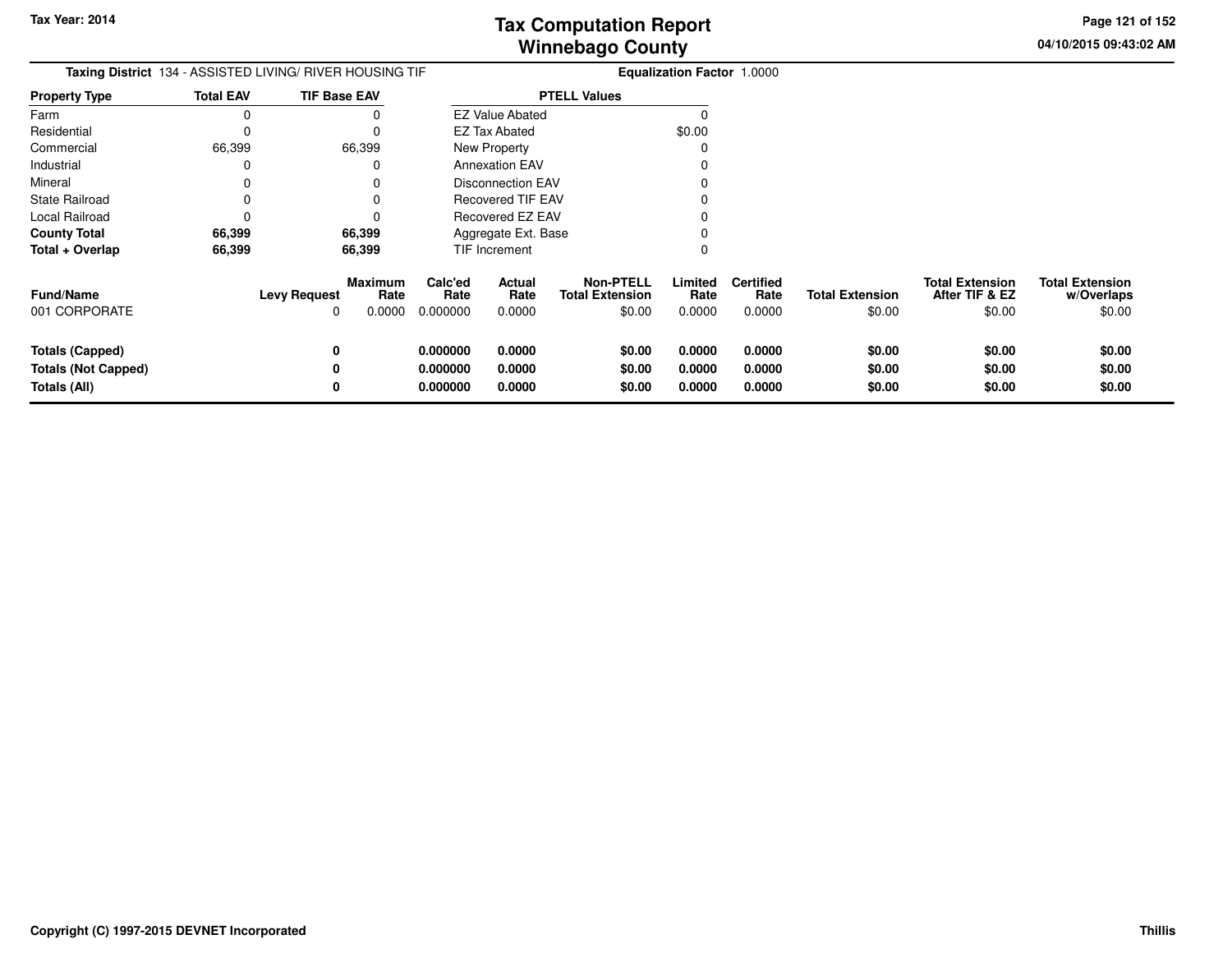**04/10/2015 09:43:02 AM Page 122 of 152**

| <b>Taxing District</b> 135 - NORTH 2ND TIF MACHESNEY PARK |                  |                          |                           |                             |                                                      |                                                      | <b>Equalization Factor 1.0000</b> |                                    |                                  |                                                         |                                                     |
|-----------------------------------------------------------|------------------|--------------------------|---------------------------|-----------------------------|------------------------------------------------------|------------------------------------------------------|-----------------------------------|------------------------------------|----------------------------------|---------------------------------------------------------|-----------------------------------------------------|
| <b>Property Type</b>                                      | <b>Total EAV</b> | <b>TIF Base EAV</b>      |                           |                             |                                                      | <b>PTELL Values</b>                                  |                                   |                                    |                                  |                                                         |                                                     |
| Farm                                                      | 0                |                          | 0                         |                             | <b>EZ Value Abated</b>                               |                                                      | C                                 |                                    |                                  |                                                         |                                                     |
| Residential                                               | 2,805,632        |                          | 2,673,685                 |                             | EZ Tax Abated                                        |                                                      | \$0.00                            |                                    |                                  |                                                         |                                                     |
| Commercial                                                | 5,317,994        |                          | 4,841,961                 |                             | New Property                                         |                                                      | 0                                 |                                    |                                  |                                                         |                                                     |
| Industrial                                                | 126,397          |                          | 126,397                   |                             | <b>Annexation EAV</b>                                |                                                      |                                   |                                    |                                  |                                                         |                                                     |
| Mineral                                                   |                  |                          |                           |                             | <b>Disconnection EAV</b><br><b>Recovered TIF EAV</b> |                                                      |                                   |                                    |                                  |                                                         |                                                     |
| <b>State Railroad</b>                                     | 0                |                          |                           |                             |                                                      |                                                      |                                   |                                    |                                  |                                                         |                                                     |
| Local Railroad                                            | 0                |                          |                           | Recovered EZ EAV            |                                                      |                                                      |                                   |                                    |                                  |                                                         |                                                     |
| <b>County Total</b>                                       | 8,250,023        |                          | 7,642,043                 |                             | Aggregate Ext. Base                                  |                                                      |                                   |                                    |                                  |                                                         |                                                     |
| Total + Overlap                                           | 8,250,023        |                          | 7,642,043                 |                             | <b>TIF Increment</b>                                 |                                                      | 607,980                           |                                    |                                  |                                                         |                                                     |
| <b>Fund/Name</b><br>001 CORPORATE                         |                  | <b>Levy Request</b><br>O | Maximum<br>Rate<br>0.0000 | Calc'ed<br>Rate<br>0.000000 | Actual<br>Rate<br>0.0000                             | <b>Non-PTELL</b><br><b>Total Extension</b><br>\$0.00 | Limited<br>Rate<br>0.0000         | <b>Certified</b><br>Rate<br>0.0000 | <b>Total Extension</b><br>\$0.00 | <b>Total Extension</b><br>After TIF & EZ<br>\$68,506.50 | <b>Total Extension</b><br>w/Overlaps<br>\$68,506.50 |
| <b>Totals (Capped)</b>                                    |                  | 0                        |                           | 0.000000                    | 0.0000                                               | \$0.00                                               | 0.0000                            | 0.0000                             | \$0.00                           | \$0.00                                                  | \$0.00                                              |
| <b>Totals (Not Capped)</b>                                |                  | 0                        |                           | 0.000000                    | 0.0000                                               | \$0.00                                               | 0.0000                            | 0.0000                             | \$0.00                           | \$68,506.50                                             | \$68,506.50                                         |
| Totals (All)                                              |                  | 0                        |                           | 0.000000                    | 0.0000                                               | \$0.00                                               | 0.0000                            | 0.0000                             | \$0.00                           | \$68,506.50                                             | \$68,506.50                                         |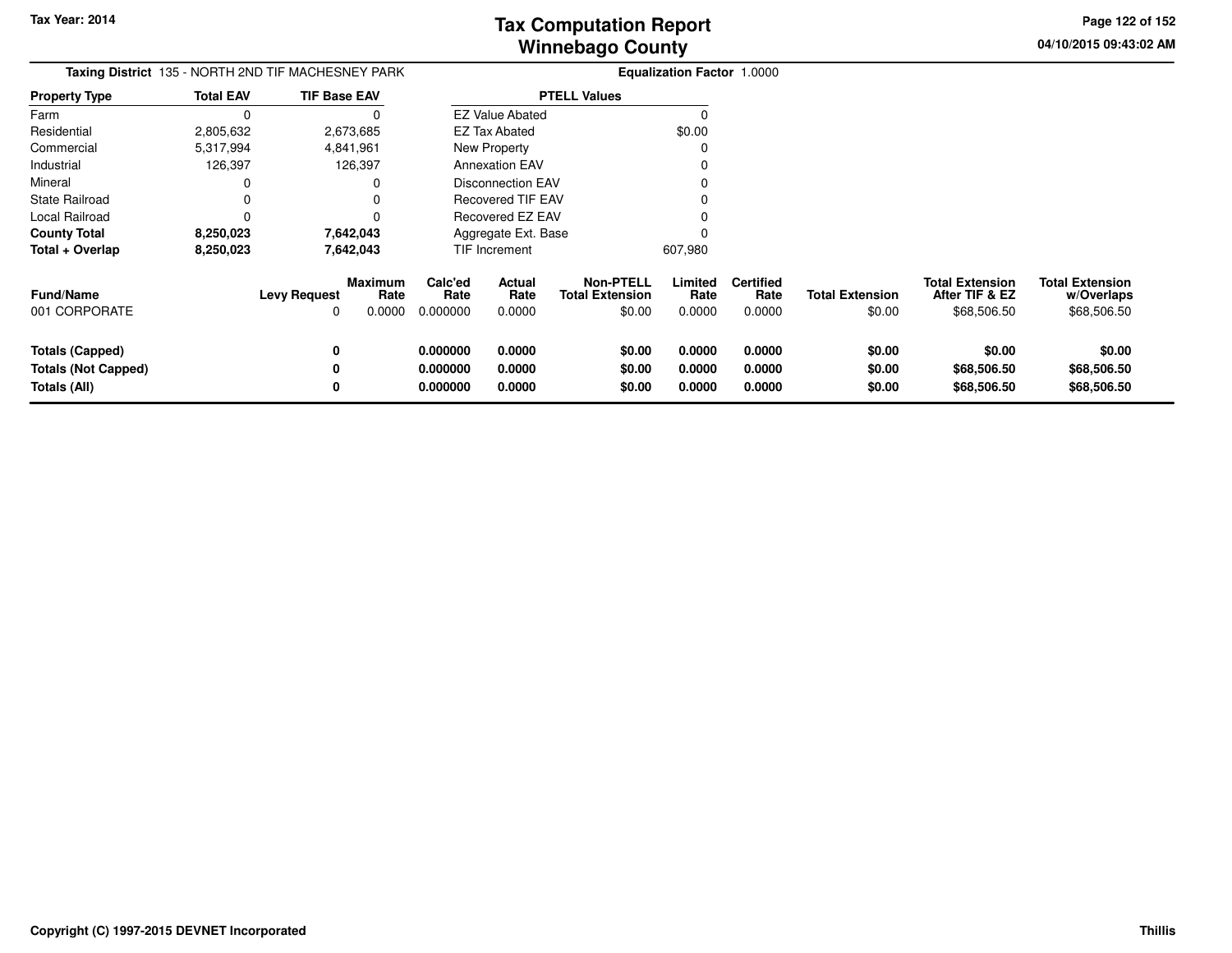**04/10/2015 09:43:02 AM Page 123 of 152**

| Taxing District 136 - HARVEST HILLS SSA                              |                  |                          | <b>Equalization Factor 1.0000</b> |                                  |                            |                                                           |                            |                                    |                                  |                                                         |                                                     |
|----------------------------------------------------------------------|------------------|--------------------------|-----------------------------------|----------------------------------|----------------------------|-----------------------------------------------------------|----------------------------|------------------------------------|----------------------------------|---------------------------------------------------------|-----------------------------------------------------|
| <b>Property Type</b>                                                 | <b>Total EAV</b> | <b>Rate Setting EAV</b>  |                                   |                                  |                            | <b>PTELL Values</b>                                       |                            |                                    |                                  |                                                         |                                                     |
| Farm                                                                 | 0                |                          |                                   |                                  | <b>EZ Value Abated</b>     |                                                           | $\Omega$                   |                                    |                                  |                                                         |                                                     |
| Residential                                                          | 2,817,845        |                          | 2,817,845                         |                                  | <b>EZ Tax Abated</b>       |                                                           | \$0.00                     |                                    |                                  |                                                         |                                                     |
| Commercial                                                           |                  |                          |                                   |                                  | New Property               |                                                           |                            |                                    |                                  |                                                         |                                                     |
| Industrial                                                           | O                |                          |                                   |                                  | <b>Annexation EAV</b>      |                                                           |                            |                                    |                                  |                                                         |                                                     |
| Mineral                                                              |                  |                          |                                   |                                  | <b>Disconnection EAV</b>   |                                                           |                            |                                    |                                  |                                                         |                                                     |
| State Railroad                                                       |                  |                          |                                   |                                  | <b>Recovered TIF EAV</b>   |                                                           |                            |                                    |                                  |                                                         |                                                     |
| Local Railroad                                                       |                  |                          |                                   |                                  | Recovered EZ EAV           |                                                           |                            |                                    |                                  |                                                         |                                                     |
| <b>County Total</b>                                                  | 2,817,845        |                          | 2,817,845                         |                                  | Aggregate Ext. Base        |                                                           |                            |                                    |                                  |                                                         |                                                     |
| Total + Overlap                                                      | 2,817,845        |                          | 2,817,845                         |                                  | TIF Increment              |                                                           | 0                          |                                    |                                  |                                                         |                                                     |
| Fund/Name<br>023 SPECIAL SERVICE AREA                                |                  | <b>Levy Request</b><br>0 | Maximum<br>Rate<br>0.0000         | Calc'ed<br>Rate<br>0.000000      | Actual<br>Rate<br>0.0000   | <b>Non-PTELL</b><br><b>Total Extension</b><br>\$27,683.64 | Limited<br>Rate<br>0.0000  | <b>Certified</b><br>Rate<br>0.0000 | <b>Total Extension</b><br>\$0.00 | <b>Total Extension</b><br>After TIF & EZ<br>\$27,683.64 | <b>Total Extension</b><br>w/Overlaps<br>\$27,683.64 |
| <b>Totals (Capped)</b><br><b>Totals (Not Capped)</b><br>Totals (All) |                  | 0<br>0<br>0              |                                   | 0.000000<br>0.000000<br>0.000000 | 0.0000<br>0.0000<br>0.0000 | \$0.00<br>\$27,683.64<br>\$27,683.64                      | 0.0000<br>0.0000<br>0.0000 | 0.0000<br>0.0000<br>0.0000         | \$0.00<br>\$0.00<br>\$0.00       | \$0.00<br>\$27,683.64<br>\$27,683.64                    | \$0.00<br>\$27,683.64<br>\$27,683.64                |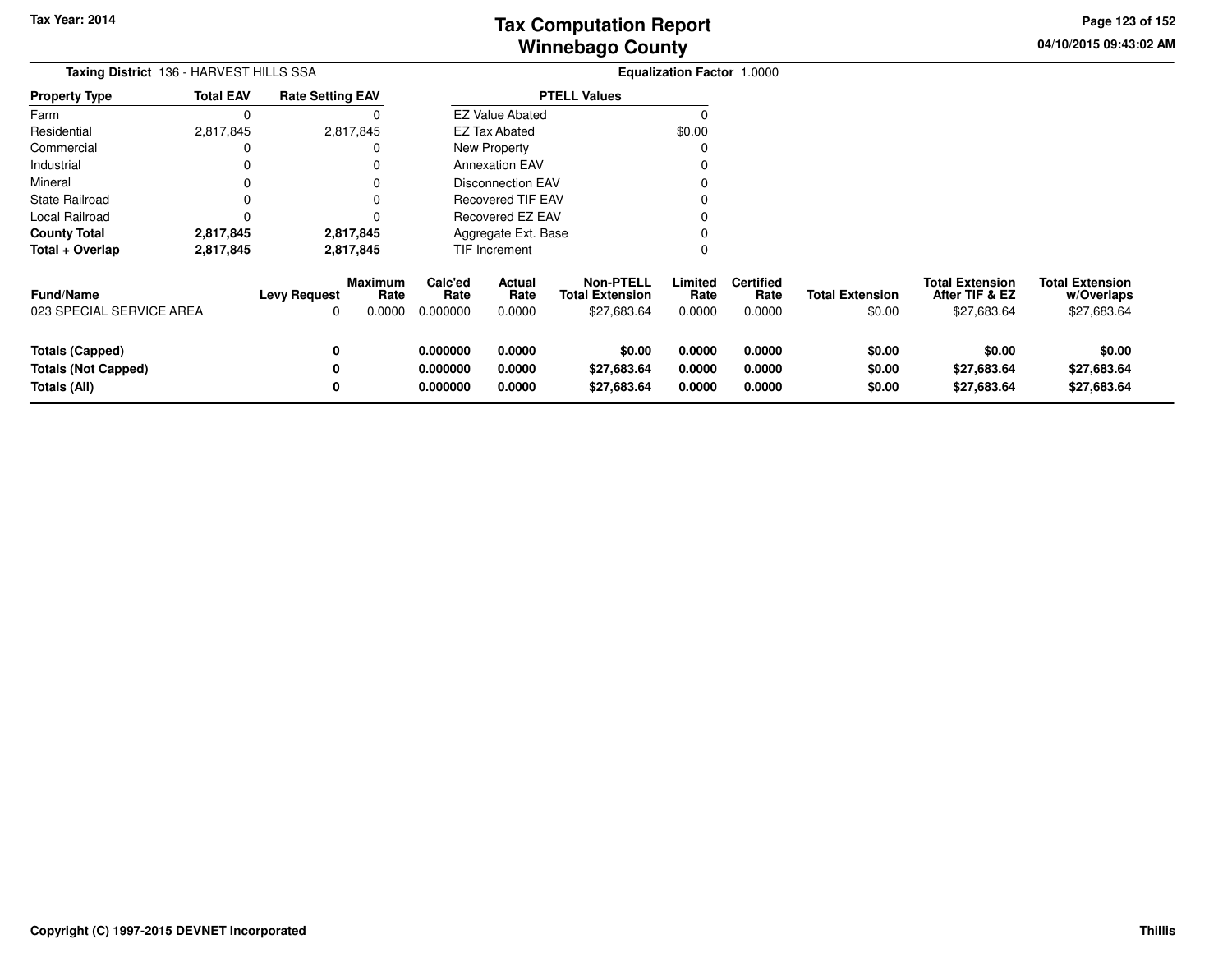**04/10/2015 09:43:02 AM Page 124 of 152**

| <b>Taxing District</b> 137 - MAIN & WHITMAN TIF |                  |                                     |                           |                                                      |                          | Equalization Factor 1.0000                           |                           |                                    |                                  |                                                         |                                                     |
|-------------------------------------------------|------------------|-------------------------------------|---------------------------|------------------------------------------------------|--------------------------|------------------------------------------------------|---------------------------|------------------------------------|----------------------------------|---------------------------------------------------------|-----------------------------------------------------|
| <b>Property Type</b>                            | <b>Total EAV</b> | <b>TIF Base EAV</b>                 |                           |                                                      |                          | <b>PTELL Values</b>                                  |                           |                                    |                                  |                                                         |                                                     |
| Farm                                            | $\Omega$         |                                     | 0                         |                                                      | <b>EZ Value Abated</b>   |                                                      | $\Omega$                  |                                    |                                  |                                                         |                                                     |
| Residential                                     | 52,994           |                                     | 52,994                    |                                                      | EZ Tax Abated            |                                                      | \$0.00                    |                                    |                                  |                                                         |                                                     |
| Commercial                                      | 975,457          | 845,661                             |                           |                                                      | <b>New Property</b>      |                                                      | 0                         |                                    |                                  |                                                         |                                                     |
| Industrial                                      | 0                |                                     | 0                         |                                                      | <b>Annexation EAV</b>    |                                                      |                           |                                    |                                  |                                                         |                                                     |
| Mineral                                         | 0                |                                     | 0                         | <b>Disconnection EAV</b><br><b>Recovered TIF EAV</b> |                          |                                                      |                           |                                    |                                  |                                                         |                                                     |
| <b>State Railroad</b>                           |                  |                                     |                           |                                                      |                          |                                                      |                           |                                    |                                  |                                                         |                                                     |
| Local Railroad                                  | 0                |                                     | 0                         | Recovered EZ EAV                                     |                          |                                                      |                           |                                    |                                  |                                                         |                                                     |
| <b>County Total</b>                             | 1,028,451        | 898,655                             |                           |                                                      | Aggregate Ext. Base      |                                                      |                           |                                    |                                  |                                                         |                                                     |
| Total + Overlap                                 | 1,028,451        | 898,655                             |                           |                                                      | TIF Increment            |                                                      | 129,796                   |                                    |                                  |                                                         |                                                     |
| <b>Fund/Name</b><br>001 CORPORATE               |                  | <b>Levy Request</b><br><sup>0</sup> | Maximum<br>Rate<br>0.0025 | Calc'ed<br>Rate<br>0.000000                          | Actual<br>Rate<br>0.0000 | <b>Non-PTELL</b><br><b>Total Extension</b><br>\$0.00 | Limited<br>Rate<br>0.0000 | <b>Certified</b><br>Rate<br>0.0000 | <b>Total Extension</b><br>\$0.00 | <b>Total Extension</b><br>After TIF & EZ<br>\$19,446.04 | <b>Total Extension</b><br>w/Overlaps<br>\$19,446.04 |
| <b>Totals (Capped)</b>                          |                  | 0                                   |                           | 0.000000                                             | 0.0000                   | \$0.00                                               | 0.0000                    | 0.0000                             | \$0.00                           | \$0.00                                                  | \$0.00                                              |
| <b>Totals (Not Capped)</b>                      |                  | 0                                   |                           | 0.000000                                             | 0.0000                   | \$0.00                                               | 0.0000                    | 0.0000                             | \$0.00                           | \$19,446.04                                             | \$19,446.04                                         |
| Totals (All)                                    |                  | 0                                   |                           | 0.000000                                             | 0.0000                   | \$0.00                                               | 0.0000                    | 0.0000                             | \$0.00                           | \$19,446.04                                             | \$19,446.04                                         |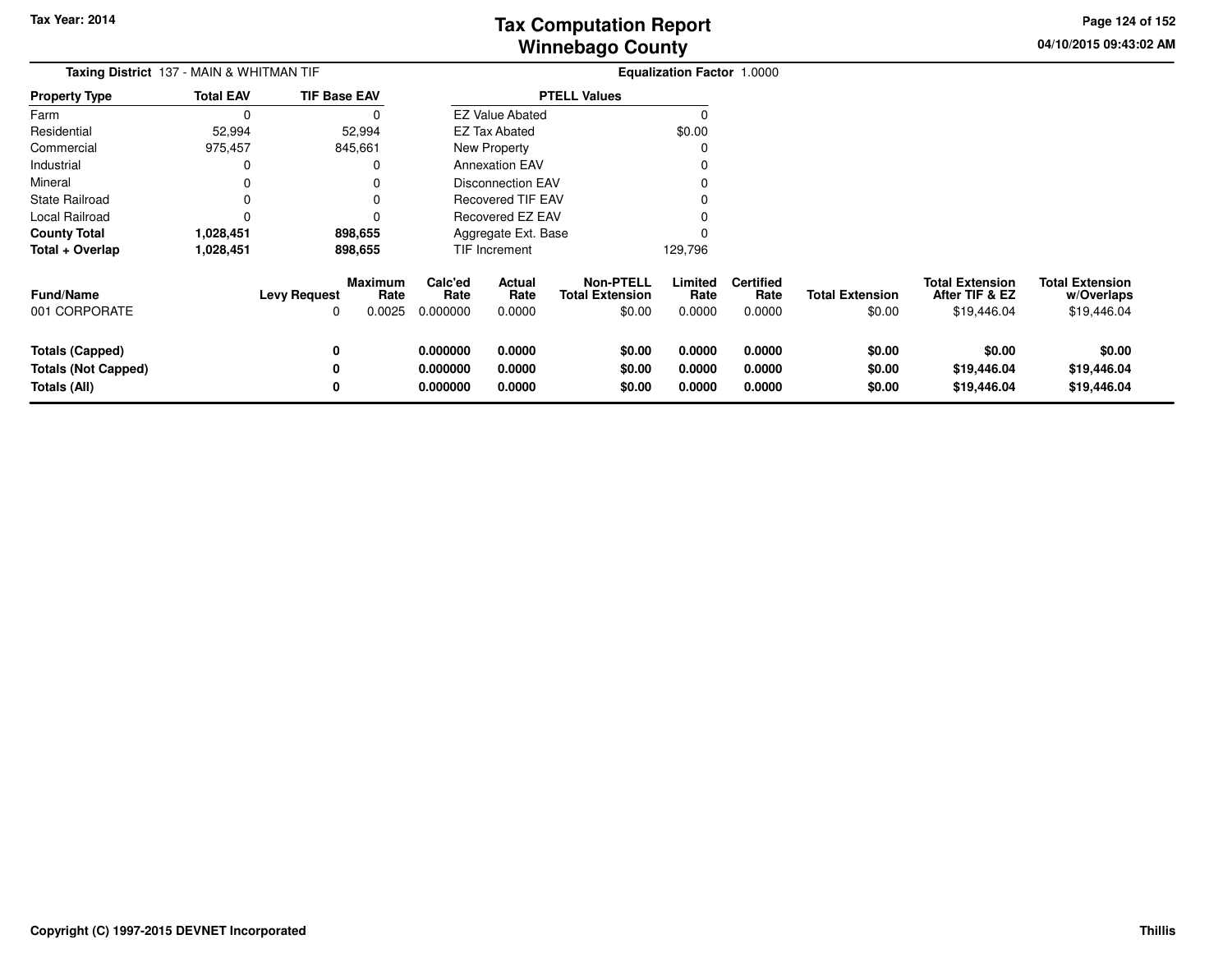**04/10/2015 09:43:02 AMPage 125 of 152**

> **w/Overlaps**\$11,680.96

| Taxing District 138 - MIDTOWN TIF |                  |                     |                 |                     | <b>Equalization Factor 1.0000</b> |                                            |                 |                          |                        |                                          |                                      |
|-----------------------------------|------------------|---------------------|-----------------|---------------------|-----------------------------------|--------------------------------------------|-----------------|--------------------------|------------------------|------------------------------------------|--------------------------------------|
| <b>Property Type</b>              | <b>Total EAV</b> | <b>TIF Base EAV</b> |                 | <b>PTELL Values</b> |                                   |                                            |                 |                          |                        |                                          |                                      |
| Farm                              |                  |                     |                 |                     | <b>EZ Value Abated</b>            |                                            |                 |                          |                        |                                          |                                      |
| Residential                       | 2,954,645        |                     | 2,886,268       |                     | <b>EZ Tax Abated</b>              |                                            | \$0.00          |                          |                        |                                          |                                      |
| Commercial                        | 2,012,382        |                     | 2,002,793       |                     | New Property                      |                                            |                 |                          |                        |                                          |                                      |
| Industrial                        | 880,016          |                     | 880,016         |                     | <b>Annexation EAV</b>             |                                            |                 |                          |                        |                                          |                                      |
| Mineral                           |                  |                     |                 |                     | <b>Disconnection EAV</b>          |                                            |                 |                          |                        |                                          |                                      |
| <b>State Railroad</b>             |                  |                     |                 |                     | <b>Recovered TIF EAV</b>          |                                            |                 |                          |                        |                                          |                                      |
| Local Railroad                    | 4,224            |                     | 4,224           |                     | Recovered EZ EAV                  |                                            |                 |                          |                        |                                          |                                      |
| <b>County Total</b>               | 5,851,267        |                     | 5,773,301       |                     | Aggregate Ext. Base               |                                            |                 |                          |                        |                                          |                                      |
| Total + Overlap                   | 5,851,267        |                     | 5,773,301       |                     | TIF Increment                     |                                            | 77,966          |                          |                        |                                          |                                      |
| <b>Fund/Name</b>                  |                  | <b>Levy Request</b> | Maximum<br>Rate | Calc'ed<br>Rate     | Actual<br>Rate                    | <b>Non-PTELL</b><br><b>Total Extension</b> | Limited<br>Rate | <b>Certified</b><br>Rate | <b>Total Extension</b> | <b>Total Extension</b><br>After TIF & EZ | <b>Total Extension</b><br>w/Overlaps |
| 001 CORPORATE                     |                  | 0                   | 0.0025          | 0.000000            | 0.0000                            | \$0.00                                     | 0.0000          | 0.0000                   | \$0.00                 | \$11,680.96                              | \$11,680.96                          |
| <b>Totals (Capped)</b>            |                  | 0                   |                 | 0.000000            | 0.0000                            | \$0.00                                     | 0.0000          | 0.0000                   | \$0.00                 | \$0.00                                   | \$0.00                               |
| <b>Totals (Not Capped)</b>        |                  |                     |                 | 0.000000            | 0.0000                            | \$0.00                                     | 0.0000          | 0.0000                   | \$0.00                 | \$11,680.96                              | \$11,680.96                          |
| Totals (All)                      |                  |                     |                 | 0.000000            | 0.0000                            | \$0.00                                     | 0.0000          | 0.0000                   | \$0.00                 | \$11,680.96                              | \$11,680.96                          |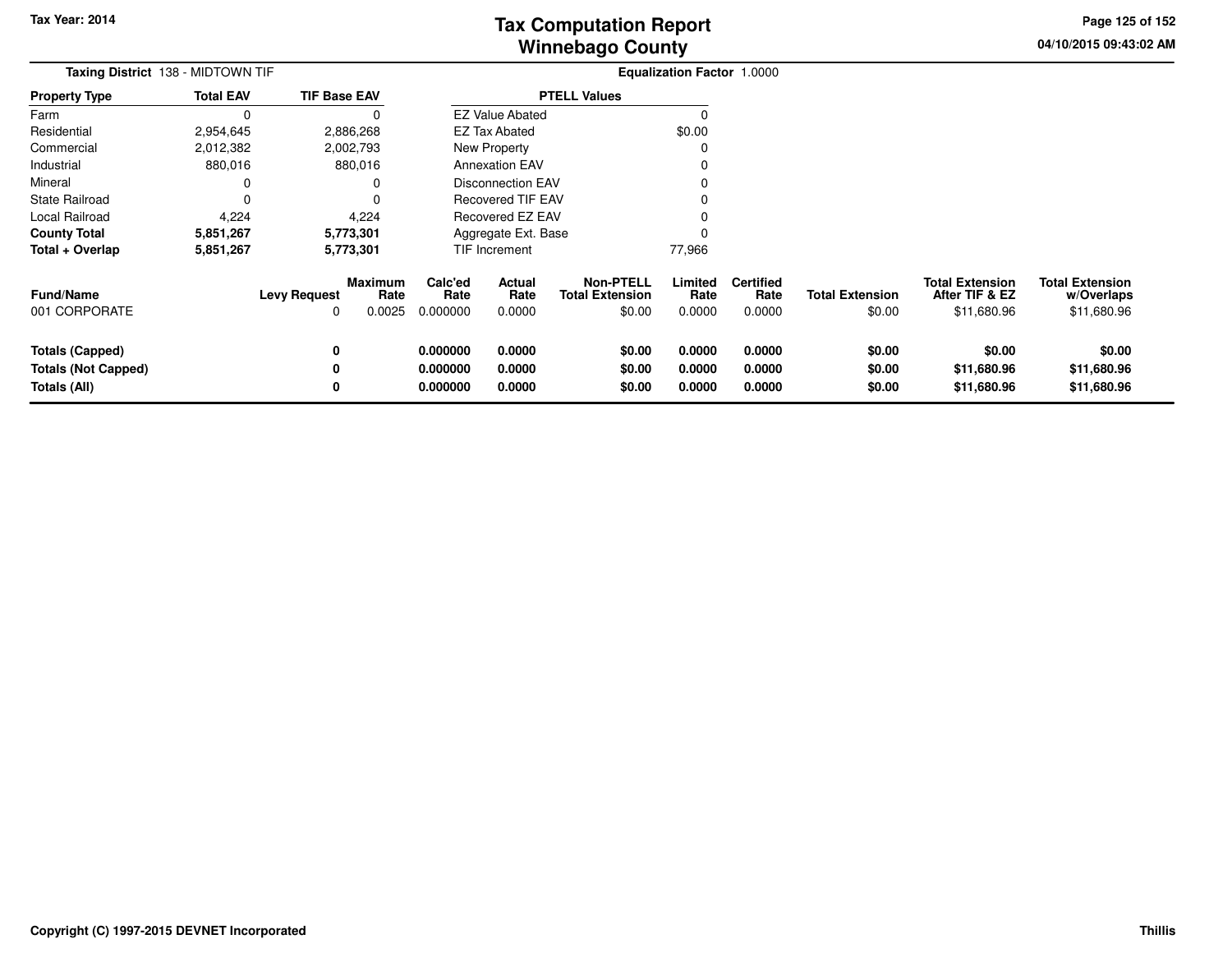**04/10/2015 09:43:02 AM Page 126 of 152**

| Taxing District 139 - KISHWAUKEE & HARRISON TIF #2            | <b>Equalization Factor 1.0000</b> |                                                              |                                  |                            |                                                      |                            |                                    |                                  |                                                    |                                                |
|---------------------------------------------------------------|-----------------------------------|--------------------------------------------------------------|----------------------------------|----------------------------|------------------------------------------------------|----------------------------|------------------------------------|----------------------------------|----------------------------------------------------|------------------------------------------------|
| <b>Property Type</b>                                          | <b>Total EAV</b>                  | <b>TIF Base EAV</b>                                          |                                  |                            | <b>PTELL Values</b>                                  |                            |                                    |                                  |                                                    |                                                |
| Farm                                                          | 0                                 |                                                              |                                  | <b>EZ Value Abated</b>     |                                                      |                            |                                    |                                  |                                                    |                                                |
| Residential                                                   |                                   |                                                              |                                  | <b>EZ Tax Abated</b>       |                                                      | \$0.00                     |                                    |                                  |                                                    |                                                |
| Commercial                                                    |                                   |                                                              |                                  | New Property               |                                                      |                            |                                    |                                  |                                                    |                                                |
| Industrial                                                    | 386,620                           | 386,620                                                      |                                  | <b>Annexation EAV</b>      |                                                      |                            |                                    |                                  |                                                    |                                                |
| Mineral                                                       |                                   |                                                              |                                  | <b>Disconnection EAV</b>   |                                                      |                            |                                    |                                  |                                                    |                                                |
| State Railroad                                                |                                   |                                                              |                                  | <b>Recovered TIF EAV</b>   |                                                      |                            |                                    |                                  |                                                    |                                                |
| Local Railroad                                                | 0                                 |                                                              |                                  | Recovered EZ EAV           |                                                      |                            |                                    |                                  |                                                    |                                                |
| <b>County Total</b>                                           | 386,620                           | 386,620                                                      |                                  | Aggregate Ext. Base        |                                                      |                            |                                    |                                  |                                                    |                                                |
| Total + Overlap                                               | 386,620                           | 386,620                                                      |                                  | TIF Increment              |                                                      |                            |                                    |                                  |                                                    |                                                |
| <b>Fund/Name</b><br>001 CORPORATE                             |                                   | <b>Maximum</b><br><b>Levy Request</b><br>Rate<br>0.0025<br>0 | Calc'ed<br>Rate<br>0.000000      | Actual<br>Rate<br>0.0000   | <b>Non-PTELL</b><br><b>Total Extension</b><br>\$0.00 | Limited<br>Rate<br>0.0000  | <b>Certified</b><br>Rate<br>0.0000 | <b>Total Extension</b><br>\$0.00 | <b>Total Extension</b><br>After TIF & EZ<br>\$0.00 | <b>Total Extension</b><br>w/Overlaps<br>\$0.00 |
| Totals (Capped)<br><b>Totals (Not Capped)</b><br>Totals (All) |                                   | 0<br>0<br>0                                                  | 0.000000<br>0.000000<br>0.000000 | 0.0000<br>0.0000<br>0.0000 | \$0.00<br>\$0.00<br>\$0.00                           | 0.0000<br>0.0000<br>0.0000 | 0.0000<br>0.0000<br>0.0000         | \$0.00<br>\$0.00<br>\$0.00       | \$0.00<br>\$0.00<br>\$0.00                         | \$0.00<br>\$0.00<br>\$0.00                     |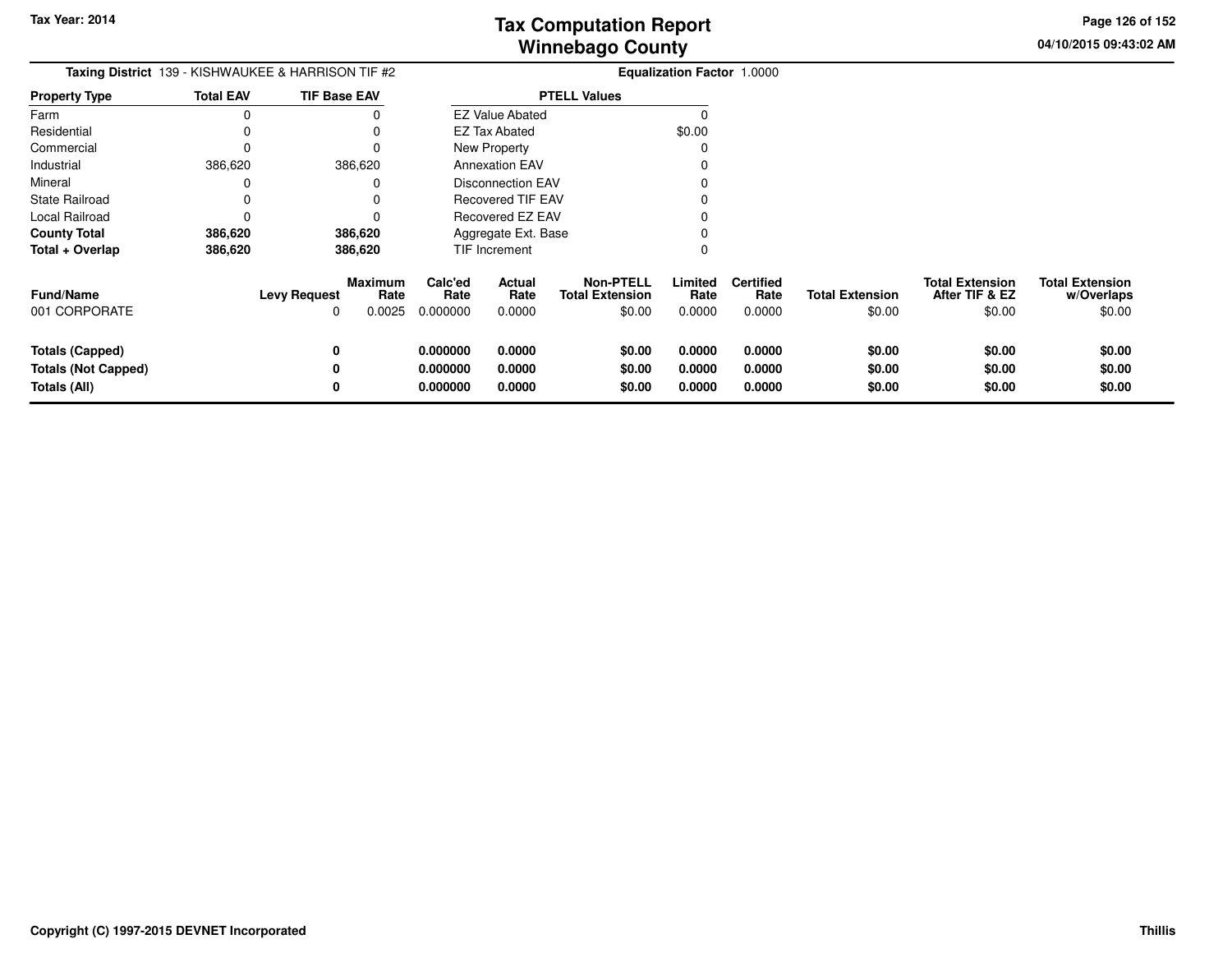**04/10/2015 09:43:02 AMPage 127 of 152**

| Taxing District 140 - FORMER BELOIT CORP TIF                         |                  |                          |                                  | <b>Equalization Factor 1.0000</b>             |                            |                                                      |                            |                                    |                                  |                                                          |                                                      |
|----------------------------------------------------------------------|------------------|--------------------------|----------------------------------|-----------------------------------------------|----------------------------|------------------------------------------------------|----------------------------|------------------------------------|----------------------------------|----------------------------------------------------------|------------------------------------------------------|
| <b>Property Type</b>                                                 | <b>Total EAV</b> | <b>TIF Base EAV</b>      |                                  |                                               |                            | <b>PTELL Values</b>                                  |                            |                                    |                                  |                                                          |                                                      |
| Farm                                                                 |                  |                          |                                  |                                               | <b>EZ Value Abated</b>     |                                                      |                            |                                    |                                  |                                                          |                                                      |
| Residential                                                          |                  |                          |                                  |                                               | EZ Tax Abated              |                                                      | \$0.00                     |                                    |                                  |                                                          |                                                      |
| Commercial                                                           | 22,067           |                          | 22,067                           |                                               | New Property               |                                                      |                            |                                    |                                  |                                                          |                                                      |
| Industrial                                                           | 3,832,909        |                          | 1,714,977                        |                                               | <b>Annexation EAV</b>      |                                                      |                            |                                    |                                  |                                                          |                                                      |
| Mineral                                                              |                  |                          |                                  | <b>Disconnection EAV</b><br>Recovered TIF EAV |                            |                                                      |                            |                                    |                                  |                                                          |                                                      |
| <b>State Railroad</b>                                                |                  |                          |                                  |                                               |                            |                                                      |                            |                                    |                                  |                                                          |                                                      |
| Local Railroad                                                       |                  |                          |                                  | <b>Recovered EZ EAV</b>                       |                            |                                                      |                            |                                    |                                  |                                                          |                                                      |
| <b>County Total</b>                                                  | 3,854,976        |                          | 1,737,044                        |                                               | Aggregate Ext. Base        |                                                      |                            |                                    |                                  |                                                          |                                                      |
| Total + Overlap                                                      | 3,854,976        |                          | 1,737,044                        | TIF Increment                                 |                            |                                                      | 2,117,932                  |                                    |                                  |                                                          |                                                      |
| Fund/Name<br>001 CORPORATE                                           |                  | <b>Levy Request</b><br>0 | <b>Maximum</b><br>Rate<br>0.0025 | Calc'ed<br>Rate<br>0.000000                   | Actual<br>Rate<br>0.0000   | <b>Non-PTELL</b><br><b>Total Extension</b><br>\$0.00 | Limited<br>Rate<br>0.0000  | <b>Certified</b><br>Rate<br>0.0000 | <b>Total Extension</b><br>\$0.00 | <b>Total Extension</b><br>After TIF & EZ<br>\$216,816.96 | <b>Total Extension</b><br>w/Overlaps<br>\$216,816.96 |
| <b>Totals (Capped)</b><br><b>Totals (Not Capped)</b><br>Totals (All) |                  | 0<br>0<br>0              |                                  | 0.000000<br>0.000000<br>0.000000              | 0.0000<br>0.0000<br>0.0000 | \$0.00<br>\$0.00<br>\$0.00                           | 0.0000<br>0.0000<br>0.0000 | 0.0000<br>0.0000<br>0.0000         | \$0.00<br>\$0.00<br>\$0.00       | \$0.00<br>\$216,816.96<br>\$216,816.96                   | \$0.00<br>\$216,816.96<br>\$216,816.96               |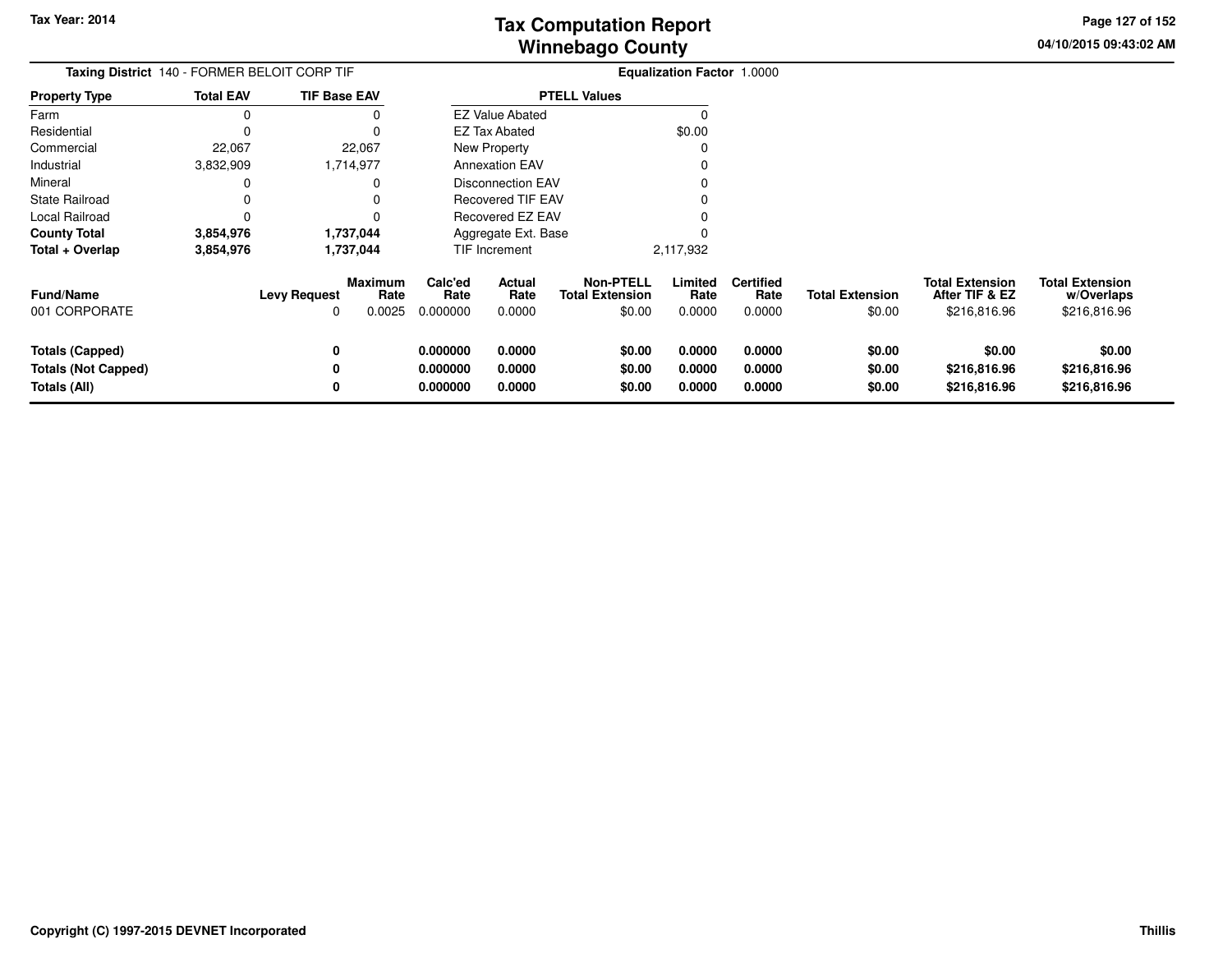**04/10/2015 09:43:02 AMPage 128 of 152**

| Taxing District 141 - GLOBAL TRADE TIF #3                            |                  |                          |                           | Equalization Factor 1.0000       |                                               |                                                      |                            |                                    |                                  |                                                         |                                                     |
|----------------------------------------------------------------------|------------------|--------------------------|---------------------------|----------------------------------|-----------------------------------------------|------------------------------------------------------|----------------------------|------------------------------------|----------------------------------|---------------------------------------------------------|-----------------------------------------------------|
| <b>Property Type</b>                                                 | <b>Total EAV</b> | <b>TIF Base EAV</b>      |                           |                                  |                                               | <b>PTELL Values</b>                                  |                            |                                    |                                  |                                                         |                                                     |
| Farm                                                                 | $\Omega$         |                          | 0                         |                                  | <b>EZ Value Abated</b>                        |                                                      | $\Omega$                   |                                    |                                  |                                                         |                                                     |
| Residential                                                          | 459,489          |                          | 445,853                   |                                  | EZ Tax Abated                                 |                                                      | \$0.00                     |                                    |                                  |                                                         |                                                     |
| Commercial                                                           | 3,258,177        |                          | 3,258,177                 |                                  | New Property                                  |                                                      | 0                          |                                    |                                  |                                                         |                                                     |
| Industrial                                                           | 9,430,959        |                          | 9,328,688                 |                                  | <b>Annexation EAV</b>                         |                                                      |                            |                                    |                                  |                                                         |                                                     |
| Mineral                                                              |                  |                          | 0                         |                                  | <b>Disconnection EAV</b><br>Recovered TIF EAV |                                                      |                            |                                    |                                  |                                                         |                                                     |
| State Railroad                                                       | 0                |                          |                           |                                  |                                               |                                                      |                            |                                    |                                  |                                                         |                                                     |
| Local Railroad                                                       | 0                |                          | 0                         | Recovered EZ EAV                 |                                               |                                                      |                            |                                    |                                  |                                                         |                                                     |
| <b>County Total</b>                                                  | 13,148,625       |                          | 13,032,718                |                                  | Aggregate Ext. Base                           |                                                      |                            |                                    |                                  |                                                         |                                                     |
| Total + Overlap                                                      | 13,148,625       |                          | 13,032,718                |                                  | TIF Increment                                 |                                                      | 115,907                    |                                    |                                  |                                                         |                                                     |
| <b>Fund/Name</b><br>001 CORPORATE                                    |                  | <b>Levy Request</b><br>0 | Maximum<br>Rate<br>0.0025 | Calc'ed<br>Rate<br>0.000000      | Actual<br>Rate<br>0.0000                      | <b>Non-PTELL</b><br><b>Total Extension</b><br>\$0.00 | Limited<br>Rate<br>0.0000  | <b>Certified</b><br>Rate<br>0.0000 | <b>Total Extension</b><br>\$0.00 | <b>Total Extension</b><br>After TIF & EZ<br>\$17,365.26 | <b>Total Extension</b><br>w/Overlaps<br>\$17,365.26 |
| <b>Totals (Capped)</b><br><b>Totals (Not Capped)</b><br>Totals (All) |                  | 0<br>0<br>0              |                           | 0.000000<br>0.000000<br>0.000000 | 0.0000<br>0.0000<br>0.0000                    | \$0.00<br>\$0.00<br>\$0.00                           | 0.0000<br>0.0000<br>0.0000 | 0.0000<br>0.0000<br>0.0000         | \$0.00<br>\$0.00<br>\$0.00       | \$0.00<br>\$17,365.26<br>\$17,365.26                    | \$0.00<br>\$17,365.26<br>\$17,365.26                |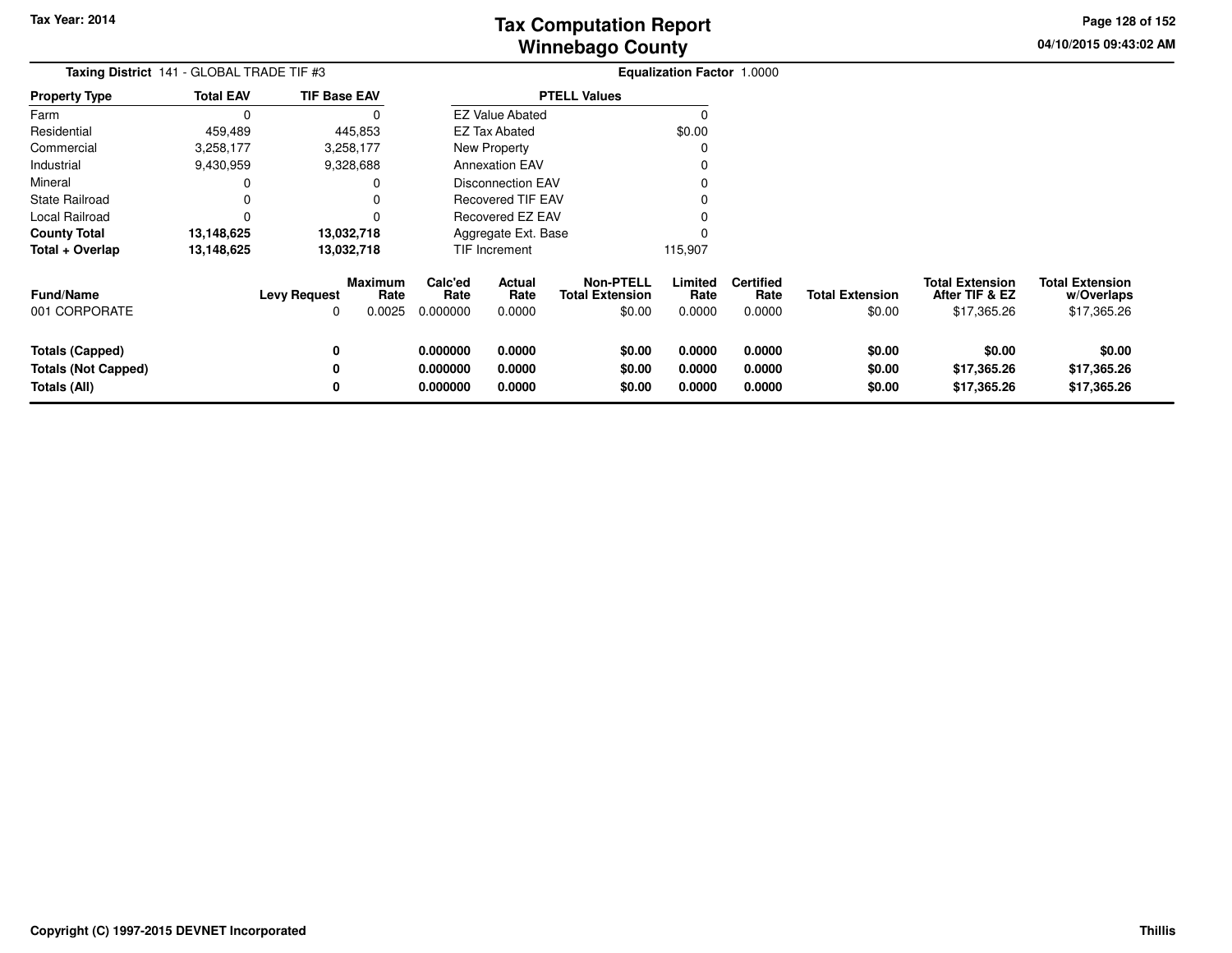**04/10/2015 09:43:02 AMPage 129 of 152**

> **w/Overlaps**\$49,691.12

| Taxing District 142 - RIVER DISTRICT NORTH TIF |                  |                          | Equalization Factor 1.0000       |                             |                          |                                               |                           |                                    |                                  |                                                         |                                                     |
|------------------------------------------------|------------------|--------------------------|----------------------------------|-----------------------------|--------------------------|-----------------------------------------------|---------------------------|------------------------------------|----------------------------------|---------------------------------------------------------|-----------------------------------------------------|
| <b>Property Type</b>                           | <b>Total EAV</b> | <b>TIF Base EAV</b>      |                                  |                             |                          | <b>PTELL Values</b>                           |                           |                                    |                                  |                                                         |                                                     |
| Farm                                           | $\Omega$         |                          |                                  |                             | <b>EZ Value Abated</b>   |                                               |                           |                                    |                                  |                                                         |                                                     |
| Residential                                    | 1,578,969        |                          | 1,523,292                        |                             | EZ Tax Abated            |                                               | \$0.00                    |                                    |                                  |                                                         |                                                     |
| Commercial                                     | 5,679,768        |                          | 5,403,774                        |                             | <b>New Property</b>      |                                               |                           |                                    |                                  |                                                         |                                                     |
| Industrial                                     | 59,615           |                          | 59,615                           |                             | <b>Annexation EAV</b>    |                                               |                           |                                    |                                  |                                                         |                                                     |
| Mineral                                        | 0                |                          | 0                                |                             | <b>Disconnection EAV</b> |                                               |                           |                                    |                                  |                                                         |                                                     |
| <b>State Railroad</b>                          | 0                |                          | 0                                |                             | Recovered TIF EAV        |                                               |                           |                                    |                                  |                                                         |                                                     |
| Local Railroad                                 | 0                |                          | 0                                |                             | <b>Recovered EZ EAV</b>  |                                               |                           |                                    |                                  |                                                         |                                                     |
| <b>County Total</b>                            | 7,318,352        |                          | 6,986,681                        |                             | Aggregate Ext. Base      |                                               |                           |                                    |                                  |                                                         |                                                     |
| Total + Overlap                                | 7,318,352        | 6,986,681                |                                  | TIF Increment               |                          |                                               | 331,671                   |                                    |                                  |                                                         |                                                     |
| Fund/Name<br>001 CORPORATE                     |                  | <b>Levy Request</b><br>0 | <b>Maximum</b><br>Rate<br>0.0000 | Calc'ed<br>Rate<br>0.000000 | Actual<br>Rate<br>0.0000 | Non-PTELL<br><b>Total Extension</b><br>\$0.00 | Limited<br>Rate<br>0.0000 | <b>Certified</b><br>Rate<br>0.0000 | <b>Total Extension</b><br>\$0.00 | <b>Total Extension</b><br>After TIF & EZ<br>\$49,691.12 | <b>Total Extension</b><br>w/Overlaps<br>\$49,691.12 |
|                                                |                  |                          |                                  |                             |                          |                                               |                           |                                    |                                  |                                                         |                                                     |
| <b>Totals (Capped)</b>                         |                  | 0                        |                                  | 0.000000                    | 0.0000                   | \$0.00                                        | 0.0000                    | 0.0000                             | \$0.00                           | \$0.00                                                  | \$0.00                                              |
| Totals (Not Capped)                            |                  | 0                        |                                  | 0.000000                    | 0.0000                   | \$0.00                                        | 0.0000                    | 0.0000                             | \$0.00                           | \$49,691.12                                             | \$49,691.12                                         |
| Totals (All)                                   |                  | 0                        |                                  | 0.000000                    | 0.0000                   | \$0.00                                        | 0.0000                    | 0.0000                             | \$0.00                           | \$49,691.12                                             | \$49,691.12                                         |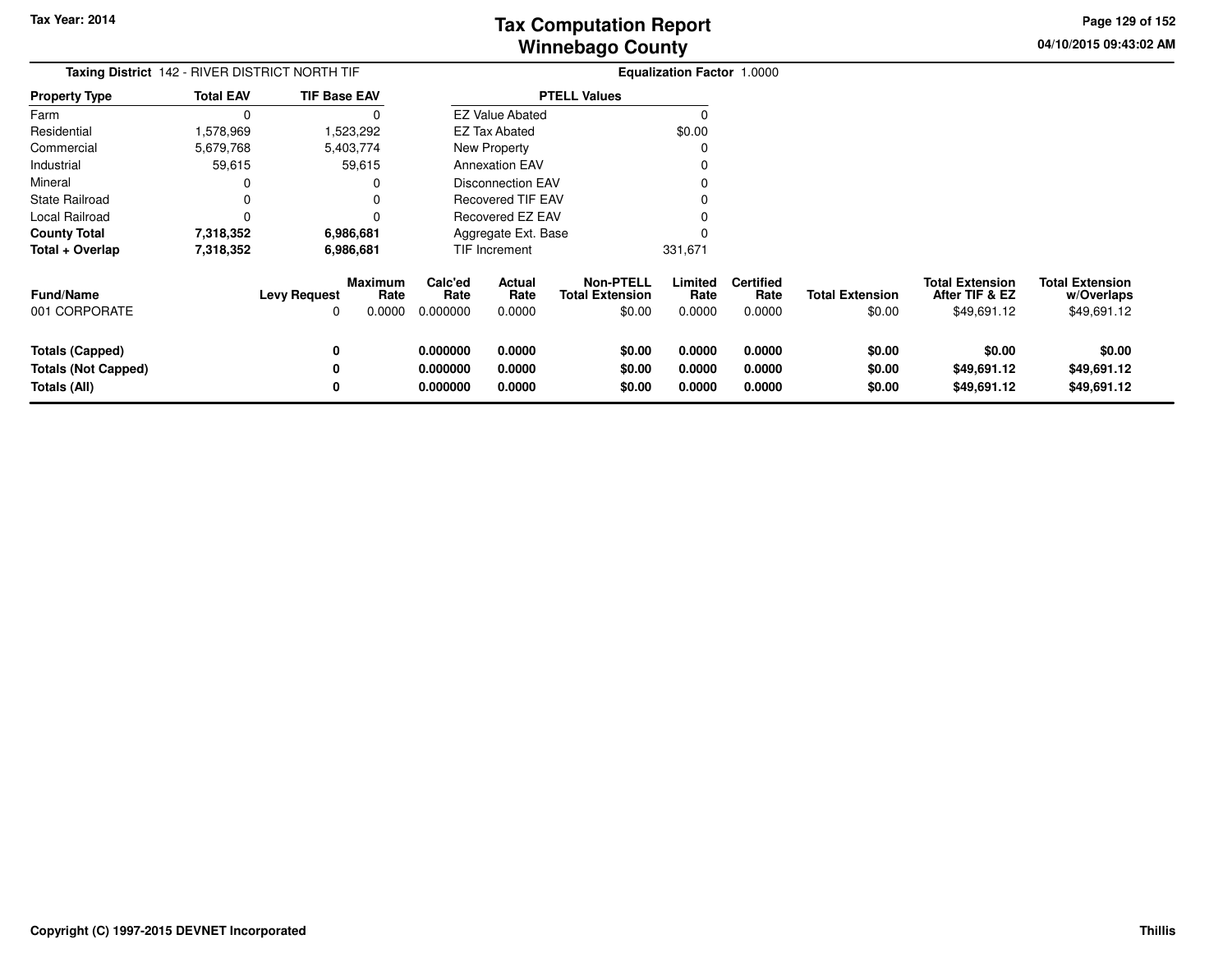**04/10/2015 09:43:02 AMPage 130 of 152**

| <b>Taxing District</b> 143 - BROADWAY TIF | <b>Equalization Factor 1.0000</b> |                          |                           |                                                      |                            |                                                      |                           |                                    |                                  |                                                         |                                                     |
|-------------------------------------------|-----------------------------------|--------------------------|---------------------------|------------------------------------------------------|----------------------------|------------------------------------------------------|---------------------------|------------------------------------|----------------------------------|---------------------------------------------------------|-----------------------------------------------------|
| <b>Property Type</b>                      | <b>Total EAV</b>                  | <b>TIF Base EAV</b>      |                           |                                                      |                            | <b>PTELL Values</b>                                  |                           |                                    |                                  |                                                         |                                                     |
| Farm                                      | $\Omega$                          |                          |                           |                                                      | <b>EZ Value Abated</b>     |                                                      | 0                         |                                    |                                  |                                                         |                                                     |
| Residential                               | 5,996,124                         |                          | 5,946,198                 |                                                      | EZ Tax Abated              |                                                      | \$0.00                    |                                    |                                  |                                                         |                                                     |
| Commercial                                | 4,462,580                         |                          | 4,227,304                 |                                                      | New Property<br>$\Omega$   |                                                      |                           |                                    |                                  |                                                         |                                                     |
| Industrial                                | 952,246,                          |                          | 1,892,231                 |                                                      | <b>Annexation EAV</b><br>O |                                                      |                           |                                    |                                  |                                                         |                                                     |
| Mineral                                   | 0                                 |                          | 0                         | <b>Disconnection EAV</b><br><b>Recovered TIF EAV</b> |                            |                                                      |                           |                                    |                                  |                                                         |                                                     |
| <b>State Railroad</b>                     | 0                                 |                          | 0                         |                                                      |                            |                                                      |                           |                                    |                                  |                                                         |                                                     |
| Local Railroad                            | 625                               |                          | 625                       | Recovered EZ EAV                                     |                            |                                                      |                           |                                    |                                  |                                                         |                                                     |
| <b>County Total</b>                       | 12,411,575                        |                          | 12,066,358                | Aggregate Ext. Base                                  |                            |                                                      |                           |                                    |                                  |                                                         |                                                     |
| Total + Overlap                           | 12,411,575                        |                          | 12,066,358                |                                                      | TIF Increment              |                                                      | 345,217                   |                                    |                                  |                                                         |                                                     |
| <b>Fund/Name</b><br>001 CORPORATE         |                                   | <b>Levy Request</b><br>0 | Maximum<br>Rate<br>0.0000 | Calc'ed<br>Rate<br>0.000000                          | Actual<br>Rate<br>0.0000   | <b>Non-PTELL</b><br><b>Total Extension</b><br>\$0.00 | Limited<br>Rate<br>0.0000 | <b>Certified</b><br>Rate<br>0.0000 | <b>Total Extension</b><br>\$0.00 | <b>Total Extension</b><br>After TIF & EZ<br>\$51,720.56 | <b>Total Extension</b><br>w/Overlaps<br>\$51,720.56 |
| <b>Totals (Capped)</b>                    |                                   | 0                        |                           | 0.000000                                             | 0.0000                     | \$0.00                                               | 0.0000                    | 0.0000                             | \$0.00                           | \$0.00                                                  | \$0.00                                              |
| <b>Totals (Not Capped)</b>                |                                   |                          |                           | 0.000000                                             | 0.0000                     | \$0.00                                               | 0.0000                    | 0.0000                             | \$0.00                           | \$51,720.56                                             | \$51,720.56                                         |
| Totals (All)                              |                                   | 0                        |                           | 0.000000                                             | 0.0000                     | \$0.00                                               | 0.0000                    | 0.0000                             | \$0.00                           | \$51,720.56                                             | \$51,720.56                                         |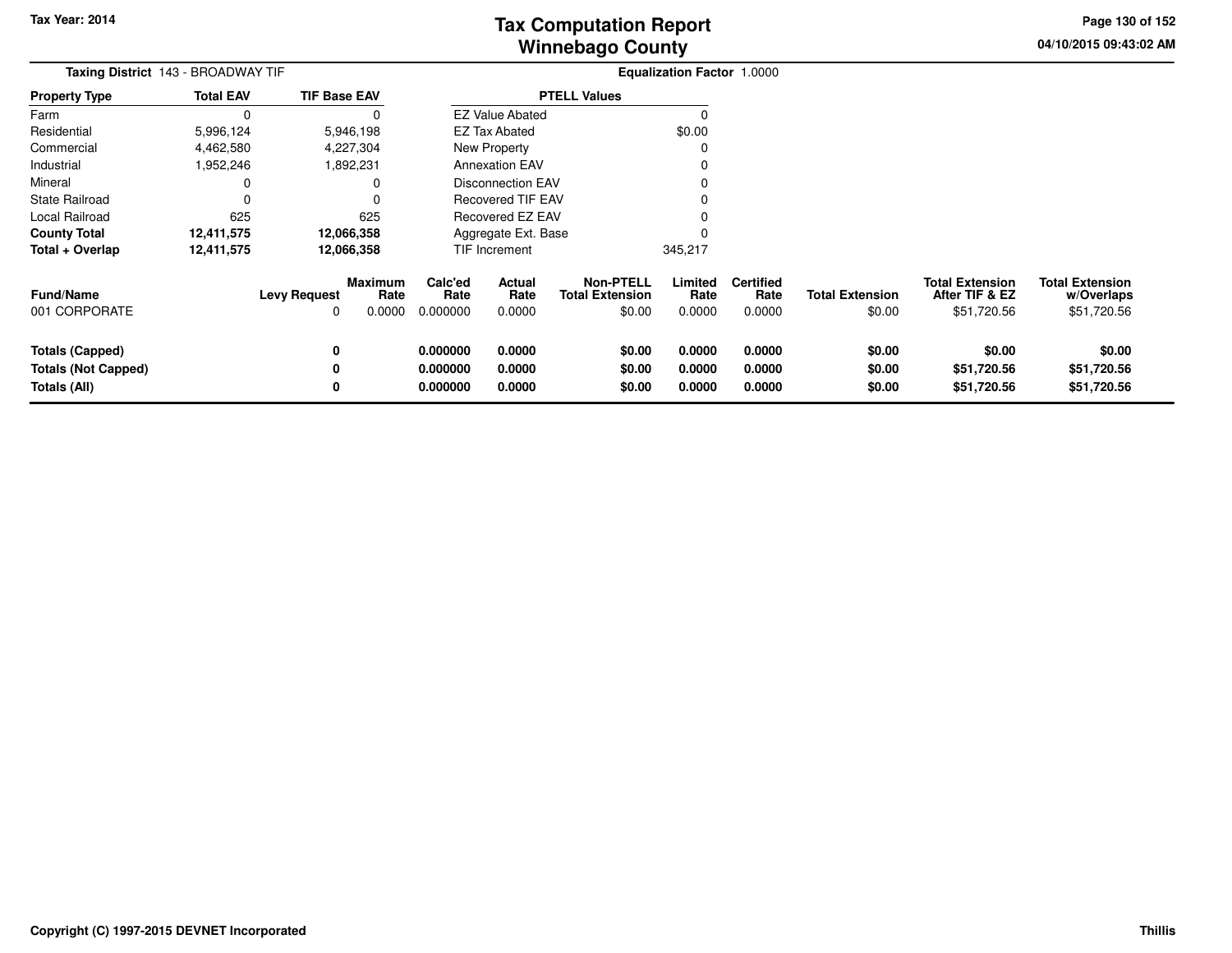**04/10/2015 09:43:02 AM Page 131 of 152**

| Taxing District 144 - EAST RIVER TIF |                  | Equalization Factor 1.0000 |                                  |                             |                            |                                                      |                           |                                    |                                  |                                                          |                                                      |
|--------------------------------------|------------------|----------------------------|----------------------------------|-----------------------------|----------------------------|------------------------------------------------------|---------------------------|------------------------------------|----------------------------------|----------------------------------------------------------|------------------------------------------------------|
| <b>Property Type</b>                 | <b>Total EAV</b> | <b>TIF Base EAV</b>        |                                  |                             |                            | <b>PTELL Values</b>                                  |                           |                                    |                                  |                                                          |                                                      |
| Farm                                 | $\Omega$         |                            | 0                                |                             | <b>EZ Value Abated</b>     |                                                      | $\Omega$                  |                                    |                                  |                                                          |                                                      |
| Residential                          | 3,861,368        |                            | 3,595,359                        |                             | <b>EZ Tax Abated</b>       |                                                      | \$0.00                    |                                    |                                  |                                                          |                                                      |
| Commercial                           | 4,341,278        |                            | 3,362,834                        |                             | New Property               |                                                      | 0                         |                                    |                                  |                                                          |                                                      |
| Industrial                           | 1,763,983        |                            | 1,762,625                        |                             | <b>Annexation EAV</b><br>O |                                                      |                           |                                    |                                  |                                                          |                                                      |
| Mineral                              | 0                |                            | 0                                | <b>Disconnection EAV</b>    |                            |                                                      |                           |                                    |                                  |                                                          |                                                      |
| <b>State Railroad</b>                | 0                |                            | 0                                |                             | <b>Recovered TIF EAV</b>   |                                                      |                           |                                    |                                  |                                                          |                                                      |
| Local Railroad                       | 1,755            |                            | 1,755                            | Recovered EZ EAV            |                            |                                                      |                           |                                    |                                  |                                                          |                                                      |
| <b>County Total</b>                  | 9,968,384        |                            | 8,722,573                        | Aggregate Ext. Base         |                            |                                                      |                           |                                    |                                  |                                                          |                                                      |
| Total + Overlap                      | 9,968,384        |                            | 8,722,573                        |                             | TIF Increment              |                                                      | 1,245,811                 |                                    |                                  |                                                          |                                                      |
| <b>Fund/Name</b><br>001 CORPORATE    |                  | <b>Levy Request</b><br>O   | <b>Maximum</b><br>Rate<br>0.0025 | Calc'ed<br>Rate<br>0.000000 | Actual<br>Rate<br>0.0000   | <b>Non-PTELL</b><br><b>Total Extension</b><br>\$0.00 | Limited<br>Rate<br>0.0000 | <b>Certified</b><br>Rate<br>0.0000 | <b>Total Extension</b><br>\$0.00 | <b>Total Extension</b><br>After TIF & EZ<br>\$186,647.66 | <b>Total Extension</b><br>w/Overlaps<br>\$186,647.66 |
| <b>Totals (Capped)</b>               |                  | 0                          |                                  | 0.000000                    | 0.0000                     | \$0.00                                               | 0.0000                    | 0.0000                             | \$0.00                           | \$0.00                                                   | \$0.00                                               |
| <b>Totals (Not Capped)</b>           |                  | 0                          |                                  | 0.000000                    | 0.0000                     | \$0.00                                               | 0.0000                    | 0.0000                             | \$0.00                           | \$186,647.66                                             | \$186,647.66                                         |
| Totals (All)                         |                  | 0                          |                                  | 0.000000                    | 0.0000                     | \$0.00                                               | 0.0000                    | 0.0000                             | \$0.00                           | \$186,647.66                                             | \$186,647.66                                         |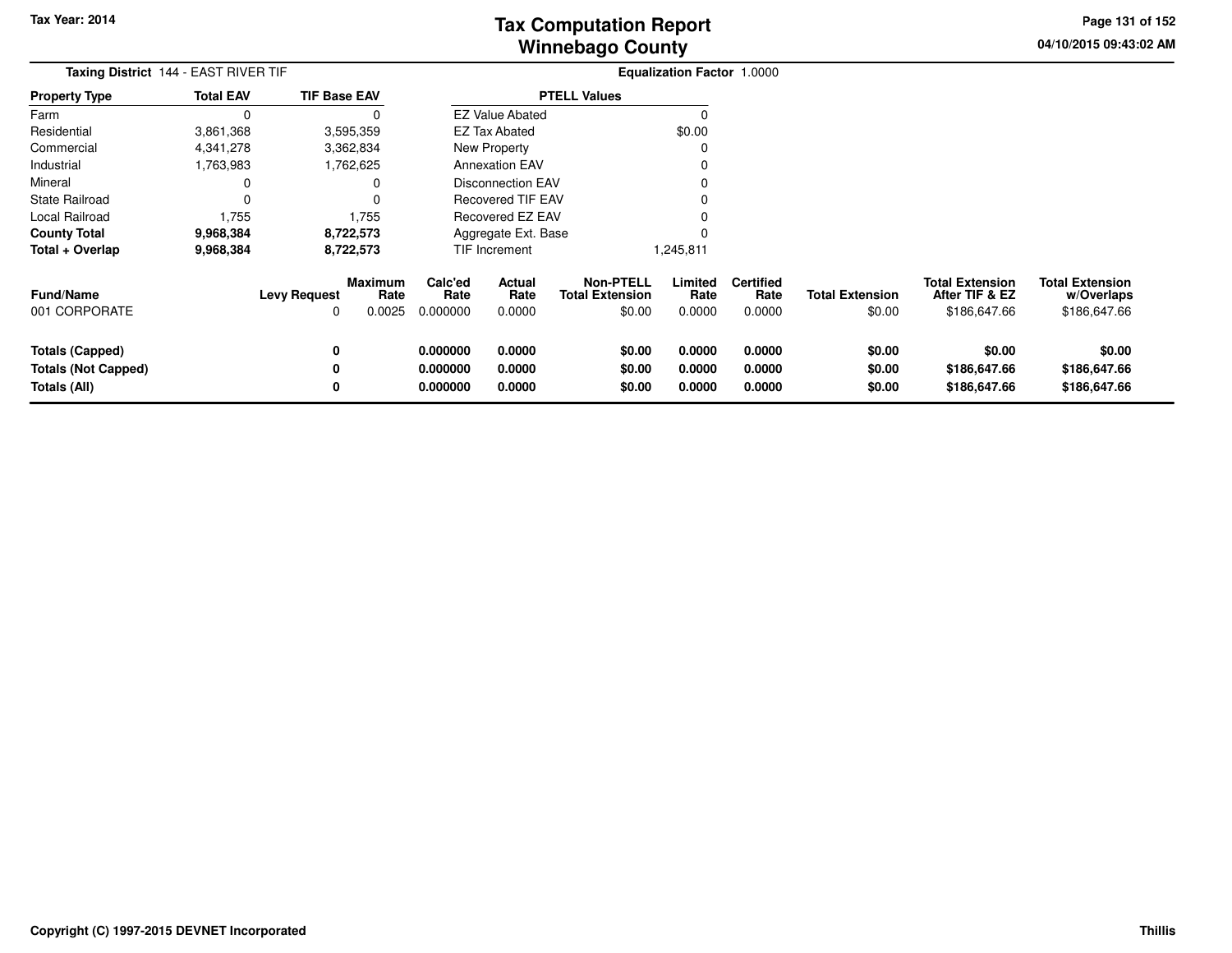**04/10/2015 09:43:02 AM Page 132 of 152**

| Taxing District 145 - SUMNER ROAD / GROVE ST TIF                     |                     | <b>Equalization Factor 1.0000</b> |                                  |                                 |                                                      |                            |                                    |                                  |                                                    |                                                |
|----------------------------------------------------------------------|---------------------|-----------------------------------|----------------------------------|---------------------------------|------------------------------------------------------|----------------------------|------------------------------------|----------------------------------|----------------------------------------------------|------------------------------------------------|
| <b>Property Type</b>                                                 | <b>Total EAV</b>    | <b>TIF Base EAV</b>               |                                  |                                 | <b>PTELL Values</b>                                  |                            |                                    |                                  |                                                    |                                                |
| Farm                                                                 | C                   |                                   |                                  | <b>EZ Value Abated</b>          |                                                      |                            |                                    |                                  |                                                    |                                                |
| Residential                                                          | 57,263              | 57,263                            |                                  | <b>EZ Tax Abated</b>            |                                                      | \$0.00                     |                                    |                                  |                                                    |                                                |
| Commercial                                                           | $\Omega$            | 0                                 |                                  | New Property                    |                                                      |                            |                                    |                                  |                                                    |                                                |
| Industrial                                                           | $\Omega$            |                                   |                                  | <b>Annexation EAV</b>           |                                                      |                            |                                    |                                  |                                                    |                                                |
| Mineral                                                              | 0                   |                                   |                                  | <b>Disconnection EAV</b>        |                                                      |                            |                                    |                                  |                                                    |                                                |
| <b>State Railroad</b>                                                | $\Omega$            |                                   |                                  | <b>Recovered TIF EAV</b>        |                                                      |                            |                                    |                                  |                                                    |                                                |
| Local Railroad                                                       | C                   |                                   |                                  | Recovered EZ EAV                |                                                      |                            |                                    |                                  |                                                    |                                                |
| <b>County Total</b>                                                  | 57,263              | 57,263                            |                                  | Aggregate Ext. Base             |                                                      |                            |                                    |                                  |                                                    |                                                |
| Total + Overlap                                                      | 57,263              | 57,263                            |                                  | TIF Increment                   |                                                      | 0                          |                                    |                                  |                                                    |                                                |
| <b>Fund/Name</b><br>001 CORPORATE                                    | <b>Levy Request</b> | Maximum<br>Rate<br>0.0000<br>0    | Calc'ed<br>Rate<br>0.000000      | <b>Actual</b><br>Rate<br>0.0000 | <b>Non-PTELL</b><br><b>Total Extension</b><br>\$0.00 | Limited<br>Rate<br>0.0000  | <b>Certified</b><br>Rate<br>0.0000 | <b>Total Extension</b><br>\$0.00 | <b>Total Extension</b><br>After TIF & EZ<br>\$0.00 | <b>Total Extension</b><br>w/Overlaps<br>\$0.00 |
| <b>Totals (Capped)</b><br><b>Totals (Not Capped)</b><br>Totals (All) |                     | 0<br>0<br>0                       | 0.000000<br>0.000000<br>0.000000 | 0.0000<br>0.0000<br>0.0000      | \$0.00<br>\$0.00<br>\$0.00                           | 0.0000<br>0.0000<br>0.0000 | 0.0000<br>0.0000<br>0.0000         | \$0.00<br>\$0.00<br>\$0.00       | \$0.00<br>\$0.00<br>\$0.00                         | \$0.00<br>\$0.00<br>\$0.00                     |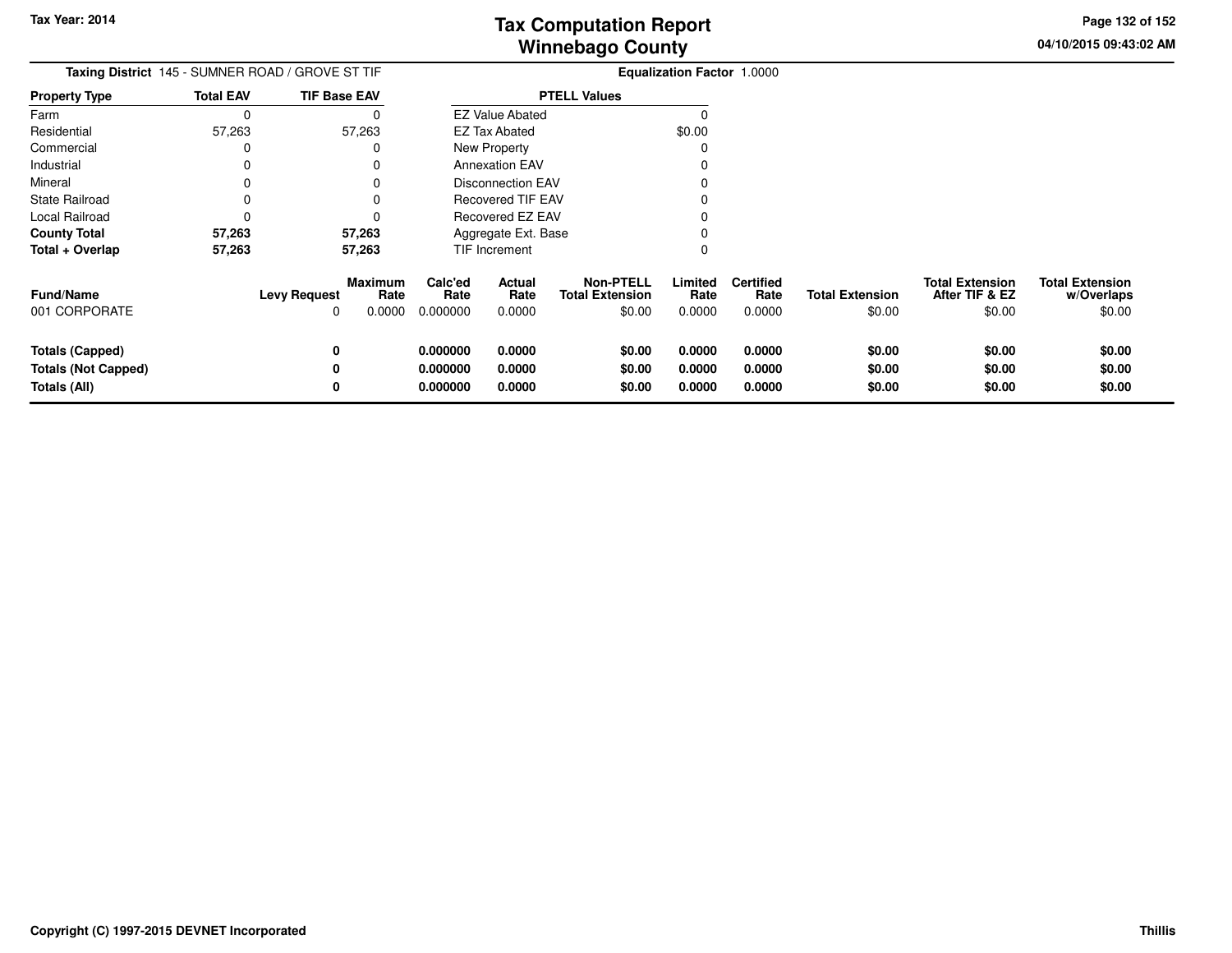**04/10/2015 09:43:02 AMPage 133 of 152**

> **w/Overlaps**\$155,557.66

| Taxing District 146 - LOVES PARK CORP CENTER TIF |                  |                                |        |                 |                          |                                            | <b>Equalization Factor 1.0000</b> |                          |                        |                                          |                                      |
|--------------------------------------------------|------------------|--------------------------------|--------|-----------------|--------------------------|--------------------------------------------|-----------------------------------|--------------------------|------------------------|------------------------------------------|--------------------------------------|
| <b>Property Type</b>                             | <b>Total EAV</b> | <b>TIF Base EAV</b>            |        |                 |                          | <b>PTELL Values</b>                        |                                   |                          |                        |                                          |                                      |
| Farm                                             | 12,534           | 7,874                          |        |                 | <b>EZ Value Abated</b>   |                                            |                                   |                          |                        |                                          |                                      |
| Residential                                      | 7,889            | 7,889                          |        |                 | <b>EZ Tax Abated</b>     |                                            | \$0.00                            |                          |                        |                                          |                                      |
| Commercial                                       | 416,116          | 416,116                        |        |                 | New Property             |                                            |                                   |                          |                        |                                          |                                      |
| Industrial                                       | 4,895,878        | 3,508,163                      |        |                 | <b>Annexation EAV</b>    |                                            |                                   |                          |                        |                                          |                                      |
| Mineral                                          |                  |                                |        |                 | <b>Disconnection EAV</b> |                                            |                                   |                          |                        |                                          |                                      |
| <b>State Railroad</b>                            |                  |                                |        |                 | <b>Recovered TIF EAV</b> |                                            |                                   |                          |                        |                                          |                                      |
| Local Railroad                                   |                  |                                |        |                 | Recovered EZ EAV         |                                            |                                   |                          |                        |                                          |                                      |
| <b>County Total</b>                              | 5,332,417        | 3,940,042                      |        |                 | Aggregate Ext. Base      |                                            |                                   |                          |                        |                                          |                                      |
| Total + Overlap                                  | 5,332,417        | 3,940,042                      |        |                 | TIF Increment            |                                            | 1,392,375                         |                          |                        |                                          |                                      |
| <b>Fund/Name</b>                                 |                  | Maximum<br><b>Levy Request</b> | Rate   | Calc'ed<br>Rate | Actual<br>Rate           | <b>Non-PTELL</b><br><b>Total Extension</b> | Limited<br>Rate                   | <b>Certified</b><br>Rate | <b>Total Extension</b> | <b>Total Extension</b><br>After TIF & EZ | <b>Total Extension</b><br>w/Overlaps |
| 001 CORPORATE                                    |                  | 0                              | 0.0025 | 0.000000        | 0.0000                   | \$0.00                                     | 0.0000                            | 0.0000                   | \$0.00                 | \$155,557.66                             | \$155,557.66                         |
| <b>Totals (Capped)</b>                           |                  | 0                              |        | 0.000000        | 0.0000                   | \$0.00                                     | 0.0000                            | 0.0000                   | \$0.00                 | \$0.00                                   | \$0.00                               |
| <b>Totals (Not Capped)</b>                       |                  |                                |        | 0.000000        | 0.0000                   | \$0.00                                     | 0.0000                            | 0.0000                   | \$0.00                 | \$155,557.66                             | \$155,557.66                         |
| Totals (All)                                     |                  |                                |        | 0.000000        | 0.0000                   | \$0.00                                     | 0.0000                            | 0.0000                   | \$0.00                 | \$155,557.66                             | \$155,557.66                         |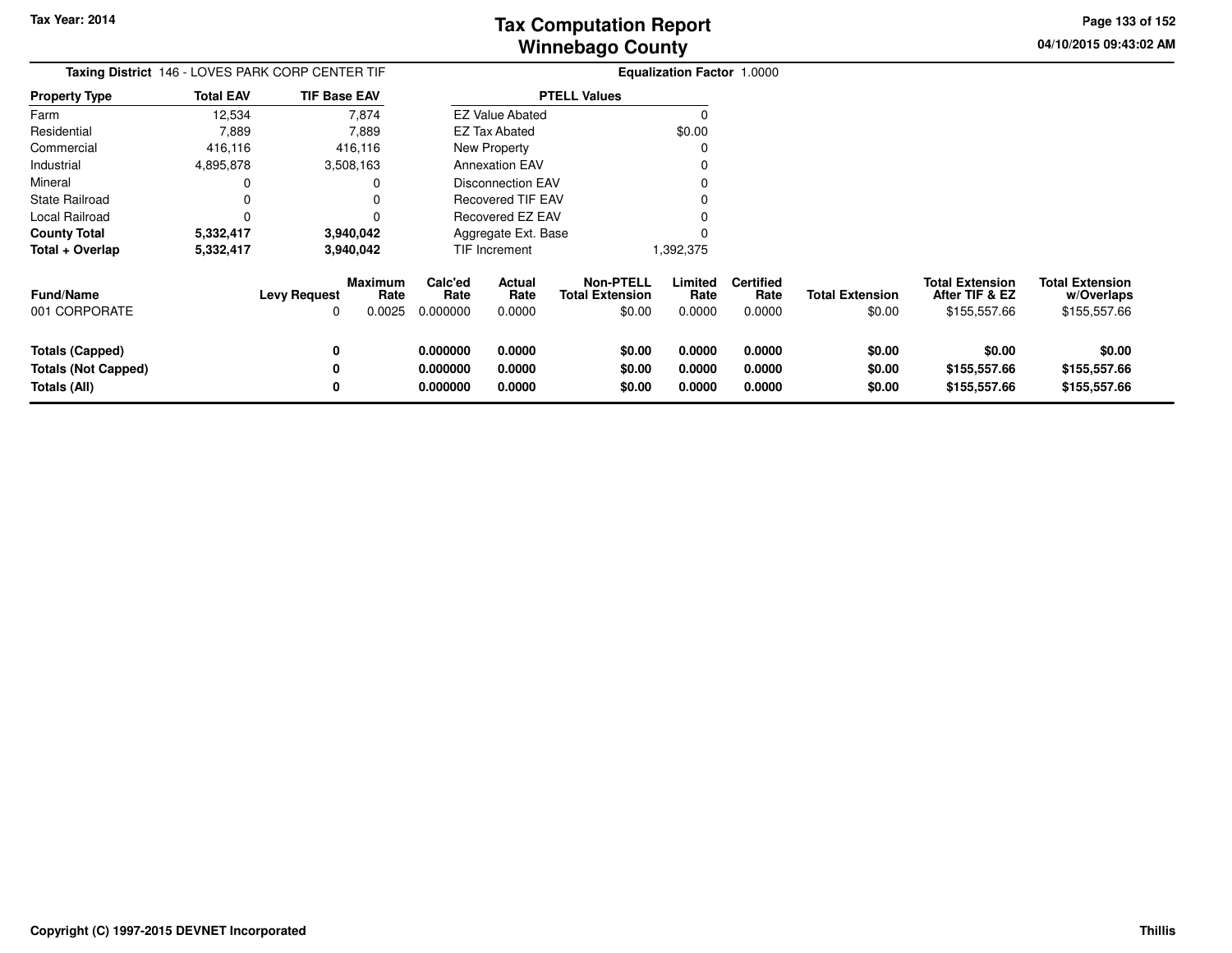**04/10/2015 09:43:02 AMPage 134 of 152**

| Taxing District 147 - WESTSTONE TIF                           |                  |                          |                           |                                  |                            |                                                      | <b>Equalization Factor 1.0000</b> |                                    |                                  |                                                          |                                                      |
|---------------------------------------------------------------|------------------|--------------------------|---------------------------|----------------------------------|----------------------------|------------------------------------------------------|-----------------------------------|------------------------------------|----------------------------------|----------------------------------------------------------|------------------------------------------------------|
| <b>Property Type</b>                                          | <b>Total EAV</b> | <b>TIF Base EAV</b>      |                           |                                  |                            | <b>PTELL Values</b>                                  |                                   |                                    |                                  |                                                          |                                                      |
| Farm                                                          | 57,596           |                          | 52,959                    |                                  | <b>EZ Value Abated</b>     |                                                      | O                                 |                                    |                                  |                                                          |                                                      |
| Residential                                                   | 0                |                          |                           |                                  | <b>EZ Tax Abated</b>       |                                                      | \$0.00                            |                                    |                                  |                                                          |                                                      |
| Commercial                                                    | 10,471           |                          | 10,471                    |                                  | New Property               |                                                      |                                   |                                    |                                  |                                                          |                                                      |
| Industrial                                                    | 2,270,110        |                          | 75,091                    |                                  | <b>Annexation EAV</b>      |                                                      |                                   |                                    |                                  |                                                          |                                                      |
| Mineral                                                       | 0                |                          |                           |                                  | <b>Disconnection EAV</b>   |                                                      |                                   |                                    |                                  |                                                          |                                                      |
| State Railroad                                                | 0                |                          |                           |                                  | <b>Recovered TIF EAV</b>   |                                                      |                                   |                                    |                                  |                                                          |                                                      |
| Local Railroad                                                | 0                |                          |                           |                                  | Recovered EZ EAV           |                                                      |                                   |                                    |                                  |                                                          |                                                      |
| <b>County Total</b>                                           | 2,338,177        |                          | 138,521                   |                                  | Aggregate Ext. Base        |                                                      |                                   |                                    |                                  |                                                          |                                                      |
| Total + Overlap                                               | 2,338,177        |                          | 138,521                   |                                  | <b>TIF Increment</b>       |                                                      | 2,199,656                         |                                    |                                  |                                                          |                                                      |
| Fund/Name<br>001 CORPORATE                                    |                  | <b>Levy Request</b><br>O | Maximum<br>Rate<br>0.0000 | Calc'ed<br>Rate<br>0.000000      | Actual<br>Rate<br>0.0000   | <b>Non-PTELL</b><br><b>Total Extension</b><br>\$0.00 | Limited<br>Rate<br>0.0000         | <b>Certified</b><br>Rate<br>0.0000 | <b>Total Extension</b><br>\$0.00 | <b>Total Extension</b><br>After TIF & EZ<br>\$242,271.04 | <b>Total Extension</b><br>w/Overlaps<br>\$242,271.04 |
| Totals (Capped)<br><b>Totals (Not Capped)</b><br>Totals (All) |                  | 0<br>0<br>0              |                           | 0.000000<br>0.000000<br>0.000000 | 0.0000<br>0.0000<br>0.0000 | \$0.00<br>\$0.00<br>\$0.00                           | 0.0000<br>0.0000<br>0.0000        | 0.0000<br>0.0000<br>0.0000         | \$0.00<br>\$0.00<br>\$0.00       | \$0.00<br>\$242,271.04<br>\$242,271.04                   | \$0.00<br>\$242,271.04<br>\$242,271.04               |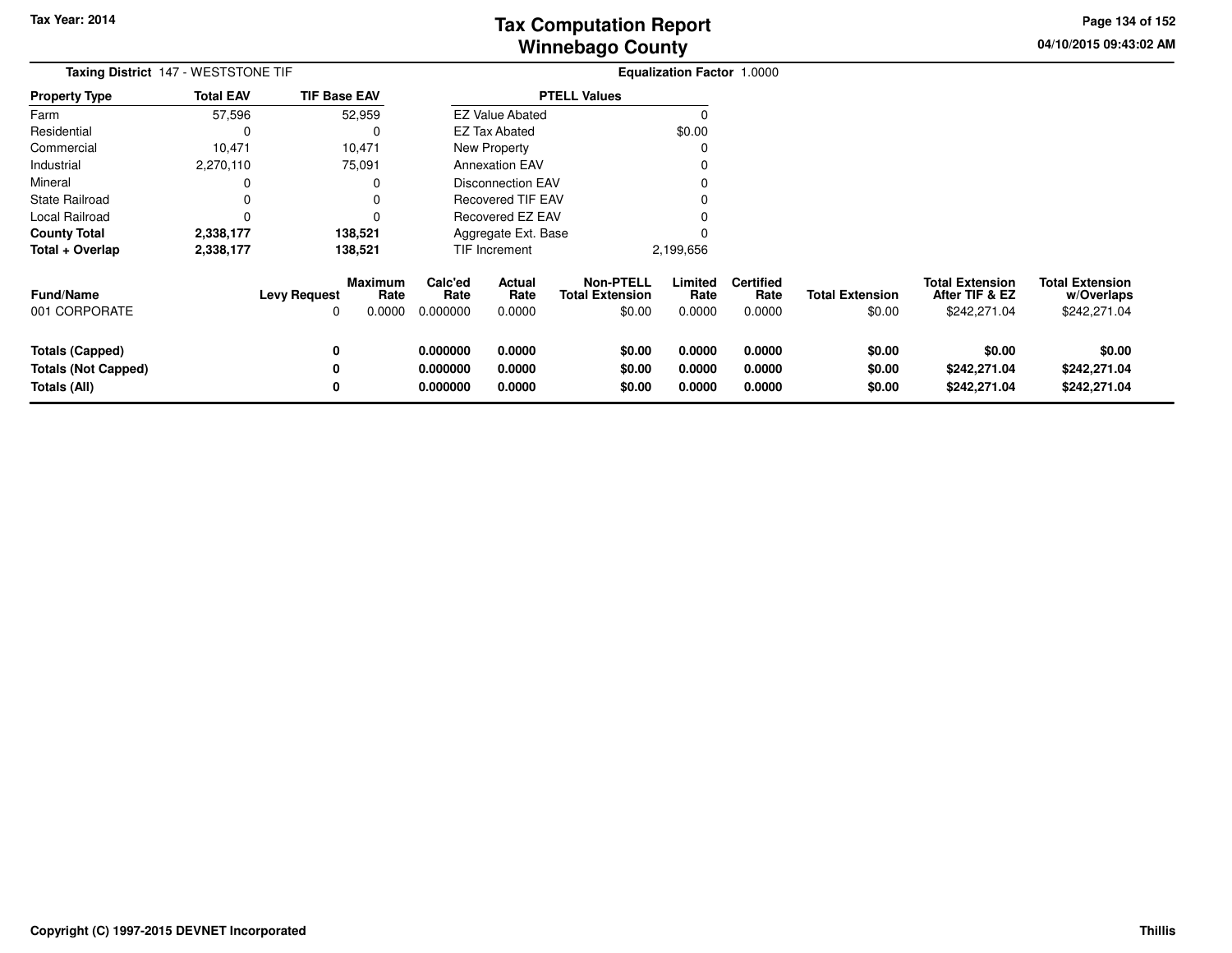**04/10/2015 09:43:02 AMPage 135 of 152**

| <b>Taxing District</b> 148 - NORTH WILLOW CREEK TIF           |                  |                     |                                  |                                  |                            |                                                      | <b>Equalization Factor 1.0000</b> |                                    |                                  |                                                        |                                                    |
|---------------------------------------------------------------|------------------|---------------------|----------------------------------|----------------------------------|----------------------------|------------------------------------------------------|-----------------------------------|------------------------------------|----------------------------------|--------------------------------------------------------|----------------------------------------------------|
| <b>Property Type</b>                                          | <b>Total EAV</b> | <b>TIF Base EAV</b> |                                  |                                  |                            | <b>PTELL Values</b>                                  |                                   |                                    |                                  |                                                        |                                                    |
| Farm                                                          | 887              |                     | 627                              |                                  | <b>EZ Value Abated</b>     |                                                      |                                   |                                    |                                  |                                                        |                                                    |
| Residential                                                   | 0                |                     |                                  |                                  | <b>EZ Tax Abated</b>       |                                                      | \$0.00                            |                                    |                                  |                                                        |                                                    |
| Commercial                                                    | O                |                     |                                  |                                  | New Property               |                                                      |                                   |                                    |                                  |                                                        |                                                    |
| Industrial                                                    | 1,389,954        |                     | 1,308,482                        |                                  | <b>Annexation EAV</b>      |                                                      |                                   |                                    |                                  |                                                        |                                                    |
| Mineral                                                       |                  |                     |                                  |                                  | Disconnection EAV          |                                                      |                                   |                                    |                                  |                                                        |                                                    |
| <b>State Railroad</b>                                         |                  |                     |                                  |                                  | <b>Recovered TIF EAV</b>   |                                                      |                                   |                                    |                                  |                                                        |                                                    |
| Local Railroad                                                |                  |                     |                                  |                                  | <b>Recovered EZ EAV</b>    |                                                      |                                   |                                    |                                  |                                                        |                                                    |
| <b>County Total</b>                                           | 1,390,841        |                     | 1,309,109                        |                                  | Aggregate Ext. Base        |                                                      |                                   |                                    |                                  |                                                        |                                                    |
| Total + Overlap                                               | 1,390,841        |                     | 1,309,109                        |                                  | TIF Increment              |                                                      | 81,732                            |                                    |                                  |                                                        |                                                    |
| <b>Fund/Name</b><br>001 CORPORATE                             |                  | <b>Levy Request</b> | <b>Maximum</b><br>Rate<br>0.0000 | Calc'ed<br>Rate<br>0.000000      | Actual<br>Rate<br>0.0000   | <b>Non-PTELL</b><br><b>Total Extension</b><br>\$0.00 | Limited<br>Rate<br>0.0000         | <b>Certified</b><br>Rate<br>0.0000 | <b>Total Extension</b><br>\$0.00 | <b>Total Extension</b><br>After TIF & EZ<br>\$9,442.44 | <b>Total Extension</b><br>w/Overlaps<br>\$9,442.44 |
| Totals (Capped)<br><b>Totals (Not Capped)</b><br>Totals (All) |                  |                     |                                  | 0.000000<br>0.000000<br>0.000000 | 0.0000<br>0.0000<br>0.0000 | \$0.00<br>\$0.00<br>\$0.00                           | 0.0000<br>0.0000<br>0.0000        | 0.0000<br>0.0000<br>0.0000         | \$0.00<br>\$0.00<br>\$0.00       | \$0.00<br>\$9,442.44<br>\$9,442.44                     | \$0.00<br>\$9,442.44<br>\$9,442.44                 |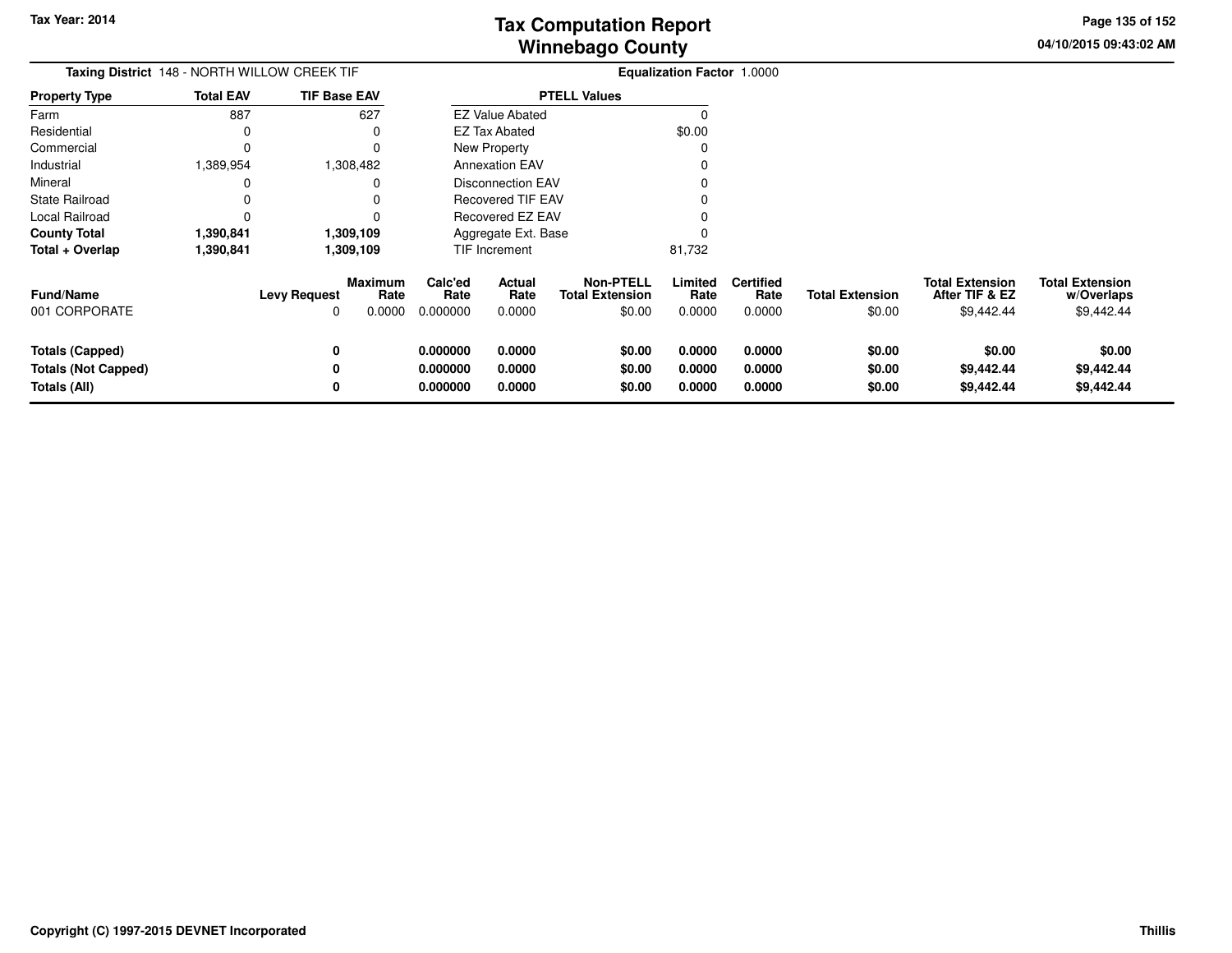**04/10/2015 09:43:02 AMPage 136 of 152**

| Taxing District 149 - SOUTH WILLOW CREEK TIF                         |                  | <b>Equalization Factor 1.0000</b> |                                  |                                  |                                 |                                                      |                            |                                    |                                  |                                                         |                                                     |
|----------------------------------------------------------------------|------------------|-----------------------------------|----------------------------------|----------------------------------|---------------------------------|------------------------------------------------------|----------------------------|------------------------------------|----------------------------------|---------------------------------------------------------|-----------------------------------------------------|
| <b>Property Type</b>                                                 | <b>Total EAV</b> | <b>TIF Base EAV</b>               |                                  |                                  |                                 | <b>PTELL Values</b>                                  |                            |                                    |                                  |                                                         |                                                     |
| Farm                                                                 | 2,185            |                                   | 1,599                            |                                  | <b>EZ Value Abated</b>          |                                                      |                            |                                    |                                  |                                                         |                                                     |
| Residential                                                          |                  |                                   | $\Omega$                         |                                  | <b>EZ Tax Abated</b>            |                                                      | \$0.00                     |                                    |                                  |                                                         |                                                     |
| Commercial                                                           | 2,111,259        | 1,931,038                         |                                  |                                  | New Property                    |                                                      |                            |                                    |                                  |                                                         |                                                     |
| Industrial                                                           | 3,848,925        | 3,608,375                         |                                  |                                  | <b>Annexation EAV</b>           |                                                      |                            |                                    |                                  |                                                         |                                                     |
| Mineral                                                              |                  |                                   | 0                                |                                  | Disconnection EAV               |                                                      |                            |                                    |                                  |                                                         |                                                     |
| <b>State Railroad</b>                                                |                  |                                   | $\Omega$                         |                                  | <b>Recovered TIF EAV</b>        |                                                      |                            |                                    |                                  |                                                         |                                                     |
| Local Railroad                                                       |                  |                                   |                                  |                                  | Recovered EZ EAV                |                                                      |                            |                                    |                                  |                                                         |                                                     |
| <b>County Total</b>                                                  | 5,962,369        | 5,541,012                         |                                  |                                  | Aggregate Ext. Base             |                                                      |                            |                                    |                                  |                                                         |                                                     |
| Total + Overlap                                                      | 5,962,369        | 5,541,012                         |                                  |                                  | TIF Increment                   |                                                      | 421,357                    |                                    |                                  |                                                         |                                                     |
| <b>Fund/Name</b><br>001 CORPORATE                                    |                  | <b>Levy Request</b>               | <b>Maximum</b><br>Rate<br>0.0000 | Calc'ed<br>Rate<br>0.000000      | <b>Actual</b><br>Rate<br>0.0000 | <b>Non-PTELL</b><br><b>Total Extension</b><br>\$0.00 | Limited<br>Rate<br>0.0000  | <b>Certified</b><br>Rate<br>0.0000 | <b>Total Extension</b><br>\$0.00 | <b>Total Extension</b><br>After TIF & EZ<br>\$48,678.98 | <b>Total Extension</b><br>w/Overlaps<br>\$48,678.98 |
| <b>Totals (Capped)</b><br><b>Totals (Not Capped)</b><br>Totals (All) |                  | 0<br>0                            |                                  | 0.000000<br>0.000000<br>0.000000 | 0.0000<br>0.0000<br>0.0000      | \$0.00<br>\$0.00<br>\$0.00                           | 0.0000<br>0.0000<br>0.0000 | 0.0000<br>0.0000<br>0.0000         | \$0.00<br>\$0.00<br>\$0.00       | \$0.00<br>\$48,678.98<br>\$48,678.98                    | \$0.00<br>\$48,678.98<br>\$48,678.98                |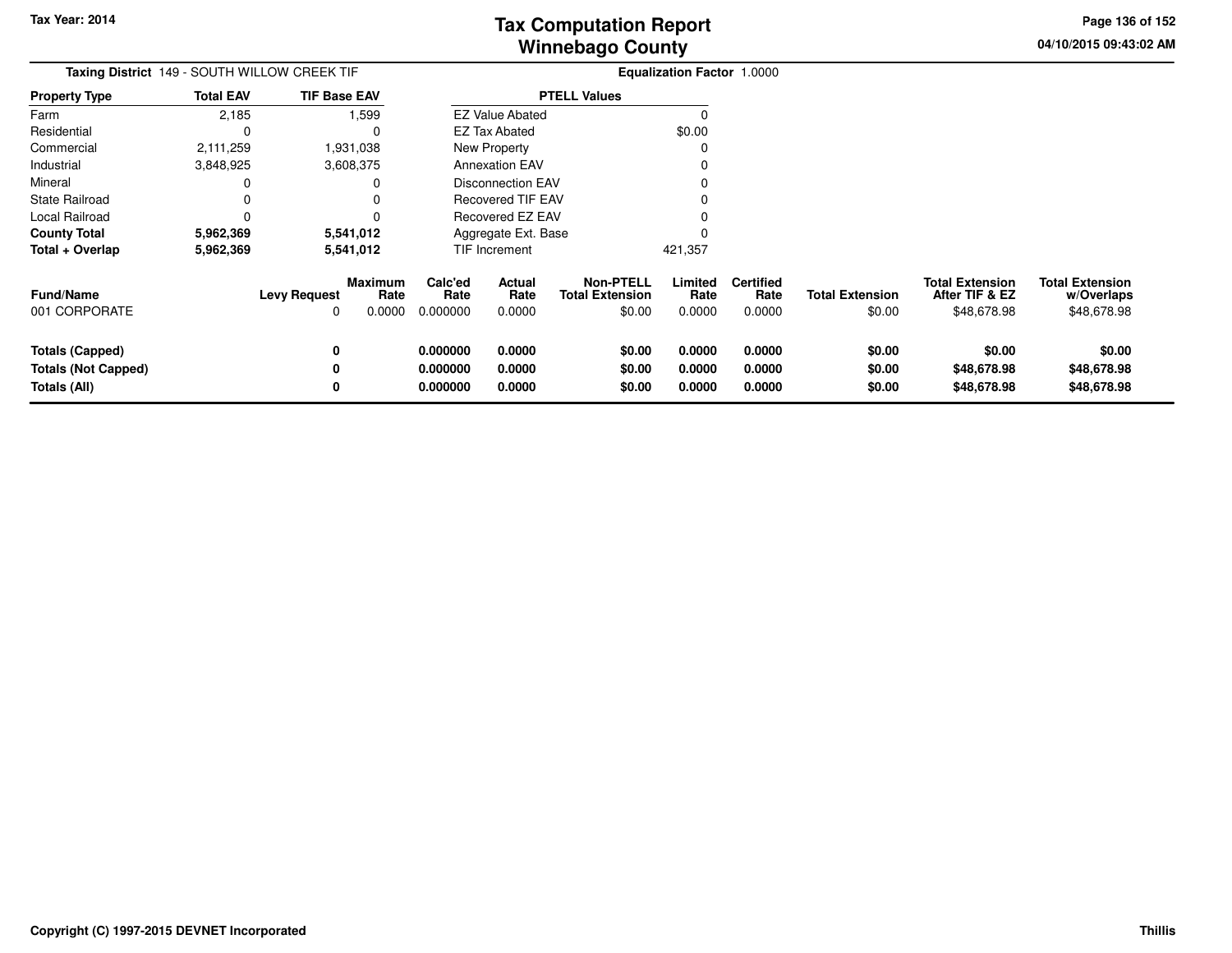**04/10/2015 09:43:02 AM Page 137 of 152**

| Taxing District 150 - GLOBAL TRADEPARK SOUTH TIF |                  |                                                              | Equalization Factor 1.0000  |                          |                                                      |                           |                                    |                                  |                                                         |                                                     |
|--------------------------------------------------|------------------|--------------------------------------------------------------|-----------------------------|--------------------------|------------------------------------------------------|---------------------------|------------------------------------|----------------------------------|---------------------------------------------------------|-----------------------------------------------------|
| <b>Property Type</b>                             | <b>Total EAV</b> | <b>TIF Base EAV</b>                                          |                             |                          | <b>PTELL Values</b>                                  |                           |                                    |                                  |                                                         |                                                     |
| Farm                                             | 269,718          | 180,510                                                      |                             | <b>EZ Value Abated</b>   |                                                      | $\Omega$                  |                                    |                                  |                                                         |                                                     |
| Residential                                      | 0                | 0                                                            |                             | EZ Tax Abated            |                                                      | \$0.00                    |                                    |                                  |                                                         |                                                     |
| Commercial                                       | 0                |                                                              |                             | <b>New Property</b>      |                                                      | 0                         |                                    |                                  |                                                         |                                                     |
| Industrial                                       | 0                | 0                                                            |                             | <b>Annexation EAV</b>    |                                                      | O                         |                                    |                                  |                                                         |                                                     |
| Mineral                                          | 0                |                                                              |                             | <b>Disconnection EAV</b> |                                                      |                           |                                    |                                  |                                                         |                                                     |
| <b>State Railroad</b>                            | 0                | 0                                                            |                             | <b>Recovered TIF EAV</b> |                                                      |                           |                                    |                                  |                                                         |                                                     |
| Local Railroad                                   | 0                |                                                              |                             | Recovered EZ EAV         |                                                      |                           |                                    |                                  |                                                         |                                                     |
| <b>County Total</b>                              | 269,718          | 180,510                                                      |                             | Aggregate Ext. Base      |                                                      |                           |                                    |                                  |                                                         |                                                     |
| Total + Overlap                                  | 269,718          | 180,510                                                      |                             | TIF Increment            |                                                      | 89,208                    |                                    |                                  |                                                         |                                                     |
| <b>Fund/Name</b><br>001 CORPORATE                |                  | <b>Maximum</b><br><b>Levy Request</b><br>Rate<br>0.0000<br>0 | Calc'ed<br>Rate<br>0.000000 | Actual<br>Rate<br>0.0000 | <b>Non-PTELL</b><br><b>Total Extension</b><br>\$0.00 | Limited<br>Rate<br>0.0000 | <b>Certified</b><br>Rate<br>0.0000 | <b>Total Extension</b><br>\$0.00 | <b>Total Extension</b><br>After TIF & EZ<br>\$11,587.14 | <b>Total Extension</b><br>w/Overlaps<br>\$11,587.14 |
|                                                  |                  |                                                              |                             |                          |                                                      |                           |                                    |                                  |                                                         |                                                     |
| <b>Totals (Capped)</b>                           |                  | 0                                                            | 0.000000                    | 0.0000                   | \$0.00                                               | 0.0000                    | 0.0000                             | \$0.00                           | \$0.00                                                  | \$0.00                                              |
| <b>Totals (Not Capped)</b>                       |                  | 0                                                            | 0.000000                    | 0.0000                   | \$0.00                                               | 0.0000                    | 0.0000                             | \$0.00                           | \$11,587.14                                             | \$11,587.14                                         |
| Totals (All)                                     |                  | 0                                                            | 0.000000                    | 0.0000                   | \$0.00                                               | 0.0000                    | 0.0000                             | \$0.00                           | \$11,587.14                                             | \$11,587.14                                         |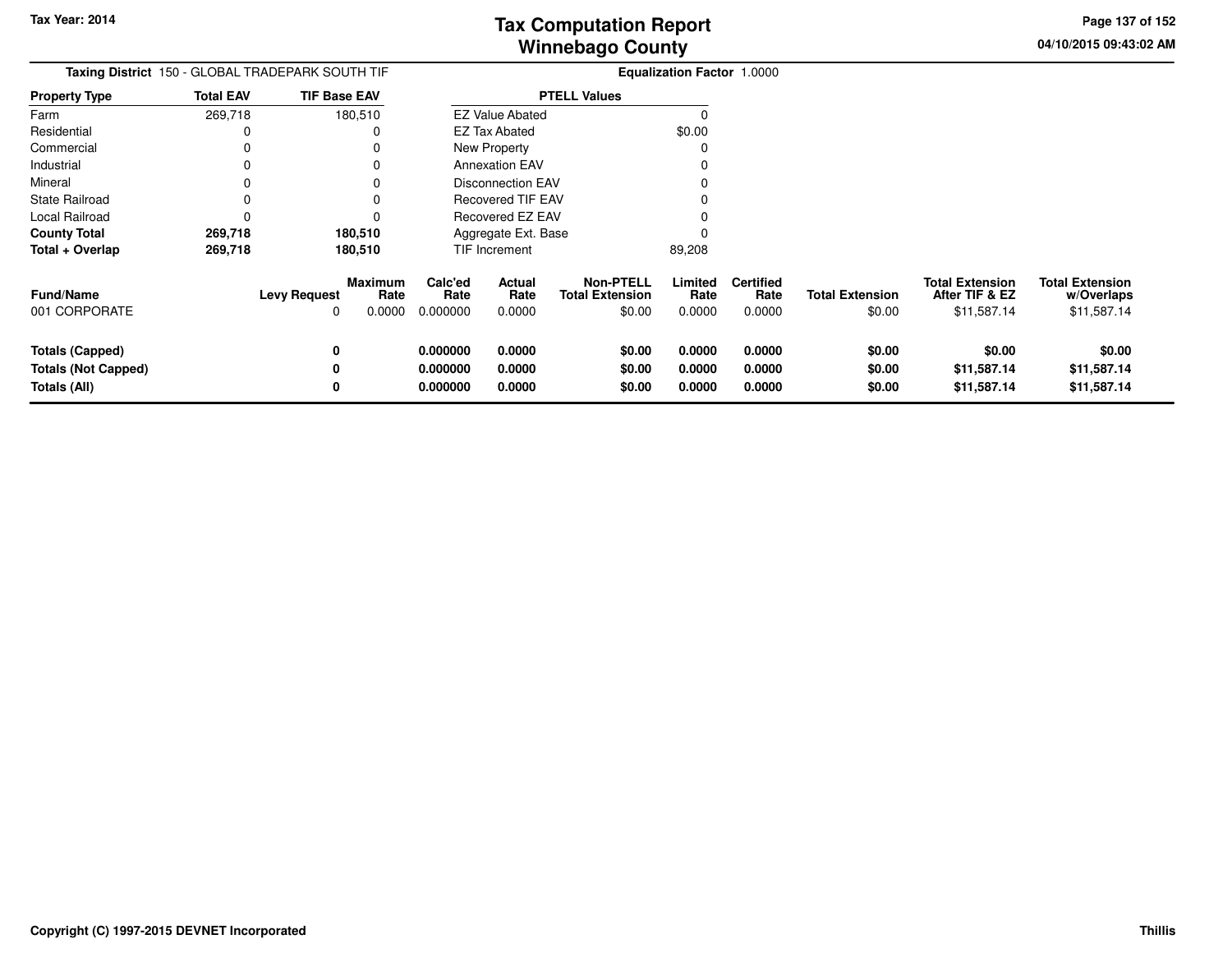**04/10/2015 09:43:02 AMPage 138 of 152**

| Taxing District 151 - I-39 / BAXTER ROAD TIF |                          |                |                                                                                                             |                                 |                                                                                |                                                                                                                                           |                                    |                                   |                                                        |                                                    |
|----------------------------------------------|--------------------------|----------------|-------------------------------------------------------------------------------------------------------------|---------------------------------|--------------------------------------------------------------------------------|-------------------------------------------------------------------------------------------------------------------------------------------|------------------------------------|-----------------------------------|--------------------------------------------------------|----------------------------------------------------|
| <b>Total EAV</b>                             |                          |                |                                                                                                             |                                 |                                                                                |                                                                                                                                           |                                    |                                   |                                                        |                                                    |
| 221,882                                      |                          |                |                                                                                                             |                                 |                                                                                | 0                                                                                                                                         |                                    |                                   |                                                        |                                                    |
| 174,337                                      |                          |                |                                                                                                             |                                 |                                                                                | \$0.00                                                                                                                                    |                                    |                                   |                                                        |                                                    |
| 525,319                                      |                          |                |                                                                                                             |                                 |                                                                                |                                                                                                                                           |                                    |                                   |                                                        |                                                    |
| 508,203                                      |                          |                |                                                                                                             |                                 |                                                                                |                                                                                                                                           |                                    |                                   |                                                        |                                                    |
| 0                                            |                          |                |                                                                                                             |                                 |                                                                                |                                                                                                                                           |                                    |                                   |                                                        |                                                    |
| 0                                            |                          |                |                                                                                                             |                                 |                                                                                |                                                                                                                                           |                                    |                                   |                                                        |                                                    |
| 0                                            |                          |                |                                                                                                             |                                 |                                                                                |                                                                                                                                           |                                    |                                   |                                                        |                                                    |
| 1,429,741                                    |                          |                |                                                                                                             |                                 |                                                                                |                                                                                                                                           |                                    |                                   |                                                        |                                                    |
| 1,429,741                                    |                          |                |                                                                                                             |                                 |                                                                                | 49,409                                                                                                                                    |                                    |                                   |                                                        |                                                    |
|                                              | <b>Levy Request</b><br>0 | Rate<br>0.0000 | Calc'ed<br>Rate<br>0.000000                                                                                 | <b>Actual</b><br>Rate<br>0.0000 | <b>Non-PTELL</b><br><b>Total Extension</b><br>\$0.00                           | Limited<br>Rate<br>0.0000                                                                                                                 | <b>Certified</b><br>Rate<br>0.0000 | <b>Total Extension</b><br>\$0.00  | <b>Total Extension</b><br>After TIF & EZ<br>\$5,528.52 | <b>Total Extension</b><br>w/Overlaps<br>\$5,528.52 |
|                                              | 0<br>0<br>0              |                | 0.000000<br>0.000000<br>0.000000                                                                            | 0.0000<br>0.0000<br>0.0000      | \$0.00<br>\$0.00<br>\$0.00                                                     | 0.0000<br>0.0000<br>0.0000                                                                                                                | 0.0000<br>0.0000<br>0.0000         | \$0.00<br>\$0.00<br>\$0.00        | \$0.00<br>\$5,528.52<br>\$5,528.52                     | \$0.00<br>\$5,528.52<br>\$5,528.52                 |
|                                              |                          |                | <b>TIF Base EAV</b><br>184,584<br>162,226<br>525,319<br>508,203<br>1,380,332<br>1,380,332<br><b>Maximum</b> |                                 | <b>EZ Tax Abated</b><br>New Property<br><b>Annexation EAV</b><br>TIF Increment | <b>PTELL Values</b><br><b>EZ Value Abated</b><br>Disconnection EAV<br><b>Recovered TIF EAV</b><br>Recovered EZ EAV<br>Aggregate Ext. Base |                                    | <b>Equalization Factor 1.0000</b> |                                                        |                                                    |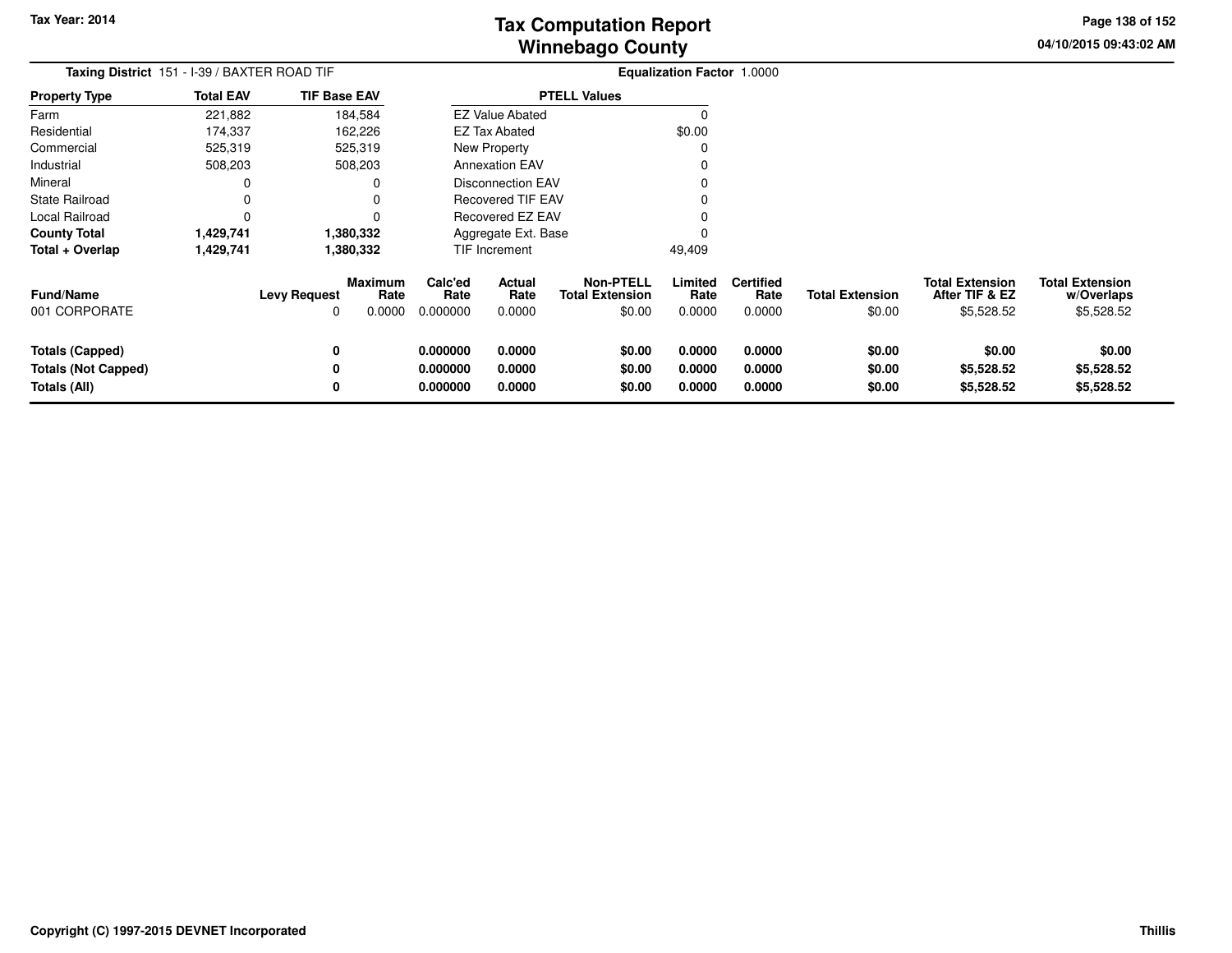**04/10/2015 09:43:02 AMPage 139 of 152**

| Taxing District 152 - ZENITH CUTTER TIF                              |                  |                     |                                  |                                  |                                 |                                                      | <b>Equalization Factor 1.0000</b> |                                    |                                  |                                                         |                                                     |
|----------------------------------------------------------------------|------------------|---------------------|----------------------------------|----------------------------------|---------------------------------|------------------------------------------------------|-----------------------------------|------------------------------------|----------------------------------|---------------------------------------------------------|-----------------------------------------------------|
| <b>Property Type</b>                                                 | <b>Total EAV</b> | <b>TIF Base EAV</b> |                                  |                                  |                                 | <b>PTELL Values</b>                                  |                                   |                                    |                                  |                                                         |                                                     |
| Farm                                                                 | 0                |                     |                                  |                                  | <b>EZ Value Abated</b>          |                                                      |                                   |                                    |                                  |                                                         |                                                     |
| Residential                                                          | $\Omega$         |                     |                                  |                                  | <b>EZ Tax Abated</b>            |                                                      | \$0.00                            |                                    |                                  |                                                         |                                                     |
| Commercial                                                           | 464,713          | 464,713             |                                  |                                  | New Property                    |                                                      |                                   |                                    |                                  |                                                         |                                                     |
| Industrial                                                           | 717,752          | 417,746             |                                  |                                  | <b>Annexation EAV</b>           |                                                      |                                   |                                    |                                  |                                                         |                                                     |
| Mineral                                                              |                  |                     |                                  |                                  | <b>Disconnection EAV</b>        |                                                      |                                   |                                    |                                  |                                                         |                                                     |
| State Railroad                                                       |                  |                     |                                  |                                  | Recovered TIF EAV               |                                                      |                                   |                                    |                                  |                                                         |                                                     |
| Local Railroad                                                       | 0                |                     |                                  |                                  | Recovered EZ EAV                |                                                      |                                   |                                    |                                  |                                                         |                                                     |
| <b>County Total</b>                                                  | 1,182,465        | 882,459             |                                  |                                  | Aggregate Ext. Base             |                                                      |                                   |                                    |                                  |                                                         |                                                     |
| Total + Overlap                                                      | 1,182,465        | 882,459             |                                  |                                  | TIF Increment                   |                                                      | 300,006                           |                                    |                                  |                                                         |                                                     |
| Fund/Name<br>001 CORPORATE                                           |                  | <b>Levy Request</b> | <b>Maximum</b><br>Rate<br>0.0000 | Calc'ed<br>Rate<br>0.000000      | <b>Actual</b><br>Rate<br>0.0000 | <b>Non-PTELL</b><br><b>Total Extension</b><br>\$0.00 | Limited<br>Rate<br>0.0000         | <b>Certified</b><br>Rate<br>0.0000 | <b>Total Extension</b><br>\$0.00 | <b>Total Extension</b><br>After TIF & EZ<br>\$35,722.32 | <b>Total Extension</b><br>w/Overlaps<br>\$35,722.32 |
| <b>Totals (Capped)</b><br><b>Totals (Not Capped)</b><br>Totals (All) |                  | 0<br>0<br>0         |                                  | 0.000000<br>0.000000<br>0.000000 | 0.0000<br>0.0000<br>0.0000      | \$0.00<br>\$0.00<br>\$0.00                           | 0.0000<br>0.0000<br>0.0000        | 0.0000<br>0.0000<br>0.0000         | \$0.00<br>\$0.00<br>\$0.00       | \$0.00<br>\$35,722.32<br>\$35,722.32                    | \$0.00<br>\$35,722.32<br>\$35,722.32                |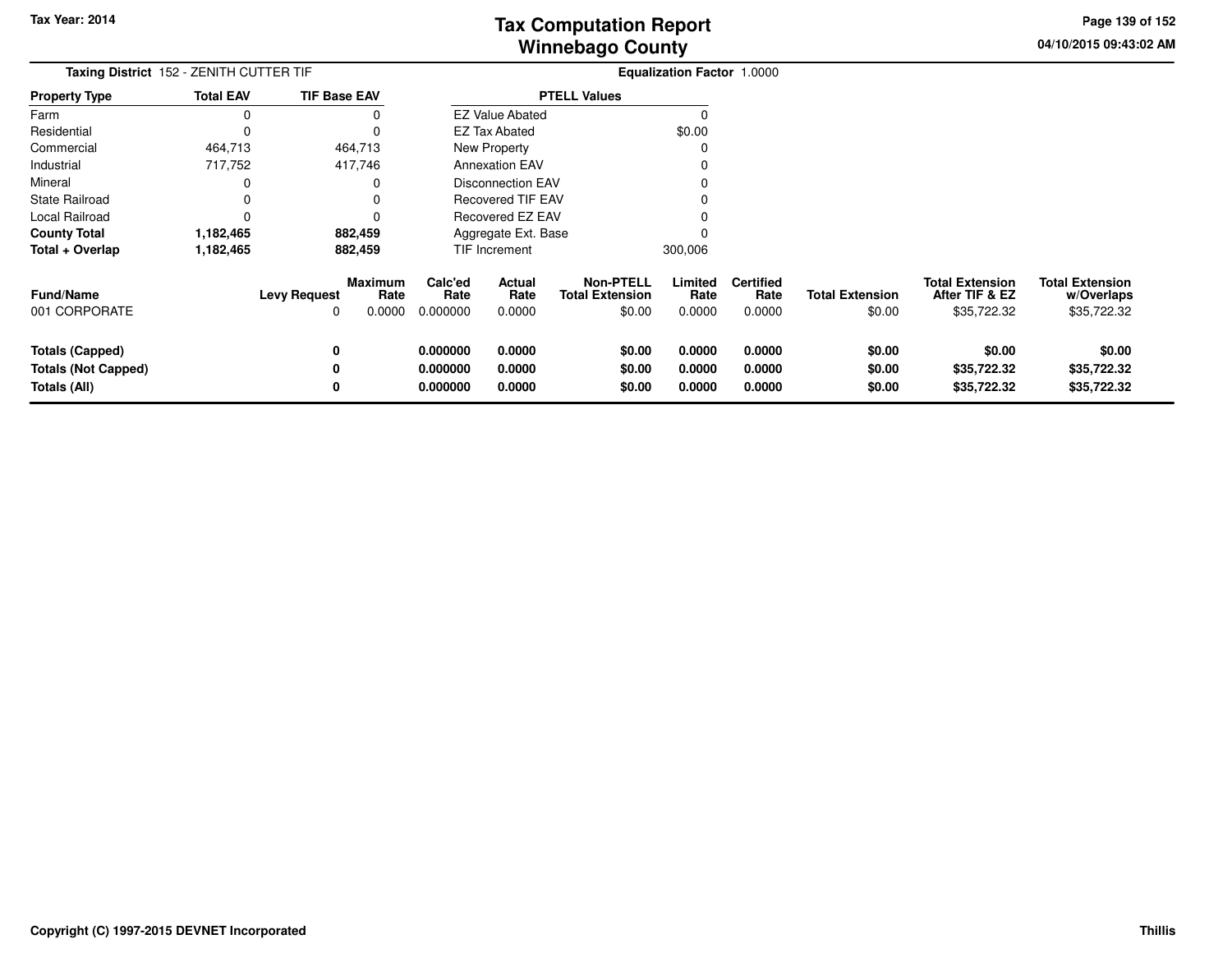**04/10/2015 09:43:02 AMPage 140 of 152**

| Taxing District 153 - SPRING CREEK LAKES TIF                         |                  |                     |                                  |                                  |                            | <b>Equalization Factor 1.0000</b>                    |                            |                                    |                                  |                                                        |                                                    |
|----------------------------------------------------------------------|------------------|---------------------|----------------------------------|----------------------------------|----------------------------|------------------------------------------------------|----------------------------|------------------------------------|----------------------------------|--------------------------------------------------------|----------------------------------------------------|
| <b>Property Type</b>                                                 | <b>Total EAV</b> | <b>TIF Base EAV</b> |                                  | <b>PTELL Values</b>              |                            |                                                      |                            |                                    |                                  |                                                        |                                                    |
| Farm                                                                 | 143,165          | 104,260             |                                  |                                  | <b>EZ Value Abated</b>     |                                                      |                            |                                    |                                  |                                                        |                                                    |
| Residential                                                          | 4,356            | 4,356               |                                  |                                  | <b>EZ Tax Abated</b>       |                                                      | \$0.00                     |                                    |                                  |                                                        |                                                    |
| Commercial                                                           | 0                |                     |                                  |                                  | New Property               |                                                      |                            |                                    |                                  |                                                        |                                                    |
| Industrial                                                           | 0                |                     |                                  |                                  | <b>Annexation EAV</b>      |                                                      |                            |                                    |                                  |                                                        |                                                    |
| Mineral                                                              |                  |                     |                                  |                                  | <b>Disconnection EAV</b>   |                                                      |                            |                                    |                                  |                                                        |                                                    |
| State Railroad                                                       | 0                |                     |                                  |                                  | Recovered TIF EAV          |                                                      |                            |                                    |                                  |                                                        |                                                    |
| Local Railroad                                                       | 0                |                     |                                  |                                  | Recovered EZ EAV           |                                                      |                            |                                    |                                  |                                                        |                                                    |
| <b>County Total</b>                                                  | 147,521          | 108,616             |                                  |                                  | Aggregate Ext. Base        |                                                      |                            |                                    |                                  |                                                        |                                                    |
| Total + Overlap                                                      | 147,521          | 108,616             |                                  |                                  | <b>TIF Increment</b>       |                                                      | 38,905                     |                                    |                                  |                                                        |                                                    |
| Fund/Name<br>001 CORPORATE                                           |                  | <b>Levy Request</b> | <b>Maximum</b><br>Rate<br>0.0000 | Calc'ed<br>Rate<br>0.000000      | Actual<br>Rate<br>0.0000   | <b>Non-PTELL</b><br><b>Total Extension</b><br>\$0.00 | Limited<br>Rate<br>0.0000  | <b>Certified</b><br>Rate<br>0.0000 | <b>Total Extension</b><br>\$0.00 | <b>Total Extension</b><br>After TIF & EZ<br>\$4,049.24 | <b>Total Extension</b><br>w/Overlaps<br>\$4,049.24 |
| <b>Totals (Capped)</b><br><b>Totals (Not Capped)</b><br>Totals (All) |                  | 0<br>0<br>0         |                                  | 0.000000<br>0.000000<br>0.000000 | 0.0000<br>0.0000<br>0.0000 | \$0.00<br>\$0.00<br>\$0.00                           | 0.0000<br>0.0000<br>0.0000 | 0.0000<br>0.0000<br>0.0000         | \$0.00<br>\$0.00<br>\$0.00       | \$0.00<br>\$4,049.24<br>\$4,049.24                     | \$0.00<br>\$4,049.24<br>\$4,049.24                 |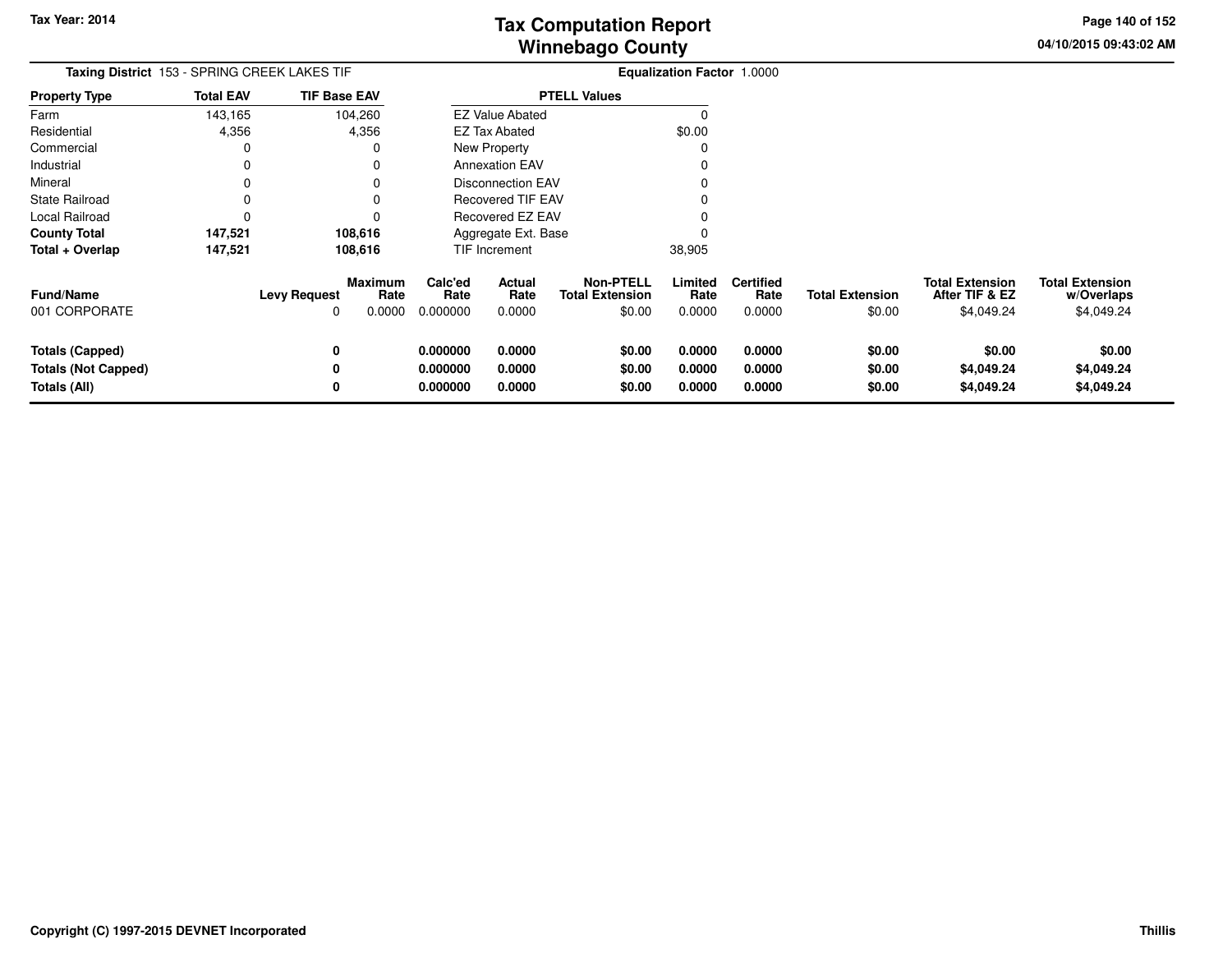**04/10/2015 09:43:02 AMPage 141 of 152**

| Taxing District 154 - FORMER WARNER ELECTRIC TIF |                  |                              |                | <b>Equalization Factor 1.0000</b> |                          |                                                      |                           |                                    |                                  |                                                      |                                                  |
|--------------------------------------------------|------------------|------------------------------|----------------|-----------------------------------|--------------------------|------------------------------------------------------|---------------------------|------------------------------------|----------------------------------|------------------------------------------------------|--------------------------------------------------|
| <b>Property Type</b>                             | <b>Total EAV</b> | <b>TIF Base EAV</b>          |                |                                   |                          | <b>PTELL Values</b>                                  |                           |                                    |                                  |                                                      |                                                  |
| Farm                                             | 0                |                              |                |                                   | <b>EZ Value Abated</b>   |                                                      |                           |                                    |                                  |                                                      |                                                  |
| Residential                                      |                  |                              |                |                                   | EZ Tax Abated            |                                                      | \$0.00                    |                                    |                                  |                                                      |                                                  |
| Commercial                                       | 0                | 0                            |                |                                   | New Property             |                                                      | C                         |                                    |                                  |                                                      |                                                  |
| Industrial                                       | 395,089          | 390,181                      |                |                                   | <b>Annexation EAV</b>    |                                                      |                           |                                    |                                  |                                                      |                                                  |
| Mineral                                          | 0                | 0                            |                |                                   | <b>Disconnection EAV</b> |                                                      |                           |                                    |                                  |                                                      |                                                  |
| <b>State Railroad</b>                            | 0                |                              |                |                                   | <b>Recovered TIF EAV</b> |                                                      |                           |                                    |                                  |                                                      |                                                  |
| Local Railroad                                   | 0                |                              |                |                                   | Recovered EZ EAV         |                                                      |                           |                                    |                                  |                                                      |                                                  |
| <b>County Total</b>                              | 395,089          | 390,181                      |                |                                   | Aggregate Ext. Base      |                                                      |                           |                                    |                                  |                                                      |                                                  |
| Total + Overlap                                  | 395,089          | 390,181                      |                |                                   | <b>TIF Increment</b>     |                                                      | 4,908                     |                                    |                                  |                                                      |                                                  |
| <b>Fund/Name</b><br>001 CORPORATE                |                  | Maximum<br>Levy Request<br>0 | Rate<br>0.0000 | Calc'ed<br>Rate<br>0.000000       | Actual<br>Rate<br>0.0000 | <b>Non-PTELL</b><br><b>Total Extension</b><br>\$0.00 | Limited<br>Rate<br>0.0000 | <b>Certified</b><br>Rate<br>0.0000 | <b>Total Extension</b><br>\$0.00 | <b>Total Extension</b><br>After TIF & EZ<br>\$494.22 | <b>Total Extension</b><br>w/Overlaps<br>\$494.22 |
| <b>Totals (Capped)</b>                           |                  | 0                            |                | 0.000000                          | 0.0000                   | \$0.00                                               | 0.0000                    | 0.0000                             | \$0.00                           | \$0.00                                               | \$0.00                                           |
| <b>Totals (Not Capped)</b>                       |                  |                              |                | 0.000000                          | 0.0000                   | \$0.00                                               | 0.0000                    | 0.0000                             | \$0.00                           | \$494.22                                             | \$494.22                                         |
| Totals (All)                                     |                  | 0                            |                | 0.000000                          | 0.0000                   | \$0.00                                               | 0.0000                    | 0.0000                             | \$0.00                           | \$494.22                                             | \$494.22                                         |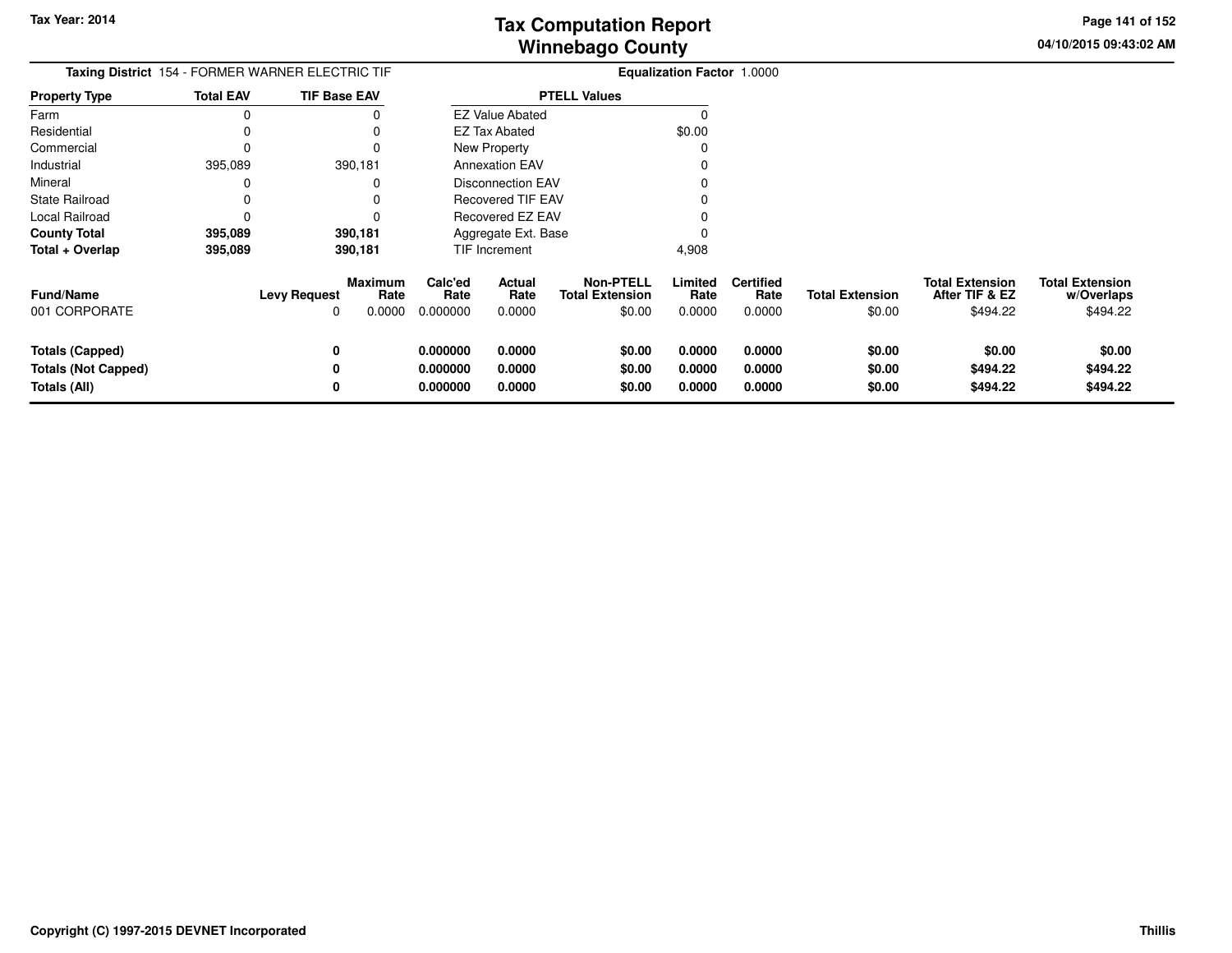**04/10/2015 09:43:02 AMPage 142 of 152**

| Taxing District 155 - PERRYVILLE ROAD SSA                            |                  |                                                              |                                  | <b>Equalization Factor 1.0000</b> |                                                      |                            |                                    |                                  |                                                    |                                                |
|----------------------------------------------------------------------|------------------|--------------------------------------------------------------|----------------------------------|-----------------------------------|------------------------------------------------------|----------------------------|------------------------------------|----------------------------------|----------------------------------------------------|------------------------------------------------|
| <b>Property Type</b>                                                 | <b>Total EAV</b> | <b>Rate Setting EAV</b>                                      |                                  |                                   | <b>PTELL Values</b>                                  |                            |                                    |                                  |                                                    |                                                |
| Farm                                                                 |                  |                                                              |                                  | <b>EZ Value Abated</b>            |                                                      |                            |                                    |                                  |                                                    |                                                |
| Residential                                                          |                  |                                                              |                                  | <b>EZ Tax Abated</b>              |                                                      | \$0.00                     |                                    |                                  |                                                    |                                                |
| Commercial                                                           |                  |                                                              |                                  | New Property                      |                                                      |                            |                                    |                                  |                                                    |                                                |
| Industrial                                                           |                  |                                                              |                                  | <b>Annexation EAV</b>             |                                                      |                            |                                    |                                  |                                                    |                                                |
| Mineral                                                              |                  |                                                              |                                  | <b>Disconnection EAV</b>          |                                                      |                            |                                    |                                  |                                                    |                                                |
| <b>State Railroad</b>                                                |                  |                                                              |                                  | Recovered TIF EAV                 |                                                      |                            |                                    |                                  |                                                    |                                                |
| Local Railroad                                                       |                  |                                                              |                                  | Recovered EZ EAV                  |                                                      |                            |                                    |                                  |                                                    |                                                |
| <b>County Total</b>                                                  |                  |                                                              |                                  | Aggregate Ext. Base               |                                                      |                            |                                    |                                  |                                                    |                                                |
| Total + Overlap                                                      | 0                |                                                              |                                  | TIF Increment                     |                                                      |                            |                                    |                                  |                                                    |                                                |
| Fund/Name<br>023 SPECIAL SERVICE AREA                                |                  | <b>Maximum</b><br><b>Levy Request</b><br>Rate<br>0.0000<br>0 | Calc'ed<br>Rate<br>0.000000      | Actual<br>Rate<br>0.0000          | <b>Non-PTELL</b><br><b>Total Extension</b><br>\$0.00 | Limited<br>Rate<br>0.0000  | <b>Certified</b><br>Rate<br>0.0000 | <b>Total Extension</b><br>\$0.00 | <b>Total Extension</b><br>After TIF & EZ<br>\$0.00 | <b>Total Extension</b><br>w/Overlaps<br>\$0.00 |
| <b>Totals (Capped)</b><br><b>Totals (Not Capped)</b><br>Totals (All) |                  | 0<br>0<br>0                                                  | 0.000000<br>0.000000<br>0.000000 | 0.0000<br>0.0000<br>0.0000        | \$0.00<br>\$0.00<br>\$0.00                           | 0.0000<br>0.0000<br>0.0000 | 0.0000<br>0.0000<br>0.0000         | \$0.00<br>\$0.00<br>\$0.00       | \$0.00<br>\$0.00<br>\$0.00                         | \$0.00<br>\$0.00<br>\$0.00                     |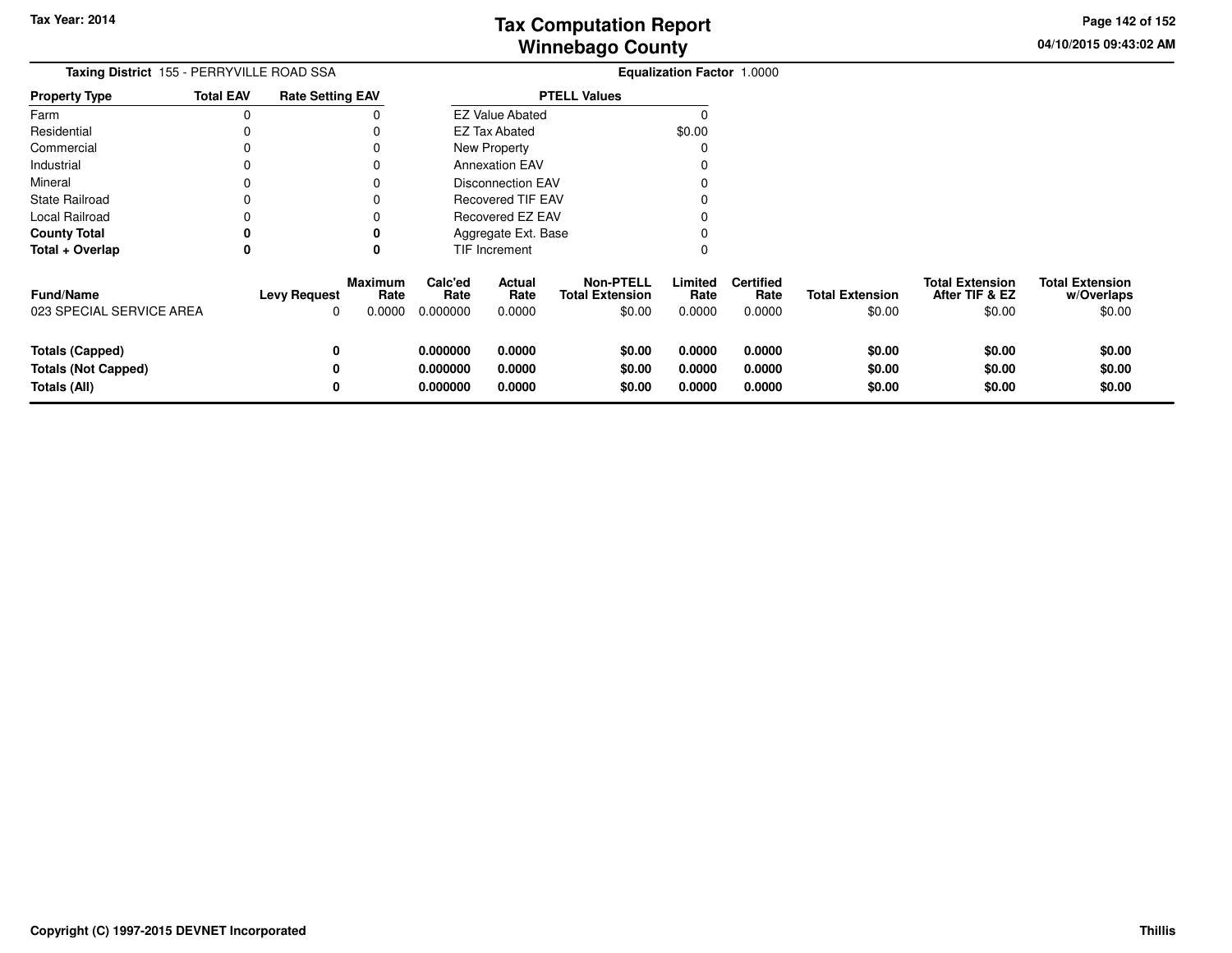**04/10/2015 09:43:02 AM Page 143 of 152**

| Taxing District 156 - OLDE RIVER RIDGE PLAT 6 SSA                    |                  |                          |                                  | Equalization Factor 1.0000       |                                 |                                                        |                            |                                    |                                  |                                                      |                                                  |  |
|----------------------------------------------------------------------|------------------|--------------------------|----------------------------------|----------------------------------|---------------------------------|--------------------------------------------------------|----------------------------|------------------------------------|----------------------------------|------------------------------------------------------|--------------------------------------------------|--|
| <b>Property Type</b>                                                 | <b>Total EAV</b> | <b>Rate Setting EAV</b>  |                                  |                                  |                                 | <b>PTELL Values</b>                                    |                            |                                    |                                  |                                                      |                                                  |  |
| Farm                                                                 | 0                |                          |                                  |                                  | <b>EZ Value Abated</b>          |                                                        |                            |                                    |                                  |                                                      |                                                  |  |
| Residential                                                          | 4,417            |                          | 4,417                            |                                  | <b>EZ Tax Abated</b>            |                                                        | \$0.00                     |                                    |                                  |                                                      |                                                  |  |
| Commercial                                                           | 0                |                          | 0                                |                                  | New Property                    |                                                        |                            |                                    |                                  |                                                      |                                                  |  |
| Industrial                                                           | 0                |                          | 0                                |                                  | <b>Annexation EAV</b>           |                                                        |                            |                                    |                                  |                                                      |                                                  |  |
| Mineral                                                              | 0                |                          | 0                                |                                  | <b>Disconnection EAV</b>        |                                                        |                            |                                    |                                  |                                                      |                                                  |  |
| <b>State Railroad</b>                                                | 0                |                          | 0                                |                                  | <b>Recovered TIF EAV</b>        |                                                        |                            |                                    |                                  |                                                      |                                                  |  |
| Local Railroad                                                       | $\Omega$         |                          | 0                                |                                  | Recovered EZ EAV                |                                                        |                            |                                    |                                  |                                                      |                                                  |  |
| <b>County Total</b>                                                  | 4,417            |                          | 4,417                            |                                  | Aggregate Ext. Base             |                                                        |                            |                                    |                                  |                                                      |                                                  |  |
| Total + Overlap                                                      | 4,417            |                          | 4,417                            |                                  | TIF Increment                   |                                                        |                            |                                    |                                  |                                                      |                                                  |  |
| <b>Fund/Name</b><br>023 SPECIAL SERVICE AREA                         |                  | <b>Levy Request</b><br>0 | <b>Maximum</b><br>Rate<br>0.0000 | Calc'ed<br>Rate<br>0.000000      | <b>Actual</b><br>Rate<br>0.0000 | <b>Non-PTELL</b><br><b>Total Extension</b><br>\$653.34 | Limited<br>Rate<br>0.0000  | <b>Certified</b><br>Rate<br>0.0000 | <b>Total Extension</b><br>\$0.00 | <b>Total Extension</b><br>After TIF & EZ<br>\$653.34 | <b>Total Extension</b><br>w/Overlaps<br>\$653.34 |  |
| <b>Totals (Capped)</b><br><b>Totals (Not Capped)</b><br>Totals (All) |                  | 0<br>0                   |                                  | 0.000000<br>0.000000<br>0.000000 | 0.0000<br>0.0000<br>0.0000      | \$0.00<br>\$653.34<br>\$653.34                         | 0.0000<br>0.0000<br>0.0000 | 0.0000<br>0.0000<br>0.0000         | \$0.00<br>\$0.00<br>\$0.00       | \$0.00<br>\$653.34<br>\$653.34                       | \$0.00<br>\$653.34<br>\$653.34                   |  |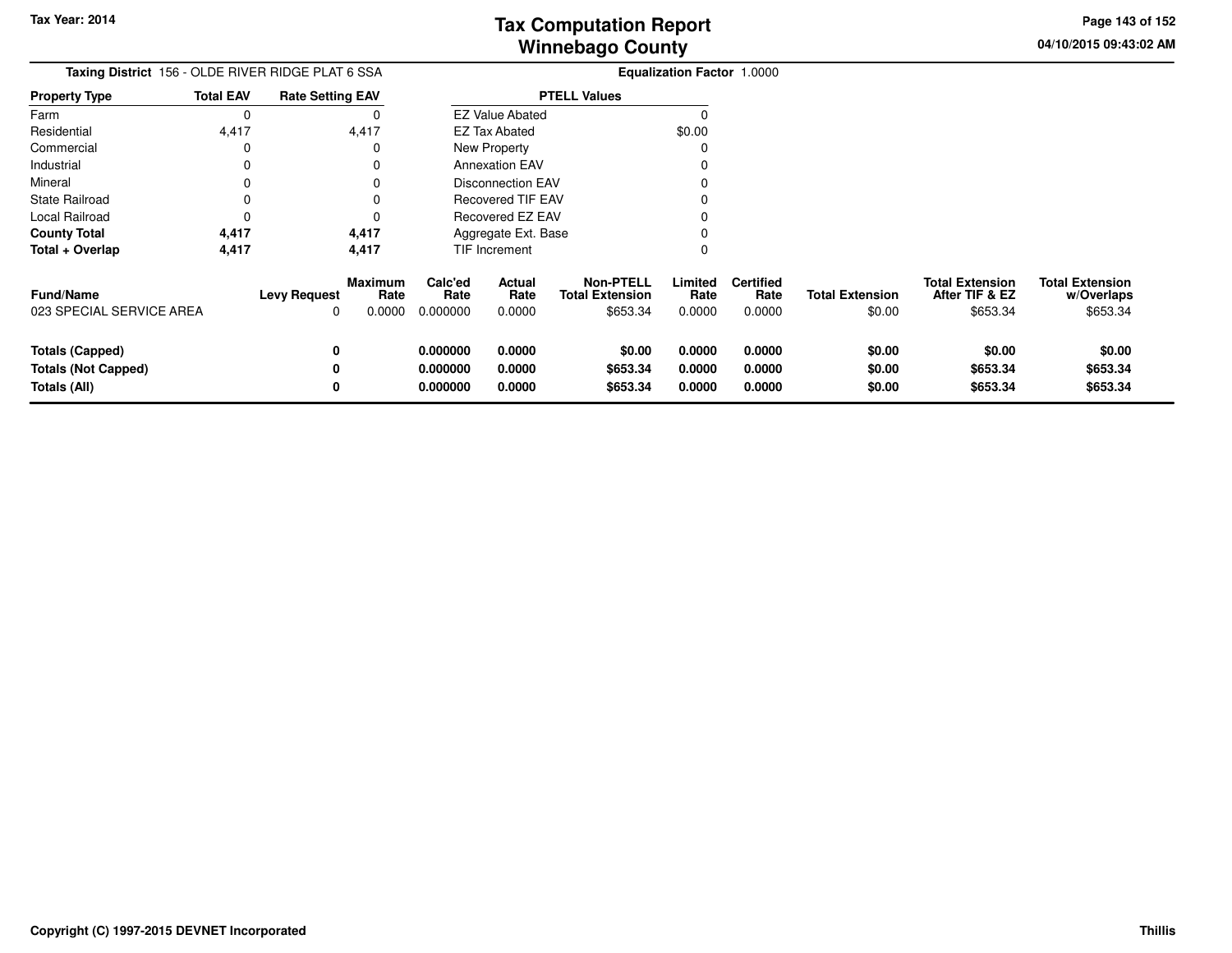**04/10/2015 09:43:02 AM Page 144 of 152**

| Taxing District 157 - JEFFERSON / NORTH 3RD ST TIF            | <b>Equalization Factor 1.0000</b> |                                                  |                                  |                            |                                               |                            |                                    |                                  |                                                         |                                                     |
|---------------------------------------------------------------|-----------------------------------|--------------------------------------------------|----------------------------------|----------------------------|-----------------------------------------------|----------------------------|------------------------------------|----------------------------------|---------------------------------------------------------|-----------------------------------------------------|
| <b>Property Type</b>                                          | <b>Total EAV</b>                  | <b>TIF Base EAV</b>                              |                                  |                            | <b>PTELL Values</b>                           |                            |                                    |                                  |                                                         |                                                     |
| Farm                                                          |                                   |                                                  |                                  | <b>EZ Value Abated</b>     |                                               | 0                          |                                    |                                  |                                                         |                                                     |
| Residential                                                   | 36,604                            | 33,948                                           |                                  | EZ Tax Abated              |                                               | \$0.00                     |                                    |                                  |                                                         |                                                     |
| Commercial                                                    | 262,028                           | 172,325                                          |                                  | <b>New Property</b>        |                                               |                            |                                    |                                  |                                                         |                                                     |
| Industrial                                                    |                                   |                                                  |                                  | <b>Annexation EAV</b>      |                                               |                            |                                    |                                  |                                                         |                                                     |
| Mineral                                                       |                                   |                                                  |                                  | <b>Disconnection EAV</b>   |                                               |                            |                                    |                                  |                                                         |                                                     |
| <b>State Railroad</b>                                         |                                   |                                                  |                                  | <b>Recovered TIF EAV</b>   |                                               |                            |                                    |                                  |                                                         |                                                     |
| Local Railroad                                                |                                   |                                                  |                                  | <b>Recovered EZ EAV</b>    |                                               |                            |                                    |                                  |                                                         |                                                     |
| <b>County Total</b>                                           | 298,632                           | 206,273                                          |                                  | Aggregate Ext. Base        |                                               |                            |                                    |                                  |                                                         |                                                     |
| Total + Overlap                                               | 298,632                           | 206,273                                          |                                  | TIF Increment              |                                               | 92,359                     |                                    |                                  |                                                         |                                                     |
| <b>Fund/Name</b><br>001 CORPORATE                             |                                   | Maximum<br>Rate<br><b>Levy Request</b><br>0.0000 | Calc'ed<br>Rate<br>0.000000      | Actual<br>Rate<br>0.0000   | Non-PTELL<br><b>Total Extension</b><br>\$0.00 | Limited<br>Rate<br>0.0000  | <b>Certified</b><br>Rate<br>0.0000 | <b>Total Extension</b><br>\$0.00 | <b>Total Extension</b><br>After TIF & EZ<br>\$13,837.22 | <b>Total Extension</b><br>w/Overlaps<br>\$13,837.22 |
| Totals (Capped)<br><b>Totals (Not Capped)</b><br>Totals (All) |                                   |                                                  | 0.000000<br>0.000000<br>0.000000 | 0.0000<br>0.0000<br>0.0000 | \$0.00<br>\$0.00<br>\$0.00                    | 0.0000<br>0.0000<br>0.0000 | 0.0000<br>0.0000<br>0.0000         | \$0.00<br>\$0.00<br>\$0.00       | \$0.00<br>\$13,837.22<br>\$13,837.22                    | \$0.00<br>\$13,837.22<br>\$13,837.22                |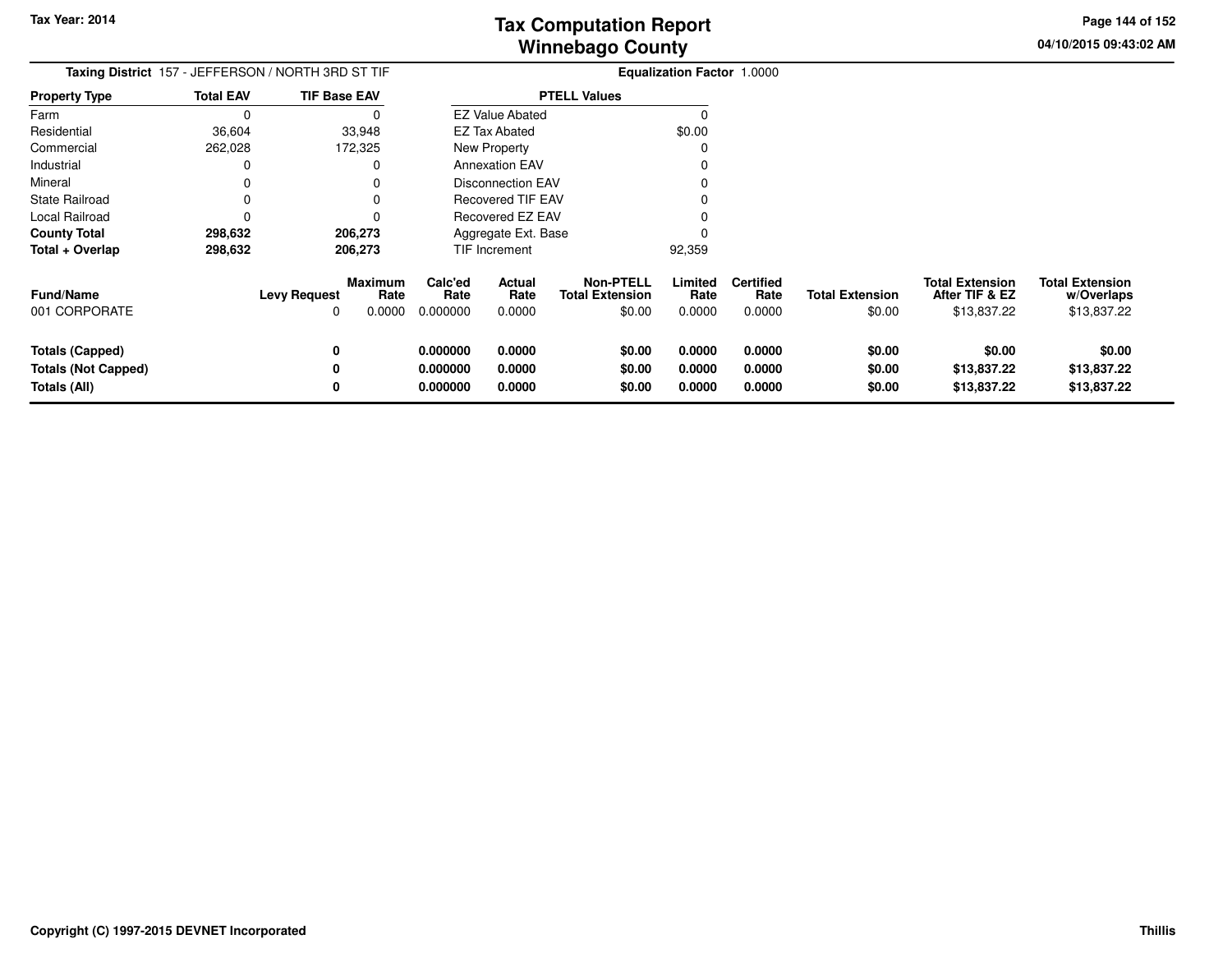**04/10/2015 09:43:02 AMPage 145 of 152**

| Taxing District 158 - I-39 BAXTER ROAD SSA                           |                  |                                                              |                                  |                                 | <b>Equalization Factor 1.0000</b>                    |                            |                                    |                                  |                                                    |                                                |
|----------------------------------------------------------------------|------------------|--------------------------------------------------------------|----------------------------------|---------------------------------|------------------------------------------------------|----------------------------|------------------------------------|----------------------------------|----------------------------------------------------|------------------------------------------------|
| <b>Property Type</b>                                                 | <b>Total EAV</b> | <b>Rate Setting EAV</b>                                      |                                  |                                 | <b>PTELL Values</b>                                  |                            |                                    |                                  |                                                    |                                                |
| Farm                                                                 |                  |                                                              |                                  | <b>EZ Value Abated</b>          |                                                      |                            |                                    |                                  |                                                    |                                                |
| Residential                                                          |                  |                                                              |                                  | <b>EZ Tax Abated</b>            |                                                      | \$0.00                     |                                    |                                  |                                                    |                                                |
| Commercial                                                           |                  |                                                              |                                  | New Property                    |                                                      |                            |                                    |                                  |                                                    |                                                |
| Industrial                                                           |                  |                                                              |                                  | <b>Annexation EAV</b>           |                                                      |                            |                                    |                                  |                                                    |                                                |
| Mineral                                                              |                  |                                                              |                                  | <b>Disconnection EAV</b>        |                                                      |                            |                                    |                                  |                                                    |                                                |
| <b>State Railroad</b>                                                |                  |                                                              |                                  | Recovered TIF EAV               |                                                      |                            |                                    |                                  |                                                    |                                                |
| Local Railroad                                                       |                  |                                                              |                                  | Recovered EZ EAV                |                                                      |                            |                                    |                                  |                                                    |                                                |
| <b>County Total</b>                                                  |                  |                                                              |                                  | Aggregate Ext. Base             |                                                      |                            |                                    |                                  |                                                    |                                                |
| Total + Overlap                                                      | 0                | 0                                                            |                                  | TIF Increment                   |                                                      |                            |                                    |                                  |                                                    |                                                |
| Fund/Name<br>023 SPECIAL SERVICE AREA                                |                  | <b>Maximum</b><br><b>Levy Request</b><br>Rate<br>0.0000<br>0 | Calc'ed<br>Rate<br>0.000000      | <b>Actual</b><br>Rate<br>0.0000 | <b>Non-PTELL</b><br><b>Total Extension</b><br>\$0.00 | Limited<br>Rate<br>0.0000  | <b>Certified</b><br>Rate<br>0.0000 | <b>Total Extension</b><br>\$0.00 | <b>Total Extension</b><br>After TIF & EZ<br>\$0.00 | <b>Total Extension</b><br>w/Overlaps<br>\$0.00 |
| <b>Totals (Capped)</b><br><b>Totals (Not Capped)</b><br>Totals (All) |                  | 0<br>0<br>0                                                  | 0.000000<br>0.000000<br>0.000000 | 0.0000<br>0.0000<br>0.0000      | \$0.00<br>\$0.00<br>\$0.00                           | 0.0000<br>0.0000<br>0.0000 | 0.0000<br>0.0000<br>0.0000         | \$0.00<br>\$0.00<br>\$0.00       | \$0.00<br>\$0.00<br>\$0.00                         | \$0.00<br>\$0.00<br>\$0.00                     |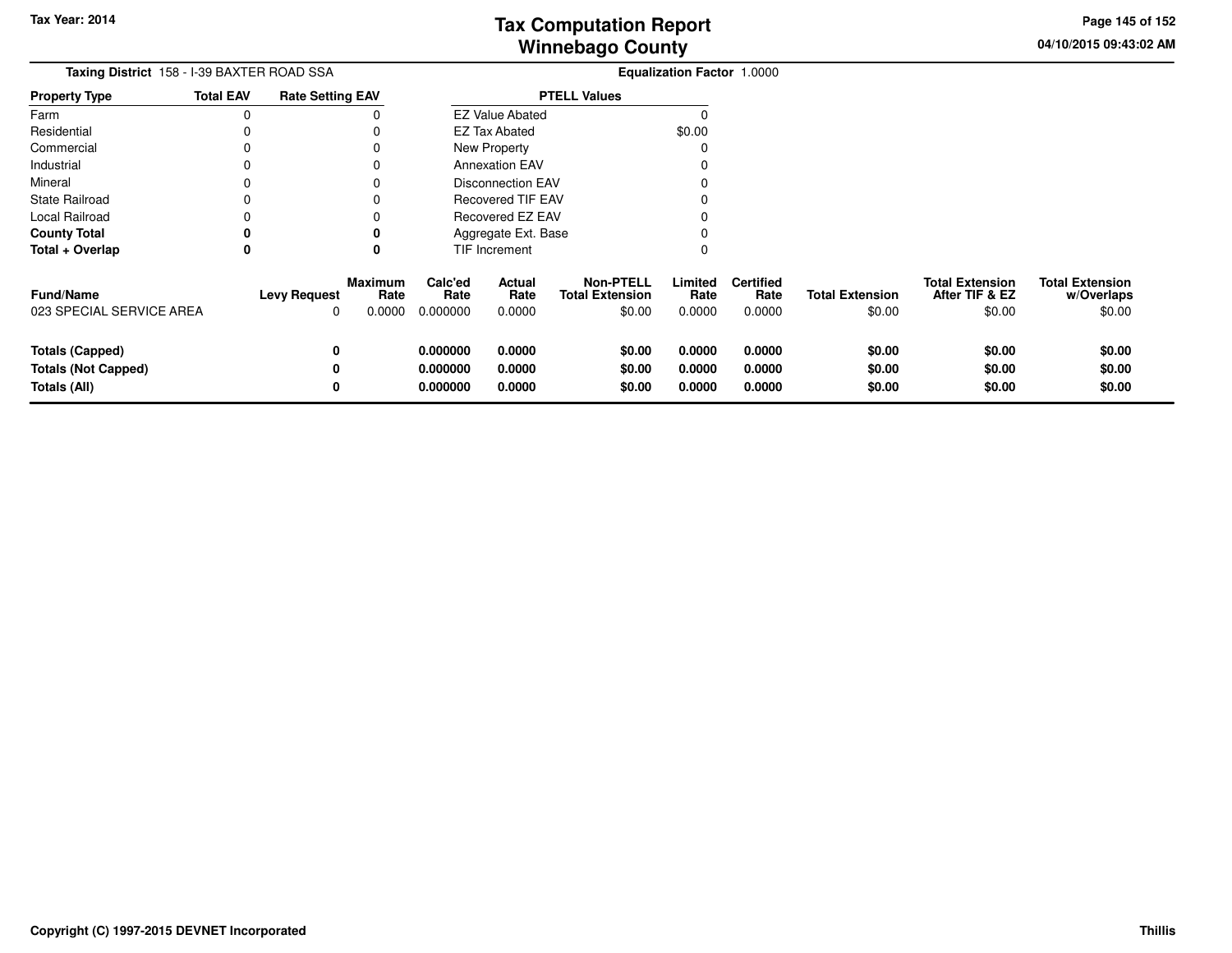**04/10/2015 09:43:02 AM Page 146 of 152**

| Taxing District 159 - MULFORD & EAST STATE STREET TIF |                  |                     |                           |                             |                          |                                                      | <b>Equalization Factor 1.0000</b> |                                    |                                  |                                                          |                                                      |
|-------------------------------------------------------|------------------|---------------------|---------------------------|-----------------------------|--------------------------|------------------------------------------------------|-----------------------------------|------------------------------------|----------------------------------|----------------------------------------------------------|------------------------------------------------------|
| <b>Property Type</b>                                  | <b>Total EAV</b> | <b>TIF Base EAV</b> |                           |                             |                          | <b>PTELL Values</b>                                  |                                   |                                    |                                  |                                                          |                                                      |
| Farm                                                  | 1,670            |                     | 1,670                     |                             | <b>EZ Value Abated</b>   |                                                      |                                   |                                    |                                  |                                                          |                                                      |
| Residential                                           | 4,601,061        |                     | 4,597,768                 |                             | EZ Tax Abated            |                                                      | \$0.00                            |                                    |                                  |                                                          |                                                      |
| Commercial                                            | 33,996,419       |                     | 32,901,093                |                             | <b>New Property</b>      |                                                      |                                   |                                    |                                  |                                                          |                                                      |
| Industrial                                            |                  |                     |                           |                             | <b>Annexation EAV</b>    |                                                      |                                   |                                    |                                  |                                                          |                                                      |
| Mineral                                               |                  |                     |                           |                             | <b>Disconnection EAV</b> |                                                      |                                   |                                    |                                  |                                                          |                                                      |
| <b>State Railroad</b>                                 |                  |                     |                           |                             | Recovered TIF EAV        |                                                      |                                   |                                    |                                  |                                                          |                                                      |
| Local Railroad                                        |                  |                     |                           |                             | Recovered EZ EAV         |                                                      |                                   |                                    |                                  |                                                          |                                                      |
| <b>County Total</b>                                   | 38,599,150       |                     | 37,500,531                |                             | Aggregate Ext. Base      |                                                      |                                   |                                    |                                  |                                                          |                                                      |
| Total + Overlap                                       | 38,599,150       |                     | 37,500,531                |                             | TIF Increment            |                                                      | 1,098,619                         |                                    |                                  |                                                          |                                                      |
| <b>Fund/Name</b><br>001 CORPORATE                     |                  | <b>Levy Request</b> | Maximum<br>Rate<br>0.0000 | Calc'ed<br>Rate<br>0.000000 | Actual<br>Rate<br>0.0000 | <b>Non-PTELL</b><br><b>Total Extension</b><br>\$0.00 | Limited<br>Rate<br>0.0000         | <b>Certified</b><br>Rate<br>0.0000 | <b>Total Extension</b><br>\$0.00 | <b>Total Extension</b><br>After TIF & EZ<br>\$164,595.18 | <b>Total Extension</b><br>w/Overlaps<br>\$164,595.18 |
| Totals (Capped)                                       |                  |                     |                           | 0.000000                    | 0.0000                   | \$0.00                                               | 0.0000                            | 0.0000                             | \$0.00                           | \$0.00                                                   | \$0.00                                               |
| <b>Totals (Not Capped)</b>                            |                  |                     |                           | 0.000000                    | 0.0000                   | \$0.00                                               | 0.0000                            | 0.0000                             | \$0.00                           | \$164,595.18                                             | \$164,595.18                                         |
| Totals (All)                                          |                  |                     |                           | 0.000000                    | 0.0000                   | \$0.00                                               | 0.0000                            | 0.0000                             | \$0.00                           | \$164,595.18                                             | \$164,595.18                                         |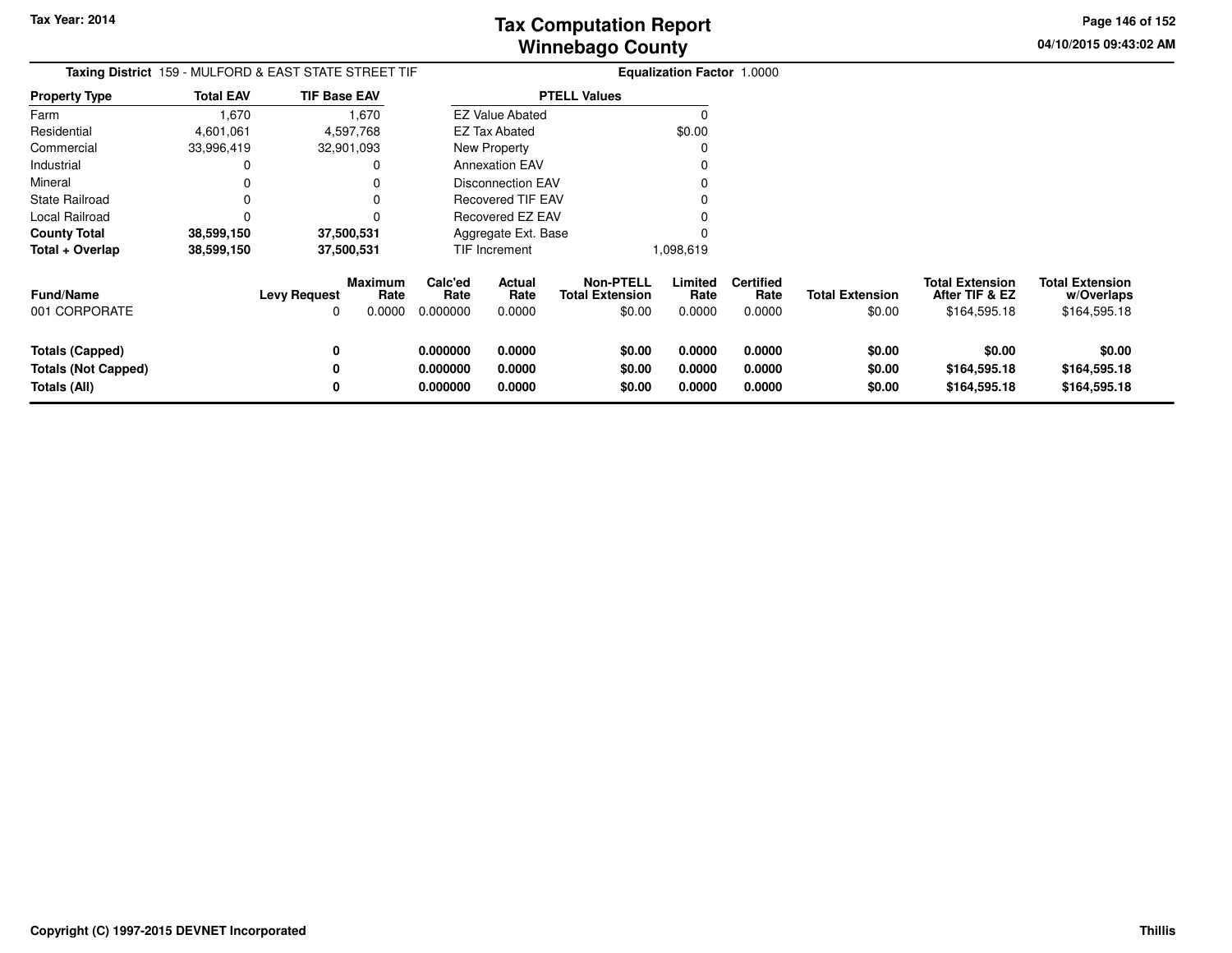**04/10/2015 09:43:02 AM Page 147 of 152**

| Taxing District 160 - SOUTH BELOIT SSA 1                             |                  |                          |                                  | Equalization Factor 1.0000       |                            |                                                        |                            |                                    |                                  |                                                      |                                                  |
|----------------------------------------------------------------------|------------------|--------------------------|----------------------------------|----------------------------------|----------------------------|--------------------------------------------------------|----------------------------|------------------------------------|----------------------------------|------------------------------------------------------|--------------------------------------------------|
| <b>Property Type</b>                                                 | <b>Total EAV</b> | <b>Rate Setting EAV</b>  |                                  |                                  |                            | <b>PTELL Values</b>                                    |                            |                                    |                                  |                                                      |                                                  |
| Farm                                                                 | 0                |                          |                                  |                                  | <b>EZ Value Abated</b>     |                                                        |                            |                                    |                                  |                                                      |                                                  |
| Residential                                                          | 11,564           |                          | 11,564                           |                                  | <b>EZ Tax Abated</b>       |                                                        |                            |                                    |                                  |                                                      |                                                  |
| Commercial                                                           |                  |                          |                                  |                                  | New Property               |                                                        |                            |                                    |                                  |                                                      |                                                  |
| Industrial                                                           |                  |                          |                                  |                                  | <b>Annexation EAV</b>      |                                                        |                            |                                    |                                  |                                                      |                                                  |
| Mineral                                                              |                  |                          |                                  |                                  | <b>Disconnection EAV</b>   |                                                        |                            |                                    |                                  |                                                      |                                                  |
| <b>State Railroad</b>                                                |                  |                          |                                  |                                  | <b>Recovered TIF EAV</b>   |                                                        |                            |                                    |                                  |                                                      |                                                  |
| Local Railroad                                                       |                  |                          |                                  | Recovered EZ EAV                 |                            |                                                        |                            |                                    |                                  |                                                      |                                                  |
| <b>County Total</b>                                                  | 11,564           |                          | 11,564                           |                                  | Aggregate Ext. Base        |                                                        |                            |                                    |                                  |                                                      |                                                  |
| Total + Overlap                                                      | 11,564           |                          | 11,564                           |                                  | <b>TIF Increment</b>       |                                                        |                            |                                    |                                  |                                                      |                                                  |
| Fund/Name<br>023 SPECIAL SERVICE AREA                                |                  | <b>Levy Request</b><br>0 | <b>Maximum</b><br>Rate<br>0.0000 | Calc'ed<br>Rate<br>0.000000      | Actual<br>Rate<br>0.0000   | <b>Non-PTELL</b><br><b>Total Extension</b><br>\$676.76 | Limited<br>Rate<br>0.0000  | <b>Certified</b><br>Rate<br>0.0000 | <b>Total Extension</b><br>\$0.00 | <b>Total Extension</b><br>After TIF & EZ<br>\$676.76 | <b>Total Extension</b><br>w/Overlaps<br>\$676.76 |
| <b>Totals (Capped)</b><br><b>Totals (Not Capped)</b><br>Totals (All) |                  | 0<br>0<br>0              |                                  | 0.000000<br>0.000000<br>0.000000 | 0.0000<br>0.0000<br>0.0000 | \$0.00<br>\$676.76<br>\$676.76                         | 0.0000<br>0.0000<br>0.0000 | 0.0000<br>0.0000<br>0.0000         | \$0.00<br>\$0.00<br>\$0.00       | \$0.00<br>\$676.76<br>\$676.76                       | \$0.00<br>\$676.76<br>\$676.76                   |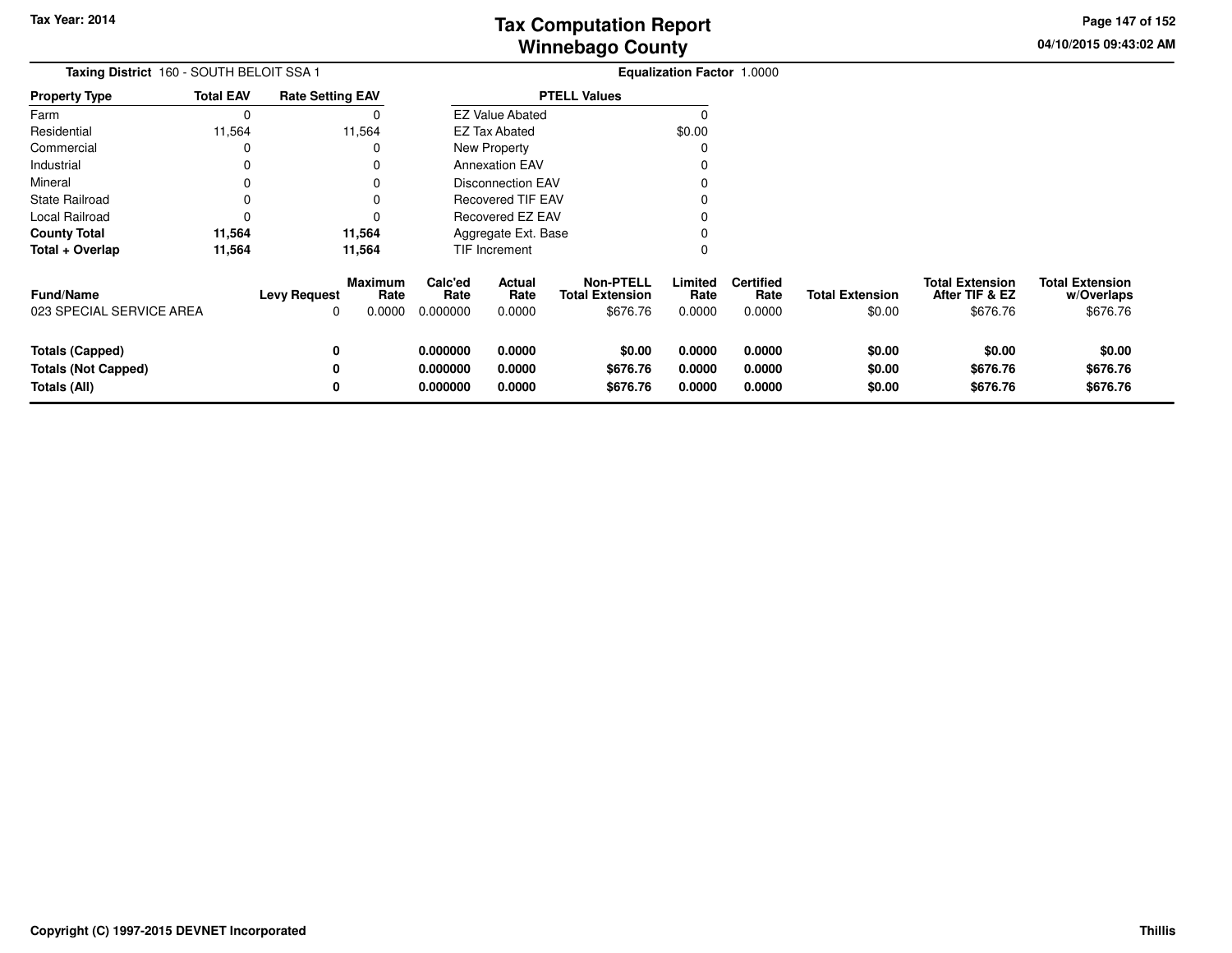**04/10/2015 09:43:02 AM Page 148 of 152**

| Taxing District 161 - SOUTH BELOIT SSA 2                             |                  | <b>Equalization Factor 1.0000</b>          |                |                                  |                            |                                                      |                            |                                    |                                  |                                                    |                                                |
|----------------------------------------------------------------------|------------------|--------------------------------------------|----------------|----------------------------------|----------------------------|------------------------------------------------------|----------------------------|------------------------------------|----------------------------------|----------------------------------------------------|------------------------------------------------|
| <b>Property Type</b>                                                 | <b>Total EAV</b> | <b>Rate Setting EAV</b>                    |                |                                  |                            | <b>PTELL Values</b>                                  |                            |                                    |                                  |                                                    |                                                |
| Farm                                                                 | $\Omega$         |                                            |                |                                  | <b>EZ Value Abated</b>     |                                                      |                            |                                    |                                  |                                                    |                                                |
| Residential                                                          |                  |                                            |                |                                  | <b>EZ Tax Abated</b>       |                                                      | \$0.00                     |                                    |                                  |                                                    |                                                |
| Commercial                                                           |                  |                                            |                |                                  | New Property               |                                                      |                            |                                    |                                  |                                                    |                                                |
| Industrial                                                           |                  |                                            |                |                                  | <b>Annexation EAV</b>      |                                                      |                            |                                    |                                  |                                                    |                                                |
| Mineral                                                              |                  |                                            |                |                                  | <b>Disconnection EAV</b>   |                                                      |                            |                                    |                                  |                                                    |                                                |
| <b>State Railroad</b>                                                |                  |                                            |                |                                  | Recovered TIF EAV          |                                                      |                            |                                    |                                  |                                                    |                                                |
| Local Railroad                                                       |                  |                                            |                |                                  | Recovered EZ EAV           |                                                      |                            |                                    |                                  |                                                    |                                                |
| <b>County Total</b>                                                  | 0                |                                            |                |                                  | Aggregate Ext. Base        |                                                      |                            |                                    |                                  |                                                    |                                                |
| Total + Overlap                                                      | 0                | 0                                          |                |                                  | TIF Increment              |                                                      |                            |                                    |                                  |                                                    |                                                |
| <b>Fund/Name</b><br>023 SPECIAL SERVICE AREA                         |                  | <b>Maximum</b><br><b>Levy Request</b><br>0 | Rate<br>0.0000 | Calc'ed<br>Rate<br>0.000000      | Actual<br>Rate<br>0.0000   | <b>Non-PTELL</b><br><b>Total Extension</b><br>\$0.00 | Limited<br>Rate<br>0.0000  | <b>Certified</b><br>Rate<br>0.0000 | <b>Total Extension</b><br>\$0.00 | <b>Total Extension</b><br>After TIF & EZ<br>\$0.00 | <b>Total Extension</b><br>w/Overlaps<br>\$0.00 |
| <b>Totals (Capped)</b><br><b>Totals (Not Capped)</b><br>Totals (All) |                  | 0<br>0                                     |                | 0.000000<br>0.000000<br>0.000000 | 0.0000<br>0.0000<br>0.0000 | \$0.00<br>\$0.00<br>\$0.00                           | 0.0000<br>0.0000<br>0.0000 | 0.0000<br>0.0000<br>0.0000         | \$0.00<br>\$0.00<br>\$0.00       | \$0.00<br>\$0.00<br>\$0.00                         | \$0.00<br>\$0.00<br>\$0.00                     |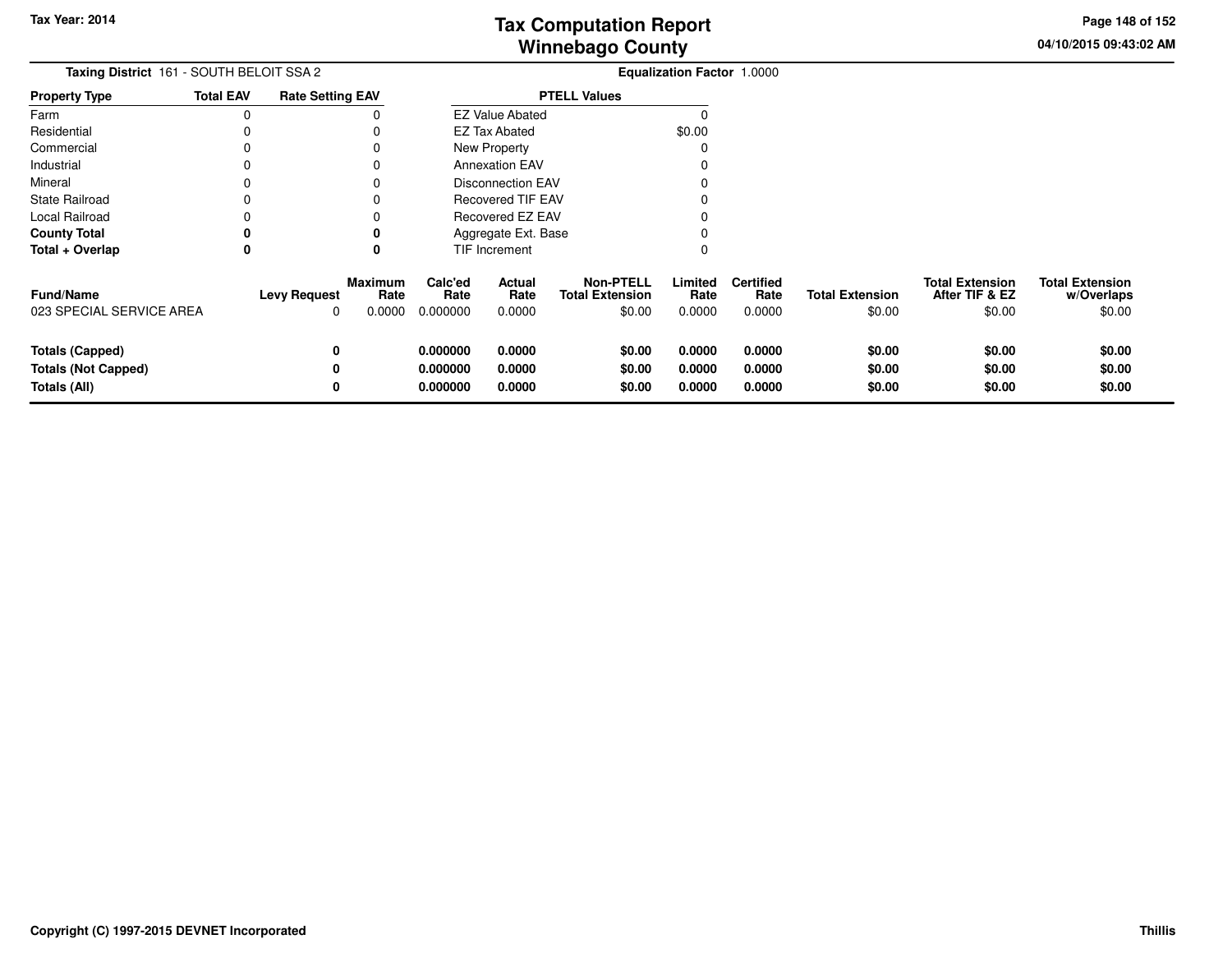**04/10/2015 09:43:02 AMPage 149 of 152**

| Taxing District 162 - SOUTH BELOIT SSA 3     |                  |                          |                                  |                             |                                |                                                      | <b>Equalization Factor 1.0000</b> |                                    |                                  |                                                    |                                                |
|----------------------------------------------|------------------|--------------------------|----------------------------------|-----------------------------|--------------------------------|------------------------------------------------------|-----------------------------------|------------------------------------|----------------------------------|----------------------------------------------------|------------------------------------------------|
| <b>Property Type</b>                         | <b>Total EAV</b> | <b>Rate Setting EAV</b>  |                                  |                             |                                | <b>PTELL Values</b>                                  |                                   |                                    |                                  |                                                    |                                                |
| Farm                                         | 0                |                          |                                  |                             | <b>EZ Value Abated</b>         |                                                      |                                   |                                    |                                  |                                                    |                                                |
| Residential                                  | 0                |                          |                                  |                             | \$0.00<br><b>EZ Tax Abated</b> |                                                      |                                   |                                    |                                  |                                                    |                                                |
| Commercial                                   | 0                |                          |                                  |                             | New Property                   |                                                      |                                   |                                    |                                  |                                                    |                                                |
| Industrial                                   | 0                |                          |                                  |                             | <b>Annexation EAV</b>          |                                                      |                                   |                                    |                                  |                                                    |                                                |
| Mineral                                      | 0                |                          |                                  |                             | Disconnection EAV              |                                                      |                                   |                                    |                                  |                                                    |                                                |
| <b>State Railroad</b>                        | 0                |                          |                                  |                             | <b>Recovered TIF EAV</b>       |                                                      |                                   |                                    |                                  |                                                    |                                                |
| Local Railroad                               |                  |                          |                                  | Recovered EZ EAV            |                                |                                                      |                                   |                                    |                                  |                                                    |                                                |
| <b>County Total</b>                          | 0                |                          | 0                                |                             | Aggregate Ext. Base            |                                                      |                                   |                                    |                                  |                                                    |                                                |
| Total + Overlap                              | 0                |                          | 0                                |                             | TIF Increment                  |                                                      |                                   |                                    |                                  |                                                    |                                                |
| <b>Fund/Name</b><br>023 SPECIAL SERVICE AREA |                  | <b>Levy Request</b><br>0 | <b>Maximum</b><br>Rate<br>0.0000 | Calc'ed<br>Rate<br>0.000000 | Actual<br>Rate<br>0.0000       | <b>Non-PTELL</b><br><b>Total Extension</b><br>\$0.00 | Limited<br>Rate<br>0.0000         | <b>Certified</b><br>Rate<br>0.0000 | <b>Total Extension</b><br>\$0.00 | <b>Total Extension</b><br>After TIF & EZ<br>\$0.00 | <b>Total Extension</b><br>w/Overlaps<br>\$0.00 |
| <b>Totals (Capped)</b>                       |                  | 0                        |                                  | 0.000000                    | 0.0000                         | \$0.00                                               | 0.0000                            | 0.0000                             | \$0.00                           | \$0.00                                             | \$0.00                                         |
| <b>Totals (Not Capped)</b>                   |                  | 0                        |                                  | 0.000000                    | 0.0000                         | \$0.00                                               | 0.0000                            | 0.0000                             | \$0.00                           | \$0.00                                             | \$0.00                                         |
| Totals (All)                                 |                  | 0                        |                                  | 0.000000                    | 0.0000                         | \$0.00                                               | 0.0000                            | 0.0000                             | \$0.00                           | \$0.00                                             | \$0.00                                         |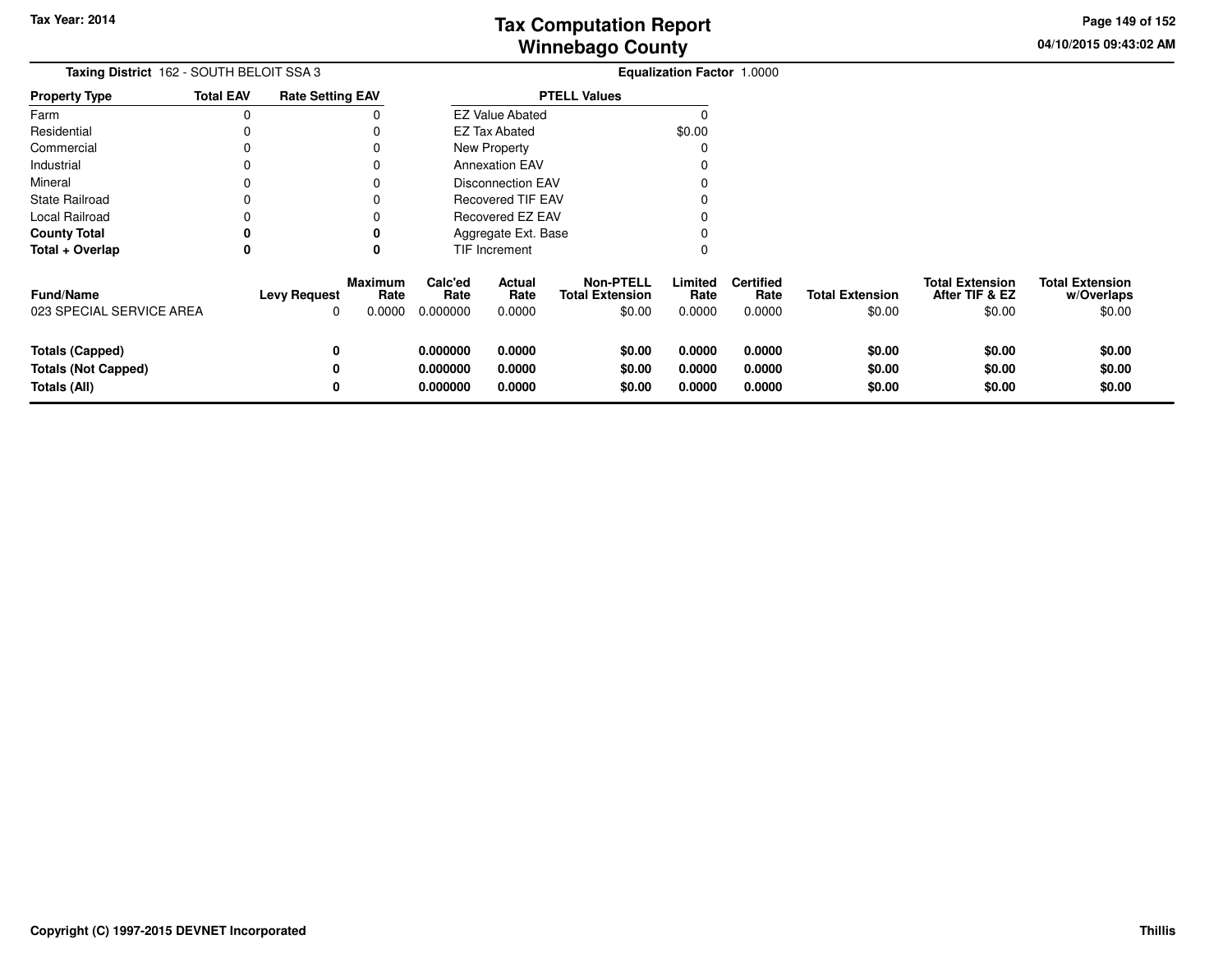**04/10/2015 09:43:02 AM Page 150 of 152**

| Taxing District 163 - SOUTH BELOIT SSA 4     |                  |                          |                                  | Equalization Factor 1.0000  |                                |                                                      |                           |                                    |                                  |                                                    |                                                |
|----------------------------------------------|------------------|--------------------------|----------------------------------|-----------------------------|--------------------------------|------------------------------------------------------|---------------------------|------------------------------------|----------------------------------|----------------------------------------------------|------------------------------------------------|
| <b>Property Type</b>                         | <b>Total EAV</b> | <b>Rate Setting EAV</b>  |                                  |                             |                                | <b>PTELL Values</b>                                  |                           |                                    |                                  |                                                    |                                                |
| Farm                                         | 0                |                          |                                  |                             | <b>EZ Value Abated</b>         |                                                      |                           |                                    |                                  |                                                    |                                                |
| Residential                                  |                  |                          |                                  |                             | \$0.00<br><b>EZ Tax Abated</b> |                                                      |                           |                                    |                                  |                                                    |                                                |
| Commercial                                   | 0                |                          |                                  |                             | New Property<br>O              |                                                      |                           |                                    |                                  |                                                    |                                                |
| Industrial                                   | 0                |                          | 0                                |                             | <b>Annexation EAV</b>          |                                                      |                           |                                    |                                  |                                                    |                                                |
| Mineral                                      | 0                |                          | O                                |                             | <b>Disconnection EAV</b>       |                                                      |                           |                                    |                                  |                                                    |                                                |
| <b>State Railroad</b>                        | 0                |                          |                                  |                             | <b>Recovered TIF EAV</b>       |                                                      |                           |                                    |                                  |                                                    |                                                |
| Local Railroad                               |                  |                          |                                  |                             | Recovered EZ EAV               |                                                      |                           |                                    |                                  |                                                    |                                                |
| <b>County Total</b>                          | 0                |                          | 0                                |                             | Aggregate Ext. Base            |                                                      |                           |                                    |                                  |                                                    |                                                |
| Total + Overlap                              | 0                |                          | 0                                |                             | <b>TIF Increment</b>           |                                                      |                           |                                    |                                  |                                                    |                                                |
| <b>Fund/Name</b><br>023 SPECIAL SERVICE AREA |                  | <b>Levy Request</b><br>0 | <b>Maximum</b><br>Rate<br>0.0000 | Calc'ed<br>Rate<br>0.000000 | Actual<br>Rate<br>0.0000       | <b>Non-PTELL</b><br><b>Total Extension</b><br>\$0.00 | Limited<br>Rate<br>0.0000 | <b>Certified</b><br>Rate<br>0.0000 | <b>Total Extension</b><br>\$0.00 | <b>Total Extension</b><br>After TIF & EZ<br>\$0.00 | <b>Total Extension</b><br>w/Overlaps<br>\$0.00 |
| <b>Totals (Capped)</b>                       |                  | 0                        |                                  | 0.000000                    | 0.0000                         | \$0.00                                               | 0.0000                    | 0.0000                             | \$0.00                           | \$0.00                                             | \$0.00                                         |
| <b>Totals (Not Capped)</b>                   |                  | 0                        |                                  | 0.000000                    | 0.0000                         | \$0.00                                               | 0.0000                    | 0.0000                             | \$0.00                           | \$0.00                                             | \$0.00                                         |
| Totals (All)                                 |                  | 0                        |                                  | 0.000000                    | 0.0000                         | \$0.00                                               | 0.0000                    | 0.0000                             | \$0.00                           | \$0.00                                             | \$0.00                                         |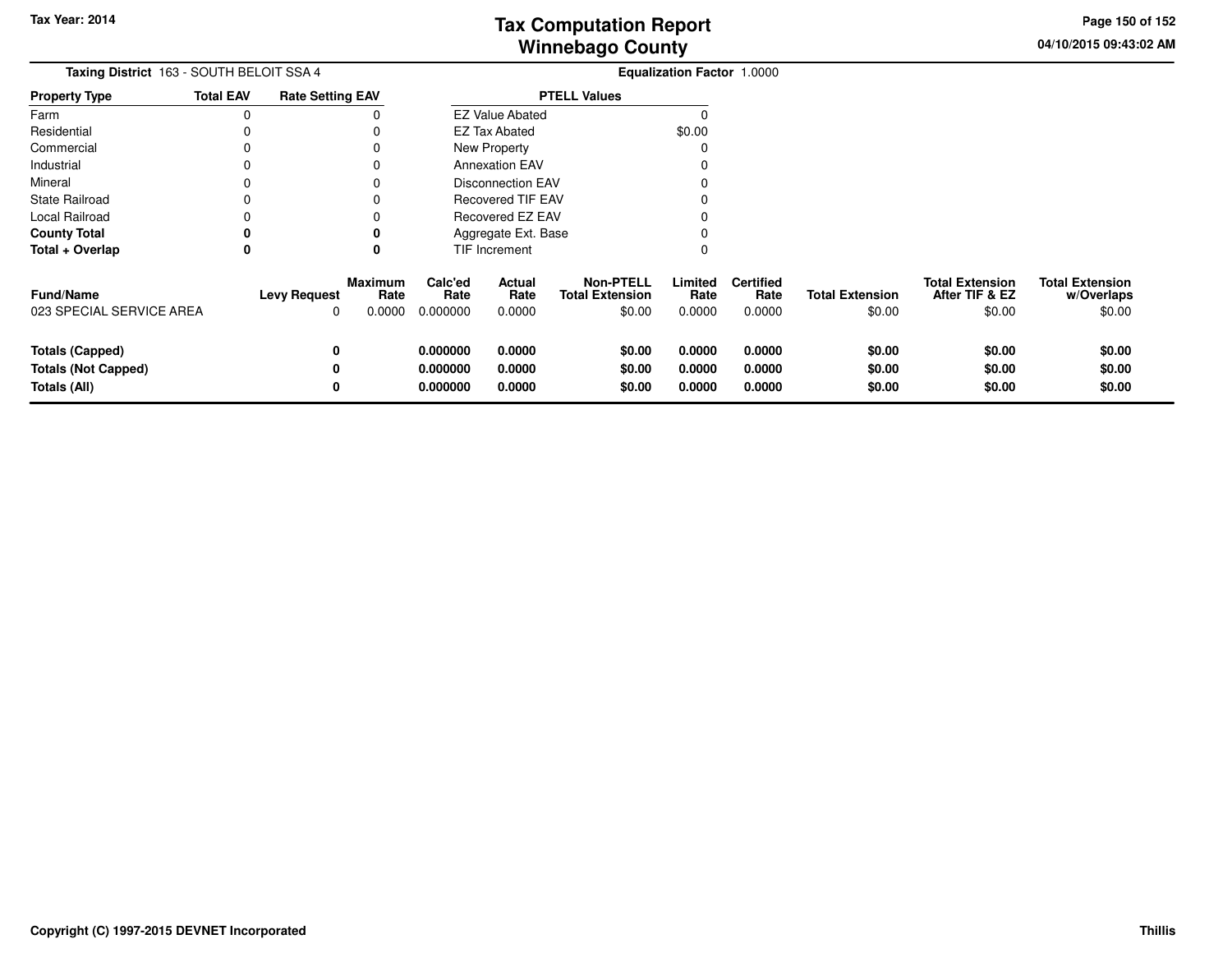**04/10/2015 09:43:02 AM Page 151 of 152**

| Taxing District 164 - AUBURN STREET TIF                              |                  |                          |                           |                                  | <b>Equalization Factor 1.0000</b> |                                                      |                            |                                    |                                  |                                                        |                                                    |  |
|----------------------------------------------------------------------|------------------|--------------------------|---------------------------|----------------------------------|-----------------------------------|------------------------------------------------------|----------------------------|------------------------------------|----------------------------------|--------------------------------------------------------|----------------------------------------------------|--|
| <b>Property Type</b>                                                 | <b>Total EAV</b> | <b>TIF Base EAV</b>      |                           |                                  |                                   | <b>PTELL Values</b>                                  |                            |                                    |                                  |                                                        |                                                    |  |
| Farm                                                                 | $\Omega$         |                          |                           |                                  | <b>EZ Value Abated</b>            |                                                      |                            |                                    |                                  |                                                        |                                                    |  |
| Residential                                                          | 68,886           |                          | 67,720                    |                                  | <b>EZ Tax Abated</b>              |                                                      | \$0.00                     |                                    |                                  |                                                        |                                                    |  |
| Commercial                                                           | 4,319,892        |                          | 4,280,140                 |                                  | New Property                      |                                                      | 0                          |                                    |                                  |                                                        |                                                    |  |
| Industrial                                                           | 2,113,891        |                          | 2,110,829                 |                                  | <b>Annexation EAV</b>             |                                                      | 6,502,669                  |                                    |                                  |                                                        |                                                    |  |
| Mineral                                                              | 0                |                          |                           |                                  | <b>Disconnection EAV</b>          |                                                      |                            |                                    |                                  |                                                        |                                                    |  |
| <b>State Railroad</b>                                                | 0                |                          |                           |                                  | Recovered TIF EAV                 |                                                      |                            |                                    |                                  |                                                        |                                                    |  |
| Local Railroad                                                       | 0                |                          |                           |                                  | Recovered EZ EAV                  |                                                      |                            |                                    |                                  |                                                        |                                                    |  |
| <b>County Total</b>                                                  | 6,502,669        |                          | 6,458,689                 |                                  | Aggregate Ext. Base               |                                                      |                            |                                    |                                  |                                                        |                                                    |  |
| Total + Overlap                                                      | 6,502,669        |                          | 6,458,689                 |                                  | <b>TIF Increment</b>              |                                                      | 43,980                     |                                    |                                  |                                                        |                                                    |  |
| <b>Fund/Name</b><br>001 CORPORATE                                    |                  | <b>Levy Request</b><br>0 | Maximum<br>Rate<br>0.0000 | Calc'ed<br>Rate<br>0.000000      | Actual<br>Rate<br>0.0000          | <b>Non-PTELL</b><br><b>Total Extension</b><br>\$0.00 | Limited<br>Rate<br>0.0000  | <b>Certified</b><br>Rate<br>0.0000 | <b>Total Extension</b><br>\$0.00 | <b>Total Extension</b><br>After TIF & EZ<br>\$6,589.14 | <b>Total Extension</b><br>w/Overlaps<br>\$6,589.14 |  |
| <b>Totals (Capped)</b><br><b>Totals (Not Capped)</b><br>Totals (All) |                  | 0<br>0<br>0              |                           | 0.000000<br>0.000000<br>0.000000 | 0.0000<br>0.0000<br>0.0000        | \$0.00<br>\$0.00<br>\$0.00                           | 0.0000<br>0.0000<br>0.0000 | 0.0000<br>0.0000<br>0.0000         | \$0.00<br>\$0.00<br>\$0.00       | \$0.00<br>\$6,589.14<br>\$6,589.14                     | \$0.00<br>\$6,589.14<br>\$6,589.14                 |  |